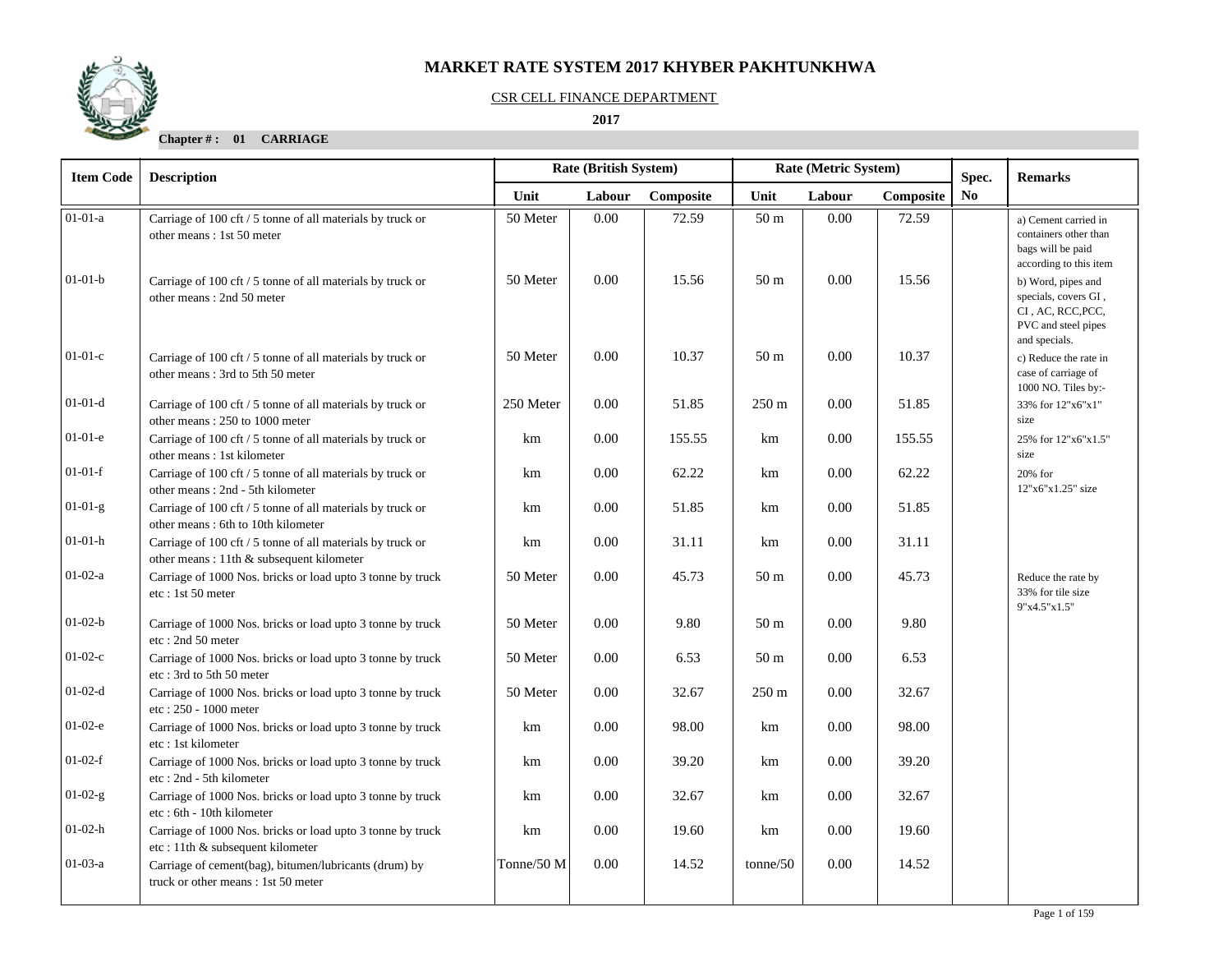

#### CSR CELL FINANCE DEPARTMENT

 **2017** 

**Chapter # : 01 CARRIAGE**

| <b>Item Code</b> | Rate (British System)<br>Rate (Metric System)<br><b>Description</b>                                |               |        |           |                 |        |           |                         | <b>Remarks</b>                                                                         |
|------------------|----------------------------------------------------------------------------------------------------|---------------|--------|-----------|-----------------|--------|-----------|-------------------------|----------------------------------------------------------------------------------------|
|                  |                                                                                                    | Unit          | Labour | Composite | Unit            | Labour | Composite | Spec.<br>N <sub>0</sub> |                                                                                        |
| $01-03-b$        | Carriage of cement (bag) bitumen/lubricant (drum) by truck<br>or other means: 2nd 50 meter         | Tonne/50 M    | 0.00   | 3.11      | tonne/50        | 0.00   | 3.11      |                         |                                                                                        |
| $01-03-c$        | Carriage of cement (bag), bitumen/lubricant (drum) by<br>truck or other means: 3rd to 5th 50 meter | Tonne/50 M    | 0.00   | 2.07      | tonne/50        | 0.00   | 2.07      |                         |                                                                                        |
| $01-03-d$        | Carriage of cement(bag), bitumen/lubricant (drum) by truck<br>or other means: 250 to 1000 meter    | Tonne/250 $M$ | 0.00   | 10.37     | t/250m          | 0.00   | 10.37     |                         |                                                                                        |
| $01-03-e$        | Carriage of cement(bags), bitumen/lubricant (drum) by<br>truck or other means: 1st kilometer       | Tonne/ $1 K$  | 0.00   | 31.11     | tonne/km        | 0.00   | 31.11     |                         |                                                                                        |
| $01-03-f$        | Carriage of cement(bag), bitumen/lubricant (drum) by truck<br>or other means: 2nd - 5th kilometer  | Tonne/ $1 K$  | 0.00   | 12.44     | tonne/km        | 0.00   | 12.44     |                         |                                                                                        |
| $01-03-g$        | Carriage of cement(bag), bitumen/lubricant (drum) by truck<br>or other means: 6th - 10th kilometer | Tonne/1 K     | 0.00   | 10.37     | tonne/km        | 0.00   | 10.37     |                         |                                                                                        |
| 01-03-h          | Carriage of cement(bag), bitumen/lubricant (drum) by truck<br>or other means: 11th & subsequent km | Tonne/ $1 K$  | 0.00   | 6.22      | tonne/km        | 0.00   | 6.22      |                         |                                                                                        |
| $01 - 04 - a$    | Carriage of 100cft of sarkanda, pilchi, frash etc by road or<br>boat: 1st 50 meter                 | 50 Meter      | 0.00   | 43.55     | 50 <sub>m</sub> | 0.00   | 43.55     |                         |                                                                                        |
| $01-04-b$        | Carriage of 100cft of sarkanda, pilchi, frash etc by road or<br>boat: 2nd 50 meter                 | 50 Meter      | 0.00   | 9.33      | 50 <sub>m</sub> | 0.00   | 9.33      |                         |                                                                                        |
| $01-04-c$        | Carriage of 100cft of sarkanda, pichi, frash etc by road or<br>boat: 3rd to 5th kilometer          | 50 Meter      | 0.00   | 6.22      | 50 <sub>m</sub> | 0.00   | 6.22      |                         |                                                                                        |
| $01 - 04 - d$    | Carriage of 100cft of sarkanda, pilchi, frash etc by road or<br>boat: 250 to 1000 meter            | 250 Meter     | 0.00   | 31.11     | $250 \text{ m}$ | 0.00   | 31.11     |                         |                                                                                        |
| $01-04-e$        | Carriage of 100cft of sarkanda, pichi, frash etc by road or<br>boat: 1st kilometer                 | km            | 0.00   | 93.33     | km              | 0.00   | 93.33     |                         |                                                                                        |
| $01-04-f$        | Carriage of 100cft of sarkanda, pilchi, frash etc by road or<br>boat: 2nd - 5th kilometer          | km            | 0.00   | 37.33     | km              | 0.00   | 37.33     |                         |                                                                                        |
| $01-04-g$        | Carriage of 100cft of sarkanda, pilchi, frash etc by road or<br>boat: 6th - 10th kilometer         | km            | 0.00   | 31.11     | km              | 0.00   | 31.11     |                         |                                                                                        |
| 01-04-h          | Carriage of 100cft of sarkanda, pilchi, frash etc by road or<br>boat: 11th & subsequent kilometer  | km            | 0.00   | 18.67     | km              | 0.00   | 18.67     |                         |                                                                                        |
| $01-05-a$        | Carriage of small consignments upto 250kg 1st 50 meter                                             | 50 Meter      | 0.00   | 3.63      | 50 <sub>m</sub> | 0.00   | 3.63      |                         | For consignment<br>weighing over 250<br>kg, the rate shall be<br>increased on pro-rate |
| $01-05-b$        | Carriage of small consigmnments upto 250 kg 2nd 50<br>meter                                        | 50 Meter      | 0.00   | 0.78      | 50 <sub>m</sub> | 0.00   | 0.78      |                         | basis.                                                                                 |
| $01-05-c$        | Carriage of small consignments upto 250 kg 3rd to 5th 50<br>meters                                 | 50 Meter      | 0.00   | 0.52      | 50 <sub>m</sub> | 0.00   | 0.52      |                         |                                                                                        |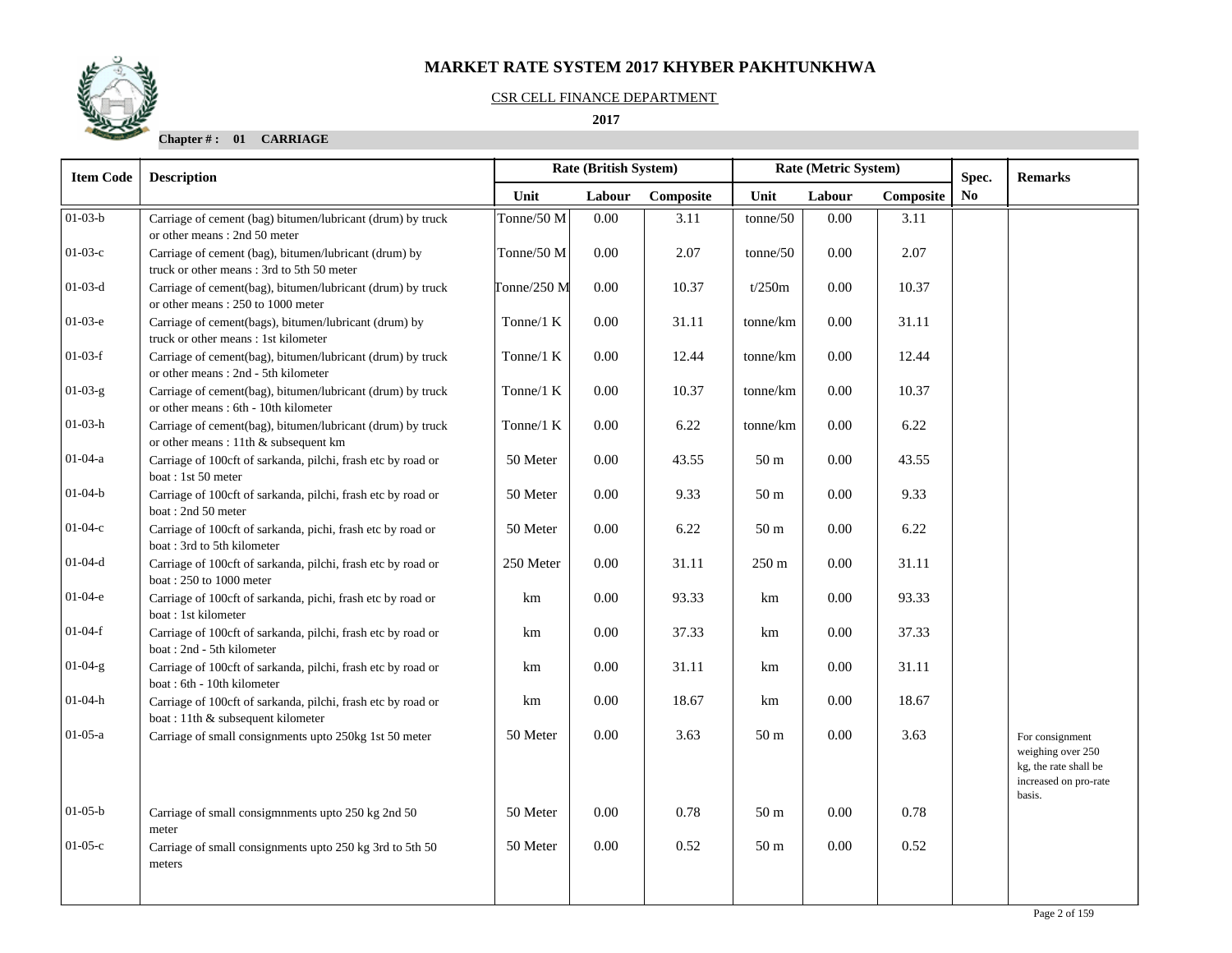#### CSR CELL FINANCE DEPARTMENT

 **2017** 

**Chapter # : 01 CARRIAGE**

| <b>Item Code</b>       | <b>Description</b>                                                                                                        |              | <b>Rate (British System)</b> |                      |              | Rate (Metric System) | Spec.                | <b>Remarks</b> |                                                                                                                                                                                                                                                                                                |
|------------------------|---------------------------------------------------------------------------------------------------------------------------|--------------|------------------------------|----------------------|--------------|----------------------|----------------------|----------------|------------------------------------------------------------------------------------------------------------------------------------------------------------------------------------------------------------------------------------------------------------------------------------------------|
|                        |                                                                                                                           | Unit         | Labour                       | Composite            | Unit         | Labour               | Composite            | N <sub>0</sub> |                                                                                                                                                                                                                                                                                                |
| $01-05-d$              | Carriage of small consignments upto 250 kg 250 - 1000<br>meter                                                            | 250 Meter    | 0.00                         | 2.59                 | 250 m        | 0.00                 | 2.59                 |                |                                                                                                                                                                                                                                                                                                |
| $01-05-e$              | Carriage of small consignments upto 250 kg 1st kilometer                                                                  | km           | 0.00                         | 7.78                 | km           | 0.00                 | 7.78                 |                |                                                                                                                                                                                                                                                                                                |
| $01-05-f$              | Carriage of small consignments upto 250 kg 2nd to 5th<br>kilometer                                                        | km           | $0.00\,$                     | 3.11                 | km           | 0.00                 | 3.11                 |                |                                                                                                                                                                                                                                                                                                |
| $01-05-g$              | Carriage of small consignments upto 250 kg 6th to 10th<br>kilometer                                                       | km           | 0.00                         | 2.59                 | km           | 0.00                 | 2.59                 |                |                                                                                                                                                                                                                                                                                                |
| $01-05-h$              | Carriage of small consignments upto 250 kg 11th &<br>subsequent kilometer                                                 | km           | 0.00                         | 1.56                 | km           | 0.00                 | 1.56                 |                |                                                                                                                                                                                                                                                                                                |
| 01-06-a                | Carriage of consignments (odd job) Coolie load                                                                            | km           | 56.25                        | 56.25                | km           | 56.25                | 56.25                |                |                                                                                                                                                                                                                                                                                                |
| $01-06-b$              | Carriage of consignments (odd job) Donkey load                                                                            | km           | $0.00\,$                     | 31.11                | km           | 0.00                 | 31.11                |                |                                                                                                                                                                                                                                                                                                |
| $01-06-c$              | Carriage of consignments (odd job) Cart Load                                                                              | km           | $0.00\,$                     | 27.22                | km           | 0.00                 | 27.22                |                |                                                                                                                                                                                                                                                                                                |
| $01-06-d$              | Carriage of consignments (odd job) Camel load                                                                             | km           | 0.00                         | 62.22                | km           | 0.00                 | 62.22                |                |                                                                                                                                                                                                                                                                                                |
| $01-07-a$              | Hire Charges of Truck                                                                                                     | Day          | 0.00                         | 8,015.46             | Day          | 0.00                 | 8,015.46             |                | a) This item shall be<br>allowed with prior<br>concurrence of<br>Superintending<br>Engineer b) The rate<br>includes pay of driver<br>and cleaner only. The<br>cost of repairs shall<br>be borne by the owner<br>and the cost of POL,<br>loading/unloading<br>shall be paid by the<br>borrower. |
| $01-07-b$              | Hire charges of Tractor with trolley                                                                                      | Day          | 0.00                         | 8,016.01             | Day          | 0.00                 | 8,016.01             |                |                                                                                                                                                                                                                                                                                                |
| $01-07-c$              | Hire charges of Tractor without trolley                                                                                   | Day          | $0.00\,$                     | 5,259.87             | Day          | 0.00                 | 5,259.87             |                |                                                                                                                                                                                                                                                                                                |
| $01-08-a$<br>$01-08-b$ | Hand shunting loaded railway wagons Upto 500 meter                                                                        | Each         | 843.75                       | 843.75               | Each         | 843.75               | 843.75               |                |                                                                                                                                                                                                                                                                                                |
| $01-08-c$              | Hand shunting loaded railway wagons Upto 1 kilometer                                                                      | Each<br>Each | 1,265.63<br>1,546.88         | 1,265.63<br>1,546.88 | Each<br>Each | 1,265.63<br>1,546.88 | 1,265.63<br>1,546.88 |                |                                                                                                                                                                                                                                                                                                |
| $01-08-d$              | Hand shunting loaded railway wagons Upto 2 kilometer<br>Hand shunting loaded railway wagons 3rd & subsequent<br>kilometer | Each         | 703.13                       | 703.13               | Each         | 703.13               | 703.13               |                |                                                                                                                                                                                                                                                                                                |
| $01-09-a$              | Hand shunting empty railway wagons Upto 500 meter                                                                         | Each         | 421.88                       | 421.88               | Each         | 421.88               | 421.88               |                |                                                                                                                                                                                                                                                                                                |
| $01-09-b$              | Hand shunting empty railway wagons Upto 1 kilometer                                                                       | Each         | 632.81                       | 632.81               | Each         | 632.81               | 632.81               |                |                                                                                                                                                                                                                                                                                                |
| $01-09-c$              | Hand shunting empty railway wagons Upto 2 kilometer                                                                       | Each         | 773.44                       | 773.44               | Each         | 773.44               | 773.44               |                |                                                                                                                                                                                                                                                                                                |
| $01-09-d$              | Hand shunting empty railway wagons 3rd & subsequent<br>kilometer                                                          | Each         | 351.56                       | 351.56               | Each         | 351.56               | 351.56               |                |                                                                                                                                                                                                                                                                                                |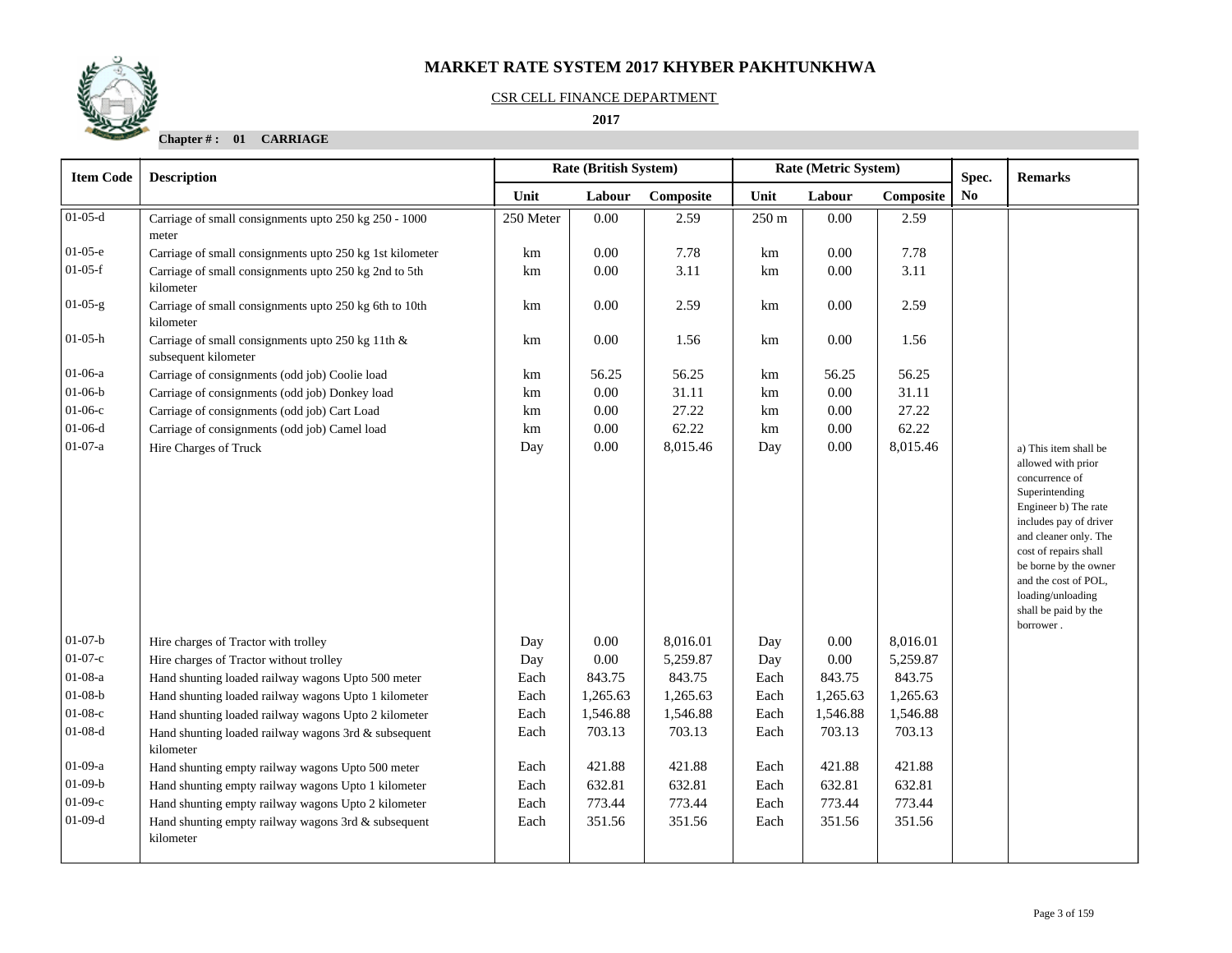#### CSR CELL FINANCE DEPARTMENT

 **2017** 

# **Chapter # : 02 LOADING, UNLOADING AND STACKING**

| <b>Item Code</b> | <b>Description</b>                                                                                       | <b>Rate (British System)</b> |          |           |                          | Rate (Metric System)     |           | Spec.                  | <b>Remarks</b>                                        |
|------------------|----------------------------------------------------------------------------------------------------------|------------------------------|----------|-----------|--------------------------|--------------------------|-----------|------------------------|-------------------------------------------------------|
|                  |                                                                                                          | Unit                         | Labour   | Composite | Unit                     | Labour                   | Composite | $\mathbf{N}\mathbf{o}$ |                                                       |
| $02 - 01$        | Load into or unload from railway wagons within 50m<br>shingle, sand, ballast, tiles, etc, laid & stacked | 100 cft                      | 562.50   | 562.50    | m <sub>3</sub>           | 198.65                   | 198.65    |                        |                                                       |
| $02-02-a$        | Load into or unload from railway wagons within 50m laid<br>& stacked : Bricks 10" size                   | 1000 No.                     | 703.13   | 703.13    | 1000 No.                 | 703.13                   | 703.13    |                        |                                                       |
| $02-02-b$        | Load into or unload from railway wagons within 50m laid<br>& stacked : Bricks 9" or smaller size         | 1000 No.                     | 562.50   | 562.50    | 1000 No.                 | 562.50                   | 562.50    |                        |                                                       |
| $02 - 03$        | Load into or unload from railway wagons, cement in bags<br>and stacking within 50m.                      | 100 No.                      | 703.13   | 703.13    | 100 No.                  | 703.13                   | 703.13    |                        |                                                       |
| $02 - 04$        | Load into or unload from railway wagons, empty cement<br>bags and stacking                               | 1000 No.                     | 630.00   | 630.00    | 1000 No.                 | 630.00                   | 630.00    |                        |                                                       |
| $02 - 05$        | Load into or unload from railway wagons and stacking<br>white lime in bags                               | tonne                        | 140.63   | 140.63    | tonne                    | 140.63                   | 140.63    |                        |                                                       |
| 02-06            | Load into or unload from railway wagons structural steel,<br>RS joists, rails, rail fastenings etc       | tonne                        | 337.50   | 337.50    | tonne                    | 337.50                   | 337.50    |                        |                                                       |
| $02 - 07$        | Load into or unload from 45 gallon drums full, into or from<br>railway wagons, lead upto 50m             | Each                         | 45.00    | 45.00     | Each                     | 45.00                    | 45.00     |                        |                                                       |
| $02 - 08$        | Loading or unloading packages of all sorts upto 50 kg.                                                   | Each                         | 39.38    | 39.38     | Each                     | 39.38                    | 39.38     |                        | Except cement in Jute<br>or paper bags                |
| $02-09-a$        | Load or unload sleepers other than wooden, incl stacking,<br>lead upto 50 m : Broad gauge                | 100 No.                      | 1,406.25 | 1,406.25  | 100 No.                  | 1,406.25                 | 1,406.25  |                        |                                                       |
| $02-09-b$        | Load or unload sleepers other than wooden, including<br>stacking, lead upto 50 m : Metre gauge &         |                              |          |           | $\overline{\phantom{a}}$ | $\overline{\phantom{a}}$ |           |                        | <b>DELETED</b>                                        |
| $02 - 10$        | Load or unload timber logs or shuttering into or from<br>railway wagons, including stacking within 50m   | tonne                        | 185.63   | 185.63    | tonne                    | 185.63                   | 185.63    |                        |                                                       |
| $02 - 11$        | Loading or unloading bhoosa in railway wagons lead upto<br>50 m.                                         | tonne                        | 421.88   | 421.88    | tonne                    | 421.88                   | 421.88    |                        |                                                       |
| $02 - 12$        | Load or unload timber scrap or wooden plugs into or from<br>railway wagons & stacking within 50m         | tonne                        | 281.25   | 281.25    | tonne                    | 281.25                   | 281.25    |                        |                                                       |
| $02 - 13$        | Load or unload pitching stone/spawl from railway wagons<br>of any guage including clearing 1.5m away     | $100$ cft                    | 208.13   | 208.13    | m <sub>3</sub>           | 73.50                    | 73.50     |                        |                                                       |
| $02 - 14$        | Loading or unloading building stone including clearing<br>away 1.5m from rails                           | $100 \text{ cf}$             | 270.00   | 270.00    | m <sub>3</sub>           | 95.35                    | 95.35     |                        |                                                       |
| $02 - 15 - a$    | Unloading oil, bitumen or tar etc : Crude Oil (to be pumped<br>from tank wagon into tank)                | 1000 ltr                     | 168.75   | 168.75    | 1000 ltr                 | 168.75                   | 168.75    |                        | The rate include<br>checking and<br>weighing the tins |
| $02 - 15 - b$    | Unloading oil, bitumen or tar etc Crude oil (drained by<br>gravity)                                      | 1000 ltr                     | 168.75   | 168.75    | $1000$ ltr               | 168.75                   | 168.75    |                        |                                                       |
| $02 - 15 - c$    | Unloading oil, bitumen or tar etc Crude oil materials from<br>railway wagons                             | Ton                          | 32.06    | 32.06     | Ton                      | 32.06                    | 32.06     |                        |                                                       |
|                  |                                                                                                          |                              |          |           |                          |                          |           |                        |                                                       |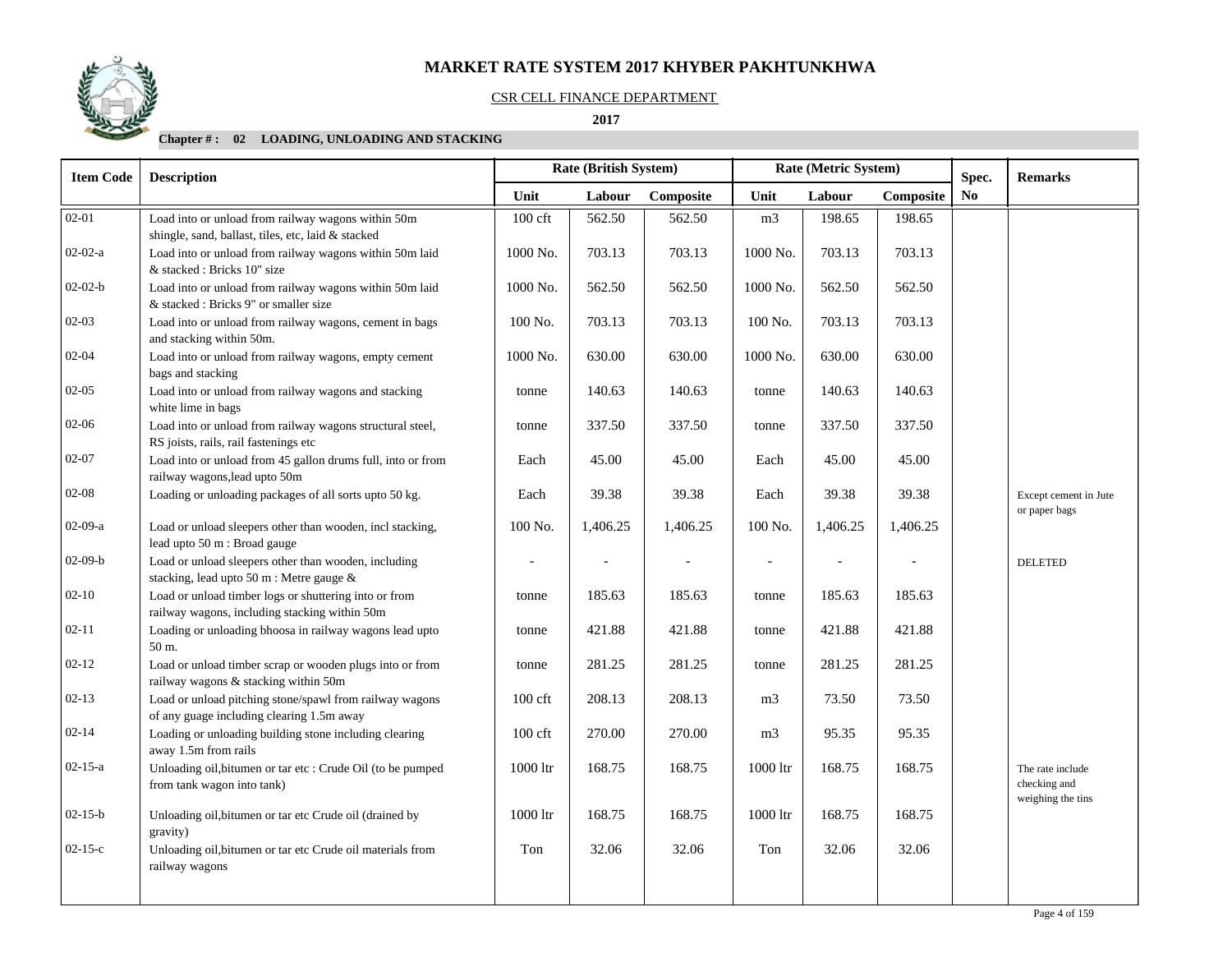#### CSR CELL FINANCE DEPARTMENT

 **2017** 

# **Chapter # : 02 LOADING, UNLOADING AND STACKING**

| <b>Item Code</b> | <b>Description</b>                                                                                        | <b>Rate (British System)</b> |          |           |                | Rate (Metric System) |           | Spec. | <b>Remarks</b> |
|------------------|-----------------------------------------------------------------------------------------------------------|------------------------------|----------|-----------|----------------|----------------------|-----------|-------|----------------|
|                  |                                                                                                           | Unit                         | Labour   | Composite | Unit           | Labour               | Composite | No    |                |
| $02-15-d$        | Unloading oil, bitumen or tar etc : Fuel Oil from tank into<br>empty drums including stacking within 50 m |                              |          |           |                |                      |           |       | <b>DELETED</b> |
| $02-15-e$        | Unloading oil, bitumen or tar etc Petrol (2 gallon tin)                                                   |                              |          |           |                |                      |           |       | <b>DELETED</b> |
| $02 - 15 - f$    | Unloading oil, bitumen or tar etc Kerosine oil (4 gallon tin)                                             | 100 No.                      | 703.13   | 703.13    | 100 No.        | 703.13               | 703.13    |       |                |
| $02-15-g$        | Unloading oil, bitumen or tar etc Tar & Bitumen in drums<br>with carriage upto 1 km                       | 100 No.                      | 0.00     | 181.48    | 100 No.        | 0.00                 | 181.48    |       |                |
| $02-16-a$        | Removing and stacking within 50m. lead Stone, spawl,<br>brick bats, shingle, sand, lime etc               | $100$ cft                    | 281.25   | 281.25    | m <sub>3</sub> | 99.32                | 99.32     |       |                |
| $02 - 16 - b$    | Removing and stacking within 50m. lead Bricks                                                             | 1000 No.                     | 815.63   | 815.63    | 1000 No.       | 815.63               | 815.63    |       |                |
| $02 - 16 - c$    | Removing and stacking within 50m. lead Broad gauge<br>wooden sleepers                                     | 100 No.                      | 450.00   | 450.00    | 100 No.        | 450.00               | 450.00    |       |                |
| $02-16-d$        | Removing and stacking within 50m. lead Metre gauge or<br>narrow guage wooden sleepers                     | 100 No.                      | 257.06   | 257.06    | 100 No.        | 257.06               | 257.06    |       |                |
| $02 - 16 - e$    | Removing and stacking within 50m. lead Rails, girders,<br>pipes, cement etc.                              | tonne                        | 129.38   | 129.38    | tonne          | 129.38               | 129.38    |       |                |
| $02-16-f$        | Removing and stacking within 50m. lead Bridge and<br>crossing timbers, etc.                               | 100 No.                      | 1,501.88 | 1,501.88  | 100 No.        | 1,501.88             | 1,501.88  |       |                |
| $02 - 17$        | Load into wagons girders, rails, MS bars, pipes etc.<br>including 50m lead & stacking inside wagons       | tonne                        | 360.00   | 360.00    | tonne          | 360.00               | 360.00    |       |                |
| $02 - 18$        | Unload from wagons girders, rails, MS bars, girder etc.<br>including 50m lead but excluding stacking      | tonne                        | 140.63   | 140.63    | tonne          | 140.63               | 140.63    |       |                |
| $02-19$          | Load into wagons wooden baord guage sleepers including<br>50m lead & stacking                             | 100 No.                      | 1,125.00 | 1,125.00  | 100 No.        | 1,125.00             | 1,125.00  |       |                |
| $02 - 20$        | Unload wooden broad gauge sleepers from wagons<br>including 50m lead and stacking                         | 100 No.                      | 562.50   | 562.50    | 100 No.        | 562.50               | 562.50    |       |                |
| $02 - 21$        | Loading metre gauge or narrow guage wooden sleepers<br>including 50m lead & stack inside wagons           | 100 No.                      | 618.75   | 618.75    | 100 No.        | 618.75               | 618.75    |       |                |
| 02-22            | Unloading metre gauge or narrow guage wooden sleepers<br>including 50m lead but excluding stacking        | 100 No.                      | 298.12   | 298.12    | 100 No.        | 298.13               | 298.13    |       |                |
| $02 - 23$        | Loading bridge and crossing timber including 50m lead $\&$<br>stacking                                    | 100 No.                      | 562.50   | 562.50    | 100 No.        | 562.50               | 562.50    |       |                |
| $02 - 24$        | Unloading bridge and crossing timbers including 50m lead<br>but excluding stacking                        | 100 No.                      | 281.25   | 281.25    | 100 No.        | 281.25               | 281.25    |       |                |
| $02 - 25$        | Load or unload bitumen, asphalt, tar in drums, into or from<br>railway wagons, lead upto 50m              | tonne                        | 281.25   | 281.25    | tonne          | 281.25               | 281.25    |       |                |
|                  |                                                                                                           |                              |          |           |                |                      |           |       |                |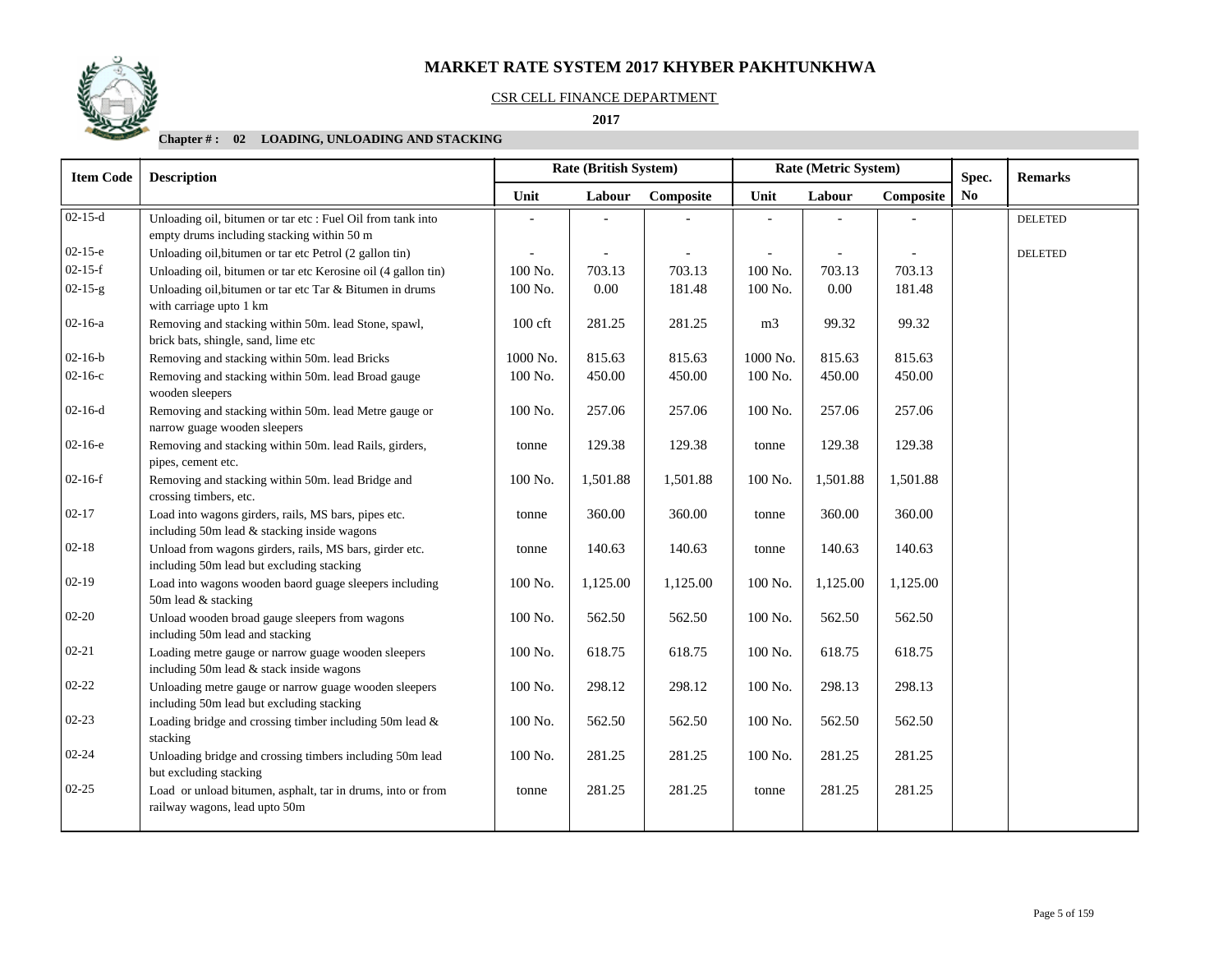#### CSR CELL FINANCE DEPARTMENT

 **2017** 

| <b>Item Code</b><br><b>Description</b> |                                                                                                                                                                          |          | Rate (British System) |           |                | Rate (Metric System) |           | Spec.          | <b>Remarks</b>                                                                                                                                                                                                                                                                                      |
|----------------------------------------|--------------------------------------------------------------------------------------------------------------------------------------------------------------------------|----------|-----------------------|-----------|----------------|----------------------|-----------|----------------|-----------------------------------------------------------------------------------------------------------------------------------------------------------------------------------------------------------------------------------------------------------------------------------------------------|
|                                        |                                                                                                                                                                          | Unit     | Labour                | Composite | Unit           | Labour               | Composite | N <sub>0</sub> |                                                                                                                                                                                                                                                                                                     |
| $03-01-a$                              | Earth excavation undressed upto single throw of kassi<br>phaorah or shovel etc : in ashes, sand, soft soil or silt<br>clearance                                          | 1000 Cft | 2,109.38              | 2,109.38  | m <sub>3</sub> | 74.49                | 74.49     |                |                                                                                                                                                                                                                                                                                                     |
| $03-01-b$                              | Earth excavation undressed upto single throw of kassi<br>phaorah or shove etc : in ordinary soil,                                                                        | 1000 Cft | 2,531.25              | 2,531.25  | m <sub>3</sub> | 89.39                | 89.39     |                |                                                                                                                                                                                                                                                                                                     |
| 03-02                                  | Earth excavation in ashes, sand & soft soil or silt clearance,<br>undressed lead upto 25m.                                                                               | 1000 Cft | 3,093.75              | 3,093.75  | m <sub>3</sub> | 109.25               | 109.25    |                |                                                                                                                                                                                                                                                                                                     |
| $03-03-a$                              | Bed clearance and dressing slopes of drains including<br>removing of weeds and roots etc. Excavated material<br>undressed within 25m                                     | 1000 Cft | 3,937.50              | 3,937.50  | m <sub>3</sub> | 139.05               | 139.05    |                | The rate is aplicable<br>where the earth of the<br>bed to be removed is<br>of the type of<br>ordinary soil. When it<br>is silt or soft soil, it<br>will be paid per item<br>No 03-01-a, 03-01-b<br>or 03-02 above,<br>whichever is<br>applicable. The XEN<br>will specify drains of<br>each categor |
| $03-03-b$                              | Bed clearance and dressing slopes of drains including<br>removing of weeds and roots etc. Excavated material<br>dressed within 25m lead                                  | 1000 Cft | 4,353.75              | 4,353.75  | m <sub>3</sub> | 153.75               | 153.75    |                |                                                                                                                                                                                                                                                                                                     |
| $03-04-a$                              | Borrowpit excavation undressed lead upto 50m in Ordinary<br>soil                                                                                                         | 1000 Cft | 3,937.50              | 3,937.50  | m <sub>3</sub> | 139.05               | 139.05    |                |                                                                                                                                                                                                                                                                                                     |
| $03-04-b$                              | Borrowpit excavation undressed lead upto 50m in Hard soil                                                                                                                | 1000 Cft | 4,837.50              | 4,837.50  | m <sub>3</sub> | 170.83               | 170.83    |                |                                                                                                                                                                                                                                                                                                     |
| $03-04-c$                              | Borrowpit excavation undressed lead upto 50m in<br>shingle/gravel formation                                                                                              | 1000 Cft | 9,562.50              | 9,562.50  | m <sub>3</sub> | 337.70               | 337.70    |                |                                                                                                                                                                                                                                                                                                     |
| $03-05-a$                              | Embankment formation in ordinary soil & compaction by<br>mechanical means at optimum moistures content to 95% to<br>100% max. modified. AASHTO dry density (borrow area) | 1000 Cft | 1,164.38              | 9,825.89  | m <sub>3</sub> | 41.12                | 347.00    |                | The rate includes hire<br>charges of machinery,<br>cost of fuel,<br>lubricants, pay of<br>driver and cleaner.<br>The rate also includes<br>clearing and grubbing<br>where necessary.                                                                                                                |
| $03-05-b$                              | Embankment formation in ordinary soil & compaction by<br>mechanical means at optimum moistures content to 90%<br>max. modified AASHTO dry density (borrow area)          | 1000 Cft | 1,149.75              | 9,694.14  | m <sub>3</sub> | 40.60                | 342.35    |                |                                                                                                                                                                                                                                                                                                     |
| $03-05-c$                              | Embankment formation in ordinary soil & compaction by<br>mechanical means at optimum moistures content to 85%<br>max. modified AASHTO dry density (borrow area)          | 1000 Cft | 1,135.13              | 9,562.40  | m <sub>3</sub> | 40.09                | 337.69    |                |                                                                                                                                                                                                                                                                                                     |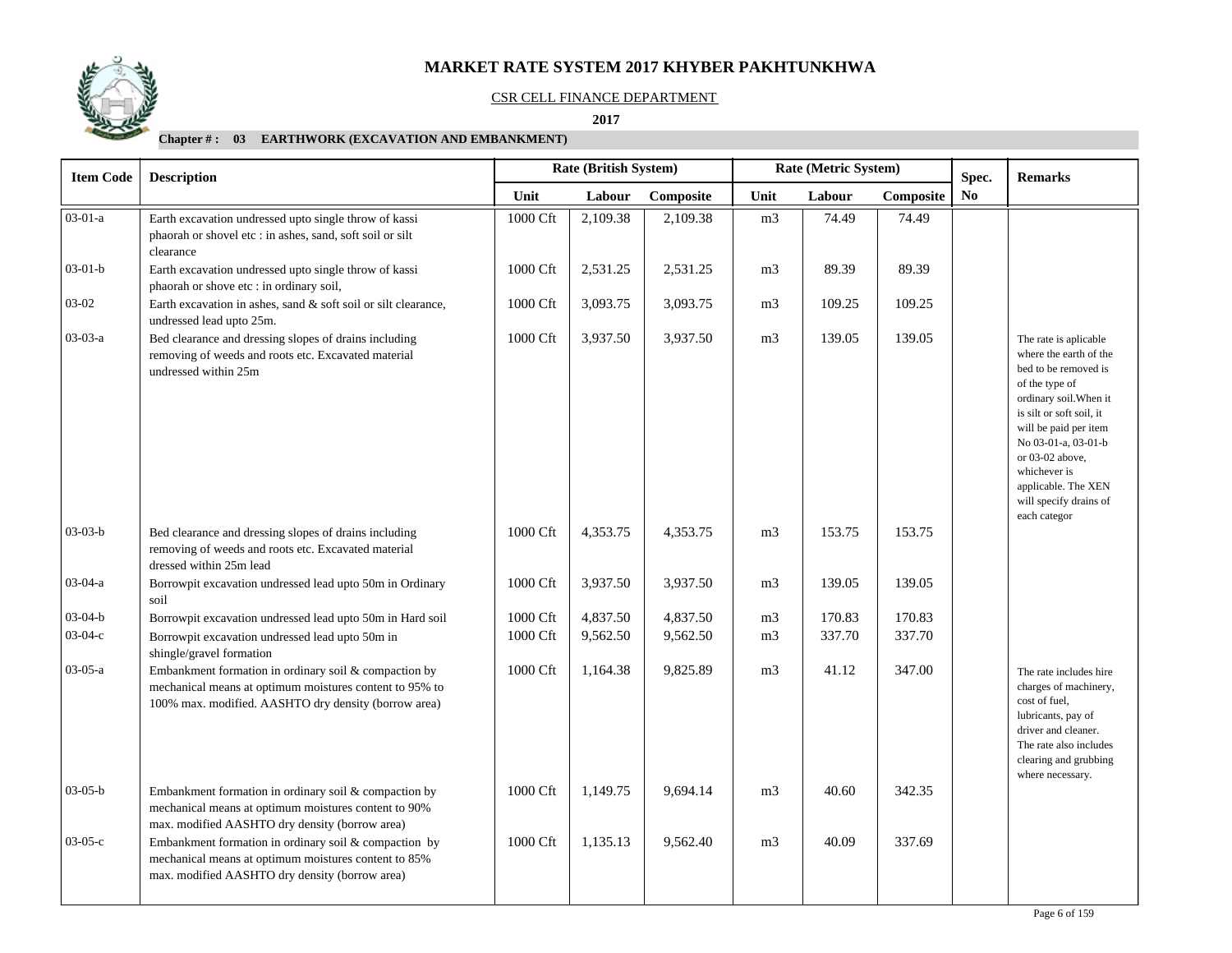#### CSR CELL FINANCE DEPARTMENT

 **2017** 

| <b>Item Code</b> | <b>Description</b>                                                                                         |                      | Rate (British System) |           | Rate (Metric System) |        | Spec.     | <b>Remarks</b> |                                                                  |
|------------------|------------------------------------------------------------------------------------------------------------|----------------------|-----------------------|-----------|----------------------|--------|-----------|----------------|------------------------------------------------------------------|
|                  |                                                                                                            | Unit                 | Labour                | Composite | Unit                 | Labour | Composite | N <sub>0</sub> |                                                                  |
| $03 - 06 - a$    | Earth fill in lawns including dressing & compaction with<br>earth available from cutting/excavation        | 1000 Cft             | 2,700.00              | 2,700.00  | m <sub>3</sub>       | 95.35  | 95.35     |                |                                                                  |
| $03-06-b$        | Earth fill in lawns including dressing $&$ compaction with<br>suitable earth borrowed.                     | 1000 Cft             | 5,006.25              | 5,006.25  | m <sub>3</sub>       | 176.79 | 176.79    |                |                                                                  |
| $03-07-a$        | Earth excavation in open cut upto 1.5m depth for drains etc<br>& disposal : in Ordinary Soil               | 1000 Cft             | 4,162.50              | 4,162.50  | m <sub>3</sub>       | 147.00 | 147.00    |                |                                                                  |
| $03-07-b$        | Earth excavation in open cut upto 1.5m depth for drains etc<br>& disposal : in Hard Soil                   | 1000 Cft             | 5,203.13              | 5,203.13  | m <sub>3</sub>       | 183.75 | 183.75    |                |                                                                  |
| $03-07-c$        | Earth excavation in open cut upto 1.5m depth for drains etc<br>& disposal : in Very hard Soil              | 1000 Cft             | 5,411.25              | 5,411.25  | m <sub>3</sub>       | 191.10 | 191.10    |                |                                                                  |
| $03-07-d$        | Earth excavation in open cut upto 1.5m depth for drains etc<br>& disposal : in Gravel & shingle            | 1000 Cft             | 6,035.63              | 6,035.63  | m3                   | 213.15 | 213.15    |                |                                                                  |
| 03-08-a          | Earth excavation in open cut 1.5m - 3m depth for<br>S.W.Drains etc & disposal : in Ordinary Soil           | 1000 Cft             | 5,625.00              | 5,625.00  | m <sub>3</sub>       | 198.65 | 198.65    |                |                                                                  |
| $03-08-b$        | Earth excavation in open cut $1.5m - 3m$ depth for<br>S.W.Drains etc & disposal : in Hard Soil             | 1000 Cft             | 6,356.25              | 6,356.25  | m <sub>3</sub>       | 224.47 | 224.47    |                |                                                                  |
| 03-08-с          | Earth excavation in open cut $1.5m - 3m$ depth for<br>S.W.Drains etc & disposal : in Very Hard Soil        | 1000 Cft             | 7,312.50              | 7,312.50  | m <sub>3</sub>       | 258.24 | 258.24    |                |                                                                  |
| $03-08-d$        | Earth excavation in open cut 1.5m - 3m depth for drains etc<br>& disposal : in Gravel & shingle            | 1000 Cft             | 12,600.00             | 12,600.00 | m <sub>3</sub>       | 444.97 | 444.97    |                |                                                                  |
| 03-09-a          | Excavation in shingle or gravel formation & rock not<br>requiring blast, undressed, 50m lead : Dry         | 1000 Cft             | 10,687.50             | 10,687.50 | m <sub>3</sub>       | 377.43 | 377.43    |                |                                                                  |
| $03-09-b$        | Excavation in shingle or gravel formation & rock not<br>requiring blast, undressed, 50m lead : Wet         | $1000\,\mathrm{Cft}$ | 12,375.00             | 12,375.00 | m <sub>3</sub>       | 437.02 | 437.02    |                |                                                                  |
| 03-09-с          | Excavation in shingle or gravel formation & rock not req.<br>blast, undressed, 50m lead : in Flowing Water | 1000 Cft             | 15,750.00             | 15,750.00 | m <sub>3</sub>       | 556.21 | 556.21    |                |                                                                  |
| $03-10-a$        | Earth excavation in irrigation channels/drains & disposal<br>upto 25m. & dressing : in Ordinary Soil       | 1000 Cft             | 4,612.50              | 4,612.50  | m <sub>3</sub>       | 162.89 | 162.89    |                |                                                                  |
| $03-10-b$        | Earth excavation in irrigation channels/drains & disposal<br>upto 25m. & dressing : in Hard Soil           | 1000 Cft             | 5,512.50              | 5,512.50  | m3                   | 194.67 | 194.67    |                |                                                                  |
| $03-10-c$        | Earth excavation in irrigation channels/drains & disposal<br>upto 25m. & dressing : in Very Hard Soil      | 1000 Cft             | 6,468.75              | 6,468.75  | m <sub>3</sub>       | 228.44 | 228.44    |                |                                                                  |
| $03-10-d$        | Earth excavation in irrigation channels/drains & disposal<br>upto 25m. & dressing : in Shingle/Gravel      | 1000 Cft             | 12,037.50             | 12,037.50 | m <sub>3</sub>       | 425.10 | 425.10    |                |                                                                  |
| $03-11-a$        | Rock Excavation, dressing & disposal up to 50m Soft<br>Rock, slate, shale, schist or lateriate             | 1000 Cft             | 15,525.00             | 15,525.00 | m <sub>3</sub>       | 548.26 | 548.26    |                | Tools and plants shall<br>be the liability of the<br>contractor. |
| $03-11-b$        | Rock Excavation, dressing & disposal up to 50m Medium<br>hard rock, requiring occasional blasting          | 1000 Cft             | 17,485.63             | 18,217.63 | m <sub>3</sub>       | 617.50 | 643.35    |                |                                                                  |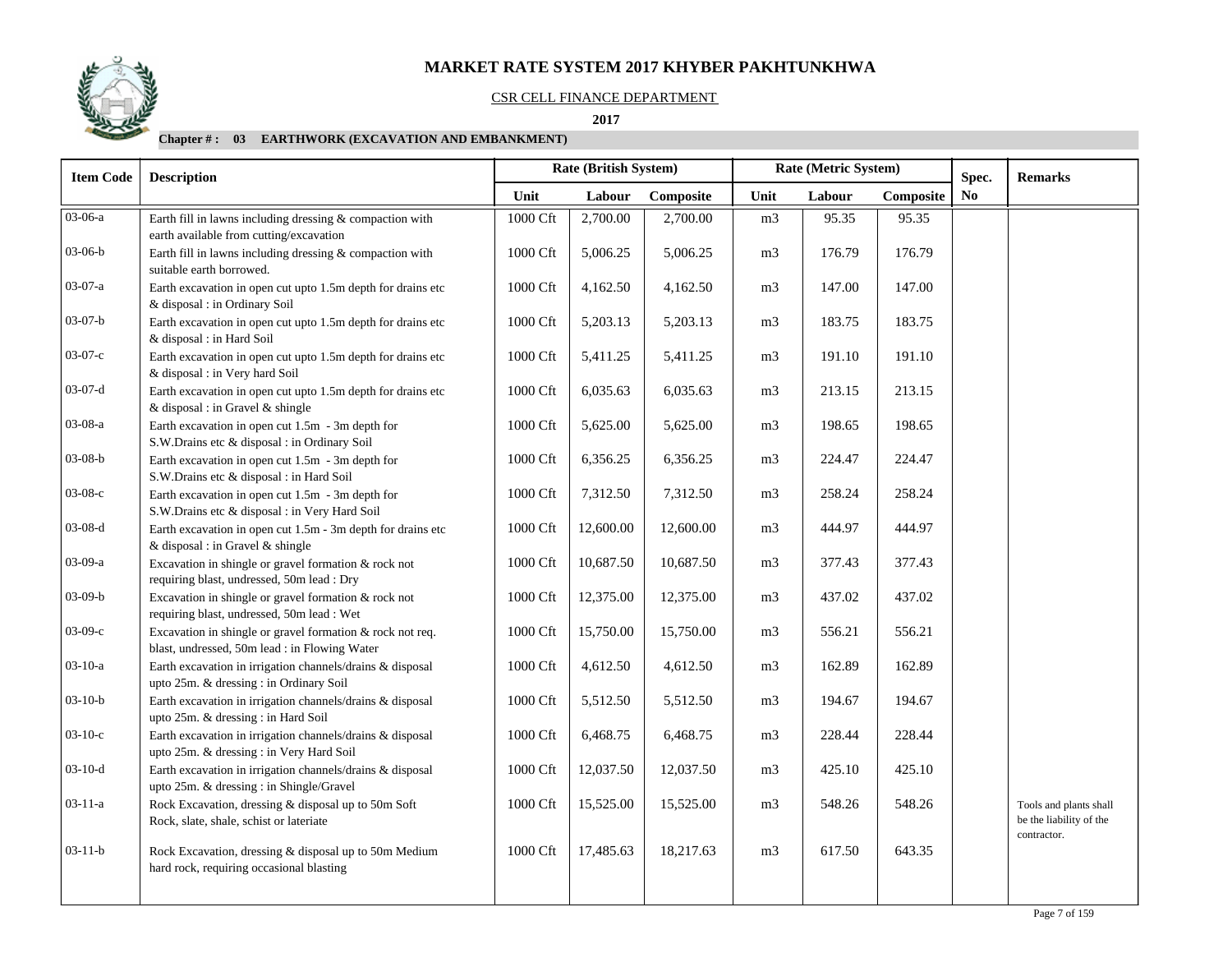

#### CSR CELL FINANCE DEPARTMENT

 **2017** 

| <b>Item Code</b><br><b>Description</b> |                                                                                                                 |          |           | <b>Rate (British System)</b> |                | Rate (Metric System) | Spec.     | <b>Remarks</b> |                                                                                                              |
|----------------------------------------|-----------------------------------------------------------------------------------------------------------------|----------|-----------|------------------------------|----------------|----------------------|-----------|----------------|--------------------------------------------------------------------------------------------------------------|
|                                        |                                                                                                                 | Unit     | Labour    | Composite                    | Unit           | Labour               | Composite | No             |                                                                                                              |
| $03-12-a$                              | Excavation in hard rock requiring blasting and disposal<br>upto 25m & dressing : Grade I                        | 1000 Cft | 13,643.75 | 14,375.75                    | m <sub>3</sub> | 481.82               | 507.68    |                | a) Tools and plants<br>required shall be the<br>liabilities of the<br>contractor.                            |
| $03 - 12 - b$                          | Excavation in hard rock requiring blasting and disposal<br>upto 25m & dressing : Grade II                       | 1000 Cft | 14,968.75 | 16,188.75                    | m <sub>3</sub> | 528.62               | 571.70    |                | b) Reduce the rate by<br>8 % if the excavated<br>section is not dressed<br>or levelled to design<br>section. |
| $03-12-c$                              | Excavation in hard rock requiring blasting and disposal<br>upto 25m & dressing : Grade III                      | 1000 Cft | 18,140.63 | 19,604.63                    | m <sub>3</sub> | 640.63               | 692.33    |                |                                                                                                              |
| $03-12-d$                              | Excavation in hard rock requiring blasting and disposal<br>upto 25m & dressing : Grade IV                       | 1000 Cft | 20,296.88 | 22,004.88                    | m <sub>3</sub> | 716.78               | 777.10    |                |                                                                                                              |
| $03-12-e$                              | Excavation in hard rock requiring blasting and disposal<br>upto 25m & dressing: Grade V                         | 1000 Cft | 22,581.25 | 24,533.25                    | m <sub>3</sub> | 797.45               | 866.38    |                |                                                                                                              |
| $03-12-f$                              | Excavation in hard rock requiring blasting and disposal<br>upto 25m & dressing : Grade VI                       | 1000 Cft | 24,300.00 | 26,496.00                    | m <sub>3</sub> | 858.15               | 935.70    |                |                                                                                                              |
| $03-13-a$                              | Excavation in hard rock requiring blasting but blasting<br>prohibited, dispose & dress within 25 m : Grade I    | 1000 Cft | 27,287.50 | 27,287.50                    | m <sub>3</sub> | 963.65               | 963.65    |                | a) Tools and plants<br>required shall be the<br>liabilities of the<br>contractor.                            |
| $03 - 13 - b$                          | Excavation in hard rock requiring blasting where blasting<br>prohibited, dispose & dress within 25 m : Grade II | 1000 Cft | 29,937.50 | 29,937.50                    | m <sub>3</sub> | 1,057.23             | 1.057.23  |                | b) Reduce the rate by<br>8 % if the excavated<br>section is not dressed<br>or levelled to design<br>section. |
| $03-13-c$                              | Excavation in hard rock requiring blasting where blasting<br>prohibited, dispose & dress within 25 m: Grade III | 1000 Cft | 36,281.25 | 36,281.25                    | m <sub>3</sub> | 1,281.26             | 1,281.26  |                |                                                                                                              |
| $03-13-d$                              | Excavation in hard rock requiring blasting where blasting<br>prohibited, dispose & dress within 25 m: Grade IV  | 1000 Cft | 40,593.75 | 40,593.75                    | m <sub>3</sub> | 1,433.56             | 1,433.56  |                |                                                                                                              |
| $03-13-e$                              | Excavation in hard rock requiring blasting where blasting<br>prohibited, dispose & dress within 25 m: Grade V   | 1000 Cft | 45,162.50 | 45,162.50                    | m <sub>3</sub> | 1,594.90             | 1,594.90  |                |                                                                                                              |
| $03-13-f$                              | Excavation in hard rock requiring blasting where blasting<br>prohibited, dispose & dress within 25 m: Grade VI  | 1000 Cft | 48,600.00 | 48,600.00                    | m <sub>3</sub> | 1,716.29             | 1,716.29  |                |                                                                                                              |
| 03-14-a                                | Rehandling of earthwork Lead upto a single throw of kassi,<br>shovel, phaorah                                   | 1000 Cft | 1,406.25  | 1,406.25                     | m <sub>3</sub> | 49.66                | 49.66     |                |                                                                                                              |
| $03-14-b$                              | Rehandling of earthwork upto a lead of 25 m.                                                                    | 1000 Cft | 1,968.75  | 1,968.75                     | m <sub>3</sub> | 69.53                | 69.53     |                |                                                                                                              |
| $03-15$                                | Rehandling of gravel work or excavated rock, lead upto<br>25m.                                                  | 1000 Cft | 5,625.00  | 5,625.00                     | m <sub>3</sub> | 198.65               | 198.65    |                |                                                                                                              |
| $03-16-a$                              | Filling, watering and ramming earth under floor with<br>surplus earth from foundation, etc                      | 1000 Cft | 2,925.00  | 2,925.00                     | m <sub>3</sub> | 103.30               | 103.30    |                |                                                                                                              |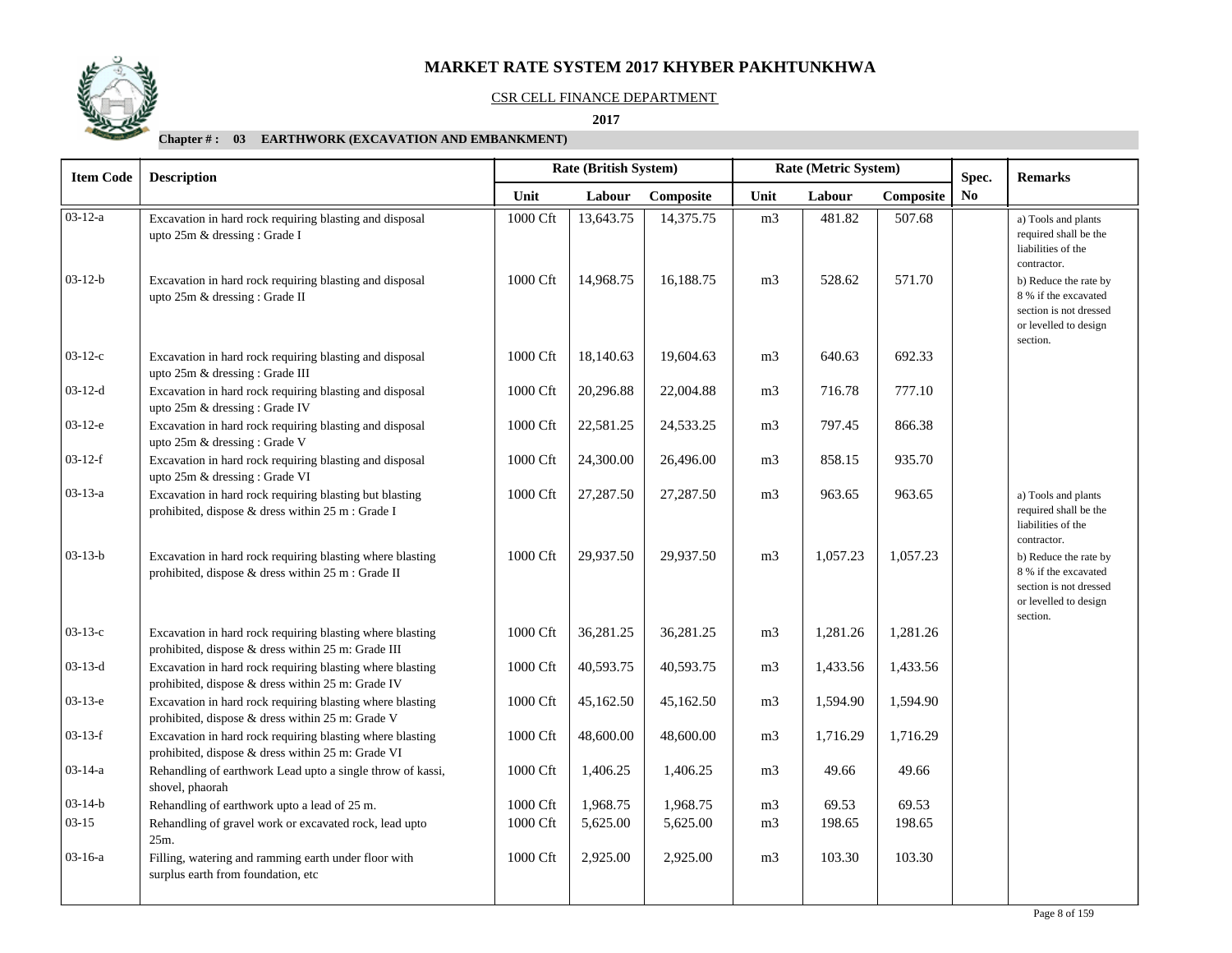

#### CSR CELL FINANCE DEPARTMENT

 **2017** 

| <b>Item Code</b> | <b>Rate (British System)</b><br>Rate (Metric System)<br><b>Description</b>                                                  |          |          |           |                | Spec.  | <b>Remarks</b> |     |                                                                                                                                           |
|------------------|-----------------------------------------------------------------------------------------------------------------------------|----------|----------|-----------|----------------|--------|----------------|-----|-------------------------------------------------------------------------------------------------------------------------------------------|
|                  |                                                                                                                             | Unit     | Labour   | Composite | Unit           | Labour | Composite      | No. |                                                                                                                                           |
| $03 - 16 - b$    | Filling, watering and ramming earth under floor with earth<br>excavated from outside lead upto 50m                          | 1000 Cft | 6,018.75 | 6,018.75  | m <sub>3</sub> | 212.55 | 212.55         |     |                                                                                                                                           |
| $03 - 17 - a$    | Extra for every 25 m extra lead or part thereof for<br>earthwork soft, ordinary, hard & very hard                           | 1000 Cft | 168.75   | 168.75    | m <sub>3</sub> | 5.96   | 5.96           |     | This rate shall be<br>aplicable upto 250m<br>total distance,<br>including the lead<br>covered in the item of<br>earth work.               |
| $03-17-b$        | Extra for every 25 m extra lead or part thereof for gravel,<br>shingle or rock.                                             | 1000 Cft | 225.00   | 225.00    | m <sub>3</sub> | 7.95   | 7.95           |     |                                                                                                                                           |
| $03 - 18 - a$    | Transportation of earth all types beyond 250 m and upto<br>500 m.                                                           | 1000 Cft | 3,993.75 | 3,993.75  | m <sub>3</sub> | 141.04 | 141.04         |     | This rate will be paid<br>in addition to the rate<br>of earth work, without<br>deducting the lead<br>covered in the item of<br>earth work |
| $03-18-b$        | Transportation of earth all types for every 100m extra lead<br>beyond 500m upto 1.5 km.                                     | 1000 Cft | 618.75   | 618.75    | m <sub>3</sub> | 21.85  | 21.85          |     |                                                                                                                                           |
| $03-18-c$        | Transportation of earth all types for every 500m extra lead<br>beyond 1.5 km. upto 8 km.                                    | 1000 Cft | 562.50   | 562.50    | m <sub>3</sub> | 19.86  | 19.86          |     |                                                                                                                                           |
| $03-18-d$        | Transportation of earth all types for every 1 km extra lead<br>or part thereof beyond 8 km.                                 | 1000 Cft | 393.75   | 393.75    | m <sub>3</sub> | 13.91  | 13.91          |     |                                                                                                                                           |
| $03-19-a$        | Dressing & levelling earth to designed sections Ashes,<br>sand, silt or soft soil upto cut or fill 6 inches                 | 1000 Cft | 202.50   | 202.50    | m <sub>3</sub> | 7.15   | 7.15           |     |                                                                                                                                           |
| $03-19-b$        | Dressing & levelling earth to designed sections Ordinary or<br>hard soil upto cut or fill 6 inches                          | 1000 Cft | 405.00   | 405.00    | m <sub>3</sub> | 14.30  | 14.30          |     |                                                                                                                                           |
| $03-19-c$        | Dressing & levelling earth to designed section Gravel work<br>or soft rock not requiring blasting upto cut or fill 6 inches | 1000 Cft | 1,156.25 | 1,156.25  | m <sub>3</sub> | 40.83  | 40.83          |     |                                                                                                                                           |
| $03 - 20$        | Dowel dressing                                                                                                              | 1 Chain  | 225.00   | 225.00    | m              | 7.38   | 7.38           |     | This rate is in<br>addition to pavement<br>for dressed earth work                                                                         |
| $03 - 21$        | Dressing slopes of banks or ground surface                                                                                  | 1000 Sft | 843.75   | 843.75    | m2             | 9.08   | 9.08           |     | a) To be paid only<br>when exclusively<br>dressing is done and<br>no earh work is<br>carried out in<br>embankment or<br>cutting.          |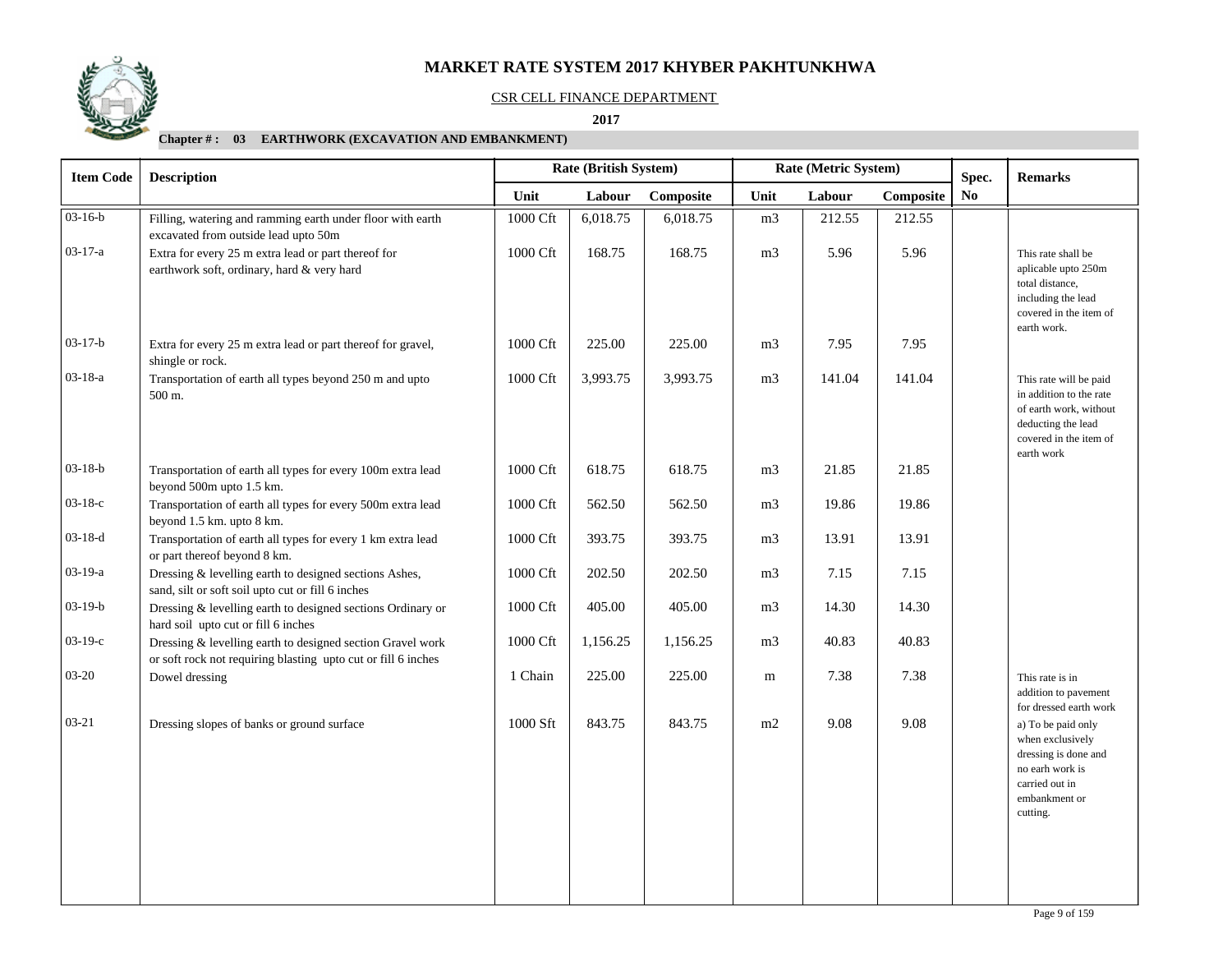

#### CSR CELL FINANCE DEPARTMENT

 **2017** 

| <b>Item Code</b> | <b>Description</b>                                                                                     |          | Rate (British System) |           |                | Rate (Metric System) | Spec.     | <b>Remarks</b> |                                                                                                                                                                                                     |
|------------------|--------------------------------------------------------------------------------------------------------|----------|-----------------------|-----------|----------------|----------------------|-----------|----------------|-----------------------------------------------------------------------------------------------------------------------------------------------------------------------------------------------------|
|                  |                                                                                                        | Unit     | Labour                | Composite | Unit           | Labour               | Composite | No             |                                                                                                                                                                                                     |
| $03 - 22$        | Dressing of earthwork (done by machinery or otherwise &<br>left undressed) to designed section         | 1000 Sft | 911.25                | 911.25    | m2             | 9.81                 | 9.81      |                | b) The surface area<br>dressed is to be taken<br>for measurement (ii)<br>The item is aplicable<br>where the dressing is<br>done by the<br>contractor other than<br>the one who executed<br>the work |
| $03 - 23 - a$    | Excavation in foundation of building, bridges etc complete<br>: in sand, ashes or loose soil           | 1000 Cft | 5,175.00              | 5,175.00  | m <sub>3</sub> | 182.75               | 182.75    |                |                                                                                                                                                                                                     |
| $03 - 23 - b$    | Excavation in foundation of building, bridges etc complete<br>: in ordinary soil                       | 1000 Cft | 6,075.00              | 6,075.00  | m <sub>3</sub> | 214.54               | 214.54    |                |                                                                                                                                                                                                     |
| $03 - 23 - c$    | Excavation in foundation of building, bridges etc complete<br>: in hard soil or soft murum             | 1000 Cft | 6,806.25              | 6,806.25  | m <sub>3</sub> | 240.36               | 240.36    |                |                                                                                                                                                                                                     |
| $03 - 23 - d$    | Excavation in foundation of building, bridges etc complete<br>: in shingle/gravel                      | 1000 Cft | 7,740.00              | 7,740.00  | m <sub>3</sub> | 273.34               | 273.34    |                |                                                                                                                                                                                                     |
| $03 - 24$        | Cutting hard rock such as granite, ballast, hard lime etc<br>with chisels/hammers for small foundation | 1000 Cft | 44,975.00             | 60,652.78 | m <sub>3</sub> | 1,588.28             | 2,141.93  |                | Tools and plants<br>required shall be the<br>liability of the<br>contractors.                                                                                                                       |
| $03 - 25$        | Extra for excavaton requiring shoring                                                                  | 1000 Cft | 787.50                | 1,226.70  | m <sub>3</sub> | 27.81                | 43.32     |                | Composite rate<br>includes material, i.e<br>plank, etc                                                                                                                                              |
| $03-26-a$        | Mixing & moistening of earthwork to OMC in layers for<br>compaction etc complete                       | 1000 Cft | 551.25                | 551.25    | m <sub>3</sub> | 19.47                | 19.47     |                | The rate does not<br>include hire charges<br>of the Roller to be<br>supplied by the<br>Department or<br>through other<br>agencies.                                                                  |
| $03-26-b-01$     | Compaction by rolling with animal driven roller or hand<br>rammed: Soft or sandy soil                  | 1000 Cft | 1,181.25              | 1,181.25  | m <sub>3</sub> | 41.72                | 41.72     |                |                                                                                                                                                                                                     |
| $03-26-b-02$     | Compaction by rolling with animal driven roller or hand<br>rammed: Ordinary soil                       | 1000 Cft | 1,406.25              | 1,406.25  | m <sub>3</sub> | 49.66                | 49.66     |                |                                                                                                                                                                                                     |
| 03-26-b-03       | Compaction by rolling with animal driven roller or hand<br>rammed: Hard soil                           | 1000 Cft | 2,003.63              | 2,003.63  | m <sub>3</sub> | 70.76                | 70.76     |                |                                                                                                                                                                                                     |
| 03-26-b-04       | Compaction by rolling with animal driven roller or hand<br>rammed: Admixture of shingle                | 1000 Cft | 3,499.88              | 3,499.88  | m <sub>3</sub> | 123.60               | 123.60    |                |                                                                                                                                                                                                     |
| $03-26-c$        | Ramming earthwork (all types of soil)                                                                  | 1000 Cft | 843.75                | 843.75    | m <sub>3</sub> | 29.80                | 29.80     |                |                                                                                                                                                                                                     |
| $03-26-d$        | Ramming earthwork behind retaining wall                                                                | 1000 Cft | 1,125.00              | 1,125.00  | m <sub>3</sub> | 39.73                | 39.73     |                |                                                                                                                                                                                                     |
|                  |                                                                                                        |          |                       |           |                |                      |           |                |                                                                                                                                                                                                     |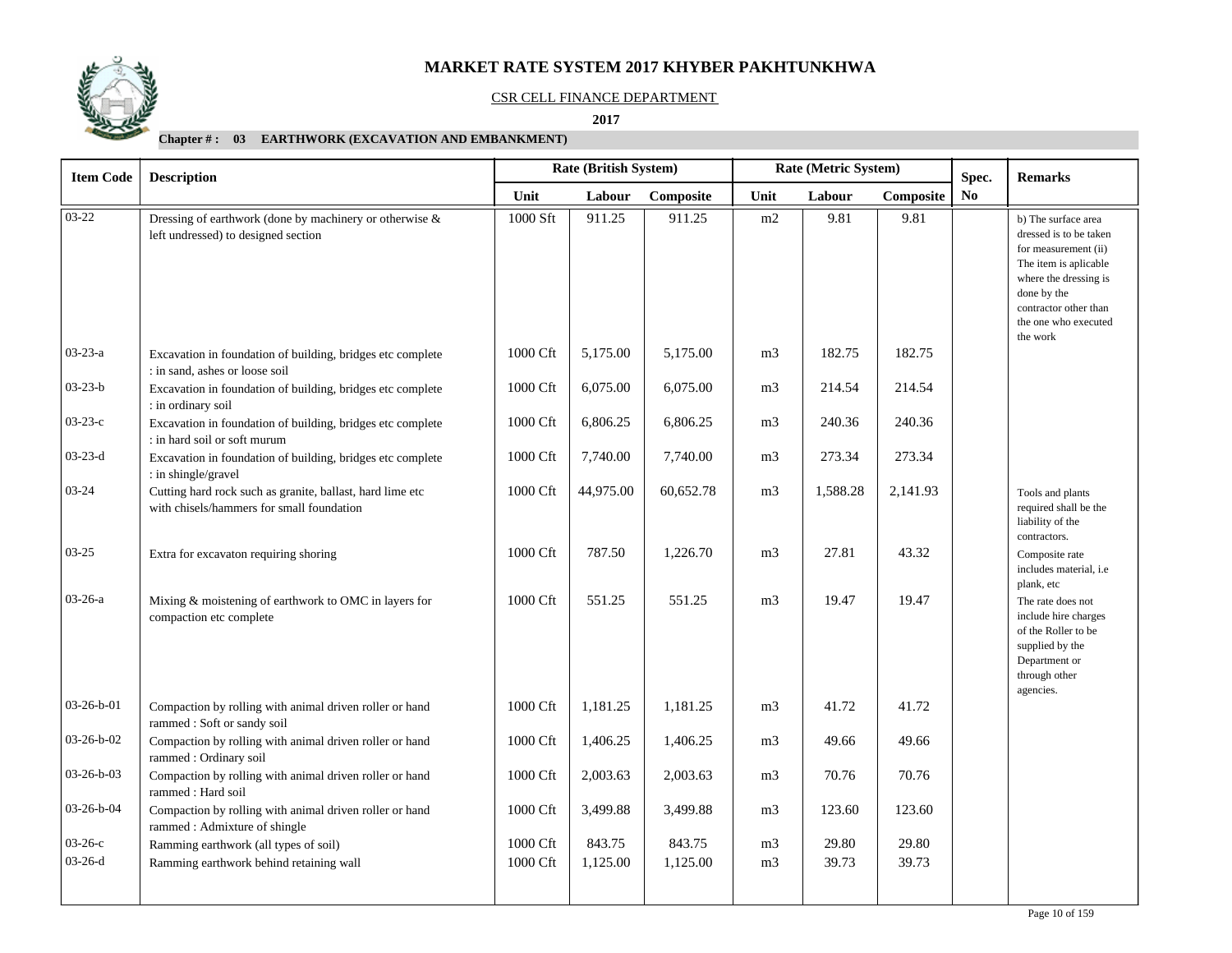

#### CSR CELL FINANCE DEPARTMENT

 **2017** 

| <b>Item Code</b> | <b>Description</b>                                                                                  |          | Rate (British System) |           |                 | Rate (Metric System) | Spec.     | <b>Remarks</b> |                                                                                            |
|------------------|-----------------------------------------------------------------------------------------------------|----------|-----------------------|-----------|-----------------|----------------------|-----------|----------------|--------------------------------------------------------------------------------------------|
|                  |                                                                                                     | Unit     | Labour                | Composite | Unit            | Labour               | Composite | No             |                                                                                            |
| $03 - 27 - a$    | Compaction of earth with power road roller 95% to 100%<br>max. mod. AASHTO dry density              | 1000 Cft | 2,587.50              | 6,979.50  | m <sub>3</sub>  | 91.38                | 246.48    |                | The rate alslo inlcude<br>hire charges of<br>machinery, cost of                            |
|                  |                                                                                                     |          |                       |           |                 |                      |           |                | fuel, lubricant, pay of<br>driver and cleaner etc                                          |
| $03 - 27 - b$    | Compaction of earth with power road roller 90% max.<br>mod. AASHTO dry density                      | 1000 Cft | 1,940.63              | 5,605.02  | m <sub>3</sub>  | 68.53                | 197.94    |                |                                                                                            |
| $03-27-c$        | Compaction of earth with power road roller 85% max.<br>mod. AASHTO dry density                      | 1000 Cft | 1,631.25              | 4,559.25  | m <sub>3</sub>  | 57.61                | 161.01    |                |                                                                                            |
| 03-28            | Extra for wet earthwork                                                                             | 1000 Cft | 1,968.75              | 1,968.75  | m <sub>3</sub>  | 69.53                | 69.53     |                | That will support a<br>man's weight.                                                       |
| 03-29            | Extra for slush or daldal including dewatering                                                      | 1000 Cft | 4,500.00              | 5,018.50  | m <sub>3</sub>  | 158.92               | 177.23    |                | That will not support<br>a man's weight                                                    |
| $03 - 30$        | Extra for puddling.                                                                                 | 1000 Cft | 3,515.63              | 3,515.63  | m <sub>3</sub>  | 124.15               | 124.15    |                |                                                                                            |
| $03 - 31$        | Earthwork on small rain water drains, along canal banks,<br>roads, drains, etc complete             | Rft      | 5.63                  | 5.63      | m               | 18.45                | 18.45     |                |                                                                                            |
| 03-32            | Filling and Compacting Soil, Earth and Boulders behind<br>retaining walls (Available material)      | 1000 Cft | 5,062.50              | 5,062.50  | m <sub>3</sub>  | 178.78               | 178.78    |                |                                                                                            |
| 03-33            | Dag belling 75 mm deep.                                                                             | 2500 Rft | 945.00                | 945.00    | km              | 1,237.95             | 1,237.95  |                | Dag belling for layout<br>of borrow pit, to be<br>done by contractor at<br>their own cost. |
| 03-34            | Turfing slopes of banks or lawns with grass sods including<br>ploughing, laying, setting & watering | 1000 Sft | 2,250.00              | 2,250.00  | m2              | 24.21                | 24.21     |                |                                                                                            |
| $03 - 35 - a$    | Berm cutting : Lead upto single throw of phaorah or<br>shovel, without dressing                     | 1000 Cft | 2,531.25              | 2,531.25  | m <sub>3</sub>  | 89.39                | 89.39     |                |                                                                                            |
| $03 - 35 - b$    | Berm cutting: Upto 25 m lead (including dressing)                                                   | 1000 Cft | 3,937.50              | 3,937.50  | m <sub>3</sub>  | 139.05               | 139.05    |                |                                                                                            |
| 03-36-a          | Berm trimming both sides of channels Upto 1 m depth                                                 | Mile     | 8,100.00              | 8,100.00  | km              | 5,033.34             | 5,033.34  |                |                                                                                            |
| $03 - 36 - b$    | Berm trimming both sides of channels Over 1m to 1.5m<br>depth                                       | Mile     | 10,743.75             | 10,743.75 | km              | 6,676.17             | 6,676.17  |                |                                                                                            |
| $03-36-c$        | Berm trimming both sides of channels Over 1.5m to 2.5m<br>depth                                     | Mile     | 17,043.75             | 17,043.75 | km              | 10,590.99            | 10,590.99 |                |                                                                                            |
| $03 - 37 - a$    | Ploughing and levelling borrow pits Upto 1m depth                                                   | Acre     | 2,925.00              | 2,925.00  | ha              | 7,227.67             | 7,227.67  |                | Area ploughed bo be<br>measured                                                            |
| $03 - 37 - b$    | Ploughing and levelling borrow pits Exceeding 1m depth                                              | Acre     | 4,491.00              | 4,491.00  | ha              | 11,097.26            | 11,097.26 |                |                                                                                            |
| 03-38-a-01       | Making boundary or service roads complete in unploughed<br>land: From 3 m to 6 m wide               | Chain    | 900.00                | 900.00    | 50 <sub>m</sub> | 1,476.00             | 1,476.00  |                |                                                                                            |
| 03-38-a-02       | Making boundary or service roads complete in unploughed<br>land: Over 6 m to 12 m wide              | Chain    | 1,237.50              | 1,237.50  | 50 <sub>m</sub> | 2,029.50             | 2,029.50  |                |                                                                                            |
| $03-38-b-01$     | Making boundary or service roads complete in ploughed<br>land: From 3 m to 6m wide                  | Chain    | 1,045.13              | 1,045.13  | 50 <sub>m</sub> | 1,714.01             | 1,714.01  |                |                                                                                            |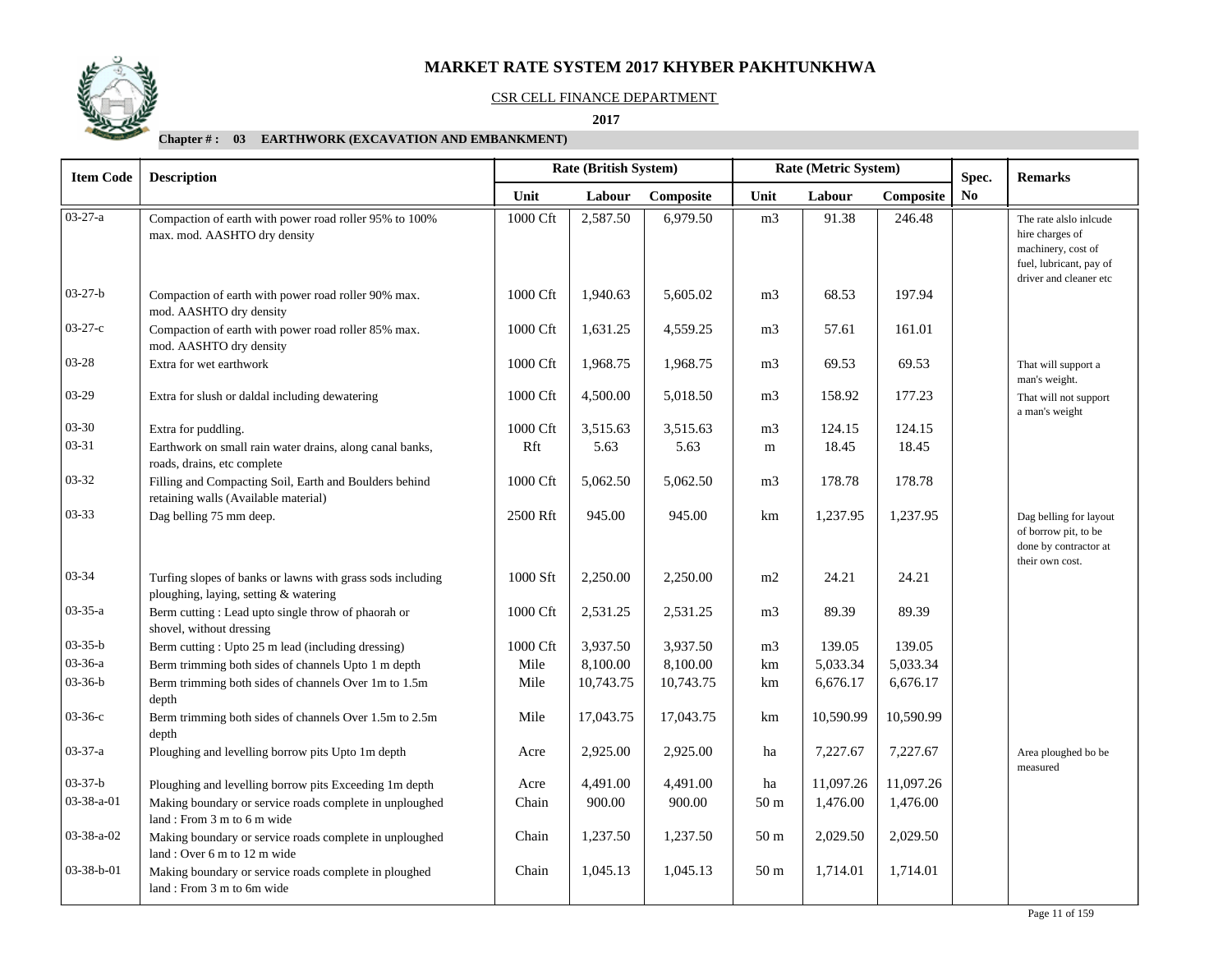

#### CSR CELL FINANCE DEPARTMENT

 **2017** 

| <b>Item Code</b> | <b>Description</b>                                                                                            |          | <b>Rate (British System)</b> |           |                 | Rate (Metric System) |           | Spec.          | <b>Remarks</b>                                                                                                                                                                                                                       |  |
|------------------|---------------------------------------------------------------------------------------------------------------|----------|------------------------------|-----------|-----------------|----------------------|-----------|----------------|--------------------------------------------------------------------------------------------------------------------------------------------------------------------------------------------------------------------------------------|--|
|                  |                                                                                                               | Unit     | Labour                       | Composite | Unit            | Labour               | Composite | N <sub>0</sub> |                                                                                                                                                                                                                                      |  |
| 03-38-b-02       | Making boundary or service roads complete in ploughed                                                         | Chain    | 1,509.75                     | 1,509.75  | 50 <sub>m</sub> | 2,475.99             | 2,475.99  |                |                                                                                                                                                                                                                                      |  |
|                  | land: Over 6 m to 12 m wide                                                                                   |          |                              |           |                 |                      |           |                |                                                                                                                                                                                                                                      |  |
| $03-39-a$        | Earthwork by boats, Digging and loading into boats, upto<br>25m lead                                          | 1000 Cft | 4,218.75                     | 4,218.75  | m <sub>3</sub>  | 148.98               | 148.98    |                | For ordinary soil                                                                                                                                                                                                                    |  |
| $03 - 39 - b$    | Earthwork by boats, including hire of boats Carriage by<br>boats upto 250m.                                   | 1000 Cft | 8,437.50                     | 8,437.50  | m <sub>3</sub>  | 297.97               | 297.97    |                |                                                                                                                                                                                                                                      |  |
| $03 - 39 - c$    | Earthwork by boats, including hiring of boats Extra for<br>every additional 50m beyond 250m                   | 1000 Cft | 562.50                       | 562.50    | m <sub>3</sub>  | 19.86                | 19.86     |                |                                                                                                                                                                                                                                      |  |
| $03 - 39 - d$    | Earthwork by boats, Unloading earth from boats                                                                | 1000 Cft | 1,968.75                     | 1,968.75  | m <sub>3</sub>  | 69.53                | 69.53     |                |                                                                                                                                                                                                                                      |  |
| $03-40$          | Unloading earth from BG trucks and clearing 1.5m from<br>rail                                                 | 1000 Cft | 1,687.50                     | 1,687.50  | m <sub>3</sub>  | 59.59                | 59.59     |                |                                                                                                                                                                                                                                      |  |
| 03-41            | Earthwork by tramway, digging and loading in trucks, upto<br>25m lead                                         | 1000 Cft | 3,937.50                     | 3,937.50  | m <sub>3</sub>  | 139.05               | 139.05    |                |                                                                                                                                                                                                                                      |  |
| $03 - 42$        | Unloading earth from BG trucks and spreading upto 5m<br>from rail                                             | 1000 Cft | 2,531.25                     | 2,531.25  | m <sub>3</sub>  | 89.39                | 89.39     |                |                                                                                                                                                                                                                                      |  |
| $03-43$          | Supplying clean and screened river or pit sand within 150m<br>including removal of loose earth or overburden. | 1000 Cft | 20,250.00                    | 20,250.00 | m <sub>3</sub>  | 715.12               | 715.12    |                | The rate include a)<br>Removal of top crust<br>of earth overburden.<br>b) Royalty to the<br>government or cost to<br>the private owner                                                                                               |  |
| $03 - 44 - a$    | Excavation in open cut for sewers $\&$ manhole except<br>shingle, gravel & rock : Upto 2m                     | 1000 Cft | 5,062.50                     | 5,062.50  | m <sub>3</sub>  | 178.78               | 178.78    |                | a) The rate does not<br>include back filling<br>after laying of sewer,<br>which is payable<br>seperately b) If the<br>timbering and<br>shuttering is not<br>actually done at site,<br>the composite rate<br>may be reduced by 5<br>% |  |
| $03 - 44 - b$    | Excavation in open cut for sewers & manholes except<br>shingle, gravel & rock: 2m to 5m                       | 1000 Cft | 6,750.00                     | 6,750.00  | m <sub>3</sub>  | 238.37               | 238.37    |                |                                                                                                                                                                                                                                      |  |
| $03 - 44 - c$    | Excavation in open cut for sewers & manholes except<br>shingle, gravel & rock: Below 5m depth                 | 1000 Cft | 9,000.00                     | 9,000.00  | m <sub>3</sub>  | 317.83               | 317.83    |                |                                                                                                                                                                                                                                      |  |
| $03-45-a$        | Trench Excavation in open cutting below water level for<br>sewers & manholes : Upto 1.25m depth               | 1000 Cft | 7,306.25                     | 10,808.54 | m <sub>3</sub>  | 258.02               | 381.70    |                | The rate does not<br>include back filling<br>after laying of sewer,<br>which is payable                                                                                                                                              |  |
| $03-45-b$        | Trench Excavation in open cutting below water level for<br>sewers & manholes : 1.25m to 2.5m depth            | 1000 Cft | 9,106.25                     | 14,106.22 | m <sub>3</sub>  | 321.58               | 498.16    |                | seperately.                                                                                                                                                                                                                          |  |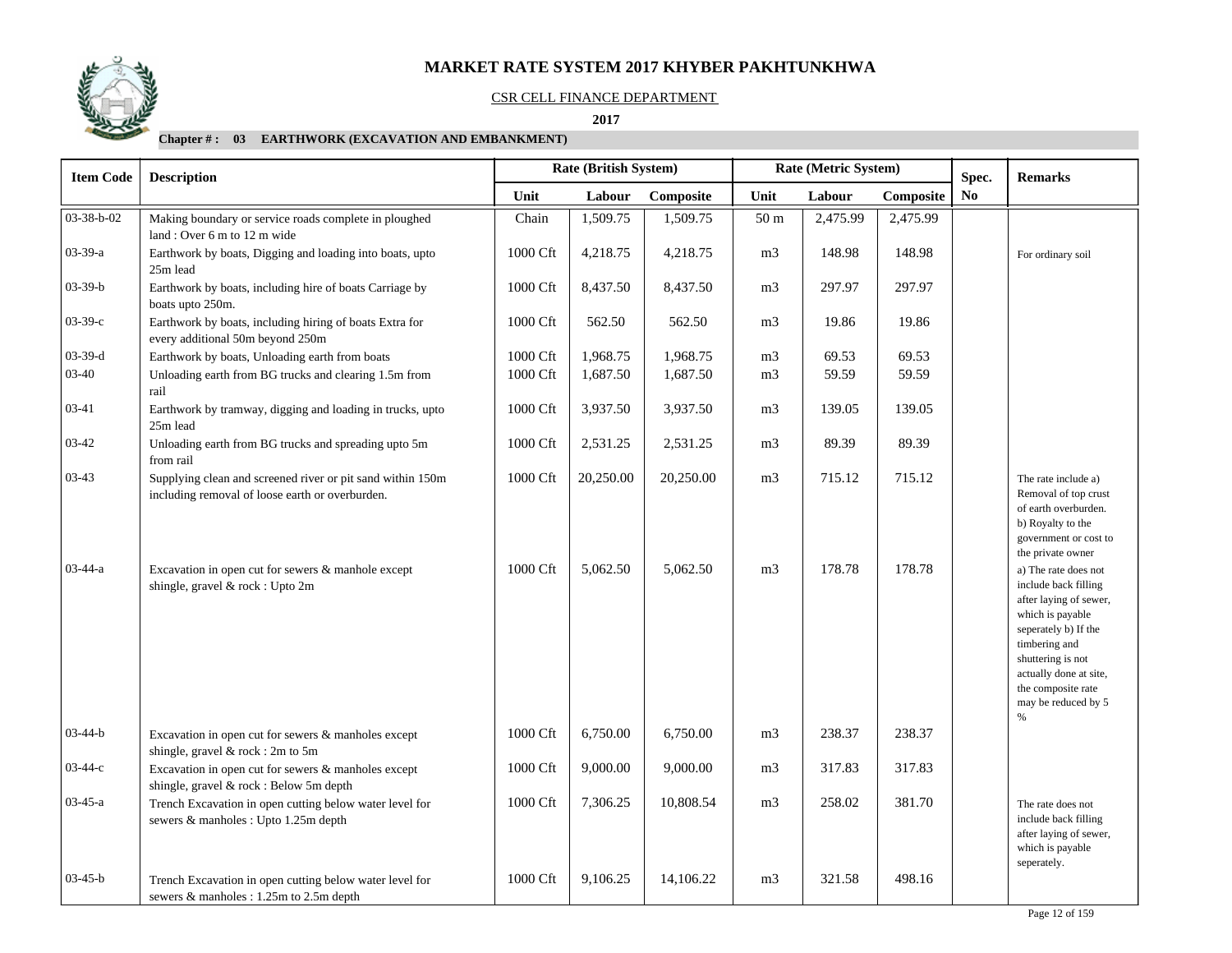## CSR CELL FINANCE DEPARTMENT

 **2017** 

| <b>Rate (British System)</b><br><b>Item Code</b><br><b>Description</b> |                                                                                                                    | Rate (Metric System) |           |           |                | Spec.    | <b>Remarks</b> |                |                                                                                                            |
|------------------------------------------------------------------------|--------------------------------------------------------------------------------------------------------------------|----------------------|-----------|-----------|----------------|----------|----------------|----------------|------------------------------------------------------------------------------------------------------------|
|                                                                        |                                                                                                                    | Unit                 | Labour    | Composite | Unit           | Labour   | Composite      | N <sub>0</sub> |                                                                                                            |
| 03-45-с                                                                | Trench Excavation in open cutting below water level for<br>sewers & manholes : Exceeding 2.5m depth                | 1000 Cft             | 13,156.25 | 22,637.69 | m <sub>3</sub> | 464.61   | 799.44         |                |                                                                                                            |
| 03-46                                                                  | Excavation of trench in all kinds of soils except cutting in<br>rock for pilelines upto 1.5m depth                 | 1000 Cft             | 4,218.75  | 4,218.75  | m <sub>3</sub> | 148.98   | 148.98         |                | The rate does not<br>include back filling<br>after laying of pipe<br>line, which is payable<br>separately. |
| $03-48-a$                                                              | Uprooting stump and removing within 50 m upto 2 m girth                                                            | Each                 | 1,406.25  | 1,406.25  | Each           | 1,406.25 | 1,406.25       |                |                                                                                                            |
| $03-48-b$                                                              | Uprooting stump and removing within 50 m above 2 m<br>girth                                                        | Each                 | 1,968.75  | 2,176.15  | Each           | 1,968.75 | 2,176.15       |                |                                                                                                            |
| $03-48-c$                                                              | Uprooting stump and removing within 50 m upto 2 m girth<br>including sand filling and trinches                     | Each                 | 1,406.25  | 2,246.98  | Each           | 1,406.25 | 2,246.98       |                |                                                                                                            |
| $03 - 48 - d$                                                          | Uprooting stump and removing within 50 m above 2 m<br>girth including sand filling and trinches                    | Each                 | 1,968.75  | 3,533.50  | Each           | 1,968.75 | 3,533.50       |                |                                                                                                            |
| $03-49-a$                                                              | Jungle clearance and removing within 50m Light Jungle                                                              | Decare               | 3,026.25  | 3,026.25  | Decare         | 3,026.25 | 3,026.25       |                |                                                                                                            |
| $03-49-b$                                                              | Jungle clearance and removing within 50m Thick Jungle                                                              | Decare               | 6,052.50  | 6,052.50  | Decare         | 6,052.50 | 6,052.50       |                |                                                                                                            |
| $03 - 50$                                                              | Uprooting sarkanda growth & disposal within 50m                                                                    | 1000 Sft             | 731.25    | 731.25    | m2             | 7.87     | 7.87           |                |                                                                                                            |
| $03 - 51$                                                              | Ploughing 3 times                                                                                                  | ha                   | 7,780.50  | 7,780.50  | ha             | 7,780.50 | 7,780.50       |                |                                                                                                            |
| $03 - 52$                                                              | Levelling, dressing and making lawns                                                                               | 1000 Sft             | 6,187.50  | 6,187.50  | m2             | 66.58    | 66.58          |                |                                                                                                            |
| $03 - 53$                                                              | Turfing of lawn with Dacca Grass                                                                                   | 1000 Sft             | 6,187.50  | 18,387.50 | m2             | 66.58    | 197.85         |                |                                                                                                            |
| 03-54                                                                  | Excavation and Clearance of shingle, gravel including<br>sand, soft soil and silt deposits in channel bed upto 25m | 1000 Cft             | 10,687.50 | 10,687.50 | m <sub>3</sub> | 377.43   | 377.43         |                |                                                                                                            |
| $03 - 55 - a$                                                          | Clearance of choked up syphon including dewatering Upto<br>$1.25m$ dia                                             | 100 Ft               | 28,125.00 | 28,125.00 | m              | 922.74   | 922.74         |                |                                                                                                            |
| $03 - 55 - b$                                                          | Clearance of choked up syphon including dewatering<br>Exceeding 1.25m dia                                          | 100 Ft               | 50,625.00 | 50,625.00 | m              | 1,660.93 | 1,660.93       |                |                                                                                                            |
| 03-56                                                                  | Clearing & Grubbing                                                                                                | 1000 Sft             | 486.00    | 2,163.04  | m2             | 5.23     | 23.27          |                |                                                                                                            |
| 03-57-a                                                                | Removal of Tree : Girth 150mm - 300mm including<br>removal of stump & backfilling with sand                        | $\rm No$             | 37.69     | 471.53    | No             | 37.69    | 471.53         |                |                                                                                                            |
| $03 - 57 - b$                                                          | Removal of Tree : Girth 300mm - 600mm including<br>removal of stump & backfilling with sand                        | No                   | 75.38     | 943.06    | No             | 75.38    | 943.06         |                |                                                                                                            |
| $03 - 57 - c$                                                          | Removal of Tree : Girth over 600mm including removal of<br>stump & backfilling with sand                           | N <sub>0</sub>       | 226.13    | 2,286.56  | No             | 226.13   | 2,286.56       |                |                                                                                                            |
| 03-58                                                                  | Compaction of Natural Ground                                                                                       | 1000 Sft             | 433.69    | 1,554.85  | m2             | 4.67     | 16.73          |                |                                                                                                            |
| $03-59-a$                                                              | Roadway Excavation in Surplus / Unsuitable Common<br>Material                                                      | 1000 Cft             | 318.38    | 8,775.11  | m3             | 11.24    | 309.89         |                |                                                                                                            |
| $03 - 59 - b$                                                          | Roadway Excavation in Surplus / Unsuitable Rock (Hard)<br>Material requiring blasting.                             | $1000\,\mathrm{Cft}$ | 7,433.13  | 23,059.80 | m <sub>3</sub> | 262.50   | 814.35         |                |                                                                                                            |
| $03-59-c$                                                              | Roadway Excavation in Surplus / Unsuitable Rock<br>(Medium) Material requiring blasting                            | 1000 Cft             | 4,195.63  | 19,090.30 | m <sub>3</sub> | 148.17   | 674.17         |                |                                                                                                            |

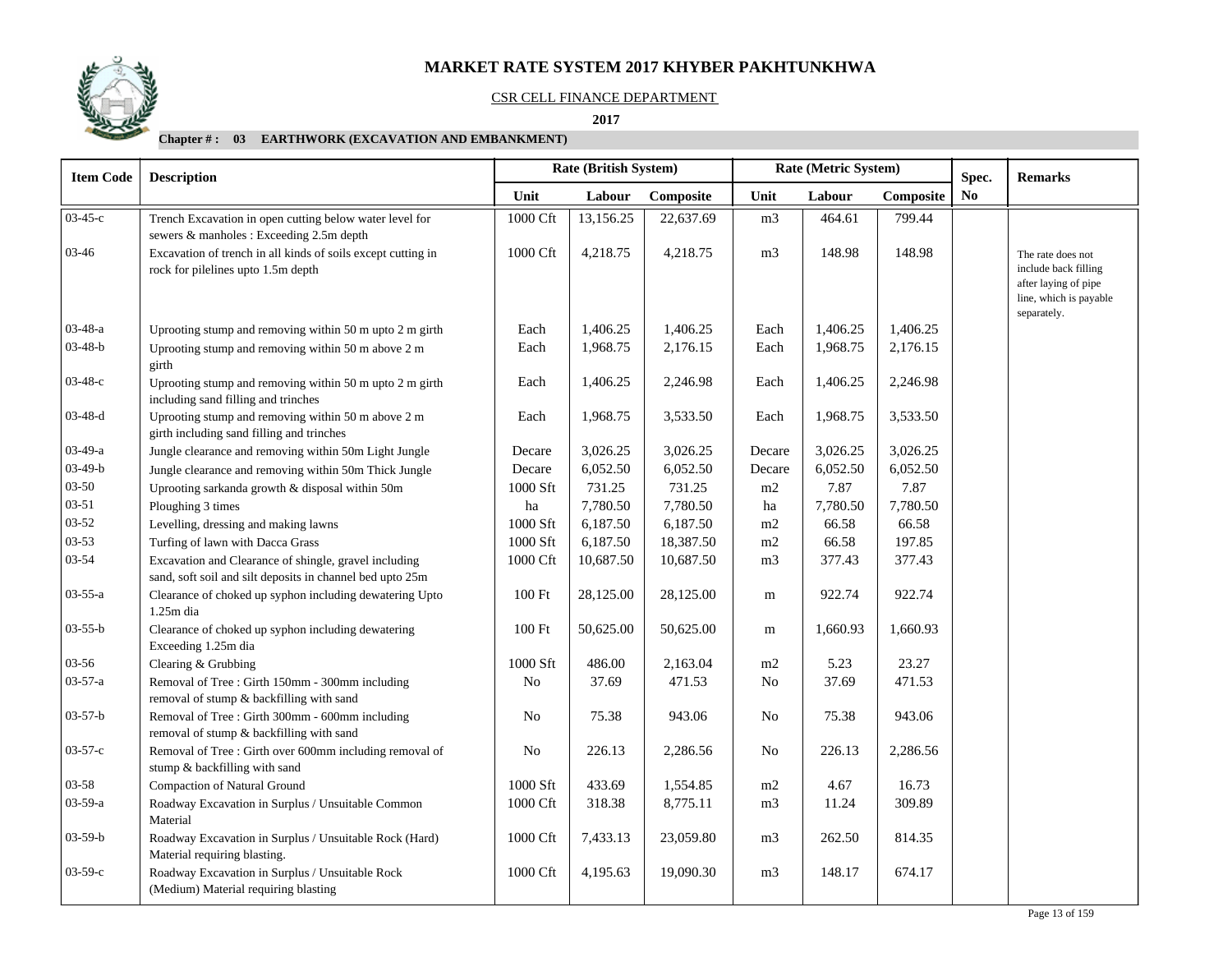#### CSR CELL FINANCE DEPARTMENT

 **2017** 

| <b>Item Code</b> | <b>Description</b>                                                                                                                                                                                                                                           |                      | <b>Rate (British System)</b> |           |                | Rate (Metric System) |           | Spec.          | <b>Remarks</b> |
|------------------|--------------------------------------------------------------------------------------------------------------------------------------------------------------------------------------------------------------------------------------------------------------|----------------------|------------------------------|-----------|----------------|----------------------|-----------|----------------|----------------|
|                  |                                                                                                                                                                                                                                                              | Unit                 | Labour                       | Composite | Unit           | Labour               | Composite | N <sub>0</sub> |                |
| 03-60-a          | <b>Structural Excavation in Common Material</b>                                                                                                                                                                                                              | 1000 Cft             | 5,256.00                     | 8,926.98  | m <sub>3</sub> | 185.61               | 315.25    |                |                |
| $03 - 60 - b$    | Structural Excavation in Rock Material requiring blasting                                                                                                                                                                                                    | 1000 Cft             | 27,608.56                    | 46,128.45 | m <sub>3</sub> | 974.99               | 1,629.01  |                |                |
| $03-60-c$        | Structural backfill using Common Material available at<br>site.                                                                                                                                                                                              | 1000 Cft             | 7,963.88                     | 12,523.75 | m <sub>3</sub> | 281.24               | 442.27    |                |                |
| $03-60-d$        | Structural Backfill using Granular Material brought from<br>outside                                                                                                                                                                                          | 1000 Cft             | 1,991.25                     | 31,927.12 | m <sub>3</sub> | 70.32                | 1,127.50  |                |                |
| $03-61-a$        | Formation of Embankment from Roadway Excavation in<br>Common Material including compaction by power roller.                                                                                                                                                  | 1000 Cft             | 318.38                       | 9,494.15  | m <sub>3</sub> | 11.24                | 335.28    |                |                |
| $03-61-b$        | Formation of Embankment from Roadway Excavation in<br>Rock Material requiring blasting and compaction of<br>embankment by power roller.                                                                                                                      | 1000 Cft             | 7,433.13                     | 25,892.87 | m <sub>3</sub> | 262.50               | 914.40    |                |                |
| $03-61-c$        | Formation of Embankment from Borrow Excavation in<br>Common Material including compaction by power roller.                                                                                                                                                   | 1000 Cft             | 318.94                       | 20,514.09 | m <sub>3</sub> | 11.26                | 724.45    |                |                |
| $03-61-d$        | Formation of Embankment from Roadway Excavation in<br>granular Material including compaction by power roller.                                                                                                                                                | 1000 Cft             | 562.50                       | 9,738.27  | m <sub>3</sub> | 19.86                | 343.90    |                |                |
| $03-62-a$        | Subgrade Preparation in Earth Cut                                                                                                                                                                                                                            | 1000 Sft             | 433.69                       | 2,732.88  | m2             | 4.67                 | 29.41     |                |                |
| $03 - 62 - b$    | Subgrade Preparation in Rock Cut                                                                                                                                                                                                                             | 1000 Sft             | 1,301.62                     | 7,472.37  | m2             | 14.01                | 80.40     |                |                |
| $03-62-c$        | Subgrade Preparation on Existing Road                                                                                                                                                                                                                        | 1000 Sft             | 867.38                       | 4,199.42  | m2             | 9.33                 | 45.19     |                |                |
| 03-63-a          | Earthwork by mechanical means in drains and irrigation<br>channels in DRY soil dressed to designed section, grades<br>profile/with excavated material, disposed off within 50 feet<br>(15.2 m) lead and dressed as directed.                                 | $1000\,\mathrm{Cft}$ | 140.63                       | 2,057.00  | m <sub>3</sub> | 4.97                 | 72.64     |                |                |
| $03-63-b$        | Earthwork by mechanical means in drains and irrigation<br>channels in DRY & WET soil dressed to designed section,<br>grades profile/with excavated material, disposed off within<br>50 feet (15.2 m) lead and dressed as directed.                           | 1000 Cft             | 140.63                       | 2,200.73  | m <sub>3</sub> | 4.97                 | 77.72     |                |                |
| $03-63-c$        | Earthwork by mechanical means in drains and irrigation<br>channels in WET & SLUSH soil dressed to designed<br>section, grades profile/with excavated material, disposed<br>off within 50 feet (15.2 m) lead and dressed as directed.                         | 1000 Cft             | 208.13                       | 2,616.37  | m <sub>3</sub> | 7.35                 | 92.40     |                |                |
| $03 - 63 - d$    | Earthwork by mechanical means in drains and irrigation<br>channels in SLUSH soil dressed to designed section,<br>grades profile/with excavated material, disposed off within<br>50 feet (15.2 m) lead and dressed as directed.                               | 1000 Cft             | 208.13                       | 2,977.58  | m <sub>3</sub> | 7.35                 | 105.15    |                |                |
| $03-63-e$        | Earthwork by mechanical means in drains and irrigation<br>channels in DRY & WET to that of SLUSH (1:2) soil<br>dressed to designed section, grades profile/with excavated<br>material, disposed off within 50 feet (15.2 m) lead and<br>dressed as directed. | 1000 Cft             | 281.25                       | 2,870.10  | m <sub>3</sub> | 9.93                 | 101.36    |                |                |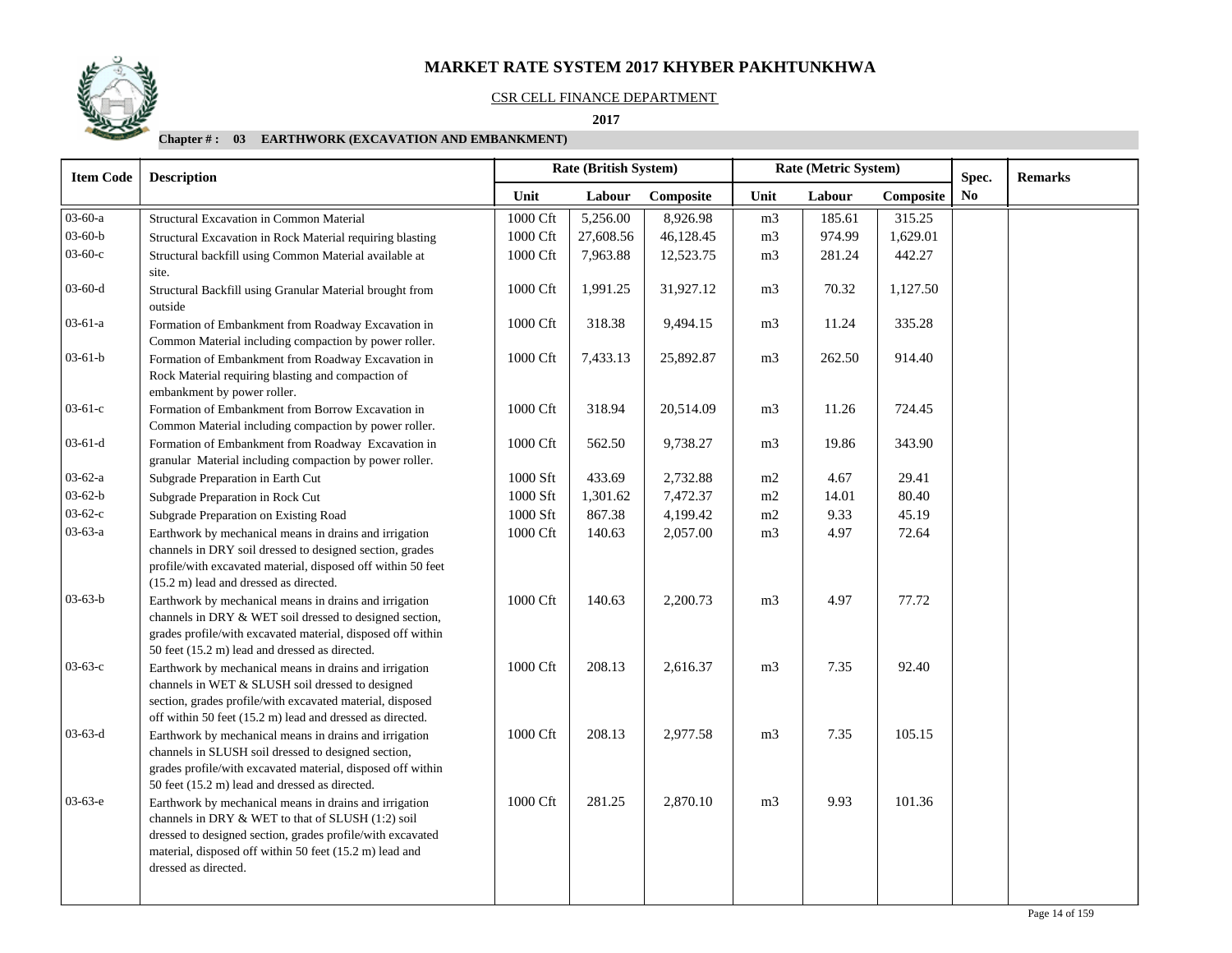#### CSR CELL FINANCE DEPARTMENT

 **2017** 

| <b>Item Code</b> | Rate (British System)<br><b>Description</b>                                                                                                                                                                                                          |          |          |           | Rate (Metric System) |          | Spec.     | <b>Remarks</b> |  |
|------------------|------------------------------------------------------------------------------------------------------------------------------------------------------------------------------------------------------------------------------------------------------|----------|----------|-----------|----------------------|----------|-----------|----------------|--|
|                  |                                                                                                                                                                                                                                                      | Unit     | Labour   | Composite | Unit                 | Labour   | Composite | N <sub>0</sub> |  |
| $03-63-f$        | Earthwork by mechanical means in drains and irrigation<br>channels in BORROW AREA soil dressed to designed<br>section, grades profile/with excavated material, disposed                                                                              | 1000 Cft | 140.63   | 2,374.65  | m <sub>3</sub>       | 4.97     | 83.86     |                |  |
| $03 - 63 - g$    | off within 50 feet (15.2 m) lead and dressed as directed.<br>Earthwork by mechanical means in drains and irrigation<br>channels in UNDER WATER soil dressed to designed<br>section, grades profile/with excavated material, disposed                 | 1000 Cft | 562.50   | 4,055.53  | m <sub>3</sub>       | 19.86    | 143.22    |                |  |
| 03-64            | off within 50 feet (15.2 m) lead and dressed as directed.<br>Provide, place and compact impervious clay core in dam<br>embakement of specified grading, permiability i/c leveling<br>dressing and hauage obtaining 95% modified ASHTO dry<br>density | 100 Cft  | 0.00     | 1,318.15  | m <sub>3</sub>       | $0.00\,$ | 465.50    |                |  |
| $03 - 65$        | Provide, Place & compact shoulder material (sandy / silty<br>gravel) in Dam Embankment, of specified grading, leveling<br>/ dressing i/c haulage for obtaining of 95% modified<br>ASHTHO dry density.                                                | 100 Cft  | $0.00\,$ | 1,196.15  | m <sub>3</sub>       | 0.00     | 422.42    |                |  |
| 03-66            | Provide, Place & compact Fine Filter in chimney drain<br>vertical / horizantol on downstream of clay core                                                                                                                                            | 100 Cft  | 562.50   | 3,981.12  | m <sub>3</sub>       | 198.65   | 1,405.92  |                |  |
| $03 - 67$        | Provide, Place & compact Coarse Filter (well graded<br>gravel) in chimney drain vertical / horizantol on<br>downstream of fine filter i/c leveling, moistening etc                                                                                   | 100 Cft  | 1,546.88 | 2,631.39  | m <sub>3</sub>       | 546.27   | 929.27    |                |  |
| $03 - 68$        | Excavation for core trench of Dam<br>Embankment/Spillway/Intake & Outlet Structure and<br>Irrigation System upto a minimum depth of 35 ft in<br>common soil including removing of excavated material by<br>machinery in 1 KM radius                  | 100 Cft  | 0.00     | 821.85    | m <sub>3</sub>       | 0.00     | 290.23    |                |  |
| $03-68-a$        | Excavation for core trench of Dam<br>Embankment/Spillway/Intake & Outlet Structure and<br>Irrigation System upto a minimum depth of 35 ft in shingle<br>gravel including removing of excavated material by<br>machinery in 1 KM radius               | 100 Cft  | 0.00     | 867.42    | m <sub>3</sub>       | 0.00     | 306.33    |                |  |
| $03-68-b$        | Excavation for core trench of Dam<br>Embankment/Spillway/Intake & Outlet Structure and<br>Irrigation System upto design depth in Soft Rock/Shale<br>requiring 20% blasting i/c removing of material from<br>outside of the structure area.           | 100 Cft  | 0.00     | 1,164.43  | m <sub>3</sub>       | 0.00     | 411.21    |                |  |
| $03-68-c$        | Excavation for core trench of Dam<br>Embankment/Spillway/Intake & Outlet Structure and<br>Irrigation System upto design depth in Medium Hard Rock<br>requiring 50% blasting i/c removing of material from<br>outside of the structure area.          | 100 Cft  | 0.00     | 1,347.43  | m <sub>3</sub>       | 0.00     | 475.84    |                |  |

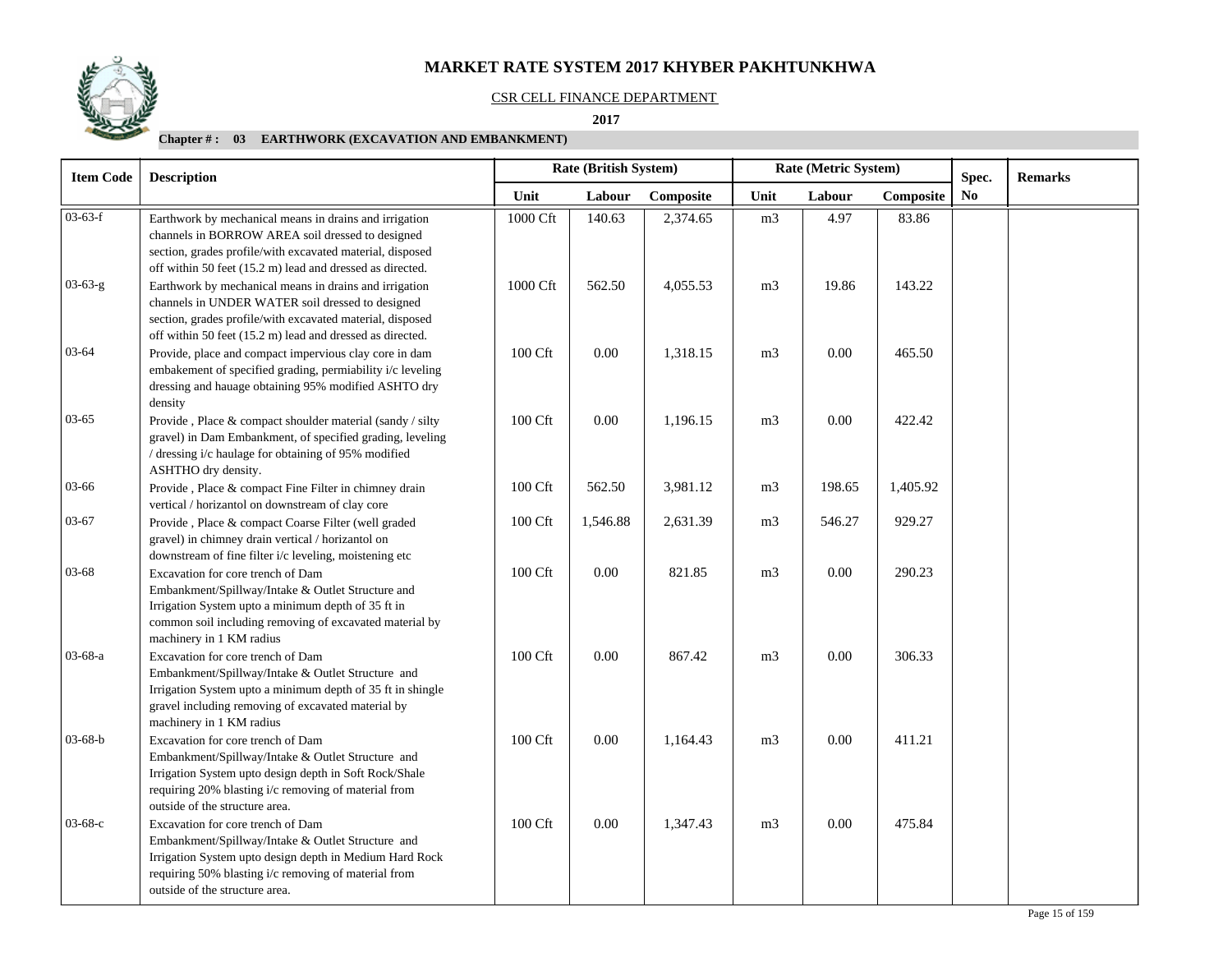

#### CSR CELL FINANCE DEPARTMENT

 **2017** 

| <b>Item Code</b> | <b>Description</b>                                                                                                                                                                                                                   | <b>Rate (British System)</b> |        |           |                | <b>Rate (Metric System)</b> |           | Spec.          | <b>Remarks</b> |
|------------------|--------------------------------------------------------------------------------------------------------------------------------------------------------------------------------------------------------------------------------------|------------------------------|--------|-----------|----------------|-----------------------------|-----------|----------------|----------------|
|                  |                                                                                                                                                                                                                                      | Unit                         | Labour | Composite | Unit           | Labour                      | Composite | N <sub>0</sub> |                |
| $03-68-d$        | Excavation for core trench of Dam<br>Embankment/Spillway/Intake & Outlet Structure and<br>Irrigation System upto design depth in Hard Rock requiring<br>75% blasting i/c removing of material from outside of the<br>structure area. | 100 Cft                      | 0.00   | 1.530.43  | m <sub>3</sub> | 0.00                        | 540.47    |                |                |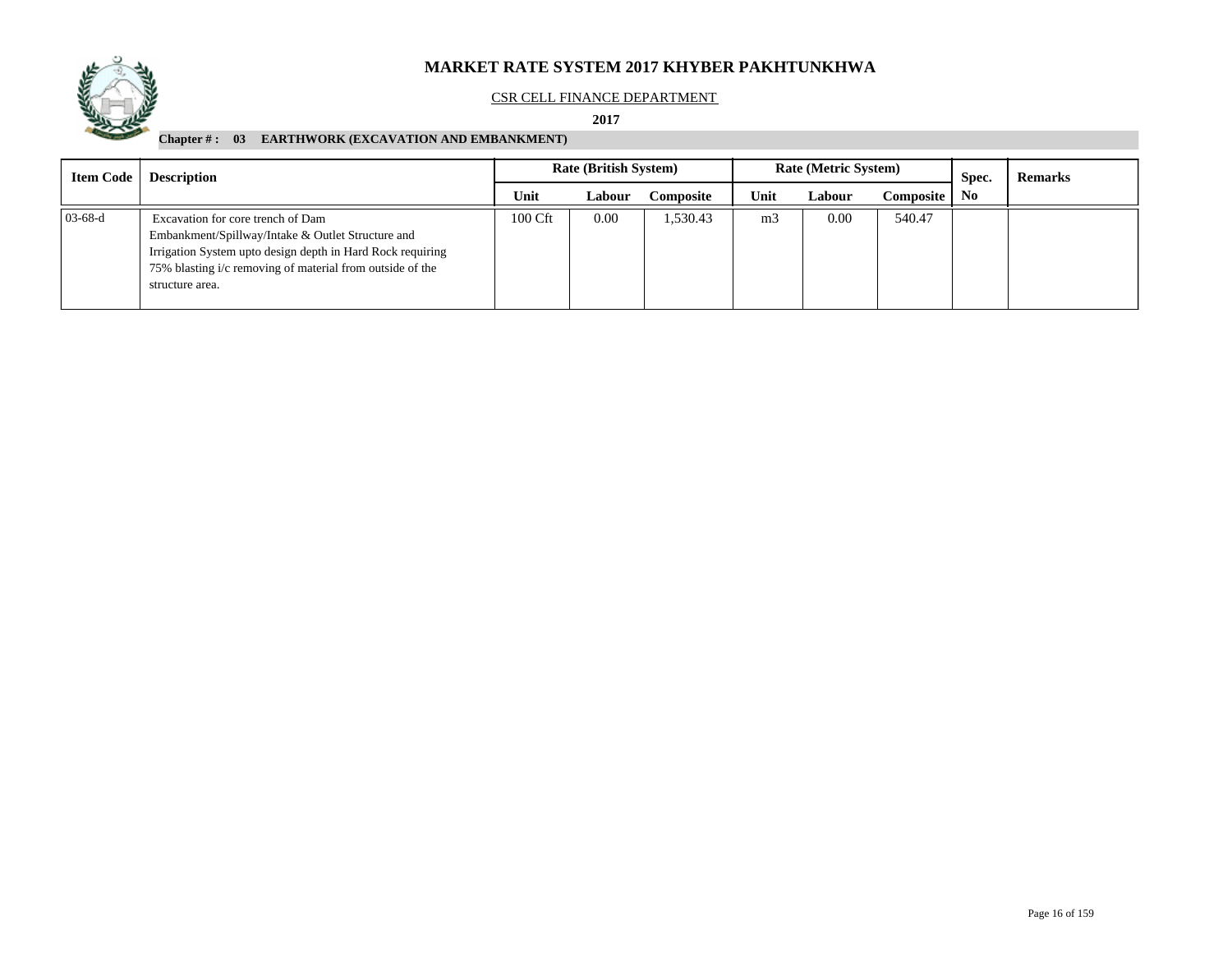#### CSR CELL FINANCE DEPARTMENT

 **2017** 

| <b>Item Code</b> | <b>Description</b>                                                   |                     | Rate (British System) |           |                | Rate (Metric System) |           | Spec. | <b>Remarks</b>                                                                                                                                                                 |
|------------------|----------------------------------------------------------------------|---------------------|-----------------------|-----------|----------------|----------------------|-----------|-------|--------------------------------------------------------------------------------------------------------------------------------------------------------------------------------|
|                  |                                                                      | Unit                | Labour                | Composite | Unit           | Labour               | Composite | No    |                                                                                                                                                                                |
| $04 - 01$        | Dismantling dry stone masonry                                        | 100 Cft             | 478.13                | 478.13    | m <sub>3</sub> | 168.85               | 168.85    |       |                                                                                                                                                                                |
| $04 - 02$        | Dismantling stone masonry in mud mortar                              | $100\ \mathrm{Cft}$ | 703.13                | 703.13    | m <sub>3</sub> | 248.31               | 248.31    |       |                                                                                                                                                                                |
| $04 - 03$        | Dismantling stone masonry in lime or cement mortar                   | 100 Cft             | 1,687.50              | 1,687.50  | m <sub>3</sub> | 595.94               | 595.94    |       | Add extra 13%, 32%<br>and 51% on labour<br>rates only for 2nd,<br>3rd, 4th and<br>subsequent floors<br>respectively.                                                           |
| $04 - 04 - a$    | Dismantling dry stone or spawl pitching                              | 100 Cft             | 843.75                | 843.75    | m <sub>3</sub> | 297.97               | 297.97    |       |                                                                                                                                                                                |
| $04 - 04 - b$    | Dismantling stone or spawl pitching (mud grouted)                    | 100 Cft             | 1,125.00              | 1,125.00  | m <sub>3</sub> | 397.29               | 397.29    |       |                                                                                                                                                                                |
| $04 - 05$        | Dismantling stone or spawl pitching and apron in silted<br>condition | 100 Cft             | 1,406.25              | 1,406.25  | m <sub>3</sub> | 496.61               | 496.61    |       |                                                                                                                                                                                |
| 04-06            | Dismantling stone pitching, cement or lime grouted                   | 100 Cft             | 1,687.50              | 1,687.50  | m <sub>3</sub> | 595.94               | 595.94    |       |                                                                                                                                                                                |
| $04-07-a$        | Dismantling stone in Wooden crates                                   | 100 Cft             | 1,125.00              | 1,125.00  | m <sub>3</sub> | 397.29               | 397.29    |       |                                                                                                                                                                                |
| $04 - 07 - b$    | Dismantling stone in Wire crates                                     | 100 Cft             | 1,406.25              | 1,406.25  | m <sub>3</sub> | 496.61               | 496.61    |       |                                                                                                                                                                                |
| $04 - 08$        | Dismantling stone ware drain including base concrete                 | 100 Cft             | 1,012.50              | 1,012.50  | m <sub>3</sub> | 357.56               | 357.56    |       |                                                                                                                                                                                |
| $04-09$          | Dismantling mud/pise walling                                         | 100 Cft             | 281.25                | 281.25    | m <sub>3</sub> | 99.32                | 99.32     |       |                                                                                                                                                                                |
| $04 - 10$        | Dismantling sun dried brick masonry                                  | 100 Cft             | 703.13                | 703.13    | m <sub>3</sub> | 248.31               | 248.31    |       |                                                                                                                                                                                |
| $04 - 11$        | Dismantling dry brick masonry                                        | 100 Cft             | 478.13                | 478.13    | m <sub>3</sub> | 168.85               | 168.85    |       |                                                                                                                                                                                |
| $04-12$          | Dismantling brick work in mud mortar                                 | 100 Cft             | 984.38                | 984.38    | m <sub>3</sub> | 347.63               | 347.63    |       | Add extra 13%, 32%<br>and 51% on labour<br>rates only for 2nd,<br>3rd, 4th and<br>subsequent floors<br>respectively against<br>item No 04-12,<br>04-13, 04-14 and<br>$04 - 15$ |
| $04 - 13$        | Dismantling brick work in lime or cement mortar                      | 100 Cft             | 2,390.63              | 2,390.63  | m <sub>3</sub> | 844.24               | 844.24    |       |                                                                                                                                                                                |
| $04 - 14$        | Dismantling cement block masonry                                     | 100 Cft             | 2,109.38              | 2,109.38  | m <sub>3</sub> | 744.92               | 744.92    |       |                                                                                                                                                                                |
| $04 - 15$        | Dismantling Dhajji walling                                           | 100 Cft             | 562.50                | 562.50    | m <sub>3</sub> | 198.65               | 198.65    |       |                                                                                                                                                                                |
| $04 - 16$        | Dismantling mud concrete                                             | 100 Cft             | 1,125.00              | 1,125.00  | m <sub>3</sub> | 397.29               | 397.29    |       |                                                                                                                                                                                |
| $04 - 17$        | Dismantling lime concrete                                            | 100 Cft             | 1,546.88              | 1,546.88  | m <sub>3</sub> | 546.27               | 546.27    |       | Add extra 13%, 32%<br>and 51% on labour<br>rates only for 2nd,<br>3rd, 4th and<br>subsequent floors<br>respectively against<br>item No 04-17,<br>04-19, and 04-20              |
| $04 - 18$        | Dismantling lime or cement concrete, under water                     | 100 Cft             | 5,906.25              | 5,906.25  | m <sub>3</sub> | 2,085.77             | 2,085.77  |       |                                                                                                                                                                                |
| $04-19-a$        | Dismantling: Plain Cement Concrete 1:4:8                             | 100 Cft             | 3,093.75              | 3,093.75  | m <sub>3</sub> | 1,092.55             | 1,092.55  |       |                                                                                                                                                                                |

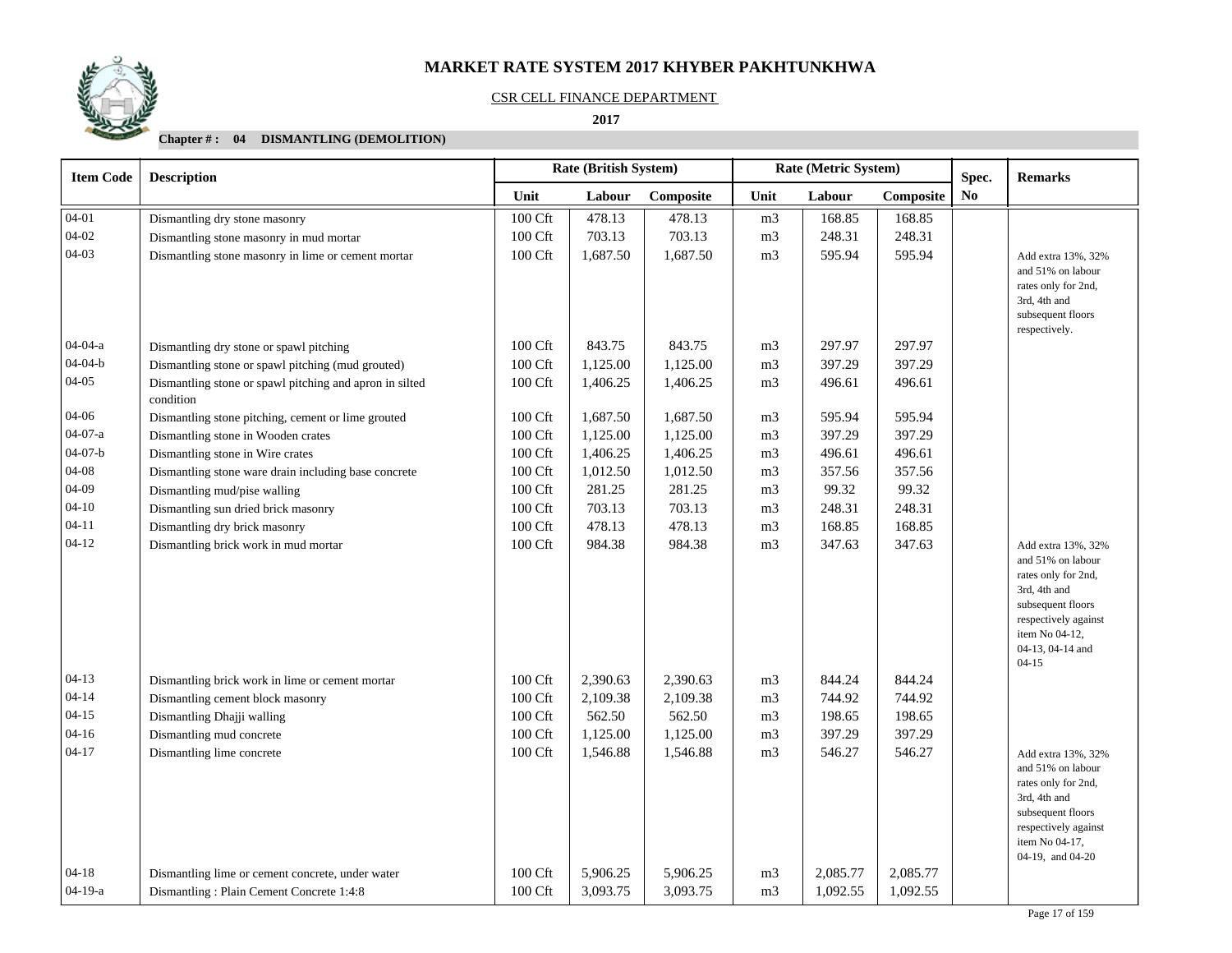#### CSR CELL FINANCE DEPARTMENT

 **2017** 

| <b>Item Code</b> | <b>Description</b>                                                                                         |           | <b>Rate (British System)</b> |           |                | Rate (Metric System) |           | Spec.          | <b>Remarks</b>                                                                                                                                                                        |
|------------------|------------------------------------------------------------------------------------------------------------|-----------|------------------------------|-----------|----------------|----------------------|-----------|----------------|---------------------------------------------------------------------------------------------------------------------------------------------------------------------------------------|
|                  |                                                                                                            | Unit      | Labour                       | Composite | Unit           | Labour               | Composite | N <sub>0</sub> |                                                                                                                                                                                       |
| $04-19-b$        | Dismantling: Plain Cement Concrete 1:3:6                                                                   | 100 Cft   | 5,062.50                     | 5,062.50  | m <sub>3</sub> | 1,787.81             | 1,787.81  |                |                                                                                                                                                                                       |
| $04-19-c$        | Dismantling: Plain Cement Concrete 1:2:4                                                                   | 100 Cft   | 6,187.50                     | 6,187.50  | m <sub>3</sub> | 2,185.10             | 2,185.10  |                |                                                                                                                                                                                       |
| $04-19-d$        | Dismantling: Cement Concrete with brick aggregate                                                          | 100 Cft   | 1,687.50                     | 1,687.50  | m <sub>3</sub> | 595.94               | 595.94    |                |                                                                                                                                                                                       |
| $04-19-e$        | Dismantling: DPC of cement concrete 1.5" thick and<br>clearing the site                                    | 100 Sft   | 764.44                       | 764.44    | m2             | 82.25                | 82.25     |                |                                                                                                                                                                                       |
| $04 - 20$        | Dismantling RCC, separating reinforcement, cleaning &<br>straightening the same                            | 100 Cft   | 10,125.00                    | 10,125.00 | m <sub>3</sub> | 3,575.61             | 3,575.61  |                |                                                                                                                                                                                       |
| $04 - 21$        | Dismantling sirki sarkanda or thached roofing supported on<br>battens or ballies                           | 100 Sft   | 337.50                       | 337.50    | m2             | 36.31                | 36.31     |                |                                                                                                                                                                                       |
| $04-22-a$        | Dismantling 1st class tile roofing                                                                         | 100 Sft   | 843.75                       | 843.75    | m2             | 90.79                | 90.79     |                | Add extra 13%, 32%<br>and 51% on labour<br>rates only for 2nd,<br>3rd, 4th and<br>subsequent floors<br>respectively against<br>item No 04-22-a,<br>04-22-b, 04-26, 04-27<br>and 04-30 |
| $04 - 22 - b$    | Dismantling 2nd class tile roofing                                                                         | $100$ Sft | 695.25                       | 695.25    | m2             | 74.81                | 74.81     |                |                                                                                                                                                                                       |
| $04-23$          | Dismantling from any height, asbestos sheets $&$ ridge<br>coping                                           | 100 Sft   | 450.00                       | 450.00    | m2             | 48.42                | 48.42     |                |                                                                                                                                                                                       |
| $04 - 24$        | Dismantling roof of wooden planks & battens from any<br>height                                             | 100 Sft   | 405.00                       | 405.00    | m2             | 43.58                | 43.58     |                |                                                                                                                                                                                       |
| $04 - 25$        | Dismantling wooden ceiling above 20' height in difficult<br>position including lifting along live wire     | 100 Sft   | 1,543.50                     | 1,543.50  | m2             | 166.08               | 166.08    |                |                                                                                                                                                                                       |
| $04 - 26$        | Dismantling jack arch roofing, including removing joists                                                   | 100 Sft   | 1,125.00                     | 1,125.00  | $\rm m2$       | 121.05               | 121.05    |                |                                                                                                                                                                                       |
| $04 - 27$        | Dismantling RB roof complete with mud and mud plaster<br>including reinforcement complete                  | 100 Sft   | 1,406.25                     | 1,406.25  | m2             | 151.31               | 151.31    |                |                                                                                                                                                                                       |
| $04 - 28 - a$    | Stripping and stacking: Slate or tiles from the truss roofing                                              | 100 Sft   | 564.30                       | 564.30    | m2             | 60.72                | 60.72     |                |                                                                                                                                                                                       |
| $04 - 28 - b$    | Stripping and stacking: GI sheet roofing                                                                   | 100 Sft   | 643.50                       | 643.50    | m2             | 69.24                | 69.24     |                |                                                                                                                                                                                       |
| $04-29$          | Extra for dismantling CI sheet roof above 20 ft. in dificult<br>position including lifting along live wire | 100 Sft   | 1,153.13                     | 1,153.13  | m2             | 124.08               | 124.08    |                |                                                                                                                                                                                       |
| $04 - 30$        | Dismantling slates or tiles including battens, purlins and<br>planking                                     | $100$ Sft | 1,125.00                     | 1,125.00  | m2             | 121.05               | 121.05    |                |                                                                                                                                                                                       |
| $04 - 31$        | Dismantling brick or flagged flooring without concrete<br>foundation                                       | 100 Sft   | 478.13                       | 478.13    | m2             | 51.45                | 51.45     |                | Add extra 13%, 32%<br>and 51% on labour<br>rates only for 2nd,<br>3rd, 4th and<br>subsequent floors<br>respectively against<br>item No 04-31 and<br>$04-32$                           |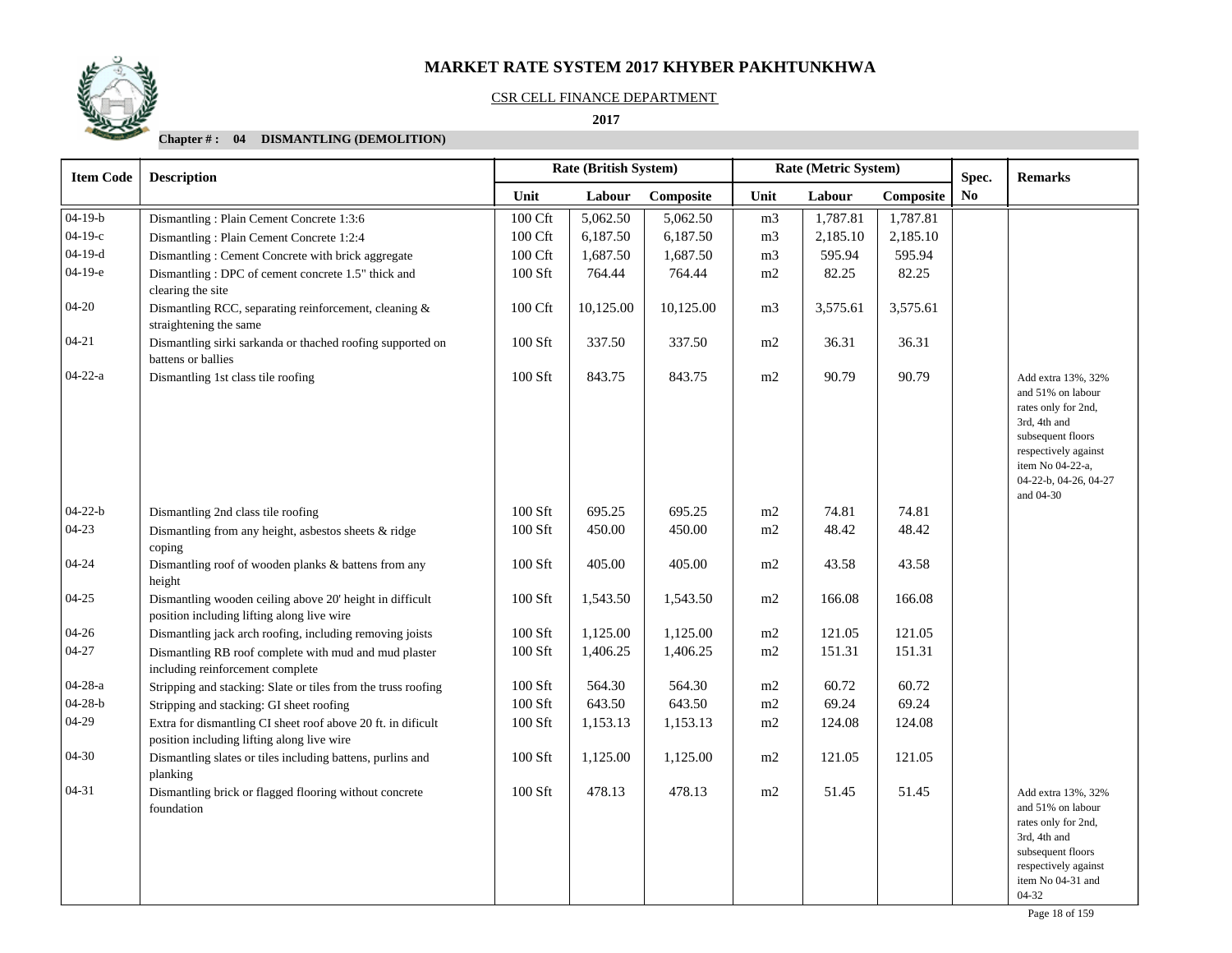#### CSR CELL FINANCE DEPARTMENT

 **2017** 

| <b>Item Code</b> | <b>Description</b>                                                                                     |         | Rate (British System) |           | Rate (Metric System) |          | Spec.     | <b>Remarks</b> |                                                                                                                                                            |
|------------------|--------------------------------------------------------------------------------------------------------|---------|-----------------------|-----------|----------------------|----------|-----------|----------------|------------------------------------------------------------------------------------------------------------------------------------------------------------|
|                  |                                                                                                        | Unit    | Labour                | Composite | Unit                 | Labour   | Composite | No             |                                                                                                                                                            |
| $04-32$          | Dismantling plank or wooden block flooring etc                                                         | 100 Sft | 703.13                | 703.13    | m2                   | 75.66    | 75.66     |                |                                                                                                                                                            |
| $04 - 33 - a$    | Disjointing RCC pipes inside trench & removing pipes &<br>stacking outside : 6" to 12" diameter        | 100 Rft | 7,031.25              | 7,031.25  | m                    | 230.68   | 230.68    |                | a) The rate does not<br>include the cost of<br>excavation and<br>refilling of trench, or<br>the demoliation of<br>any masonry or brick                     |
| $04 - 33 - b$    | Disjointing RCC pipes inside trench & removing pipes &<br>stacking outside : 13" to 24" diameter       | 100 Rft | 9,843.75              | 9,843.75  | ${\rm m}$            | 322.96   | 322.96    |                | work.<br>b) Bends, elbows,<br>sluice valves, etc<br>should not be paid for<br>extra if fixed in the<br>length of pipe line<br>that is being<br>dismantled. |
| $04 - 33 - c$    | Disjointing RCC pipes inside trench $\&$ removing pipes $\&$<br>stacking outside : 25" to 36" diameter | 100 Rft | 12,656.25             | 12,656.25 | ${\bf m}$            | 415.23   | 415.23    |                |                                                                                                                                                            |
| $04 - 33 - d$    | Disjointing RCC pipes inside trench $\&$ removing pipes $\&$<br>stacking outside : Over 36" diameter   | 100 Rft | 16,875.00             | 16,875.00 | m                    | 553.64   | 553.64    |                |                                                                                                                                                            |
| 04-34            | Removing door with chowkat                                                                             | Each    | 281.25                | 281.25    | Each                 | 281.25   | 281.25    |                | Add extra 13%, 32%<br>and 51% on labour<br>rates only for 2nd,<br>3rd, 4th and<br>subsequent floors<br>respectively against<br>item No 04-34 to<br>04-37   |
| 04-35            | Removing windows and sky lights with chowkat                                                           | Each    | 202.50                | 202.50    | Each                 | 202.50   | 202.50    |                |                                                                                                                                                            |
| 04-36            | Removing ventilators and wooden sunshades                                                              | Each    | 101.25                | 101.25    | Each                 | 101.25   | 101.25    |                |                                                                                                                                                            |
| 04-37-a          | Dismantling: Woden beams up to 12' in length                                                           | Each    | 140.63                | 140.63    | Each                 | 140.63   | 140.63    |                |                                                                                                                                                            |
| $04 - 37 - b$    | Dismantling: Wooden beams from 12.1' to 23' length                                                     | Each    | 281.25                | 281.25    | Each                 | 281.25   | 281.25    |                |                                                                                                                                                            |
| $04 - 37 - c$    | Dismantling: Wooden partiton Jaffry Work etc                                                           | 600 Sft | 1,949.74              | 1,949.74  | m2                   | 34.97    | 34.97     |                |                                                                                                                                                            |
| $04 - 37 - d$    | Dismantling: Wooden trusses                                                                            | 5 Cwt   | 2,503.13              | 2,503.13  | 100 Kg               | 976.22   | 976.22    |                |                                                                                                                                                            |
| 04-37-е          | Dismantling: Wooden palisade fencing                                                                   | 50 Rft  | 1,462.50              | 1,462.50  | ${\rm m}$            | 95.96    | 95.96     |                |                                                                                                                                                            |
| 04-38            | Dismantling iron work of trusses, sheds, water tanks, etc<br>excluding cutting of rivets               | 5 Cwt   | 2,700.00              | 2,700.00  | 100 Kg               | 1,053.00 | 1,053.00  |                | Add extra 13%, 32%<br>and 51% on labour<br>rates only for 2nd,<br>3rd, 4th and<br>subsequent floors<br>respectively against<br>item No 04-38 and<br>04-39  |
| 04-39            | Dismantling rolled steel beams or iron rails etc.                                                      | 12 Cwt  | 2,812.50              | 2,812.50  | 100 Kg               | 461.25   | 461.25    |                |                                                                                                                                                            |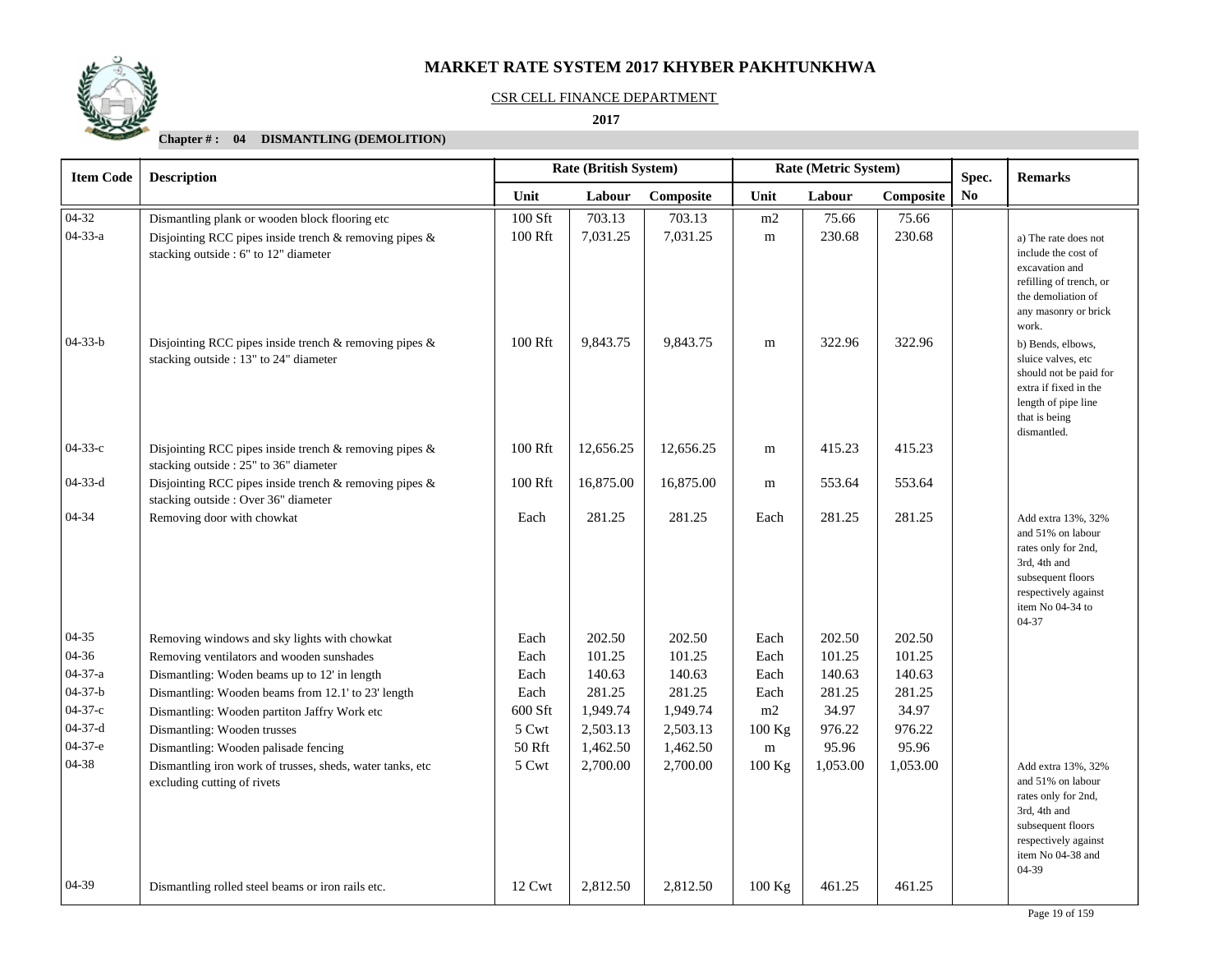#### CSR CELL FINANCE DEPARTMENT

 **2017** 

| <b>Item Code</b> | <b>Description</b>                                                                                   |           | <b>Rate (British System)</b> |           |                | Rate (Metric System) |           | Spec.          | <b>Remarks</b>                                                                                                                                             |
|------------------|------------------------------------------------------------------------------------------------------|-----------|------------------------------|-----------|----------------|----------------------|-----------|----------------|------------------------------------------------------------------------------------------------------------------------------------------------------------|
|                  |                                                                                                      | Unit      | Labour                       | Composite | Unit           | Labour               | Composite | N <sub>0</sub> |                                                                                                                                                            |
| $04 - 40$        | Dismantling iron latrine                                                                             | Each      | 900.00                       | 900.00    | Each           | 900.00               | 900.00    |                |                                                                                                                                                            |
| $04 - 41$        | Dismantling tees, bends or sluice valves upto 12" i/d                                                | Each/25mm | 12.37                        | 12.38     | $Ea/25mm$ D    | 12.38                | 12.38     |                |                                                                                                                                                            |
| $04 - 42 - a$    | Dismantling water column: BG                                                                         | Each      | 7,650.00                     | 7,650.00  | Each           | 7,650.00             | 7,650.00  |                |                                                                                                                                                            |
| $04 - 42 - b$    | Dismantling water column : MG or NG                                                                  | Each      | 5,175.00                     | 5,175.00  | Each           | 5,175.00             | 5,175.00  |                |                                                                                                                                                            |
| $04 - 43$        | Dismantling all type of wire fencing, including rolling wire<br>into bundles and collecting material | 230 Rft   | 1,125.00                     | 1,125.00  | m              | 16.05                | 16.05     |                |                                                                                                                                                            |
| $04 - 44$        | Dismantling wire netting of tennis courts and frame work                                             | 100 Sft   | 225.00                       | 225.00    | m2             | 24.21                | 24.21     |                |                                                                                                                                                            |
| $04 - 45$        | Dismantling cloth ceiling and supporting timber                                                      | 100 Sft   | 421.88                       | 421.88    | m2             | 45.39                | 45.39     |                |                                                                                                                                                            |
| $04 - 46$        | Dismantling and removing road metalling                                                              | 100 Cft   | 1,125.00                     | 1,125.00  | m <sub>3</sub> | 397.29               | 397.29    |                |                                                                                                                                                            |
| $04 - 47$        | Dismantling & removing road pavement etc including<br>screening & stacking of by-products upto 50m.  | 100 Sft   | 7,380.00                     | 7,380.00  | m2             | 794.09               | 794.09    |                |                                                                                                                                                            |
| $04-48-a$        | Removing from walls: Mud plaster                                                                     | 500 Sft   | 562.50                       | 562.50    | m2             | 12.10                | 12.10     |                | Add extra 13%, 32%<br>and 51% on labour<br>rates only for 2nd,<br>3rd, 4th and<br>subsequent floors<br>respectively against<br>item No 04-46 to<br>$04-49$ |
| $04-48-b$        | Removing from walls: Cement or lime plaster                                                          | 250 Sft   | 562.50                       | 562.50    | m2             | 24.21                | 24.21     |                |                                                                                                                                                            |
| $04-49-a$        | Scraping: White wash or colour wash                                                                  | 100 Sft   | 140.63                       | 140.63    | m2             | 15.13                | 15.13     |                |                                                                                                                                                            |
| $04-49-b$        | Scraping : Ordinary distemper, oil bound distemper or<br>paint off wall                              | $100$ Sft | 421.88                       | 421.88    | m2             | 45.39                | 45.39     |                |                                                                                                                                                            |
| $04 - 50$        | Dismantling glazed or accoustics tiles etc                                                           | 100 Sft   | 1,575.00                     | 1,575.00  | m2             | 169.47               | 169.47    |                |                                                                                                                                                            |
| $04 - 51$        | Scraping boulders.                                                                                   | 100 Cft   | 1,911.94                     | 1,911.94  | m <sub>3</sub> | 675.19               | 675.19    |                |                                                                                                                                                            |
| $04 - 52$        | Cleaning mortar of old stones to be used in masonry                                                  | 100 Cft   | 1,968.75                     | 1,968.75  | m <sub>3</sub> | 695.26               | 695.26    |                |                                                                                                                                                            |
| $04 - 53$        | Dismantling light, fan and call bell point including casing,<br>capping/strip open type complete     | Point     | 43.88                        | 43.88     | Point          | 43.88                | 43.88     |                |                                                                                                                                                            |
| 04-54            | Dismantling plug point & making good damaged surface<br>(building portion)                           | Point     | 37.13                        | 37.13     | Point          | 37.13                | 37.13     |                |                                                                                                                                                            |
| $04 - 55 - a$    | Dismantle GI/MS conduit/GI flexible/PVC pipes or<br>conduit wiring of all sizes : On surface         | Rft       | 8.64                         | 8.64      | m              | 28.36                | 28.36     |                |                                                                                                                                                            |
| $04 - 55 - b$    | Dismantle GI/MS conduit/GI flexible/PVC pipes or<br>conduit wiring of all sizes : Recessed in wall   | Rft       | 14.41                        | 14.41     | ${\rm m}$      | 47.26                | 47.26     |                |                                                                                                                                                            |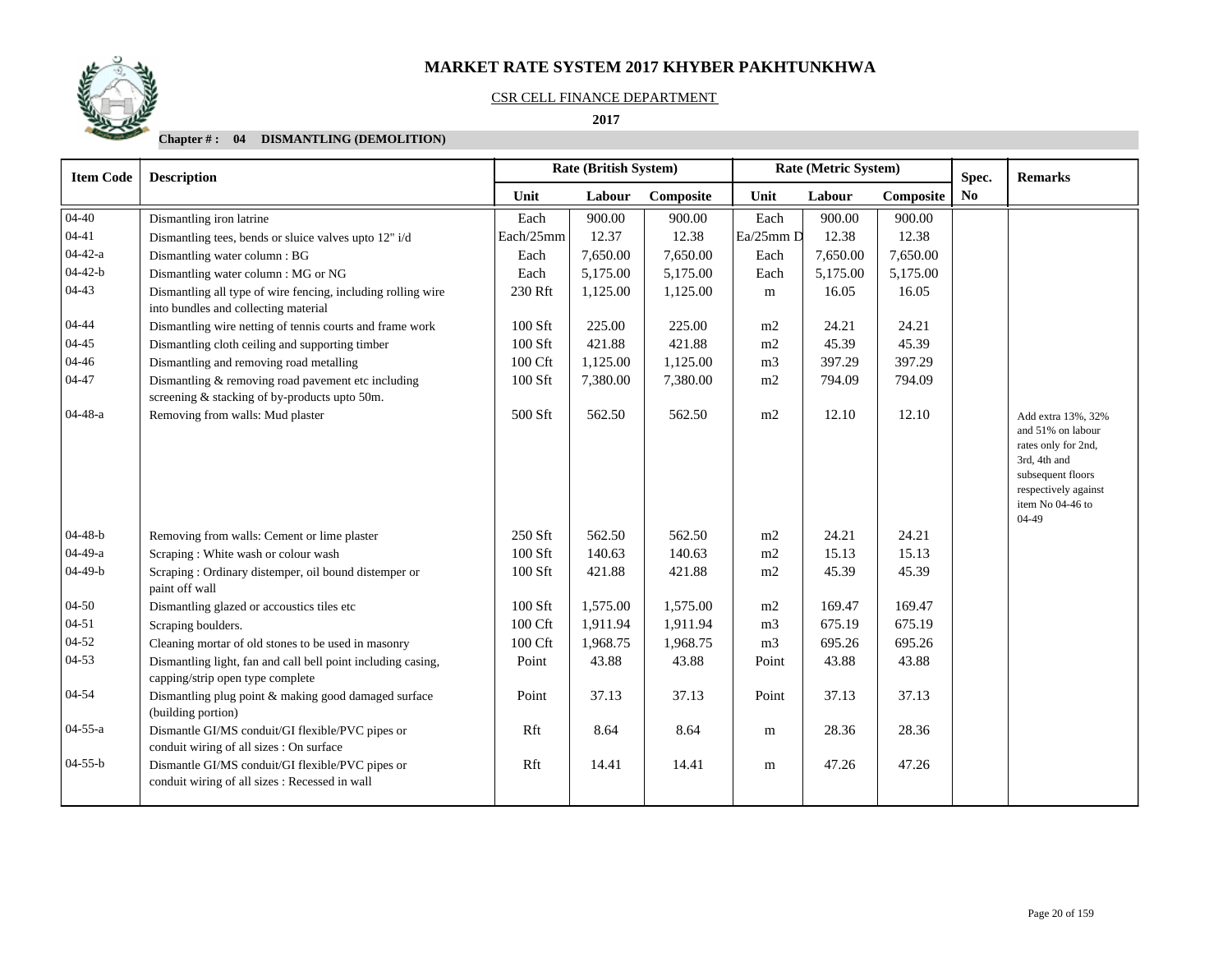#### CSR CELL FINANCE DEPARTMENT

 **2017** 

**Chapter # : 05 MORTAR**

| <b>Item Code</b> | Rate (British System)<br><b>Description</b>                                   |                     | Rate (Metric System) |           |                | Spec.  | <b>Remarks</b> |                |  |
|------------------|-------------------------------------------------------------------------------|---------------------|----------------------|-----------|----------------|--------|----------------|----------------|--|
|                  |                                                                               | Unit                | Labour               | Composite | Unit           | Labour | Composite      | N <sub>0</sub> |  |
| $05-01$          | Lime Sand Mortar 1 : 2 (one Lime: 2 Sand)                                     | $100\ \mathrm{Cft}$ | 1,828.13             | 14,787.60 | m <sub>3</sub> | 645.60 | 5,222.20       |                |  |
| $05 - 02$        | Lime Sand Mortar 1 : 3 (one Lime: 3 Sand)                                     | 100 Cft             | 1,828.13             | 12,491.32 | m <sub>3</sub> | 645.60 | 4,411.27       |                |  |
| $05-03$          | Lime Surkhi Mortar 1 : 1-1/2 (one Lime: 1-1/2 Surkhi)                         | 100 Cft             | 1,828.13             | 12,752.82 | m <sub>3</sub> | 645.60 | 4,503.62       |                |  |
| $05 - 04$        | Lime Surkhi Mortar 1 : 2 (one Lime: 2 Surkhi)                                 | 100 Cft             | 1,828.13             | 10,988.45 | m <sub>3</sub> | 645.60 | 3,880.54       |                |  |
| 05-05            | Lime Surkhi Mortar 1 : 3 (one Lime: 3 Surkhi)                                 | 100 Cft             | 1,828.13             | 8,781.69  | m3             | 645.60 | 3,101.23       |                |  |
| $05 - 06$        | Lime Sand And Surkhi Mortar 1:1:1 (one Lime: 1 Sand<br>And: 1 Surkhi)         | 100 Cft             | 1,828.13             | 11,833.94 | m3             | 645.60 | 4,179.12       |                |  |
| 05-07            | Lime Sand And Surkhi Mortar 1 : 2 : 1 (one Lime: 2 Sand<br>And: 1 Surkhi)     | 100 Cft             | 1,828.13             | 10,059.53 | m <sub>3</sub> | 645.60 | 3,552.49       |                |  |
| $05-08$          | Lime, Cement And Sand Mortar 1 : 1 : 3 (one Lime: One<br>Cement And: 3 Sand)  | 100 Cft             | 1,828.13             | 24,894.77 | m3             | 645.60 | 8,791.51       |                |  |
| $05-09$          | Lime, Cement And Sand Mortar 1 : 1 : 4 (one Lime: One<br>Cement And : 4 Sand) | 100 Cft             | 1,828.13             | 21,634.17 | m <sub>3</sub> | 645.60 | 7,640.04       |                |  |
| $05 - 10$        | Lime, Cement And Sand Mortar 1:1:5 (one Lime: One<br>Cement And: 5 Sand)      | 100 Cft             | 1,828.13             | 19,320.58 | m <sub>3</sub> | 645.60 | 6,823.00       |                |  |
| $05 - 11$        | Lime, Cement And Sand Mortar 1:1:6 (one Lime: One<br>Cement And: 6 Sand)      | 100 Cft             | 1,828.13             | 17,591.31 | m <sub>3</sub> | 645.60 | 6,212.32       |                |  |
| $05-12$          | Lime, Cement And Sand Mortar 1:1:7 (one Lime: One<br>Cement And: 7sand)       | 100 Cft             | 1,828.13             | 16,327.79 | m <sub>3</sub> | 645.60 | 5,766.11       |                |  |
| $05-13$          | Lime, Cement And Sand Mortar 1:1:8 (one Lime: One<br>Cement And: 8 Sand)      | 100 Cft             | 1,828.13             | 14,961.81 | m3             | 645.60 | 5,283.72       |                |  |
| $05 - 14$        | Lime, Cement And Sand Mortar 1:1:9 (one Lime: One<br>Cement And: 9 Sand)      | 100 Cft             | 1,828.13             | 14,307.24 | m <sub>3</sub> | 645.60 | 5,052.56       |                |  |
| $05-15$          | Lime, Cement And Sand Mortar 1:1:10 (one Lime: One<br>Cement And: 10 Sand)    | 100 Cft             | 1,828.13             | 13,633.43 | m <sub>3</sub> | 645.60 | 4,814.60       |                |  |
| $05-16$          | Cement, Lime And Sand Mortar 1:2:6 (one Cement: 2<br>Lime And: 6 Sand)        | 100 Cft             | 1,828.13             | 17,409.21 | m3             | 645.60 | 6,148.01       |                |  |
| $05-17$          | Cement, Lime And Sand Mortar 1:2:9 (one Cement: 2)<br>Lime And: 9 Sand)       | 100 Cft             | 1,828.13             | 15,420.58 | m <sub>3</sub> | 645.60 | 5,445.73       |                |  |
| $05 - 18$        | Cement Sand Mortar 1 : 1 (one Cement: One Sand)                               | 100 Cft             | 1,462.50             | 40,228.00 | m <sub>3</sub> | 516.48 | 14,206.40      |                |  |
| $05-19$          | Cement Sand Mortar 1 : 1-1/2 (one Cement: 1-1/2 Sand)                         | 100 Cft             | 1,462.50             | 33,596.25 | m3             | 516.48 | 11,864.42      |                |  |
| $05 - 20$        | Cement Sand Mortar 1 : 2 (one Cement: 2 Sand)                                 | 100 Cft             | 1,462.50             | 29,350.13 | m3             | 516.48 | 10,364.91      |                |  |
| $05 - 21$        | Cement Sand Mortar 1 : 2-1/2 (one Cement: 2-1/2 Sand)                         | 100 Cft             | 1,462.50             | 25,705.67 | m <sub>3</sub> | 516.48 | 9,077.88       |                |  |
| $05 - 22$        | Cement Sand Mortar 1 : 3 (one Cement: 3 Sand)                                 | 100 Cft             | 1,462.50             | 22,738.55 | m3             | 516.48 | 8,030.05       |                |  |
| $05-23$          | Cement Sand Mortar 1 : 4 (one Cement: 4 Sand)                                 | 100 Cft             | 1,462.50             | 18,999.60 | m <sub>3</sub> | 516.48 | 6,709.65       |                |  |
| $05 - 24$        | Cement Sand Mortar 1:5 (one Cement: 5 Sand)                                   | 100 Cft             | 1,462.50             | 16,890.31 | m <sub>3</sub> | 516.48 | 5,964.76       |                |  |
| $05 - 25$        | Cement Sand Mortar 1:6 (one Cement: 6 Sand)                                   | $100 \mathrm{Cft}$  | 1,462.50             | 15,024.08 | m3             | 516.48 | 5,305.71       |                |  |
| $05 - 26$        | Cement Sand Mortar 1: 7 (one Cement: 7 Sand)                                  | 100 Cft             | 1,462.50             | 13,826.04 | m <sub>3</sub> | 516.48 | 4,882.62       |                |  |
| $05 - 27$        | Cement Sand Mortar 1:8 (one Cement: 8 Sand)                                   | 100 Cft             | 1,462.50             | 12,795.83 | m <sub>3</sub> | 516.48 | 4,518.81       |                |  |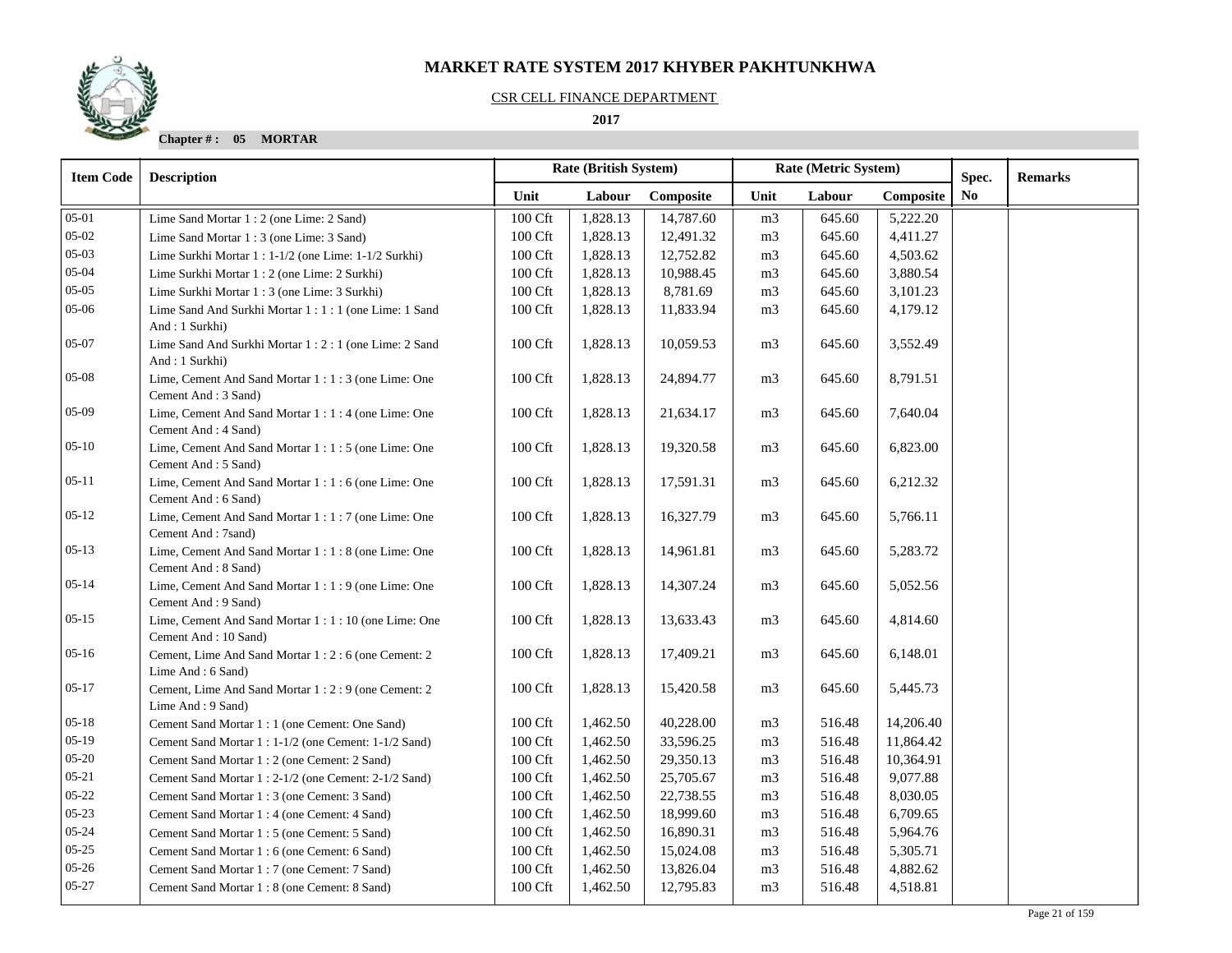

#### CSR CELL FINANCE DEPARTMENT

 **2017** 

**Chapter # : 05 MORTAR**

| <b>Item Code</b> | <b>Description</b>                                                                                                                                    | <b>Rate (British System)</b> |          |           | <b>Rate (Metric System)</b> |        | Spec.     | <b>Remarks</b> |  |
|------------------|-------------------------------------------------------------------------------------------------------------------------------------------------------|------------------------------|----------|-----------|-----------------------------|--------|-----------|----------------|--|
|                  |                                                                                                                                                       | Unit                         | Labour   | Composite | Unit                        | Labour | Composite | N <sub>0</sub> |  |
| $05 - 28$        | Clay Mortar.                                                                                                                                          | 100 Cft                      | 2,503.13 | 2,564.13  | m <sub>3</sub>              | 883.97 | 905.51    |                |  |
| $05-29$          | Clay Mortar Mixed With Chipped Bhoosa Or Straw.                                                                                                       | 100 Cft                      | 2,503.13 | 4,241.63  | m <sub>3</sub>              | 883.97 | 1,497.92  |                |  |
| $05 - 30$        | Clay Mortar Mixed With Cow-dung 1:1 (1 Clay: 1 Cow<br>Dung).                                                                                          | 200 Cft                      | 2,643.75 | 18,005.59 | m <sub>3</sub>              | 466.82 | 3,179.31  |                |  |
| $05 - 31$        | White Cement And Sand Mortar1: 3 (1 White Cement 3)<br>Sand)                                                                                          | 100 Cft                      | 1,462.50 | 37,999.16 | m <sub>3</sub>              | 516.48 | 13,419.29 |                |  |
| $05 - 32$        | Coloured Cement Mortar Made By Mixing White Cement<br>And Pigment Of Approved Shade (1 White Cement Mixed)<br>With Pigment Of Approved Shade: 2 Sand) | 100 Cft                      | 1,462.50 | 99,859.99 | m <sub>3</sub>              | 516.48 | 35,265.26 |                |  |
| $05 - 33$        | White Cement And Sand Mortar1: 2 (1 White Cement 2)<br>Sand)                                                                                          | 100 Cft                      | 1,462.50 | 50,281.67 | m <sub>3</sub>              | 516.48 | 17,756.82 |                |  |
| $05 - 34$        | Coloured Cement Mortar Made By Mixing Grey Cement<br>And Pigment Of Approved Shade (1 Grey Cement Mixed)<br>With Pigment Of Approved Shade: 2 Sand)   | 100 Cft                      | 1,462.50 | 99,859.99 | m <sub>3</sub>              | 516.48 | 35,265.26 |                |  |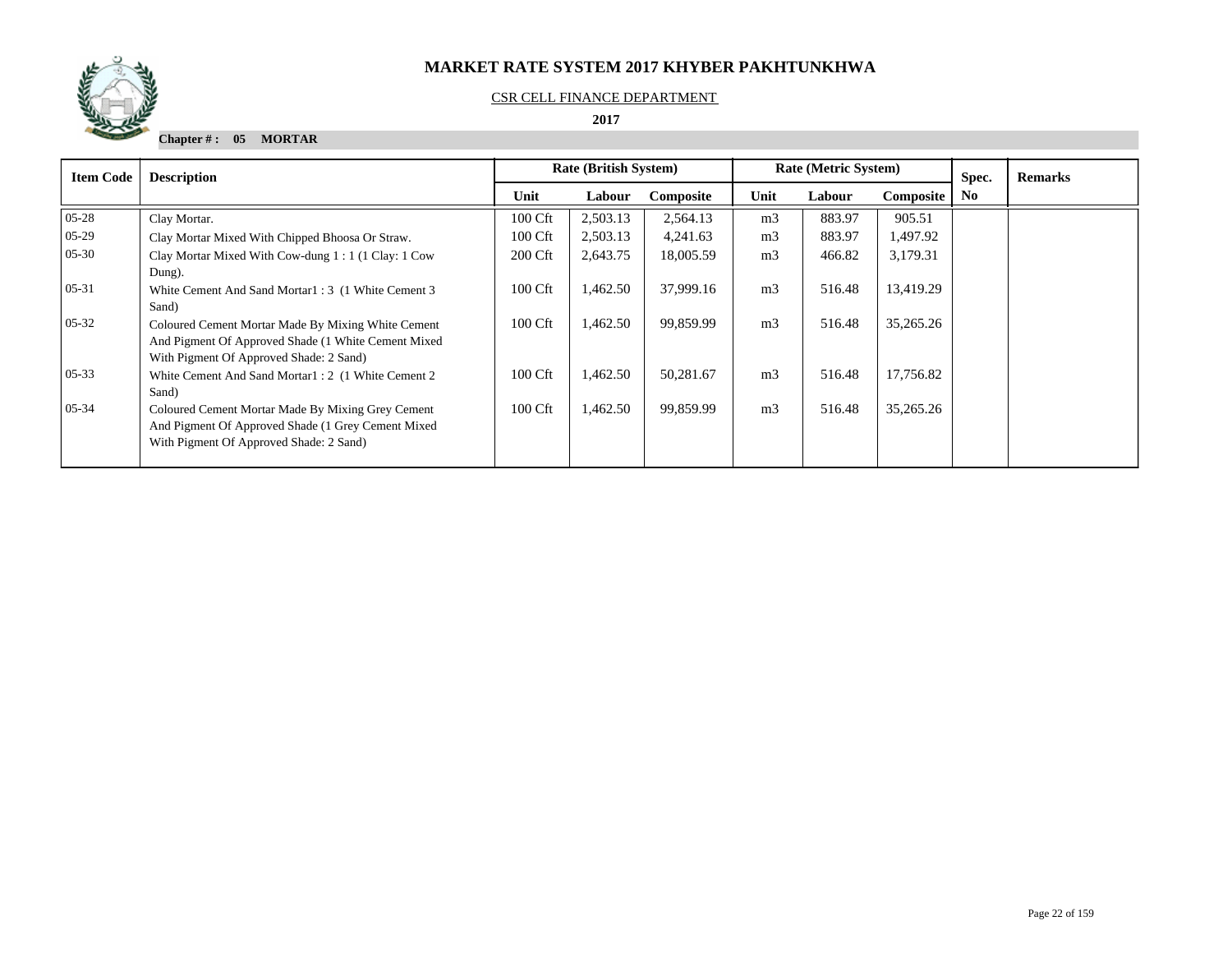

#### CSR CELL FINANCE DEPARTMENT

 **2017** 

| <b>Item Code</b> | <b>Description</b>                                                                                                                   |         | Rate (British System) |           |                | Rate (Metric System) | Spec.     | <b>Remarks</b> |                                                                                                                                                                                                  |
|------------------|--------------------------------------------------------------------------------------------------------------------------------------|---------|-----------------------|-----------|----------------|----------------------|-----------|----------------|--------------------------------------------------------------------------------------------------------------------------------------------------------------------------------------------------|
|                  |                                                                                                                                      | Unit    | Labour                | Composite | Unit           | Labour               | Composite | No             |                                                                                                                                                                                                  |
| 06-01            | Mud concrete in foundation using brick ballast or stone<br>ballast 1.5" gauge to 2" guage                                            | 100 Cft | 2,522.25              | 4,791.45  | m <sub>3</sub> | 890.73               | 1,692.09  |                | The stone ballast,<br>crushed bajri, round<br>shingle from nallah,<br>or brick ballast may<br>be used according to<br>their comparative<br>cheaper rates in<br>various areas of the<br>province. |
| 06-02            | Dry rammed shingle brick ballast or stone ballast 1.5" to 2"<br>guage                                                                | 100 Cft | 1,687.50              | 3,378.42  | m <sub>3</sub> | 595.94               | 1,193.08  |                | ditto                                                                                                                                                                                            |
| 06-03-a          | Cement Concrete (brick/stone ballast, 1.5" to 2"/nullah<br>shingle well graded and cleaned) in foundation & plinth<br>(Ratio 1:3:6)  | 100 Cft | 3,346.88              | 14,780.57 | m <sub>3</sub> | 1,181.94             | 5,219.71  |                |                                                                                                                                                                                                  |
| $06-03-b$        | Cement Concrete (brick/stone ballast, 1.5" to 2"/nullah<br>shingle well graded and cleaned) in foundation & plinth<br>(Ratio 1:4:8)  | 100 Cft | 3,346.88              | 11,761.95 | m <sub>3</sub> | 1,181.94             | 4,153.70  |                |                                                                                                                                                                                                  |
| $06-03-c$        | Cement Concrete (brick/stone ballast, 1.5" to 2"/nullah<br>shingle well graded and cleaned) in foundation & plinth<br>(Ratio 1:5:10) | 100 Cft | 3,346.88              | 11,031.41 | m <sub>3</sub> | 1,181.94             | 3,895.71  |                |                                                                                                                                                                                                  |
| $06-03-d$        | Cement Concrete (brick/stone ballast, 1.5" to 2"/nullah<br>shingle well graded and cleaned) in foundation & plinth<br>(Ratio 1:6:12) | 100 Cft | 3,346.88              | 10,295.75 | m <sub>3</sub> | 1,181.94             | 3,635.91  |                |                                                                                                                                                                                                  |
| $06-03-e$        | Cement Concrete (brick/stone ballast, 1.5" to 2"/nullah<br>shingle well graded and cleaned) in foundation & plinth<br>(Ratio 1:6:18) | 100 Cft | 3,346.88              | 9,188.48  | m <sub>3</sub> | 1,181.94             | 3,244.88  |                |                                                                                                                                                                                                  |
| $06-03-f$        | Cement Concrete (brick/stone ballast, 1.5" to 2"/nullah<br>shingle well graded and cleaned) in foundation & plinth<br>(Ratio 1:7:20) | 100 Cft | 3,346.88              | 8,907.15  | m <sub>3</sub> | 1,181.94             | 3,145.53  |                |                                                                                                                                                                                                  |
| $06-04-a$        | Extra on Item 3 above, for sedimentation tank or filter beds<br>in PHE works (in bed)                                                | 100 Cft | 1,687.50              | 1,687.50  | m <sub>3</sub> | 595.94               | 595.94    |                | The stone ballast,<br>crushed bajri, round<br>shingle from nallah,<br>or brick ballast may<br>be used according to<br>their comparative<br>cheaper rates in<br>various areas of the<br>province. |
| $06 - 04 - b$    | Extra on Item 3 above, for sedimentation tank or filter beds<br>in PHE works (On slope)                                              | 100 Cft | 2,531.25              | 2,531.25  | m <sub>3</sub> | 893.90               | 893.90    |                |                                                                                                                                                                                                  |
| $06-05-a$        | Plain Cement Conrete including placing, compacting,<br>finishing $&$ curing (Ratio 1:1:2)                                            | 100 Cft | 3,040.88              | 28,839.42 | m <sub>3</sub> | 1,073.88             | 10,184.55 |                |                                                                                                                                                                                                  |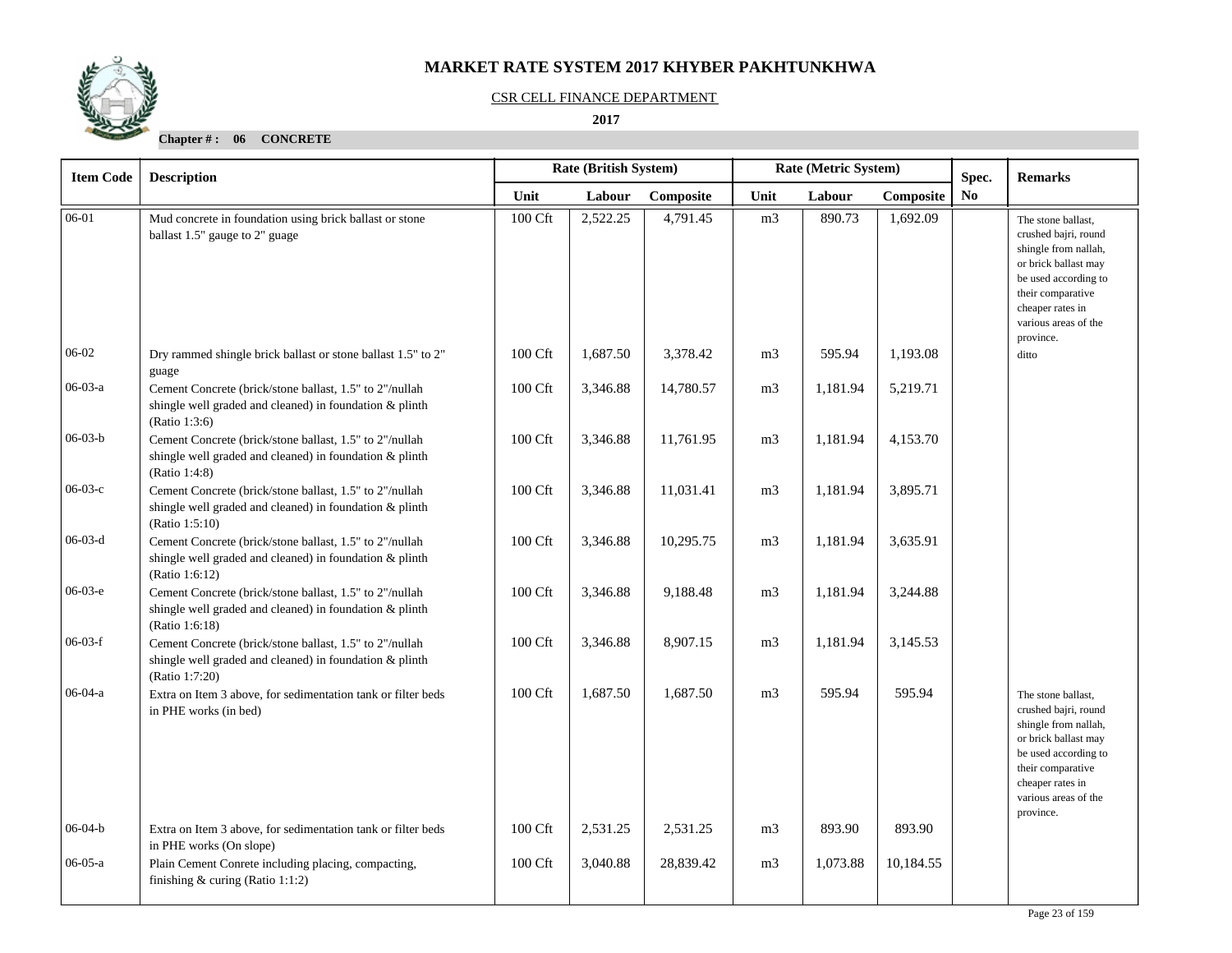#### CSR CELL FINANCE DEPARTMENT

 **2017** 

| <b>Item Code</b> | <b>Description</b>                                                                                           |                     | Rate (British System) |           |                | Rate (Metric System) | Spec.     | <b>Remarks</b> |                                                                                                                                                    |
|------------------|--------------------------------------------------------------------------------------------------------------|---------------------|-----------------------|-----------|----------------|----------------------|-----------|----------------|----------------------------------------------------------------------------------------------------------------------------------------------------|
|                  |                                                                                                              | Unit                | Labour                | Composite | Unit           | Labour               | Composite | N <sub>0</sub> |                                                                                                                                                    |
| $06 - 05 - b$    | Plain Cement Concrete including placing, compacting,<br>finishing $&$ curing (Ratio 1:1.5:1.5)               | 100 Cft             | 3,040.88              | 28,521.00 | m <sub>3</sub> | 1,073.88             | 10,072.11 |                |                                                                                                                                                    |
| $06-05-c$        | Plain Cement Concrete including placing, compacting,<br>finishing $&$ curing (Ratio 1:1.5:3)                 | 100 Cft             | 3,040.88              | 23,448.24 | m <sub>3</sub> | 1,073.88             | 8,280.68  |                |                                                                                                                                                    |
| $06-05-d$        | Plain Cement Concrete including placing, compacting,<br>finishing & curing (Ratio 1:2:3)                     | 100 Cft             | 3,040.88              | 22,511.28 | m <sub>3</sub> | 1,073.88             | 7,949.79  |                |                                                                                                                                                    |
| $06-05-e$        | Plain Cement Concrete including placing, compacting,<br>finishing $&$ curing (Ratio 1:3:3)                   | 100 Cft             | 3,040.88              | 20,229.88 | m <sub>3</sub> | 1,073.88             | 7,144.12  |                |                                                                                                                                                    |
| $06-05-f$        | Plain Cement Concrete including placing, compacting,<br>finishing $&$ curing (Ratio 1:2:4)                   | $100 \mathrm{Cft}$  | 3,040.88              | 20,551.96 | m <sub>3</sub> | 1,073.88             | 7,257.86  |                |                                                                                                                                                    |
| $06-05-g$        | Plain Cement Concrete including placing, compacting,<br>finishing $&$ curing (Ratio 1:2:6)                   | 100 Cft             | 3,040.88              | 18,385.24 | m <sub>3</sub> | 1,073.88             | 6,492.69  |                |                                                                                                                                                    |
| $06-05-h$        | Plain Cement Concrete including placing, compacting,<br>finishing $&$ curing (Ratio 1:3:6)                   | 100 Cft             | 3,040.88              | 17,846.00 | m <sub>3</sub> | 1,073.88             | 6,302.26  |                |                                                                                                                                                    |
| $06-05-i$        | Plain Cement Concrete including placing, compacting,<br>finishing & curing (Ratio 1:4:8)                     | 100 Cft             | 3,040.88              | 15,520.68 | m <sub>3</sub> | 1,073.88             | 5,481.08  |                |                                                                                                                                                    |
| 06-06-a-01       | RCC in roof slab, beam, column & other structural<br>members, insitu or precast. Type A (1:1:2)              | 100 Cft             | 6,165.00              | 34,242.75 | m <sub>3</sub> | 2,177.15             | 12,092.72 |                | 1) The rate include<br>rendering floor<br>surface smooth, and<br>the plastering done<br>for making up all<br>surfaces after<br>removing centering. |
| $06-06-a-02$     | RCC in roof slab, beam, column & other structural<br>members, insitu or precast. Type B (1:1.5:3)            | 100 Cft             | 6,165.00              | 29,905.65 | m <sub>3</sub> | 2,177.15             | 10,561.09 |                | 2) Plastering done<br>after soffit of R.C.C<br>roof slab meant for<br>human habitaion<br>buildings shall be<br>paid extra                          |
| $06-06-a-03$     | RCC in roof slab, beam, column & other structural<br>members, insitu or precast. Type $C(1:2:4)$             | 100 Cft             | 6,165.00              | 27,009.37 | m <sub>3</sub> | 2,177.15             | 9,538.28  |                | 3) This item shall not<br>be applicable to<br>factory made units.                                                                                  |
| 06-06-b-01       | RCC in raft foundation slab, base slab of column & ret.<br>wall etc, not including in 06-06. Type A (1:1:2)  | 100 Cft             | 6,075.00              | 31,750.57 | m <sub>3</sub> | 2,145.37             | 11,212.62 |                |                                                                                                                                                    |
| 06-06-b-02       | RCC in raft foundation slab, base slab of column & ret.<br>wall etc, not including in 06-06 Type B (1:1.5:3) | 100 Cft             | 6,075.00              | 27,536.45 | m <sub>3</sub> | 2,145.37             | 9,724.42  |                |                                                                                                                                                    |
| $06-06-b-03$     | RCC in raft foundation slab, base slab of column & ret.<br>wall etc, not including in 06-06. Type $C(1:2:4)$ | 100 Cft             | 6,075.00              | 23,589.99 | m <sub>3</sub> | 2,145.37             | 8,330.73  |                |                                                                                                                                                    |
| 06-06-c-01       | RCC including Precast/Prestressed in slab, beam, column,<br>lintel, girder, etc. Type A (1:1:2)              | $100\ \mathrm{Cft}$ | 6,975.00              | 42,525.25 | m <sub>3</sub> | 2,463.20             | 15,017.66 |                |                                                                                                                                                    |
| 06-06-с-02       | RCC including Precast/Prestressed in slab, beam. column,<br>lintels, girder, etc. Type B (1:1.5:3)           | 100 Cft             | 6,975.00              | 38,188.15 | m <sub>3</sub> | 2,463.20             | 13,486.03 |                |                                                                                                                                                    |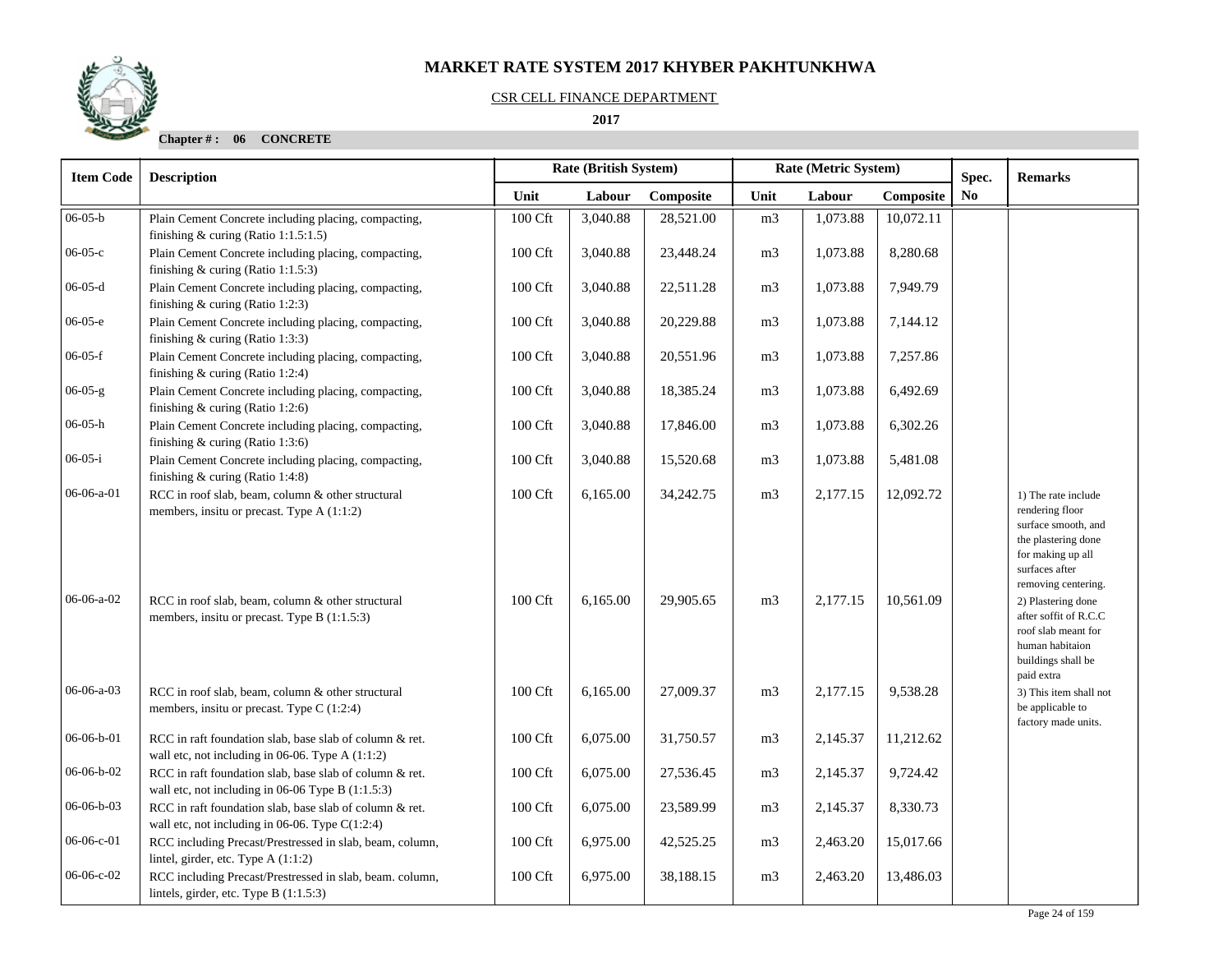

#### CSR CELL FINANCE DEPARTMENT

 **2017** 

| <b>Item Code</b> | <b>Description</b>                                                                                                                                                                                                                                                                                                                                                                                                                                                                                                                                                 | Rate (British System) |          |           |                | Rate (Metric System) |            | Spec.          | <b>Remarks</b>                                           |
|------------------|--------------------------------------------------------------------------------------------------------------------------------------------------------------------------------------------------------------------------------------------------------------------------------------------------------------------------------------------------------------------------------------------------------------------------------------------------------------------------------------------------------------------------------------------------------------------|-----------------------|----------|-----------|----------------|----------------------|------------|----------------|----------------------------------------------------------|
|                  |                                                                                                                                                                                                                                                                                                                                                                                                                                                                                                                                                                    | Unit                  | Labour   | Composite | Unit           | Labour               | Composite  | N <sub>0</sub> |                                                          |
| 06-06-c-03       | RCC including Precast/Prestressed slab, column, beam,<br>lintel, girder etc. Type C (1:2:4).                                                                                                                                                                                                                                                                                                                                                                                                                                                                       | 100 Cft               | 6,975.00 | 34,237.79 | m <sub>3</sub> | 2,463.20             | 12,090.97  |                |                                                          |
| 06-06-d-01       | Reinforced cement concrete work as in dams, spillways,<br>weirs, barrages, cross drainage works and other hydrolic<br>structures using crushed stone aggregate(screening &<br>washing) and coarse sand i/c costof all labour and material<br>and all kinds of form works, moulds, shuttering<br>lifting/pumping, curing, rendering and finishing the<br>exposed surface, cast in situ/precast excluding the cost of<br>steel reinforcement and labour for bending binding also<br>excludig cost of additives which have to be paid separately.<br>Type $A(1:1:2)$  | 100 Cft               | 9,900.00 | 38,402.92 | m <sub>3</sub> | 3,496.16             | 13,561.88  |                |                                                          |
| 06-06-d-02       | Reinforced cement concrete work as in dams, spillways,<br>weirs, barrages, cross drainage works and other hydrolic<br>structures using crushed stone aggregate(screening &<br>washing) and coarse sand i/c costof all labour and material<br>and all kinds of form works, moulds, shuttering<br>lifting/pumping, curing, rendering and finishing the<br>exposed surface, cast in situ/precast excluding the cost of<br>steel reinforcement and labour for bending binding also<br>excludig cost of additives which have to be paid separately.<br>Type B (1:1.5:3) | 100 Cft               | 9,900.00 | 33,790.10 | m <sub>3</sub> | 3,496.16             | 11,932.87  |                |                                                          |
| $06-06-d-03$     | Reinforced cement concrete work as in dams, spillways,<br>weirs, barrages, cross drainage works and other hydrolic<br>structures using crushed stone aggregate(screening &<br>washing) and coarse sand i/c costof all labour and material<br>and all kinds of form works, moulds, shuttering<br>lifting/pumping, curing, rendering and finishing the<br>exposed surface, cast in situ/precast excluding the cost of<br>steel reinforcement and labour for bending binding also<br>excludig cost of additives which have to be paid separately.<br>Type C (1:2:4)   | 100 Cft               | 9,900.00 | 30,893.82 | m <sub>3</sub> | 3,496.16             | 10,910.06  |                |                                                          |
| 06-06-е          | Add extra labour for RCC in 2nd & subsequent storeys                                                                                                                                                                                                                                                                                                                                                                                                                                                                                                               | 100 Cft               | 2,390.63 | 2,390.63  | m <sub>3</sub> | 844.24               | 844.24     |                |                                                          |
| $06-07-a$        | Supply & fabricate M.S. reinforcement for cement concrete<br>(Plain bars)                                                                                                                                                                                                                                                                                                                                                                                                                                                                                          | Cwt                   | 393.75   | 5,191.23  | Tonne          | 7,750.65             | 102,185.11 |                | The rate includes<br>wastage, overlap and<br>chairs, etc |
| $06-07-b$        | Supply & fabricate M.S. reinforcement for cement concrete<br>(Hot rolled deformed bars Grade 60)                                                                                                                                                                                                                                                                                                                                                                                                                                                                   | Cwt                   | 393.75   | 5,669.47  | Tonne          | 7,750.65             | 111,598.88 |                |                                                          |
| $06-07-c$        | Supply & fabricate M.S. reinforcement for cement concrete<br>(Hot rolled deformed bars Grade 40)                                                                                                                                                                                                                                                                                                                                                                                                                                                                   | Cwt                   | 393.75   | 5,464.51  | Tonne          | 7,750.65             | 107,564.41 |                |                                                          |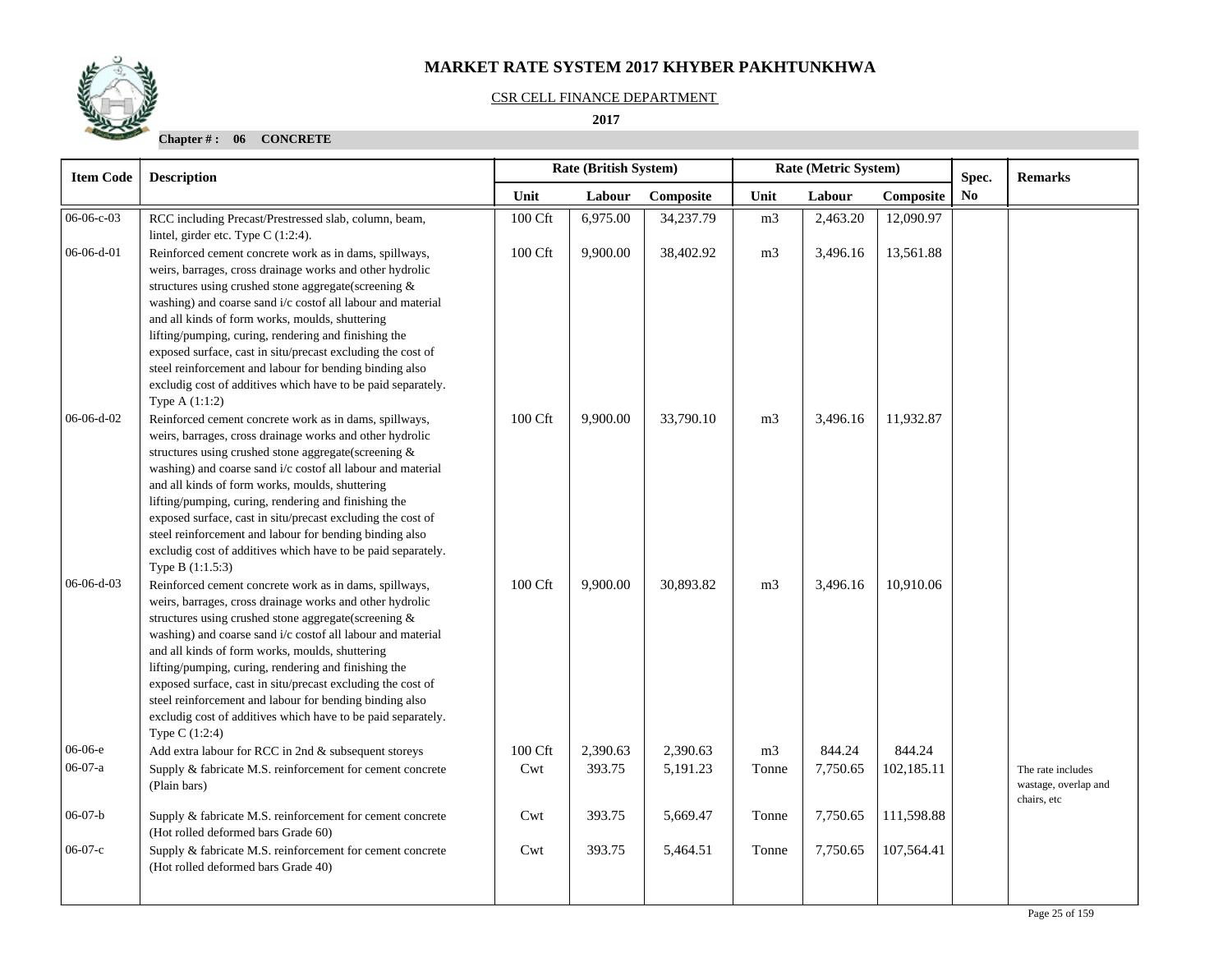

#### CSR CELL FINANCE DEPARTMENT

 **2017** 

| <b>Item Code</b>   | <b>Description</b>                                                                                               | <b>Rate (British System)</b><br>Rate (Metric System) |           |           |                | Spec.     | <b>Remarks</b> |                |                                                                         |
|--------------------|------------------------------------------------------------------------------------------------------------------|------------------------------------------------------|-----------|-----------|----------------|-----------|----------------|----------------|-------------------------------------------------------------------------|
|                    |                                                                                                                  | Unit                                                 | Labour    | Composite | Unit           | Labour    | Composite      | N <sub>0</sub> |                                                                         |
| 06-08              | Supplying & fixing high tensile steel wire in prestressing<br>cables in precast girders                          | Cwt                                                  | 787.50    | 8,317.78  | Tonne          | 15,501.31 | 163,728.75     |                | The rate includes<br>wastage & allowance<br>for stressing of<br>cables. |
| 06-09              | Precast cement concrete solid or face blocks 1:2:4,<br>including cost of templates.                              | 100 Cft                                              | 4,725.00  | 21,872.10 | m <sub>3</sub> | 1,668.62  | 7,724.07       |                |                                                                         |
| $06-10$            | Precast cem. concrete hollow blocks 1:2:4, including cost<br>of templates & constructing wall thereof            | 100 Cft                                              | 10,350.00 | 20,149.04 | m <sub>3</sub> | 3,655.07  | 7,115.57       |                |                                                                         |
| $06-11$            | Provide & fix ornamental cement jali 1:2:4 2" thick without<br>steel.                                            | 100 Sft                                              | 4,218.75  | 7,326.70  | m2             | 453.94    | 788.35         |                |                                                                         |
| $06-12-a$          | Extra labour for laying concrete (plain or reinforced) From<br>20' upto 40' height                               | 100 Cft                                              | 2,250.00  | 2,250.00  | m <sub>3</sub> | 794.58    | 794.58         |                |                                                                         |
| $06-12-b$          | Extra labour for laying concrete (plain or reinforced) For<br>every extra10' height                              | 100 Cft                                              | 1,125.00  | 1,125.00  | m <sub>3</sub> | 397.29    | 397.29         |                |                                                                         |
| $06-13$            | Extra labour for work of weirs, rails or bridges, syphons &<br>concreting in superstructure                      | 100 Cft                                              | 562.50    | 562.50    | m <sub>3</sub> | 198.65    | 198.65         |                |                                                                         |
| $06-14$            | RCC spout, 2.5'x6"x5", including fixing in position                                                              | Each                                                 | 393.75    | 862.72    | Each           | 393.75    | 862.72         |                |                                                                         |
| $06-15$            | Making holes upto 3" dia, 18" depth in cement concrete or<br>stone masonry walls and repairing                   | Each                                                 | 1,102.50  | 1,102.50  | Each           | 1,102.50  | 1,102.50       |                |                                                                         |
| $06-16$            | Extra labour for skipping concrete in wells                                                                      | 100 Cft                                              | 8,043.75  | 8,043.75  | m <sub>3</sub> | 2,840.63  | 2,840.63       |                |                                                                         |
| $06-17-a$          | Nicking cement concrete surface.                                                                                 | 100 Sft                                              | 506.25    | 506.25    | m2             | 54.47     | 54.47          |                |                                                                         |
| $06-17-b$          | Nicking lime concrete surface.                                                                                   | 100 Sft                                              | 167.06    | 167.06    | m2             | 17.98     | 17.98          |                |                                                                         |
| $06-18-a$          | Prepare, water and ramming surface for laying concrete (for<br>Headworks only) Horizontal floor                  | 100 Sft                                              | 393.75    | 393.75    | m2             | 42.37     | 42.37          |                |                                                                         |
| $06-18-b$          | Prepare, water and ramming surface for laying concrete (for<br>Headworks only) Glacis and crest                  | 100 Sft                                              | 646.88    | 646.88    | m2             | 69.60     | 69.60          |                |                                                                         |
| $06-18-c$          | Prepare, water and ramming surface for laying concrete (for<br>Headworks only) inverted filters                  | 100 Sft                                              | 196.88    | 196.88    | m2             | 21.18     | 21.18          |                |                                                                         |
| 06-19              | Providing and fixing 6" wide GI sheet 18 SWG. stopper to<br>expansion joint.                                     | Rft                                                  | 8.79      | 81.38     | m              | 28.84     | 266.99         |                |                                                                         |
| 06-20              | Fill expansion joints with bitumen, sand & saw dust in<br>Ratio 1:2:2                                            | Rft                                                  | 5.63      | 26.38     | m              | 18.45     | 86.56          |                |                                                                         |
| $06-21-a$          | Filling expansion joints with bitumen                                                                            | Rft                                                  | 56.25     | 89.80     | m              | 184.55    | 294.62         |                |                                                                         |
| $06 - 21 - b$      | Laying Asphaltic Mixture in Expansion Joints                                                                     | Rft                                                  | 56.25     | 56.25     | m              | 184.55    | 184.55         |                |                                                                         |
| $06 - 22 - a - 01$ | Damp proof course of cem. conc. 1:2:4 including bitumen<br>coat, 1 layer polythene & 1 coat bitumen (1.5" thick) | 100 Sft                                              | 1,906.88  | 5,369.85  | m2             | 205.18    | 577.80         |                |                                                                         |
| $06 - 22 - a - 02$ | Damp proof course of cem. conc. 1:2:4 including bitumen<br>coat, 1 layer polythene & 1 coat bitumen (2" thick)   | 100 Sft                                              | 1,906.88  | 6,013.52  | m2             | 205.18    | 647.05         |                |                                                                         |
| $06 - 22 - a - 03$ | Damp proof course of cem. conc. 1:2:4 including bitumen<br>coat, 1 layer polythene & 1 coat bitumen (3" thick)   | 100 Sft                                              | 1,996.88  | 7,471.02  | m2             | 214.86    | 803.88         |                |                                                                         |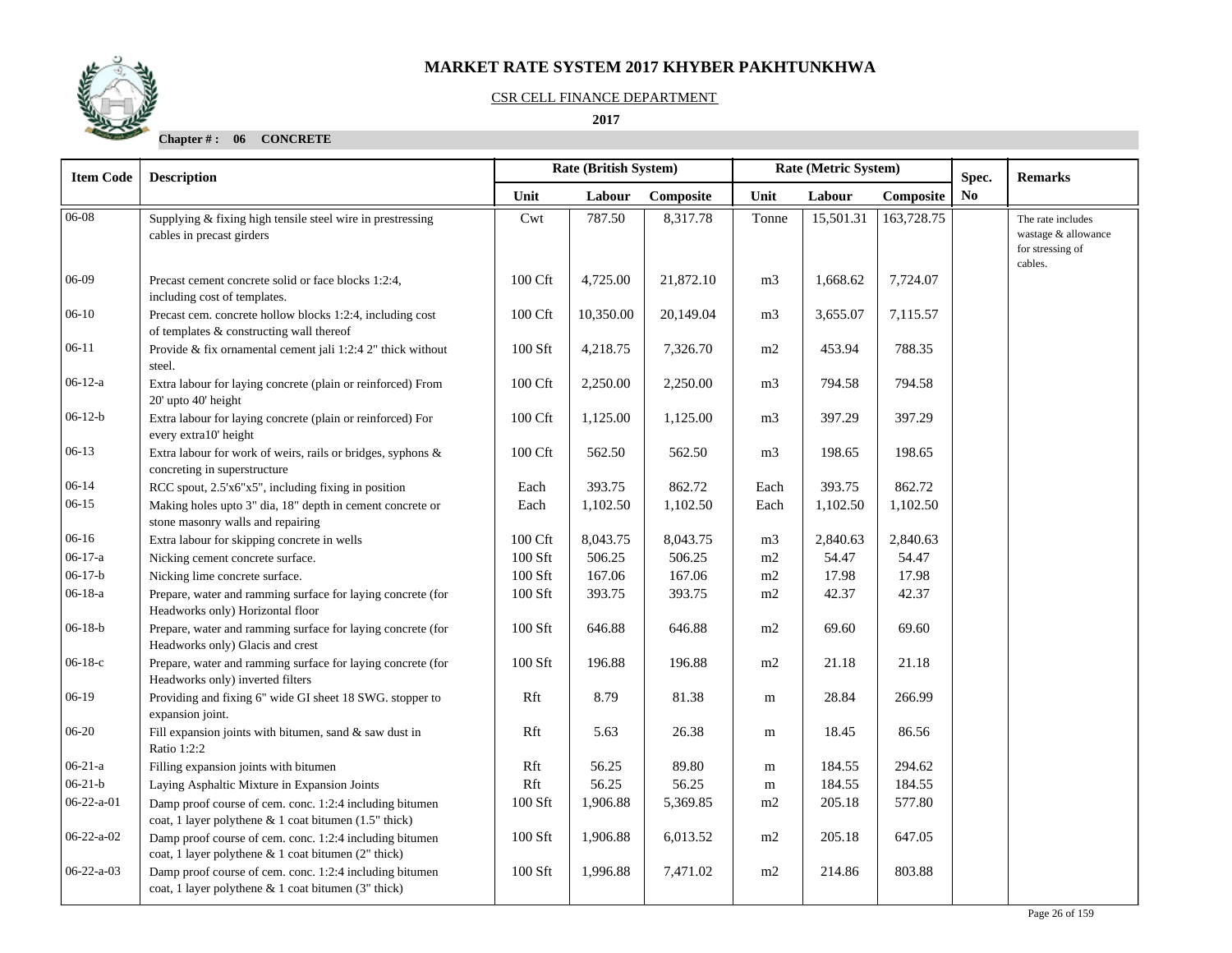#### CSR CELL FINANCE DEPARTMENT

 **2017** 



| <b>Item Code</b>   | <b>Description</b>                                                                                                | <b>Rate (British System)</b> |          |           | Rate (Metric System) |        | Spec.     | <b>Remarks</b> |  |
|--------------------|-------------------------------------------------------------------------------------------------------------------|------------------------------|----------|-----------|----------------------|--------|-----------|----------------|--|
|                    |                                                                                                                   | Unit                         | Labour   | Composite | Unit                 | Labour | Composite | N <sub>0</sub> |  |
| $06-22-b-01$       | Damp proof course of cem. conc. 1:2:4 including bitumen<br>coat, 1 layer polythene & 2 coats bitumen (1.5" thick) | 100 Sft                      | 1,552.50 | 5,686.47  | m2                   | 167.05 | 611.86    |                |  |
| $06 - 22 - b - 02$ | Damp proof course of cem. conc. 1:2:4 including bitumen<br>coat, 1 layer polythene & 2 coats bitumen (2" thick)   | 100 Sft                      | 1,906.88 | 6,684.52  | m2                   | 205.18 | 719.25    |                |  |
| $06 - 22 - b - 03$ | Damp proof course of cem. conc. 1:2:4 including bitumen<br>coat, 1 layer polythene & 2 coats bitumen (3" thick)   | 100 Sft                      | 1,897.88 | 8,043.02  | m2                   | 204.21 | 865.43    |                |  |
| $06-23-a-01$       | Damp proof course in c/s plaster, 1 layer polythene, 1 coat<br>bitumen Ratio 1:4 (0.5" thick)                     | 100 Sft                      | 1,771.88 | 3,786.71  | m2                   | 190.65 | 407.45    |                |  |
| $06 - 23 - a - 02$ | Damp proof course in c/s plaster, 1 layer polythene, 1 coat<br>bitumen Ratio 1:4 (0.75" thick)                    | 100 Sft                      | 1,771.88 | 4,062.43  | m2                   | 190.65 | 437.12    |                |  |
| $06 - 23 - a - 03$ | Damp proof course in c/s plaster, 1 layer polythene, 1 coat<br>bitumen Ratio 1:3 (0.5" thick)                     | 100 Sft                      | 1,771.88 | 3,896.99  | m2                   | 190.65 | 419.32    |                |  |
| 06-23-a-04         | Damp proof course in c/s plaster, 1 layer polythene, 1 coat<br>bitumen Ratio 1:3 (0.75" thick)                    | 100 Sft                      | 1,771.88 | 4,227.25  | m2                   | 190.65 | 454.85    |                |  |
| $06-23-a-05$       | Damp proof course in c/s plaster, 1 layer polythene, 1 coat<br>bitumen Ratio 1:2 (0.5" thick)                     | 100 Sft                      | 1,771.88 | 4,061.81  | m2                   | 190.65 | 437.05    |                |  |
| $06-23-a-06$       | Damp proof course in c/s plaster, 1 layer polythene, 1 coat<br>bitumen Ratio 1:2 (0.75" thick)                    | 100 Sft                      | 1,771.88 | 4,506.26  | m2                   | 190.65 | 484.87    |                |  |
| $06 - 23 - b - 01$ | Damp proof course in c/s plaster, 1 layer polythene, 2 coats<br>bitumen Ratio 1:4 (0.5" thick)                    | 100 Sft                      | 1,771.88 | 4,460.27  | m2                   | 190.65 | 479.92    |                |  |
| $06-23-b-02$       | Damp proof course in c/s plaster, 1 layer polythene, 2 coats<br>bitumen Ratio 1:4 (0.75" thick)                   | 100 Sft                      | 1,771.88 | 4,733.42  | m2                   | 190.65 | 509.32    |                |  |
| $06 - 23 - b - 03$ | Damp proof course in c/s plaster, 1 layer polythene, 2 coats<br>bitumen Ratio 1:3 (0.5" thick)                    | 100 Sft                      | 1,771.88 | 4,567.99  | m2                   | 190.65 | 491.52    |                |  |
| 06-23-b-04         | Damp proof course in c/s plaster, 1 layer polythene, 2 coats<br>bitumen Ratio 1:3 (0.75" thick)                   | 100 Sft                      | 1,771.88 | 4,898.25  | m2                   | 190.65 | 527.05    |                |  |
| $06 - 23 - b - 05$ | Damp proof course in c/s plaster, 1 layer polythene, 2 coats<br>bitumen Ratio 1:2 (0.5" thick)                    | 100 Sft                      | 1,771.88 | 4,732.81  | m2                   | 190.65 | 509.25    |                |  |
| $06-23-b-06$       | Damp proof course in c/s plaster, 1 layer polythene, 2 coats<br>bitumen Ratio 1:2 (0.75" thick)                   | 100 Sft                      | 1,771.88 | 5,177.26  | m2                   | 190.65 | 557.07    |                |  |
| $06 - 24 - a - 01$ | V. Damp proof c/s plaster, 1 layer polythene 1 coat<br>bitumen Ratio 1:4 (0.5" thick)                             | 100 Sft                      | 1,771.88 | 3,801.96  | m2                   | 190.65 | 409.09    |                |  |
| $06 - 24 - a - 02$ | V. Damp proof c/s plaster, 1 layer polythene 1 coat<br>bitumen Ratio 1:4 (0.75" thick)                            | 100 Sft                      | 1,771.88 | 4,062.43  | m2                   | 190.65 | 437.12    |                |  |
| $06 - 24 - a - 03$ | V. Damp proof c/s plaster, 1 layer polythene 1 coat<br>bitumen Ratio 1:3 (0.5" thick)                             | 100 Sft                      | 1,771.88 | 3,916.02  | m2                   | 190.65 | 421.36    |                |  |
| 06-24-a-04         | V. Damp proof c/s plaster, 1 layer polythene 1 coat<br>bitumen Ratio 1:3 (0.75" thick)                            | 100 Sft                      | 1,771.88 | 4,227.25  | m2                   | 190.65 | 454.85    |                |  |
| $06-24-a-05$       | V. Damp proof c/s plaster, 1 layer polythene 1 coat<br>bitumen Ratio 1:2 (0.5" thick)                             | 100 Sft                      | 1,771.88 | 4,061.81  | m2                   | 190.65 | 437.05    |                |  |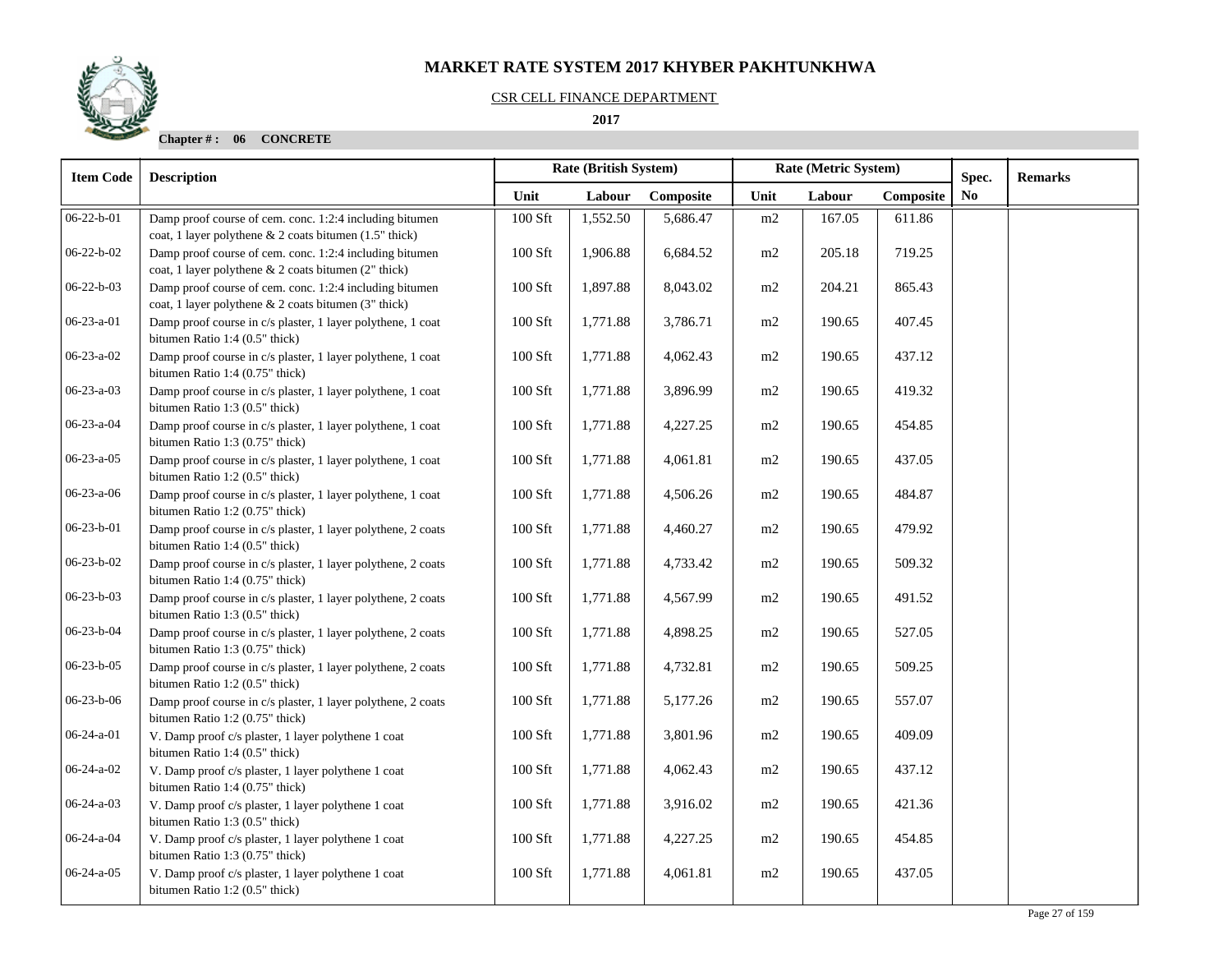## CSR CELL FINANCE DEPARTMENT

 **2017** 

| <b>Item Code</b>   | Rate (British System)<br>Rate (Metric System)<br><b>Description</b>                        |                     |          |           |                |          | Spec.     | <b>Remarks</b> |                                                                                                                                                                                                             |
|--------------------|--------------------------------------------------------------------------------------------|---------------------|----------|-----------|----------------|----------|-----------|----------------|-------------------------------------------------------------------------------------------------------------------------------------------------------------------------------------------------------------|
|                    |                                                                                            | Unit                | Labour   | Composite | Unit           | Labour   | Composite | N <sub>0</sub> |                                                                                                                                                                                                             |
| $06-24-a-06$       | V. Damp proof c/s plaster, 1 layer polythene 1 coat<br>bitumen Ratio 1:2 (0.75" thick)     | 100 Sft             | 1,771.88 | 4,506.26  | m2             | 190.65   | 484.87    |                |                                                                                                                                                                                                             |
| $06-24-b-01$       | V. Damp proof c/s plaster, 1 layer polythene 2 coats<br>bitumen Ratio 1:4 (0.5" thick)     | 100 Sft             | 1,771.88 | 4,472.96  | m2             | 190.65   | 481.29    |                |                                                                                                                                                                                                             |
| $06-24-b-02$       | V. Damp proof c/s plaster, 1 layer polythene 2 coats<br>bitumen Ratio 1:4 (0.75" thick)    | 100 Sft             | 1,771.88 | 4,733.42  | m2             | 190.65   | 509.32    |                |                                                                                                                                                                                                             |
| $06 - 24 - b - 03$ | V. Damp proof c/s plaster, 1 layer polythene 2 coats<br>bitumen Ratio 1:3 (0.5" thick)     | 100 Sft             | 1,771.88 | 4,593.37  | m2             | 190.65   | 494.25    |                |                                                                                                                                                                                                             |
| 06-24-b-04         | V. Damp proof c/s plaster, 1 layer polythene 2 coats<br>bitumen Ratio 1:3 (0.75" thick)    | 100 Sft             | 1,771.88 | 4,898.25  | m2             | 190.65   | 527.05    |                |                                                                                                                                                                                                             |
| 06-24-b-05         | V. Damp proof c/s plaster, 1 layer polythene 2 coats<br>bitumen Ratio 1:2 (0.5" thick)     | 100 Sft             | 1,771.88 | 4,732.81  | m2             | 190.65   | 509.25    |                |                                                                                                                                                                                                             |
| $06-24-b-06$       | V. Damp proof c/s plaster, 1 layer polythene 2 coats<br>bitumen Ratio 1:2 (0.75" thick)    | 100 Sft             | 1,771.88 | 5,177.26  | m2             | 190.65   | 557.07    |                |                                                                                                                                                                                                             |
| $06-25$            | Grouting concrete between the grooves of gates including<br>shuttering                     | 100 Cft             | 6,918.75 | 6,918.75  | m <sub>3</sub> | 2,443.34 | 2,443.34  |                |                                                                                                                                                                                                             |
| 06-26              | Chisel dressing concrete surface on sides of grooves                                       | 1000 Sft            | 2,531.25 | 2,531.25  | m2             | 27.24    | 27.24     |                |                                                                                                                                                                                                             |
| $06 - 27$          | Laying and ramming dry ballast or kankar                                                   | 100 Sft             | 6,800.63 | 6,800.63  | m2             | 731.75   | 731.75    |                |                                                                                                                                                                                                             |
| 06-28              | Hoisting & placing in position RCC shelves                                                 | 100N <sub>o</sub>   | 8,456.63 | 8,456.63  | No             | 84.57    | 84.57     |                |                                                                                                                                                                                                             |
| $06-29-a$          | Breaking brick ballast, screening & stacking 2" ring                                       | 100 Cft             | 1,687.50 | 1,687.50  | m <sub>3</sub> | 595.94   | 595.94    |                |                                                                                                                                                                                                             |
| $06-29-b$          | Breaking brick ballast, screening & stacking 1.5" ring                                     | 100 Cft             | 1,968.75 | 1,968.75  | m <sub>3</sub> | 695.26   | 695.26    |                |                                                                                                                                                                                                             |
| $06-29-c$          | Breaking brick ballast, screening & stacking 1" ring                                       | 100 Cft             | 2,250.00 | 2,250.00  | m <sub>3</sub> | 794.58   | 794.58    |                |                                                                                                                                                                                                             |
| $06-29-d$          | Breaking brick ballast, screening & stacking. Jhama ballast<br>$3/4"$ ring                 | 100 Cft             | 2,531.25 | 2,531.25  | m <sub>3</sub> | 893.90   | 893.90    |                |                                                                                                                                                                                                             |
| $06 - 30$          | Supply & fix broken glasses on court yard walls, including<br>1:3:6 cement concrete coping | $100\;\mathrm{Rft}$ | 1,778.40 | 3,608.40  | m              | 58.35    | 118.39    |                |                                                                                                                                                                                                             |
| 06-31              | Crushing stone ballast by machine                                                          | 100 Cft             | 1,591.88 | 1,591.88  | m <sub>3</sub> | 562.17   | 562.17    |                | This does not include<br>the chages for<br>working of crushers,<br>but manual labour<br>for charges of stone to<br>crusher within 100 m<br>and also stacking the<br>product after crushing<br>within 100 m. |
| $06 - 32 - a$      | Breaking stone ballast screened & stacked 2" ring                                          | 100 Cft             | 1,968.75 | 1,968.75  | m <sub>3</sub> | 695.26   | 695.26    |                |                                                                                                                                                                                                             |
| $06 - 32 - b$      | Breaking stone ballast screened & stacked 1.5" ring                                        | 100 Cft             | 2,250.00 | 2,250.00  | m <sub>3</sub> | 794.58   | 794.58    |                |                                                                                                                                                                                                             |
| $06 - 32 - c$      | Breaking stone ballast screened & stacked 1" ring                                          | 100 Cft             | 2,531.25 | 2,531.25  | m <sub>3</sub> | 893.90   | 893.90    |                |                                                                                                                                                                                                             |
| $06-32-d$          | Breaking stone ballast screened & stacked 0.5" ring                                        | 100 Cft             | 3,375.00 | 3,375.00  | m <sub>3</sub> | 1,191.87 | 1,191.87  |                |                                                                                                                                                                                                             |
| $06-32-e$          | Breaking stone ballast screened $&$ stacked 1/8" to 1/4" ring                              | 100 Cft             | 5,625.00 | 5,625.00  | m <sub>3</sub> | 1,986.45 | 1,986.45  |                |                                                                                                                                                                                                             |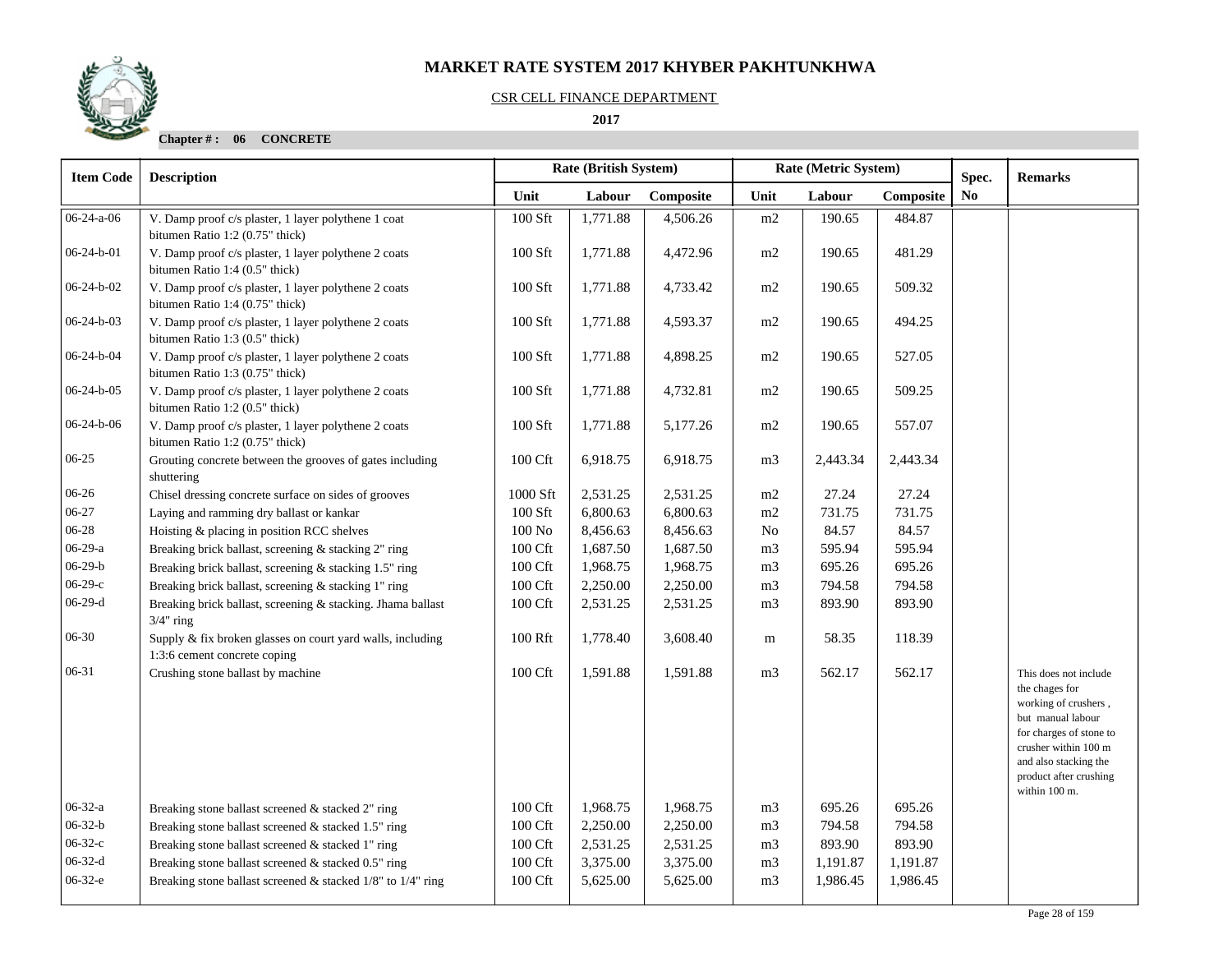#### CSR CELL FINANCE DEPARTMENT

 **2017** 

| <b>Item Code</b> | <b>Description</b>                                                                                                                                                                                                                                              |         | Rate (British System) |           | Rate (Metric System) |          |           | Spec.          | <b>Remarks</b> |
|------------------|-----------------------------------------------------------------------------------------------------------------------------------------------------------------------------------------------------------------------------------------------------------------|---------|-----------------------|-----------|----------------------|----------|-----------|----------------|----------------|
|                  |                                                                                                                                                                                                                                                                 | Unit    | Labour                | Composite | Unit                 | Labour   | Composite | N <sub>0</sub> |                |
| 06-33            | Screening and stacking stone ballast, shingle or bajri etc                                                                                                                                                                                                      | 100 Cft | 562.50                | 562.50    | m <sub>3</sub>       | 198.65   | 198.65    |                |                |
| 06-34            | Washing ballast, bajri or shingle                                                                                                                                                                                                                               | 100 Cft | 562.50                | 562.50    | m <sub>3</sub>       | 198.65   | 198.65    |                |                |
| 06-35            | Erecting and carting sun shades of precast RCC (upto 5"x<br>2.5"                                                                                                                                                                                                | Each    | 382.50                | 382.50    | Each                 | 382.50   | 382.50    |                |                |
| 06-36-a          | PCC 1:3:6 in mass concrete less formwork using 50%<br>boulders                                                                                                                                                                                                  | 100 Cft | 3,451.50              | 11,602.78 | m <sub>3</sub>       | 1,218.89 | 4,097.49  |                |                |
| $06-36-b$        | PCC 1:3:6 in mass concrete less formwork using 40%<br>boulders                                                                                                                                                                                                  | 100 Cft | 3,445.88              | 12,710.15 | m <sub>3</sub>       | 1,216.90 | 4,488.55  |                |                |
| $06-36-c$        | PCC 1:3:6 in mass concrete less formwork using 30%<br>boulders                                                                                                                                                                                                  | 100 Cft | 3,445.88              | 13,837.44 | m <sub>3</sub>       | 1,216.90 | 4,886.65  |                |                |
| $06-37-a$        | PCC 1:4:8 in mass concrete less formwork using 50%<br>boulders                                                                                                                                                                                                  | 100 Cft | 3,445.88              | 10,235.17 | m <sub>3</sub>       | 1,216.90 | 3,614.52  |                |                |
| $06 - 37 - b$    | PCC 1:4:8 in mass concrete less formwork using 40%<br>boulders                                                                                                                                                                                                  | 100 Cft | 3,445.88              | 11,080.63 | m <sub>3</sub>       | 1,216.90 | 3,913.09  |                |                |
| $06-37-c$        | PCC 1:4:8 in mass concrete less formwork using 30%<br>boulders                                                                                                                                                                                                  | 100 Cft | 3,445.88              | 11,926.09 | m <sub>3</sub>       | 1,216.90 | 4,211.66  |                |                |
| $06 - 38 - a$    | Erecting & removing formwork to concrete in any shape /<br>position (Horizontal)                                                                                                                                                                                | 100 Sft | 3,825.00              | 4,468.55  | m2                   | 411.57   | 480.82    |                |                |
| $06 - 38 - b$    | Erecting & removing formwork to concrete in any shape /<br>position (Vertical)                                                                                                                                                                                  | 100 Sft | 4,387.50              | 5,134.75  | m2                   | 472.10   | 552.50    |                |                |
| 06-39-a          | Erection and removal of steel Form work for RCC or Plain<br>Concrete horizontal                                                                                                                                                                                 | 100 Sft | 534.38                | 7,350.21  | m2                   | 57.50    | 790.88    |                |                |
| $06-39-b$        | Erection and removal of steel Form work for RCC or Plain<br>Concrete vertical                                                                                                                                                                                   | 100 Sft | 416.25                | 7,177.19  | m2                   | 44.79    | 772.27    |                |                |
| $06-40-a$        | Class A1 concrete in reinforcement/non reinforcement<br>concrete structure with minimum cylinder compressive<br>strength 3000 psi on 28 days other than concrete in water<br>and piles with consistency range in slump 25-75 mm with<br>water cement ratio 0.58 | 100 Cft | 4,668.75              | 21,803.10 | m <sub>3</sub>       | 1,648.76 | 7,699.70  |                |                |
| $06-40-b$        | Class A2 cement concrete for concrete place under water<br>with minimum cylinder compressive strength 3500 psi on<br>28 days with consistency range in slump 100-150 mm with<br>water cement ratio 0.58                                                         | 100 Cft | 4,668.75              | 23,306.69 | m <sub>3</sub>       | 1,648.76 | 8,230.69  |                |                |
| $06-40-c$        | Class A3 cement concrete for concrete in pile with<br>minimum cylinder compressive strenght 4000 psi on 28<br>days other than concrete in water and piles with<br>consistency range in slump 100-150 mm with water cement<br>ratio 0.58                         | 100 Cft | 4,668.75              | 25,397.22 | m <sub>3</sub>       | 1,648.76 | 8,968.95  |                |                |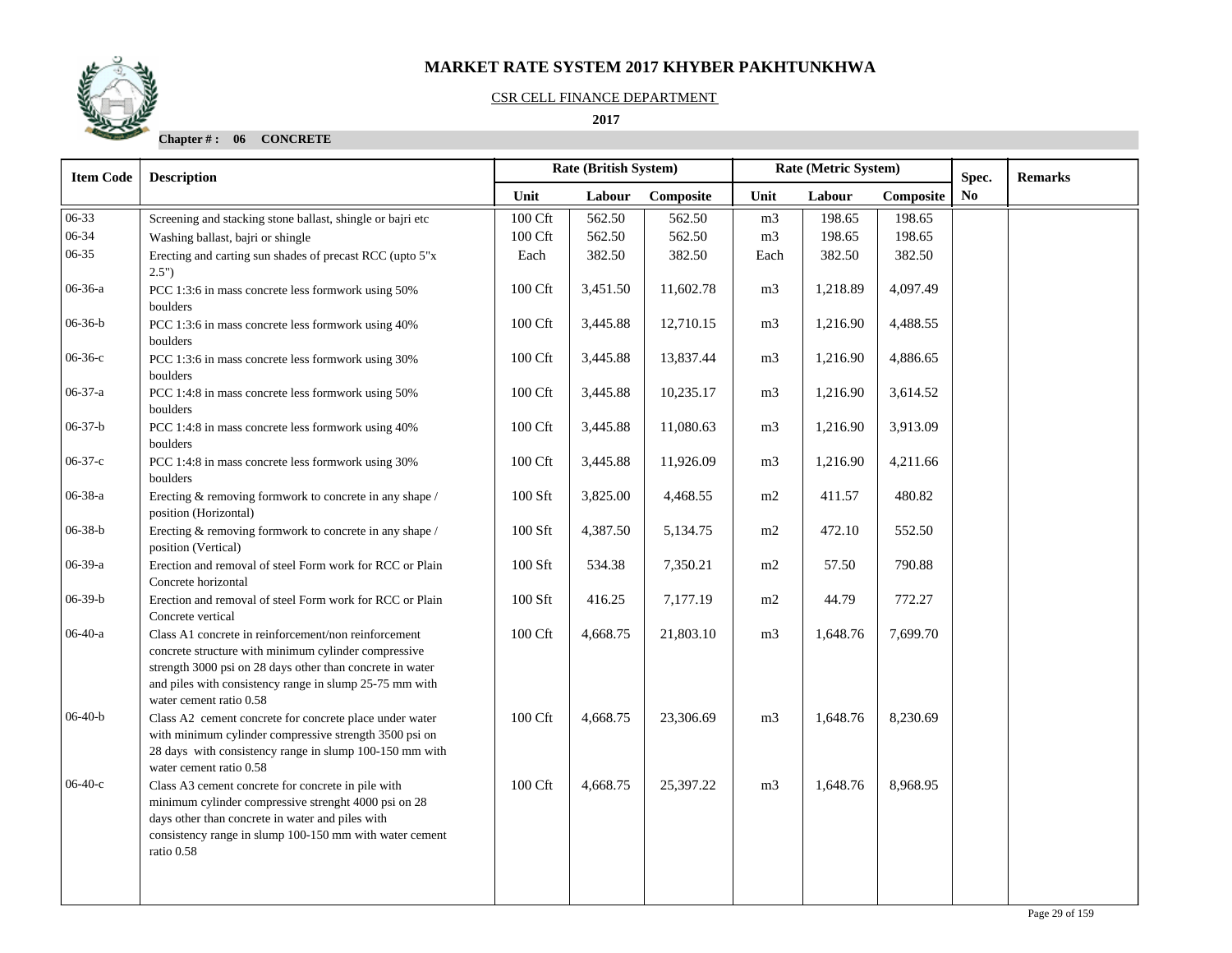#### CSR CELL FINANCE DEPARTMENT

 **2017** 

| <b>Item Code</b> | <b>Description</b>                                                                                                                                                                                                                                       |         | <b>Rate (British System)</b> |           |                | Rate (Metric System) |           | Spec.          | <b>Remarks</b> |
|------------------|----------------------------------------------------------------------------------------------------------------------------------------------------------------------------------------------------------------------------------------------------------|---------|------------------------------|-----------|----------------|----------------------|-----------|----------------|----------------|
|                  |                                                                                                                                                                                                                                                          | Unit    | Labour                       | Composite | Unit           | Labour               | Composite | N <sub>0</sub> |                |
| $06-40-d$        | Class B concrete for concrete in pile specified works only<br>with minimum cylinder compressive strenght 2418 psi on<br>28 days and consistency range in slump 25-75 mm with<br>water cement ratio 0.65                                                  | 100 Cft | 4,668.75                     | 20,112.18 | m <sub>3</sub> | 1,648.76             | 7,102.56  |                |                |
| $06-40-e$        | Class C concrete for concrete for cribbing or otherwise<br>specified in special provision with minimum cylinder<br>compressive strength 3000 psi on 28 days and consistency<br>range in slump 25-75 mm with water cement ratio 0.58                      | 100 Cft | 4,668.75                     | 21,274.84 | m <sub>3</sub> | 1,648.76             | 7,513.15  |                |                |
| $06-40-f$        | Class D1 concrete for concrete in pre-stressed $\&$ post<br>tensioned with minimum cylinder compressive strength<br>4978.12 psi on 28 days and consistency range in slump<br>50-100 mm with water cement ratio 0.40                                      | 100 Cft | 4,668.75                     | 26,559.88 | m <sub>3</sub> | 1,648.76             | 9,379.54  |                |                |
| $06-40-g$        | Class D2 concrete for concrete in pre-stressed & post<br>tensioned with minimum cylinder compressive strength<br>6045 psi on 28 days and consistency range in slump<br>50-100 mm with water cement ratio 0.40                                            | 100 Cft | 4,668.75                     | 28,356.94 | m <sub>3</sub> | 1,648.76             | 10,014.17 |                |                |
| $06-40-h$        | Class D3 concrete for concrete in pre-stressed & post<br>tensioned with minimum cylinder compressive strength<br>7112 psi on 28 days and consistency range in slump<br>50-100 mm with water cement ratio 0.40                                            | 100 Cft | 4,668.75                     | 30,092.44 | m <sub>3</sub> | 1,648.76             | 10,627.05 |                |                |
| $06-40-i$        | Class Y concrete for concrete use as filler in steel grid,<br>Bridge floor, in then reinforced section etc with minimum<br>cylinder compressive strength 2575 psi on 28 days and<br>consistency range in slump 50-100 mm with water cement<br>ratio 0.58 | 100 Cft | 4,668.75                     | 25,103.75 | m <sub>3</sub> | 1,648.76             | 8,865.31  |                |                |
| $06-40-i$        | Lean concrete for use as thin layer under neath footings<br>with cylinder compressive strength of 1423 psi on 28 days.                                                                                                                                   | 100 Cft | 4,668.75                     | 17,068.83 | m <sub>3</sub> | 1,648.76             | 6,027.81  |                |                |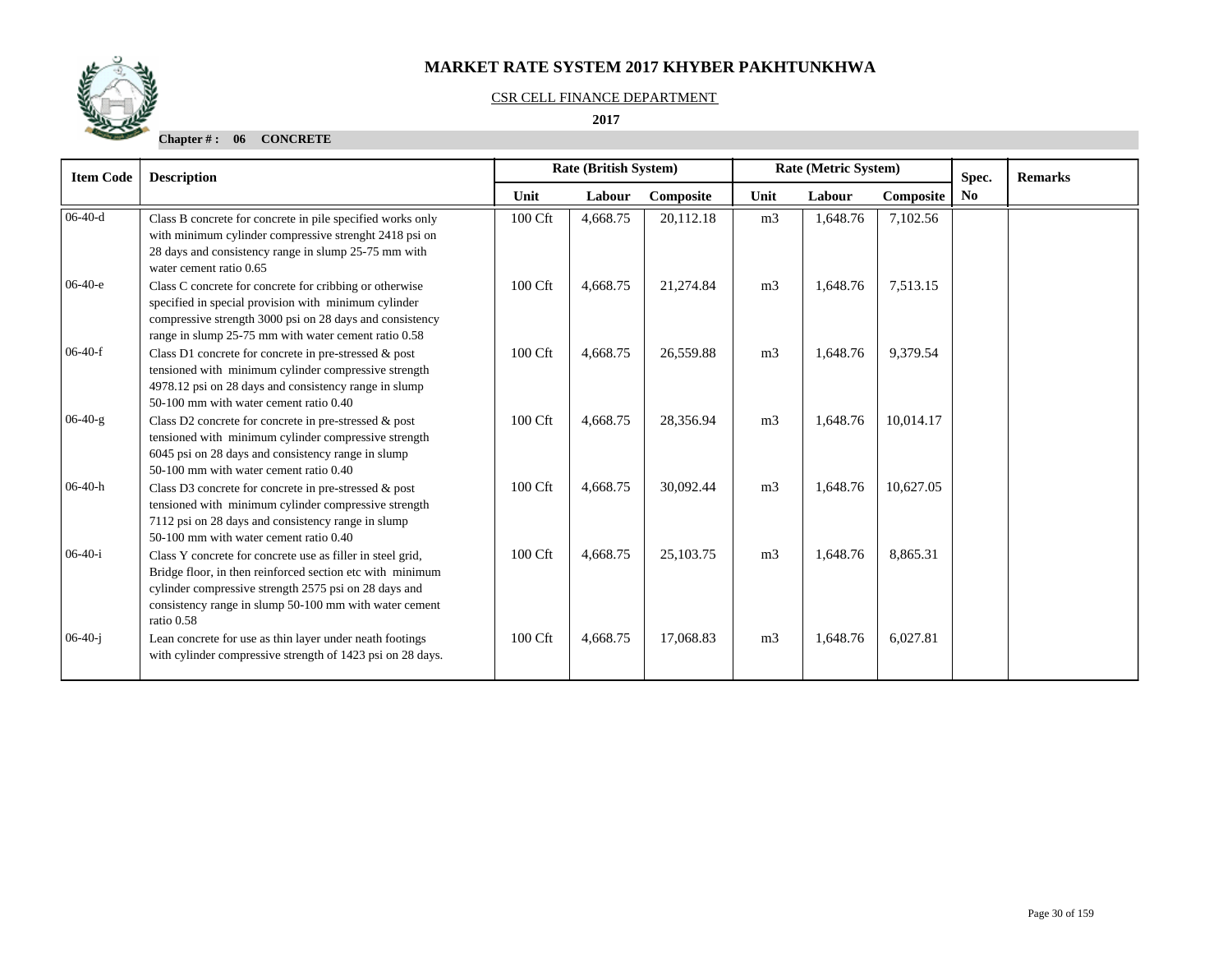

#### CSR CELL FINANCE DEPARTMENT

 **2017** 

| <b>Item Code</b>      | <b>Description</b>                                                                                     | Rate (British System) |          |           |                | Rate (Metric System) |           | Spec.          | <b>Remarks</b> |
|-----------------------|--------------------------------------------------------------------------------------------------------|-----------------------|----------|-----------|----------------|----------------------|-----------|----------------|----------------|
|                       |                                                                                                        | Unit                  | Labour   | Composite | Unit           | Labour               | Composite | N <sub>0</sub> |                |
| $\overline{07-01}$ -a | Pacca brickwork in mud mortar in buildings in foundation<br>and plinth                                 | 100 Cft               | 3,268.13 | 18,603.53 | m <sub>3</sub> | 1,154.13             | 6,569.78  |                |                |
| $07-01-b$             | Pacca brickwork in mud mortar in buildings in ground<br>floor                                          | 100 Cft               | 4,342.50 | 20,043.90 | m <sub>3</sub> | 1,533.54             | 7,078.44  |                |                |
| $07-02-a$             | Add extra on Item 07-01 for brickwork in First floor                                                   | 100 Cft               | 815.63   | 1,181.63  | m <sub>3</sub> | 288.04               | 417.29    |                |                |
| $07 - 02 - b$         | Add extra on Item 07-01 for brickwork in Second floor                                                  | 100 Cft               | 1,884.38 | 2,250.38  | m <sub>3</sub> | 665.46               | 794.71    |                |                |
| $07-02-c$             | Add extra on Item 07-01 for brickwork in Third floor                                                   | 100 Cft               | 2,953.13 | 3,319.13  | m <sub>3</sub> | 1,042.89             | 1,172.14  |                |                |
| $07-02-d$             | Add extra on Item 07-01 for brickwork in Fourth &<br>subsequent floors.                                | 100 Cft               | 4,021.88 | 4,387.88  | m <sub>3</sub> | 1,420.31             | 1,549.56  |                |                |
| $07-03-a$             | Pacca brick work in mud mortar other than building Upto<br>20 ft. height                               | $100 \mathrm{Cft}$    | 4,556.25 | 19,891.65 | m <sub>3</sub> | 1,609.03             | 7,024.68  |                |                |
| $07-03-b$             | Pacca brick work in mud mortar other than building Extra<br>labour for each 5 ft. addl. height or part | 100 Cft               | 815.63   | 815.63    | m <sub>3</sub> | 288.04               | 288.04    |                |                |
| 07-04-a-01            | Pacca brick work in foundation and plinth in Cement, sand<br>mortar 1:2                                | 100 Cft               | 4,320.00 | 24,730.60 | m <sub>3</sub> | 1,525.60             | 8,733.54  |                |                |
| 07-04-a-02            | Pacca brick work in foundation and plinth in Cement, sand<br>mortar 1:3                                | 100 Cft               | 4,320.00 | 23,525.85 | m <sub>3</sub> | 1,525.60             | 8,308.08  |                |                |
| 07-04-a-03            | Pacca brick work in foundation and plinth in Cement, sand<br>mortar 1:4                                | 100 Cft               | 4,320.00 | 22,803.00 | m <sub>3</sub> | 1,525.60             | 8,052.81  |                |                |
| 07-04-a-04            | Pacca brick work in foundation and plinth in Cement, sand<br>mortar 1:5                                | 100 Cft               | 4,320.00 | 22,269.86 | m <sub>3</sub> | 1,525.60             | 7,864.53  |                |                |
| 07-04-a-05            | Pacca brick work in foundation and plinth in Cement, sand<br>mortar 1:6                                | 100 Cft               | 4,320.00 | 21,983.77 | m <sub>3</sub> | 1,525.60             | 7,763.50  |                |                |
| $07-04-a-06$          | Pacca brick work in foundation and plinth in Cement, sand<br>mortar 1:7                                | 100 Cft               | 4,320.00 | 21,725.13 | m <sub>3</sub> | 1,525.60             | 7,672.16  |                |                |
| 07-04-a-07            | Pacca brick work in foundation and plinth in Cement, sand<br>mortar 1:8                                | 100 Cft               | 4,320.00 | 21,513.79 | m <sub>3</sub> | 1,525.60             | 7,597.53  |                |                |
| 07-04-b-01            | Pacca brick work in foundation and plinth in Lime, cement,<br>sand mortar 1:1:6                        | 100 Cft               | 4,320.00 | 22,568.76 | m <sub>3</sub> | 1,525.60             | 7,970.09  |                |                |
| 07-04-b-02            | Pacca brick work in foundation and plinth in Lime, cement,<br>sand mortar 1:1:7                        | 100 Cft               | 4,320.00 | 22,277.84 | m <sub>3</sub> | 1,525.60             | 7,867.35  |                |                |
| 07-04-b-03            | Pacca brick work in foundation and plinth in Lime, cement,<br>sand mortar 1:1:8                        | 100 Cft               | 5,670.00 | 23,397.58 | m <sub>3</sub> | 2,002.34             | 8,262.79  |                |                |
| 07-04-b-04            | Pacca brick work in foundation and plinth in Lime, cement,<br>sand mortar 1:1:9                        | 100 Cft               | 4,320.00 | 21,852.13 | m <sub>3</sub> | 1,525.60             | 7,717.01  |                |                |
| $07-04-b-05$          | Pacca brick work in foundation and plinth in Lime, cement,<br>sand mortar 1:1:10                       | 100 Cft               | 4,320.00 | 21,705.80 | m <sub>3</sub> | 1,525.60             | 7,665.34  |                |                |
| $07-04-c$             | Pacca brick work in foundation and plinth in Lime, sand<br>mortar 1:2                                  | 100 Cft               | 4,320.00 | 22,019.67 | m <sub>3</sub> | 1,525.60             | 7,776.18  |                |                |
|                       |                                                                                                        |                       |          |           |                |                      |           |                |                |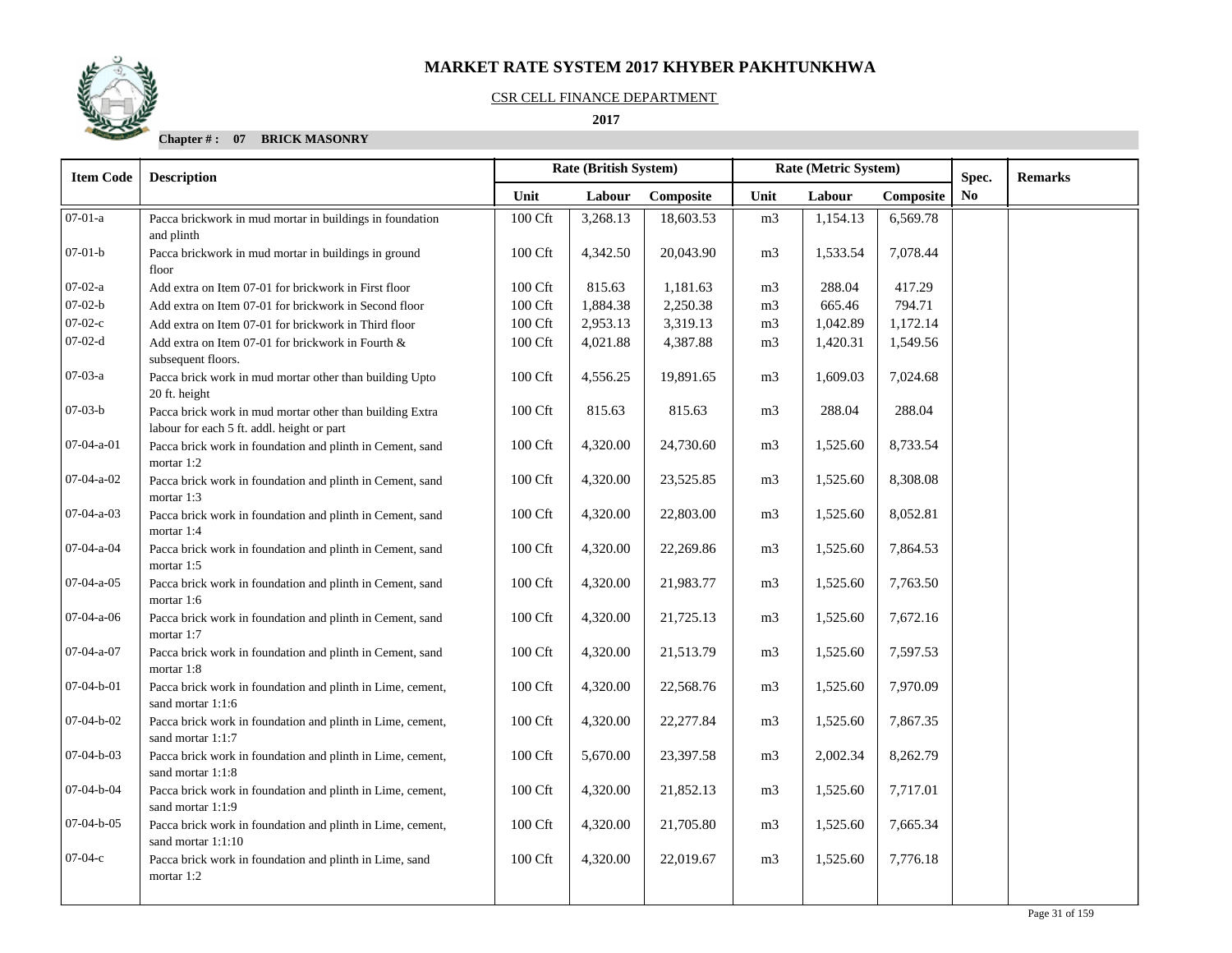#### CSR CELL FINANCE DEPARTMENT

 **2017** 

| <b>Item Code</b>   | <b>Description</b>                                                        | Rate (British System) |          |           |                | Rate (Metric System) | Spec.     | <b>Remarks</b> |  |
|--------------------|---------------------------------------------------------------------------|-----------------------|----------|-----------|----------------|----------------------|-----------|----------------|--|
|                    |                                                                           | Unit                  | Labour   | Composite | Unit           | Labour               | Composite | N <sub>0</sub> |  |
| $07 - 04 - c - 01$ | Pacca brick work in foundation and plinth in lime, sand,<br>surkhi 1:1:1  | 100 Cft               | 4,320.00 | 21,570.57 | m <sub>3</sub> | 1,525.60             | 7,617.58  |                |  |
| $07-04-c-02$       | Pacca brick work in foundation and plinth in lime, coarse<br>cinder.      | 100 Cft               | 4,320.00 | 22,269.13 | m <sub>3</sub> | 1,525.60             | 7,864.28  |                |  |
| 07-04-c-03         | Pacca brick work in foundation and plinth in lime, surkhi<br>mortar 2:3   | 100 Cft               | 4,320.00 | 21,895.02 | m <sub>3</sub> | 1,525.60             | 7,732.16  |                |  |
| 07-04-c-04         | Pacca brick work in foundation and plinth in lime, surkhi<br>mortar 1:2   | 100 Cft               | 4,320.00 | 21,443.31 | m <sub>3</sub> | 1,525.60             | 7,572.64  |                |  |
| 07-04-c-05         | Pacca brick work in foundation and plinth in lime, surkhi<br>mortar 1:3   | 100 Cft               | 4,320.00 | 20,875.02 | m <sub>3</sub> | 1,525.60             | 7,371.95  |                |  |
| $07-05-a-01$       | Pacca brick work in ground floor Cement, sand mortar 1:2                  | 100 Cft               | 5,568.75 | 26,345.35 | m <sub>3</sub> | 1,966.59             | 9,303.78  |                |  |
| $07-05-a-02$       | Pacca brick work in ground floor Cement, sand mortar 1:3                  | $100 \mathrm{Cft}$    | 5,568.75 | 25,140.60 | m <sub>3</sub> | 1,966.59             | 8,878.33  |                |  |
| $07 - 05 - a - 03$ | Pacca brick work in ground floor Cement, sand mortar 1:4                  | 100 Cft               | 5,568.75 | 24,417.75 | m <sub>3</sub> | 1,966.59             | 8,623.05  |                |  |
| 07-05-a-04         | Pacca brick work in ground floor Cement, sand mortar 1:5                  | 100 Cft               | 5,568.75 | 23,935.85 | m <sub>3</sub> | 1,966.59             | 8,452.87  |                |  |
| $07 - 05 - a - 05$ | Pacca brick work in ground floor Cement, sand mortar 1:6                  | 100 Cft               | 5,568.75 | 23,598.52 | m <sub>3</sub> | 1,966.59             | 8,333.75  |                |  |
| $07-05-a-06$       | Pacca brick work in ground floor Cement, sand mortar 1:7                  | 100 Cft               | 5,568.75 | 23,339.88 | m <sub>3</sub> | 1,966.59             | 8,242.41  |                |  |
| 07-05-a-07         | Pacca brick work in ground floor Cement, sand mortar 1:8                  | 100 Cft               | 5,568.75 | 23,128.54 | m <sub>3</sub> | 1,966.59             | 8,167.77  |                |  |
| $07 - 05 - b - 01$ | Pacca brick work in ground floor Lime, cement, sand<br>mortar $1:1:6$     | 100 Cft               | 5,670.00 | 24,297.45 | m <sub>3</sub> | 2,002.34             | 8,580.57  |                |  |
| 07-05-b-02         | Pacca brick work in ground floor Lime, cement, sand<br>mortar 1:1:7       | 100 Cft               | 5,670.00 | 23,993.84 | m <sub>3</sub> | 2,002.34             | 8,473.35  |                |  |
| 07-05-b-03         | Pacca brick work in ground floor Lime, cement, sand<br>mortar 1:1:8       | $100 \mathrm{Cft}$    | 5,670.00 | 23,763.58 | m <sub>3</sub> | 2,002.34             | 8,392.04  |                |  |
| 07-05-b-04         | Pacca brick work in ground floor Lime, cement, sand<br>mortar $1:1:9$     | 100 Cft               | 5,670.00 | 23,568.13 | m <sub>3</sub> | 2,002.34             | 8,323.01  |                |  |
| $07 - 05 - b - 05$ | Pacca brick work in ground floor Lime, cement, sand<br>mortar 1:1:10      | 100 Cft               | 5,670.00 | 23,421.80 | m <sub>3</sub> | 2,002.34             | 8,271.34  |                |  |
| $07-05-c$          | Pacca brick work in ground floor Lime, sand mortar 1:2                    | 100 Cft               | 5,670.00 | 23,735.67 | m <sub>3</sub> | 2,002.34             | 8,382.18  |                |  |
| $07 - 05 - c - 01$ | Pacca brick work in foundation and plinth in lime, sand,<br>surkhi 1:1:1. | 100 Cft               | 5,670.00 | 22,920.57 | m <sub>3</sub> | 2,002.34             | 8,094.33  |                |  |
| $07 - 05 - c - 02$ | Pacca brick work in Ground floor lime, coarse cinder.                     | 100 Cft               | 5,670.00 | 23,619.13 | m <sub>3</sub> | 2,002.34             | 8,341.02  |                |  |
| $07 - 05 - c - 03$ | Pacca brick work in Ground floor lime, surkhi mortar 2:3                  | 100 Cft               | 5,670.00 | 23,245.02 | m <sub>3</sub> | 2,002.34             | 8,208.91  |                |  |
| 07-05-c-04         | Pacca brick work in Ground floor lime, surkhi mortar 1:2                  | 100 Cft               | 5,670.00 | 22,793.31 | m <sub>3</sub> | 2,002.34             | 8,049.39  |                |  |
| $07-05-c-05$       | Pacca brick work in Ground floor lime, surkhi mortar 1:3                  | 100 Cft               | 5,670.00 | 22,225.02 | m <sub>3</sub> | 2,002.34             | 7,848.70  |                |  |
| $07-06-a$          | Add extra on item No.07-05 for brick work in First floor                  | 100 Cft               | 815.63   | 1,181.63  | m <sub>3</sub> | 288.04               | 417.29    |                |  |
| $07-06-b$          | Add extra on item No.07-05 for brick work in in Second<br>floor           | 100 Cft               | 1,884.38 | 2,250.38  | m <sub>3</sub> | 665.46               | 794.71    |                |  |
| $07-06-c$          | Add extra on item No.07-05 for brick work in Third floor                  | 100 Cft               | 2,953.13 | 3,319.13  | m <sub>3</sub> | 1,042.89             | 1,172.14  |                |  |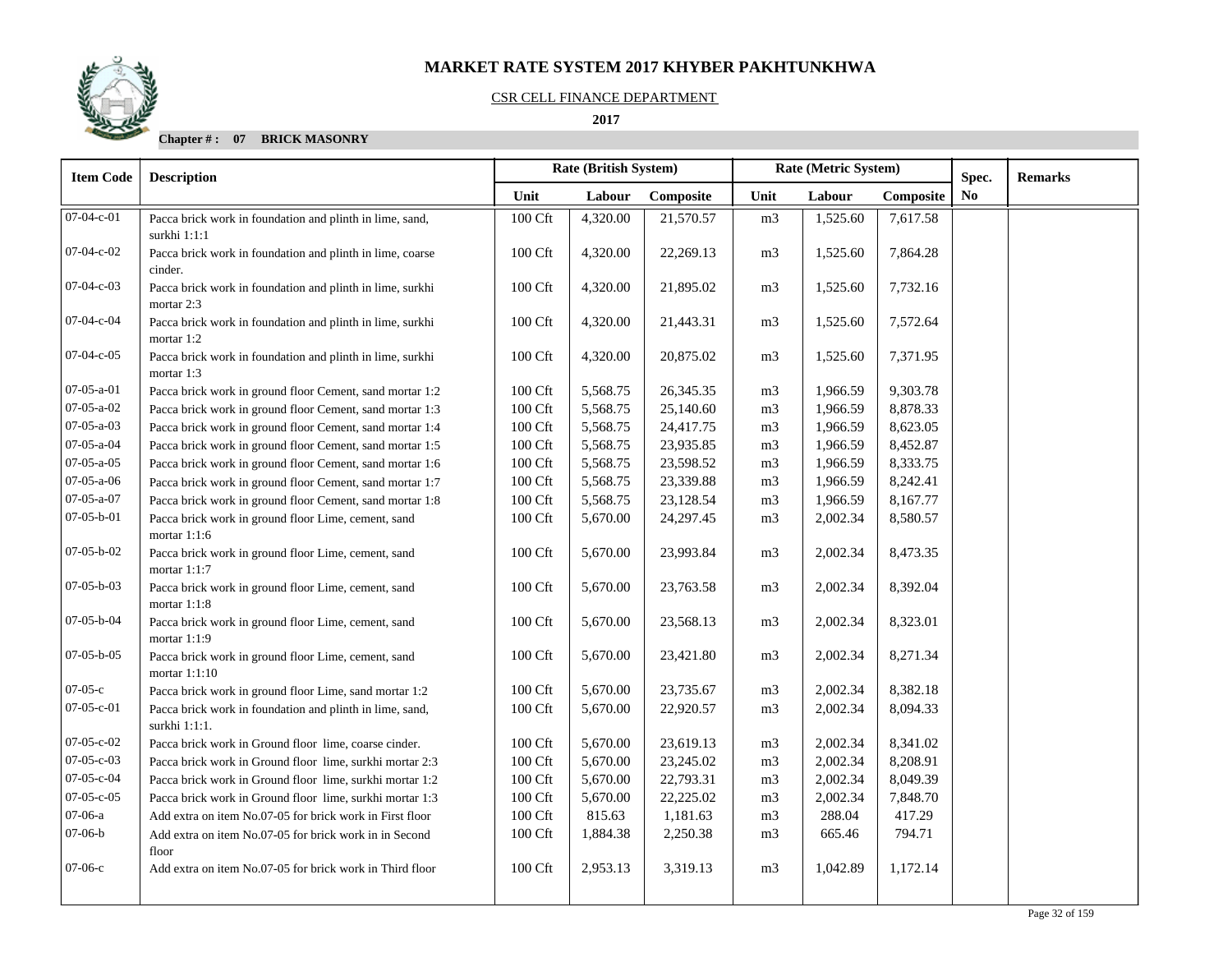#### CSR CELL FINANCE DEPARTMENT

## **2017**

| <b>Item Code</b>   | <b>Description</b>                                                                            | Rate (British System)<br>Rate (Metric System) |          |           |                | Spec.    | <b>Remarks</b> |                |  |
|--------------------|-----------------------------------------------------------------------------------------------|-----------------------------------------------|----------|-----------|----------------|----------|----------------|----------------|--|
|                    |                                                                                               | Unit                                          | Labour   | Composite | Unit           | Labour   | Composite      | N <sub>0</sub> |  |
| $07-06-d$          | Add extra on item No.07-05 for brick work in in Fourth &<br>subsequent floors.                | 100 Cft                                       | 4,809.38 | 5,175.38  | m <sub>3</sub> | 1,698.42 | 1,827.67       |                |  |
| $07-07-a-01$       | Pacca brick work other than building upto 10 ft. height :<br>Cement, sand mortar 1:2          | 100 Cft                                       | 5,062.50 | 25,839.10 | m <sub>3</sub> | 1,787.81 | 9,125.00       |                |  |
| $07-07-a-02$       | Pacca brick work other than building upto 10 ft. height :<br>Cement, sand mortar 1:3          | 100 Cft                                       | 5,343.75 | 24,915.60 | m <sub>3</sub> | 1,887.13 | 8,798.87       |                |  |
| $07-07-a-03$       | Pacca brick work other than building upto 10 ft. height :<br>Cement, sand mortar 1:4          | 100 Cft                                       | 5,062.50 | 23,911.50 | m <sub>3</sub> | 1,787.81 | 8,444.27       |                |  |
| 07-07-a-04         | Pacca brick work other than building upto 10 ft. height :<br>Cement, sand mortar 1:5          | 100 Cft                                       | 5,062.50 | 23,429.60 | m <sub>3</sub> | 1,787.81 | 8,274.09       |                |  |
| $07-07-a-05$       | Pacca brick work other than building upto 10 ft. height :<br>Cement, sand mortar 1:6          | 100 Cft                                       | 5,062.50 | 23,092.27 | m <sub>3</sub> | 1,787.81 | 8,154.97       |                |  |
| $07-07-a-06$       | Pacca brick work other than building upto 10 ft. height :<br>Cement, sand mortar 1:7          | 100 Cft                                       | 5,062.50 | 22,833.63 | m <sub>3</sub> | 1,787.81 | 8,063.63       |                |  |
| $07 - 07 - a - 07$ | Pacca brick work other than building upto 10 ft. height :<br>Cement, sand mortar 1:8          | $100 \mathrm{Cft}$                            | 5,062.50 | 22,622.29 | m <sub>3</sub> | 1,787.81 | 7,988.99       |                |  |
| $07 - 07 - b - 01$ | Pacca brick work other than building upto 10 ft. height :<br>Lime, cement, sand mortar 1:1:6  | 100 Cft                                       | 5,062.50 | 23,677.26 | m <sub>3</sub> | 1,787.81 | 8,361.55       |                |  |
| $07-07-b-02$       | Pacca brick work other than building upto 10 ft. height :<br>Lime, cement, sand mortar 1:1:7  | 100 Cft                                       | 5,062.50 | 23,387.36 | m <sub>3</sub> | 1,787.81 | 8,259.18       |                |  |
| 07-07-b-03         | Pacca brick work other than building upto 10 ft. height :<br>Lime, cement, sand mortar 1:1:8  | 100 Cft                                       | 5,062.50 | 23,156.08 | m <sub>3</sub> | 1,787.81 | 8,177.50       |                |  |
| 07-07-b-04         | Pacca brick work other than building upto 10 ft. height :<br>Lime, cement, sand mortar 1:1:9  | 100 Cft                                       | 5,062.50 | 22,960.63 | m <sub>3</sub> | 1,787.81 | 8,108.48       |                |  |
| $07-07-b-05$       | Pacca brick work other than building upto 10 ft. height :<br>Lime, cement, sand mortar 1:1:10 | 100 Cft                                       | 5,062.50 | 22,814.30 | m <sub>3</sub> | 1,787.81 | 8,056.80       |                |  |
| $07-07-c$          | Pacca brick work other than building upto 10 ft. height :<br>Lime, sand mortar 1:2            | 100 Cft                                       | 5,062.50 | 23,128.17 | m <sub>3</sub> | 1,787.81 | 8,167.64       |                |  |
| $07 - 07 - c - 01$ | Pacca brick work in other than building upto 10 ft height in<br>lime, sand, surkhi 1:1:1      | 100 Cft                                       | 7,593.75 | 25,210.33 | m <sub>3</sub> | 2,681.71 | 8,902.95       |                |  |
| 07-07-c-02         | Pacca brick work in other than building upto 10 ft height in<br>lime, coarse cinder 1:1       | 100 Cft                                       | 5,062.50 | 23,377.63 | m <sub>3</sub> | 1,787.81 | 8,255.74       |                |  |
| 07-07-c-03         | Pacca brick work in other than building upto 10 ft height in<br>lime, surkhi mortar 2:3       | 100 Cft                                       | 5,062.50 | 23,003.52 | m <sub>3</sub> | 1,787.81 | 8,123.62       |                |  |
| 07-07-c-04         | Pacca brick work in other than building upto 10 ft height in<br>lime, surkhi mortar 1:2       | 100 Cft                                       | 4,218.75 | 21,708.06 | m <sub>3</sub> | 1,489.84 | 7,666.14       |                |  |
| $07-07-c-05$       | Pacca brick work in other than building upto 10 ft height in<br>lime, surkhi mortar 1:3       | 100 Cft                                       | 5,670.00 | 22,591.02 | m <sub>3</sub> | 2,002.34 | 7,977.95       |                |  |
| 07-08              | Add extra on item No. 07-07 for every 10 ft. additional<br>height, or part thereof            | 100 Cft                                       | 815.63   | 888.83    | m <sub>3</sub> | 288.04   | 313.89         |                |  |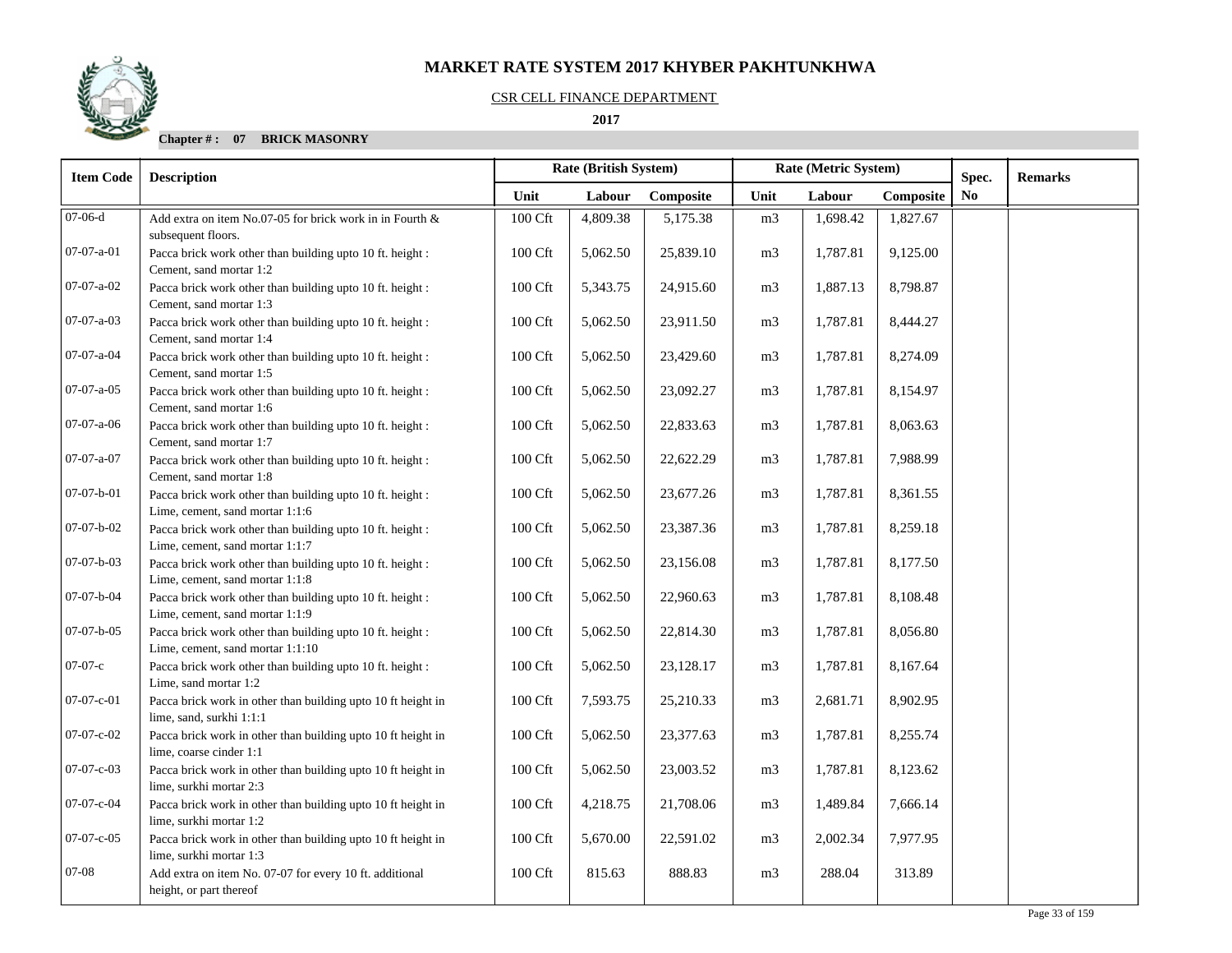#### CSR CELL FINANCE DEPARTMENT

## **2017**

| <b>Item Code</b> | <b>Description</b>                                                                            | Rate (British System) |           |           |                | Rate (Metric System) |           |             |                                                                                                |
|------------------|-----------------------------------------------------------------------------------------------|-----------------------|-----------|-----------|----------------|----------------------|-----------|-------------|------------------------------------------------------------------------------------------------|
|                  |                                                                                               | Unit                  | Labour    | Composite | Unit           | Labour               | Composite | Spec.<br>No | <b>Remarks</b>                                                                                 |
| $07-09$          | Extra labour for arch work in brick masonry, including<br>labour for centring and decentring  | 100 Cft               | 2,137.50  | 2,320.50  | m <sub>3</sub> | 754.85               | 819.48    |             |                                                                                                |
| $07 - 10$        | Extra for pacca brick work in steining of wells or any other<br>circular masonry.             | 100 Cft               | 1,265.63  | 2,034.22  | m <sub>3</sub> | 446.95               | 718.38    |             |                                                                                                |
| $07 - 11$        | Extra labour for profile & flared walls                                                       | 100 Cft               | 1,575.00  | 1,575.00  | m <sub>3</sub> | 556.21               | 556.21    |             |                                                                                                |
| $07 - 12 - a$    | Extra labour for pacca brick work in pier/abutment From<br>10 ft.to 20 ft. height.            | 100 Cft               | 1,068.75  | 1,068.75  | m <sub>3</sub> | 377.43               | 377.43    |             |                                                                                                |
| $07-12-b$        | Extra labour for pacca brick work in pier/abutment<br>Exceeding 20 ft height.                 | 100 Cft               | 1,856.25  | 1,856.25  | m <sub>3</sub> | 655.53               | 655.53    |             |                                                                                                |
| $07-13$          | Extra for face work (half brick thick) using special bricks<br>instead of first class bricks. | 100 Sft               | 1,068.75  | 1,068.75  | m2             | 115.00               | 115.00    |             | This item is to be<br>executed only on the<br>written orders of<br>Superintending<br>Engineer. |
| $07 - 14$        | Reinforced brick work in lintel of openings, laid in 1:3<br>cement mortar complete            | 100 Cft               | 13,918.50 | 33,809.63 | m <sub>3</sub> | 4,915.28             | 11,939.77 |             |                                                                                                |
| $07 - 15 - a$    | Extra for dressing or chamfering bricks for Special<br>architectural bricks                   | $100\ \mathrm{No}$    | 3,318.75  | 3,318.75  | 100 No.        | 3,318.75             | 3,318.75  |             |                                                                                                |
| $07 - 15 - b$    | Extra for dressing or chamfering bricks for all other<br>purposes.                            | $100\ \mathrm{No}$    | 2,306.25  | 2,306.25  | 100 No.        | 2,306.25             | 2,306.25  |             |                                                                                                |
| $07-16-a$        | Perf. pacca brick wall 1/2 brick thick in ground floor : Mud<br>mortar                        | 100 Sft               | 2,171.25  | 6,010.59  | m2             | 233.63               | 646.74    |             |                                                                                                |
| $07-16-b-01$     | Perf. pacca brick wall 1/2 brick thick in ground floor :<br>Cement, sand mortar 1:2           | 100 Sft               | 2,840.63  | 8,314.76  | m2             | 305.65               | 894.67    |             |                                                                                                |
| $07-16-b-02$     | Perf. pacca brick wall 1/2 brick thick in ground floor:<br>Cement, sand mortar 1:3            | 100 Sft               | 2,840.63  | 8,012.94  | m2             | 305.65               | 862.19    |             |                                                                                                |
| $07-16-b-03$     | Perf. pacca brick wall 1/2 brick thick in ground floor:<br>Cement, sand mortar 1:4            | 100 Sft               | 2,840.63  | 7,832.87  | m2             | 305.65               | 842.82    |             |                                                                                                |
| $07-16-b-04$     | Perf. pacca brick wall 1/2 brick thick in ground floor :<br>Cement, sand mortar 1:5           | 100 Sft               | 2,840.63  | 7,712.39  | m2             | 305.65               | 829.85    |             |                                                                                                |
| $07-16-b-05$     | Perf. pacca brick wall 1/2 brick thick in ground floor:<br>Cement, sand mortar 1:6            | 100 Sft               | 2,840.63  | 7,627.42  | m2             | 305.65               | 820.71    |             |                                                                                                |
| $07-16-b-06$     | Perf. pacca brick wall 1/2 brick thick in ground floor :<br>Cement, sand mortar 1:7           | 100 Sft               | 2,840.63  | 7,564.04  | m2             | 305.65               | 813.89    |             |                                                                                                |
| $07-16-b-07$     | Perf. pacca brick wall 1/2 brick thick in ground floor :<br>Cement, sand mortar 1:8           | 100 Sft               | 2,841.19  | 7,514.36  | m2             | 305.71               | 808.55    |             |                                                                                                |
| $07-16-c-01$     | Perf. pacca brick wall 1/2 brick thick in ground floor:<br>Lime, cement, sand mortar 1:1:6    | 100 Sft               | 2,840.63  | 7,774.31  | m2             | 305.65               | 836.52    |             |                                                                                                |
| $07-16-c-02$     | Perf. pacca brick wall 1/2 brick thick in ground floor:<br>Lime, cement, sand mortar 1:1:7    | 100 Sft               | 2,840.63  | 7,710.78  | m2             | 305.65               | 829.68    |             |                                                                                                |
|                  |                                                                                               |                       |           |           |                |                      |           |             |                                                                                                |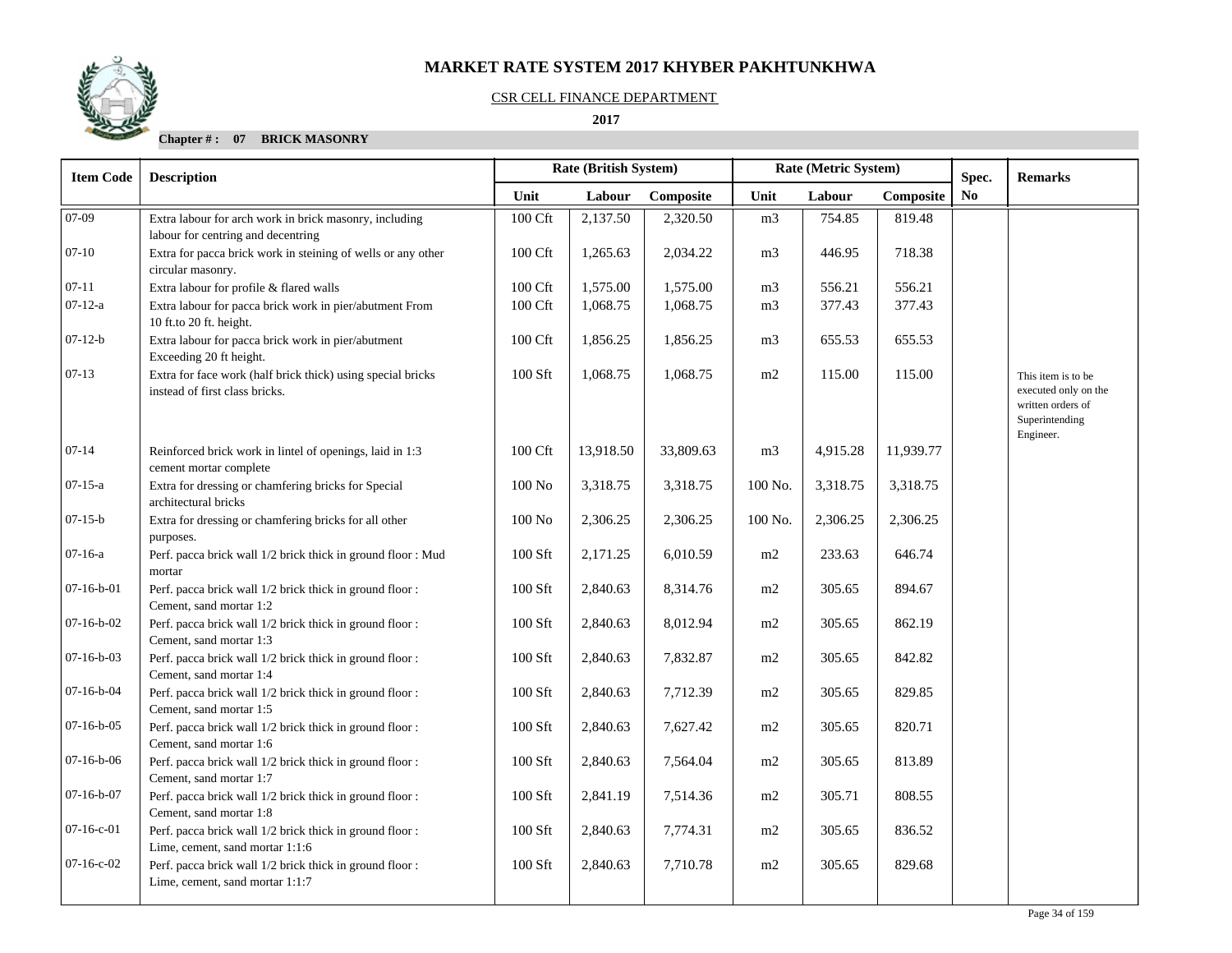#### CSR CELL FINANCE DEPARTMENT

 **2017** 

| <b>Item Code</b>   | <b>Description</b>                                                                           | Rate (British System)<br>Rate (Metric System) |          |           |      |        | Spec.     | <b>Remarks</b> |  |
|--------------------|----------------------------------------------------------------------------------------------|-----------------------------------------------|----------|-----------|------|--------|-----------|----------------|--|
|                    |                                                                                              | Unit                                          | Labour   | Composite | Unit | Labour | Composite | N <sub>0</sub> |  |
| $07-16-c-03$       | Perf. pacca brick wall 1/2 brick thick in ground floor:<br>Lime, cement, sand mortar 1:1:8   | 100 Sft                                       | 2,840.63 | 7,648.89  | m2   | 305.65 | 823.02    |                |  |
| $07-16-c-04$       | Perf. pacca brick wall 1/2 brick thick in ground floor:<br>Lime, cement, sand mortar 1:1:9   | $100$ Sft                                     | 2,840.63 | 7,593.87  | m2   | 305.65 | 817.10    |                |  |
| $07-16-c-05$       | Perf. pacca brick wall 1/2 brick thick in ground floor :<br>Lime, cement, sand mortar 1:1:10 | 100 Sft                                       | 2,840.63 | 7,563.09  | m2   | 305.65 | 813.79    |                |  |
| $07-16-d$          | Perf. pacca brick wall 1/2 brick thick in ground floor:<br>Lime, sand mortar 1:2             | $100$ Sft                                     | 2,840.63 | 7,631.78  | m2   | 305.65 | 821.18    |                |  |
| $07-17-a$          | Add extra on item No. 07-16 for pacca brick work in First<br>floor                           | 100 Sft                                       | 407.81   | 481.01    | m2   | 43.88  | 51.76     |                |  |
| $07-17-b$          | Add extra on item No. 07-16 for pacca brick work in<br>Second floor                          | 100 Sft                                       | 942.19   | 1,015.39  | m2   | 101.38 | 109.26    |                |  |
| $07-17-c$          | Add extra on item No. 07-16 for pacca brick work in Third<br>floor                           | 100 Sft                                       | 1,476.56 | 1,568.06  | m2   | 158.88 | 168.72    |                |  |
| $07-17-d$          | Add extra on item No. 07-16 for pacca brick work in<br>Fourth & subsequent floors.           | 100 Sft                                       | 2,404.69 | 2,532.79  | m2   | 258.74 | 272.53    |                |  |
| $07-18-a$          | Perf. pacca brick wall 1 brick thick in ground floor : Mud<br>mortar                         | $100$ Sft                                     | 3,256.88 | 11,290.58 | m2   | 350.44 | 1,214.87  |                |  |
| $07-18-b-01$       | Perf. pacca brick wall 1 brick thick in ground floor :<br>Cement, sand mortar 1:2            | 100 Sft                                       | 4,187.25 | 14,758.55 | m2   | 450.55 | 1,588.02  |                |  |
| $07-18-b-02$       | Perf. pacca brick wall 1 brick thick in ground floor:<br>Cement, sand mortar 1:3             | 100 Sft                                       | 4,187.25 | 14,156.17 | m2   | 450.55 | 1,523.20  |                |  |
| $07-18-b-03$       | Perf. pacca brick wall 1 brick thick in ground floor :<br>Cement, sand mortar 1:4            | $100$ Sft                                     | 4,187.25 | 13,794.75 | m2   | 450.55 | 1,484.32  |                |  |
| $07-18-b-04$       | Perf. pacca brick wall 1 brick thick in ground floor :<br>Cement, sand mortar 1:5            | $100$ Sft                                     | 4,187.25 | 13,553.80 | m2   | 450.55 | 1,458.39  |                |  |
| $07 - 18 - b - 05$ | Perf. pacca brick wall 1 brick thick in ground floor :<br>Cement, sand mortar 1:6            | $100$ Sft                                     | 4,187.25 | 13,383.85 | m2   | 450.55 | 1,440.10  |                |  |
| $07-18-b-06$       | Perf. pacca brick wall 1 brick thick in ground floor :<br>Cement, sand mortar 1:7            | $100$ Sft                                     | 4,187.25 | 13,252.74 | m2   | 450.55 | 1,425.99  |                |  |
| $07 - 18 - b - 07$ | Perf. pacca brick wall 1 brick thick in ground floor :<br>Cement, sand mortar 1:8            | 100 Sft                                       | 4,187.25 | 13,150.27 | m2   | 450.55 | 1,414.97  |                |  |
| $07 - 18 - c - 01$ | Perf. pacca brick wall 1 brick thick in ground floor : Lime,<br>cement, sand mortar 1:1:6    | 100 Sft                                       | 4,187.25 | 13,677.63 | m2   | 450.55 | 1,471.71  |                |  |
| $07-18-c-02$       | Perf. pacca brick wall 1 brick thick in ground floor : Lime,<br>cement, sand mortar 1:1:7    | 100 Sft                                       | 4,187.25 | 13,529.51 | m2   | 450.55 | 1,455.78  |                |  |
| $07-18-c-03$       | Perf. pacca brick wall 1 brick thick in ground floor : Lime,<br>cement, sand mortar 1:1:8    | 100 Sft                                       | 4,187.25 | 13,426.98 | m2   | 450.55 | 1,444.74  |                |  |
| $07-18-c-04$       | Perf. pacca brick wall 1 brick thick in ground floor : Lime,<br>cement, sand mortar 1:1:9    | $100$ Sft                                     | 4,187.25 | 13,319.32 | m2   | 450.55 | 1,433.16  |                |  |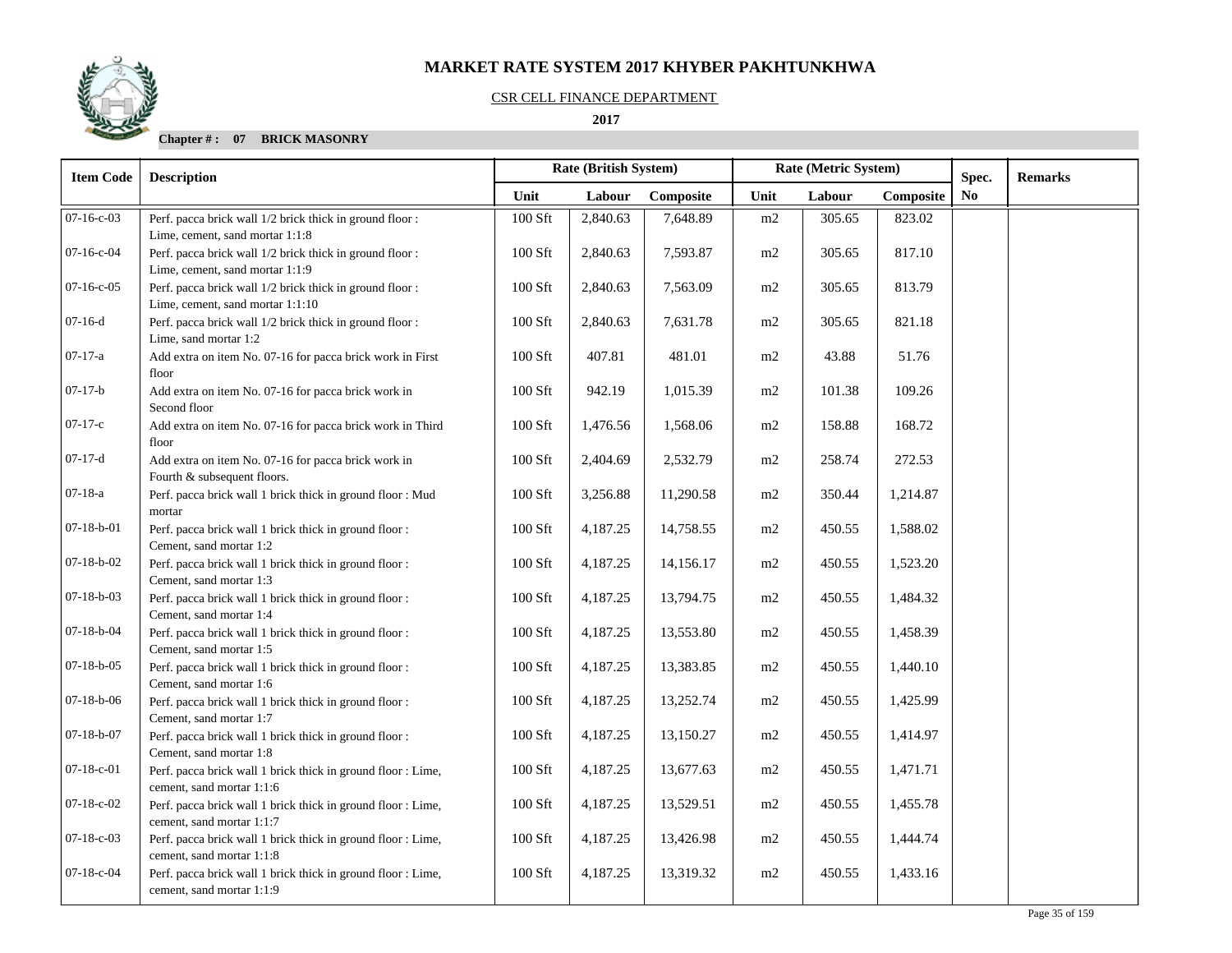#### CSR CELL FINANCE DEPARTMENT

## **2017**

| <b>Item Code</b> | <b>Description</b>                                                                                     | <b>Rate (British System)</b> |          |           | Rate (Metric System) |          | Spec.     | <b>Remarks</b> |  |
|------------------|--------------------------------------------------------------------------------------------------------|------------------------------|----------|-----------|----------------------|----------|-----------|----------------|--|
|                  |                                                                                                        | Unit                         | Labour   | Composite | Unit                 | Labour   | Composite | N <sub>0</sub> |  |
| $07-18-c-05$     | Perf. pacca brick wall 1 brick thick in ground floor : Lime,<br>cement, sand mortar 1:1:10             | 100 Sft                      | 4,187.25 | 13,248.59 | m2                   | 450.55   | 1,425.55  |                |  |
| $07-18-d$        | Perf. pacca brick wall 1 brick thick in ground floor : Lime,<br>sand mortar 1:2                        | 100 Sft                      | 4,187.25 | 13,351.98 | m2                   | 450.55   | 1,436.67  |                |  |
| $07-19-a$        | Add extra on item No. 07-18 for perf. pacca brick work in<br>First floor                               | 100 Sft                      | 614.25   | 614.25    | m2                   | 66.09    | 66.09     |                |  |
| $07-19-b$        | Add extra on item No. 07-18 for perf. pacca brick work in<br>Second floor                              | 100 Sft                      | 1,884.38 | 1,884.38  | m2                   | 202.76   | 202.76    |                |  |
| $07-19-c$        | Add extra on item No. 07-18 for perf. pacca brick work in<br>Third floor                               | 100 Sft                      | 3,346.88 | 3,346.88  | m2                   | 360.12   | 360.12    |                |  |
| $07-19-d$        | Add extra on item No. 07-18 for perf. pacca brck work in<br>Fourth & subsequent floors                 | 100 Sft                      | 4,809.38 | 4,809.38  | m2                   | 517.49   | 517.49    |                |  |
| $07-20-a$        | Fire brick masonry in fire-clay mortar Upto 20 ft. height<br>including all charges                     | 100 Cft                      | 5,568.75 | 26,568.61 | m <sub>3</sub>       | 1,966.59 | 9,382.63  |                |  |
| $07-20-b$        | Fire brick masonry in fire-clay mortar. Extra for every 5 ft.<br>additional height, or part thereof    | 100 Cft                      | 815.63   | 998.63    | m <sub>3</sub>       | 288.04   | 352.66    |                |  |
| $07 - 21 - a$    | 1st class brick wall laid in 1:3 c/s mortar reinfd 4.5" thick<br>wall with hoop iron bonding 6" apart  | 100 Sft                      | 1,924.09 | 9,481.71  | m2                   | 207.03   | 1,020.23  |                |  |
| $07 - 21 - b$    | 1st class brick wall laid in 1:3 c/s mortar reinfd 4.5" thick<br>wall with hoop iron bonding 12" apart | 100 Sft                      | 1,924.09 | 9,474.41  | m2                   | 207.03   | 1,019.45  |                |  |
| $07-21-c$        | 1st class brick wall laid in 1:3 c/s mortar reinfd 3" thick<br>wall with hoop iron bonding 6" apart    | 100 Sft                      | 1,502.21 | 6,668.27  | m2                   | 161.64   | 717.51    |                |  |
| $07-21-d$        | 1st class brick wall laid in 1:3 c/s mortar reinfd 3" thick<br>wall with hoop iron banding 12" apart   | 100 Sft                      | 1,535.63 | 6,694.38  | m2                   | 165.23   | 720.32    |                |  |
| $07 - 22$        | Ghilafi work (1.5 brick thick wall)                                                                    | 100 Cft                      | 6,187.50 | 17,015.61 | m <sub>3</sub>       | 2,185.10 | 6,009.01  |                |  |
| 07-23            | Dry brick pitching                                                                                     | 100 Cft                      | 2,137.50 | 17,472.90 | m <sub>3</sub>       | 754.85   | 6,170.50  |                |  |
| 07-24            | Sun dried bricks in mud mortar                                                                         | $100\ \mathrm{Cft}$          | 3,628.13 | 9,905.03  | m <sub>3</sub>       | 1,281.26 | 3,497.93  |                |  |
| 07-25            | Pise wall (mud walling)                                                                                | $100\ \mathrm{Cft}$          | 1,800.00 | 3,703.20  | m <sub>3</sub>       | 635.66   | 1,307.77  |                |  |
| $07-26-a$        | Eave brick moulded in 1:3 c/s mortar 3" thick drip course<br>cornice                                   | 100 Rft                      | 2,896.88 | 7,050.98  | m                    | 95.04    | 231.33    |                |  |
| $07-26-b$        | Eave brick moulded in 1:3 c/s mortar 4.5" thick drip course<br>cornice                                 | 100 Rft                      | 3,290.63 | 9,166.14  | m                    | 107.96   | 300.73    |                |  |
| $07-26-c$        | Eave brick moulded in 1:3 c/s mortar 4.5" thick eave brick<br>with back brick                          | 100 Rft                      | 2,728.13 | 8,931.83  | m                    | 89.51    | 293.04    |                |  |
| $07-27-a$        | Laying dressed or moulded brick cornices in c/s mortar,<br>plaster or paint (1 brick)                  | 100 Rft                      | 3,290.63 | 5,282.88  | m                    | 107.96   | 173.32    |                |  |
| $07 - 27 - b$    | Laying dressed or moulded brick cornices c/s mortar,<br>plaster or paint (2 brick)                     | 100 Rft                      | 4,865.63 | 10,969.29 | m                    | 159.63   | 359.88    |                |  |
| $07-27-c$        | Laying dressed or moulded brick cornices c/s mortar,<br>plaster or paint (3 brick)                     | 100 Rft                      | 6,485.63 | 17,219.19 | ${\bf m}$            | 212.78   | 564.93    |                |  |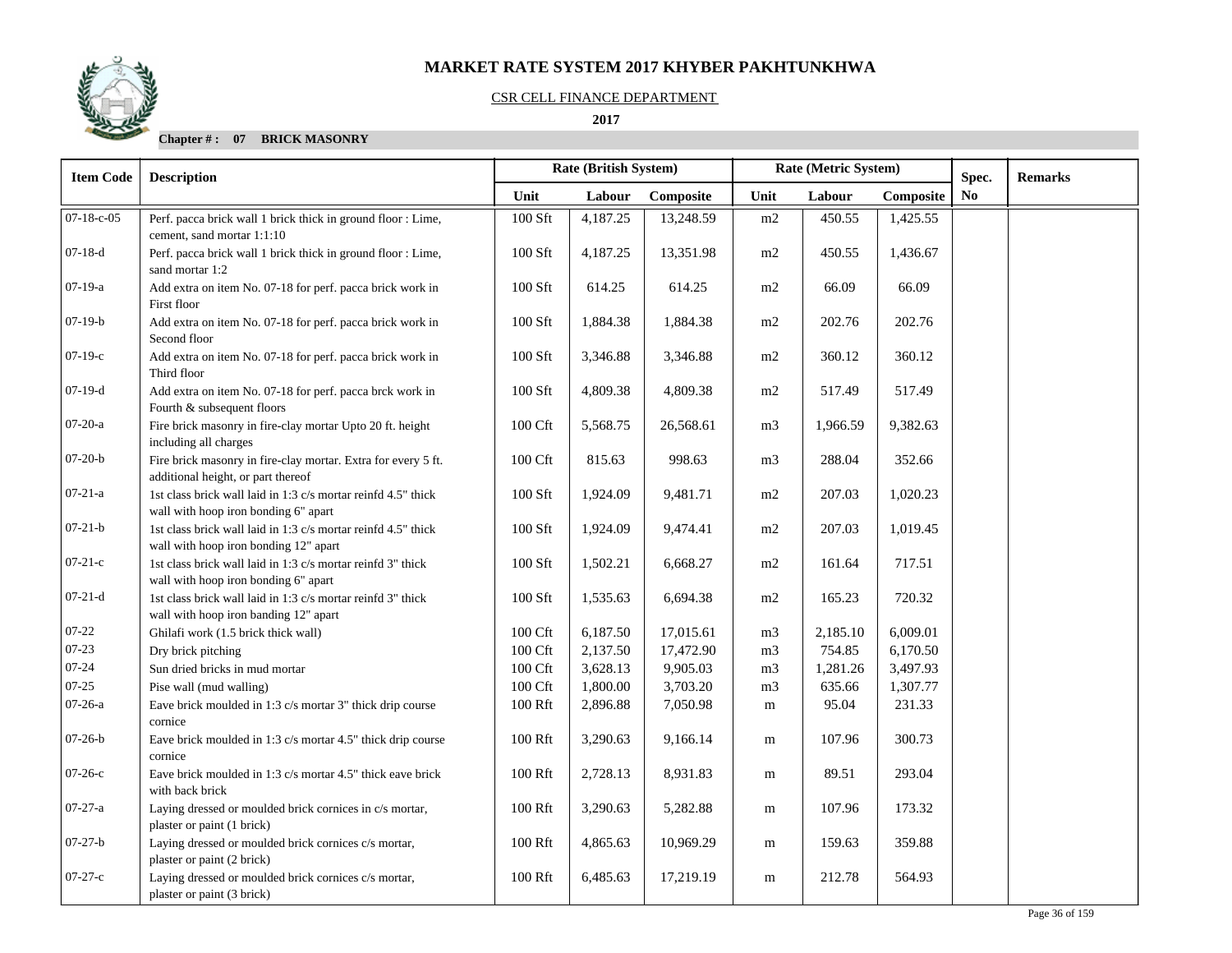

### CSR CELL FINANCE DEPARTMENT

## **2017**

| <b>Item Code</b> | <b>Description</b>                                                                                                                                                                        |          | <b>Rate (British System)</b> |           | Rate (Metric System) |          |           | Spec.          | <b>Remarks</b>                                                                                 |
|------------------|-------------------------------------------------------------------------------------------------------------------------------------------------------------------------------------------|----------|------------------------------|-----------|----------------------|----------|-----------|----------------|------------------------------------------------------------------------------------------------|
|                  |                                                                                                                                                                                           | Unit     | Labour                       | Composite | Unit                 | Labour   | Composite | N <sub>0</sub> |                                                                                                |
| $07-27-d$        | Laying dressed or moulded brick cornices c/s mortar,<br>plaster or paint (4 brick)                                                                                                        | 100 Rft  | 8,156.25                     | 23,705.15 | m                    | 267.59   | 777.73    |                |                                                                                                |
| $07 - 28$        | Cleaning bricks dismantled from kacha pacca masonry                                                                                                                                       | 1000 No. | 562.50                       | 562.50    | 1000 No.             | 562.50   | 562.50    |                |                                                                                                |
| 07-29            | Scraping bricks dismantled from pacca masonry                                                                                                                                             | 1000 No. | 1,012.50                     | 1,012.50  | 1000 No.             | 1,012.50 | 1,012.50  |                |                                                                                                |
| 07-30            | Supplying and filling sand under floor or plugging in wells                                                                                                                               | 100 Cft  | 181.69                       | 2,999.89  | m <sub>3</sub>       | 64.16    | 1,059.40  |                |                                                                                                |
| 07-31            | Provide & lay 2" thick & 15" projected tile band, laid in<br>1:2 $c/s$ mortar                                                                                                             | 100 Rft  | 8,550.00                     | 10,422.70 | m                    | 280.51   | 341.95    |                |                                                                                                |
| $07 - 32 - a$    | First class brick tiles clad by laying tiles in stretcher course,<br>in cement sand mortar 1:3                                                                                            | 100 Sft  | 2,188.13                     | 8,407.93  | m2                   | 235.44   | 904.69    |                | This item is to be<br>executed only on the<br>written orders of<br>Superintending<br>Engineer. |
| $07 - 32 - b$    | First class brick tiles clad by laying tiles in stretcher course,<br>in cement sand mortar 1:4                                                                                            | 100 Sft  | 2,188.13                     | 8,215.50  | m2                   | 235.44   | 883.99    |                |                                                                                                |
| 07-33            | Chamfering sides of head regulators and masonry walls to<br>increase width                                                                                                                | 100 Sft  | 6,293.70                     | 6,293.70  | m2                   | 677.20   | 677.20    |                |                                                                                                |
| 07-34            | Replacing kallar eaten bricks                                                                                                                                                             | Each     | 31.50                        | 42.48     | Each                 | 31.50    | 42.48     |                |                                                                                                |
| $07 - 35$        | Repairing corners of bridges & other hydraulic masonry<br>works                                                                                                                           | Each     | 393.75                       | 393.75    | Each                 | 393.75   | 393.75    |                |                                                                                                |
| 07-36            | Extra labour for drains of bath rooms etc                                                                                                                                                 | 100 Rft  | 4,704.53                     | 4,704.52  | m                    | 154.35   | 154.35    |                | Payable in addition to<br>brickwork                                                            |
| 07-37            | Maroo corners                                                                                                                                                                             | Each     | 204.75                       | 204.75    | Each                 | 204.75   | 204.75    |                | Payable in addition to<br>brickwork                                                            |
| 07-38-a          | Masonry with Facing/Machine/Special Bricks in cement<br>sand mortar 1:2 upto 10 ft. height                                                                                                | 100Cft   | 5,810.63                     | 31,528.59 | m <sub>3</sub>       | 2,052.00 | 11,134.23 |                |                                                                                                |
| $07 - 38 - b$    | Masonry using Facing/Machine/Special bricks in cement<br>sand mortar 1:3 upto 10 ft. height                                                                                               | 100Cft   | 5,670.00                     | 30,183.11 | m <sub>3</sub>       | 2,002.34 | 10,659.08 |                |                                                                                                |
| $07 - 38 - c$    | Masonry using Facing/Machine/Special bricks in cement<br>sand mortar 1:4 upto 10 ft. height                                                                                               | 100Cft   | 5,670.00                     | 29,460.00 | m <sub>3</sub>       | 2,002.34 | 10,403.71 |                |                                                                                                |
| 07-39            | Add extra on Item 07-38 for every 10 ft additional height<br>or part thereof                                                                                                              | 100Cft   | 290.81                       | 314.60    | m <sub>3</sub>       | 102.70   | 111.10    |                |                                                                                                |
| $07 - 40$        | Masonry with Machine/Special Bricks in 1:3 c/s mortar in<br>circular core wall of Overhead Reservoir                                                                                      | 100Cft   | 10,096.88                    | 37,331.30 | m <sub>3</sub>       | 3,565.68 | 13,183.44 |                |                                                                                                |
| $07-41-a$        | Hollow Block Masonry in walls upto 20 feet height in 1:2<br>cement sand mortar using Hollow Block 16"x8"x8" factory<br>manufactured with 1.5" wall thickness and strenght of 1900<br>psi. | 100Cft   | 2,925.00                     | 17,125.80 | m <sub>3</sub>       | 1,032.95 | 6,047.92  |                |                                                                                                |
| $07-41-b$        | Hollow Block Masonry in walls upto 20 feet height in 1:3<br>cement sand mortar using Hollow Block 16"x8"x8" factory<br>manufactured with 1.5" wall thickness and strenght of 1900<br>psi. | 100Cft   | 2,925.00                     | 16,529.83 | m <sub>3</sub>       | 1,032.95 | 5,837.46  |                |                                                                                                |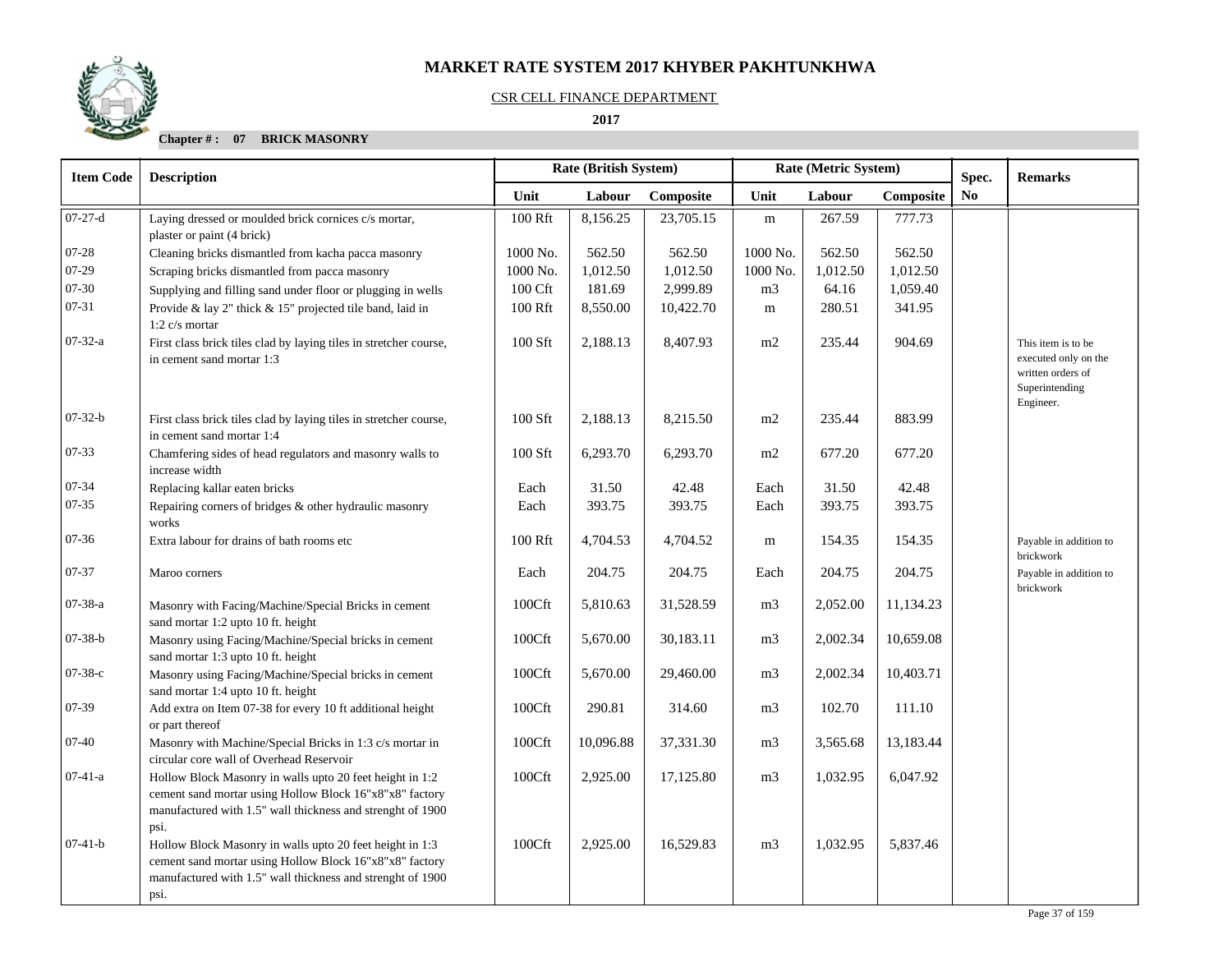## CSR CELL FINANCE DEPARTMENT

## **2017**

| <b>Item Code</b> | <b>Description</b>                                                                                                                                                                        |        | Rate (British System) |           |                | Rate (Metric System) |           | Spec.          | <b>Remarks</b> |
|------------------|-------------------------------------------------------------------------------------------------------------------------------------------------------------------------------------------|--------|-----------------------|-----------|----------------|----------------------|-----------|----------------|----------------|
|                  | Unit                                                                                                                                                                                      |        | Labour                | Composite | Unit           | Labour               | Composite | N <sub>0</sub> |                |
| $07-41-c$        | Hollow Block Masonry in walls upto 20 feet height in 1:4<br>cement sand mortar using Hollow Block 16"x8"x8" factory<br>manufactured with 1.5" wall thickness and strenght of<br>1900 psi. | 100Cft | 2,925.00              | 16,162.00 | m <sub>3</sub> | 1,032.95             | 5,707.56  |                |                |
| $07-41-d$        | Hollow Block Masonry in walls upto 20 feet height in 1:5<br>cement sand mortar using Hollow Block 16"x8"x8" factory<br>manufactured with 1.5" wall thickness and strenght of 1900<br>psi. | 100Cft | 2,925.00              | 15,921.05 | m <sub>3</sub> | 1,032.95             | 5,622.47  |                |                |
| $07-41-e$        | Hollow Block Masonry in walls upto 20 feet height in 1:6<br>cement sand mortar using Hollow Block 16"x8"x8" factory<br>manufactured with 1.5" wall thickness and strenght of 1900<br>psi. | 100Cft | 2,925.00              | 15,772.70 | m <sub>3</sub> | 1,032.95             | 5,570.08  |                |                |
| $07-41-f$        | Hollow Block Masonry in walls upto 20 feet height in 1:7<br>cement sand mortar using Hollow Block 16"x8"x8" factory<br>manufactured with 1.5" wall thickness and strenght of 1900<br>psi. | 100Cft | 2,925.00              | 15,624.35 | m <sub>3</sub> | 1,032.95             | 5,517.69  |                |                |
| $07-41-g$        | Hollow Block Masonry in walls upto 20 feet height in 1:8<br>cement sand mortar using Hollow Block 16"x8"x8" factory<br>manufactured with 1.5" wall thickness and strenght of 1900<br>psi. | 100Cft | 2,925.00              | 15,516.50 | m <sub>3</sub> | 1,032.95             | 5,479.61  |                |                |
| $07-42-a$        | Hollow Block Masonry in walls upto 20 feet height in 1:2<br>cement sand mortar using Hollow Block 16"x8"x6" factory<br>manufactured with 1.5" wall thickness and strenght of 1900<br>psi. | 100Cft | 3,425.63              | 21,875.69 | m <sub>3</sub> | 1,209.75             | 7,725.33  |                |                |
| $07-42-b$        | Hollow Block Masonry in walls upto 20 feet height in 1:3<br>cement sand mortar using Hollow Block 16"x8"x6" factory<br>manufactured with 1.5" wall thickness and strenght of 1900<br>psi. | 100Cft | 3,425.63              | 21,152.84 | m <sub>3</sub> | 1,209.75             | 7,470.06  |                |                |
| $07-42-c$        | Hollow Block Masonry in walls upto 20 feet height in 1:4<br>cement sand mortar using Hollow Block 16"x8"x6" factory<br>manufactured with 1.5" wall thickness and strenght of 1900<br>psi. | 100Cft | 3,425.63              | 20,719.13 | m <sub>3</sub> | 1,209.75             | 7,316.90  |                |                |
| $07-42-d$        | Hollow Block Masonry in walls upto 20 feet height in 1:5<br>cement sand mortar using Hollow Block 16"x8"x6" factory<br>manufactured with 1.5" wall thickness and strenght of<br>1900 psi. | 100Cft | 3,425.63              | 20,429.98 | m <sub>3</sub> | 1,209.75             | 7,214.79  |                |                |
| $07-42-e$        | Hollow Block Masonry in walls upto 20 feet height in 1:6<br>cement sand mortar using Hollow Block 16"x8"x6" factory<br>manufactured with 1.5" wall thickness and strenght of 1900<br>psi. | 100Cft | 3,425.63              | 20,224.54 | m <sub>3</sub> | 1,209.75             | 7,142.24  |                |                |

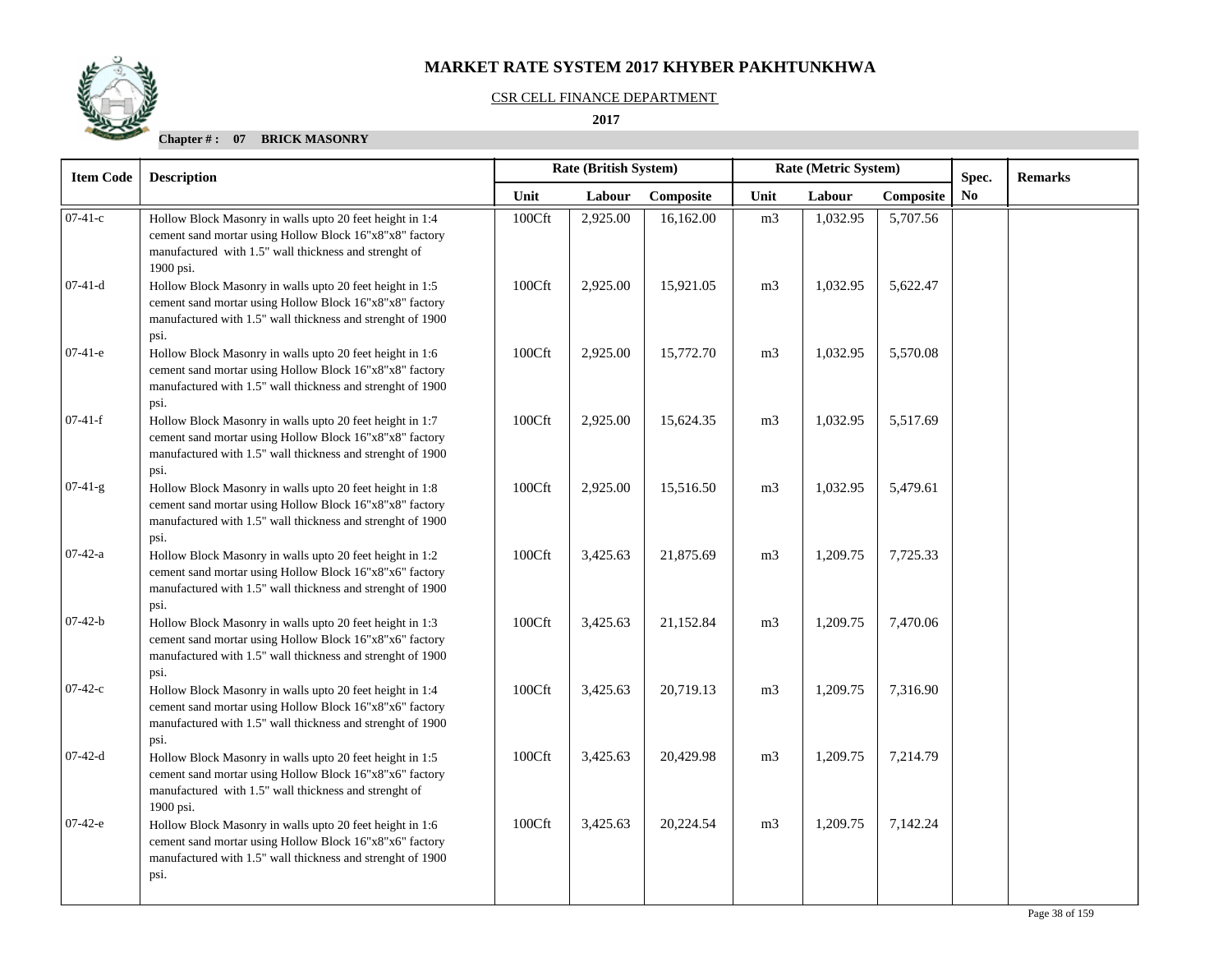## CSR CELL FINANCE DEPARTMENT

 **2017** 

| <b>Item Code</b> | <b>Description</b>                                                                                                                                                                         |        | Rate (British System) |           |                | Rate (Metric System) |           | Spec.          | <b>Remarks</b> |
|------------------|--------------------------------------------------------------------------------------------------------------------------------------------------------------------------------------------|--------|-----------------------|-----------|----------------|----------------------|-----------|----------------|----------------|
|                  |                                                                                                                                                                                            | Unit   | Labour                | Composite | Unit           | Labour               | Composite | N <sub>0</sub> |                |
| $07-42-f$        | Hollow Block Masonry in walls upto 20 feet height in 1:7<br>cement sand mortar using Hollow Block 16"x8"x6" factory<br>manufactured with 1.5" wall thickness and strenght of 1900<br>psi.  | 100Cft | 3,425.63              | 20,072.40 | m <sub>3</sub> | 1,209.75             | 7,088.51  |                |                |
| $07-42-g$        | Hollow Block Masonry in walls upto 20 feet height in 1:8<br>cement sand mortar using Hollow Block 16"x8"x6" factory<br>manufactured with 1.5" wall thickness and strenght of 1900<br>psi.  | 100Cft | 3,425.63              | 19,948.09 | m <sub>3</sub> | 1,209.75             | 7,044.61  |                |                |
| $07-43-a$        | Hollow Block Masonry in walls upto 20 feet height in 1:2<br>cement sand mortar using Hollow Block 16"x8"x4" factory<br>manufactured with 1.25" wall thickness and strenght of<br>1900 psi. | 100Cft | 3,954.38              | 24,313.73 | m <sub>3</sub> | 1,396.48             | 8,586.32  |                |                |
| $07-43-b$        | Hollow Block Masonry in walls upto 20 feet height in 1:3<br>cement sand mortar using Hollow Block 16"x8"x4" factory<br>manufactured with 1.25" wall thickness and strenght of<br>1900 psi. | 100Cft | 3,954.38              | 23,471.69 | m <sub>3</sub> | 1,396.48             | 8,288.96  |                |                |
| $07-43-c$        | Hollow Block Masonry in walls upto 20 feet height in 1:4<br>cement sand mortar using Hollow Block 16"x8"x4" factory<br>manufactured with 1.25" wall thickness and strenght of<br>1900 psi. | 100Cft | 3,954.38              | 22,964.41 | m <sub>3</sub> | 1,396.48             | 8,109.81  |                |                |
| $07-43-d$        | Hollow Block Masonry in walls upto 20 feet height in 1:5<br>cement sand mortar using Hollow Block 16"x8"x4" factory<br>manufactured with 1.25" wall thickness and strenght of<br>1900 psi. | 100Cft | 3,954.38              | 22,627.09 | m <sub>3</sub> | 1,396.48             | 7,990.69  |                |                |
| $07-43-e$        | Hollow Block Masonry in walls upto 20 feet height in 1:6<br>cement sand mortar using Hollow Block 16"x8"x4" factory<br>manufactured with 1.25" wall thickness and strenght of<br>1900 psi. | 100Cft | 3,954.38              | 22,392.48 | m <sub>3</sub> | 1,396.48             | 7,907.84  |                |                |
| $07-43-f$        | Hollow Block Masonry in walls upto 20 feet height in 1:7<br>cement sand mortar using Hollow Block 16"x8"x4" factory<br>manufactured with 1.25" wall thickness and strenght of<br>1900 psi. | 100Cft | 3,954.38              | 22,211.19 | m <sub>3</sub> | 1,396.48             | 7,843.81  |                |                |
| $07-43-g$        | Hollow Block Masonry in walls upto 20 feet height in 1:8<br>cement sand mortar using Hollow Block 16"x8"x4" factory<br>manufactured with 1.25" wall thickness and strenght of<br>1900 psi. | 100Cft | 3,954.38              | 22,061.49 | m <sub>3</sub> | 1,396.48             | 7,790.95  |                |                |
| $07 - 44 - a$    | Solid Block Masonry in walls upto 20 feet height in 1:2<br>cement sand mortar using 16"x8"x8" factory manufactured<br>solid blocks with strength of 2100 psi.                              | 100Cft | 2,925.00              | 18,162.80 | m <sub>3</sub> | 1,032.95             | 6,414.14  |                |                |
|                  |                                                                                                                                                                                            |        |                       |           |                |                      |           |                |                |

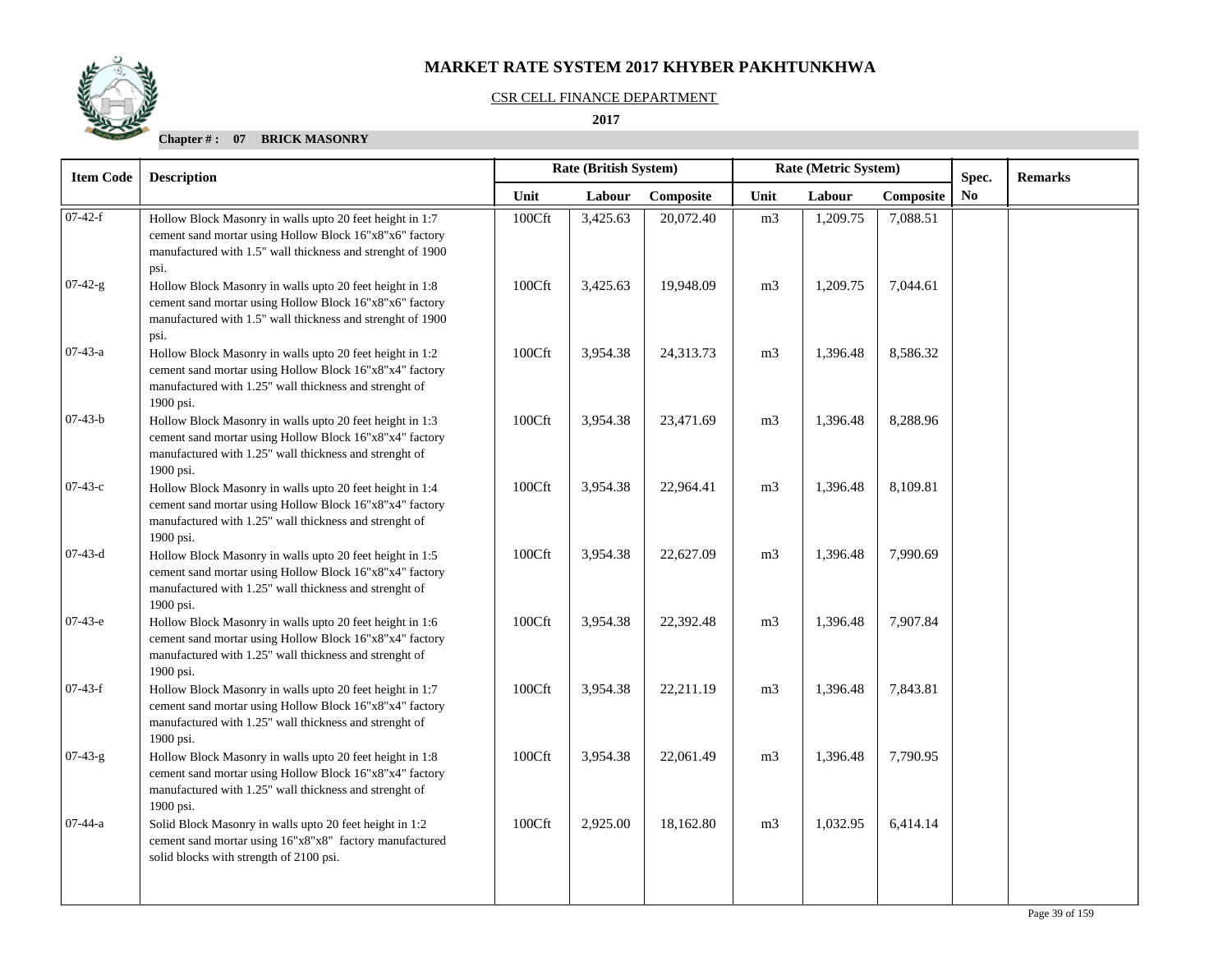#### CSR CELL FINANCE DEPARTMENT

 **2017** 

| <b>Item Code</b> | <b>Description</b>                                                                                                                                            | <b>Rate (British System)</b> |          |           |                | Rate (Metric System) |           | Spec.          | <b>Remarks</b> |
|------------------|---------------------------------------------------------------------------------------------------------------------------------------------------------------|------------------------------|----------|-----------|----------------|----------------------|-----------|----------------|----------------|
|                  |                                                                                                                                                               | Unit                         | Labour   | Composite | Unit           | Labour               | Composite | N <sub>0</sub> |                |
| $\sqrt{07-44-b}$ | Solid Block Masonry in walls upto 20 feet height in 1:3<br>cement sand mortar using 16"x8"x8" factory manufactured<br>solid blocks with strength of 2100 psi. | 100Cft                       | 2,925.00 | 17,566.83 | m <sub>3</sub> | 1,032.95             | 6,203.67  |                |                |
| 07-44-с          | Solid Block Masonry in walls upto 20 feet height in 1:4<br>cement sand mortar using 16"x8"x8" factory manufactured<br>solid blocks with strength of 2100 psi. | 100Cft                       | 2,925.00 | 17,199.00 | m <sub>3</sub> | 1,032.95             | 6,073.78  |                |                |
| $07-44-d$        | Solid Block Masonry in walls upto 20 feet height in 1:5<br>cement sand mortar using 16"x8"x8" factory manufactured<br>solid blocks with strength of 2100 psi. | 100Cft                       | 2,925.00 | 16,958.05 | m <sub>3</sub> | 1,032.95             | 5,988.68  |                |                |
| $07-44-e$        | Solid Block Masonry in walls upto 20 feet height in 1:6<br>cement sand mortar using 16"x8"x8" factory manufactured<br>solid blocks with strength of 2100 psi. | 100Cft                       | 2,925.00 | 16,809.70 | m <sub>3</sub> | 1,032.95             | 5,936.29  |                |                |
| $07-44-f$        | Solid Block Masonry in walls upto 20 feet height in 1:7<br>cement sand mortar using 16"x8"x8" factory manufactured<br>solid blocks with strength of 2100 psi. | 100Cft                       | 2,925.00 | 16,661.35 | m <sub>3</sub> | 1,032.95             | 5,883.91  |                |                |
| $07-44-g$        | Solid Block Masonry in walls upto 20 feet height in 1:8<br>cement sand mortar using 16"x8"x8" factory manufactured<br>solid blocks with strength of 2100 psi. | 100Cft                       | 2,925.00 | 16,553.50 | m <sub>3</sub> | 1,032.95             | 5,845.82  |                |                |
| $07-45-a$        | Solid Block Masonry in walls upto 20 feet height in 1:2<br>cement sand mortar using 16"x8"x6" factory manufactured<br>solid blocks with strength of 1900 psi. | 100Cft                       | 3,425.63 | 21,326.69 | m <sub>3</sub> | 1,209.75             | 7,531.46  |                |                |
| $07-45-b$        | Solid Block Masonry in walls upto 20 feet height in 1:3<br>cement sand mortar using 16"x8"x6" factory manufactured<br>solid blocks with strength of 1900 psi. | 100Cft                       | 3,425.63 | 20,603.84 | m <sub>3</sub> | 1,209.75             | 7,276.18  |                |                |
| $07-45-c$        | Solid Block Masonry in walls upto 20 feet height in 1:4<br>cement sand mortar using 16"x8"x6" factory manufactured<br>solid blocks with strength of 1900 psi. | 100Cft                       | 3,425.63 | 20,170.13 | m <sub>3</sub> | 1,209.75             | 7,123.02  |                |                |
| $07-45-d$        | Solid Block Masonry in walls upto 20 feet height in 1:5<br>cement sand mortar using 16"x8"x6" factory manufactured<br>solid blocks with strength of 1900 psi. | 100Cft                       | 3,425.63 | 19,880.98 | m <sub>3</sub> | 1,209.75             | 7,020.91  |                |                |
| $07-45-e$        | Solid Block Masonry in walls upto 20 feet height in 1:6<br>cement sand mortar using 16"x8"x6" factory manufactured<br>solid blocks with strength of 1900 psi. | 100Cft                       | 3,425.63 | 19,675.54 | m <sub>3</sub> | 1,209.75             | 6,948.36  |                |                |
| $07-45-f$        | Solid Block Masonry in walls upto 20 feet height in 1:7<br>cement sand mortar using 16"x8"x6" factory manufactured<br>solid blocks with strength of 1900 psi. | 100Cft                       | 3,425.63 | 19,523.40 | m <sub>3</sub> | 1,209.75             | 6,894.63  |                |                |
| $07-45-g$        | Solid Block Masonry in walls upto 20 feet height in 1:8<br>cement sand mortar using 16"x8"x6" factory manufactured<br>solid blocks with strength of 1900 psi. | 100Cft                       | 3,425.63 | 19,399.09 | m <sub>3</sub> | 1,209.75             | 6,850.73  |                |                |
|                  |                                                                                                                                                               |                              |          |           |                |                      |           |                |                |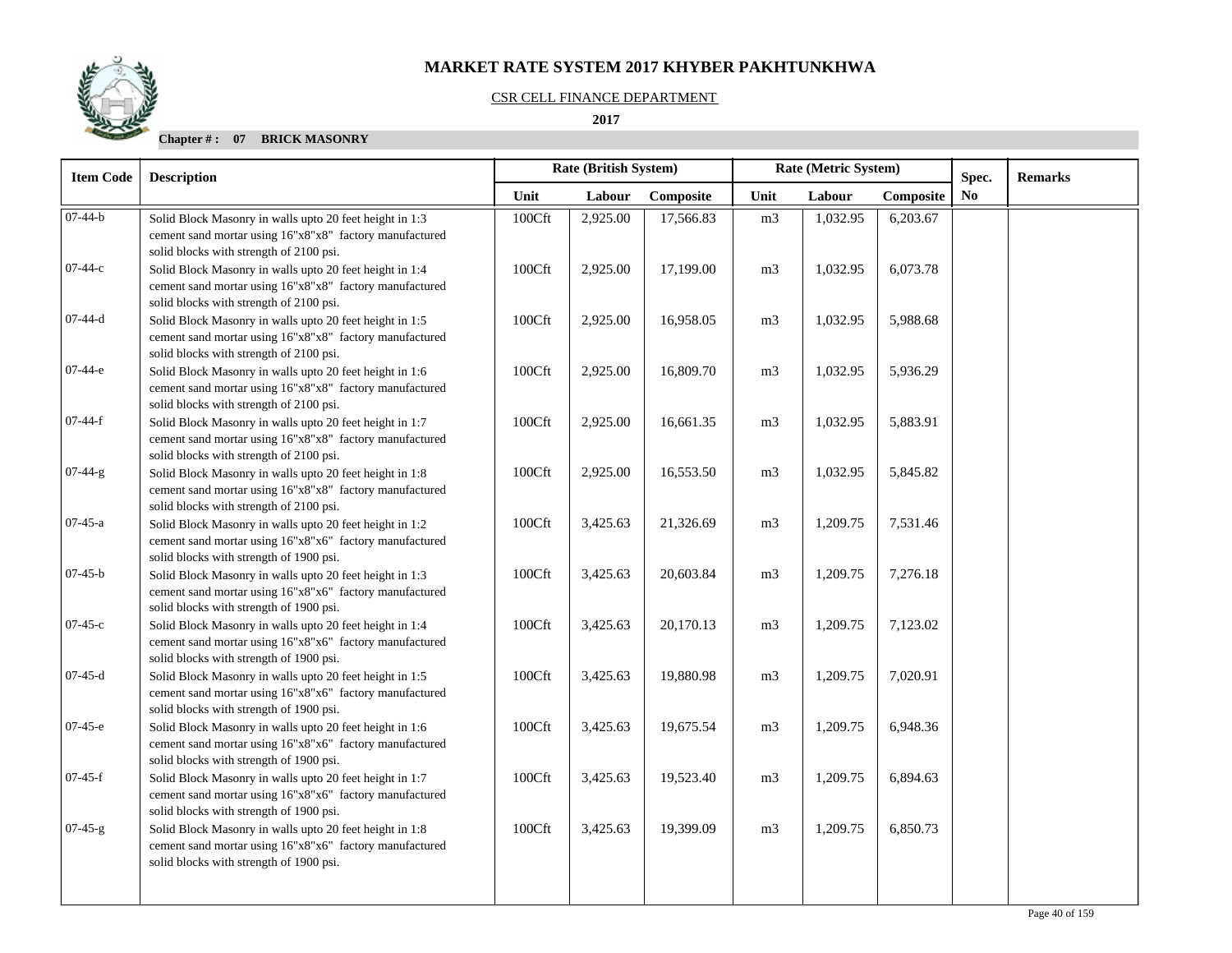## CSR CELL FINANCE DEPARTMENT

 **2017** 

| <b>Item Code</b> | <b>Description</b>                                                                                                                                            |        | <b>Rate (British System)</b> |           |                | Rate (Metric System) |           | Spec.          | <b>Remarks</b> |
|------------------|---------------------------------------------------------------------------------------------------------------------------------------------------------------|--------|------------------------------|-----------|----------------|----------------------|-----------|----------------|----------------|
|                  |                                                                                                                                                               | Unit   | Labour                       | Composite | Unit           | Labour               | Composite | N <sub>0</sub> |                |
| $07-46-a$        | Solid Block Masonry in walls upto 20 feet height in 1:2<br>cement sand mortar using 16"x8"x4" factory manufactured<br>solid blocks with strength of 1800 psi. | 100Cft | 3,954.38                     | 24,313.73 | m <sub>3</sub> | 1,396.48             | 8,586.32  |                |                |
| $07-46-b$        | Solid Block Masonry in walls upto 20 feet height in 1:3<br>cement sand mortar using 16"x8"x4" factory manufactured<br>solid blocks with strength of 1800 psi. | 100Cft | 3,954.38                     | 23,471.69 | m <sub>3</sub> | 1,396.48             | 8,288.96  |                |                |
| $07-46-c$        | Solid Block Masonry in walls upto 20 feet height in 1:4<br>cement sand mortar using 16"x8"x4" factory manufactured<br>solid blocks with strength of 1800 psi. | 100Cft | 3,954.38                     | 22,964.41 | m <sub>3</sub> | 1,396.48             | 8,109.81  |                |                |
| $07-46-d$        | Solid Block Masonry in walls upto 20 feet height in 1:5<br>cement sand mortar using 16"x8"x4" factory manufactured<br>solid blocks with strength of 1800 psi. | 100Cft | 3,954.38                     | 22,627.09 | m <sub>3</sub> | 1,396.48             | 7,990.69  |                |                |
| $07-46-e$        | Solid Block Masonry in walls upto 20 feet height in 1:6<br>cement sand mortar using 16"x8"x4" factory manufactured<br>solid blocks with strength of 1800 psi. | 100Cft | 3,954.38                     | 22,392.48 | m <sub>3</sub> | 1,396.48             | 7,907.84  |                |                |
| $07-46-f$        | Solid Block Masonry in walls upto 20 feet height in 1:7<br>cement sand mortar using 16"x8"x4" factory manufactured<br>solid blocks with strength of 1800 psi. | 100Cft | 3,954.38                     | 22,211.19 | m <sub>3</sub> | 1,396.48             | 7,843.81  |                |                |
| $07-46-g$        | Solid Block Masonry in walls upto 20 feet height in 1:8<br>cement sand mortar using 16"x8"x4" factory manufactured<br>solid blocks with strength of 1800 psi. | 100Cft | 3,954.38                     | 22,061.49 | m <sub>3</sub> | 1,396.48             | 7,790.95  |                |                |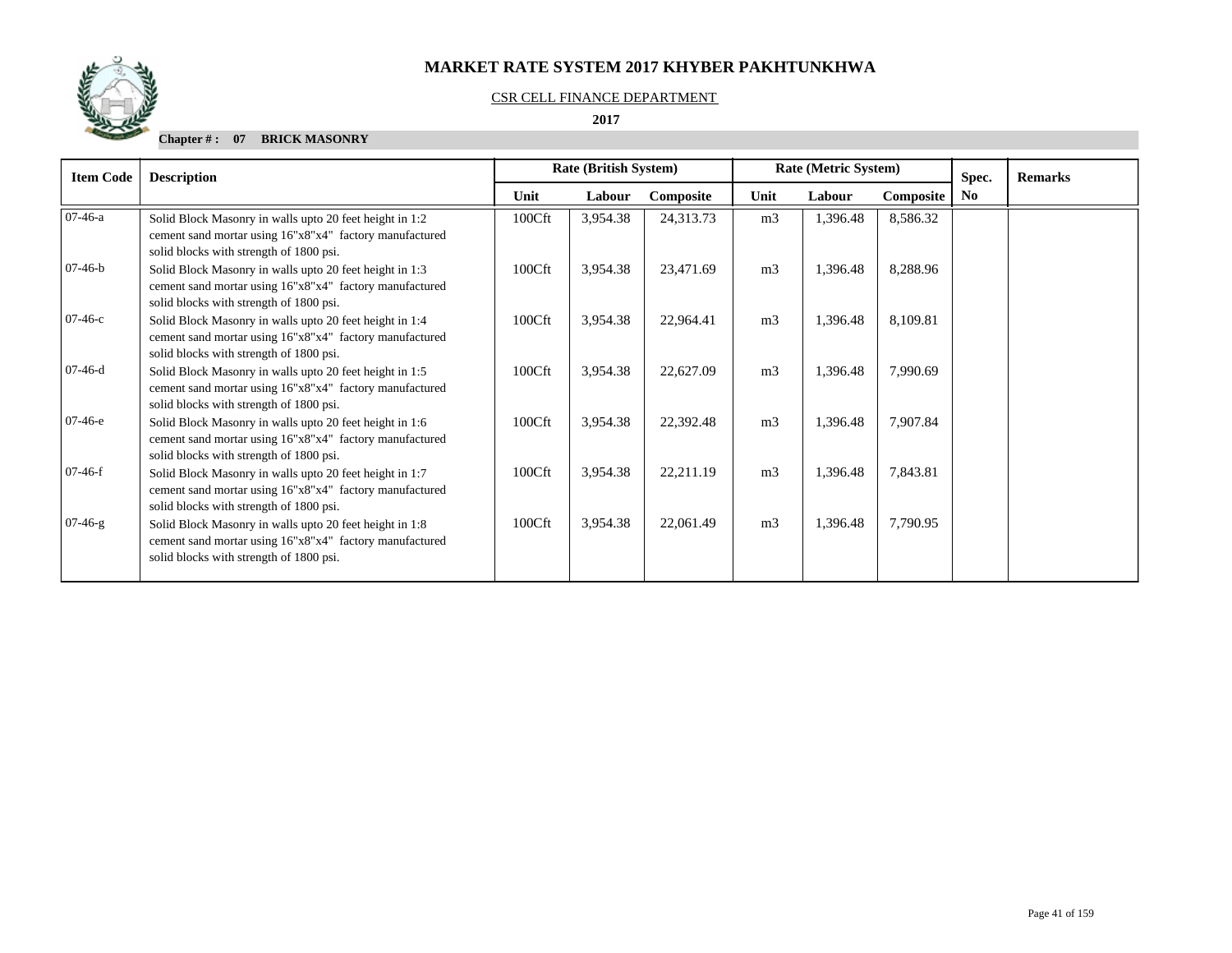### CSR CELL FINANCE DEPARTMENT

 **2017** 

| <b>Item Code</b>   | <b>Description</b>                                                                                      |         | Rate (British System) |           | Rate (Metric System) |          |           | Spec.          | <b>Remarks</b> |
|--------------------|---------------------------------------------------------------------------------------------------------|---------|-----------------------|-----------|----------------------|----------|-----------|----------------|----------------|
|                    |                                                                                                         | Unit    | Labour                | Composite | Unit                 | Labour   | Composite | N <sub>0</sub> |                |
| $08-01-a$          | Random rubble masonry in foundn. & plinth Dry masonry.                                                  | 100 Cft | 3,712.50              | 7,567.70  | m <sub>3</sub>       | 1,311.06 | 2,672.51  |                |                |
| $08 - 01 - b$      | Random rubble masonry in foundn. & plinth in mud mortar                                                 | 100 Cft | 4,640.63              | 9,328.48  | m <sub>3</sub>       | 1,638.82 | 3,294.32  |                |                |
| $08 - 01 - c - 01$ | Random rubble masonry (Un coursed) in foundn. & plinth<br>in lime, sand mortar 1:2                      | 100 Cft | 7,143.75              | 14,695.55 | m <sub>3</sub>       | 2,522.79 | 5,189.69  |                |                |
| $08-01-c-02$       | Random rubble masonry (Un coursed) in foundn. & plinth<br>in lime, sand mortar, Surkhi Ratio 1:1:1      | 100 Cft | 7,143.75              | 14,324.97 | m <sub>3</sub>       | 2,522.79 | 5,058.82  |                |                |
| 08-01-c-03         | Random rubble masonry (Un coursed) in foundn. & plinth<br>in lime, Surkhi Ratio 1:2                     | 100 Cft | 7,143.75              | 13,954.40 | m <sub>3</sub>       | 2,522.79 | 4,927.95  |                |                |
| $08-01-d-01$       | Random rubble masonry in foundn. & plinth in cement,<br>sand mortar: Ratio 1:3                          | 100 Cft | 7,143.75              | 17,573.22 | m <sub>3</sub>       | 2,522.79 | 6,205.93  |                |                |
| $08-01-d-02$       | Random rubble masonry in foundn. & plinth in cement,<br>sand mortar: Ratio 1:4                          | 100 Cft | 7,143.75              | 16,488.95 | m <sub>3</sub>       | 2,522.79 | 5,823.02  |                |                |
| $08-01-d-03$       | Random rubble masonry in foundn. & plinth in cement,<br>sand mortar: Ratio 1:6                          | 100 Cft | 7,143.75              | 15,247.93 | m <sub>3</sub>       | 2,522.79 | 5,384.76  |                |                |
| 08-01-d-04         | Random rubble masonry in foundn. & plinth in cement,<br>sand mortar: Ratio 1:8                          | 100 Cft | 7,143.75              | 14,561.35 | m <sub>3</sub>       | 2,522.79 | 5,142.30  |                |                |
| $08-02-a$          | Coursed rubble masonry in foundn. & plinth dry masonry.                                                 | 100 Cft | 4,725.00              | 8,580.20  | m <sub>3</sub>       | 1,668.62 | 3,030.07  |                |                |
| $08 - 02 - b$      | Coursed rubble masonry in foundn. & plinth in mud mortar                                                | 100 Cft | 6,581.25              | 11,269.10 | m <sub>3</sub>       | 2,324.15 | 3,979.65  |                |                |
| $08-02-c-01$       | Coursed rubble masonry (Hammer Dressed) in foundn. &<br>plinth in lime, sand mortar 1:2                 | 100 Cft | 8,043.75              | 15,183.28 | m <sub>3</sub>       | 2,840.63 | 5,361.93  |                |                |
| 08-02-c-02         | Coursed rubble masonry (Hammer Dressed) in foundn. &<br>plinth in lime, sand mortar, Surkhi Ratio 1:1:1 | 100 Cft | 8,043.75              | 15,457.60 | m <sub>3</sub>       | 2,840.63 | 5,458.81  |                |                |
| $08-02-c-03$       | Coursed rubble masonry (Hammer Dressed) in foundn. &<br>plinth in lime, Surkhi Ratio 1:2                | 100 Cft | 8,043.75              | 15,128.29 | m <sub>3</sub>       | 2,840.63 | 5,342.51  |                |                |
| 08-02-d-01         | Coursed rubble masonry (Hammer Dressed) in foundn. &<br>plinth in cement, sand mortar : Ratio 1:3       | 100 Cft | 8,043.75              | 18,346.65 | m <sub>3</sub>       | 2,840.63 | 6,479.06  |                |                |
| 08-02-d-02         | Coursed rubble masonry (Hammer Dressed) in foundn. &<br>plinth in cement, sand mortar : Ratio 1:4       | 100 Cft | 8,043.75              | 17,382.85 | m <sub>3</sub>       | 2,840.63 | 6,138.70  |                |                |
| 08-02-d-03         | Coursed rubble masonry (Hammer Dressed) in foundn. &<br>plinth in cement, sand mortar : Ratio 1:6       | 100 Cft | 8,043.75              | 16,273.14 | m <sub>3</sub>       | 2,840.63 | 5,746.81  |                |                |
| 08-02-d-04         | Coursed rubble masonry (Hammer Dressed) in foundn. &<br>plinth in cement, sand mortar : Ratio 1:8       | 100 Cft | 8,043.75              | 15,673.39 | m <sub>3</sub>       | 2,840.63 | 5,535.01  |                |                |
| 08-03-a            | Random rubble masonry in ground floor Dry masonry.                                                      | 100 Cft | 4,218.75              | 8,073.95  | m <sub>3</sub>       | 1,489.84 | 2,851.29  |                |                |
| $08 - 03 - b$      | Random rubble masonry in ground floor in mud mortar                                                     | 100 Cft | 5,568.75              | 10,082.75 | m <sub>3</sub>       | 1,966.59 | 3,560.69  |                |                |
| 08-03-c-01         | Random rubble masonry in ground floor in lime, sand<br>mortar 1:2                                       | 100 Cft | 7,790.63              | 15,342.42 | m <sub>3</sub>       | 2,751.24 | 5,418.13  |                |                |
| 08-03-c-02         | Random rubble masonry in ground floor in lime, sand<br>mortar, Surkhi Ratio 1:1:1                       | 100 Cft | 7,790.63              | 14,971.85 | m <sub>3</sub>       | 2,751.24 | 5,287.26  |                |                |
| $08-03-c-03$       | Random rubble masonry in ground floor in lime, Surkhi<br>Ratio 1:2                                      | 100 Cft | 7,790.63              | 14,601.28 | m <sub>3</sub>       | 2,751.24 | 5,156.40  |                |                |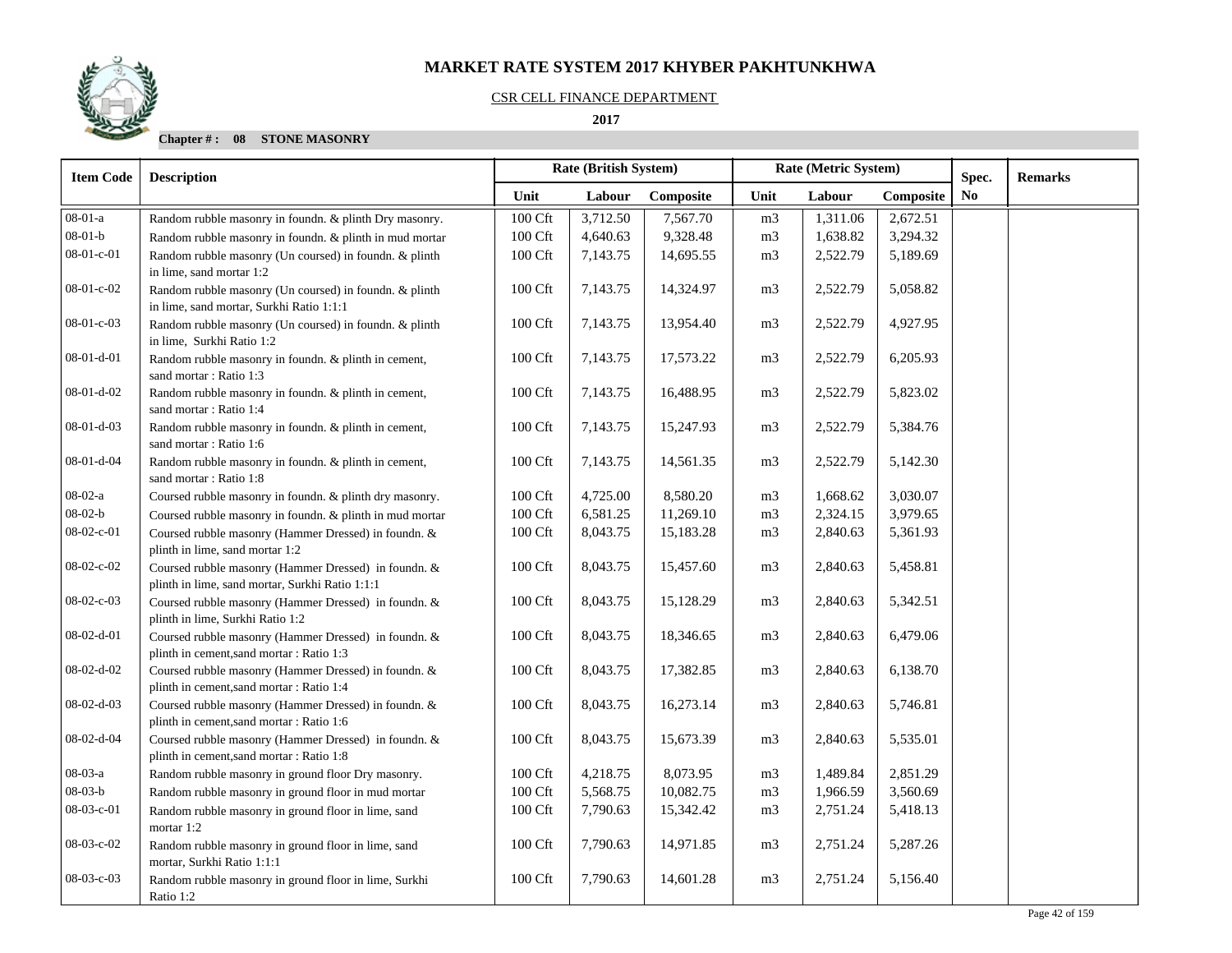

### CSR CELL FINANCE DEPARTMENT

 **2017** 

| <b>Item Code</b> | <b>Description</b>                                                                 | Rate (British System) |           | Rate (Metric System) |                | Spec.     | <b>Remarks</b> |    |  |
|------------------|------------------------------------------------------------------------------------|-----------------------|-----------|----------------------|----------------|-----------|----------------|----|--|
|                  |                                                                                    | Unit                  | Labour    | Composite            | Unit           | Labour    | Composite      | No |  |
| 08-03-d-01       | Random rubble masonry in ground floor in cement,sand<br>mortar: Ratio 1:3          | 100 Cft               | 7,790.63  | 18,220.10            | m <sub>3</sub> | 2,751.24  | 6,434.37       |    |  |
| 08-03-d-02       | Random rubble masonry in ground floor in cement, sand<br>mortar: Ratio 1:4         | 100 Cft               | 7,790.63  | 17,135.82            | m <sub>3</sub> | 2,751.24  | 6,051.46       |    |  |
| 08-03-d-03       | Random rubble masonry in ground floor in cement, sand<br>mortar: Ratio 1:6         | 100 Cft               | 7,790.63  | 15,894.80            | m <sub>3</sub> | 2,751.24  | 5,613.20       |    |  |
| 08-03-d-04       | Random rubble masonry in ground floor in cement, sand<br>mortar: Ratio 1:8         | 100 Cft               | 7,790.63  | 15,208.22            | m <sub>3</sub> | 2,751.24  | 5,370.74       |    |  |
| $08-04-a$        | Coursed rubble masonry in ground floor Dry masonry.                                | 100 Cft               | 5,512.50  | 9,367.70             | m <sub>3</sub> | 1,946.72  | 3,308.18       |    |  |
| $08 - 04 - b$    | Coursed rubble masonry in ground floor in mud mortar                               | 100 Cft               | 8,662.50  | 13,176.50            | m <sub>3</sub> | 3,059.14  | 4,653.24       |    |  |
| 08-04-c-01       | Coursed rubble masonry in ground floor in lime, sand<br>mortar 1:2                 | 100 Cft               | 9,084.38  | 16,221.34            | m <sub>3</sub> | 3,208.12  | 5,728.52       |    |  |
| 08-04-c-02       | Coursed rubble masonry in ground floor in lime, sand<br>mortar, Surkhi Ratio 1:1:1 | 100 Cft               | 9,084.38  | 16,498.23            | m <sub>3</sub> | 3,208.12  | 5,826.30       |    |  |
| 08-04-c-03       | Coursed rubble masonry in ground floor in lime, Surkhi<br>Ratio 1:2                | 100 Cft               | 9,084.38  | 16,168.83            | m <sub>3</sub> | 3,208.12  | 5,709.97       |    |  |
| 08-04-d-01       | Coursed rubble masonry in ground floor in cement,sand<br>mortar: Ratio 1:3         | 100 Cft               | 9,084.38  | 19,387.28            | m <sub>3</sub> | 3,208.12  | 6,846.56       |    |  |
| 08-04-d-02       | Coursed rubble masonry in ground floor in cement, sand<br>mortar: Ratio 1:4        | 100 Cft               | 9,084.38  | 18,423.47            | m <sub>3</sub> | 3,208.12  | 6,506.19       |    |  |
| 08-04-d-03       | Coursed rubble masonry in ground floor in cement, sand<br>mortar: Ratio 1:6        | 100 Cft               | 9,084.38  | 17,318.89            | m <sub>3</sub> | 3,208.12  | 6,116.11       |    |  |
| 08-04-d-04       | Coursed rubble masonry in ground floor in cement, sand<br>mortar: Ratio 1:8        | 100 Cft               | 9,084.38  | 16,739.63            | m <sub>3</sub> | 3,208.12  | 5,911.55       |    |  |
| 08-05-a-01       | Ashlar block masonry in ground floor in lime, sand mortar<br>1:2                   | 100 Cft               | 25,087.50 | 34,645.42            | m <sub>3</sub> | 8,859.58  | 12,234.93      |    |  |
| $08-05-a-02$     | Ashlar block masonry in ground floor in lime, sand mortar,<br>Surkhi Ratio 1:1:1   | 100 Cft               | 25,087.50 | 34,398.37            | m <sub>3</sub> | 8,859.58  | 12,147.68      |    |  |
| 08-05-a-03       | Ashlar block masonry in ground floor in lime, Surkhi<br>Ratio 1:2                  | 100 Cft               | 25,087.50 | 34,151.32            | m <sub>3</sub> | 8,859.58  | 12,060.44      |    |  |
| 08-05-b-01       | Ashlar block masonry in ground floor in cement,sand<br>mortar: Ratio 1:3           | 100 Cft               | 25,087.50 | 36,563.87            | m <sub>3</sub> | 8,859.58  | 12,912.42      |    |  |
| $08-05-b-02$     | Ashlar block masonry in ground floor in cement,sand<br>mortar: Ratio 1:4           | 100 Cft               | 25,087.50 | 35,841.02            | m <sub>3</sub> | 8,859.58  | 12,657.15      |    |  |
| 08-05-b-03       | Ashlar block masonry in ground floor in cement, sand<br>mortar: Ratio 1:6          | 100 Cft               | 25,087.50 | 35,021.79            | m <sub>3</sub> | 8,859.58  | 12,367.84      |    |  |
| 08-06-a-01       | Ashlar fine masonry in ground floor in lime, sand mortar<br>1:2                    | 100 Cft               | 48,093.75 | 58,816.59            | m <sub>3</sub> | 16,984.16 | 20,770.90      |    |  |
| 08-06-a-02       | Ashlar fine masonry in ground floor in lime, sand mortar,<br>Surkhi Ratio 1:1:1    | 100 Cft               | 48,093.75 | 58,693.06            | m <sub>3</sub> | 16,984.16 | 20,727.28      |    |  |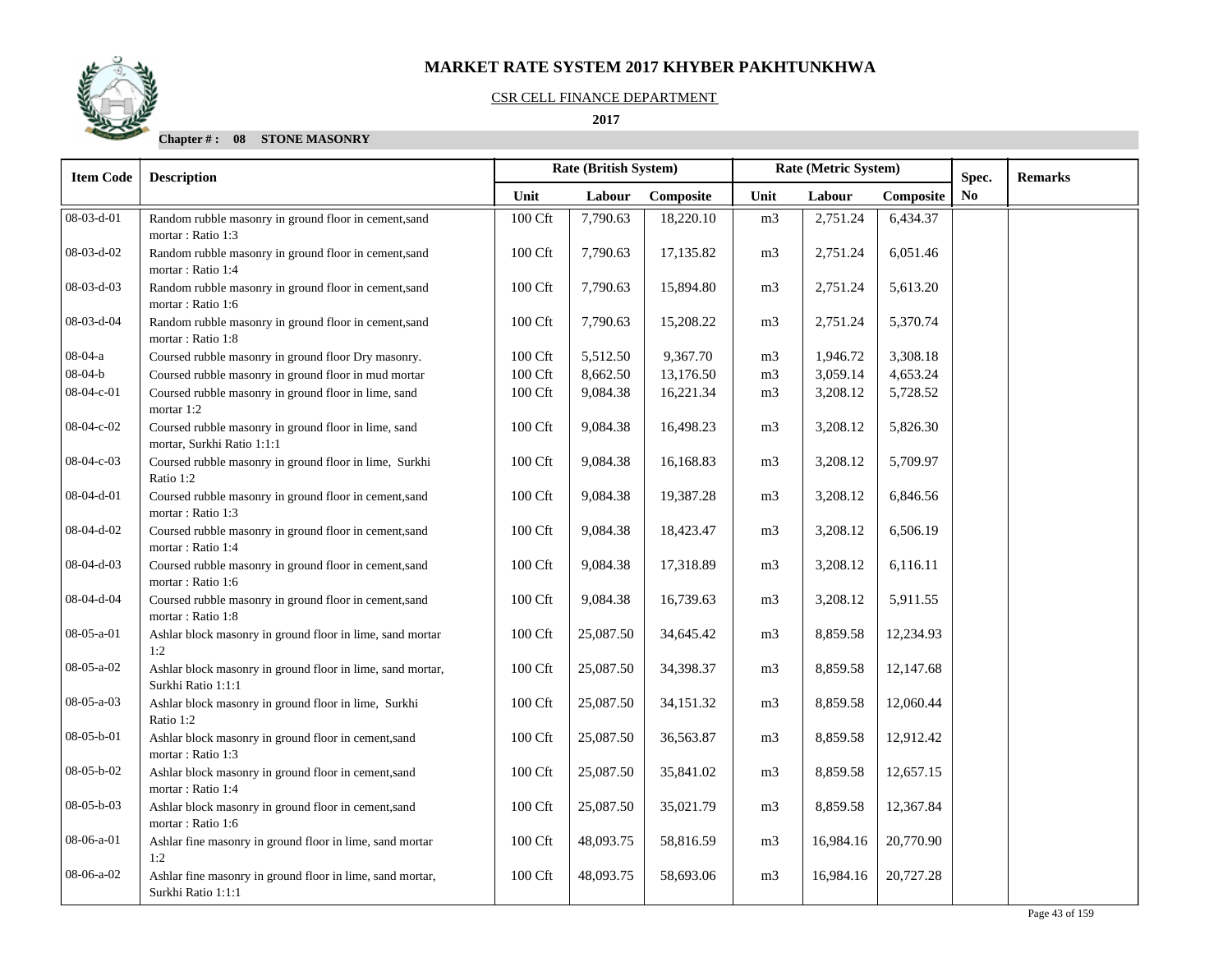

### CSR CELL FINANCE DEPARTMENT

 **2017** 

| <b>Item Code</b> | <b>Description</b>                                                                                    | <b>Rate (British System)</b><br>Rate (Metric System) |           |           | Spec.          | <b>Remarks</b> |           |     |                                                                                                          |
|------------------|-------------------------------------------------------------------------------------------------------|------------------------------------------------------|-----------|-----------|----------------|----------------|-----------|-----|----------------------------------------------------------------------------------------------------------|
|                  |                                                                                                       | Unit                                                 | Labour    | Composite | Unit           | Labour         | Composite | No. |                                                                                                          |
| 08-06-a-03       | Ashlar fine masonry in ground floor in lime, Surkhi Ratio<br>1:2                                      | 100 Cft                                              | 48,093.75 | 58,569.54 | m <sub>3</sub> | 16,984.16      | 20,683.66 |     |                                                                                                          |
| 08-06-b-01       | Ashlar fine masonry in ground floor in cement, sand mortar<br>: Ratio 1:3                             | 100 Cft                                              | 48,093.75 | 59,775.81 | m <sub>3</sub> | 16,984.16      | 21,109.65 |     |                                                                                                          |
| 08-06-b-02       | Ashlar fine masonry in ground floor in cement, sand mortar<br>: Ratio 1:4                             | 100 Cft                                              | 48,093.75 | 59,414.39 | m3             | 16,984.16      | 20,982.01 |     |                                                                                                          |
| 08-06-b-03       | Ashlar fine masonry in ground floor in cement, sand mortar<br>: Ratio 1:6                             | 100 Cft                                              | 48,093.75 | 59,010.86 | m <sub>3</sub> | 16,984.16      | 20,839.51 |     |                                                                                                          |
| $08-07-a$        | Extra labour on items 08-03-a-01 to 08-06-b-03 for work in<br>First floor                             | 100 Cft                                              | 1,164.38  | 1,164.38  | m <sub>3</sub> | 411.20         | 411.20    |     |                                                                                                          |
| $08-07-b$        | Extra labour on items 08-03-a-01 to 08-06-b-03 for work in<br>Second floor                            | 100 Cft                                              | 2,677.50  | 2,677.50  | m <sub>3</sub> | 945.55         | 945.55    |     |                                                                                                          |
| $08-07-c$        | Extra labour on items 08-03-a-01 to 08-06-b-03 for work in<br>Third floor                             | 100 Cft                                              | 4,218.75  | 4,218.75  | m <sub>3</sub> | 1,489.84       | 1,489.84  |     |                                                                                                          |
| $08-07-d$        | Extra labour on items 08-03-a-01 to 08-06-b-03 for work in<br>Fourth & subsequent floors              | 100 Cft                                              | 6,693.75  | 6,693.75  | m <sub>3</sub> | 2,363.88       | 2,363.88  |     |                                                                                                          |
| 08-08            | Extra labour on items 08-03-a-01 to 08-06-b-03 for every<br>5' additional height, other than building | 100 Cft                                              | 1,068.75  | 1,068.75  | m <sub>3</sub> | 377.43         | 377.43    |     |                                                                                                          |
| 08-09            | Extra labour for arch work in stone masonry including<br>centring & decentring etc.                   | 100 Cft                                              | 4,275.00  | 4,275.00  | m <sub>3</sub> | 1,509.70       | 1,509.70  |     |                                                                                                          |
| $08-10-a$        | Extra labour for coping & caps etc                                                                    | 100 Cft                                              | 20,250.00 | 20,250.00 | m <sub>3</sub> | 7,151.23       | 7,151.23  |     |                                                                                                          |
| $08-10-b$        | Extra labour for cornice & string course                                                              | 100 Cft                                              | 20,250.00 | 20,250.00 | m <sub>3</sub> | 7,151.23       | 7,151.23  |     |                                                                                                          |
| $08 - 11 - a$    | Dressing stones : Hammer dressed                                                                      | 100 Sft                                              | 6,468.75  | 6,468.75  | m2             | 696.04         | 696.04    |     | a) This rate of<br>dressing shall be paid<br>only when supply of<br>undressed stone is<br>made           |
| $08-11-b$        | Dressing stones: Rough tooled dressed                                                                 | 100 Sft                                              | 12,375.00 | 12,375.00 | m2             | 1,331.55       | 1,331.55  |     | b) In case of masonry,<br>dressing is already<br>included and this rate<br>shall not be added<br>thereto |
| $08-11-c$        | Dressing stones: Chisel dressed                                                                       | 100 Sft                                              | 14,962.50 | 14,962.50 | m2             | 1,609.96       | 1,609.96  |     | c) Only dressed<br>surface of stone shall<br>be measured                                                 |
| $08-11-d$        | Dressing stones : Fine dressed                                                                        | 100 Sft                                              | 32,175.00 | 32,175.00 | m <sub>2</sub> | 3,462.03       | 3,462.03  |     |                                                                                                          |
| $08 - 12$        | Dhajji walling 5"x5" thick deodar framing with stone laid                                             | 100 Sft                                              | 9,596.25  | 21,887.84 | m2             | 1,032.56       | 2,355.13  |     |                                                                                                          |
|                  | in 1:6 c/s mortar & 1:4 c/s plaster                                                                   |                                                      |           |           |                |                |           |     |                                                                                                          |
| $08-13$          | Provide & fix stone blocks from 2 cft. to 6 cft. each,<br>including lift upto 20 ft.                  | 100 Cft                                              | 37,912.50 | 41,572.50 | m <sub>3</sub> | 13,388.69      | 14,681.20 |     |                                                                                                          |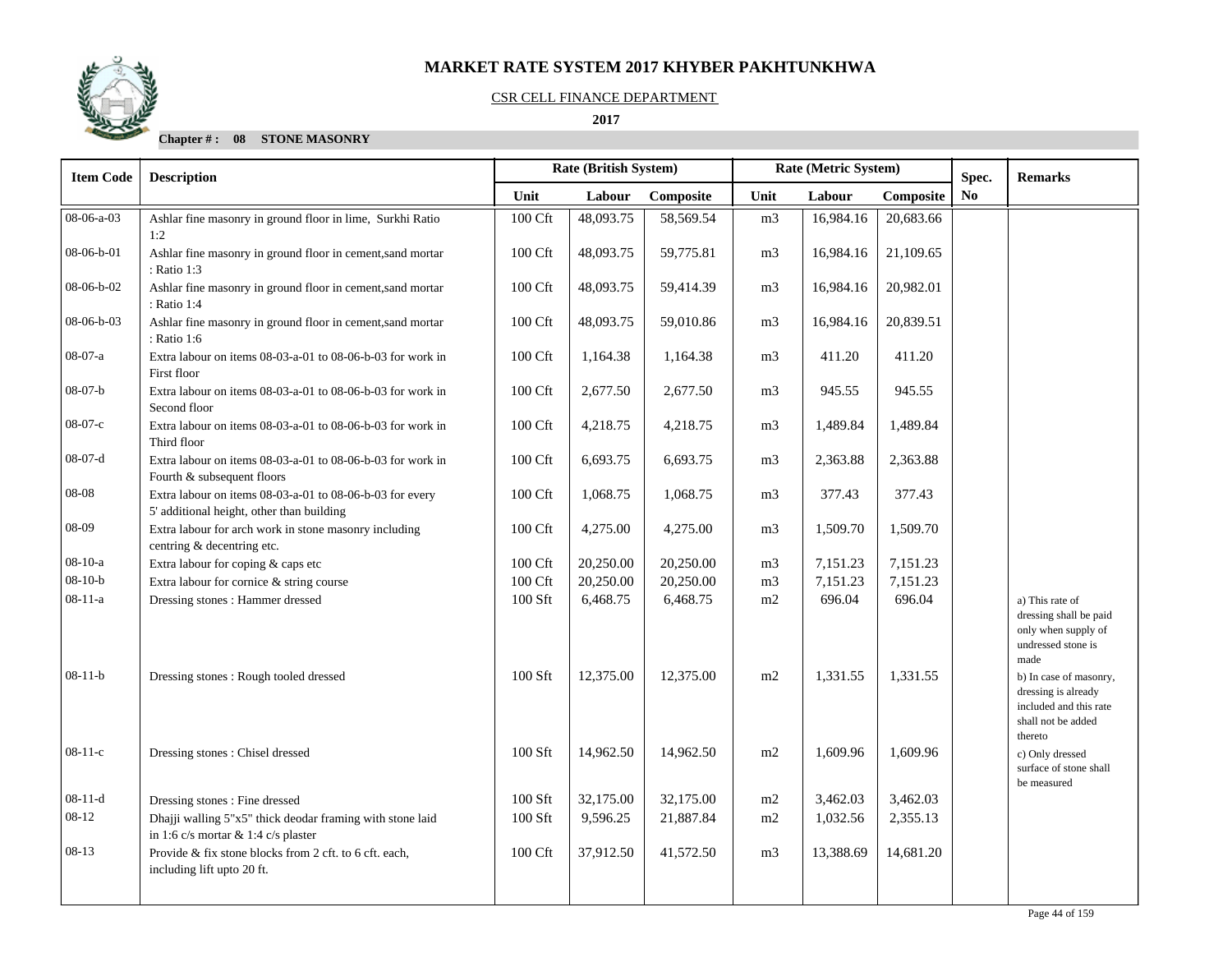

## CSR CELL FINANCE DEPARTMENT

## **2017**

| <b>Item Code</b> | <b>Description</b>                                                                              | <b>Rate (British System)</b> |           |           |                | <b>Rate (Metric System)</b> |           | Spec. | <b>Remarks</b> |
|------------------|-------------------------------------------------------------------------------------------------|------------------------------|-----------|-----------|----------------|-----------------------------|-----------|-------|----------------|
|                  |                                                                                                 | Unit                         | Labour    | Composite | Unit           | Labour                      | Composite | No.   |                |
| $08-14$          | Providing and fixing stone blocks, under 2 cft. each,<br>including lift upto 20 ft.             | 100 Cft                      | 17.437.50 | 21,097.50 | m <sub>3</sub> | 6,158.00                    | 7,450.52  |       |                |
| $08-15$          | Provide & lay stone/boulder dry hand packed as filling<br>behind retaining walls or in pitching | 100 Cft                      | .237.50   | 5,355.00  | m <sub>3</sub> | 437.02                      | 1,891.10  |       |                |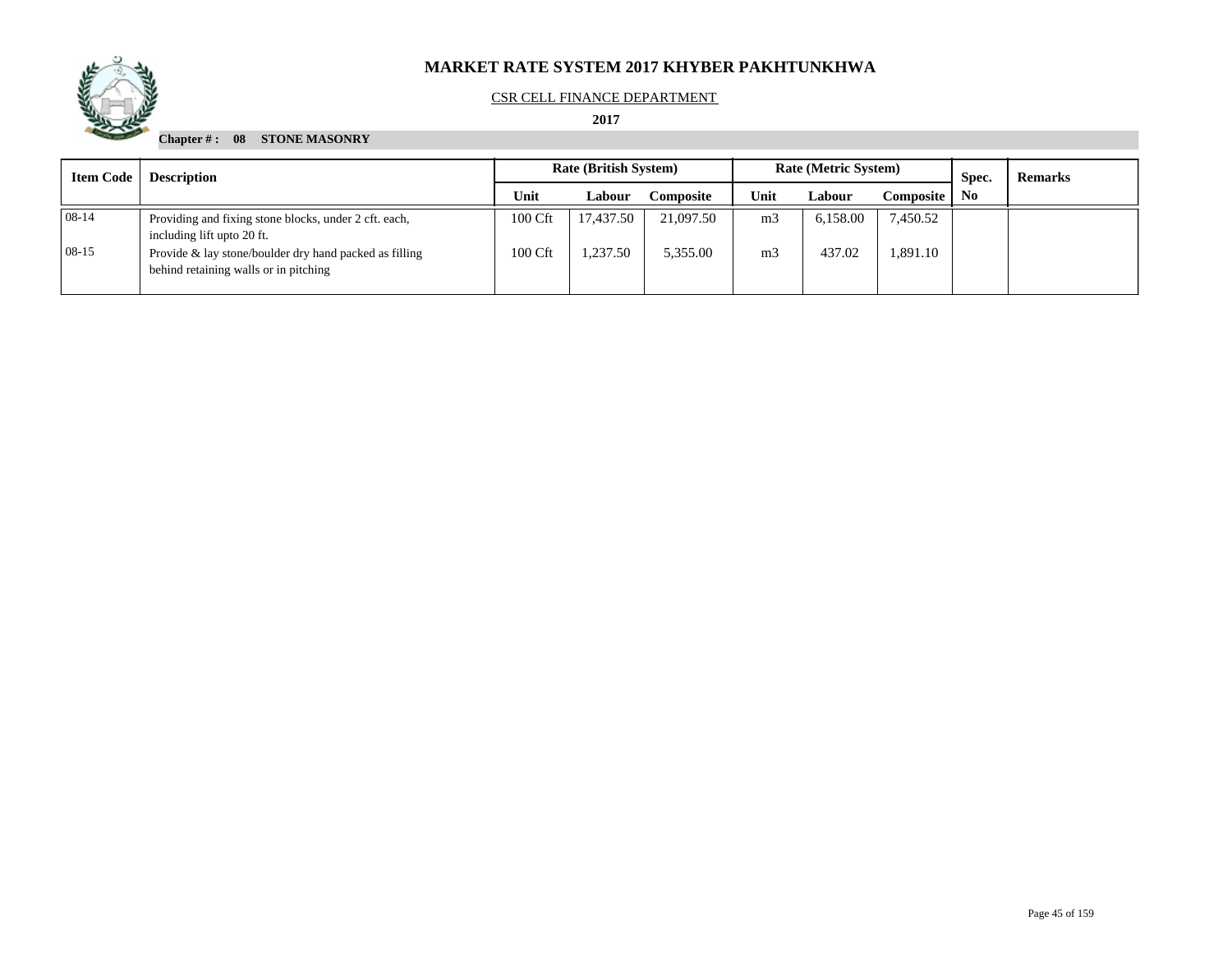

#### CSR CELL FINANCE DEPARTMENT

 **2017** 

| <b>Item Code</b> | <b>Description</b>                                                                                   |         | Rate (Metric System)<br>Rate (British System) |           |      | Spec.  |           | <b>Remarks</b> |                                                                                                                                                                                                                                                          |
|------------------|------------------------------------------------------------------------------------------------------|---------|-----------------------------------------------|-----------|------|--------|-----------|----------------|----------------------------------------------------------------------------------------------------------------------------------------------------------------------------------------------------------------------------------------------------------|
|                  |                                                                                                      | Unit    | Labour                                        | Composite | Unit | Labour | Composite | N <sub>0</sub> |                                                                                                                                                                                                                                                          |
| $09-01$          | First class tile roofing including earth, mud plaster, gobri<br>leeping, cement plaster etc complete | 100 Sft | 7,773.75                                      | 20,938.83 | m2   | 836.46 | 2,253.02  |                | Add extra 13%, 32%<br>and 51% on labour<br>rates only are 6%,<br>15% and 23% on<br>composite rates for<br>2nd, 3rd, 4th and<br>subsequent floors<br>respectively.                                                                                        |
| $09-02$          | Second class tile roofing consisting of 4" earth and 1" mud<br>plaster with gobri leeping etc        | 100 Sft | 5,906.25                                      | 13,958.55 | m2   | 635.51 | 1,501.94  |                | ditto                                                                                                                                                                                                                                                    |
| $09-03$          | Covering mud roof with coal tar and fine sand                                                        | 100 Sft | 262.13                                        | 1,258.68  | m2   | 28.20  | 135.43    |                | ditto                                                                                                                                                                                                                                                    |
| 09-04-a          | Filling spaces in between wooden battens over beams,<br>filled with deodar wood pieces               | 100 Sft | 731.25                                        | 4,314.39  | m2   | 78.68  | 464.23    |                | ditto                                                                                                                                                                                                                                                    |
| $09-04-b$        | Filling spaces in between RCC battens, filled with PCC<br>block 1:3:6                                | 100 Sft | 1,141.88                                      | 1,639.64  | m2   | 122.87 | 176.42    |                |                                                                                                                                                                                                                                                          |
| $09-04-c$        | Filling spaces in between spacers filled with bricks                                                 | 100 Sft | 324.00                                        | 970.60    | m2   | 34.86  | 104.44    |                |                                                                                                                                                                                                                                                          |
| $09-05$          | Single layer of tiles 10"x5"x1.25" laid over 4" earth and 1"<br>mud plaster on top of RC roof slab   | 100 Sft | 2,390.63                                      | 13,026.22 | m2   | 257.23 | 1,401.62  |                | Add extra 13%, 32%<br>and 51% on labour<br>rates only are 6%,<br>15% and 23% on<br>composite rates for<br>2nd, 3rd, 4th and<br>subsequent floors<br>respectively.                                                                                        |
| 09-06-a          | Jack arch roof 4.5" thick laid in 1:5 c/s mortar a) cement<br>concrete in haunches 1:6:12            | 100 Sft | 8,493.75                                      | 23,052.31 | m2   | 913.93 | 2,480.43  |                | a) For steel part and<br>its erection etc. Item<br>No 25-10 and 25-14<br>be reffered b) Add<br>extra 13%, 32% and<br>51% on labour rates<br>only or 6%, 15% and<br>23% on composite<br>rates for 2nd, 3rd, 4th<br>and subsequent floors<br>respectively. |
| $09-06-b$        | Jack arch roof 4.5" thick laid in 1:5 c/s mortar b) cement<br>concrete in haunches 1:3:6             | 100 Sft | 8,493.75                                      | 24,524.37 | m2   | 913.93 | 2,638.82  |                |                                                                                                                                                                                                                                                          |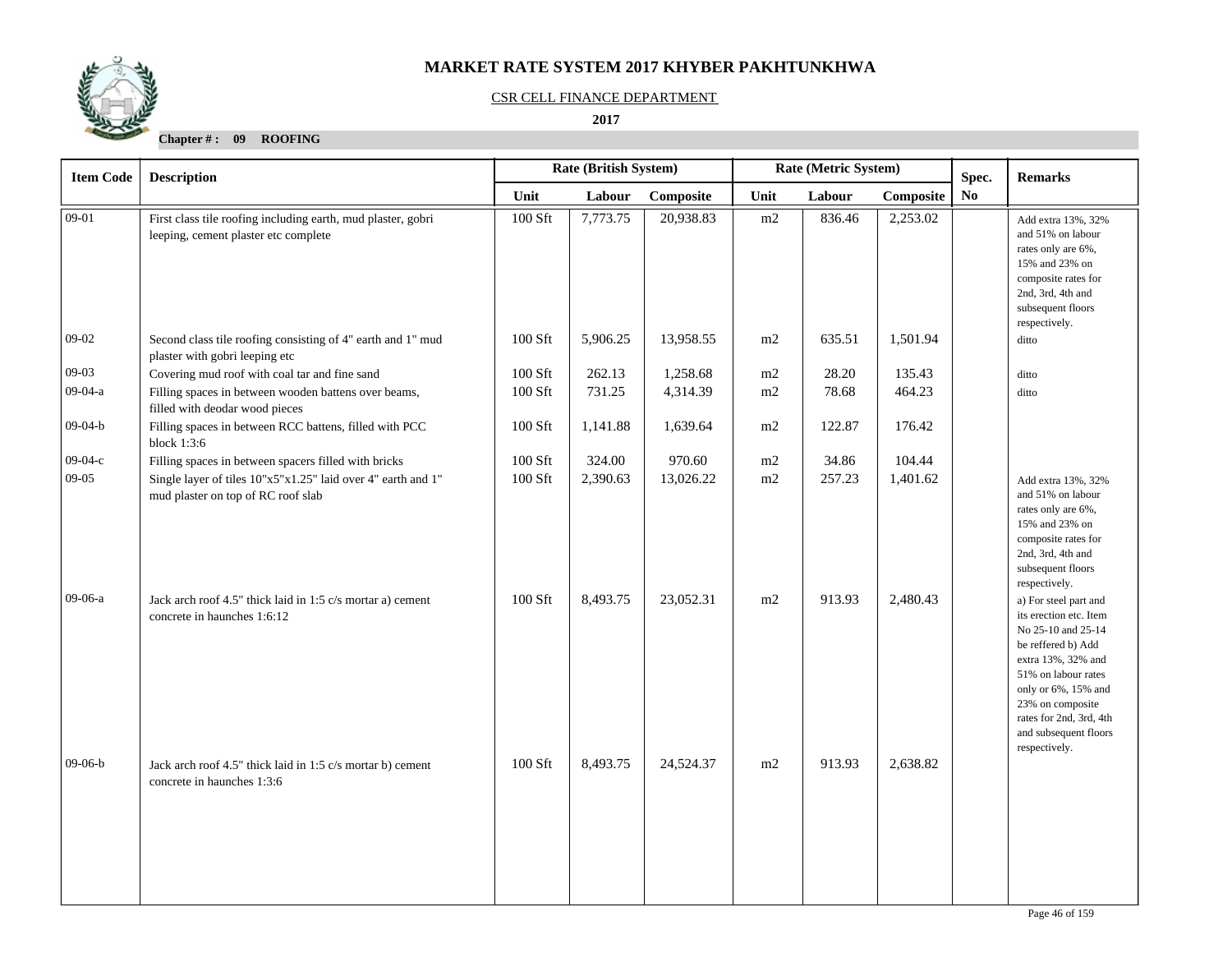

#### CSR CELL FINANCE DEPARTMENT

 **2017** 

| <b>Item Code</b> | <b>Description</b>                                                                                               | Rate (British System)<br>Rate (Metric System) |          |           |      | Spec.  | <b>Remarks</b> |    |                                                                                                                                                                                                                                                          |
|------------------|------------------------------------------------------------------------------------------------------------------|-----------------------------------------------|----------|-----------|------|--------|----------------|----|----------------------------------------------------------------------------------------------------------------------------------------------------------------------------------------------------------------------------------------------------------|
|                  |                                                                                                                  | Unit                                          | Labour   | Composite | Unit | Labour | Composite      | No |                                                                                                                                                                                                                                                          |
| 09-07-a          | Jack arch roofing 4.5" thick laid in 1:5 c/s mortar complete.<br>Cement concrete in haunches 1:6:12              | 100 Sft                                       | 6,890.63 | 20,832.42 | m2   | 741.43 | 2,241.57       |    | a) For steel part and<br>its erection etc. Item<br>No 25-10 and 25-14<br>be reffered b) Add<br>extra 13%, 32% and<br>51% on labour rates<br>only or 6%, 15% and<br>23% on composite<br>rates for 2nd, 3rd, 4th<br>and subsequent floors<br>respectively. |
| $09-07-b$        | Jack arch roofing 4.5" thick laid in 1:5 cement mortar,<br>including complete. Cement concrete in haunches 1:3:6 | 100 Sft                                       | 6,890.63 | 22,124.15 | m2   | 741.43 | 2,380.56       |    |                                                                                                                                                                                                                                                          |
| 09-08            | Extra for vaulted jack arch roofing                                                                              | 100 Sft                                       | 1,912.50 | 1,912.50  | m2   | 205.79 | 205.79         |    | ditto                                                                                                                                                                                                                                                    |
| 09-09            | Jack arch roofing of shingle & cement concrete 1:3:6, 4.5"<br>at crown & 1/2" cem. plaster complete              | 100 Sft                                       | 7,031.25 | 12,557.36 | m2   | 756.56 | 1,351.17       |    |                                                                                                                                                                                                                                                          |
| $09-10-a$        | Earth filling over roof including watering, ramming etc 3"<br>thick earth filling and 1" mud plaster             | 100 Sft                                       | 751.50   | 1,834.56  | m2   | 80.86  | 197.40         |    | Add extra 13%, 32%<br>and 51% on labour<br>rates only are 6%,<br>15% and 23% on<br>composite rates for<br>2nd, 3rd, 4th and<br>subsequent floors<br>respectively.                                                                                        |
| $09-10-b$        | Earth filling over roof including watering, ramming etc 4"<br>thick earth filling and 1" mud plaster             | 100 Sft                                       | 785.25   | 2,014.71  | m2   | 84.49  | 216.78         |    |                                                                                                                                                                                                                                                          |
| $09-11$          | 1/8" thick gobri leeping on roofs or floors                                                                      | 100 Sft                                       | 155.25   | 268.41    | m2   | 16.70  | 28.88          |    | ditto                                                                                                                                                                                                                                                    |
| 09-12            | 2 coats of bitumen laid hot using 34 lbs. for %sft over roof<br>& blinded with sand at 1 cft per % sft           | 100 Sft                                       | 562.50   | 2,720.07  | m2   | 60.53  | 292.68         |    |                                                                                                                                                                                                                                                          |
| $09-13-a$        | Supply & fix corrugated GI sheet with GI bolts, nuts,<br>limpet etc. complete : 20 BWG                           | 100 Sft                                       | 1,575.00 | 15,946.60 | m2   | 169.47 | 1,715.85       |    | Add extra 13%, 32%<br>and 51% on labour<br>rates only are 6%,<br>15% and 23% on<br>composite rates for<br>2nd, 3rd, 4th and<br>subsequent floors<br>respectively.                                                                                        |
| $09-13-b$        | Supply & fix corrugated GI sheet with GI bolts, nuts,<br>limpet etc. complete : 22 BWG                           | 100 Sft                                       | 1,575.00 | 13,955.56 | m2   | 169.47 | 1,501.62       |    |                                                                                                                                                                                                                                                          |
| $09-13-c$        | Supply & fix corrugated GI sheet with GI bolts, nuts,<br>limpet etc. complete : 24 BWG                           | 100 Sft                                       | 1,575.00 | 11,715.64 | m2   | 169.47 | 1,260.60       |    |                                                                                                                                                                                                                                                          |
| $09-14$          | Khassi parnalas in c/s mortar 1:2, 12" outside width<br>finished smooth with a floating coat                     | Rft                                           | 92.16    | 121.25    | m    | 302.35 | 397.81         |    | ditto                                                                                                                                                                                                                                                    |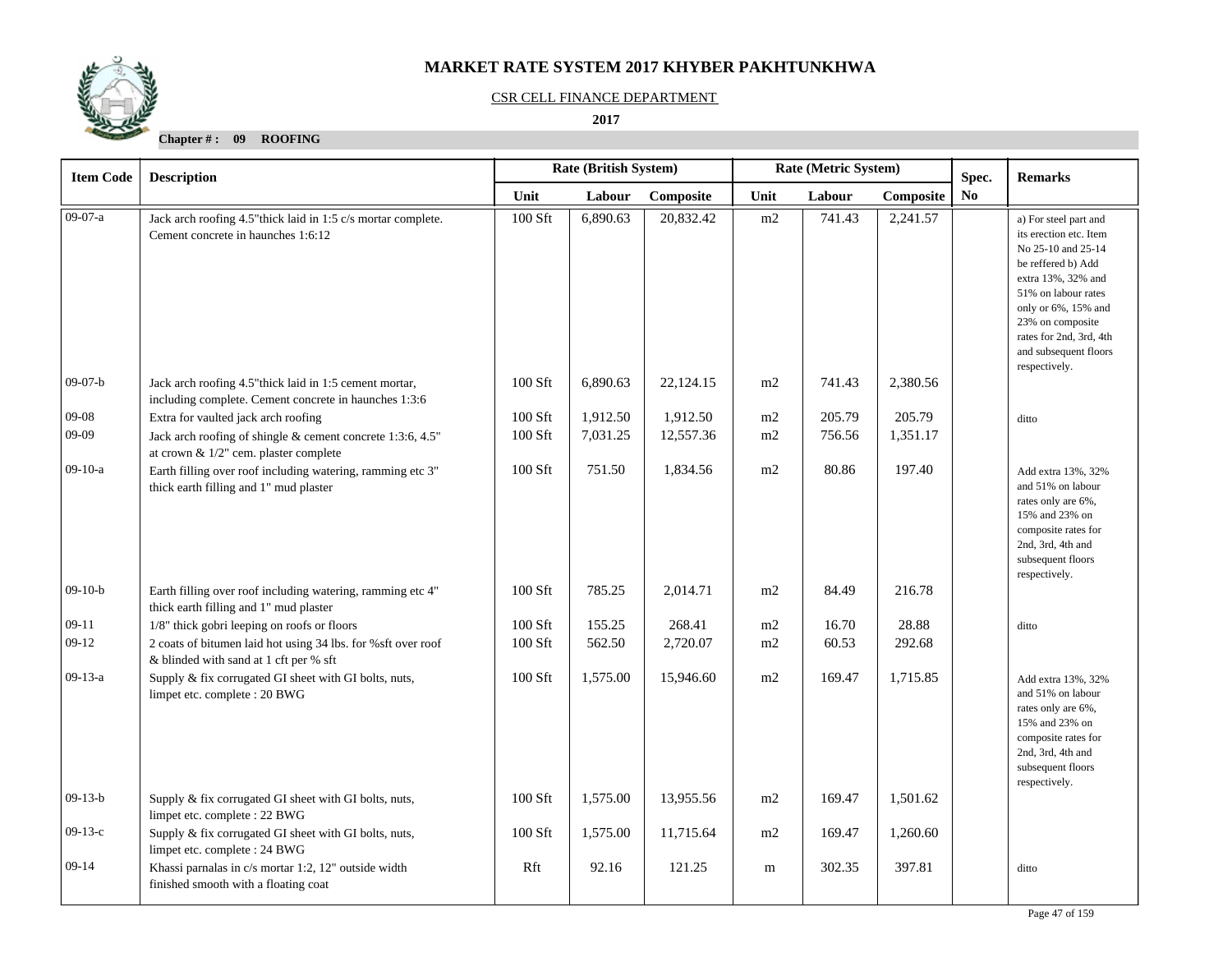## CSR CELL FINANCE DEPARTMENT

 **2017** 

| <b>Item Code</b> | <b>Description</b>                                                                                             | <b>Rate (British System)</b> |          |           |           | Rate (Metric System) |           | Spec.          | <b>Remarks</b> |
|------------------|----------------------------------------------------------------------------------------------------------------|------------------------------|----------|-----------|-----------|----------------------|-----------|----------------|----------------|
|                  |                                                                                                                | Unit                         | Labour   | Composite | Unit      | Labour               | Composite | N <sub>0</sub> |                |
| $09-15$          | Khuras on roof 2'x2'x6"                                                                                        | Each                         | 343.13   | 639.59    | Each      | 343.13               | 639.59    |                | ditto          |
| $09-16$          | Bottom khuras of brick masonry in c/s mortar                                                                   | Each                         | 343.13   | 1,121.00  | Each      | 343.13               | 1,121.00  |                | ditto          |
|                  | 1:6,4'x2'x4.5" over 3" cem. concrete 1:4:8                                                                     |                              |          |           |           |                      |           |                |                |
| $09-17-a$        | Plain GI sheets 22 SWG rain water down pipe a) 4"                                                              | Rft                          | 72.03    | 179.88    | m         | 236.31               | 590.15    |                | ditto          |
|                  | diameter down pipe                                                                                             |                              |          |           |           |                      |           |                |                |
| $09-17-b$        | Plain GI sheets 22 SWG rain water down pipe b) 5"                                                              | Rft                          | 72.03    | 202.26    | ${\bf m}$ | 236.31               | 663.59    |                |                |
| $09-18$          | diameter down pipe<br>Plain galvanized iron sheet flashing, 22 guage                                           | $100$ Sft                    | 9,765.33 | 15,763.40 | m2        | 1,050.75             | 1,696.14  |                | ditto          |
| $09-19-a$        | Cast iron rain water down pipe fixed in position excluding                                                     | Rft                          | 53.39    | 678.75    | ${\bf m}$ | 175.16               | 2,226.88  |                |                |
|                  | heads & shoes: 4" dia                                                                                          |                              |          |           |           |                      |           |                | ditto          |
| $09-19-b$        | Cast iron rain water down pipe fixed in position excluding                                                     | Rft                          | 53.39    | 554.86    | m         | 175.16               | 1,820.40  |                |                |
|                  | heads & shoes: 3" dia                                                                                          |                              |          |           |           |                      |           |                |                |
| $09 - 20$        | Heads for cast iron rain water down pipe fixed in place                                                        | Each                         | 202.50   | 1,848.64  | Each      | 202.50               | 1,848.64  |                | ditto          |
|                  | including cost of clamp holdfast and painting                                                                  |                              |          |           |           |                      |           |                |                |
| $09 - 21$        | Shoes, bends or offsets for cast iron ran water down pipe,                                                     | Each                         | 118.13   | 1,764.27  | Each      | 118.13               | 1,764.27  |                | ditto          |
|                  | including fixing & painting                                                                                    |                              |          |           |           |                      |           |                |                |
| $09-22$          | Plain GI sheet spouts fixed in position, including paint                                                       | Each                         | 258.75   | 495.72    | Each      | 258.75               | 495.72    |                | ditto          |
| $09-23$          | Laying 1/2" thick deodar ceiling complete, including                                                           | $100$ Sft                    | 5,287.50 | 33,079.10 | m2        | 568.93               | 3,559.31  |                | ditto          |
| $09 - 24 - a$    | sawing, planing & fixing                                                                                       |                              |          |           |           |                      |           |                |                |
|                  | Flat sheet roof with GI plain sheets, including batten rolls,<br>screws, clips etc : 22 BWG                    | 100 Sft                      | 4,050.00 | 18,194.98 | m2        | 435.78               | 1,957.78  |                |                |
| $09-24-b$        | Flat sheet roof with GI plain sheets, including batten rolls,                                                  | 100 Sft                      | 4,050.00 | 16,787.58 | m2        | 435.78               | 1,806.34  |                |                |
|                  | screws, clips etc : 24 BWG                                                                                     |                              |          |           |           |                      |           |                |                |
| $09-25$          | Asbestos cement corrugated sheet roofing including                                                             | 100 Sft                      | 2,025.00 | 14,736.59 | $\rm m2$  | 217.89               | 1,585.66  |                |                |
|                  | overlaps, GI hooks, bolts, nuts etc                                                                            |                              |          |           |           |                      |           |                |                |
| $09-26$          | Extra labour for erection of GI sheets, flat sheet or asbestos                                                 | 100 Sft                      | 360.00   | 360.00    | m2        | 38.74                | 38.74     |                |                |
|                  | sheet roofing above 20' height                                                                                 |                              |          |           |           |                      |           |                |                |
| $09-27$          | Fixing asbestos cement sheet ridges and valleys 1/4" thick                                                     | <b>100 RFT</b>               | 2,475.00 | 8,719.77  | m         | 81.20                | 286.08    |                |                |
| $09-28-a$        | Plain GI sheet ridging including fixture complete 6" lap &                                                     | Rft                          | 92.61    | 694.51    | m         | 303.83               | 2,278.59  |                |                |
|                  | 18" overall of 22 gauge GI sheet ridging                                                                       |                              |          |           |           |                      |           |                |                |
| 09-28-b          | Plain GI sheet ridging including fixture complete 9" lap &                                                     | Rft                          | 92.61    | 667.06    | m         | 303.83               | 2,188.53  |                |                |
| $09-28-c$        | 24" overall, of 24 gauge GI sheet ridging<br>Plain GI sheet ridging including fixture complete $12$ " lap $\&$ | Rft                          | 92.61    | 729.28    |           | 303.83               | 2,392.66  |                |                |
|                  | 30 overall, of 22 gauge GI sheet ridging                                                                       |                              |          |           | m         |                      |           |                |                |
| $09-29$          | Plain 22 gauge GI sheet gutter semi circular 8" diameter                                                       | Rft                          | 48.02    | 226.75    | m         | 157.54               | 743.92    |                |                |
| $09-30$          | Fixing water spouse or parnala.                                                                                | Each                         | 393.75   | 393.75    | Each      | 393.75               | 393.75    |                |                |
| 09-31            | Making masonry ventilators in c/s mortar 1:4                                                                   | Each                         | 1,575.00 | 2,267.62  | Each      | 1,575.00             | 2,267.62  |                |                |
| $09-32$          | Making drip course 2"x1/2" under RCC slab edges in outer                                                       | Rft                          | 11.94    | 13.45     | ${\bf m}$ | 39.16                | 44.11     |                |                |
|                  | opening, in c/s mortar 1:2                                                                                     |                              |          |           |           |                      |           |                |                |

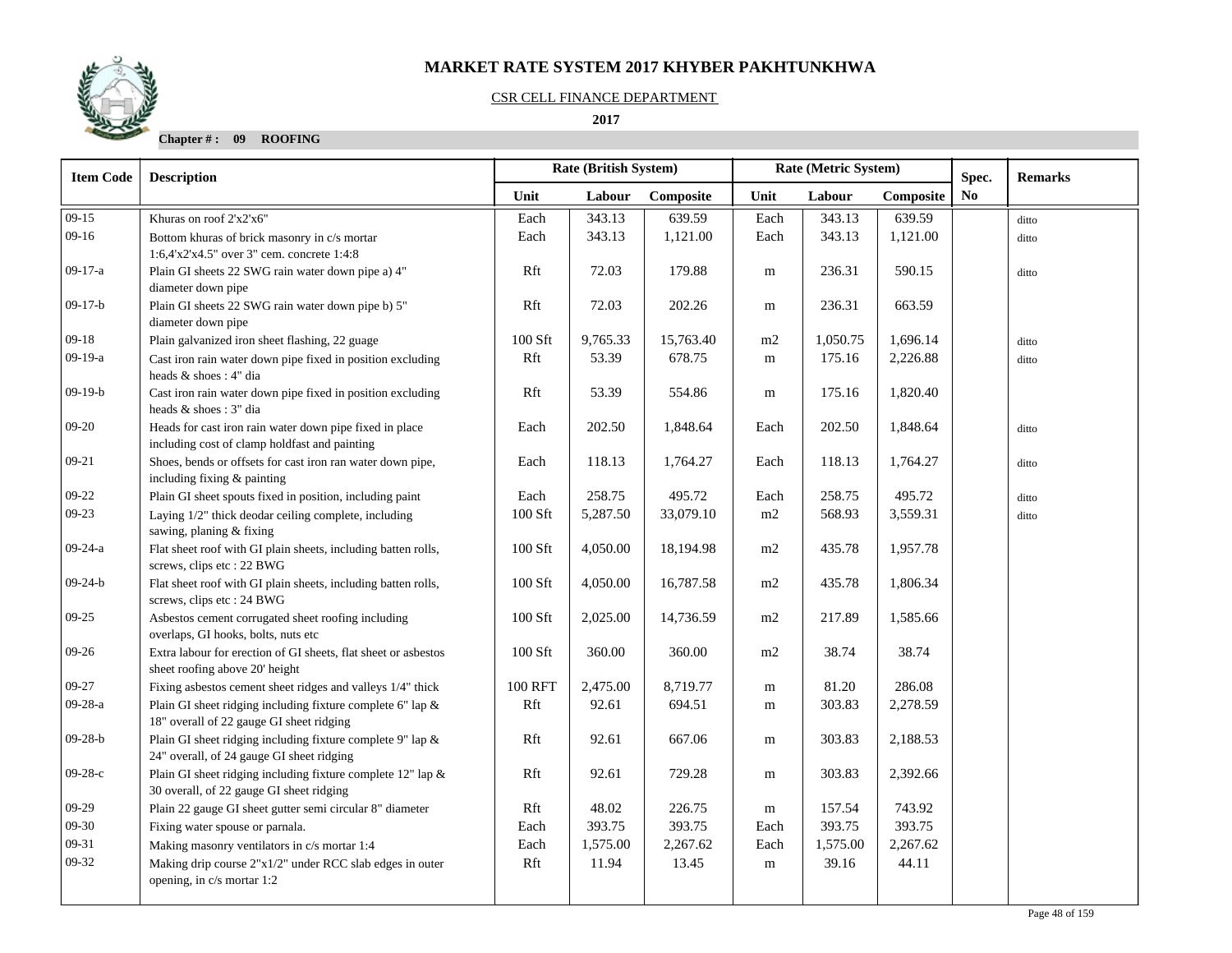## CSR CELL FINANCE DEPARTMENT

## **2017**

| <b>Item Code</b> | <b>Description</b>                                                                           |         | Rate (British System) |           |      | Rate (Metric System) |           | Spec.          | <b>Remarks</b>                                                                                          |
|------------------|----------------------------------------------------------------------------------------------|---------|-----------------------|-----------|------|----------------------|-----------|----------------|---------------------------------------------------------------------------------------------------------|
|                  |                                                                                              | Unit    | Labour                | Composite | Unit | Labour               | Composite | N <sub>0</sub> |                                                                                                         |
| $09-33$          | Supply and laying of twin GI sheet 20 SWG painted with<br>bitumen & polythene fim complete   | 100 Sft | 3,215.25              | 22,674.46 | m2   | 345.96               | 2,439.77  |                |                                                                                                         |
| $09-34-a$        | Provide & lay roof insulation complete with Thermopore<br>sheet 1/2" thick                   | Sft     | 25.41                 | 136.73    | m2   | 273.38               | 1,471.17  |                |                                                                                                         |
| $09-34-b$        | Provide & lay roof insulation complete with Thermopore<br>sheet 3/4" thick                   | Sft     | 25.41                 | 136.06    | m2   | 273.38               | 1,464.04  |                |                                                                                                         |
| $09-34-c$        | Provide & lay roof insulation complete with Thermopore<br>sheet 1" thick                     | Sft     | 25.41                 | 138.50    | m2   | 273.38               | 1,490.29  |                |                                                                                                         |
| $09-35$          | Providing and fixing AC rain water down pipe 4" dia, with<br>shoe, tee, bend & clamp etc     | Rft     | 53.44                 | 671.98    | m    | 175.32               | 2,204.65  |                |                                                                                                         |
| 09-36-a          | Making jharries in existing brick masonry For slabs upto 6"<br>thick                         | Rft     | 30.63                 | 62.10     | m    | 100.49               | 203.74    |                | Rate shall be<br>increased by 1.5<br>times for stone<br>masonry or PCC and<br>2 times for RCC           |
| $09-36-b$        | Making jharries in existing brick masonry For slabs<br>exceeding 6" to 12" thick             | Rft     | 77.63                 | 82.05     | m    | 254.71               | 269.19    |                |                                                                                                         |
| $09-37-a$        | Making recess in existing brick masonry a) upto 1.0' height<br>of girder or beam             | Each    | 303.75                | 335.98    | Each | 303.75               | 335.98    |                | ditto                                                                                                   |
| $09-37-b$        | Making recess in existing brick masonry b) for every 6"<br>additional height or part thereof | Each    | 126.56                | 144.98    | Each | 126.56               | 144.98    |                |                                                                                                         |
| 09-38            | Hoisting RS Beams & wooden beams and placing in<br>position                                  | Each    | 318.38                | 318.38    | Each | 318.38               | 318.38    |                |                                                                                                         |
| 09-39            | Hoisting and placing in position sahl ballies, over roof                                     | Each    | 51.98                 | 51.97     | Each | 51.97                | 51.97     |                |                                                                                                         |
| $09-40-a$        | Hoist precast RCC/pre-stressed conc. battens a) From 5' to<br>6' long                        | Each    | 45.34                 | 45.34     | Each | 45.34                | 45.34     |                |                                                                                                         |
| $09-40-b$        | Hoist precast RCC/pre-stressed conc. battens b) Over 6' to<br>$7'$ long                      | Each    | 67.50                 | 67.50     | Each | 67.50                | 67.50     |                |                                                                                                         |
| $09-40-c$        | Hoist precast RCC/pre-stressed conc. battens c) Over 7' to<br>8'long                         | Each    | 89.66                 | 89.66     | Each | 89.66                | 89.66     |                |                                                                                                         |
| $09-40-d$        | Hoist precast RCC/pre-stressed conc. battens d) Over 8' to<br>$9'$ long                      | Each    | 108.00                | 108.00    | Each | 108.00               | 108.00    |                |                                                                                                         |
| $09-40-e$        | Hoist precast RCC/pre-stressed conc. battens e) Exceeding<br>9' length                       | Each    | 135.00                | 135.00    | Each | 135.00               | 135.00    |                |                                                                                                         |
| $09-41-a$        | Hoisting and placing in position RCC troughs Upto 10' in<br>length                           | Each    | 135.00                | 135.00    | Each | 135.00               | 135.00    |                | Applicable only to<br>roof troughs (inverted<br>tees and trough) for<br>heights of first storey<br>only |
| $09-41-b$        | Hoisting and placing in position RCC troughs Upto 11' in<br>length                           | Each    | 180.34                | 180.34    | Each | 180.34               | 180.34    |                |                                                                                                         |

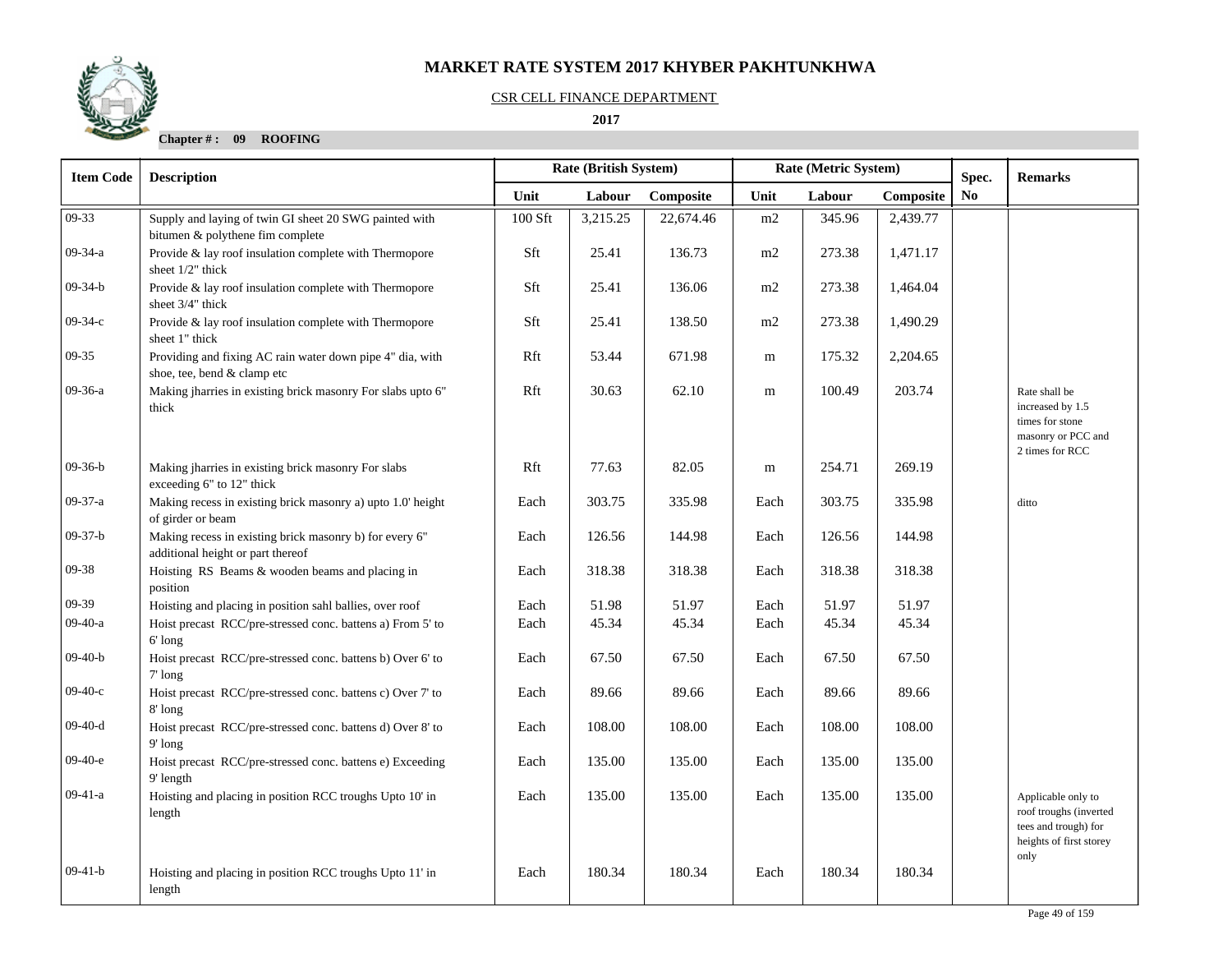#### CSR CELL FINANCE DEPARTMENT

## **2017**

| <b>Item Code</b> | <b>Description</b>                                                                                                 |         | <b>Rate (British System)</b> |           |      | Rate (Metric System) | Spec.     | <b>Remarks</b> |  |
|------------------|--------------------------------------------------------------------------------------------------------------------|---------|------------------------------|-----------|------|----------------------|-----------|----------------|--|
|                  |                                                                                                                    | Unit    | Labour                       | Composite | Unit | Labour               | Composite | No.            |  |
| $09-41-c$        | Hoisting and placing in position RCC troughs Upto 12' in<br>length                                                 | Each    | 224.66                       | 224.66    | Each | 224.66               | 224.66    |                |  |
| $09-41-d$        | Hoisting and placing in position RCC troughs Upto 13' in<br>length                                                 | Each    | 244.13                       | 244.13    | Each | 244.13               | 244.13    |                |  |
| $09-41-e$        | Hoisting and placing in position RCC troughs Upto 14' in<br>length                                                 | Each    | 270.00                       | 270.00    | Each | 270.00               | 270.00    |                |  |
| $09-41-f$        | Hoisting and placing in position RCC troughs Upto 15' in<br>length                                                 | Each    | 297.00                       | 297.00    | Each | 297.00               | 297.00    |                |  |
| $09-41-g$        | Hoisting and placing in position RCC troughs Upto 16' in<br>length                                                 | Each    | 337.50                       | 337.50    | Each | 337.50               | 337.50    |                |  |
| $09-41-h$        | Hoisting and placing in position RCC troughs Upto 17' in<br>length                                                 | Each    | 384.53                       | 384.53    | Each | 384.52               | 384.52    |                |  |
| $09-41-i$        | Hoisting and placing in position RCC troughs Upto 18' in<br>length                                                 | Each    | 450.34                       | 450.34    | Each | 450.34               | 450.34    |                |  |
| $09-41-j$        | Hoisting and placing in position RCC troughs Upto 19' in<br>length                                                 | Each    | 540.00                       | 540.00    | Each | 540.00               | 540.00    |                |  |
| $09-41-k$        | Hoisting and placing in position RCC troughs Upto 20' in<br>length                                                 | Each    | 675.00                       | 675.00    | Each | 675.00               | 675.00    |                |  |
| $09-42-a$        | Hoist & place in position RCC inverted battens Upto 10'<br>span                                                    | Each    | 108.22                       | 108.22    | Each | 108.22               | 108.22    |                |  |
| $09-42-b$        | Hoist & place in position RCC inverted battens Upto 12'<br>span                                                    | Each    | 216.45                       | 216.45    | Each | 216.45               | 216.45    |                |  |
| $09-42-c$        | Hoist & place in position RCC inverted battens Upto 13'<br>span                                                    | Each    | 271.35                       | 271.35    | Each | 271.35               | 271.35    |                |  |
| $09-42-d$        | Hoist & place in position RCC inverted battens Upto 14'<br>span                                                    | Each    | 326.25                       | 326.25    | Each | 326.25               | 326.25    |                |  |
| $09-42-e$        | Hoist & place in position RCC inverted battens Upto 15'<br>span                                                    | Each    | 358.88                       | 358.88    | Each | 358.88               | 358.88    |                |  |
| $09-42-f$        | Hoist & place in position RCC inverted battens Upto 16'<br>span                                                    | Each    | 407.81                       | 407.81    | Each | 407.81               | 407.81    |                |  |
| $09-42-g$        | Hoist & place in position RCC inverted battens Upto 18'<br>span                                                    | Each    | 544.84                       | 544.84    | Each | 544.84               | 544.84    |                |  |
| $09-42-h$        | Hoist & place in position RCC inverted battens Upto 20'<br>span                                                    | Each    | 815.63                       | 815.63    | Each | 815.63               | 815.63    |                |  |
| $09-43$          | RCC spout including fixing in position, with top and<br>bottom khuras                                              | Each    | 551.25                       | 802.27    | Each | 551.25               | 802.27    |                |  |
| 09-44            | P/F Burnt Brick Tile Roofing over Tee Iron and Steel<br>Girder, in 1:6 c/s mortar (12' max span)                   | 100 Sft | 5,140.52                     | 39,492.92 | m2   | 553.12               | 4,249.44  |                |  |
| $09-45$          | Providing and Laying Prestressed Roof of Slab/Girder, 2"<br>thick PCC 1:2:4 with chicken mesh, polythene, mud, tar | Sft     | 45.79                        | 207.23    | m2   | 492.75               | 2,229.74  |                |  |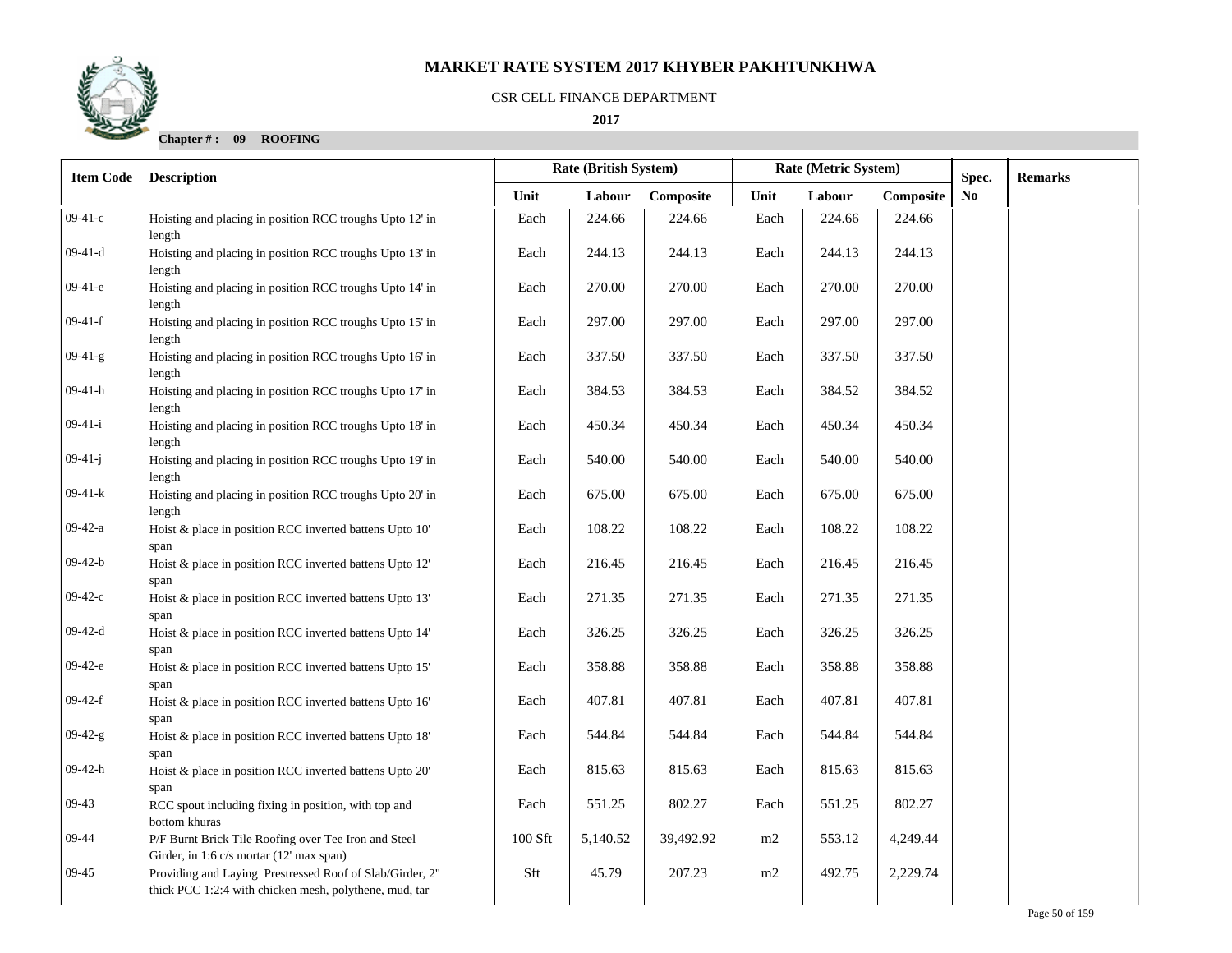

#### CSR CELL FINANCE DEPARTMENT

 **2017** 

| <b>Item Code</b> | <b>Description</b> | <b>Rate (British System)</b> |        |                  |      | <b>Rate (Metric System)</b> |                  | Spec.          | <b>Remarks</b> |
|------------------|--------------------|------------------------------|--------|------------------|------|-----------------------------|------------------|----------------|----------------|
|                  |                    | Unit                         | Labour | <b>'omposite</b> | Unit | Labour                      | <b>Composite</b> | N <sub>0</sub> |                |
|                  |                    |                              |        |                  |      |                             |                  |                |                |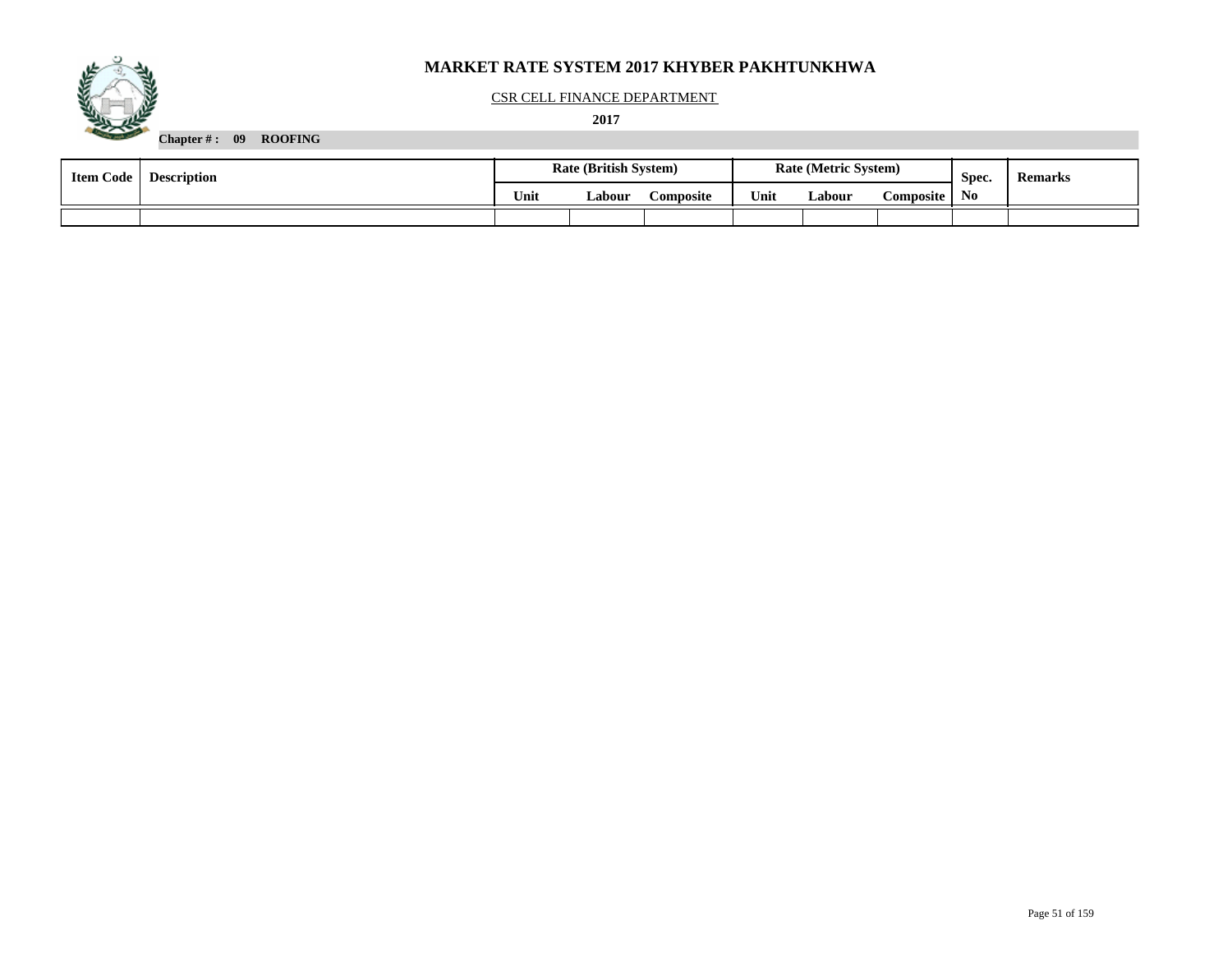## CSR CELL FINANCE DEPARTMENT

 **2017** 

| <b>Item Code</b> | <b>Description</b>                                                                                          | <b>Rate (British System)</b> |          |           |                          | Rate (Metric System) |           | Spec. | <b>Remarks</b>                                                                               |
|------------------|-------------------------------------------------------------------------------------------------------------|------------------------------|----------|-----------|--------------------------|----------------------|-----------|-------|----------------------------------------------------------------------------------------------|
|                  |                                                                                                             | Unit                         | Labour   | Composite | Unit                     | Labour               | Composite | No.   |                                                                                              |
| $10 - 01$        | Laying murum flooring complete as per specs                                                                 | 100 Sft                      | 2,475.00 | 6,784.04  | m2                       | 266.31               | 729.96    |       |                                                                                              |
| $10 - 02$        | Earth flooring 6" thick consolidated layer of moistened<br>earth, including ramming                         | 100 Sft                      | 829.69   | 2,124.92  | m2                       | 89.27                | 228.64    |       |                                                                                              |
| $10-03-a$        | Provide, lay, water & ram clean coarse sand under floor /<br>brick paving, complete                         | 100 Cft                      | 3,272.29 | 4,177.95  | m <sub>3</sub>           | 1,155.60             | 1,475.43  |       |                                                                                              |
| $10-03-b$        | Provide, lay, water & ram brick ballast 1.5" to 2" guage<br>mixed with 25% sand for floor foundations       | 100 Cft                      | 6,547.39 | 11,296.05 | m <sub>3</sub>           | 2,312.19             | 3,989.17  |       |                                                                                              |
| $10 - 04$        | Mud floor of 6" thick consolidated layer of moist earth &<br>finished off with 1" mud plaster               | 100 Sft                      | 1,631.25 | 3,572.78  | m2                       | 175.52               | 384.43    |       |                                                                                              |
| $10 - 05$        | Dry brick paving laid flat, sand grouted, including prep. of<br>bed, by 1/2" thick mud plaster              | 100 Sft                      | 1,096.88 | 5,155.81  | m2                       | 118.02               | 554.77    |       |                                                                                              |
| 10-06            | Dry brick on edge paving, sand grouted, including prep. of<br>bed, by 1/2" thick mud plaster                | 100 Sft                      | 1,557.00 | 7,563.06  | m2                       | 167.53               | 813.79    |       |                                                                                              |
| $10 - 07$        | Grouting 4.5" dry brick work with cement sand mortar 1:5                                                    | 100 Sft                      | 1,068.75 | 1,634.46  | m2                       | 115.00               | 175.87    |       |                                                                                              |
| 10-08            | Flat brick flooring laid in 1:6 c/s mortar over a bed of 3/4"<br>thick cement mortar 1:6                    | 100 Sft                      | 1,884.38 | 6,820.98  | m2                       | 202.76               | 733.94    |       |                                                                                              |
| $10-09$          | Brick on edge flooring, laid in 1:6 c/s mortar, over a bed of<br>3/4" thick cement mortar 1:6               | 100 Sft                      | 2,418.75 | 9,575.76  | m2                       | 260.26               | 1,030.35  |       |                                                                                              |
| $10-10$          | Brick tiles (12"x6"x2") laid in 1:6 c/s mortar, over a bed of<br>$3/4$ " thick c/s mortar 1:6               | 100 Sft                      | 1,884.38 | 7,155.26  | m2                       | 202.76               | 769.91    |       |                                                                                              |
| $10 - 11$        | Brick tiles $(9"x4.5"x1.5")$ laid flat in 1:3 c/s mortar over a<br>bed of 3/4" thick cement mortar 1:6      | $100$ Sft                    | 2,137.50 | 9,110.29  | m2                       | 229.99               | 980.27    |       |                                                                                              |
| $10-12$          | Cement tiles (8"x8"x3/4") laid flat in 1:2 c/s mortar, over<br>3/4" thick bed of c/s mortar 1:2             |                              |          |           |                          |                      |           |       | <b>DELETED</b>                                                                               |
| $10-13-a$        | Cement concrete tiles laid in 1:2 c/s mortar over 3/4" thick<br>bed of c/s mortar 1:2 : 12" x 12" x 1"      |                              |          |           |                          |                      |           |       | <b>DELETED</b>                                                                               |
| $10-13-b$        | Cement concrete tiles laid in 1:2 c/s mortar over 3/4" thick<br>bed of c/s mortar $1:2:9"$ x 9" x 3/4"      |                              |          |           |                          |                      |           |       | <b>DELETED</b>                                                                               |
| $10-13-c$        | Cement concrete tiles laid in 1:2 c/s mortar over 3/4" thick<br>bed of c/s mortar 1:2 : 6" x 6" x 3/4"      |                              |          |           | $\overline{\phantom{a}}$ |                      |           |       | <b>DELETED</b>                                                                               |
| $10-14$          | Coloured cement tile $(8"x8"x3/4")$ of dark shade laid flat in<br>1:2 c/s mortar over 3/4" mortar bed       | 100 Sft                      | 2,829.38 | 8,197.13  | m2                       | 304.44               | 882.01    |       |                                                                                              |
| $10-15-a$        | Provide & lay topping of concrete 1:2:4, including surface<br>finishing & dividing in panels : 1" thick     | 100 Sft                      | 1,575.00 | 3,176.01  | m2                       | 169.47               | 341.74    |       | If glass strips are used<br>for paneling, it shall<br>be paid extra as per<br>item No. 10-43 |
| $10-15-b$        | Provide $\&$ lay topping of concrete 1:2:4, including surface<br>finishing & dividing in panels: 1.5" thick | 100 Sft                      | 1,884.38 | 3,988.88  | m2                       | 202.76               | 429.20    |       |                                                                                              |
| $10-15-c$        | Provide & lay topping of concrete 1:2:4, including surface<br>finishing & dividing in panels: 1.5" thick    | 100 Sft                      | 1,884.38 | 4,255.20  | m2                       | 202.76               | 457.86    |       |                                                                                              |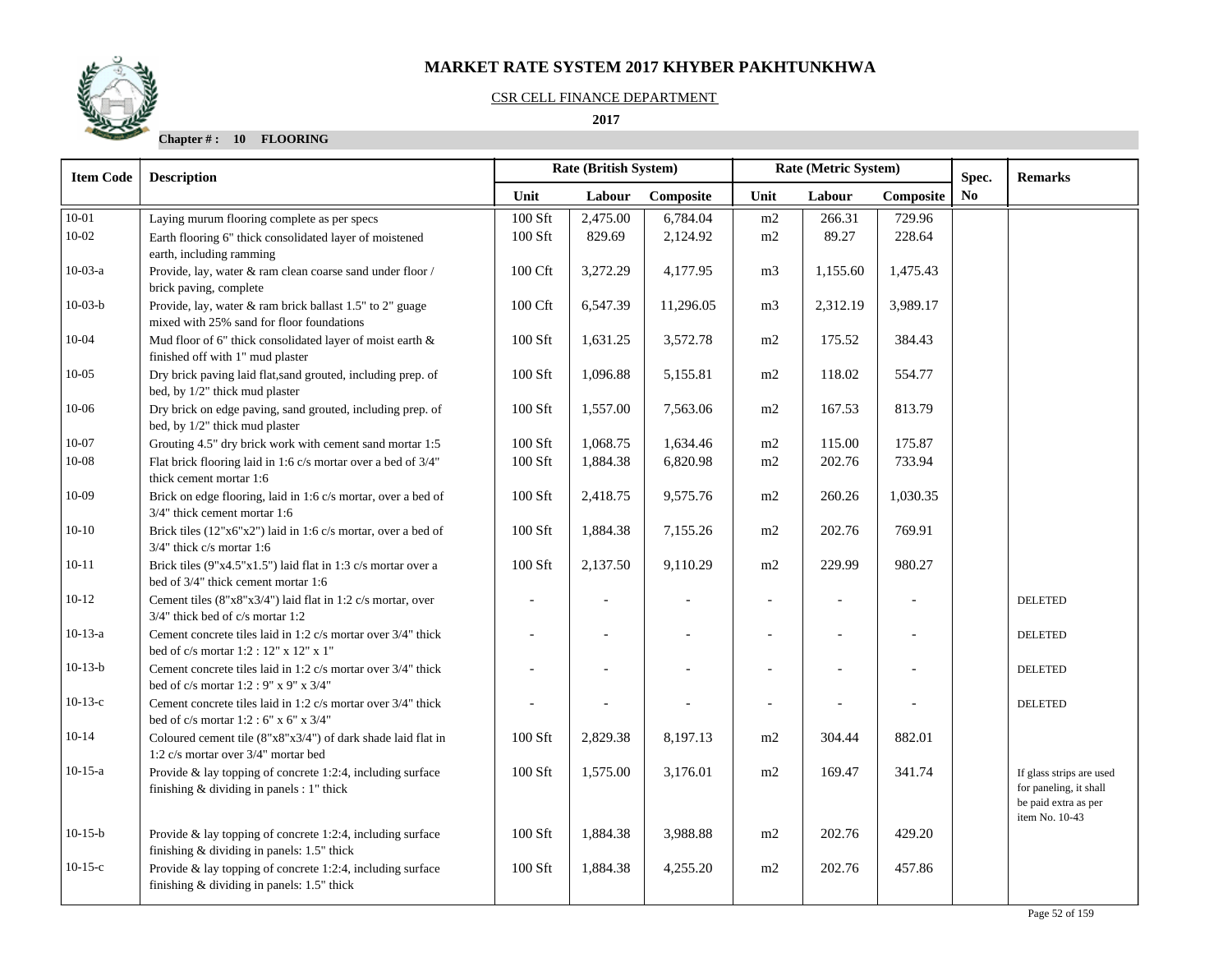## CSR CELL FINANCE DEPARTMENT

 **2017** 



| <b>Item Code</b> | <b>Rate (British System)</b><br><b>Description</b>                                                                                                                                                                                                                                       |         |          | Rate (Metric System) |      | Spec.  | <b>Remarks</b> |                |                                                                                    |
|------------------|------------------------------------------------------------------------------------------------------------------------------------------------------------------------------------------------------------------------------------------------------------------------------------------|---------|----------|----------------------|------|--------|----------------|----------------|------------------------------------------------------------------------------------|
|                  |                                                                                                                                                                                                                                                                                          | Unit    | Labour   | Composite            | Unit | Labour | Composite      | N <sub>0</sub> |                                                                                    |
| $10-15-d$        | Provide & lay topping of concrete 1:2:4, including surface<br>finishing $&$ dividing in panels : 1.75" thick                                                                                                                                                                             | 100 Sft | 1,884.38 | 4,806.88             | m2   | 202.76 | 517.22         |                |                                                                                    |
| $10-15-e$        | Provide $\&$ lay topping of concrete 1:2:4, including surface<br>finishing $&$ dividing in panels : 2" thick                                                                                                                                                                             | 100 Sft | 2,165.63 | 5,369.96             | m2   | 233.02 | 577.81         |                |                                                                                    |
| $10-15-f$        | Provide & lay topping of concrete 1:2:4, including surface<br>finishing & dividing in panels: 2.25" thick                                                                                                                                                                                | 100 Sft | 3,093.75 | 6,765.34             | m2   | 332.89 | 727.95         |                |                                                                                    |
| $10-15-g$        | Provide $\&$ lay topping of concrete 1:2:4, including surface<br>finishing & dividing in panels: 2.5" thick                                                                                                                                                                              | 100 Sft | 3,234.38 | 7,243.65             | m2   | 348.02 | 779.42         |                |                                                                                    |
| $10-15-h$        | Provide $\&$ lay topping of concrete 1:2:4, including surface<br>finishing & dividing in panels: 2.75" thick                                                                                                                                                                             | 100 Sft | 3,853.13 | 8,200.59             | m2   | 414.60 | 882.38         |                |                                                                                    |
| $10-15-i$        | Provide & lay topping of concrete 1:2:4, including surface<br>finishing & dividing in panels : 3" thick                                                                                                                                                                                  | 100 Sft | 3,628.13 | 8,363.43             | m2   | 390.39 | 899.91         |                |                                                                                    |
| $10-16-a$        | Provide & laying conglomerate floor (two coat work) with<br>top layer of 1/2" thick wearing surface of one part of<br>cement 2 parts of stone chips passing 3/16" sieve over<br>bottom layer of cement concrete (1:3:6) including surface<br>finishing & dividing in panels: 1.5" thick  | 100 Sft | 3,543.75 | 5,438.30             | m2   | 381.31 | 585.16         |                | ditto                                                                              |
| $10-16-b$        | Provide & laying conglomerate floor (two coat work) with<br>top layer of 1/2" thick wearing surface of one part of<br>cement 2 parts of stone chips passing 3/16" sieve over<br>bottom layer of cement concrete (1:3:6) including surface<br>finishing & dividing in panels: 1.75" thick | 100 Sft | 2,531.25 | 4,629.10             | m2   | 272.36 | 498.09         |                |                                                                                    |
| $10-16-c$        | Provide & laying conglomerate floor (two coat work) with<br>top layer of 1/2" thick wearing surface of one part of<br>cement 2 parts of stone chips passing 3/16" sieve over<br>bottom layer of cement concrete (1:3:6) including surface<br>finishing & dividing in panels : 2" thick   | 100 Sft | 2,812.50 | 5,121.08             | m2   | 302.63 | 551.03         |                |                                                                                    |
| $10 - 17$        | Add extra in cement concrete floor topping if finished with<br>pigment and polishing                                                                                                                                                                                                     | 100 Sft | 787.50   | 1,550.24             | m2   | 84.74  | 166.81         |                |                                                                                    |
| $10 - 18$        | Extra labour for each storey above ground for mosaic,<br>conglomerate, tiles, stone & wood floor                                                                                                                                                                                         | 100 Sft | 421.88   | 421.88               | m2   | 45.39  | 45.39          |                | Applicable to item No<br>10-08 to 10-16, 10-19<br>to 10-25 and 10-30 to<br>$10-35$ |
| $10-19-a$        | Flag stone flooring in lime mortar 1:2, over 3/4" bedding :<br>2" thick                                                                                                                                                                                                                  | 100 Sft | 4,809.38 | 7,344.41             | m2   | 517.49 | 790.26         |                |                                                                                    |
| $10-19-b$        | Flag stone flooring in lime mortar 1:2, over 3/4" bedding :<br>3" thick                                                                                                                                                                                                                  | 100 Sft | 4,455.00 | 7,517.20             | m2   | 479.36 | 808.85         |                |                                                                                    |
| $10-20-a$        | Asphalt floor, including base preparation, remelting, setting<br>out & finish : 1" thick topping                                                                                                                                                                                         | 100 Sft | 1,603.13 | 19,998.29            | m2   | 172.50 | 2,151.82       |                |                                                                                    |
| $10-20-b$        | Asphalt floor, including base preparation, remelting, setting<br>out & finish : $1/2$ " thick topping                                                                                                                                                                                    | 100 Sft | 1,372.50 | 10,570.08            | m2   | 147.68 | 1,137.34       |                |                                                                                    |

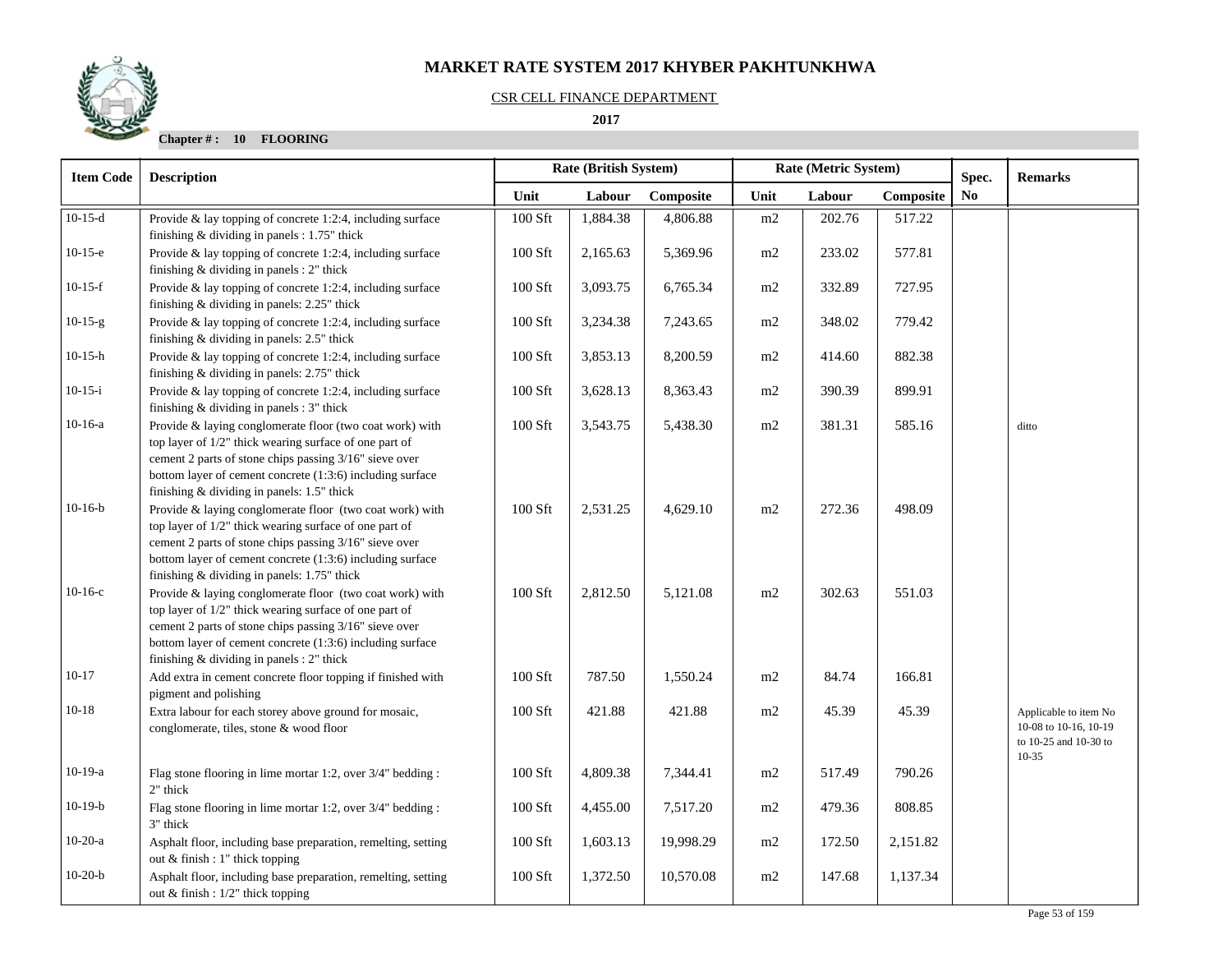

#### CSR CELL FINANCE DEPARTMENT

 **2017** 

| <b>Description</b>                                                                                                                                         |                                                                                                                                                                                                          |          |           |                       |        |           |                                  | <b>Remarks</b>                                                                               |
|------------------------------------------------------------------------------------------------------------------------------------------------------------|----------------------------------------------------------------------------------------------------------------------------------------------------------------------------------------------------------|----------|-----------|-----------------------|--------|-----------|----------------------------------|----------------------------------------------------------------------------------------------|
|                                                                                                                                                            | Unit                                                                                                                                                                                                     | Labour   | Composite | Unit                  | Labour | Composite | N <sub>0</sub>                   |                                                                                              |
| Asphalt floor, including base preparation, remelting, setting<br>out & finish : 1/4" thick topping                                                         | 100 Sft                                                                                                                                                                                                  | 949.50   | 5,555.00  | $\rm m2$              | 102.17 | 597.72    |                                  |                                                                                              |
| 1.375" thick mosaic flooring, including rubbing and<br>polishing complete : Using grey cement                                                              | 100 Sft                                                                                                                                                                                                  | 6,525.00 | 10,568.73 | m2                    | 702.09 | 1,137.20  |                                  | If glass strips are used<br>for paneling, it shall<br>be paid extra as per<br>item No. 10-43 |
| 1.375" thick mosaic flooring, including rubbing and<br>polishing complete : Using white cement                                                             | 100 Sft                                                                                                                                                                                                  | 6,525.00 | 10,506.63 | m2                    | 702.09 | 1,130.51  |                                  |                                                                                              |
| 1.5" thick mosaic flooring, including rubbing & polishing<br>complete : Using grey cement                                                                  | 100 Sft                                                                                                                                                                                                  | 6,693.75 | 10,175.92 | m2                    | 720.25 | 1,094.93  |                                  | ditto                                                                                        |
| 1.5" thick mosaic flooring, including rubbing & polishing<br>complete : Using white cement                                                                 | 100 Sft                                                                                                                                                                                                  | 6,693.75 | 11,097.01 | m2                    | 720.25 | 1,194.04  |                                  |                                                                                              |
| Laying floor of mosaic marble chips tiles of approved<br>shade including finishing complete                                                                | 100 Sft                                                                                                                                                                                                  | 3,515.63 | 13,592.09 | m2                    | 378.28 | 1,462.51  |                                  |                                                                                              |
| Lay floor of white glazed tile 1/4" thick in white cement<br>1:2 over 3/4" thick cement mortar 1:2                                                         | 100 Sft                                                                                                                                                                                                  | 4,556.25 | 13,887.05 | m2                    | 490.25 | 1,494.25  |                                  |                                                                                              |
| in white cement & pigment complete                                                                                                                         | 100 Sft                                                                                                                                                                                                  | 4,556.25 | 13,937.56 | m2                    | 490.25 |           |                                  |                                                                                              |
| Provide & lay marble fine dressed stone flooring on surface<br>in white cement complete: 3/4" thick (Badel, Silky black,<br>Sunny white, Sunny Grey or eq) | 100 Sft                                                                                                                                                                                                  | 9,000.00 | 18,229.06 | m2                    |        | 1,961.45  |                                  |                                                                                              |
| Provide & lay marble fine dressed stone flooring on surface<br>in white cement complete: 1" thick (Badel, Silky black,                                     | 100 Sft                                                                                                                                                                                                  | 9,000.00 | 19,851.65 | m2                    | 968.40 | 2,136.04  |                                  |                                                                                              |
| Provide & lay marble fine dressed stone flooring on surface<br>in white cement complete: 1/2" thick (Badel, Silky black,                                   | 100 Sft                                                                                                                                                                                                  | 9,000.00 | 20,257.31 | m2                    | 968.40 | 2,179.69  |                                  |                                                                                              |
| Providing and Laying marble fine dressed stone 4-5 feet                                                                                                    | 100 Sft                                                                                                                                                                                                  | 9,000.00 | 18,802.70 | m2                    | 968.40 | 2,023.17  |                                  |                                                                                              |
| Providing and Laying marble fine dressed stone 7x1.5 feet<br>and                                                                                           | 100 Sft                                                                                                                                                                                                  | 9,000.00 | 18,802.70 | m2                    | 968.40 | 2,023.17  |                                  |                                                                                              |
| Providing and fixing glazed tile colour printed border 2"<br>wide                                                                                          | 100 Rft                                                                                                                                                                                                  | 871.88   | 19,445.77 | m                     | 28.60  | 637.98    |                                  |                                                                                              |
| Providing and fixing glazed tile colour printed border 3"<br>wide                                                                                          | 100 Rft                                                                                                                                                                                                  | 871.88   | 19,445.77 | m                     | 28.60  | 637.98    |                                  |                                                                                              |
| Providing and fixing glazed tile colour printed border 4"<br>wide                                                                                          | 100 Rft                                                                                                                                                                                                  | 871.88   | 19,445.77 | m                     | 28.60  | 637.98    |                                  |                                                                                              |
|                                                                                                                                                            |                                                                                                                                                                                                          |          |           |                       |        |           |                                  |                                                                                              |
|                                                                                                                                                            | Lay floor of approved coloured glazed tiles 1/4" thick laid<br>Sunny white, Sunny Grey or eq)<br>Sunny white, Sunny Grey or eq)<br>and 12" wide 1" thick for stairs steps.<br>1" thick for stairs steps. |          |           | Rate (British System) |        | 968.40    | Rate (Metric System)<br>1,499.68 | Spec.                                                                                        |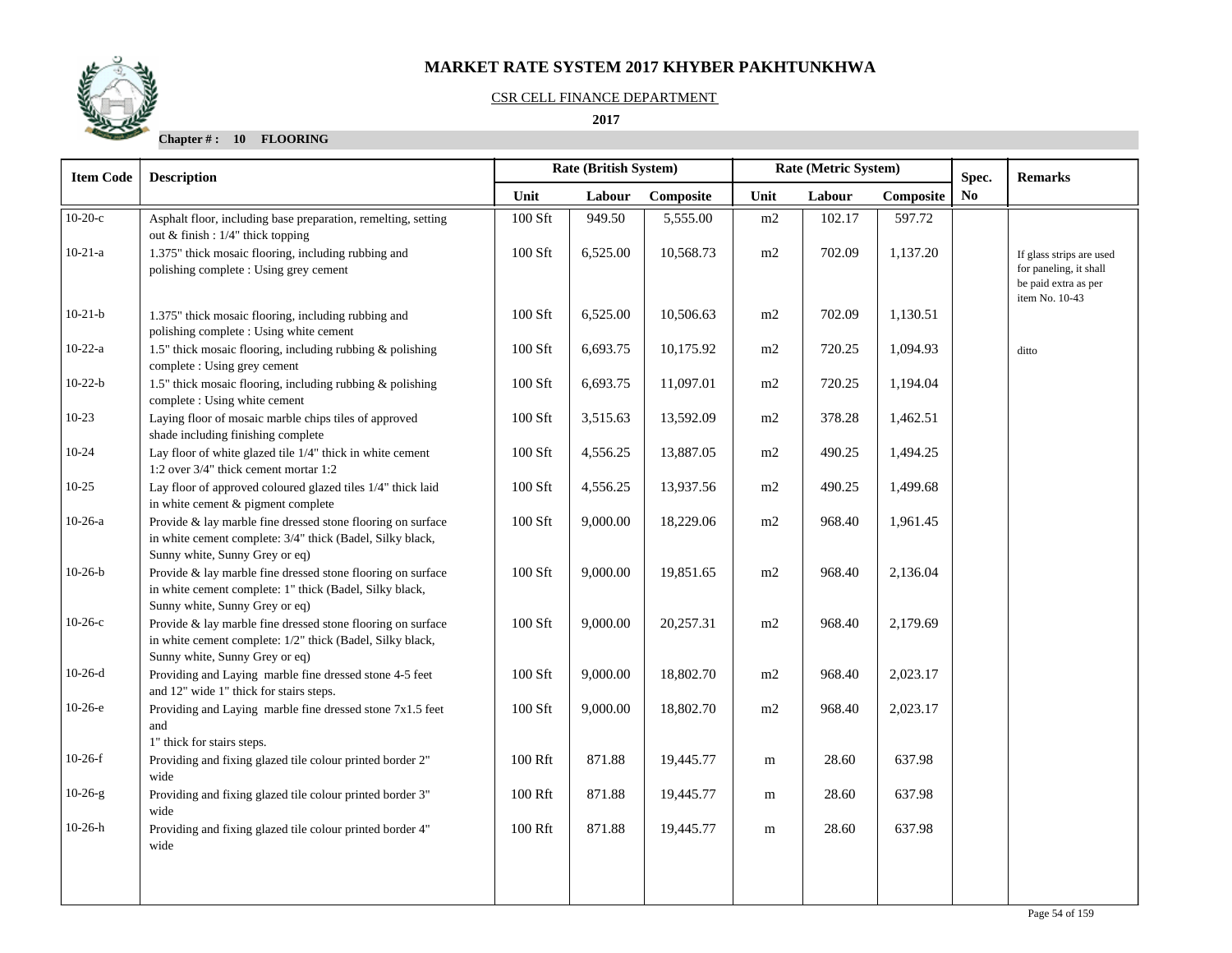

#### CSR CELL FINANCE DEPARTMENT

 **2017** 

| <b>Item Code</b> | Rate (British System)<br><b>Description</b>                                                            |                                               |           |            | Rate (Metric System) |          |           | Spec. | <b>Remarks</b>                                                                                                                                    |
|------------------|--------------------------------------------------------------------------------------------------------|-----------------------------------------------|-----------|------------|----------------------|----------|-----------|-------|---------------------------------------------------------------------------------------------------------------------------------------------------|
|                  |                                                                                                        | Unit<br>Composite<br>Labour<br>Labour<br>Unit |           | Composite  | No                   |          |           |       |                                                                                                                                                   |
| $10-27$          | Rubbing and polishing old grit/mosaic floor, including<br>repairing voids, uneven surface, complete    | 100 Sft                                       | 4,556.25  | 4,625.79   | m2                   | 490.25   | 497.74    |       | Reduce the rate by 35<br>% and 40 % for<br>labour and composite<br>rate respectively if                                                           |
| $10-28$          | Rubbing & polishing grit floor, including repairing voids,<br>uneen surface, complete                  | 100 Sft                                       | 1,756.13  | 1,941.08   | m2                   | 188.96   | 208.86    |       | polishing is not done.<br>Reduce the rate by 35<br>$\%$ and 40 $\%$ for<br>labour and composite<br>rate respectively if<br>polishing is not done. |
| $10-29$          | Cleaning and washing mosaic or marble floor with caustic<br>soda mixture                               | 100 Sft                                       | 222.75    | 341.78     | m2                   | 23.97    | 36.78     |       |                                                                                                                                                   |
| $10 - 30$        | Shisham wood boarding or strip flooring 3/4" thick<br>including 2 coats of bitumen laid hot complete   | 100 Sft                                       | 11,812.50 | 82,480.27  | m2                   | 1,271.03 | 8,874.88  |       |                                                                                                                                                   |
| $10-31$          | Deodar wood boarding or strip flooring 3/4" thick<br>including 2 coats of bitumen laid hot complete    | 100 Sft                                       | 8,775.00  | 84,224.44  | m2                   | 944.19   | 9,062.55  |       |                                                                                                                                                   |
| $10-32$          | Teak wood boarding or strip flooring 1/2" thick including 2<br>coats of bitumen laid hot complete      | $100$ Sft                                     | 11,812.50 | 139,843.94 | m2                   | 1,271.03 | 15,047.20 |       |                                                                                                                                                   |
| $10-33$          | Shisham wood block flooring 1" thick out to required size,<br>fixed on a layer of bitumen base         | 100 Sft                                       | 8,775.00  | 85,481.16  | m2                   | 944.19   | 9,197.77  |       |                                                                                                                                                   |
| 10-34            | Teak wood block 1" thick cut to required size, fixed on a<br>layer of asphalt bitumen laid on base     | $100$ Sft                                     | 11,812.50 | 252,096.27 | m2                   | 1,271.03 | 27,125.56 |       |                                                                                                                                                   |
| $10-35-a$        | Laying wooden paving of hard wood on edge in coal tar &<br>asphalt: Shisham wood                       | $100$ Sft                                     | 3,600.00  | 51,976.90  | $\rm m2$             | 387.36   | 5,592.71  |       |                                                                                                                                                   |
| $10-35-b$        | Laying wooden paving of hard wood on edge in coal tar $\&$<br>asphalt: Kikar wood                      | 100 Sft                                       | 3,600.00  | 19,958.00  | m2                   | 387.36   | 2,147.48  |       |                                                                                                                                                   |
| $10-36-a$        | Tile skirting laid in 1:2 c/s mortar over 3/4" thick cement<br>mortar 1:2 complete : Cement tiles      | $100$ Sft                                     | 3,110.63  | 8,772.40   | m2                   | 334.70   | 943.91    |       |                                                                                                                                                   |
| $10-36-b$        | Tile skirting laid in 1:2 c/s mortar over 3/4" thick cement<br>mortar 1:2 complete : Mosaic tiles      | 100 Sft                                       | 3,571.88  | 36,263.97  | m2                   | 384.33   | 3,902.00  |       |                                                                                                                                                   |
| $10-37-a$        | Provide grey cement skirting 3/8" thick complete 1:2<br>cement, sand mortar                            | $100$ Sft                                     | 3,560.63  | 4,443.17   | m2                   | 383.12   | 478.09    |       |                                                                                                                                                   |
| $10-37-b$        | Provide grey cement skirting 3/8" thick complete 1:3<br>cement, sand mortar                            | 100 Sft                                       | 3,560.63  | 4,297.38   | m2                   | 383.12   | 462.40    |       |                                                                                                                                                   |
| $10-37-c$        | Provide grey cement skirting 3/8" thick complete Extra if<br>skirting or dado is finished with pigment | 100 Sft                                       | 337.50    | 1,009.23   | m2                   | 36.31    | 108.59    |       |                                                                                                                                                   |
| $10-38-a$        | Glazed tile 1/4" thick dado jointed in white cement<br>complete : White Plain tiles                    | 100 Sft                                       | 5,118.75  | 14,449.55  | m2                   | 550.78   | 1,554.77  |       |                                                                                                                                                   |
| $10-38-b$        | Glazed tile 1/4" thick dado jointed in white cement<br>complete : Coloured Plain tiles                 | 100 Sft                                       | 5,118.75  | 14,322.67  | m2                   | 550.78   | 1,541.12  |       |                                                                                                                                                   |
|                  |                                                                                                        |                                               |           |            |                      |          |           |       |                                                                                                                                                   |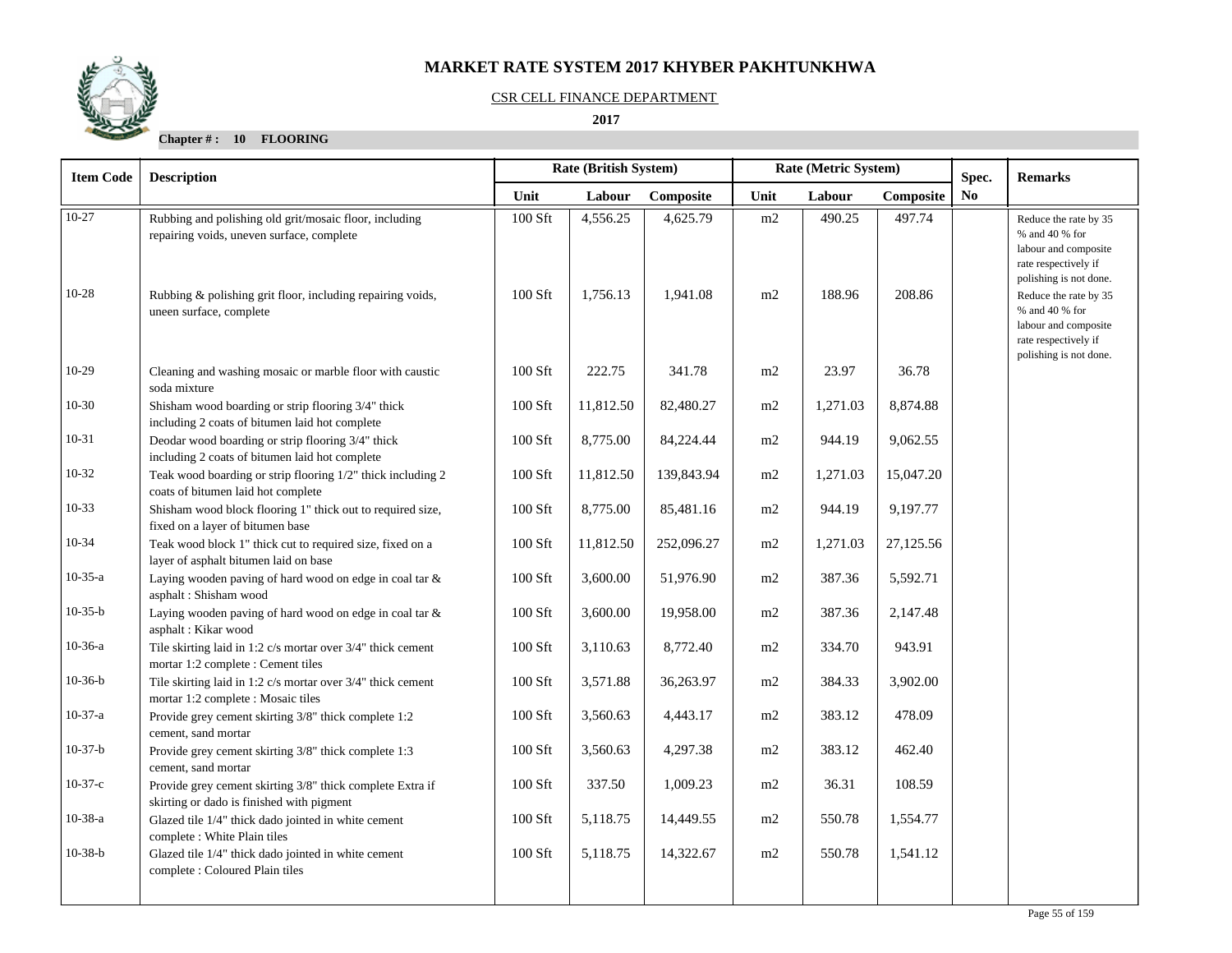#### CSR CELL FINANCE DEPARTMENT

 **2017** 

| <b>Item Code</b> | <b>Description</b>                                                                                                                                                    |           | <b>Rate (British System)</b><br>Rate (Metric System) |           |      | Spec.  | <b>Remarks</b> |                |                                                                                       |
|------------------|-----------------------------------------------------------------------------------------------------------------------------------------------------------------------|-----------|------------------------------------------------------|-----------|------|--------|----------------|----------------|---------------------------------------------------------------------------------------|
|                  |                                                                                                                                                                       | Unit      | Labour                                               | Composite | Unit | Labour | Composite      | N <sub>0</sub> |                                                                                       |
| $10-38-c$        | Glazed tile 1/4" thick dado jointed in white cement<br>complete: Printed tiles                                                                                        | 100 Sft   | 5,118.75                                             | 14,449.55 | m2   | 550.78 | 1,554.77       |                |                                                                                       |
| 10-39            | Glazed tile dado 1/4" thick in pigment over 1:2 c/s mortar<br>3/4" thick including finishing complete                                                                 | $100$ Sft | 5,118.75                                             | 14,571.55 | m2   | 550.78 | 1,567.90       |                |                                                                                       |
| $10-40-a-01$     | Mosaic dado or skirting complete as per specs Using grey<br>cement: 3/8" thick                                                                                        | 100 Sft   | 6,300.00                                             | 8,731.01  | m2   | 677.88 | 939.46         |                |                                                                                       |
| $10-40-a-02$     | Mosaic dado or skirting complete as per specs Using grey<br>cement : 1/2" thick                                                                                       | 100 Sft   | 6,300.00                                             | 9,282.70  | m2   | 677.88 | 998.82         |                |                                                                                       |
| $10-40-b-01$     | Mosaic dado or skirting complete as per specs Using white<br>cement: 3/8" thick including grinding and polishing                                                      | $100$ Sft | 6,300.00                                             | 9,272.33  | m2   | 677.88 | 997.70         |                |                                                                                       |
| $10-40-b-02$     | Mosaic dado or skirting complete as per specs Using white<br>cement : 1/2" thick including grinding and polishing                                                     | 100 Sft   | 6,300.00                                             | 10,177.57 | m2   | 677.88 | 1,095.11       |                |                                                                                       |
| $10-41-a$        | Provide & lay marble fine dressed and polished stone dado<br>or skirting in white cement complete : 3/8" thick (Badel,<br>Silky black, Sunny white, Sunny Grey or eq) | $100$ Sft | 2,925.00                                             | 9,078.88  | m2   | 314.73 | 976.89         |                |                                                                                       |
| $10-41-b$        | Provide & lay marble fine dressed and polished stone dado<br>or skirting in white cement complete : 1/2" thick (Badel,<br>Silky black, Sunny white, Sunny Grey or eq) | $100$ Sft | 2,925.00                                             | 13,094.72 | m2   | 314.73 | 1,408.99       |                |                                                                                       |
| 10-42            | Rubber flooring, consisting of 12"x12"x1/8" rubber tiles<br>laid on firm foundation                                                                                   | $100$ Sft | 2,132.44                                             | 12,228.55 | m2   | 229.45 | 1,315.79       |                | The cost of base for<br>rubber floor is not<br>included in the rate<br>and is payable |
| $10-43-a$        | Provide & fix glass strip $1.5$ " wide for dividing the floors<br>into panels : 5mm thick                                                                             | 100 Rft   | 72.45                                                | 814.36    | m    | 2.38   | 26.72          |                | separately                                                                            |
| $10-43-b$        | Provide & fix glass strip $1.5$ " wide for dividing the floors<br>into panels : 3mm thick                                                                             | 100 Rft   | 72.45                                                | 814.36    | m    | 2.38   | 26.72          |                |                                                                                       |
| $10-43-c$        | Providing and Fixing marble strip 1.5 inch wide 3/8 inch<br>thick for dividing the floor into panels                                                                  | 100 Rft   | 72.45                                                | 659.57    | m    | 2.38   | 21.64          |                |                                                                                       |
| $10-43-d$        | Providing and Fixing marble strip 2" wide and 3/8" thick<br>for dividing the floor into panels                                                                        | 100 Rft   | 72.45                                                | 787.67    | m    | 2.38   | 25.84          |                |                                                                                       |
| $10 - 44$        | P/F Vinyl Tiles or Vinyl Sheet flooring over firm<br>foundation                                                                                                       | 100 Sft   | 2,025.00                                             | 14,469.00 | m2   | 217.89 | 1,556.86       |                |                                                                                       |
| $10 - 45$        | P/F Precast Concrete 7000 psi TUFF Tiles over bed of 2"<br>thick sand & 4" thick brick ballast comp                                                                   | 100 Sft   | 2,250.00                                             | 10,121.85 | m2   | 242.10 | 1,089.11       |                |                                                                                       |
| $10-46-a$        | P/F Ceramic Floor Tiles (Emco, National or eq) Size : 12"<br>x 12"                                                                                                    | 100 Sft   | 4,162.50                                             | 16,507.56 | m2   | 447.89 | 1,776.21       |                |                                                                                       |
| $10-46-b$        | P/F Ceramic Floor Tiles (Emco, National or eq) Size 20" x<br>20"                                                                                                      | 100 Sft   | 4,162.50                                             | 20,411.56 | m2   | 447.89 | 2,196.28       |                |                                                                                       |
| 10-47            | Burnt brick (1st class) pavement on edge grouted with sand<br>including preparation of bed                                                                            | 100 Sft   | 2,418.75                                             | 8,604.15  | m2   | 260.26 | 925.81         |                |                                                                                       |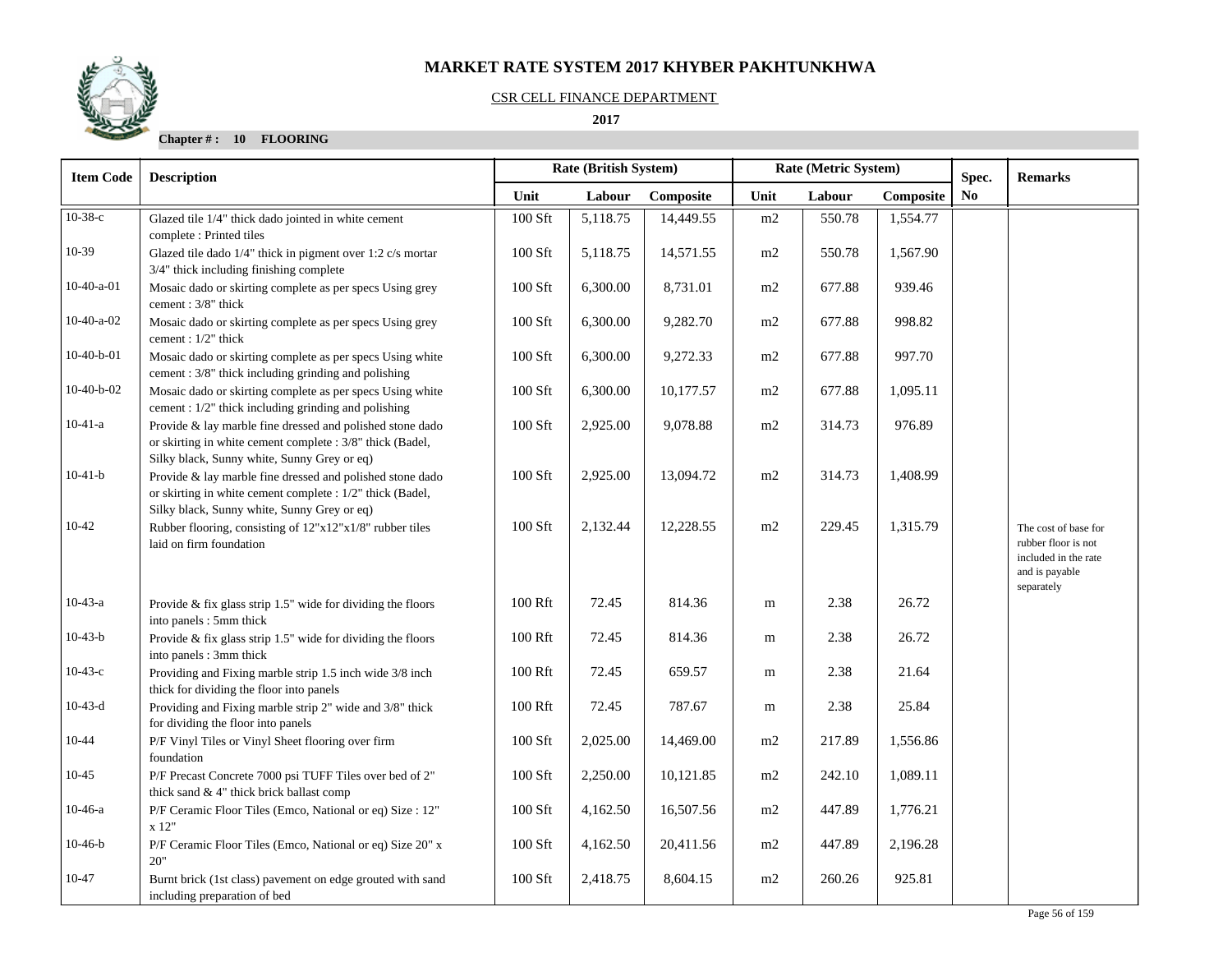## CSR CELL FINANCE DEPARTMENT

 **2017** 



| <b>Item Code</b> | <b>Description</b>                                                                                                                                    |           | <b>Rate (British System)</b> |           |      | Rate (Metric System) | Spec.     | <b>Remarks</b> |  |
|------------------|-------------------------------------------------------------------------------------------------------------------------------------------------------|-----------|------------------------------|-----------|------|----------------------|-----------|----------------|--|
|                  |                                                                                                                                                       | Unit      | Labour                       | Composite | Unit | Labour               | Composite | N <sub>0</sub> |  |
| $10-48-a$        | Porceline tile floor 1/4" thick laid cement 1:2 or 3/4" thick<br>cement mortar 1:2 (Local Master Tiles)                                               | 100 Sft   | 4,556.25                     | 17,833.75 | m2   | 490.25               | 1,918.91  |                |  |
| $10-48-b$        | Porceline tile floor 1/4" thick laid cement 1:2 over 3/4"<br>thick cement mortar 1:2 (Imported Tiles)                                                 | 100 Sft   | 4,556.25                     | 20,883.75 | m2   | 490.25               | 2,247.09  |                |  |
| $10-48-c$        | Granitto tile floor 1/4" thick laid cement 1:2 or 3/4" thick<br>cement mortar 1:2 (Imported Tiles UAE) 24"x24"                                        | $100$ Sft | 4,556.25                     | 33,693.75 | m2   | 490.25               | 3,625.45  |                |  |
| $10-48-d$        | Granitto tile floor 1/4" thick laid cement 1:2 or 3/4" thick<br>cement mortar 1:2 (Imported Tiles UAE) 16"x16"                                        | $100$ Sft | 4,556.25                     | 29,539.65 | m2   | 490.25               | 3,178.47  |                |  |
| $10-49-a$        | Providing and Laying marble fine dressed stone flooring<br>on surface in white cement complete using indian green<br>marble $12"x12"x3/4"$ thick      | 100 Sft   | 5,400.00                     | 44,183.55 | m2   | 581.04               | 4,754.15  |                |  |
| $10-49-b$        | Providing and Laying marble fine dressed stone flooring<br>on surface in white cement complete using Trevera marble<br>$12"x12"x3/4"$ thick           | 100 Sft   | 5,400.00                     | 16,733.56 | m2   | 581.04               | 1,800.53  |                |  |
| $10-49-c$        | Providing and Laying marble fine dressed stone flooring<br>on surface in white cement complete using Botocina<br>marble $12"x12"x3/4"$ thick          | 100 Sft   | 5,400.00                     | 19,173.56 | m2   | 581.04               | 2,063.07  |                |  |
| $10-49-d$        | Providing and Laying marble fine dressed stone flooring<br>on surface in white cement complete using<br>Veroona/Lasbela marble 12"x12"x3/4" thick     | $100$ Sft | 5,400.00                     | 18,563.56 | m2   | 581.04               | 1.997.44  |                |  |
| $10-50$          | Chemical polishing of marble floor/Dado                                                                                                               | $100$ Sft | 1,068.75                     | 2,355.85  | m2   | 115.00               | 253.49    |                |  |
| $10 - 51$        | Replaced coloured glass panes of sizes upto 4 mm<br>thickness with iron, nails and putty including removing<br>broken ones if required in all floors. | Sft       | 37.80                        | 233.00    | m2   | 406.73               | 2,507.08  |                |  |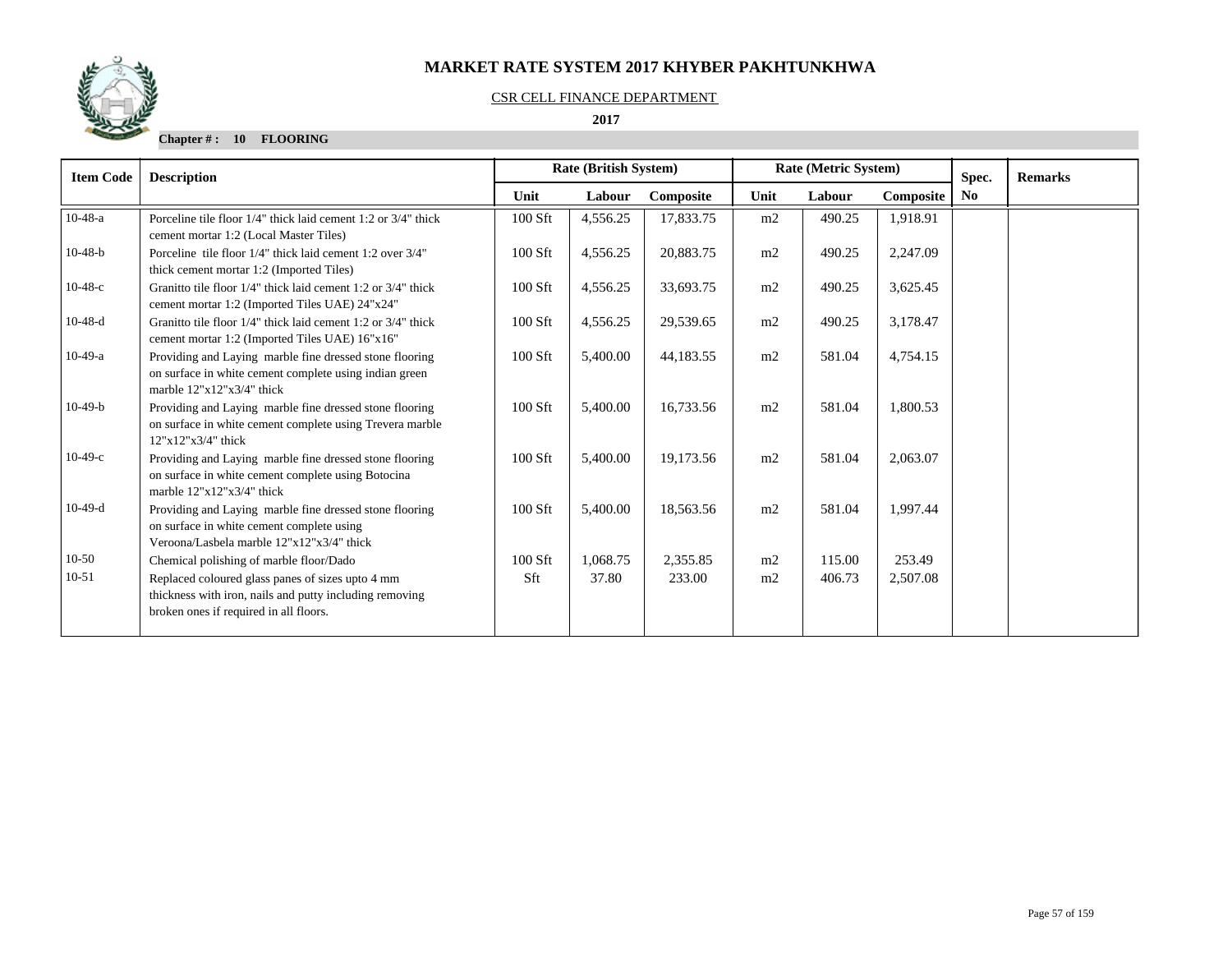

### CSR CELL FINANCE DEPARTMENT

 **2017** 

| <b>Item Code</b> | <b>Rate (British System)</b><br>Rate (Metric System)<br><b>Description</b>                      |         |          |           |          | Spec.  | <b>Remarks</b> |                |                                                                                                                                                                                   |
|------------------|-------------------------------------------------------------------------------------------------|---------|----------|-----------|----------|--------|----------------|----------------|-----------------------------------------------------------------------------------------------------------------------------------------------------------------------------------|
|                  |                                                                                                 | Unit    | Labour   | Composite | Unit     | Labour | Composite      | N <sub>0</sub> |                                                                                                                                                                                   |
| $11-01-a$        | Mud plaster on walls (excluding gobri leeping) upto 20'<br>height: $1/2$ " thick                | 100 Sft | 481.50   | 715.74    | m2       | 51.81  | 77.01          |                |                                                                                                                                                                                   |
| $11-01-b$        | Mud plaster on walls (excluding gobri leeping) upto 20'<br>height: 1" thick                     | 100 Sft | 663.75   | 1,132.23  | m2       | 71.42  | 121.83         |                |                                                                                                                                                                                   |
| $11-02-a$        | Mud plaster on floor / roof (excluding gobri leeping) upto<br>$20'$ height : $1/2"$ thick       | 100 Sft | 433.13   | 667.36    | m2       | 46.60  | 71.81          |                | Add extra 13%, 32%<br>and 51% above the<br>labour rates only or<br>$6\%$ , $15\%$ and $23\%$ on<br>composite rates for<br>2nd, 3rd, 4th and<br>subsequent floors<br>respectively. |
| $11-02-b$        | Mud plaster on floor / roof (excluding gobri leeping) upto<br>20' height : 1" thick             | 100 Sft | 821.25   | 1,289.73  | m2       | 88.37  | 138.77         |                |                                                                                                                                                                                   |
| $11-03-a$        | Cement lime plaster 1:7:12 $(c/l/s)$ upto 20' height 1/4" thick                                 | 100 Sft | 1,462.50 | 1,716.50  | m2       | 157.37 | 184.70         |                |                                                                                                                                                                                   |
| $11-03-b$        | Cement lime plaster 1:7:12 (c/l/s) upto 20' height 1/2" thick                                   | 100 Sft | 1,462.50 | 1,971.00  | m2       | 157.37 | 212.08         |                |                                                                                                                                                                                   |
| $11-04-a$        | Cement Neru plaster 1:2 (c/s) upto 20' height 1/4" thick                                        | 100 Sft | 1,462.50 | 2,145.14  | m2       | 157.37 | 230.82         |                |                                                                                                                                                                                   |
| $11-04-b$        | Cement Neru plaster 1:2 (c/s) upto 20' height 1/2" thick                                        | 100 Sft | 1,462.50 | 2,650.15  | $\rm m2$ | 157.37 | 285.16         |                |                                                                                                                                                                                   |
| $11-05$          | 2" stucco cement plaster 1:2:4 (c/s/shingle) upto 20' height                                    | 100 Sft | 3,431.25 | 6,139.41  | m2       | 369.20 | 660.60         |                |                                                                                                                                                                                   |
| $11-06-a$        | Provide/lay machine sprayed plaster 1/2" thick using<br>cement & zero guage chips : Ratio 1:1   | 100 Sft | 1,132.88 | 3,275.56  | m2       | 121.90 | 352.45         |                |                                                                                                                                                                                   |
| $11-06-b$        | Provide/lay machine sprayed plaster 1/2" thick using<br>cement & zero guage chips : Ratio 1:1.5 | 100 Sft | 1,144.13 | 3,162.78  | m2       | 123.11 | 340.31         |                |                                                                                                                                                                                   |
| $11-06-c$        | Provide/lay machine sprayed plaster 1/2" thick using<br>cement & zero guage chips : Ratio 1:2   | 100 Sft | 1,163.25 | 3,118.83  | m2       | 125.17 | 335.59         |                |                                                                                                                                                                                   |
| $11-07-a$        | Cement plaster 1:2, upto 20' height 3/8" thick                                                  | 100 Sft | 1,462.50 | 2,148.26  | m2       | 157.37 | 231.15         |                | The rate be allowed<br>only on written orders<br>of Superintending<br>Engineer                                                                                                    |
| $11-07-b$        | Cement plaster 1:2, upto 20' height 1/2" thick                                                  | 100 Sft | 1,462.50 | 2,345.05  | m2       | 157.37 | 252.33         |                |                                                                                                                                                                                   |
| $11-07-c$        | Cement plaster 1:2, upto 20' height 3/4" thick                                                  | 100 Sft | 1,856.25 | 3,221.43  | m2       | 199.73 | 346.63         |                |                                                                                                                                                                                   |
| $11-08-a$        | Cement plaster 1:3 upto 20' height 3/8" thick                                                   | 100 Sft | 1,462.50 | 1,952.88  | m2       | 157.37 | 210.13         |                | ditto                                                                                                                                                                             |
| $11-08-b$        | Cement plaster 1:3 upto 20' height 1/2" thick                                                   | 100 Sft | 1,462.50 | 2,114.22  | m2       | 157.37 | 227.49         |                |                                                                                                                                                                                   |
| $11-08-c$        | Cement plaster 1:3 upto 20' height 3/4" thick                                                   | 100 Sft | 1,856.25 | 2,837.01  | m2       | 199.73 | 305.26         |                |                                                                                                                                                                                   |
| $11-09-a$        | Cement plaster 1:4 upto 20' height 3/8" thick                                                   | 100 Sft | 1,462.50 | 1,907.31  | m2       | 157.37 | 205.23         |                |                                                                                                                                                                                   |
| $11-09-b$        | Cement plaster 1:4 upto 20' height 1/2" thick                                                   | 100 Sft | 1,462.50 | 2,024.19  | m2       | 157.37 | 217.80         |                |                                                                                                                                                                                   |
| $11-09-c$        | Cement plaster 1:4 upto 20' height 3/4" thick                                                   | 100 Sft | 1,856.25 | 2,733.06  | m2       | 199.73 | 294.08         |                |                                                                                                                                                                                   |
|                  |                                                                                                 |         |          |           |          |        |                |                |                                                                                                                                                                                   |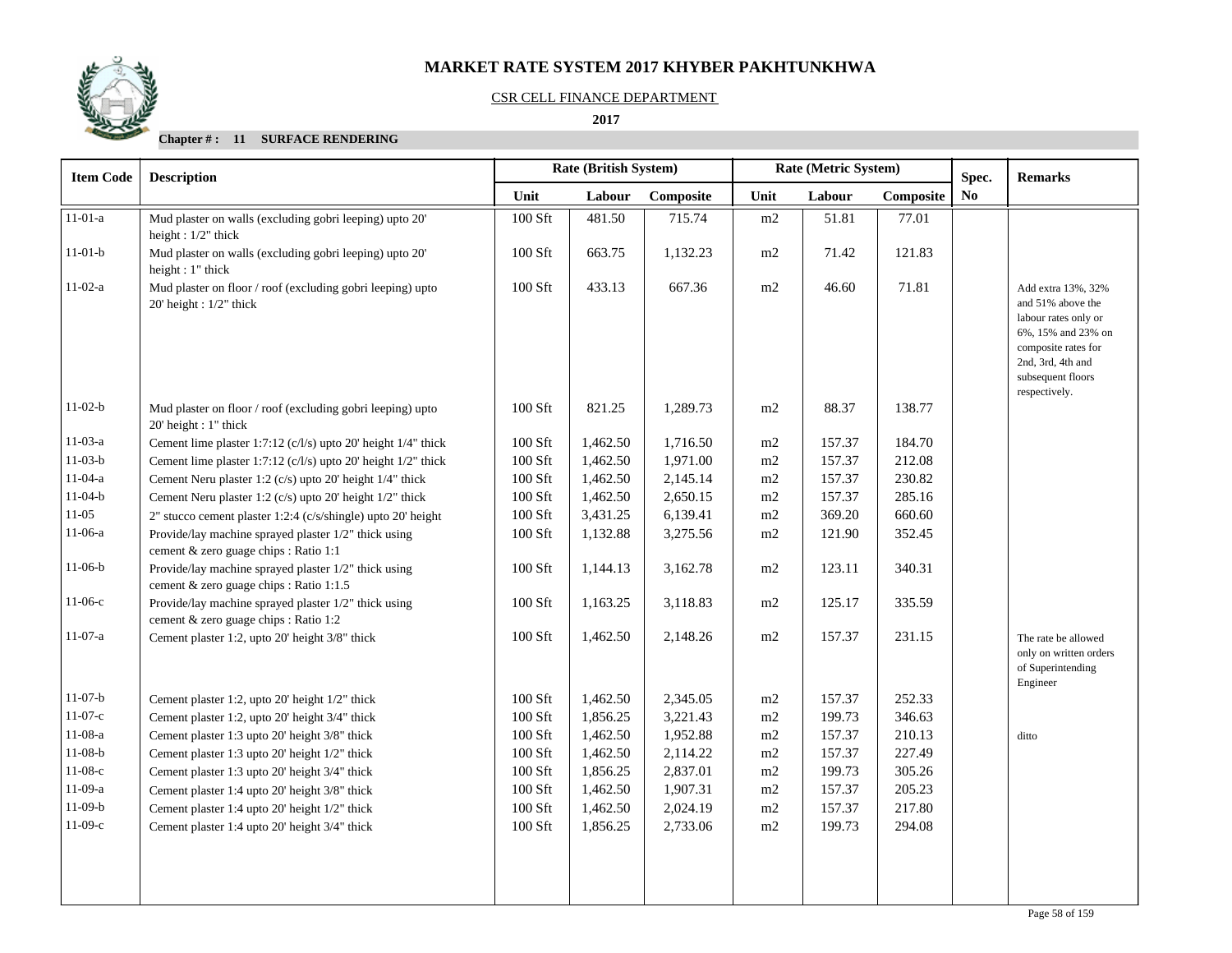

### CSR CELL FINANCE DEPARTMENT

 **2017** 

| <b>Item Code</b> | <b>Description</b>                                                                                         | <b>Rate (British System)</b> |          |           | Rate (Metric System) |        |           |     |                                                                                                                                                                                                                                                                     |  | Spec. | <b>Remarks</b> |
|------------------|------------------------------------------------------------------------------------------------------------|------------------------------|----------|-----------|----------------------|--------|-----------|-----|---------------------------------------------------------------------------------------------------------------------------------------------------------------------------------------------------------------------------------------------------------------------|--|-------|----------------|
|                  |                                                                                                            | Unit                         | Labour   | Composite | Unit                 | Labour | Composite | No. |                                                                                                                                                                                                                                                                     |  |       |                |
| $11-10-a$        | Cement plaster 3/8" thick under soffit of RCC roof slabs<br>only upto $20'$ height: $(1:2)$                | 100 Sft                      | 1,856.25 | 2,383.29  | m2                   | 199.73 | 256.44    |     | i) This item shall be<br>applicable to building<br>meant for human<br>habitation only, such<br>as building like<br>residence, offices,<br>educational<br>institutions and<br>hospitals etc. It shall<br>no admissible on<br>godowns, bins,<br>agricultural, poultry |  |       |                |
| $11-10-b$        | Cement plaster 3/8" thick under soffit of RCC roof slabs<br>only upto $20'$ height: $(1:3)$                | 100 Sft                      | 1,856.25 | 2,378.15  | m2                   | 199.73 | 255.89    |     | etc.<br>ii) The thickness of<br>the plaster will not be<br>more than 3/8" thick.                                                                                                                                                                                    |  |       |                |
| $11-10-c$        | Cement plaster 3/8" thick under soffit of RCC roof slabs<br>only upto $20'$ height: $(1:4)$                | 100 Sft                      | 1,856.25 | 2,209.56  | m2                   | 199.73 | 237.75    |     |                                                                                                                                                                                                                                                                     |  |       |                |
| $11 - 11 - a$    | Cement plaster 1:5, upto 20' height 3/8" thick                                                             | 100 Sft                      | 1,462.50 | 1,862.90  | m2                   | 157.37 | 200.45    |     |                                                                                                                                                                                                                                                                     |  |       |                |
| $11 - 11 - b$    | Cement plaster 1:5, upto 20' height 1/2" thick                                                             | 100 Sft                      | 1,462.50 | 1,990.03  | m2                   | 157.37 | 214.13    |     |                                                                                                                                                                                                                                                                     |  |       |                |
| $11 - 11 - c$    | Cement Plaster 1:5, upto 20' height 3/4" thick                                                             | 100 Sft                      | 1,856.25 | 2,657.06  | m2                   | 199.73 | 285.90    |     |                                                                                                                                                                                                                                                                     |  |       |                |
| $11 - 12 - a$    | Cement plaster 1:6, upto 20' height 3/8" thick                                                             | 100 Sft                      | 1,462.50 | 1,799.46  | m2                   | 157.37 | 193.62    |     |                                                                                                                                                                                                                                                                     |  |       |                |
| $11 - 12 - b$    | Cement plaster 1:6, upto 20' height 1/2" thick                                                             | $100$ Sft                    | 1,462.50 | 1,907.56  | m2                   | 157.37 | 205.25    |     |                                                                                                                                                                                                                                                                     |  |       |                |
| $11 - 12 - c$    | Cement plaster 1:6, upto 20' height 3/4" thick                                                             | $100$ Sft                    | 1,856.25 | 2,523.83  | m2                   | 199.73 | 271.56    |     |                                                                                                                                                                                                                                                                     |  |       |                |
| $11 - 13$        | Applying floating coat of cement 1/32" thick                                                               | 100 Sft                      | 956.25   | 1,216.35  | m2                   | 102.89 | 130.88    |     |                                                                                                                                                                                                                                                                     |  |       |                |
| $11 - 14$        | Lime pointing flush upto 20' height, including racking<br>joints in lime sand mortar 1:2                   | 100 Sft                      | 1,068.75 | 1,280.79  | m2                   | 115.00 | 137.81    |     |                                                                                                                                                                                                                                                                     |  |       |                |
| $11 - 15$        | Lime pointing struck joints on walls, upto 20' height<br>including racking joints, in lime sand mortar 1:2 | 100 Sft                      | 1,715.63 | 1,927.66  | m2                   | 184.60 | 207.42    |     |                                                                                                                                                                                                                                                                     |  |       |                |
| $11 - 16 - a$    | Cement pointing flush, upto 20' height Ratio 1:2                                                           | 100 Sft                      | 1,462.50 | 1,971.73  | m2                   | 157.37 | 212.16    |     |                                                                                                                                                                                                                                                                     |  |       |                |
| $11-16-b$        | Cement pointing flush, upto 20' height Ratio 1:3                                                           | 100 Sft                      | 1,462.50 | 1,862.66  | m2                   | 157.37 | 200.42    |     |                                                                                                                                                                                                                                                                     |  |       |                |
| $11 - 17 - a$    | Cement pointing 1:2 flush, on floor                                                                        | $100$ Sft                    | 1,068.75 | 1,577.98  | m2                   | 115.00 | 169.79    |     |                                                                                                                                                                                                                                                                     |  |       |                |
| $11 - 18 - a$    | Cement pointing struck joints, on walls, upto 20' height :<br>Ratio 1:2                                    | 100 Sft                      | 1,715.63 | 2,224.85  | m2                   | 184.60 | 239.39    |     |                                                                                                                                                                                                                                                                     |  |       |                |
| $11 - 18 - b$    | Cement pointing struck joints, on walls, upto 20' height :<br>Ratio 1:3                                    | 100 Sft                      | 1,715.63 | 2,115.78  | m2                   | 184.60 | 227.66    |     |                                                                                                                                                                                                                                                                     |  |       |                |
| $11-19-a$        | Pointing flush on stone work, upto 20' height in lime sand<br>mortar 1:2 (lime, sand)                      | $100$ Sft                    | 1,434.38 | 1,705.21  | m2                   | 154.34 | 183.48    |     |                                                                                                                                                                                                                                                                     |  |       |                |
| $11-19-b$        | Pointing flush on stone work, upto 20' height in cement<br>sand mortar 1:3                                 | 100 Sft                      | 1,434.38 | 1,834.54  | m2                   | 154.34 | 197.40    |     |                                                                                                                                                                                                                                                                     |  |       |                |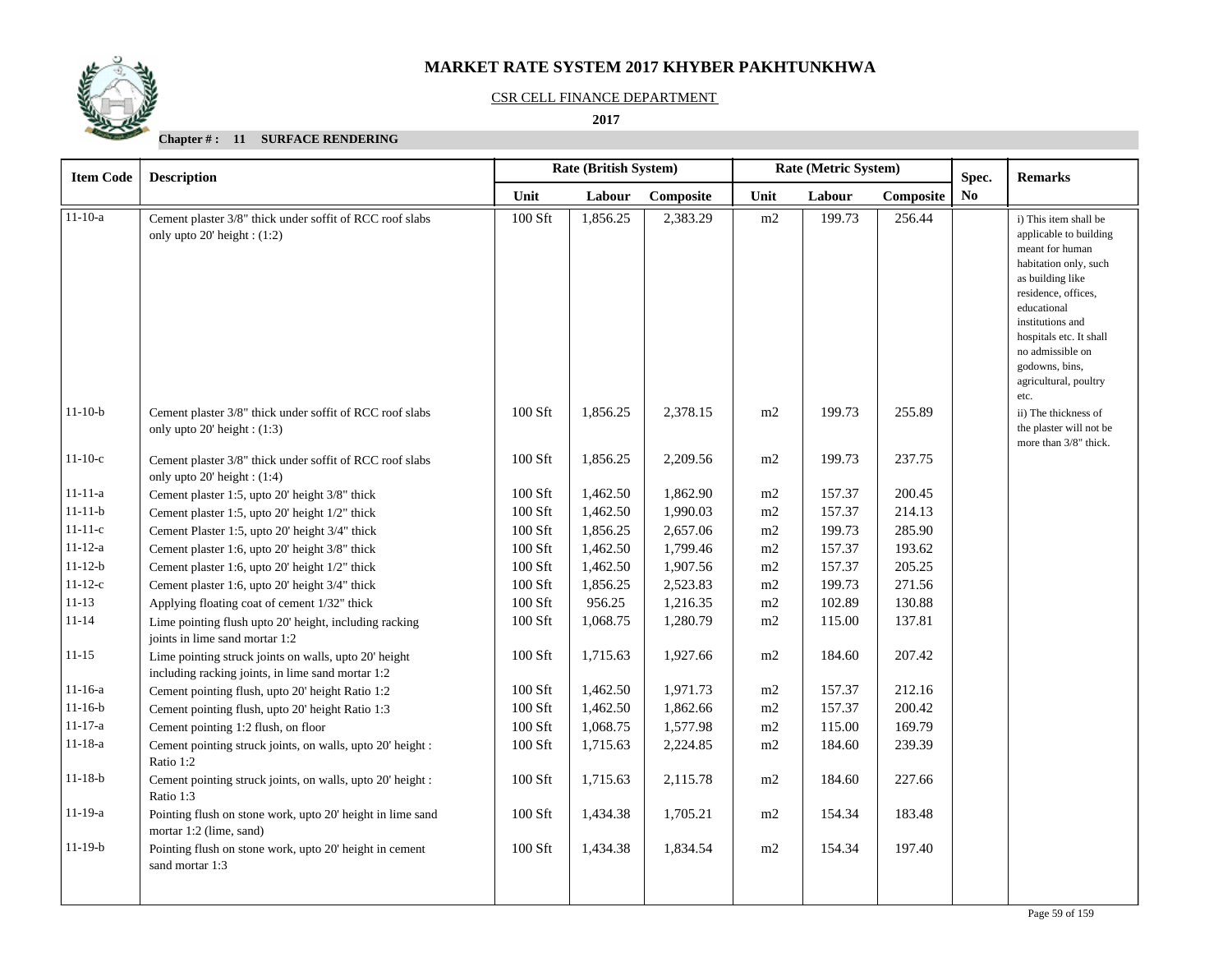

### CSR CELL FINANCE DEPARTMENT

 **2017** 

| <b>Item Code</b>   | <b>Description</b>                                           |           | <b>Rate (British System)</b> |           |          | Rate (Metric System) | Spec.     | <b>Remarks</b> |                                 |
|--------------------|--------------------------------------------------------------|-----------|------------------------------|-----------|----------|----------------------|-----------|----------------|---------------------------------|
|                    |                                                              | Unit      | Labour                       | Composite | Unit     | Labour               | Composite | N <sub>0</sub> |                                 |
| $11-19-c-01$       | Pointing flush on stone work, upto 20' height On stone       | 100 Sft   | 2,728.13                     | 2,998.97  | m2       | 293.55               | 322.69    |                |                                 |
|                    | work raised : in lime sand mortar 1:2                        |           |                              |           |          |                      |           |                |                                 |
| 11-19-c-02         | Pointing flush on stone work, upto 20' height On stone       | 100 Sft   | 2,728.13                     | 3,128.28  | m2       | 293.55               | 336.60    |                |                                 |
|                    | work raised : in c/s mortar 1:3                              |           |                              |           |          |                      |           |                |                                 |
| $11-20$            | Racking and washing joints of stone masonry (old work)       | 100 Sft   | 703.13                       | 703.13    | m2       | 75.66                | 75.66     |                |                                 |
| $11 - 21$          | Racking and washing joints of brick masonry (old work)       | 100 Sft   | 421.88                       | 421.88    | m2       | 45.39                | 45.39     |                |                                 |
| $11-22$            | Priming coat of chalk under distemper                        | 100 Sft   | 157.50                       | 201.91    | m2       | 16.95                | 21.73     |                |                                 |
| $11-23-a-01$       | Distempering New surface : One coat                          | $100$ Sft | 421.88                       | 764.70    | m2       | 45.39                | 82.28     |                |                                 |
| $11-23-a-02$       | Distempering New surface : Two coats                         | 100 Sft   | 421.88                       | 848.63    | m2       | 45.39                | 91.31     |                |                                 |
| $11 - 23 - a - 03$ | Distempering New surface : Three coats                       | 100 Sft   | 421.88                       | 905.24    | $\rm m2$ | 45.39                | 97.40     |                |                                 |
| $11-23-b-01$       | Distempering Old surface : One coat                          | 100 Sft   | 118.13                       | 324.30    | m2       | 12.71                | 34.90     |                |                                 |
| $11-23-b-02$       | Distempering Old surface : Two coats                         | 100 Sft   | 168.75                       | 443.25    | m2       | 18.16                | 47.69     |                |                                 |
| $11-24-a-01$       | Colour washing: New surface : One coat                       | 100 Sft   | 101.25                       | 169.26    | m2       | 10.89                | 18.21     |                |                                 |
| $11-24-a-02$       | Colour washing: New surface : Two coats                      | 100 Sft   | 253.13                       | 362.92    | m2       | 27.24                | 39.05     |                |                                 |
| $11-24-b-01$       | Colour washing: Old surface : One coat                       | 100 Sft   | 114.75                       | 168.67    | $\rm m2$ | 12.35                | 18.15     |                |                                 |
| $11-24-b-02$       | Colour washing: Old surface : Two coats                      | 100 Sft   | 193.50                       | 280.49    | m2       | 20.82                | 30.18     |                |                                 |
| $11-25-a-01$       | White washing: New surface : One coat                        | 100 Sft   | 94.50                        | 115.85    | m2       | 10.17                | 12.47     |                |                                 |
| $11-25-a-02$       | White washing: New surface : Two coats                       | 100 Sft   | 257.63                       | 289.65    | m2       | 27.72                | 31.17     |                |                                 |
| $11-25-a-03$       | White washing: New surface : Three coats                     | 100 Sft   | 331.88                       | 381.53    | m2       | 35.71                | 41.05     |                |                                 |
| $11-25-b-01$       | White washing: Old surface : One coat                        | 100 Sft   | 114.75                       | 153.18    | m2       | 12.35                | 16.48     |                |                                 |
| $11-25-b-02$       | White washing: Old surface : Two coats                       | 100 Sft   | 193.50                       | 220.04    | $\rm m2$ | 20.82                | 23.68     |                |                                 |
| $11-26-a$          | Gobri leeping: On walls                                      | 100 Sft   | 155.25                       | 192.97    | m2       | 16.70                | 20.76     |                |                                 |
| $11-26-b$          | Gobri leeping: Over roofs                                    | 100 Sft   | 155.25                       | 238.23    | m2       | 16.70                | 25.63     |                |                                 |
| $11 - 27$          | Striking joints of burnt brick in lime or cement mortar      | 100 Sft   | 354.38                       | 354.38    | m2       | 38.13                | 38.13     |                | Payable with fresh              |
|                    |                                                              |           |                              |           |          |                      |           |                | masonry when the                |
|                    |                                                              |           |                              |           |          |                      |           |                | face of the work is             |
|                    |                                                              |           |                              |           |          |                      |           |                | not to be<br>plastered/pointed. |
| $11 - 28$          | Extra for lime, mud or cement plaster & pointing from 20'    | 100 Sft   | 262.13                       | 262.13    | m2       | 28.20                | 28.20     |                |                                 |
|                    | & above for each additional 10' height                       |           |                              |           |          |                      |           |                |                                 |
| $11-29$            | Caulking joints of sleeper wall, with sand and coaltar       | 100 Sft   | 618.75                       | 1,356.24  | m2       | 66.58                | 145.93    |                |                                 |
| $11-30$            | Caulking joints of sleepers, with mud and chopped straw      | 100 Sft   | 618.75                       | 850.14    | $\rm m2$ | 66.58                | 91.48     |                |                                 |
| 11-31              | Extra cost of labour & material for red oxide pigment in     | 100 Sft   | 101.25                       | 225.08    | m2       | 10.89                | 24.22     |                |                                 |
|                    | cement pointing to match bricks                              |           |                              |           |          |                      |           |                |                                 |
| $11 - 32 - a$      | Provide grooved c/s plaster 1:3 over existing plastered $\&$ | 100 Sft   | 1,299.38                     | 1,820.31  | m2       | 139.81               | 195.87    |                |                                 |
|                    | roughened surface 3/8" thick                                 |           |                              |           |          |                      |           |                |                                 |
| $11-32-b$          | Provide grooved c/s plaster 1:3 over existing plastered $\&$ | 100 Sft   | 1,299.38                     | 1,953.78  | m2       | 139.81               | 210.23    |                |                                 |
|                    | roughened surface 1/2" thick                                 |           |                              |           |          |                      |           |                |                                 |
|                    |                                                              |           |                              |           |          |                      |           |                |                                 |
|                    |                                                              |           |                              |           |          |                      |           |                |                                 |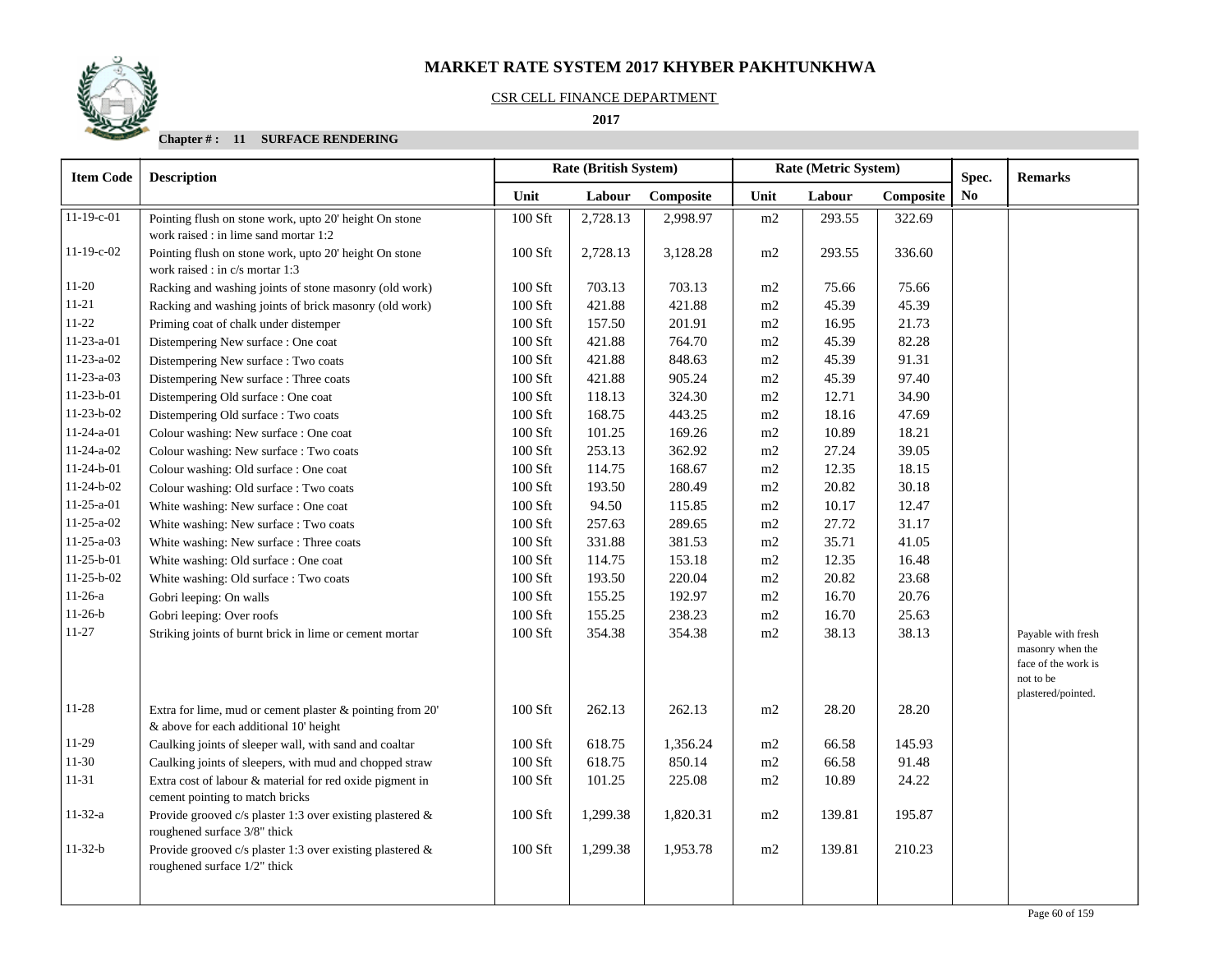

### CSR CELL FINANCE DEPARTMENT

 **2017** 

| <b>Item Code</b> | <b>Rate (British System)</b><br><b>Description</b>                                                                                                                                                                                                                |                   |          |           |                    | Rate (Metric System) | Spec.     | <b>Remarks</b> |                                                                                                                                                    |
|------------------|-------------------------------------------------------------------------------------------------------------------------------------------------------------------------------------------------------------------------------------------------------------------|-------------------|----------|-----------|--------------------|----------------------|-----------|----------------|----------------------------------------------------------------------------------------------------------------------------------------------------|
|                  |                                                                                                                                                                                                                                                                   | Unit              | Labour   | Composite | Unit               | Labour               | Composite | No             |                                                                                                                                                    |
| $11-32-c$        | Providing ornamental plaster 3/4" thick with (1:3) cement<br>sand mortar on walls, columns chajja and slabs finished<br>smooth including all charges for Labour and Material.                                                                                     | 100 Sft           | 9,365.63 | 11,075.06 | m2                 | 1,007.74             | 1,191.68  |                |                                                                                                                                                    |
| $11-32-d$        | Providing ornamental moulding of approved design in<br>column with base/top and nosing and shade of lintle or<br>pediments in cement mortar(1:3) $1-1/8$ " thick(1 feet under<br>coat x 1/8" finish layer) including all charges for<br>curing/finishing complete | 100 Sft           | 8,499.38 | 11.476.14 | m2                 | 914.53               | 1,234.83  |                |                                                                                                                                                    |
| $11-33$          | Provide & fit expanded metal edge bead for corners, with<br>nails on both sides of edges                                                                                                                                                                          | Rft               | 7.68     | 45.70     | m                  | 25.21                | 149.92    |                |                                                                                                                                                    |
| $11-34-a$        | Petty repairs to Fire Place                                                                                                                                                                                                                                       | Each              | 270.00   | 941.00    | Each               | 270.00               | 941.00    |                |                                                                                                                                                    |
| $11-34-b$        | Petty repairs to Verandah                                                                                                                                                                                                                                         | Each              | 371.25   | 1,652.25  | Each               | 371.25               | 1,652.25  |                |                                                                                                                                                    |
| $11-34-c$        | Petty repairs to Room upto 100 sft area                                                                                                                                                                                                                           | Each              | 270.00   | 758.00    | Each               | 270.00               | 758.00    |                |                                                                                                                                                    |
| $11-34-d$        | Petty repairs to Room exceeding 100 sft area                                                                                                                                                                                                                      | Each              | 421.88   | 1,214.88  | Each               | 421.88               | 1,214.88  |                |                                                                                                                                                    |
| $11-35$          | Extra labour for white washing, priming etc. from 20'<br>height & above for every extra 10' height                                                                                                                                                                | $m3 / \text{cot}$ | 2.03     | 2.03      | $m3 / \text{coat}$ | 2.03                 | 2.03      |                | The will be taken<br>from the floor, roof or<br>ground underneath as<br>the case may be, on<br>the side towards<br>which the work is to<br>be done |
| $11-36$          | Providing and fixing of clad stones over 1/2" c/s mortar 1:1<br>incl curing etc.                                                                                                                                                                                  | 100 Sft           | 3,712.50 | 13,773.78 | m2                 | 399.46               | 1,482.06  |                |                                                                                                                                                    |
| $11 - 37$        | Supply & apply acrylic wall coating 10 to 12mm thick of<br>approved quality over plastered surface                                                                                                                                                                | 100 Sft           | 2,278.13 | 8,872.65  | m2                 | 245.13               | 954.70    |                | The rate of plastering<br>over walls is not<br>included in this rate<br>and is to be paid<br>separately.                                           |
| 11-38            | P/F Ceramic Exterior Finish Tiles over 1/2" cement sand<br>mortar 1:1 including curing complete                                                                                                                                                                   | 100 Sft           | 4,584.38 | 18,736.25 | m2                 | 493.28               | 2,016.02  |                |                                                                                                                                                    |
| $11-39-a$        | Providing and fixing Chakwal tiles red colour in 1:3<br>cement mortar complete.                                                                                                                                                                                   | 100 Sft           | 3,656.25 | 10,543.15 | m2                 | 393.41               | 1,134.44  |                |                                                                                                                                                    |
| $11-39-b$        | Providing and fixing Chakwal tiles white colour in 1:3<br>cement mortar complete.                                                                                                                                                                                 | 100 Sft           | 3,656.25 | 9,323.15  | m2                 | 393.41               | 1,003.17  |                |                                                                                                                                                    |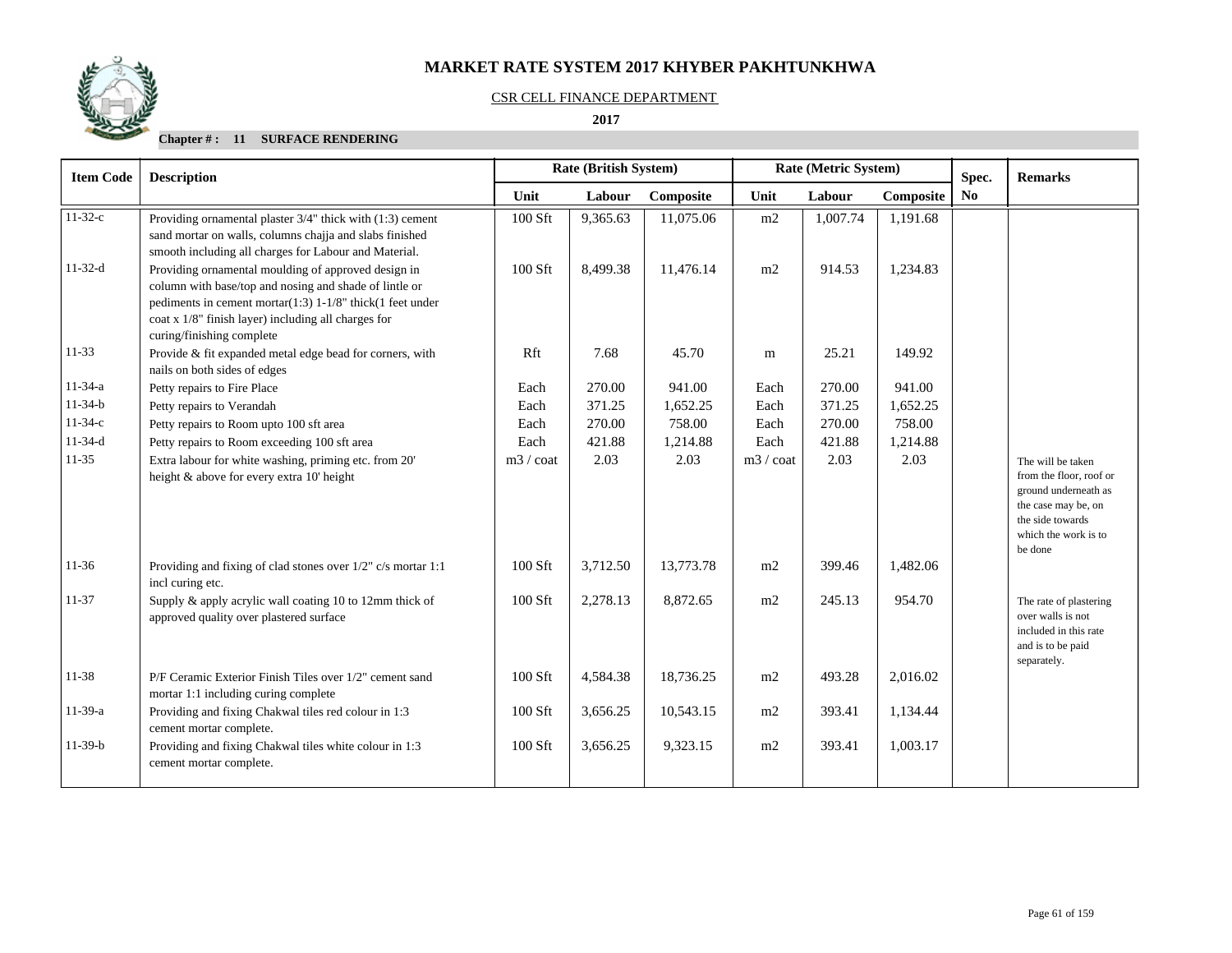## CSR CELL FINANCE DEPARTMENT

 **2017** 

| <b>Item Code</b> | <b>Description</b>                                                                                    |      | Rate (British System) |           |                | Rate (Metric System) |            | Spec. | <b>Remarks</b>                                                                   |
|------------------|-------------------------------------------------------------------------------------------------------|------|-----------------------|-----------|----------------|----------------------|------------|-------|----------------------------------------------------------------------------------|
|                  |                                                                                                       | Unit | Labour                | Composite | Unit           | Labour               | Composite  | No    |                                                                                  |
| $12-01-a$        | Plain wood work sawn, wrought, planed & fixed in<br>position, including nails & screws : Deodar wood  | Cft  | 590.63                | 6,944.38  | m <sub>3</sub> | 20,857.74            | 245,238.88 |       |                                                                                  |
| $12-01-b$        | Plain wood work sawn, wrought, planed & fixed in<br>position, including nails & screws : Shisham wood | Cft  | 815.63                | 5,979.88  | m <sub>3</sub> | 28,803.55            | 211,177.84 |       |                                                                                  |
| $12-02-a$        | Plain woodwork for regulation karries or needles etc.<br>complete as per specs : Deodar wood          | Cft  | 437.63                | 6,751.13  | m <sub>3</sub> | 15,454.60            | 238,413.95 |       |                                                                                  |
| $12-02-b$        | Plain woodwork for regulation karries or needles etc.<br>complete as per specs : Shisham wood         | Cft  | 680.63                | 5,804.63  | m <sub>3</sub> | 24,036.07            | 204,988.59 |       |                                                                                  |
| $12-03-a$        | 1st class teak wood wrought joinery in doors & windows,<br>panelled or glazed complete : 2" thick     | Sft  | 212.95                | 4,938.50  | m2             | 2,291.30             | 53,138.31  |       |                                                                                  |
| $12-03-b$        | 1st class teak wood wrought joinery in doors & windows,<br>panelled or glazed complete : 1.75" thick  | Sft  | 212.95                | 4,579.04  | m2             | 2,291.30             | 49,270.47  |       |                                                                                  |
| $12-03-c$        | 1st class teak wood wrought joinery in doors & windows,<br>panelled or glazed complete : 1.5" thick   | Sft  | 212.95                | 4,219.57  | m2             | 2,291.30             | 45,402.55  |       |                                                                                  |
| $12-04-a-01$     | 1st class teak wood wrought joinery Teak wood frame<br>1.75" thick w/o spring/hinge                   | Sft  | 134.81                | 2,448.85  | m2             | 1,450.60             | 26,349.65  |       | a) This also includes<br>the cost of woods<br>required for extra<br>thickness of |
| $12-04-a-02$     | 1st class teak wood wrought joinery Teak wood frame<br>1.75" thick w/o spring/hinge                   | Sft  | 134.81                | 2,467.00  | m2             | 1,450.60             | 26,544.92  |       | chowkats.                                                                        |
| 12-04-b-01       | 1st Class Teak Wood Wrought Joinery: Teak Wood<br>framing 1.5" thick w/ wire guaze w/o springs        | Sft  | 134.81                | 2,074.55  | m2             | 1,450.60             | 22,322.19  |       |                                                                                  |
| 12-04-b-02       | 1st Class Teak Wood wrought joinery : Teak Wood<br>framing 1.5" thick w/ wire guaze w/ springs        | Sft  | 134.81                | 2,094.95  | m2             | 1,450.60             | 22,541.67  |       |                                                                                  |
| $12-04-c$        | 1st class teak wood wrought joinery GI wire guaze 22<br>SWG, fixed to chowkat                         | Sft  | 53.91                 | 605.98    | m2             | 580.03               | 6,520.31   |       |                                                                                  |
| $12-04-d$        | 1st class teak wood wrought joinery GI wire guaze 22<br>SWG, fixed on teak wood frame                 | Sft  | 73.83                 | 1,759.62  | m2             | 794.39               | 18,933.55  |       |                                                                                  |
| $12 - 05$        | Provide & fix exp. metal 1/2"-3/4" mesh, 16 guage fixed to<br>chowkat, with 1" teak wood cover strips | Sft  | 49.22                 | 647.55    | m2             | 529.59               | 6,967.61   |       |                                                                                  |
| $12 - 06$        | Provide & fix expanded metal 1/2" to 3/4", 16 guage fixed<br>to chowkat with 1" cover moulding        | Sft  | 49.22                 | 647.55    | m2             | 529.59               | 6,967.61   |       |                                                                                  |
| $12-07-a$        | First class deodar wood wrought joinery in doors and<br>windows etc. complete : 2" thick              | Sft  | 132.59                | 1,577.23  | m2             | 1,426.66             | 16,970.99  |       |                                                                                  |
| $12-07-b$        | First class deodar wood wrought joinery in doors and<br>windows etc. complete : 1-3/4" thick          | Sft  | 132.59                | 1,381.16  | m2             | 1,426.66             | 14,861.27  |       |                                                                                  |
| $12-07-c$        | First class deodar wood wrought joinery in doors and<br>windows etc. complete : 1.5" thick            | Sft  | 108.48                | 1,314.57  | m2             | 1,167.27             | 14,144.77  |       |                                                                                  |
|                  |                                                                                                       |      |                       |           |                |                      |            |       |                                                                                  |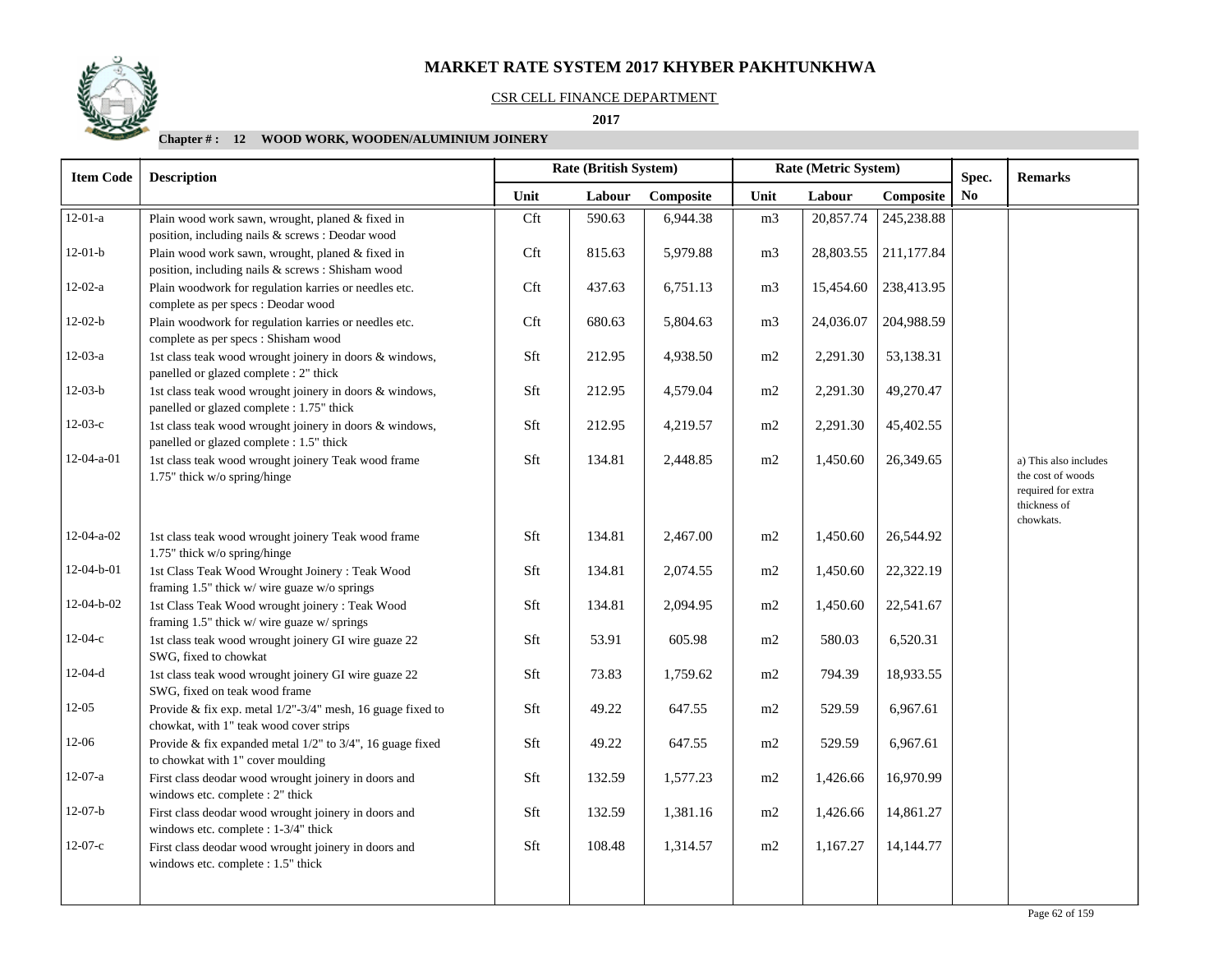## CSR CELL FINANCE DEPARTMENT

 **2017** 

| <b>Item Code</b>   | <b>Description</b>                                                                                       |      | Rate (British System) |           | Rate (Metric System) |          |           | Spec.          | <b>Remarks</b> |
|--------------------|----------------------------------------------------------------------------------------------------------|------|-----------------------|-----------|----------------------|----------|-----------|----------------|----------------|
|                    |                                                                                                          | Unit | Labour                | Composite | Unit                 | Labour   | Composite | N <sub>0</sub> |                |
| $12-08-a$          | Deodar wood framed, braced & battened doors & windows<br>: 2.25" thick, 1.25" battens & 1" planks        | Sft  | 156.25                | 1,584.48  | m2                   | 1,681.25 | 17,048.97 |                |                |
| $12-08-b$          | Deodar wood framed, braced & battened doors & windows<br>: $1.75$ " thick, 1" battens & $3/4$ " planks   | Sft  | 121.15                | 1,298.75  | m2                   | 1,303.62 | 13,974.53 |                |                |
| 12-09              | 1" thick battened doors & windows fitted in position,<br>complete with iron fittings                     | Sft  | 90.87                 | 977.15    | m2                   | 977.71   | 10,514.12 |                |                |
| $12 - 10$          | Deodar wood battened ledged & braced doors & windows<br>2.25" thick complete                             | Sft  | 133.93                | 1,610.48  | m2                   | 1,441.07 | 17,328.73 |                |                |
| $12 - 11 - a$      | Deodar wood doors framed with braces & 22 SWG GI<br>sheet facing on one side complete                    | Sft  | 62.40                 | 686.28    | m2                   | 671.45   | 7,384.37  |                |                |
| $12 - 11 - b$      | Deodar wood doors framed with braces & 22 SWG GI<br>sheet facing on both sides complete                  | Sft  | 62.40                 | 695.48    | m2                   | 671.45   | 7,483.40  |                |                |
| $12 - 12 - a$      | Partal wood doors framed with braces & 22 SWG GI sheet<br>facing on one side complete                    | Sft  | 43.95                 | 548.58    | m2                   | 472.85   | 5,902.67  |                |                |
| $12 - 12 - b$      | Partal wood doors framed with braces & 22 SWG GI sheet<br>facing on both sides complete                  | Sft  | 62.40                 | 429.15    | m2                   | 671.45   | 4,617.67  |                |                |
| $12 - 13 - a - 01$ | First class deodar wood wrought joinery work Deodar<br>wood frame 1-3/4" thick w/o springs               | Sft  | 115.01                | 756.44    | m2                   | 1,237.50 | 8,139.35  |                |                |
| $12 - 13 - a - 02$ | First class deodar wood wrought joinery work Deodar<br>wood frame 13/4" thick with springs               | Sft  | 115.01                | 779.39    | m2                   | 1,237.50 | 8,386.27  |                |                |
| $12 - 13 - b - 01$ | First class deodar wood wrought joinery work Deodar<br>wood frame 1.5" thick w/o springs                 | Sft  | 115.01                | 674.81    | m2                   | 1,237.50 | 7,260.94  |                |                |
| $12 - 13 - b - 02$ | First class deodar wood wrought joinery work Deodar<br>wood frame 1" thick with springs                  | Sft  | 126.51                | 709.26    | m2                   | 1,361.25 | 7,631.62  |                |                |
| $12-13-c$          | First class deodar wood wrought joinery work GI wire<br>guaze fixed to chowkat with 3/4" strip           | Sft  | 49.22                 | 209.80    | m2                   | 529.59   | 2,257.46  |                |                |
| $12 - 13 - d$      | First class deodar wood wrought joinery work GI wire<br>guaze fixed to chowkat with 1/2" strip           | Sft  | 49.22                 | 173.20    | m2                   | 529.59   | 1,863.64  |                |                |
| $12 - 14$          | Making and fixing trellis doors & windows of deodar wood<br>complete.                                    | Sft  | 106.25                | 845.94    | m2                   | 1,143.25 | 9,102.31  |                |                |
| $12 - 15 - a$      | Provide & fix MS chowkat of doors, windows etc MS<br>angle iron 1.5"x1.5"x1/4" welded with MS flat       | Sft  | 37.47                 | 128.00    | m2                   | 403.20   | 1,377.25  |                |                |
| $12 - 15 - b$      | Provide & fix MS chowkat of doors, windows etc MS tee<br>iron 1.5"x 1.5"x 1/4" welded with MS flat       | Sft  | 37.66                 | 135.73    | m2                   | 405.23   | 1,460.44  |                |                |
| $12-16$            | Extra for providing & fixing iron double spring hinges with<br>brass fittings including finger plate etc | Sft  | 34.82                 | 131.86    | m2                   | 374.68   | 1,418.85  |                |                |
| $12 - 17 - a$      | P/F brass spring hinges to wire gauzed door.                                                             | Each | 73.13                 | 278.82    | Each                 | 73.13    | 278.82    |                |                |
| $12 - 17 - b$      | P/F hydraulic Door Closer (Best Quality)                                                                 | Each | 157.50                | 1,682.50  | Each                 | 157.50   | 1,682.50  |                |                |
| $12 - 18 - a - 01$ | Providing and fixing sliding bolt to doors Iron sliding bolts<br>$: 10"$ long                            | Each | 70.88                 | 267.05    | Each                 | 70.88    | 267.05    |                |                |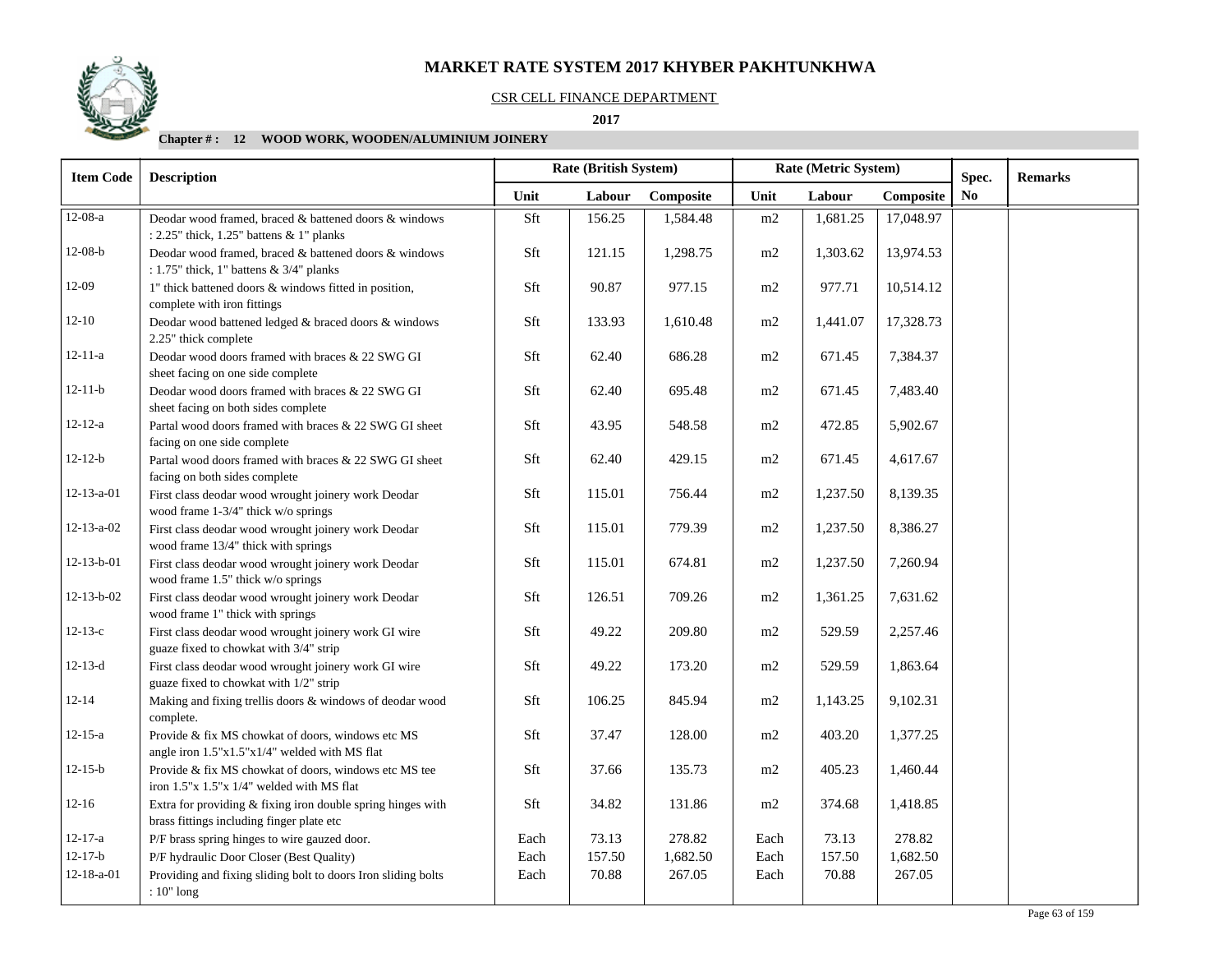## CSR CELL FINANCE DEPARTMENT

 **2017** 

| <b>Item Code</b>   | <b>Description</b>                                                                                     |                               | Rate (British System) |           | Rate (Metric System) |          |           | Spec.          | <b>Remarks</b> |
|--------------------|--------------------------------------------------------------------------------------------------------|-------------------------------|-----------------------|-----------|----------------------|----------|-----------|----------------|----------------|
|                    |                                                                                                        | Unit                          | Labour                | Composite | Unit                 | Labour   | Composite | N <sub>o</sub> |                |
| $12 - 18 - a - 02$ | Providing and fixing sliding bolt to doors Iron sliding bolts<br>$: 12"$ long                          | Each                          | 70.88                 | 315.85    | Each                 | 70.88    | 315.85    |                |                |
| $12-18-b-01$       | Providing and fixing sliding bolt to doors CP sliding bolts :<br>$10"$ long                            | Each                          | 70.88                 | 511.05    | Each                 | 70.88    | 511.05    |                |                |
| $12 - 18 - b - 02$ | Providing and fixing sliding bolt to doors CP sliding bolts :<br>$12"$ long                            | Each                          | 70.88                 | 633.05    | Each                 | 70.88    | 633.05    |                |                |
| 12-18-c-01         | Providing and fixing sliding bolt to doors Brass sliding<br>bolts: $10"$ long                          | Each                          | 70.88                 | 1,121.05  | Each                 | 70.88    | 1,121.05  |                |                |
| 12-18-c-02         | Providing and fixing sliding bolt to doors Brass sliding<br>bolts: 12" long                            | Each                          | 70.88                 | 1,426.05  | Each                 | 70.88    | 1,426.05  |                |                |
| $12-19-a$          | Extra for brass fittings to doors & windows Deodar<br>panelled, panelled+glazed or fully glazed        | Sft                           | 1.63                  | 10.89     | m2                   | 17.55    | 117.22    |                |                |
| $12-19-b$          | Extra for brass fittings to doors & windows Deodar wood<br>wire guazed shutters                        | Sft                           | 1.77                  | 11.03     | m2                   | 19.01    | 118.69    |                |                |
| $12-20-a-01$       | Extra for providing/fixing approved quality Rim locks :<br>Imported                                    | Each                          | 320.63                | 1,784.63  | Each                 | 320.63   | 1,784.63  |                |                |
| $12-20-a-02$       | Extra for providing/fixing approved quality Rim locks :<br>Local                                       | Each                          | 320.63                | 1,357.63  | Each                 | 320.63   | 1,357.63  |                |                |
| 12-20-b-01         | Extra for providing/fixing approved quality Rim locks :<br>Imported                                    | Each                          | 219.71                | 951.71    | Each                 | 219.71   | 951.71    |                |                |
| 12-20-b-02         | Extra for providing/fixing approved quality Rim locks :<br>Local                                       | Each                          | 219.71                | 646.71    | Each                 | 219.71   | 646.71    |                |                |
| $12 - 21 - a$      | Provide & fix exp. metal 1/2"-3/4"mesh 16 gauge Fixed to<br>chowkat with 1" deodar wood strip etc      | $\operatorname{\mathsf{Sft}}$ | 24.61                 | 352.44    | $\rm m2$             | 264.80   | 3,792.26  |                |                |
| $12 - 21 - b$      | Provide & fix exp. metal 1/2"-3/4" mesh 16 gauge Fixed<br>with 1" cover mould & screws including frame | Sft                           | 23.20                 | 545.37    | m2                   | 249.67   | 5,868.19  |                |                |
| $12 - 22 - a$      | Provide & fix deodar wood almirah 9"-12" depth including<br>boxing with back, shelves, shutters etc    | Sft                           | 217.58                | 2,086.37  | $\rm m2$             | 2,341.15 | 22,449.36 |                |                |
| $12 - 22 - b$      | Provide & fix deodar wood almirah 9"-12" depth With<br>shelves, shutters etc w/o boxing & back         | Sft                           | 157.56                | 1,062.36  | m2                   | 1,695.31 | 11,430.99 |                |                |
| $12 - 23 - a$      | Provide & fix wooden box type wardrobe 22" deep Partal<br>wood boxing & deodar wood shelves etc        | Sft                           | 234.42                | 1,315.11  | m2                   | 2,522.36 | 14,150.61 |                |                |
| $12 - 23 - b$      | Provide & fix wooden box type wardrobe 22" deep Deodar<br>wood boxing & deodar shelves etc             | Sft                           | 234.42                | 1,479.71  | m2                   | 2,522.36 | 15,921.68 |                |                |
| $12 - 24 - a$      | Provide & fix chowkat for doors, windows & CS windows,<br>including holdfast etc: Teak wood            | Sft                           | 42.19                 | 1,320.35  | m2                   | 453.94   | 14,206.98 |                |                |
| $12 - 24 - b$      | Provide & fix chowkat for doors, windows & CS windows,<br>including holdfast etc: Shisham wood         | Sft                           | 34.15                 | 366.82    | m2                   | 367.47   | 3,946.93  |                |                |
| $12 - 24 - c$      | Provide & fix chowkat for doors, windows & CS windows,<br>including holdfast etc: Deodar wood          | Sft                           | 21.09                 | 413.67    | m2                   | 226.97   | 4,451.07  |                |                |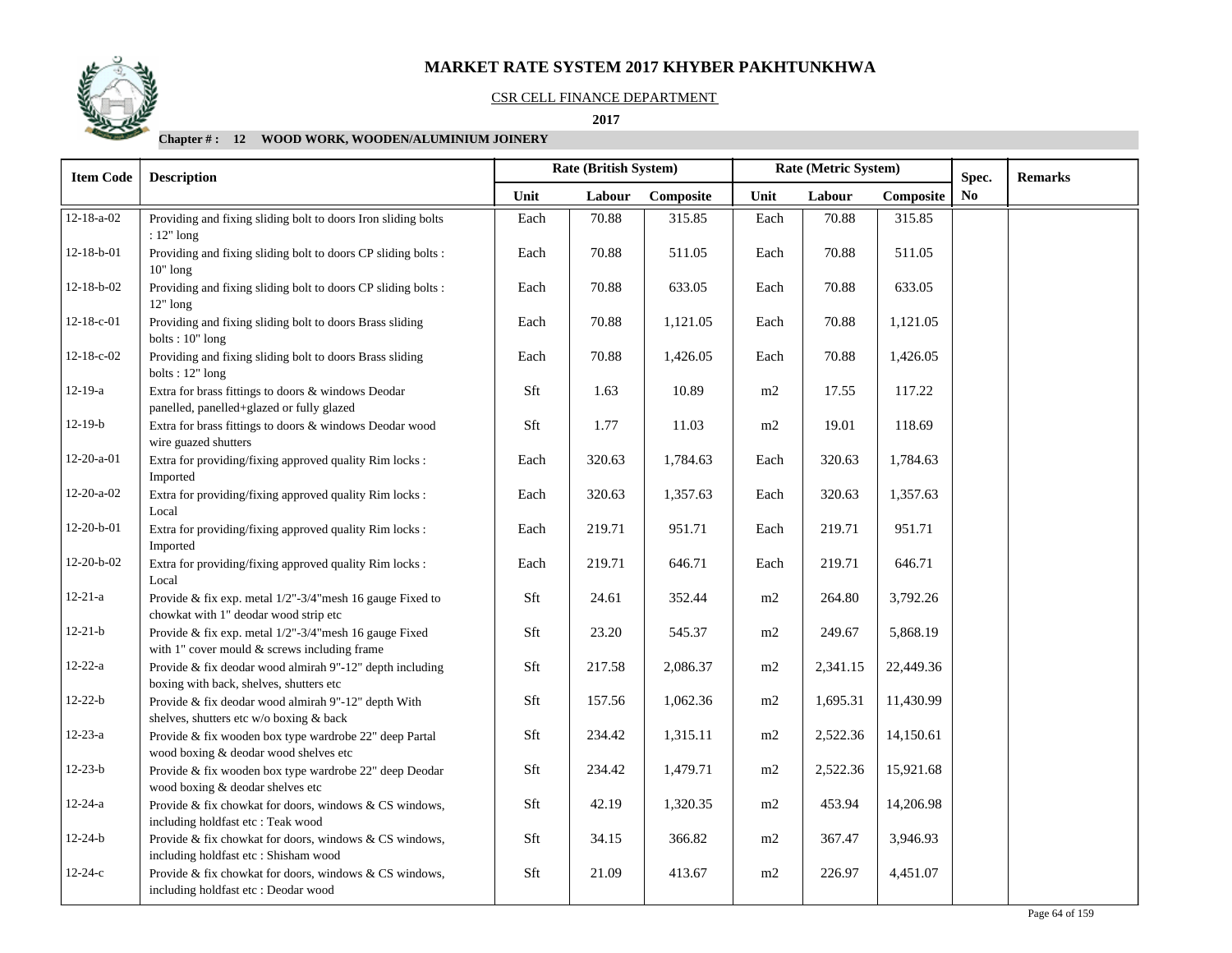## CSR CELL FINANCE DEPARTMENT

 **2017** 

| <b>Item Code</b>   | <b>Description</b>                                                                                       |           | Rate (British System) |            | Rate (Metric System) |        |           | Spec.          | <b>Remarks</b> |
|--------------------|----------------------------------------------------------------------------------------------------------|-----------|-----------------------|------------|----------------------|--------|-----------|----------------|----------------|
|                    |                                                                                                          | Unit      | Labour                | Composite  | Unit                 | Labour | Composite | N <sub>0</sub> |                |
| $12 - 25 - a$      | Make & fix deodar planking in eave boards etc planed on<br>both sides complete : 1" thick                | 100 Sft   | 4,162.50              | 58,264.47  | m2                   | 447.89 | 6,269.26  |                |                |
| $12 - 25 - b$      | Make & fix deodar planking in eave boards etc planed on<br>both sides complete : 3/4" thick              | 100 Sft   | 4,162.50              | 45,198.23  | m2                   | 447.89 | 4,863.33  |                |                |
| $12 - 25 - c$      | Make & fix deodar planking in eave boards etc planed on<br>both sides complete : 1/2" thick              | 100 Sft   | 4,162.50              | 32,186.93  | m2                   | 447.89 | 3,463.31  |                |                |
| $12-26-a$          | Make & fix deodar wood shelves, incl brackets 1" thick                                                   | 100 Sft   | 4,162.50              | 58,172.93  | m2                   | 447.89 | 6,259.41  |                |                |
| $12 - 26 - b$      | Make & fix deodar wood shelves, incl brackets 1.5" thick                                                 | 100 Sft   | 4,162.50              | 84,264.87  | m2                   | 447.89 | 9,066.90  |                |                |
| $12 - 26 - c$      | Make & fix deodar wood shelves, incl brackets 2" thick                                                   | 100 Sft   | 4,162.50              | 110,356.81 | m2                   | 447.89 | 11,874.39 |                |                |
| $12 - 27 - a$      | Make & fix cleats for doors & windows including hinges<br>and screws.                                    | Each      | 59.06                 | 148.37     | Each                 | 59.06  | 148.37    |                |                |
| $12 - 27 - b$      | Make & fix cleats with brass hooks for roof ventilators                                                  | $1$ No    | 59.06                 | 177.28     | no                   | 59.06  | 177.28    |                |                |
| $12 - 27 - c$      | Make & fix Door stops of 1.5" dia rubber block                                                           | Each      | 36.56                 | 195.16     | Each                 | 36.56  | 195.16    |                |                |
| $12 - 27 - d$      | Make & fix GI hook with clamps for doors                                                                 | Each      | 43.88                 | 104.88     | Each                 | 43.88  | 104.88    |                |                |
| $12 - 28 - a$      | Teak wood railing of any shape & design including bends,<br>corners, polishing etc complete              | Rft       | 212.74                | 3,862.96   | m                    | 697.96 | 12,673.76 |                |                |
| $12 - 28 - b$      | Shisham wood railing of any shape $&$ design including<br>bends, corners, polishing etc complete         | Rft       | 212.74                | 1,403.91   | m                    | 697.96 | 4,606.00  |                |                |
| $12-29$            | Deodar wood dado or picture rail 3"x1.5" as per approved                                                 | Rft       | 87.75                 | 590.70     | m                    | 287.89 | 1,937.98  |                |                |
|                    | design, including moulding etc. complete                                                                 |           |                       |            |                      |        |           |                |                |
| $12-30-a$          | Sawing wood by hand: Soft wood (deodar, kail or chir)                                                    | 100 Sft   | 2,193.75              | 2,193.75   | $\rm m2$             | 236.05 | 236.05    |                |                |
| $12-30-b$          | Sawing wood by hand: Hard wood (shisham, kikar, teak or<br>sahl)                                         | 100 Sft   | 4,387.50              | 4,387.50   | m2                   | 472.10 | 472.10    |                |                |
| $12 - 31 - a$      | Sawing wood by machine : Soft Wood                                                                       | 100 Sft   | 846.56                | 846.56     | m2                   | 91.09  | 91.09     |                |                |
| $12 - 31 - b$      | Sawing wood by machine : Hard Wood                                                                       | 100 Sft   | 914.74                | 914.74     | $\rm m2$             | 98.43  | 98.43     |                |                |
| $12 - 32$          | Making and fixing sun-shade of deodar wood including<br>fixing brackets                                  | 100 Sft   | 5,343.75              | 70,602.77  | m2                   | 574.99 | 7,596.86  |                |                |
| $12 - 33$          | Making and fixing 1" thick kail or chir wooden notice<br>board with frame                                | Sft       | 65.63                 | 299.52     | m2                   | 706.13 | 3,222.80  |                |                |
| $12 - 34$          | Making deodar punkha pole 10'x6"x6"                                                                      | Each      | 476.44                | 13,872.04  | Each                 | 476.44 | 13,872.04 |                |                |
| $12 - 35$          | Dismantling and refixing eave boards                                                                     | Rft       | 24.38                 | 24.38      | ${\bf m}$            | 79.97  | 79.97     |                |                |
| 12-36              | Wooden stair-cases complete 2'-3' wide frame 1.5" thick<br>planks of deodar wood including hand rails    | Rft       | 257.92                | 4,139.29   | m                    | 846.18 | 13,580.33 |                |                |
| 12-37-a-01         | Providing and fixing partition including framework : Sheet<br>on one side of frame: Hard board           | 100 Sft   | 1,462.50              | 17,522.58  | m2                   | 157.37 | 1,885.43  |                |                |
| 12-37-a-02         | Providing and fixing partition including framework : Sheet<br>on one side of frame : Ply wood 1/4" thick | 100 Sft   | 1,462.50              | 17,925.18  | m2                   | 157.37 | 1,928.75  |                |                |
| $12 - 37 - a - 03$ | Providing and fixing partition including framework : Sheet<br>on one side of frame : Masonite            | $100$ Sft | 1,462.50              | 21,116.70  | m2                   | 157.37 | 2,272.16  |                |                |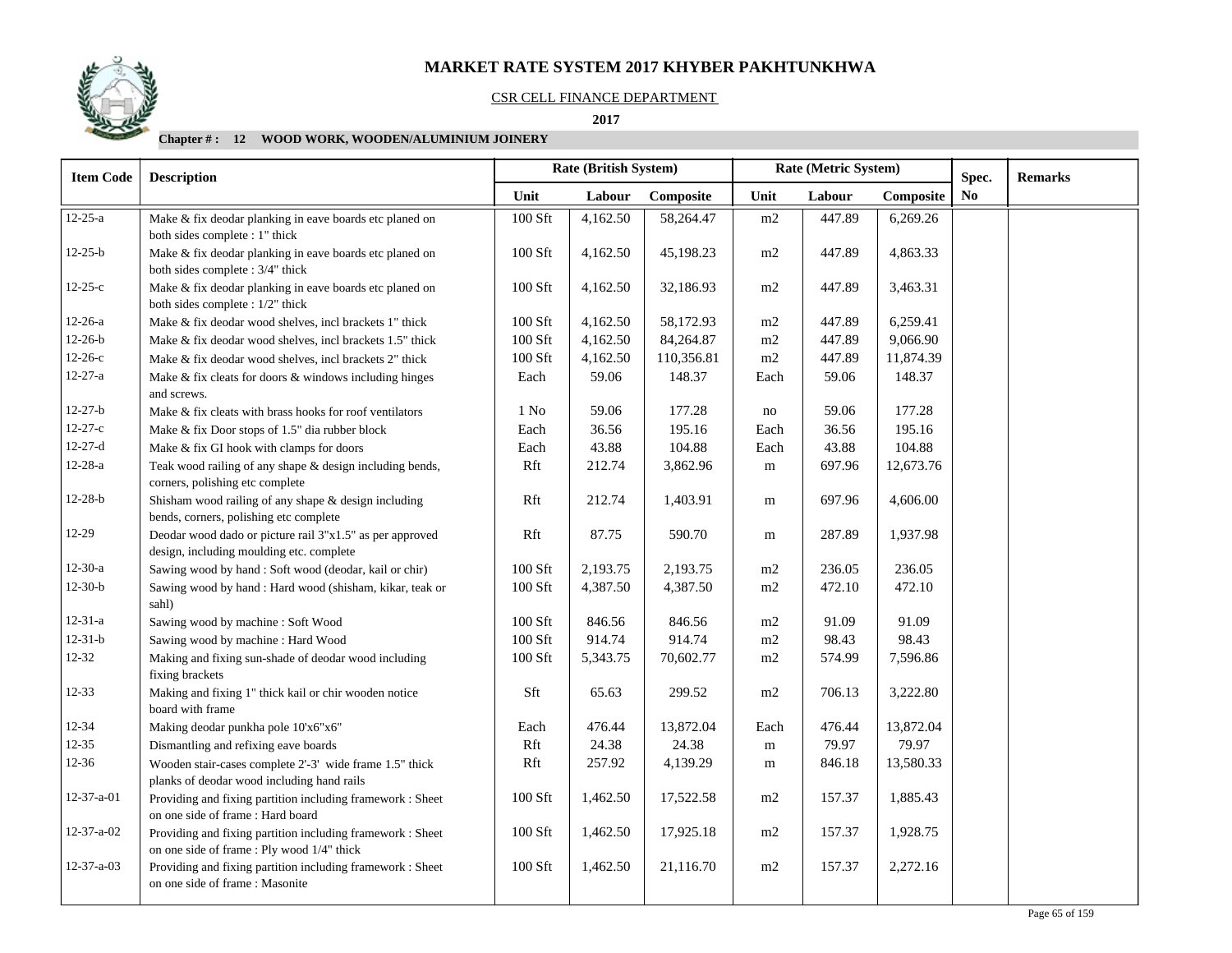## CSR CELL FINANCE DEPARTMENT

 **2017** 

| <b>Item Code</b>   | <b>Description</b>                                                                                              |                | <b>Rate (British System)</b> |           | Rate (Metric System) |          | Spec.     | <b>Remarks</b> |  |
|--------------------|-----------------------------------------------------------------------------------------------------------------|----------------|------------------------------|-----------|----------------------|----------|-----------|----------------|--|
|                    |                                                                                                                 | Unit           | Labour                       | Composite | Unit                 | Labour   | Composite | No             |  |
| 12-37-b-01         | Providing and fixing partition including framework :                                                            | 100 Sft        | 2,643.75                     | 20,474.05 | m2                   | 284.47   | 2,203.01  |                |  |
|                    | Sheets on both sides of frame: Hard board                                                                       |                |                              |           |                      |          |           |                |  |
| $12 - 37 - b - 02$ | Providing and fixing partition including framework :<br>Sheets on both sides of frame : Ply wood 1/4"           | 100 Sft        | 2,643.75                     | 21,225.57 | m2                   | 284.47   | 2,283.87  |                |  |
| 12-37-b-03         | Providing and fixing partition including framework :<br>Sheets on both sides of frame : Masonite                | 100 Sft        | 2,643.75                     | 26,994.95 | m2                   | 284.47   | 2,904.66  |                |  |
| $12 - 38 - a$      | Providing and fixing ceiling, including frame work : Hard<br>board                                              | $100$ Sft $\,$ | 4,050.00                     | 20,110.08 | $\rm m2$             | 435.78   | 2,163.84  |                |  |
| $12 - 38 - b$      | Providing and fixing ceiling, including frame work : Chip<br>Board                                              | 100 Sft        | 4,050.00                     | 22,618.40 | m2                   | 435.78   | 2,433.74  |                |  |
| $12 - 38 - c$      | Providing and fixing ceiling, including frame work : Ply<br>wood 1/4" thick                                     | 100 Sft        | 4,050.00                     | 20,444.36 | m2                   | 435.78   | 2,199.81  |                |  |
| $12-38-d$          | Providing and fixing ceiling, including frame work :<br>Masonite                                                | 100 Sft        | 4,050.00                     | 24,558.20 | m2                   | 435.78   | 2,642.46  |                |  |
| 12-39-a-01         | Provide & fix, thermorpore false ceiling complete Deodar<br>wood frame panelling: 3/4" thick                    | 100 Sft        | 2,981.25                     | 19,975.85 | m2                   | 320.78   | 2,149.40  |                |  |
| 12-39-a-02         | Provide & fix, thermorpore false ceiling complete Deodar<br>wood frame panelling : 1" thick                     | 100 Sft        | 2,981.25                     | 21,671.65 | $\rm m2$             | 320.78   | 2,331.87  |                |  |
| 12-39-b-01         | Provide & fix, thermorpore false ceiling complete Partal<br>wood frame panelling: 3/4" thick                    | 100 Sft        | 2,981.25                     | 13,912.45 | m2                   | 320.78   | 1,496.98  |                |  |
| 12-39-b-02         | Provide & fix, thermorpore false ceiling complete Partal<br>wood frame panelling : 1" thick                     | 100 Sft        | 2,981.25                     | 16,687.95 | m2                   | 320.78   | 1,795.62  |                |  |
| $12 - 40$          | Supply and Fixing accoustic miller fibre tile ceiling fixed<br>with aluminium tee hung by GI wire fixed in roof | 100 Sft        | 2,610.00                     | 16,593.64 | m2                   | 280.84   | 1,785.48  |                |  |
| $12 - 41 - a$      | Fixing Door including chowkats                                                                                  | Each           | 590.63                       | 590.63    | Each                 | 590.63   | 590.63    |                |  |
| $12 - 41 - b$      | Fixing Windows including chowkats                                                                               | Each           | 295.31                       | 295.31    | Each                 | 295.31   | 295.31    |                |  |
| $12 - 42 - a$      | Glazing with panes (16-18 oz) including cost of putty                                                           | Sft            | 24.11                        | 91.90     | m2                   | 259.39   | 988.83    |                |  |
| $12 - 42 - b$      | Glazing with panes (16-18 oz) using deodar wooden fillets<br>& putty                                            | Sft            | 30.13                        | 133.22    | m2                   | 324.24   | 1,433.45  |                |  |
| $12 - 42 - c$      | Glazing with panes (24-26 oz) using putty & deodar<br>wooden fillets                                            | Sft            | 30.13                        | 133.22    | m2                   | 324.24   | 1,433.45  |                |  |
| $12 - 43 - a$      | Cutting to required size & fixing glass panes with putty.                                                       | 100 Sft        | 337.50                       | 551.00    | m2                   | 36.31    | 59.29     |                |  |
| $12 - 43 - b$      | Cutting to required size & fixing glass panes Using deodar<br>wood fillets & putty                              | Sft            | 6.66                         | 28.99     | m2                   | 71.62    | 311.92    |                |  |
| $12 - 44 - a$      | Glazing with plate glass 6 mm thick including cost of<br>deodar wood fillet & putty: Upto 0.75 m2               | Sft            | 41.60                        | 194.25    | m2                   | 447.67   | 2,090.17  |                |  |
| $12 - 44 - b$      | Glazing with plate glass 6 mm thick including cost of<br>deodar wood fillet & putty: 0.75m2 to 2.25 m2          | Sft            | 41.60                        | 193.57    | m2                   | 447.66   | 2,082.77  |                |  |
| $12 - 45 - a$      | 1.5" thick deodar doors & windows, chowkat of MS angle<br>iron 1.5"x1.5"x1/4" welded with MS flat               | Sft            | 178.81                       | 1,225.16  | m2                   | 1,923.98 | 13,182.73 |                |  |

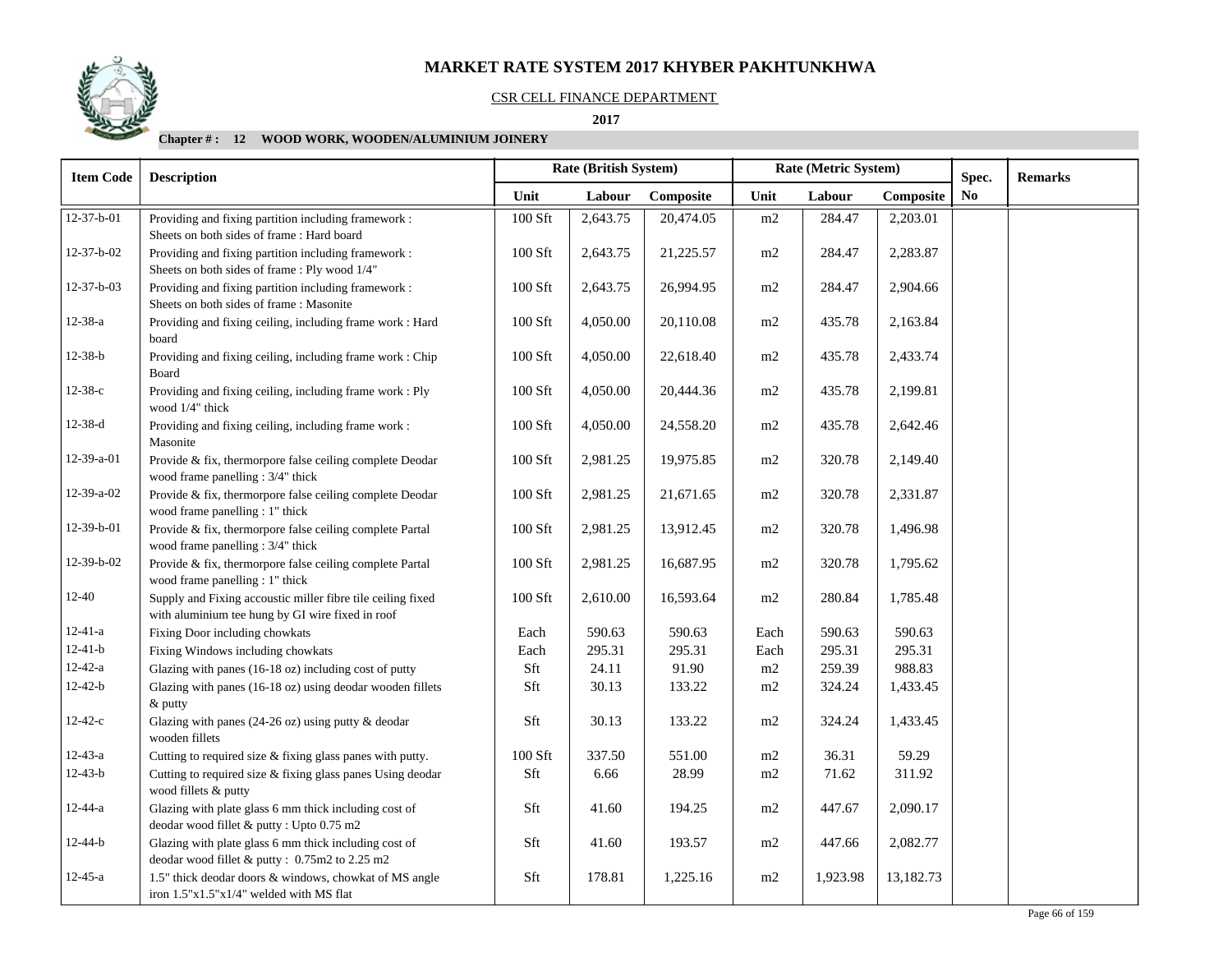## CSR CELL FINANCE DEPARTMENT

 **2017** 

| <b>Item Code</b>   | <b>Description</b>                                                                                       |      | Rate (British System) |           | Rate (Metric System) |          |           | Spec.          | <b>Remarks</b>                                                            |
|--------------------|----------------------------------------------------------------------------------------------------------|------|-----------------------|-----------|----------------------|----------|-----------|----------------|---------------------------------------------------------------------------|
|                    |                                                                                                          | Unit | Labour                | Composite | Unit                 | Labour   | Composite | N <sub>0</sub> |                                                                           |
| $12 - 45 - b$      | 1.5" thick deodar doors & windows, chowkat of MS tee                                                     | Sft  | 200.89                | 1,137.70  | m2                   | 2,161.56 | 12,241.71 |                |                                                                           |
|                    | iron 1.5"x 1.5"x 1/4" welded with MS flat                                                                |      |                       |           |                      |          |           |                |                                                                           |
| $12 - 46 - a$      | 1.5" thick hollow flush door/window, chowkat of MS angle<br>iron $1.5"x1.5"x1/4"$ welded with MS flat    | Sft  | 155.68                | 938.23    | m2                   | 1,675.13 | 10,095.32 |                |                                                                           |
| $12 - 46 - b$      | 1.5" thick hollow flush door/window, chowkat of MS tee<br>iron $1.5"x 1.5"x 1/4"$ welded with MS flat    | Sft  | 154.03                | 893.05    | m2                   | 1,657.35 | 9,609.21  |                |                                                                           |
| 12-47              | Panelled door of MS sheet with forged door leaves of MS<br>sheet 22 SWG etc complete                     | Sft  | 257.24                | 626.47    | m2                   | 2,767.85 | 6,740.77  |                |                                                                           |
| 12-48              | 24 SWG aluminium kick plate 4" high, on bottom rail of<br>flush doors of commercial ply                  | Rft  | 39.48                 | 53.54     | m                    | 129.54   | 175.64    |                |                                                                           |
| 12-49              | Curtain railing to doors & windows comprising TOSO-elite<br>Japanese railing or equiv. including paint   | Rft  | 39.32                 | 143.23    | m                    | 129.01   | 469.93    |                |                                                                           |
| $12 - 50$          | $MS$ flat $1/2"x1/8"$ grill in windows of approved design<br>including painting 3 coats, complete        | Sft  | 44.60                 | 288.39    | m2                   | 479.85   | 3,103.07  |                |                                                                           |
| $12 - 51$          | Provide & fix GI wire gauze 22 SWG, 12x12 mesh per sq.<br>in, fixed to steel window complete             | Sft  | 55.94                 | 171.70    | m2                   | 601.88   | 1,847.54  |                |                                                                           |
| $12 - 52 - a$      | Hollow flush door 1.5"-2" thick including iron mongery<br>excluding chowkat & lock : Teak veneered       | Sft  | 28.86                 | 923.88    | m2                   | 310.51   | 9,940.91  |                |                                                                           |
| $12 - 52 - b$      | Hollow flush door 1.5"-2" thick including iron mongery<br>excluding chowkat & lock : Shisham veneered    | Sft  | 28.86                 | 960.48    | m2                   | 310.51   | 10,334.72 |                |                                                                           |
| $12 - 52 - c$      | Hollow flush door 1.5"-2" thick including iron mongery<br>excluding chowkat & lock : Deodar veneered     | Sft  | 28.82                 | 887.20    | m2                   | 310.10   | 9,546.25  |                |                                                                           |
| $12 - 52 - d$      | Hollow flush door 1.5"-2" thick including iron mongery<br>excluding chowkat & lock : Commercial veneered | Sft  | 28.86                 | 862.84    | m2                   | 310.52   | 9,284.13  |                |                                                                           |
| $12 - 53 - a - 01$ | Supply and Fixing aluminium door/window, Economy<br>model Sliding window                                 | Sft  | 47.27                 | 681.67    | $\rm m2$             | 508.61   | 7,334.76  |                | The rates include<br>cost for fly shutters<br>excluding that for<br>doors |
| 12-53-a-02         | Supply and Fixing aluminium door/window, Economy<br>model Hinges window                                  | Sft  | 47.27                 | 657.27    | m2                   | 508.61   | 7,072.21  |                | The rates include<br>cost for fly shutters<br>excluding that for<br>doors |
| $12 - 53 - a - 03$ | Supply and Fixing aluminium door/window, Economy<br>model Fixed louver in door frame                     | Sft  | 47.27                 | 878.39    | m2                   | 508.61   | 9,451.50  |                | The rates include<br>cost for fly shutters<br>excluding that for<br>doors |
| 12-53-a-04         | Supply and Fixing aluminium door/window, Economy<br>model Fixed louver in 2" frame                       | Sft  | 47.27                 | 510.87    | m2                   | 508.61   | 5,496.95  |                | The rates include<br>cost for fly shutters<br>excluding that for<br>doors |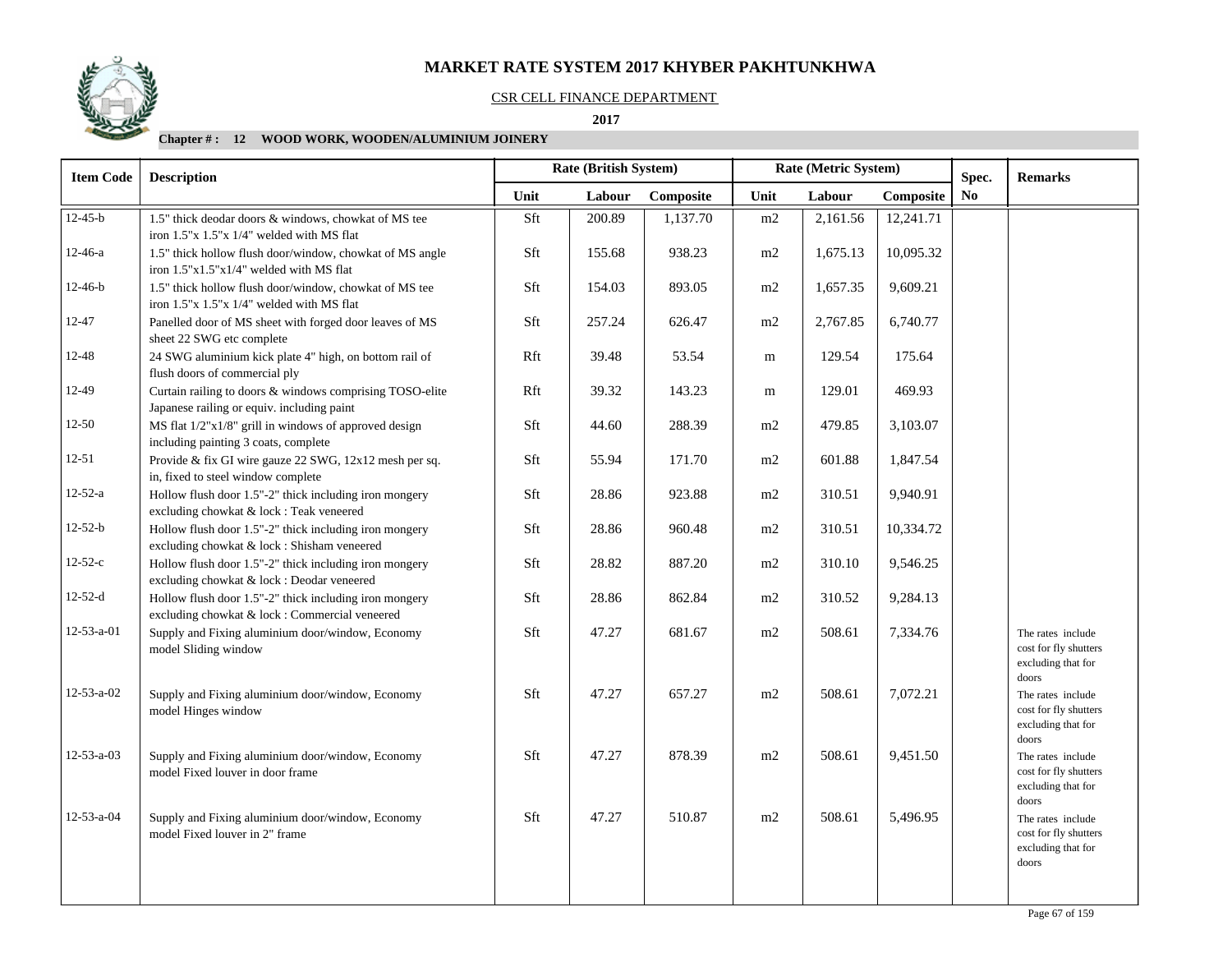

#### CSR CELL FINANCE DEPARTMENT

 **2017** 

| <b>Item Code</b>   | <b>Description</b>                                                                                  |      | Rate (British System)<br>Rate (Metric System)<br>Spec. |           |      |        |           | <b>Remarks</b> |                                                                           |
|--------------------|-----------------------------------------------------------------------------------------------------|------|--------------------------------------------------------|-----------|------|--------|-----------|----------------|---------------------------------------------------------------------------|
|                    |                                                                                                     | Unit | Labour                                                 | Composite | Unit | Labour | Composite | N <sub>0</sub> |                                                                           |
| $12 - 53 - b - 01$ | Supply and Fixing aluminium door/window, Deluxe 3"<br>sect. Sliding window                          | Sft  | 47.27                                                  | 571.87    | m2   | 508.61 | 6,153.31  |                | The rates include<br>cost for fly shutters<br>excluding that for<br>doors |
| 12-53-b-02         | Supply and Fixing aluminium door/window, Deluxe 3"<br>sect. Hinges window                           | Sft  | 47.27                                                  | 608.47    | m2   | 508.61 | 6,547.12  |                | The rates include<br>cost for fly shutters<br>excluding that for<br>doors |
| 12-53-b-03         | Supply and Fixing aluminium door/window, Deluxe 3"<br>sect. Fixed glazing                           | Sft  | 47.27                                                  | 510.87    | m2   | 508.61 | 5,496.95  |                | The rates include<br>cost for fly shutters<br>excluding that for<br>doors |
| 12-53-b-04         | Supply and Fixing aluminium door/window, Deluxe 3"<br>sect. Fixed arch                              | Sft  | 47.27                                                  | 559.67    | m2   | 508.61 | 6,022.04  |                | The rates include<br>cost for fly shutters<br>excluding that for<br>doors |
| 12-53-b-05         | Supply and Fixing aluminium door/window, Deluxe 3"<br>sect. Fixed louvers                           | Sft  | 47.27                                                  | 768.61    | m2   | 508.61 | 8,270.21  |                | The rates include<br>cost for fly shutters<br>excluding that for<br>doors |
| 12-53-b-06         | Supply and Fixing aluminium door/window, Deluxe 3"<br>sect. Sliding door                            | Sft  | 47.27                                                  | 718.54    | m2   | 508.61 | 7,731.49  |                | The rates include<br>cost for fly shutters<br>excluding that for<br>doors |
| 12-53-b-07         | Supply and Fixing aluminium door/window, Deluxe 3"<br>sect. Swing door single action (short handle) | Sft  | 47.27                                                  | 943.32    | m2   | 508.61 | 10,150.14 |                | The rates include<br>cost for fly shutters<br>excluding that for<br>doors |
| $12 - 53 - b - 08$ | Supply and Fixing aluminium door/window, Deluxe 3"<br>sect. Swing door single action (long handle)  | Sft  | 47.27                                                  | 962.42    | m2   | 508.61 | 10,355.60 |                | The rates include<br>cost for fly shutters<br>excluding that for<br>doors |
| 12-53-b-09         | Supply and Fixing aluminium door/window, Deluxe 3"<br>sect. Swing door double action (short handle) | Sft  | 47.27                                                  | 943.32    | m2   | 508.61 | 10,150.14 |                | The rates include<br>cost for fly shutters<br>excluding that for<br>doors |
| $12 - 53 - b - 10$ | Supply and Fixing aluminium door/window, Deluxe 3"<br>sect. Swing door double action (short handle) | Sft  | 47.27                                                  | 881.05    | m2   | 508.61 | 9,480.15  |                | The rates include<br>cost for fly shutters<br>excluding that for<br>doors |
| 12-53-c-01         | Supply and Fixing aluminium door/window, Deluxe 3.5"<br>sect. Sliding window                        | Sft  | 47.27                                                  | 620.67    | m2   | 508.61 | 6,678.40  |                | The rates include<br>cost for fly shutters<br>excluding that for<br>doors |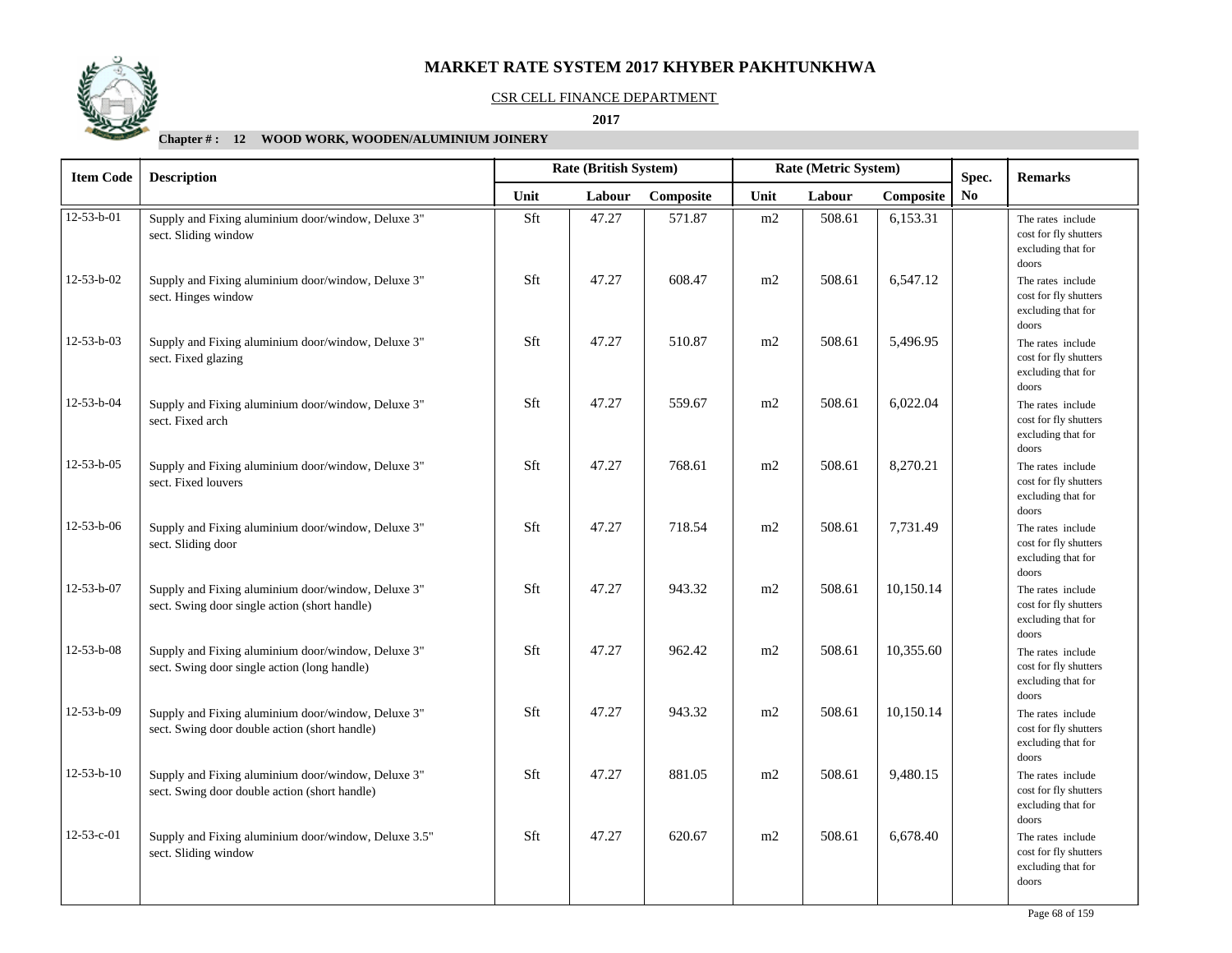

#### CSR CELL FINANCE DEPARTMENT

 **2017** 

| <b>Item Code</b>   | <b>Description</b>                                                                                    |      | Rate (British System) |           | Rate (Metric System) |        |           | Spec.          | <b>Remarks</b>                                                            |
|--------------------|-------------------------------------------------------------------------------------------------------|------|-----------------------|-----------|----------------------|--------|-----------|----------------|---------------------------------------------------------------------------|
|                    |                                                                                                       | Unit | Labour                | Composite | Unit                 | Labour | Composite | N <sub>0</sub> |                                                                           |
| $12 - 53 - c - 02$ | Supply and Fixing aluminium door/window, Deluxe 3.5"<br>sect. Hinges window                           | Sft  | 47.27                 | 645.07    | m2                   | 508.61 | 6,940.94  |                | The rates include<br>cost for fly shutters<br>excluding that for<br>doors |
| $12 - 53 - c - 03$ | Supply and Fixing aluminium door/window, Deluxe 3.5"<br>sect. Fixed glazing                           | Sft  | 47.27                 | 535.27    | m2                   | 508.61 | 5,759.49  |                | The rates include<br>cost for fly shutters<br>excluding that for<br>doors |
| 12-53-c-04         | Supply and Fixing aluminium door/window, Deluxe 3.5"<br>sect. Fixed arch                              | Sft  | 47.27                 | 547.47    | m2                   | 508.61 | 5,890.76  |                | The rates include<br>cost for fly shutters<br>excluding that for<br>doors |
| 12-53-c-05         | Supply and Fixing aluminium door/window, Deluxe 3.5"<br>sect. Sliding door                            | Sft  | 47.27                 | 694.09    | m2                   | 508.61 | 7,468.43  |                | The rates include<br>cost for fly shutters<br>excluding that for<br>doors |
| $12 - 53 - c - 06$ | Supply and Fixing aluminium door/window, Deluxe 3.5"<br>sect. Swing door single action (short handle) | Sft  | 47.27                 | 768.61    | m2                   | 508.61 | 8,270.21  |                | The rates include<br>cost for fly shutters<br>excluding that for<br>doors |
| 12-53-c-07         | Supply and Fixing aluminium door/window, Deluxe 3.5"<br>sect. Swing door single action (long handle)  | Sft  | 47.27                 | 955.33    | m2                   | 508.61 | 10,279.36 |                | The rates include<br>cost for fly shutters<br>excluding that for<br>doors |
| 12-53-d-01         | Supply and Fixing aluminium door/window, Premium 4"<br>sect. Sliding window                           | Sft  | 47.27                 | 771.38    | m2                   | 508.61 | 8,300.02  |                | The rates include<br>cost for fly shutters<br>excluding that for<br>doors |
| 12-53-d-02         | Supply and Fixing aluminium door/window, Premium 4"<br>sect. Hinges window                            | Sft  | 47.27                 | 746.51    | m2                   | 508.61 | 8,032.47  |                | The rates include<br>cost for fly shutters<br>excluding that for<br>doors |
| 12-53-d-03         | Supply and Fixing aluminium door/window, Premium 4"<br>sect. Fixed glazing                            | Sft  | 47.27                 | 559.67    | m2                   | 508.61 | 6,022.04  |                | The rates include<br>cost for fly shutters<br>excluding that for<br>doors |
| 12-53-d-04         | Supply and Fixing aluminium door/window, Premium 4"<br>sect. Fixed arch                               | Sft  | 47.27                 | 624.23    | m2                   | 508.61 | 6,716.75  |                | The rates include<br>cost for fly shutters<br>excluding that for<br>doors |
| 12-53-d-05         | Supply and Fixing aluminium door/window, Premium 4"<br>sect. Sliding door                             | Sft  | 47.27                 | 793.50    | m2                   | 508.61 | 8,538.03  |                | The rates include<br>cost for fly shutters<br>excluding that for<br>doors |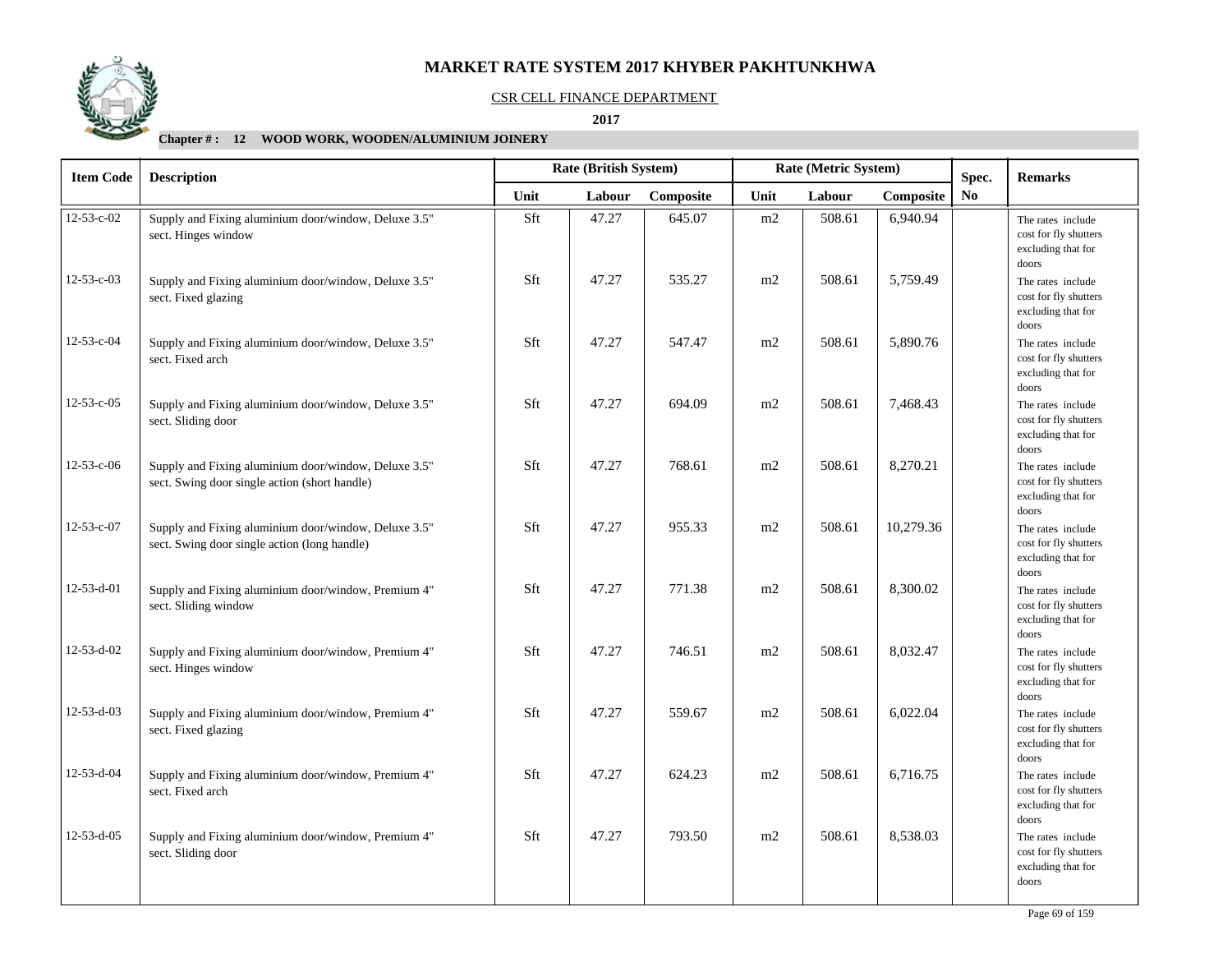

### CSR CELL FINANCE DEPARTMENT

 **2017** 

| <b>Item Code</b>   | <b>Description</b>                                                                                     |      | Rate (British System)<br>Rate (Metric System)<br>Spec. |           |      |        |           | <b>Remarks</b>         |                                                                           |
|--------------------|--------------------------------------------------------------------------------------------------------|------|--------------------------------------------------------|-----------|------|--------|-----------|------------------------|---------------------------------------------------------------------------|
|                    |                                                                                                        | Unit | Labour                                                 | Composite | Unit | Labour | Composite | $\mathbf{N}\mathbf{o}$ |                                                                           |
| $12 - 53 - d - 06$ | Supply and Fixing aluminium door/window, Premium 4"<br>sect. Swing door single action (short handle)   | Sft  | 47.27                                                  | 841.81    | m2   | 508.61 | 9,057.84  |                        | The rates include<br>cost for fly shutters<br>excluding that for<br>doors |
| 12-53-d-07         | Supply and Fixing aluminium door/window, Premium 4"<br>sect. Swing door single action (long handle)    | Sft  | 47.27                                                  | 1,028.72  | m2   | 508.61 | 11,069.05 |                        | The rates include<br>cost for fly shutters<br>excluding that for<br>doors |
| $12 - 53 - d - 08$ | Supply and Fixing aluminium door/window, Premium 4"<br>sect. Swing door double action (short handle)   | Sft  | 47.27                                                  | 914.04    | m2   | 508.61 | 9,835.03  |                        | The rates include<br>cost for fly shutters<br>excluding that for<br>doors |
| 12-53-d-09         | Supply and Fixing aluminium door/window, Premium 4"<br>sect. Swing door double action (long handle)    | Sft  | 47.27                                                  | 1,101.15  | m2   | 508.61 | 11,848.41 |                        | The rates include<br>cost for fly shutters<br>excluding that for<br>doors |
| 12-53-e-01         | Supply and Fixing aluminium door/window. Other items :<br>Fly screen shutter for Deluxe model          | Sft  | 10.12                                                  | 229.73    | m2   | 108.94 | 2,471.84  |                        | The rates include<br>cost for fly shutters<br>excluding that for<br>doors |
| 12-53-e-02         | Supply and Fixing aluminium door/window. Other items :<br>Fly screen shutter for Premium model         | Sft  | 10.12                                                  | 205.32    | m2   | 108.94 | 2,209.30  |                        | The rates include<br>cost for fly shutters<br>excluding that for<br>doors |
| $12 - 53 - e - 03$ | Supply and Fixing aluminium door/window. Other items :<br>Fly screen shutter with separate outer frame | Sft  | 10.12                                                  | 327.33    | m2   | 108.94 | 3,522.02  |                        | The rates include<br>cost for fly shutters<br>excluding that for<br>doors |
| $12 - 54 - a - 01$ | Supply and Fixing aluminium bronze/black. Economy<br>model Sliding window                              | Sft  | 47.27                                                  | 681.67    | m2   | 508.61 | 7,334.76  |                        | The rates include<br>cost for fly shutters<br>excluding that for<br>doors |
| $12 - 54 - a - 02$ | Supply and Fixing aluminium bronze/black. Economy<br>model Hinges window                               | Sft  | 47.27                                                  | 571.87    | m2   | 508.61 | 6,153.31  |                        | The rates include<br>cost for fly shutters<br>excluding that for<br>doors |
| $12 - 54 - a - 03$ | Supply and Fixing aluminium bronze/black. Economy<br>model Fixed louver in door frame                  | Sft  | 47.27                                                  | 888.12    | m2   | 508.61 | 9,556.13  |                        | The rates include<br>cost for fly shutters<br>excluding that for<br>doors |
| 12-54-a-04         | Supply and Fixing aluminium bronze/black. Economy<br>model Fixed louver in 2" frame                    | Sft  | 47.27                                                  | 778.32    | m2   | 508.61 | 8,374.68  |                        | The rates include<br>cost for fly shutters<br>excluding that for<br>doors |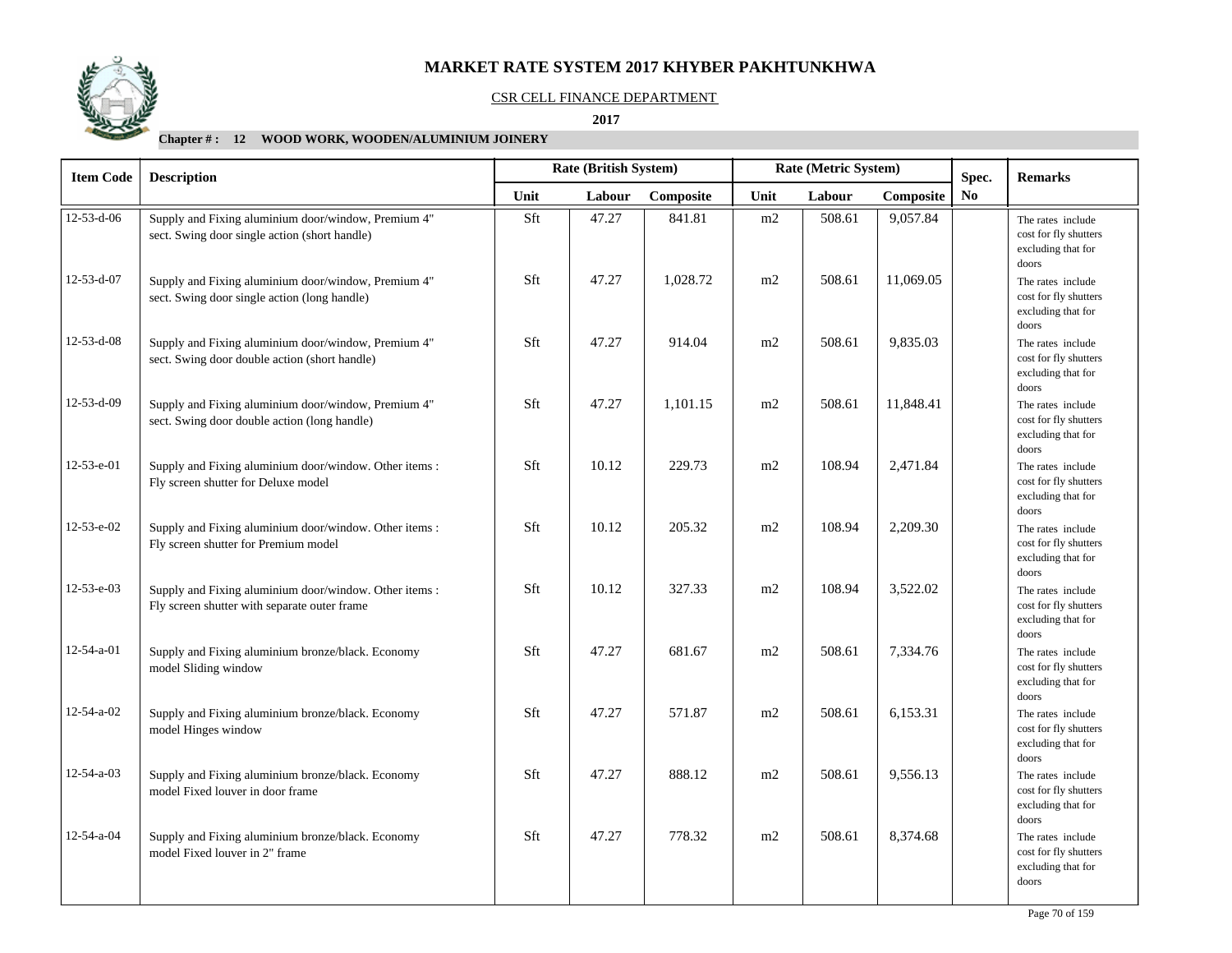

### CSR CELL FINANCE DEPARTMENT

 **2017** 

| <b>Item Code</b>   | <b>Description</b>                                                                                   |      | Rate (British System) |           | Rate (Metric System) |        |           | Spec.          | <b>Remarks</b>                                                                     |
|--------------------|------------------------------------------------------------------------------------------------------|------|-----------------------|-----------|----------------------|--------|-----------|----------------|------------------------------------------------------------------------------------|
|                    |                                                                                                      | Unit | Labour                | Composite | Unit                 | Labour | Composite | N <sub>0</sub> |                                                                                    |
| $12 - 54 - b - 01$ | Supply and Fixing aluminium bronze/black. Deluxe 3"<br>sect. Sliding window                          | Sft  | 47.27                 | 571.87    | m2                   | 508.61 | 6,153.31  |                | The rates include<br>cost for fly shutters<br>excluding that for                   |
| 12-54-b-02         | Supply and Fixing aluminium bronze/black. Deluxe 3"<br>sect. Hinges window                           | Sft  | 47.27                 | 608.47    | m2                   | 508.61 | 6,547.12  |                | doors<br>The rates include<br>cost for fly shutters<br>excluding that for<br>doors |
| 12-54-b-03         | Supply and Fixing aluminium bronze/black. Deluxe 3"<br>sect. Fixed glazing                           | Sft  | 47.27                 | 523.07    | m2                   | 508.61 | 5,628.22  |                | The rates include<br>cost for fly shutters<br>excluding that for<br>doors          |
| 12-54-b-04         | Supply and Fixing aluminium bronze/black. Deluxe 3"<br>sect. Fixed arch                              | Sft  | 47.27                 | 620.67    | m2                   | 508.61 | 6,678.40  |                | The rates include<br>cost for fly shutters<br>excluding that for<br>doors          |
| 12-54-b-05         | Supply and Fixing aluminium bronze/black. Deluxe 3"<br>sect. Fixed louvers                           | Sft  | 47.27                 | 717.32    | m2                   | 508.61 | 7,718.32  |                | The rates include<br>cost for fly shutters<br>excluding that for<br>doors          |
| 12-54-b-06         | Supply and Fixing aluminium bronze/black. Deluxe 3"<br>sect. Sliding door                            | Sft  | 47.27                 | 716.05    | m2                   | 508.61 | 7,704.69  |                | The rates include<br>cost for fly shutters<br>excluding that for<br>doors          |
| 12-54-b-07         | Supply and Fixing aluminium bronze/black. Deluxe 3"<br>sect. Swing door single action (short handle) | Sft  | 47.27                 | 778.32    | m2                   | 508.61 | 8,374.68  |                | The rates include<br>cost for fly shutters<br>excluding that for<br>doors          |
| 12-54-b-08         | Supply and Fixing aluminium bronze/black. Deluxe 3"<br>sect. Swing door single action (long handle)  | Sft  | 47.27                 | 905.45    | m2                   | 508.61 | 9,742.69  |                | The rates include<br>cost for fly shutters<br>excluding that for<br>doors          |
| 12-54-b-09         | Supply and Fixing aluminium bronze/black. Deluxe 3"<br>sect. Swing door double action (short handle) | Sft  | 47.27                 | 854.33    | m2                   | 508.61 | 9,192.58  |                | The rates include<br>cost for fly shutters<br>excluding that for<br>doors          |
| $12 - 54 - b - 10$ | Supply and Fixing aluminium bronze/black. Deluxe 3"<br>sect. Swing door double action (long handle)  | Sft  | 47.27                 | 1.018.53  | m2                   | 508.61 | 10,959.39 |                | The rates include<br>cost for fly shutters<br>excluding that for<br>doors          |
| 12-54-c-01         | Supply and Fixing aluminium bronze/black. Deluxe 3.5"<br>sect. Sliding window                        | Sft  | 47.27                 | 620.67    | m2                   | 508.61 | 6,678.40  |                | The rates include<br>cost for fly shutters<br>excluding that for<br>doors          |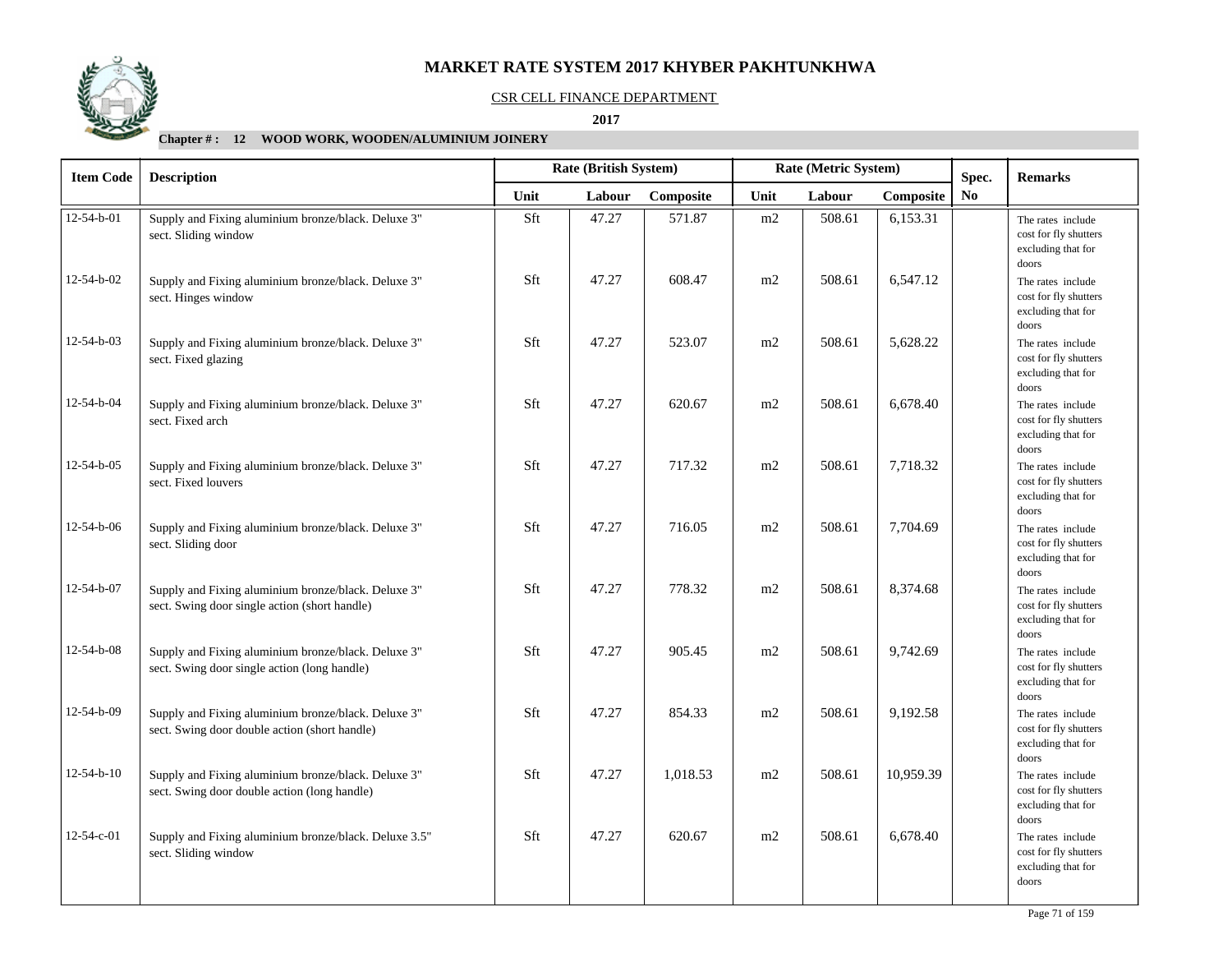

### CSR CELL FINANCE DEPARTMENT

 **2017** 

| <b>Item Code</b>   | <b>Description</b>                                                                                     |      | Rate (British System) |           | Rate (Metric System) |        |           | Spec.          | <b>Remarks</b>                                                            |
|--------------------|--------------------------------------------------------------------------------------------------------|------|-----------------------|-----------|----------------------|--------|-----------|----------------|---------------------------------------------------------------------------|
|                    |                                                                                                        | Unit | Labour                | Composite | Unit                 | Labour | Composite | N <sub>0</sub> |                                                                           |
| $12 - 54 - c - 02$ | Supply and Fixing aluminium bronze/black. Deluxe 3.5"<br>sect. Hinges window                           | Sft  | 47.27                 | 645.07    | m2                   | 508.61 | 6,940.94  |                | The rates include<br>cost for fly shutters<br>excluding that for<br>doors |
| $12 - 54 - c - 03$ | Supply and Fixing aluminium bronze/black. Deluxe 3.5"<br>sect. Fixed glazing                           | Sft  | 47.27                 | 547.47    | m2                   | 508.61 | 5,890.76  |                | The rates include<br>cost for fly shutters<br>excluding that for<br>doors |
| 12-54-c-04         | Supply and Fixing aluminium bronze/black. Deluxe 3.5"<br>sect. Fixed arch                              | Sft  | 47.27                 | 559.67    | m2                   | 508.61 | 6,022.04  |                | The rates include<br>cost for fly shutters<br>excluding that for<br>doors |
| 12-54-c-05         | Supply and Fixing aluminium bronze/black. Deluxe 3.5"<br>sect. Sliding door                            | Sft  | 47.27                 | 728.25    | m2                   | 508.61 | 7,835.96  |                | The rates include<br>cost for fly shutters<br>excluding that for<br>doors |
| 12-54-c-06         | Supply and Fixing aluminium bronze/black. Deluxe 3.5"<br>sect. Swing door single action (short handle) | Sft  | 47.27                 | 790.52    | m2                   | 508.61 | 8,505.95  |                | The rates include<br>cost for fly shutters<br>excluding that for<br>doors |
| 12-54-c-07         | Supply and Fixing aluminium bronze/black. Deluxe 3.5"<br>sect. Swing door single action (long handle)  | Sft  | 47.27                 | 979.92    | m2                   | 508.61 | 10,543.96 |                | The rates include<br>cost for fly shutters<br>excluding that for<br>doors |
| 12-54-d-01         | Supply and Fixing aluminium bronze/black. Premium 4"<br>sect. Sliding window                           | Sft  | 47.27                 | 681.67    | m2                   | 508.61 | 7,334.76  |                | The rates include<br>cost for fly shutters<br>excluding that for<br>doors |
| 12-54-d-02         | Supply and Fixing aluminium bronze/black. Premium 4"<br>sect. Hinges window                            | Sft  | 47.27                 | 657.27    | m2                   | 508.61 | 7,072.21  |                | The rates include<br>cost for fly shutters<br>excluding that for<br>doors |
| 12-54-d-03         | Supply and Fixing aluminium bronze/black. Premium 4"<br>sect. Fixed glazing                            | Sft  | 47.27                 | 571.87    | m2                   | 508.61 | 6,153.31  |                | The rates include<br>cost for fly shutters<br>excluding that for<br>doors |
| 12-54-d-04         | Supply and Fixing aluminium bronze/black. Premium 4"<br>sect. Fixed arch                               | Sft  | 47.27                 | 596.27    | m2                   | 508.61 | 6,415.85  |                | The rates include<br>cost for fly shutters<br>excluding that for<br>doors |
| 12-54-d-05         | Supply and Fixing aluminium bronze/black. Premium 4"<br>sect. Sliding door                             | Sft  | 47.27                 | 728.25    | m2                   | 508.61 | 7,835.96  |                | The rates include<br>cost for fly shutters<br>excluding that for<br>doors |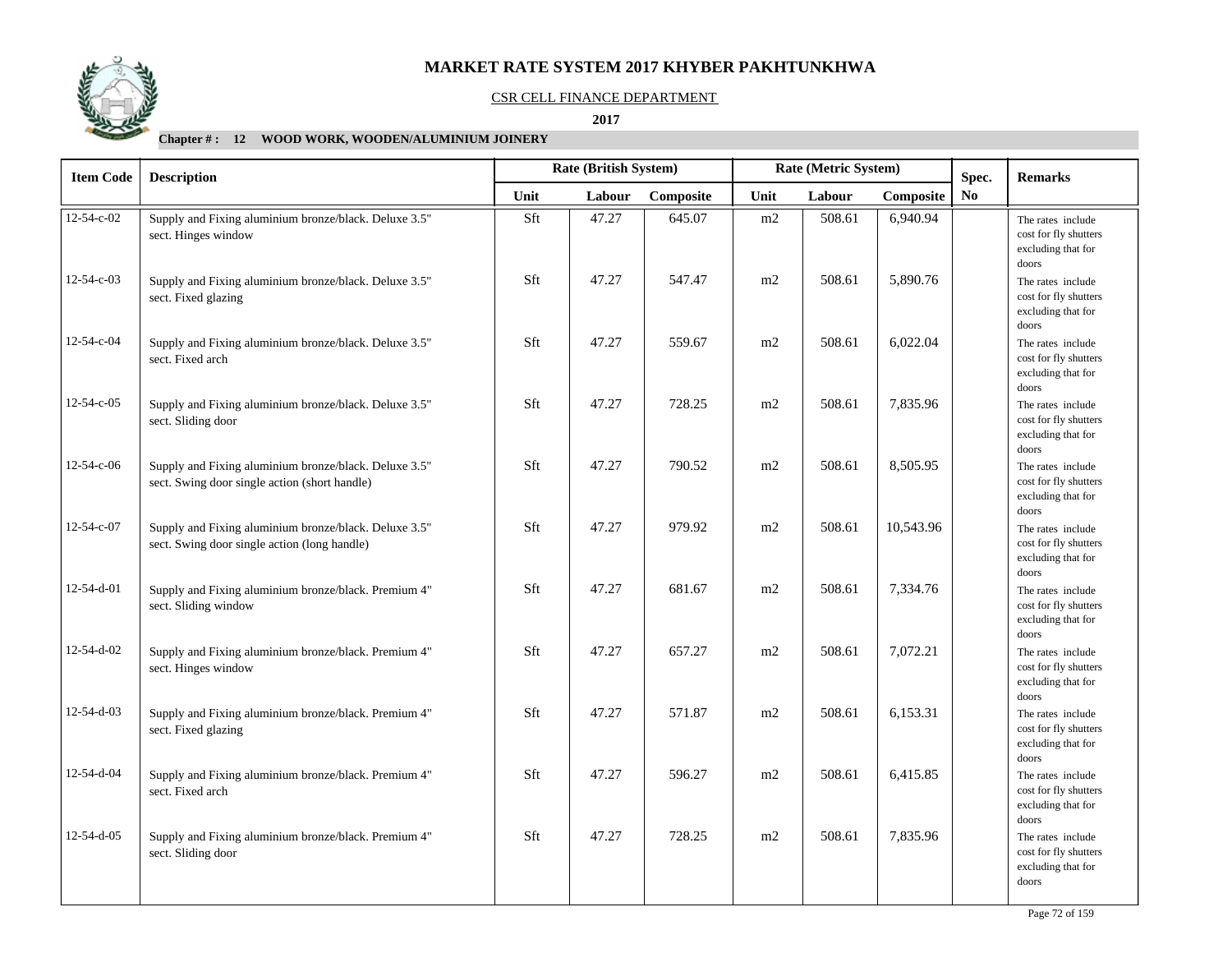

#### CSR CELL FINANCE DEPARTMENT

 **2017** 

# **Chapter # : 12 WOOD WORK, WOODEN/ALUMINIUM JOINERY**

| <b>Item Code</b>   | <b>Description</b>                                                                                                                                           | Rate (British System)<br>Rate (Metric System)<br>Spec. |        |           |      |        |           | <b>Remarks</b> |                                                                           |
|--------------------|--------------------------------------------------------------------------------------------------------------------------------------------------------------|--------------------------------------------------------|--------|-----------|------|--------|-----------|----------------|---------------------------------------------------------------------------|
|                    |                                                                                                                                                              | Unit                                                   | Labour | Composite | Unit | Labour | Composite | N <sub>0</sub> |                                                                           |
| $12 - 54 - d - 06$ | Supply and Fixing aluminium bronze/black. Premium 4"<br>sect. Swing door single action (short handle)                                                        | Sft                                                    | 47.27  | 839.32    | m2   | 508.61 | 9,031.04  |                | The rates include<br>cost for fly shutters<br>excluding that for<br>doors |
| $12 - 54 - d - 07$ | Supply and Fixing aluminium bronze/black. Premium 4"<br>sect. Swing door single action (long handle)                                                         | Sft                                                    | 47.27  | 1,028.72  | m2   | 508.61 | 11,069.05 |                | The rates include<br>cost for fly shutters<br>excluding that for<br>doors |
| 12-54-d-08         | Supply and Fixing aluminium bronze/black. Premium 4"<br>sect. Swing door double action (short handle)                                                        | Sft                                                    | 47.27  | 911.55    | m2   | 508.61 | 9,808.23  |                | The rates include<br>cost for fly shutters<br>excluding that for<br>doors |
| 12-54-d-09         | Supply and Fixing aluminium bronze/black. Premium 4"<br>sect. Swing door double action (long handle)                                                         | Sft                                                    | 47.27  | 1,100.95  | m2   | 508.61 | 11,846.23 |                | The rates include<br>cost for fly shutters<br>excluding that for<br>doors |
| $12 - 54 - e - 01$ | Supply and Fixing aluminium bronze/black. Other items :<br>Fly screen shutter for Deluxe model                                                               | Sft                                                    | 10.12  | 266.33    | m2   | 108.94 | 2,865.66  |                | The rates include<br>cost for fly shutters<br>excluding that for<br>doors |
| 12-54-e-02         | Supply and Fixing aluminium bronze/black. Other items :<br>Fly screen shutter for Premium model                                                              | Sft                                                    | 10.12  | 229.73    | m2   | 108.94 | 2,471.84  |                | The rates include<br>cost for fly shutters<br>excluding that for<br>doors |
| 12-54-e-03         | Supply and Fixing aluminium bronze/black. Other items :<br>Fly screen shutter with separate outer frame                                                      | Sft                                                    | 10.12  | 339.52    | m2   | 108.94 | 3,653.29  |                | The rates include<br>cost for fly shutters<br>excluding that for<br>doors |
| $12 - 55 - a$      | Wall Panelling over 0.5" thick chipboard & wood frame<br>$(2"x0.75")$ $2'x2'$ grid : Sheesham Ply                                                            | Sft                                                    | 76.54  | 198.37    | m2   | 823.53 | 2,134.51  |                |                                                                           |
| $12-55-b$          | Wall Panelling over 0.5" thick chipboard & wood frame<br>(2"x0.75") 2'x2'grid : Lamination Sheet                                                             | Sft                                                    | 58.78  | 213.92    | m2   | 632.42 | 2,301.78  |                |                                                                           |
| $12 - 55 - c$      | Wall Panelling over 0.5" thick chipboard & wood frame<br>(2"x0.75") 2'x2' grid : Commercial Ply                                                              | Sft                                                    | 76.51  | 177.68    | m2   | 823.28 | 1,911.87  |                |                                                                           |
| $12-56-a$          | Supply and Fixing MS Sheet 16 guage(10x20 feet) box<br>type chowkats including fixing in position with all charges<br>for Hold fast, Hinges and Painting etc | Rft                                                    | 56.83  | 353.86    | m    | 186.46 | 1,160.97  |                |                                                                           |
| $12-56-b$          | Wood plastic composite door patio door leap delux (laker<br>coated)                                                                                          | Rft                                                    | 69.64  | 615.74    | m2   | 749.36 | 6,625.34  |                |                                                                           |
| $12-56-c$          | Wood plastic composite door patio door leap premium<br>grade (UV coated)                                                                                     | Rft                                                    | 69.64  | 662.21    | m2   | 749.36 | 7,125.43  |                |                                                                           |
| $12-56-d$          | Wood plastic composite door patio door with frame and<br>beading deluxe grade (laker coated)                                                                 | Sft                                                    | 60.22  | 924.62    | m2   | 647.99 | 9,948.87  |                |                                                                           |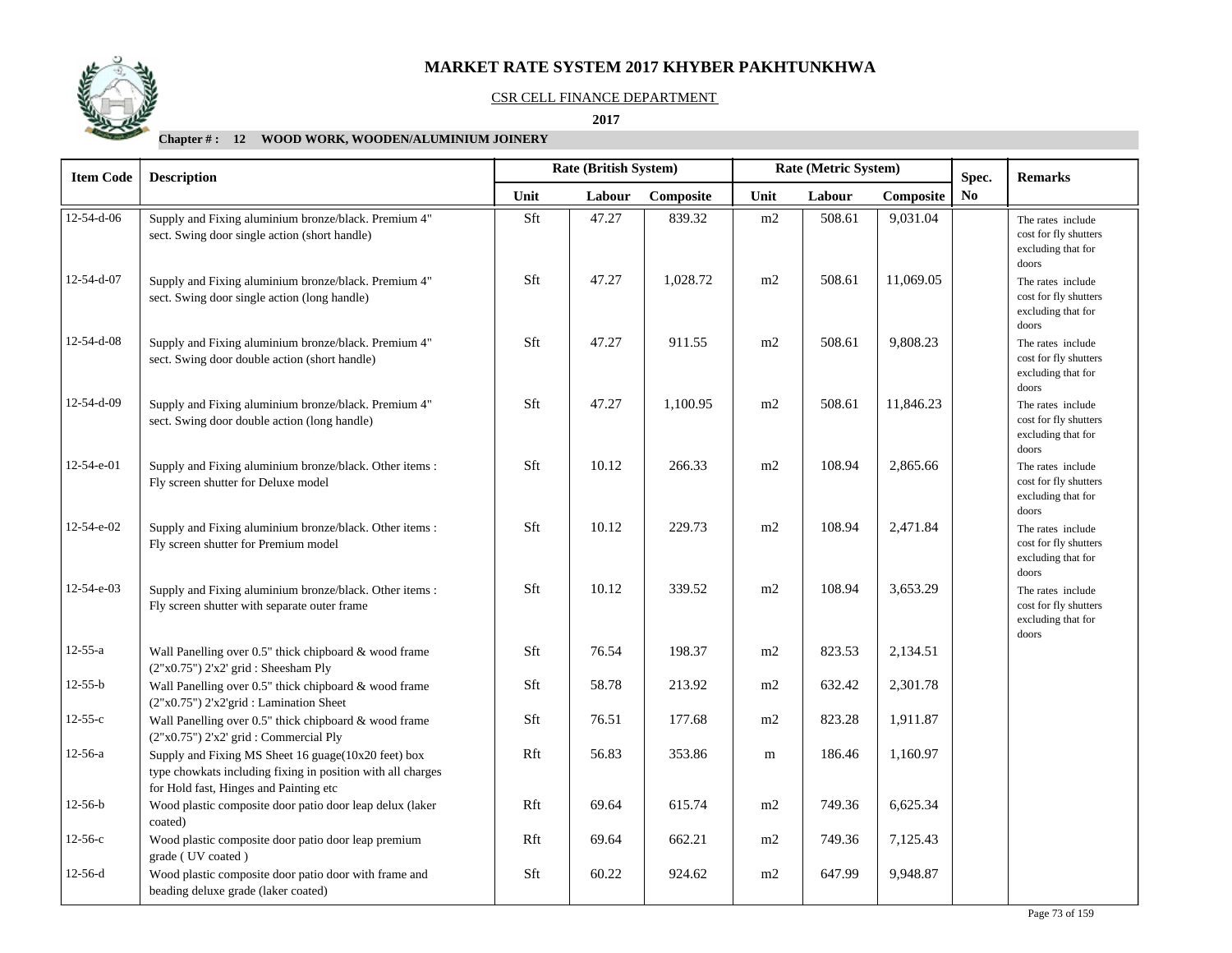## CSR CELL FINANCE DEPARTMENT

 **2017** 

# **Chapter # : 12 WOOD WORK, WOODEN/ALUMINIUM JOINERY**

| <b>Item Code</b> | <b>Description</b>                                                                                                                                                                        |      | <b>Rate (British System)</b> |           |      | Rate (Metric System) | Spec.     | <b>Remarks</b> |  |
|------------------|-------------------------------------------------------------------------------------------------------------------------------------------------------------------------------------------|------|------------------------------|-----------|------|----------------------|-----------|----------------|--|
|                  |                                                                                                                                                                                           | Unit | Labour                       | Composite | Unit | Labour               | Composite | N <sub>0</sub> |  |
| 12-56-е          | Wood plastic composite patio door with frame and beading<br>premium grade(UV coated)                                                                                                      | Sft  | 60.22                        | 924.62    | m2   | 647.99               | 9,948.87  |                |  |
| $12 - 57 - a$    | Wood plastic composite door Leaf only bukhara, flush or<br>steppe type                                                                                                                    | Sft  | 60.22                        | 1,268.74  | m2   | 647.99               | 13,651.62 |                |  |
| $12 - 57 - b$    | Wood plastic composite door Leaf rock type single side                                                                                                                                    | Sft  | 60.22                        | 1,268.74  | m2   | 647.99               | 13,651.62 |                |  |
| $12 - 57 - c$    | Wood plastic composite door rock type single type with<br>frame and beading                                                                                                               | Sft  | 60.22                        | 1,268.74  | m2   | 647.99               | 13,651.62 |                |  |
| $12 - 58$        | Wood plastic composite door image type single side with<br>frame and beading                                                                                                              | Sft  | 60.22                        | 1,268.74  | m2   | 647.99               | 13,651.62 |                |  |
| 12-59            | Wood plastic composite door carving type single side with<br>frame and beading                                                                                                            | Sft  | 60.22                        | 1,268.74  | m2   | 647.99               | 13,651.62 |                |  |
| $12-60-a$        | Composite windows deluxe grade (laker coated)                                                                                                                                             | Sft  | 26.42                        | 759.60    | m2   | 284.26               | 8,173.29  |                |  |
| $12-60-b$        | Composite windows premium grade (UV coated)                                                                                                                                               | Sft  | 26.32                        | 808.19    | m2   | 283.26               | 8,696.09  |                |  |
| $12-61-a$        | Wood Plastic Fly Screen Delux Grade                                                                                                                                                       | Sft  | 36.00                        | 414.20    | m2   | 387.36               | 4,456.79  |                |  |
| $12-61-b$        | Wood Plastic Screen Premium Grade                                                                                                                                                         | Sft  | 36.00                        | 481.30    | m2   | 387.36               | 5,178.79  |                |  |
| $12-61-c$        | Wood Plastic Screen Door Frame Only                                                                                                                                                       | Rft  | 54.00                        | 481.00    | m    | 177.17               | 1,578.08  |                |  |
| $12-61-d$        | Wood Plastic Screen Beading Smaller                                                                                                                                                       | Sft  | 54.00                        | 108.90    | m    | 177.17               | 357.28    |                |  |
| $12-61-e$        | Wood Plastic Screen Beading larger                                                                                                                                                        | Sft  | 54.00                        | 151.60    | m    | 177.17               | 497.38    |                |  |
| $12-62-a$        | Kitchen Floor Cabinet as per MES Design/Specification                                                                                                                                     | Sft  | 182.81                       | 1,266.99  | m2   | 1,967.06             | 13,632.77 |                |  |
| $12-62-b$        | Kitchen Wall Cabinet as per MES Design/Specification.                                                                                                                                     | Sft  | 146.25                       | 757.47    | m2   | 1,573.65             | 8,150.38  |                |  |
| $12-62-c$        | Providing and Fixing Sink Cabinet as per MES<br>Design/Specification.                                                                                                                     | Each | 2,193.75                     | 12,426.50 | Each | 2,193.75             | 12,426.50 |                |  |
| $12 - 63$        | Supply and fixing UPVC Flush doors with 60mm wide<br>frame 2-2.5mm wall thickness inclusive of all accessories<br>and galvanized iron support in any available Plain colour               | Sft  | 136.80                       | 1,295.80  | m2   | 1,471.97             | 13,942.81 |                |  |
| 12-64            | Supply and fixing UPVC Fancy doors with 60mm wide<br>frame 2-2.5mm wall thickness inclusive of all accessories<br>and galvanized iron support in any available Plain colour               | Sft  | 163.80                       | 1,444.80  | m2   | 1,762.49             | 15,546.05 |                |  |
| 12-65            | Supply and fixing UPVC Fancy doors with 60mm wide<br>frame 2-2.5mm wall thickness inclusive of all accessories<br>and galvanized iron support in Wood texture.                            | Sft  | 163.80                       | 2,359.80  | m2   | 1,762.49             | 25,391.45 |                |  |
| 12-66            | Supply and fixing UPVC Partially glazed doors with 60mm<br>wide frame 2-2.5mm wall thickness inclusive of all<br>accessories and galvanized iron support in any available<br>Plain colour | Sft  | 160.20                       | 2,148.80  | m2   | 1,723.75             | 23,121.09 |                |  |
| $12 - 67$        | Supply and fixing UPVC Full glazed doors with 60mm<br>wide frame 2-2.5mm wall thickness inclusive of all<br>accessories and galvanized iron support in any available<br>Plain colour      | Sft  | 160.20                       | 1,612.00  | m2   | 1,723.75             | 17,345.12 |                |  |

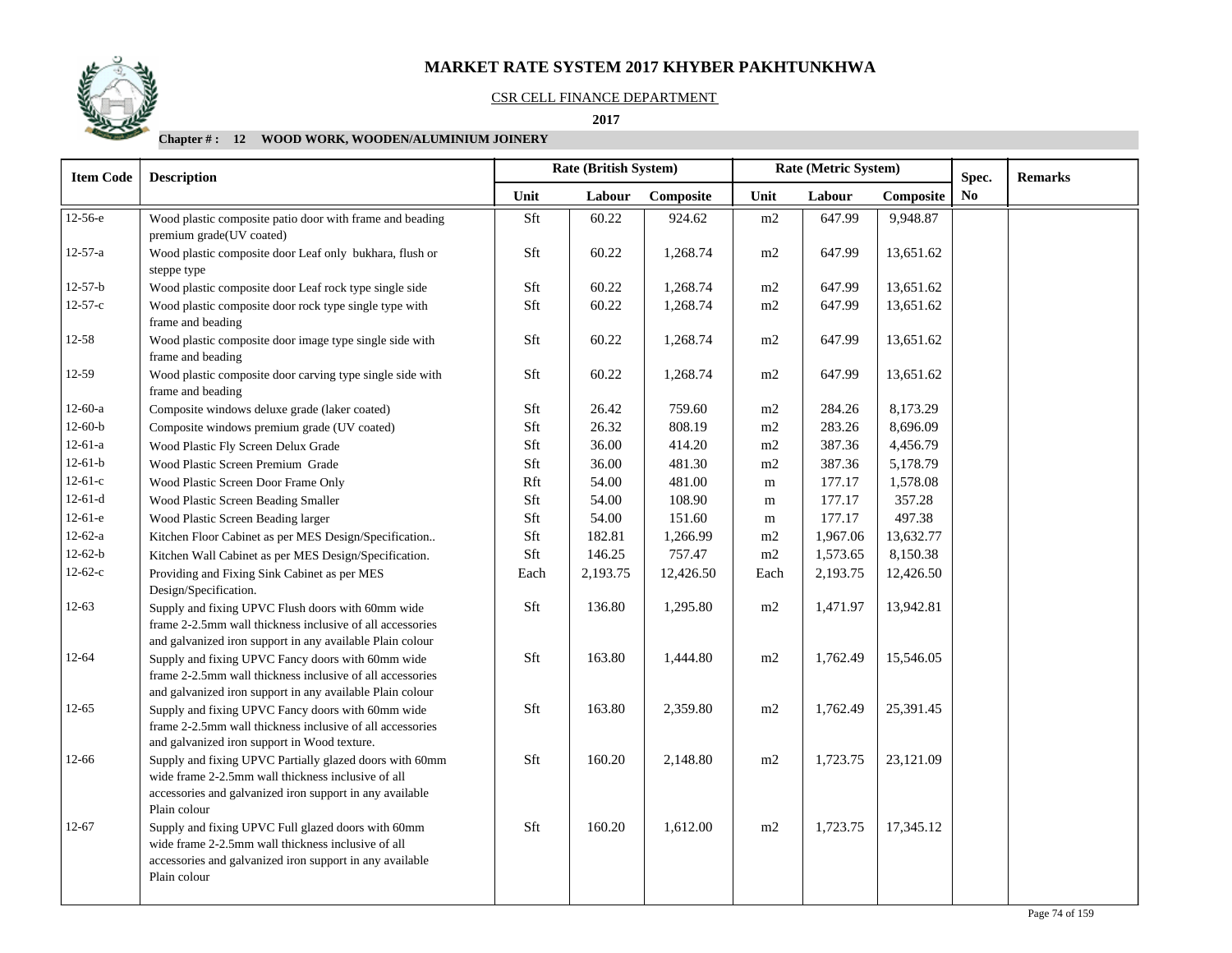#### CSR CELL FINANCE DEPARTMENT

 **2017** 

# **Chapter # : 12 WOOD WORK, WOODEN/ALUMINIUM JOINERY**

| <b>Item Code</b> | <b>Rate (British System)</b><br><b>Description</b>                                                                                                                                                                                                  |      | Rate (Metric System) |           |      | Spec.    | <b>Remarks</b> |                |  |
|------------------|-----------------------------------------------------------------------------------------------------------------------------------------------------------------------------------------------------------------------------------------------------|------|----------------------|-----------|------|----------|----------------|----------------|--|
|                  |                                                                                                                                                                                                                                                     | Unit | Labour               | Composite | Unit | Labour   | Composite      | N <sub>0</sub> |  |
| $12 - 68$        | Supply and fixing UPVC full glazed sliding windows with<br>80mm wide frame 2-2.2mm wall thicknesses inclusive of<br>all accessories and galvanized iron support in any available<br>plain colour I/c fly screen shutter without glass pan.          | Sft  | 95.40                | 1,083.60  | m2   | 1,026.50 | 11,659.54      |                |  |
| $12-69$          | Supply and fixing UPVC full glazed sliding windows with<br>80mm wide frame 2-2.2mm wall thicknesses inclusive of<br>all accessories and galvanized iron support in any available<br>plain colour without fly screen shutter and without<br>glazing. | Sft  | 95.40                | 937.20    | m2   | 1,026.50 | 10,084.27      |                |  |
| 12-70            | Supply and fixing UPVC full glazed openable windows<br>with 60mm wide frame 2-2.2mm wall thicknesses inclusive<br>of all accessories and galvanized iron support in any<br>available plain colour without glass pans.                               | Sft  | 124.20               | 1,203.90  | m2   | 1,336.39 | 12,953.96      |                |  |
| 12-71            | Supply and fixing UPVC full glazed Fixed windows with<br>80mm wide frame 2-2.2mm wall thicknesses inclusive of<br>all accessories and galvanized iron support in any available<br>plain colour without glass pans.                                  | Sft  | 77.40                | 931.40    | m2   | 832.82   | 10,021.86      |                |  |
| $12 - 72$        | Supply and fixing UPVC full glazed sliding windows with<br>80mm wide frame 2-2.2mm wall thicknesses inclusive of<br>all accessories and galvanized iron support in wooden<br>texture I/c fly screen shutter without glass pan.                      | Sft  | 97.20                | 1.701.50  | m2   | 1,045.87 | 18,308.14      |                |  |
| $12 - 73$        | Supply and fixing UPVC full glazed sliding windows with<br>80mm wide frame 2-2.2mm wall thicknesses inclusive of<br>all accessories and galvanized iron support in wooden<br>texture without fly screen shutter without glazing.                    | Sft  | 97.20                | 1,622.20  | m2   | 1,045.87 | 17,454.87      |                |  |
| $12 - 74$        | Supply and fixing UPVC full glazed openable windows<br>with 60mm wide frame 2-2.2mm wall thicknesses inclusive<br>of all accessories and galvanized iron support in wooden<br>texture without glass panes                                           | Sft  | 124.20               | 1,923.70  | m2   | 1,336.39 | 20,699.01      |                |  |
| $12 - 75$        | Supply and fixing UPVC full glazed fixed windows with<br>80mm wide frame 2-2.2mm wall thicknesses inclusive of<br>all accessories and galvanized iron support in wooden<br>texture without glass panes                                              | Sft  | 77.40                | 1,602.40  | m2   | 832.82   | 17,241.82      |                |  |
| $12 - 76$        | Supply and fixing UPVC full glazed fixed lowvers<br>windows with 80mm wide frame 2-2.2mm wall thicknesses<br>inclusive of all accessories and galvanized iron support in<br>any available plain colours without glass panes                         | Sft  | 166.50               | 1,728.10  | m2   | 1,791.54 | 18,594.36      |                |  |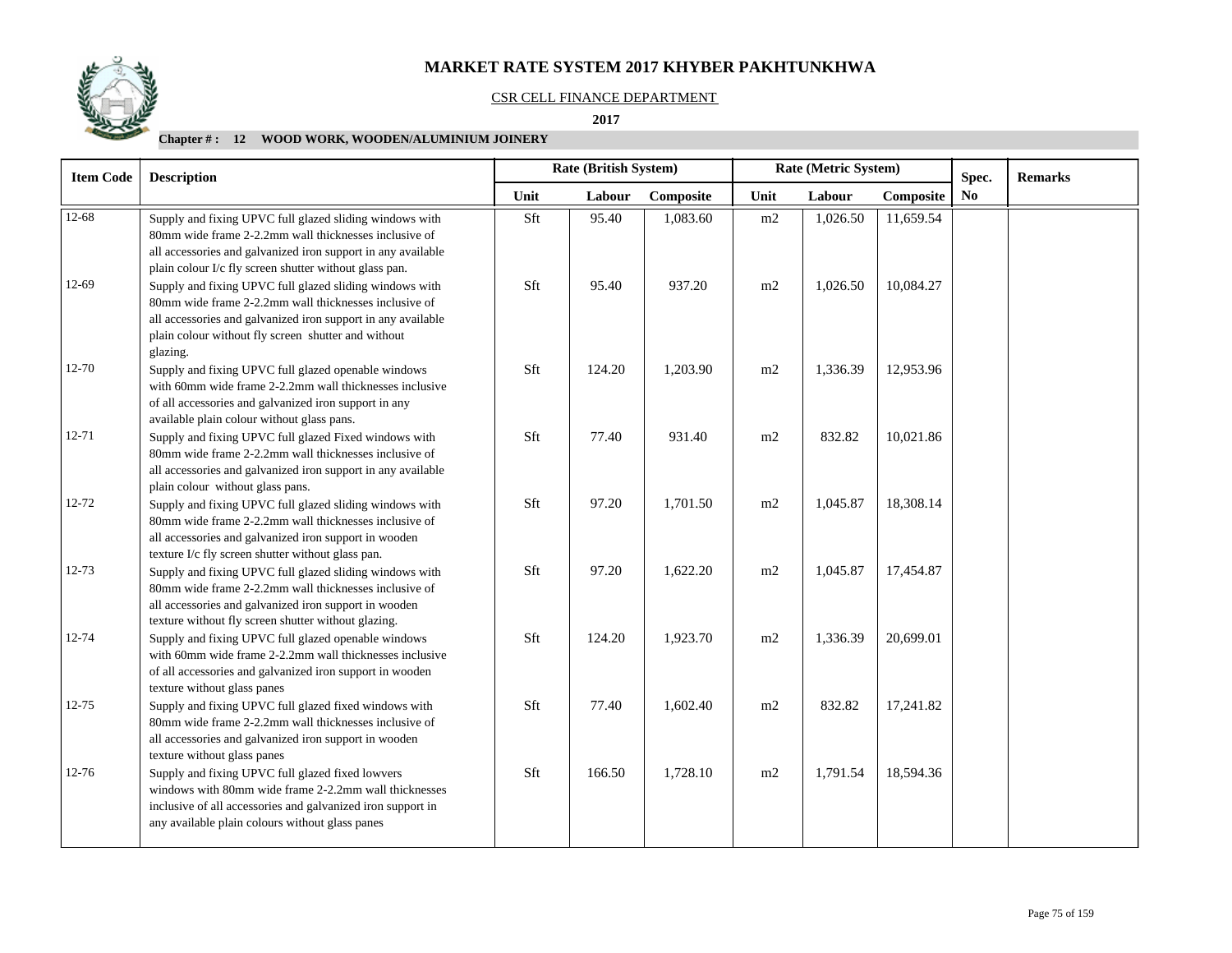### CSR CELL FINANCE DEPARTMENT

## **2017**

| <b>Item Code</b> | <b>Description</b>                                                                                       |           | Rate (British System) |           |                | Rate (Metric System) |           | Spec. | <b>Remarks</b> |
|------------------|----------------------------------------------------------------------------------------------------------|-----------|-----------------------|-----------|----------------|----------------------|-----------|-------|----------------|
|                  |                                                                                                          | Unit      | Labour                | Composite | Unit           | Labour               | Composite | No    |                |
| 13-01            | Cleaning painted woodwork with oil & water                                                               | 100 Sft   | 135.00                | 199.05    | m2             | 14.53                | 21.42     |       |                |
| 13-02            | Oiling woodwork with boiled linseed oil                                                                  | 100 Sft   | 135.00                | 217.35    | m2             | 14.53                | 23.39     |       |                |
| 13-03            | Brushing & scraping blisters of old paints from woodwork                                                 | 100 Sft   | 281.25                | 281.25    | m2             | 30.26                | 30.26     |       |                |
| 13-04            | Scraping, brushing and removing old paint, from metal<br>surface                                         | 100 Sft   | 1,125.00              | 1,125.00  | m2             | 121.05               | 121.05    |       |                |
| $13-05-a-01$     | Painting old corrugated surfaces, pent roofing etc. with oil<br>paint: First coat                        | 100 Sft   | 556.88                | 1,151.63  | m2             | 59.92                | 123.91    |       |                |
| $13-05-a-02$     | Painting old corrugated surfaces, pent roofing etc. with oil<br>paint : Each subsequent coat             | 100 Sft   | 421.88                | 882.42    | m <sub>2</sub> | 45.39                | 94.95     |       |                |
| 13-05-b-01       | Painting old surfaces : Sashes, fanlights, doors or windows<br>: First coat                              | $100$ Sft | 337.50                | 657.75    | m2             | 36.31                | 70.77     |       |                |
| 13-05-b-02       | Painting old surfaces : Sashes, fanlights, doors or windows<br>: Each subsequent coat                    | 100 Sft   | 286.88                | 540.03    | m2             | 30.87                | 58.11     |       |                |
| 13-05-c-01       | Painting old surfaces : Doors / windows any type First coat                                              | 100 Sft   | 556.88                | 1,151.63  | m2             | 59.92                | 123.91    |       |                |
| 13-05-c-02       | Painting old surfaces : Doors / windows any type Each<br>subsequent coat                                 | 100 Sft   | 421.88                | 882.42    | m2             | 45.39                | 94.95     |       |                |
| 13-05-d-01       | Painting old surfaces : Guard bars, gratings, railing &<br>similar open work : First coat                | 100 Sft   | 337.50                | 657.75    | m2             | 36.31                | 70.77     |       |                |
| 13-05-d-02       | Painting old surfaces : Guard bars, gratings, railing &<br>similar work : Each subsequent coat           | 100 Sft   | 286.88                | 540.03    | m <sub>2</sub> | 30.87                | 58.11     |       |                |
| 13-05-e-01       | Painting old surfaces : Fillets, framing, skirting pipes, etc.<br>less than 6" girth : First coat        | 100 Rft   | 286.88                | 585.16    | m              | 9.41                 | 19.20     |       |                |
| 13-05-e-02       | Painting old surfaces : Fillets, framing, skirting pipes, etc.<br>less than 6" girth : Each subseq. coat | 100 Rft   | 202.50                | 433.69    | m              | 6.64                 | 14.23     |       |                |
| 13-05-f-01       | Painting old surfaces : Small detached articles Not<br>exceeding 1 sft: First coat                       | 100 No.   | 1,265.63              | 2,409.38  | 100 No.        | 1,265.63             | 2,409.38  |       |                |
| 13-05-f-02       | Painting old surfaces : Small detached articles Not<br>exceeding 1 sft : Each subsequent coat            | 100 No.   | 984.38                | 1,713.32  | 100 No.        | 984.38               | 1,713.32  |       |                |
| 13-05-g-01       | Painting old surfaces : Small detached articles 1sft-3sft area<br>: First coat                           | 100 No.   | 2,531.25              | 4,739.45  | 100 No.        | 2,531.25             | 4,739.45  |       |                |
| 13-05-g-02       | Painting old surfaces : Small detached articles 1sft-3sft area<br>: Each subsequent coat                 | 100 No.   | 1,406.25              | 2,699.45  | 100 No.        | 1,406.25             | 2,699.45  |       |                |
| 13-06-a-01       | Prepare & Paint new corrugated surface, pent roofing etc :<br>Priming coat                               | $100$ Sft | 630.00                | 1,499.25  | m2             | 67.79                | 161.32    |       |                |
| 13-06-a-02       | Prepare & Paint new corrugated surface, pent roofing etc :<br>Each subsequent coat of paint              | 100 Sft   | 326.25                | 1,061.30  | m2             | 35.10                | 114.20    |       |                |
| 13-06-b-01       | Prepare & Paint new surface, sashes, doors & windows etc<br>: Priming coat                               | 100 Sft   | 376.88                | 904.53    | m2             | 40.55                | 97.33     |       |                |
| 13-06-b-02       | Prepare & Paint new surface, sashes, doors & windows etc<br>: Each subsequent coat of paint              | 100 Sft   | 202.50                | 632.55    | m2             | 21.79                | 68.06     |       |                |

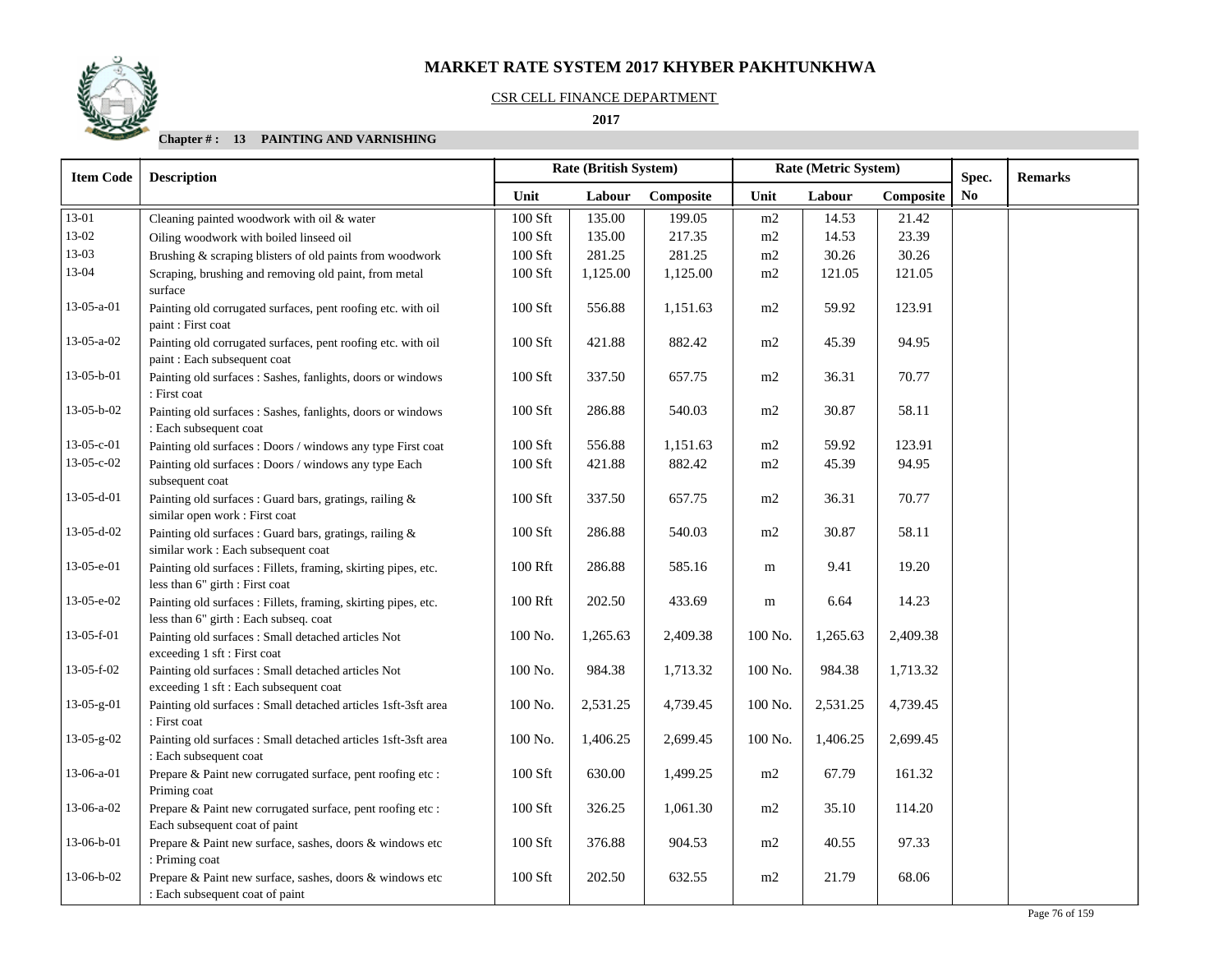## CSR CELL FINANCE DEPARTMENT

## **2017**

| <b>Item Code</b> | <b>Description</b>                                                                                                                   |           | Rate (British System) |           |         | Rate (Metric System) | Spec.     | <b>Remarks</b> |  |
|------------------|--------------------------------------------------------------------------------------------------------------------------------------|-----------|-----------------------|-----------|---------|----------------------|-----------|----------------|--|
|                  |                                                                                                                                      | Unit      | Labour                | Composite | Unit    | Labour               | Composite | No             |  |
| 13-06-c-01       | Prepare & Paint new surface, doors & windows Priming<br>coat                                                                         | 100 Sft   | 630.00                | 1,499.25  | m2      | 67.79                | 161.32    |                |  |
| 13-06-c-02       | Prepare & Paint new surface, doors & windows Each<br>subsequent coat of paint                                                        | 100 Sft   | 326.25                | 1,061.30  | m2      | 35.10                | 114.20    |                |  |
| 13-06-d-01       | Prepare & Paint new surfaces of guard bars, railing &<br>similar open work : Priming coat                                            | 100 Sft   | 376.88                | 877.08    | m2      | 40.55                | 94.37     |                |  |
| 13-06-d-02       | Prepare & Paint new surfaces of guard bars, railing &<br>similar work: Each subsequent coat                                          | 100 Sft   | 202.50                | 605.10    | m2      | 21.79                | 65.11     |                |  |
| 13-06-e-01       | Prepare & Paint new surface of fillets, framing, skirtings<br>etc: Priming coat                                                      | 100 Rft   | 286.88                | 693.14    | m       | 9.41                 | 22.74     |                |  |
| 13-06-e-02       | Prepare & Paint new surface of fillets, framing, skirtings<br>etc : Each subsequent coat of paint                                    | 100 Rft   | 135.00                | 461.96    | m       | 4.43                 | 15.16     |                |  |
| 13-06-f-01       | Prepare & Paint new surface of small detached articles upto<br>1 sft : Priming coat                                                  | 100 No.   | 1,265.63              | 2,991.93  | 100 No. | 1,265.63             | 2,991.93  |                |  |
| 13-06-f-02       | Prepare & Paint new surface of small detached articles upto<br>1 sft : Each subsequent coat                                          | 100 No.   | 635.63                | 2,026.43  | 100 No. | 635.63               | 2,026.43  |                |  |
| 13-06-g-01       | Prepare & paint surf. of small detached articles 1sft - 3sft<br>area: Priming coat                                                   | 100 No.   | 2,531.25              | 5,871.00  | 100 No. | 2,531.25             | 5,871.00  |                |  |
| 13-06-g-02       | Prepare & paint surf. of small detached articles 1sft - 3sft<br>area: Subsequent coat of paint                                       | 100 No.   | 1,125.00              | 3,610.75  | 100 No. | 1,125.00             | 3,610.75  |                |  |
| 13-06-h          | Extra for knotting & stopping to prime coat on new surface<br>of wood                                                                | 100 Sft   | 67.50                 | 223.66    | m2      | 7.26                 | 24.07     |                |  |
| $13-06-i$        | Providing and applying 3 coats of approved type of Plastic<br>emulsion paint to Plastic surface as per manufucture<br>specification. | 100 Sft   | 1,687.50              | 5,291.38  | m2      | 181.57               | 569.35    |                |  |
| $13-07-a$        | Khanki mixture, applied hot to barrage gates First coat                                                                              | 2000 Sft  | 8,437.50              | 17,105.60 | m2      | 45.39                | 92.03     |                |  |
| $13-07-b$        | Khanki mixture, applied hot to barrage gates Second coat                                                                             | 2000 Sft  | 6,412.50              | 12,442.04 | m2      | 34.50                | 66.94     |                |  |
| $13-08-a$        | French polishing complete: On new work                                                                                               | $100$ Sft | 5,118.75              | 6,238.71  | m2      | 550.78               | 671.29    |                |  |
| $13-08-b$        | French polishing complete: On old work                                                                                               | $100$ Sft | 2,587.50              | 3,160.90  | m2      | 278.42               | 340.11    |                |  |
| 13-09-a          | Varnishing wood work, including cleaning & preparing<br>surface: First coat                                                          | 100 Sft   | 337.50                | 908.46    | m2      | 36.31                | 97.75     |                |  |
| $13-09-b$        | Varnishing wood work, including cleaning & preparing<br>surface: Second coat                                                         | 100 Sft   | 168.75                | 600.63    | m2      | 18.16                | 64.63     |                |  |
| $13-09-c$        | Varnishing wood work, including cleaning & preparing<br>surface: Third coat                                                          | 100 Sft   | 168.75                | 520.11    | m2      | 18.16                | 55.96     |                |  |
| $13-10-a$        | Bitumen coating to plastered / cement concrete surface : 20<br>Ibs. per 100 sft.                                                     | 100 Sft   | 168.75                | 1,531.37  | m2      | 18.16                | 164.78    |                |  |
| $13-10-b$        | Bitumen coating to plastered / cement concrete surface : 14<br>Ibs. per 100 sft.                                                     | 100 Sft   | 1,012.50              | 1,988.13  | m2      | 108.94               | 213.92    |                |  |
|                  |                                                                                                                                      |           |                       |           |         |                      |           |                |  |

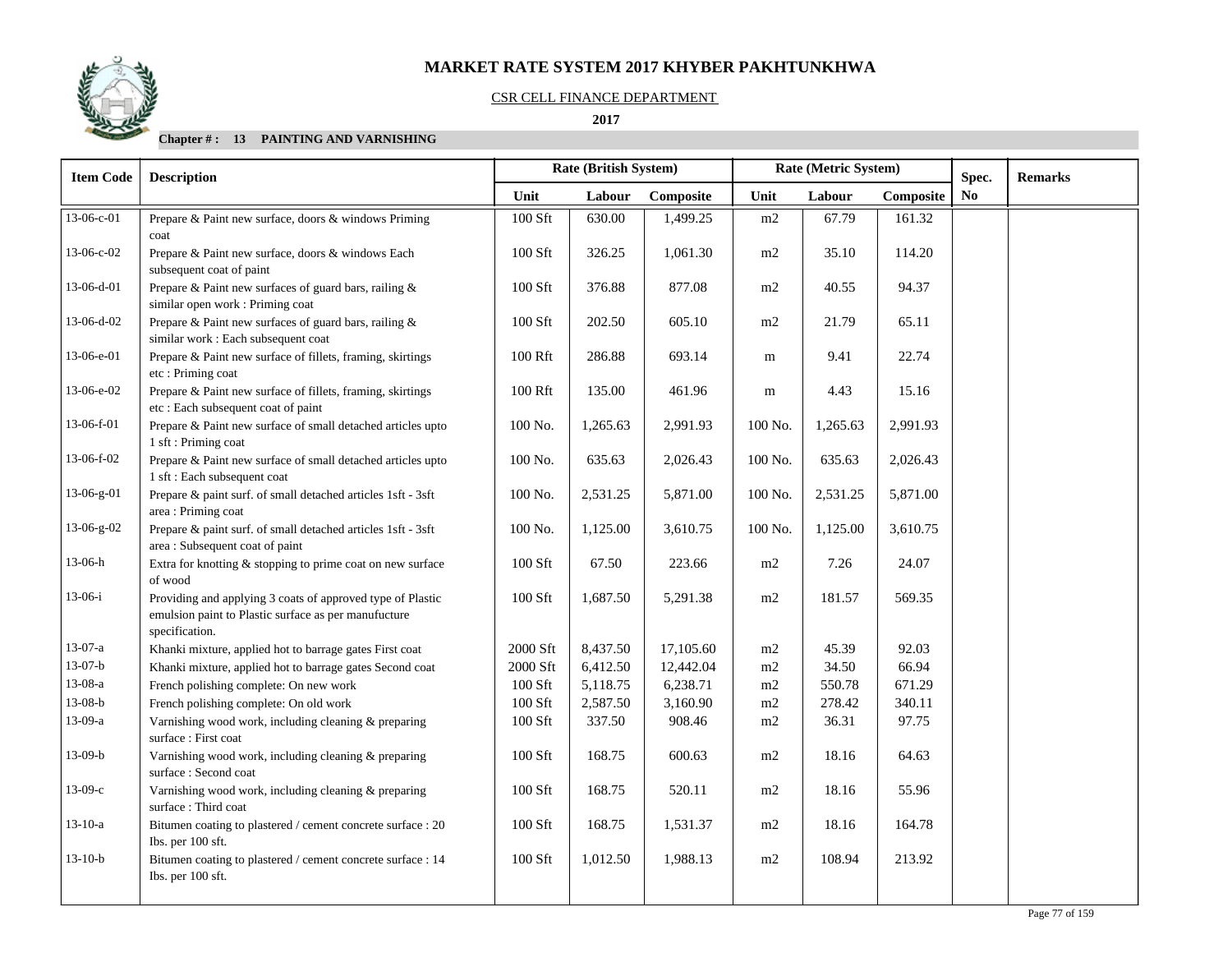### CSR CELL FINANCE DEPARTMENT

 **2017** 

| <b>Item Code</b> | <b>Description</b>                                                                                |                | <b>Rate (British System)</b> |           |           | Rate (Metric System) | Spec.     | <b>Remarks</b> |                                                                                                                   |
|------------------|---------------------------------------------------------------------------------------------------|----------------|------------------------------|-----------|-----------|----------------------|-----------|----------------|-------------------------------------------------------------------------------------------------------------------|
|                  |                                                                                                   | Unit           | Labour                       | Composite | Unit      | Labour               | Composite | N <sub>0</sub> |                                                                                                                   |
| $13-10-c$        | Bitumen coating to plastered / cement concrete surface : 10                                       | $100$ Sft      | 675.00                       | 1,392.24  | m2        | 72.63                | 149.80    |                |                                                                                                                   |
|                  | Ibs. per 100 sft.                                                                                 |                |                              |           |           |                      |           |                |                                                                                                                   |
| $13 - 11$        | Writing letters or figures                                                                        | Each           | 10.13                        | 12.19     | Each      | 10.13                | 12.19     |                |                                                                                                                   |
| $13 - 12 - a$    | Coaltar paint applied hot: First coat                                                             | $100$ Sft      | 222.75                       | 1,674.24  | m2        | 23.97                | 180.15    |                |                                                                                                                   |
| $13 - 12 - b$    | Coaltar paint applied hot: Second coat                                                            | 100 Sft        | 135.00                       | 870.66    | m2        | 14.53                | 93.68     |                |                                                                                                                   |
| $13 - 13 - a$    | Solignum paint applied hot: First coat                                                            | 100 Sft        | 371.25                       | 773.85    | m2        | 39.95                | 83.27     |                |                                                                                                                   |
| $13 - 13 - b$    | Solignum paint applied hot: Second coat                                                           | 100 Sft        | 191.25                       | 843.65    | m2        | 20.58                | 90.78     |                |                                                                                                                   |
| $13 - 14 - a$    | Creosote paint applied hot: First coat                                                            | 100 Sft        | 371.25                       | 735.42    | m2        | 39.95                | 79.13     |                |                                                                                                                   |
| $13 - 14 - b$    | Creosote paint applied hot: Second coat                                                           | 100 Sft        | 191.25                       | 439.21    | m2        | 20.58                | 47.26     |                |                                                                                                                   |
| $13 - 15$        | Burning off or rubbing down with pumice stone, old paint<br>from wood work                        | 100 Sft        | 731.25                       | 1,104.57  | m2        | 78.68                | 118.85    |                |                                                                                                                   |
| $13-16$          | Removing with caustic soda, old paint from wood work                                              | 100 Sft        | 281.25                       | 364.62    | m2        | 30.26                | 39.23     |                |                                                                                                                   |
| $13 - 17$        | Painting distance marks with white ground and black<br>letterin on both faces                     | Each           | 50.63                        | 137.55    | Each      | 50.63                | 137.55    |                |                                                                                                                   |
| $13 - 18$        | Painting two feet wide gauges, reading to 1/10th of a foot.                                       | <b>100 RFT</b> | 11,318.60                    | 13,619.12 | m         | 371.35               | 446.82    |                |                                                                                                                   |
| $13-19$          | Painting sounding rods and other guages, reading to 1/10th<br>of a foot                           | <b>100 RFT</b> | 5,659.30                     | 6,356.71  | ${\bf m}$ | 185.67               | 208.55    |                |                                                                                                                   |
| $13 - 20$        | Painting levelling staves                                                                         | <b>100 RFT</b> | 16,806.40                    | 17,858.65 | m         | 551.39               | 585.91    |                |                                                                                                                   |
| $13 - 21 - a$    | Painting & lettering (2 coats) on both sides with syn.<br>enamel paint : Mile/km posts            | Each           | 421.88                       | 627.75    | Each      | 421.88               | 627.75    |                | The ratio in the rate<br>of 1st coat to 2nd coat<br>is 60 % to 40 % in the<br>labour as well as<br>composite rate |
| $13 - 21 - b$    | Painting & lettering (2 coats) on both sides with syn.<br>enamel paint : Furlong or 1/10 km posts | Each           | 52.82                        | 78.59     | Each      | 52.82                | 78.59     |                |                                                                                                                   |
| $13-21-c$        | Painting & lettering (2 coats) on both sides with syn.<br>enamel paint : Sign posts               | Each           | 556.88                       | 762.75    | Each      | 556.88               | 762.75    |                |                                                                                                                   |
| $13 - 22$        | Removing paint or varnish from wall                                                               | 100 Sft        | 562.50                       | 562.50    | m2        | 60.53                | 60.53     |                |                                                                                                                   |
| $13 - 23 - a$    | Scraing of Khanki paint from barrage gates                                                        | 100 Sft        | 7.03                         | 141.23    | m2        | 0.76                 | 15.20     |                |                                                                                                                   |
| $13 - 23 - b$    | Scraping of Aluminium paint from barrage headworks                                                | 100 Sft        | 140.63                       | 274.83    | m2        | 15.13                | 29.57     |                |                                                                                                                   |
| $13 - 24$        | Painting letters with shade                                                                       | letter         | 27.00                        | 39.29     | letter    | 27.00                | 39.29     |                |                                                                                                                   |
| $13 - 25$        | Scraping rust from old rails or girders                                                           | 100 Sft        | 843.75                       | 977.95    | m2        | 90.79                | 105.23    |                |                                                                                                                   |
| 13-26            | Chiselling old paint from brick work                                                              | 100 Sft        | 1,125.00                     | 1,259.20  | m2        | 121.05               | 135.49    |                |                                                                                                                   |
| 13-27            | Cleaning glasses with chalk and spirit etc                                                        | $100$ Sft      | 562.50                       | 696.70    | m2        | 60.53                | 74.96     |                |                                                                                                                   |
| 13-28            | Cleaning and oiling rafter or rolled steel beams                                                  | 100 Sft        | 281.25                       | 292.66    | m2        | 30.26                | 31.49     |                |                                                                                                                   |
| 13-29            | Cleaning and painting punkha poles, including fixing<br>hooks                                     | Each           | 562.50                       | 606.72    | Each      | 562.50               | 606.72    |                |                                                                                                                   |
| $13 - 30 - a$    | Preparing surface and painting with emulsion paint : First<br>coat                                | 100 Sft        | 675.00                       | 1,571.70  | m2        | 72.63                | 169.11    |                |                                                                                                                   |

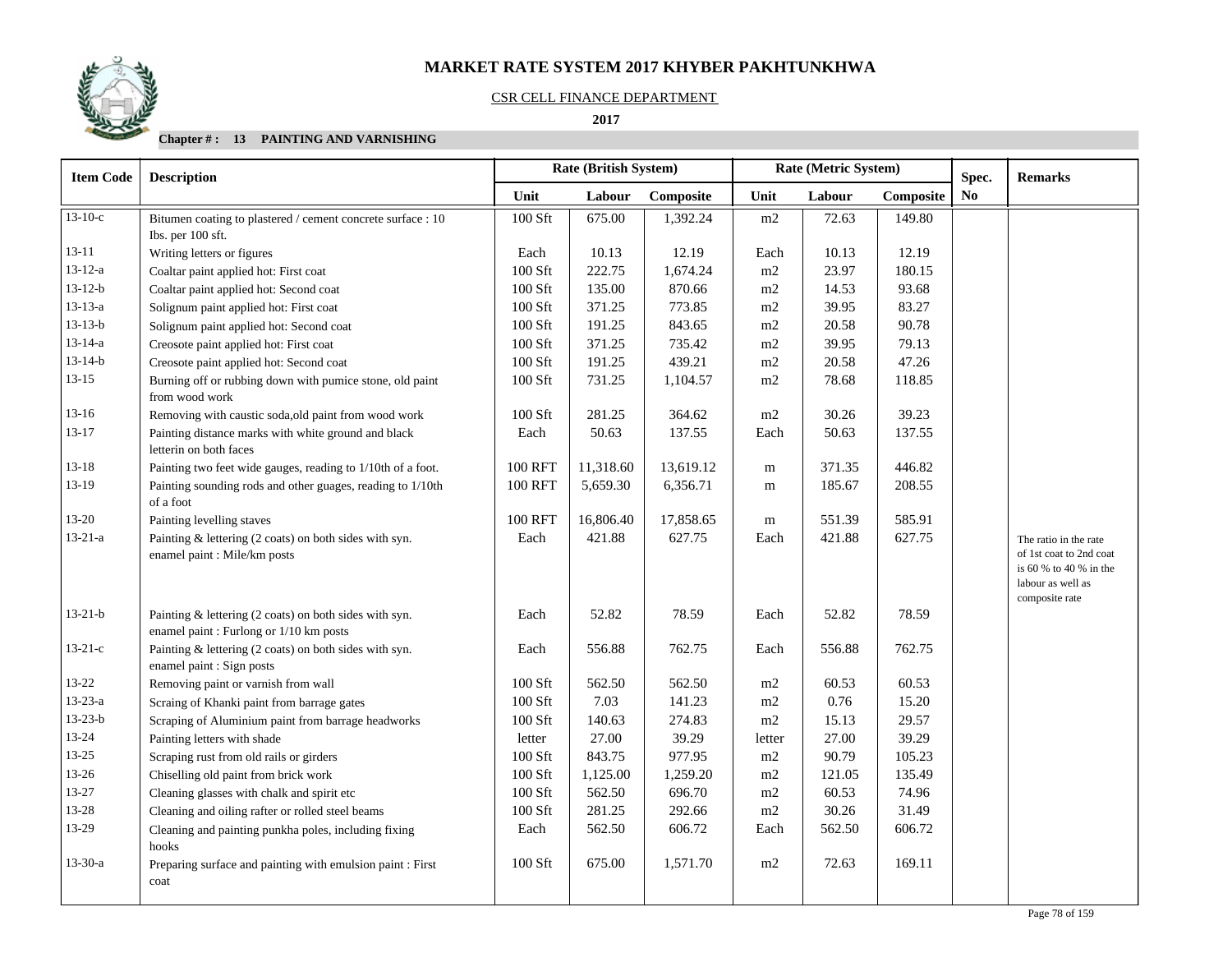

#### CSR CELL FINANCE DEPARTMENT

 **2017** 

| <b>Item Code</b> | <b>Description</b>                                                                                      |                | <b>Rate (British System)</b> |           |      | Rate (Metric System) |           | Spec.                  | <b>Remarks</b>                                                                                                                                          |
|------------------|---------------------------------------------------------------------------------------------------------|----------------|------------------------------|-----------|------|----------------------|-----------|------------------------|---------------------------------------------------------------------------------------------------------------------------------------------------------|
|                  |                                                                                                         | Unit           | Labour                       | Composite | Unit | Labour               | Composite | $\mathbf{N}\mathbf{0}$ |                                                                                                                                                         |
| $13 - 30 - b$    | Preparing surface and painting with emulsion paint : 2nd $\&$<br>each subsequent coat.                  | 100 Sft        | 337.50                       | 716.31    | m2   | 36.31                | 77.07     |                        |                                                                                                                                                         |
| $13 - 31$        | Pavement Marking using Reflective Chlorinated Rubber<br>Paint with Glass Beads as per specification     | 100 Sft        | 1,125.00                     | 4,874.85  | m2   | 121.05               | 524.53    |                        |                                                                                                                                                         |
| $13 - 33$        | Repainting of ceiling fan (all sizes $&$ types) incl painting of<br>blades, canopy etc with syn. enamel | Job            | 78.75                        | 286.09    | Job  | 78.75                | 286.09    |                        |                                                                                                                                                         |
| 13-34            | Repainting of iron poles with cross arms, with bitumen or<br>other approved paint                       | Job            | 562.50                       | 681.45    | Job  | 562.50               | 681.45    |                        |                                                                                                                                                         |
| $13 - 35 - a$    | Repainting of pipes and specials of GI, MS or PVC conduit<br>etc: Upto 1.5" i/d                         | <b>100 RFT</b> | 342.99                       | 809.48    | m    | 11.25                | 26.56     |                        |                                                                                                                                                         |
| $13 - 35 - b$    | Repainting of pipes and specials of GI, MS or PVC conduit<br>etc: From $1.5"$ to $2"$ i/d               | <b>100 RFT</b> | 514.48                       | 1,281.63  | m    | 16.88                | 42.05     |                        |                                                                                                                                                         |
| $13 - 35 - c$    | Repainting of pipes and specials of GI, MS or PVC conduit<br>etc: From $2"$ to $4"$ i/d                 | <b>100 RFT</b> | 685.98                       | 1,651.56  | m    | 22.51                | 54.19     |                        |                                                                                                                                                         |
| $13 - 36$        | Repainting main switches & branch distribution boards of<br>all sizes & types with approved paint       | Job            | 84.38                        | 172.06    | Job  | 84.38                | 172.06    |                        |                                                                                                                                                         |
| 13-37            | Extra labour for painting, varnishing etc from 20' height $\&$<br>above, for every additional 10'       | $100$ / $\cot$ | 101.25                       | 101.25    | m2   | 10.89                | 10.89     |                        | The height will be<br>taken from the floor,<br>road or ground<br>underneath, as the<br>case may be, on side<br>towards which the<br>work is to be done. |
| 13-38-a          | Preparing surface $\&$ painting with snowcem / weathershield<br>paint: First coat                       | $100$ / $\cot$ | 843.75                       | 1.620.89  | m2   | 90.79                | 174.41    |                        |                                                                                                                                                         |
| $13 - 38 - b$    | Preparing surface $\&$ painting with snowcem / weathershield<br>paint: 2nd & subsequent coats           | $100$ / $\cot$ | 421.88                       | 851.92    | m2   | 45.39                | 91.67     |                        |                                                                                                                                                         |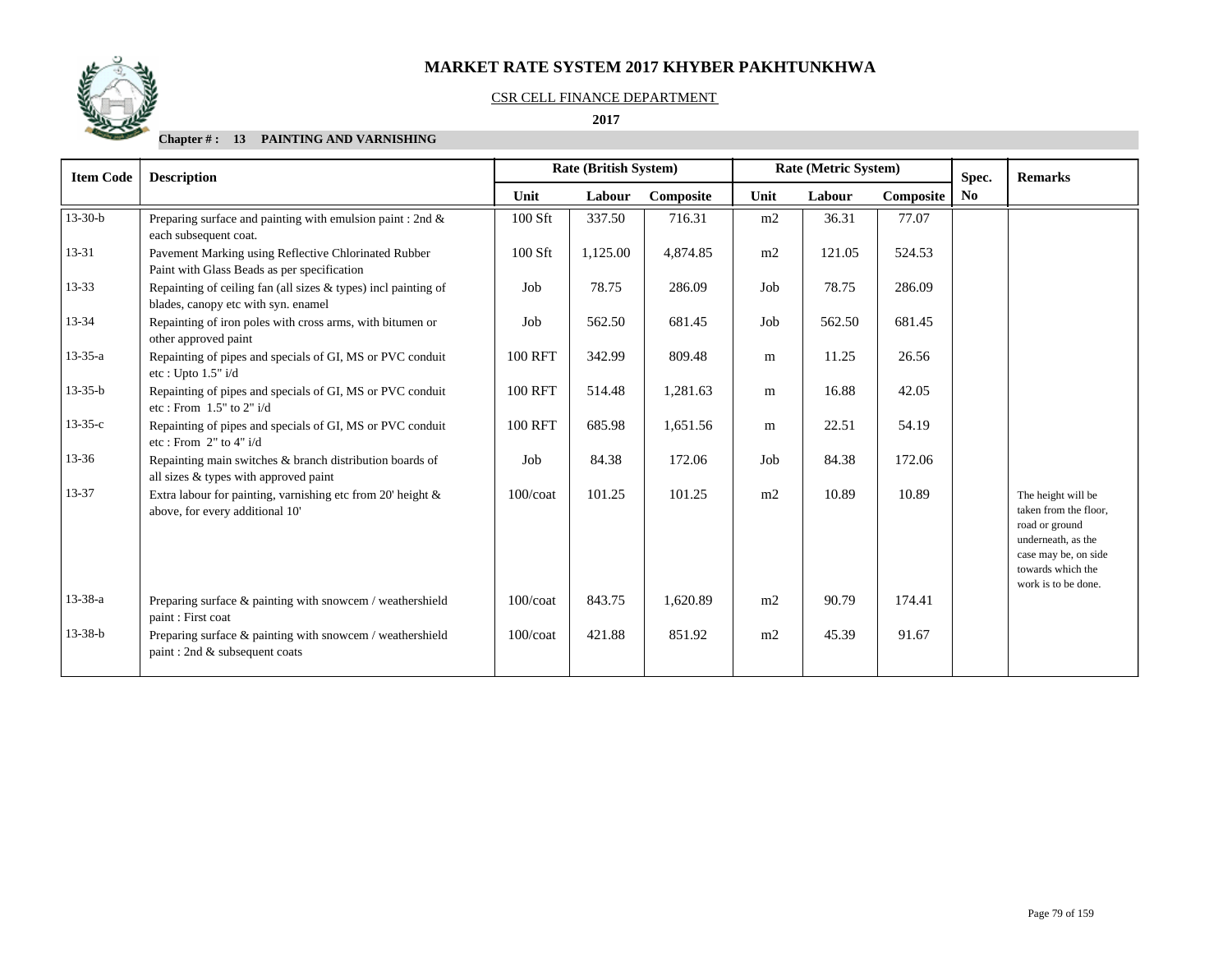### CSR CELL FINANCE DEPARTMENT

 **2017** 

| <b>Item Code</b> | <b>Description</b>                                                                                                    |      | <b>Rate (British System)</b> |           |      | Rate (Metric System) |           | Spec. | <b>Remarks</b> |  |
|------------------|-----------------------------------------------------------------------------------------------------------------------|------|------------------------------|-----------|------|----------------------|-----------|-------|----------------|--|
|                  |                                                                                                                       | Unit | Labour                       | Composite | Unit | Labour               | Composite | No.   |                |  |
| $14-01-a$        | Providing and Fixing glazed earthen ware WC European<br>type excluding cost of seat & cover: White                    | Each | 482.63                       | 5,362.63  | Each | 482.63               | 5,362.63  |       |                |  |
| $14-01-b$        | Providing and Fixing glazed earthen ware WC European<br>type excluding cost of seat & cover: Coloured                 | Each | 482.63                       | 5,362.63  | Each | 482.63               | 5,362.63  |       |                |  |
| $14-02-a$        | Providing and Fixing double seat & cover only: Bakelite                                                               | Each | 7.87                         | 617.88    | Each | 7.88                 | 617.88    |       |                |  |
| $14-02-b$        | Providing and Fixing double seat & cover only: Plastic                                                                | Each | 7.87                         | 800.88    | Each | 7.88                 | 800.88    |       |                |  |
| $14-03-a$        | Providing and Fixing glazed earthen ware WC squatting<br>type with built-in foot rests: White                         | Each | 438.75                       | 1,780.75  | Each | 438.75               | 1,780.75  |       |                |  |
| $14-03-b$        | Providing and Fixing glazed earthen ware WC squatting<br>type with built-in foot rests: Coloured                      | Each | 438.75                       | 1,780.75  | Each | 438.75               | 1,780.75  |       |                |  |
| 14-04            | Providing and Fixing white glazed earthernware WC<br>squatting type with separate foot rests                          | Each | 438.75                       | 1,494.05  | Each | 438.75               | 1,494.05  |       |                |  |
| $14-05-a-01$     | Providing and Fixing glazed earthen ware WHB complete<br>Size 22"x16": White with pedestal                            | Each | 585.00                       | 5,001.40  | Each | 585.00               | 5,001.40  |       |                |  |
| $14-05-a-02$     | Providing and Fixing glazed earthen ware WHB complete<br>Size 22"x16": Coloured with pedestal                         | Each | 585.00                       | 3,012.80  | Each | 585.00               | 3,012.80  |       |                |  |
| $14-05-a-03$     | Providing and Fixing glazed earthen ware WHB complete<br>Size 22"x16": White without pedestal                         | Each | 438.75                       | 2,317.55  | Each | 438.75               | 2,317.55  |       |                |  |
| 14-05-a-04       | Providing and Fixing glazed earthen ware WHB complete<br>Size 22"x16': Coloured without pedestal                      | Each | 438.75                       | 2,500.55  | Each | 438.75               | 2,500.55  |       |                |  |
| $14-05-b-01$     | Providing and Fixing glazed earthen ware WHB complete<br>Size 25"x18": White with pedestal                            | Each | 585.00                       | 3,256.80  | Each | 585.00               | 3,256.80  |       |                |  |
| $14-05-b-02$     | Providing and Fixing glazed earthen ware WHB complete<br>Size 25"x18": Coloured with pedestal                         | Each | 585.00                       | 3,378.80  | Each | 585.00               | 3,378.80  |       |                |  |
| 14-05-b-03       | Providing and Fixing glazed earthen ware WHB complete<br>Size 25"x18": White without pedestal                         | Each | 438.75                       | 2,500.55  | Each | 438.75               | 2,500.55  |       |                |  |
| 14-05-b-04       | Providing and Fixing glazed earthen ware WHB complete<br>Size 25"x18" : Coloured without pedestal                     | Each | 438.75                       | 2,683.55  | Each | 438.75               | 2,683.55  |       |                |  |
| 14-06-a          | Providing and Fixing stainless steel sink with drain board<br>size 48"x24", including set of brackets, waste pipe etc | Each | 585.00                       | 4,598.80  | Each | 585.00               | 4,598.80  |       |                |  |
| $14-06-b$        | Providing and fixing stainless steel sink with drain board<br>size 18"x36" including set of brackets, waste pipe etc  | Each | 585.00                       | 4,354.80  | Each | 585.00               | 4,354.80  |       |                |  |
| $14-06-c$        | Providing and fixing stainless steel sink with drain board<br>size 18"x48" including set of brackets, waste pipe etc  | Each | 585.00                       | 4,964.80  | Each | 585.00               | 4,964.80  |       |                |  |
| $14-06-d$        | Providing and fixing stainless steel sink with drain board<br>size 20"x60" including set of brackets, waste pipe etc  | Each | 585.00                       | 6,794.80  | Each | 585.00               | 6,794.80  |       |                |  |
| 14-06-е          | Providing and fixing stainless steel sink with drain board<br>size 20"x72" including set of brackets, waste pipe etc  | Each | 585.00                       | 8,990.80  | Each | 585.00               | 8,990.80  |       |                |  |
| 14-07            | Providing and Fixing terrazzo concrete sink 25"x18", with<br>drain board of mosaic, including set of brackets etc     |      |                              |           |      |                      |           |       | <b>DELETED</b> |  |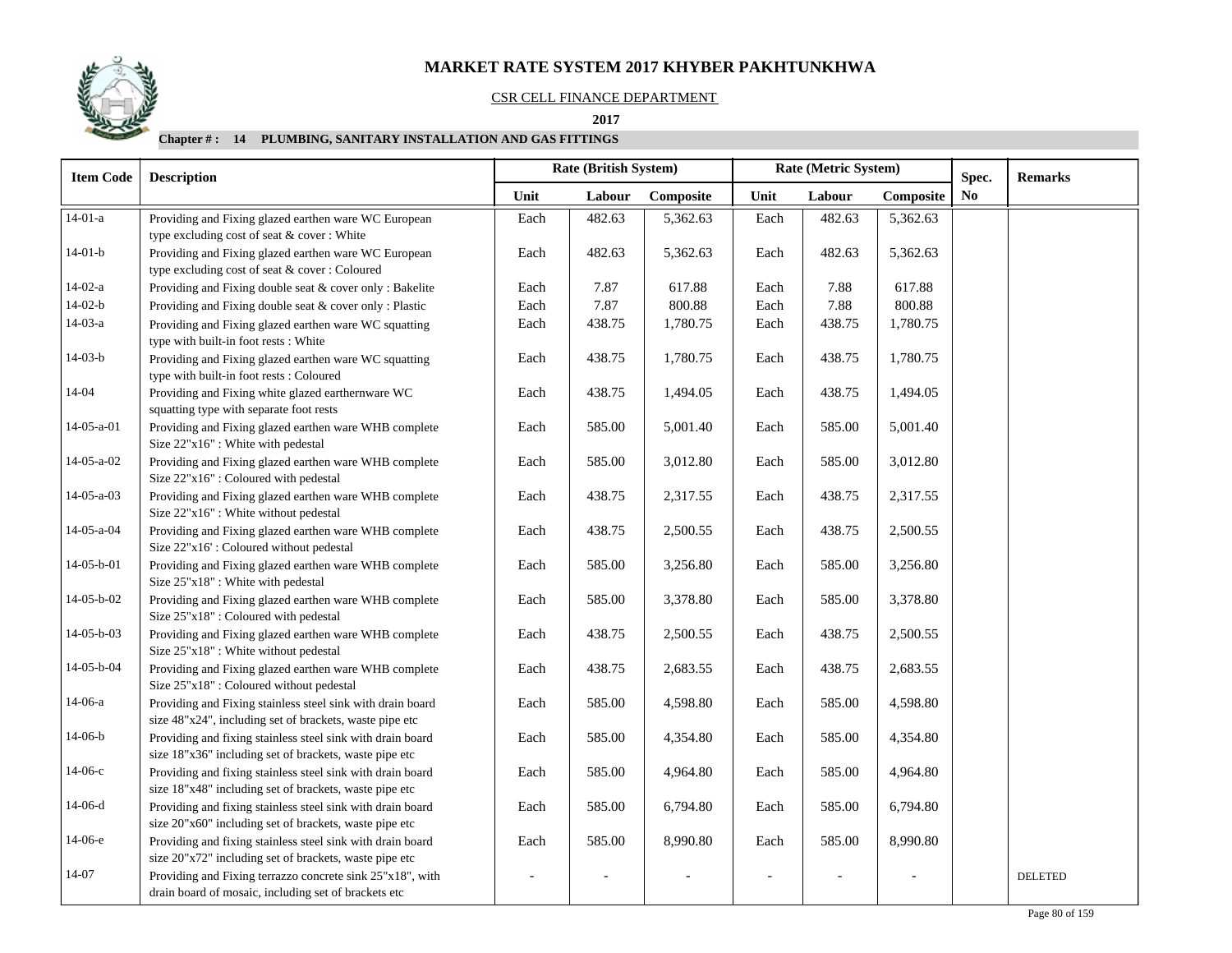### CSR CELL FINANCE DEPARTMENT

#### **2017**

| <b>Item Code</b> | <b>Rate (British System)</b><br><b>Description</b>                                                                               |      |        |           |      | Rate (Metric System) |           | Spec. | <b>Remarks</b> |  |
|------------------|----------------------------------------------------------------------------------------------------------------------------------|------|--------|-----------|------|----------------------|-----------|-------|----------------|--|
|                  |                                                                                                                                  | Unit | Labour | Composite | Unit | Labour               | Composite | No.   |                |  |
| $14-08-a$        | Providing and Fixing glazed earthen ware sink including<br>set of brackets, waste pipe etc : 25"x18"                             |      |        |           |      |                      |           |       | <b>DELETED</b> |  |
| $14-08-b$        | Providing and Fixing glazed earthen ware sink including<br>set of brackets, waste pipe etc : 25"x18"                             |      |        |           |      |                      |           |       | <b>DELETED</b> |  |
| 14-09            | Providing and Fixing white glazed earthernware flat back<br>urinal                                                               | Each | 585.00 | 2,049.00  | Each | 585.00               | 2,049.00  |       |                |  |
| $14-10-a$        | Providing and Fixing glazed earthen ware low down<br>flushing cistern 3 gallons capacity : White                                 | Each | 585.00 | 2,299.10  | Each | 585.00               | 2,299.10  |       |                |  |
| $14-10-b$        | Providing and Fixing glazed earthen ware low down<br>flushing cistern 3 gallons capacity : Coloured                              | Each | 585.00 | 2,970.10  | Each | 585.00               | 2,970.10  |       |                |  |
| $14 - 11$        | Providing and Fixing white enamelled CI low down<br>flushing cistern (3 gallons capacity) including CP water<br>connection       |      |        |           |      |                      |           |       | <b>DELETED</b> |  |
| $14 - 12 - a$    | Providing and Fixing cast iron high level flushing cistern,<br>including high level flushing cistern including CP : 3<br>gallons |      |        |           |      |                      |           |       | <b>DELETED</b> |  |
| $14 - 12 - b$    | Providing and Fixing cast iron high level flushing cistern,<br>including high level flushing cistern including CP : 1<br>gallon  |      |        |           |      |                      |           |       | <b>DELETED</b> |  |
| $14-13$          | Providing and Fixing CP soap dish.                                                                                               | Each | 55.13  | 543.13    | Each | 55.13                | 543.13    |       |                |  |
| $14 - 14 - a$    | Providing and Fixing glazed earthen ware soap dish White                                                                         | Each | 55.13  | 421.13    | Each | 55.13                | 421.13    |       |                |  |
| $14 - 14 - b$    | Providing and Fixing glazed earthen ware soap dish<br>Coloured                                                                   | Each | 55.13  | 421.13    | Each | 55.13                | 421.13    |       |                |  |
| $14 - 15$        | Providing and Fixing CP toilet paper holder                                                                                      | Each | 55.13  | 482.13    | Each | 55.13                | 482.13    |       |                |  |
| $14 - 16 - a$    | Providing and Fixing CP towel rail: 24" long, 3/4" dia                                                                           | Each | 55.13  | 787.13    | Each | 55.13                | 787.13    |       |                |  |
| $14-16-b$        | Providing and Fixing CP towel rail: 20" long, 1/2" dia                                                                           | Each | 55.13  | 274.73    | Each | 55.13                | 274.73    |       |                |  |
| $14 - 17$        | Providing and Fixing best quality 5mm mirror 22"x16" size                                                                        | Each | 182.81 | 1,463.81  | Each | 182.81               | 1,463.81  |       |                |  |
| $14 - 18 - a$    | Providing and Fixing best quality 5mm glass shelf 24"x5"<br>With chromium plated brackets & railing                              | Each | 63.00  | 612.00    | Each | 63.00                | 612.00    |       |                |  |
| $14-18-b$        | Providing and Fixing best quality 5mm glass shelf 24"x5"<br>Glass shelf only, w/o chromium plated brackets                       | Each | 23.63  | 572.63    | Each | 23.63                | 572.63    |       |                |  |
| 14-19-a          | Providing and Fixing glazed earthen ware shelf 24"x5"<br>with CP brackets & railing of : 24" length, 3/4" dia                    | Each | 63.00  | 307.00    | Each | 63.00                | 307.00    |       |                |  |
| $14-19-b$        | Providing and Fixing glazed earthen ware shelf 24"x5"<br>with CP brackets & railing of : 20" length, 1/2" dia                    | Each | 63.00  | 154.50    | Each | 63.00                | 154.50    |       |                |  |
| $14-20-a$        | Providing and Fixing Plastic soap dish.                                                                                          | Each | 55.13  | 274.73    | Each | 55.13                | 274.73    |       |                |  |
| $14-20-b$        | Providing and Fixing Plastic toilet paper holder.                                                                                | Each | 55.13  | 286.92    | Each | 55.13                | 286.92    |       |                |  |
| $14-20-c$        | Providing and Fixing Plastic towel rail.                                                                                         | Each | 55.13  | 299.13    | Each | 55.13                | 299.13    |       |                |  |
| $14-20-d$        | Providing and Fixing Plastic shelf 24"x5" with                                                                                   | Each | 55.13  | 1,043.32  | Each | 55.13                | 1,043.32  |       |                |  |

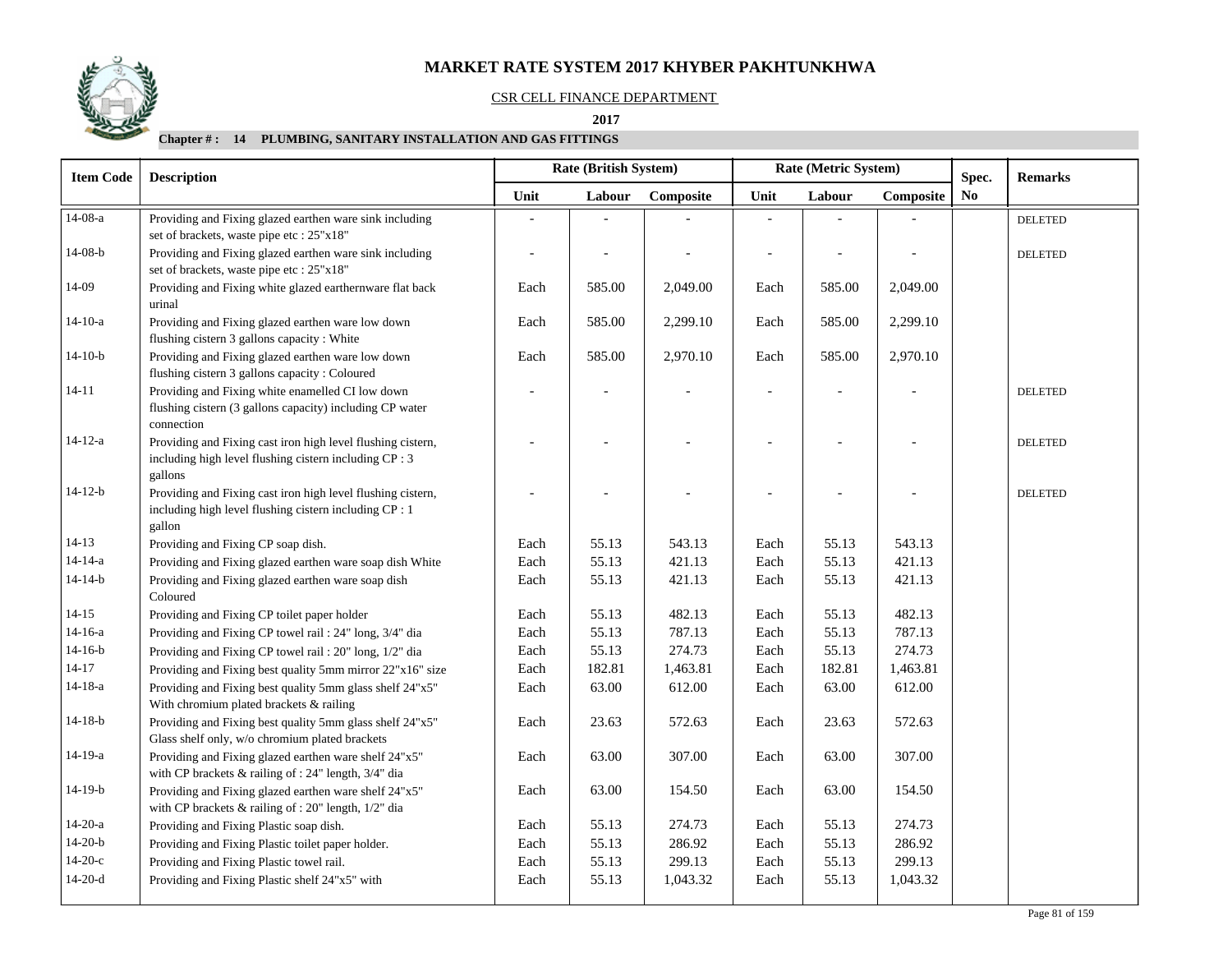#### CSR CELL FINANCE DEPARTMENT

 **As on Jan-Mar (QTR-1) 2017 2017**

| <b>Item Code</b> | <b>Description</b>                                                                              |      | <b>Rate (British System)</b> |           |      | Rate (Metric System) | Spec.     | <b>Remarks</b> |                                                                        |
|------------------|-------------------------------------------------------------------------------------------------|------|------------------------------|-----------|------|----------------------|-----------|----------------|------------------------------------------------------------------------|
|                  |                                                                                                 | Unit | Labour                       | Composite | Unit | Labour               | Composite | N <sub>0</sub> |                                                                        |
| $14 - 21 - a$    | Providing and Fixing CP pillar-cock, heavy type : 3/4"                                          | Each | 55.13                        | 970.13    | Each | 55.13                | 970.13    |                |                                                                        |
| $14 - 21 - b$    | Providing and Fixing CP pillar-cock, heavy type : 1/2"                                          | Each | 55.13                        | 863.38    | Each | 55.13                | 863.38    |                |                                                                        |
| $14-22-a$        | Providing and Fixing CP stop-cock, heavy type : 3/4"                                            | Each | 55.13                        | 604.13    | Each | 55.13                | 604.13    |                |                                                                        |
| $14 - 22 - b$    | Providing and Fixing CP stop-cock, heavy type : 1/2"                                            | Each | 55.13                        | 604.13    | Each | 55.13                | 604.13    |                |                                                                        |
| $14-23$          | Providing and Fixing underground stop-cock 1/2" with CP<br>cover                                | Each | 63.00                        | 666.90    | Each | 63.00                | 666.90    |                |                                                                        |
| $14 - 24 - a$    | Providing and Fixing CP bib-cock, heavy type : 3/4"                                             | Each | 55.13                        | 567.53    | Each | 55.13                | 567.53    |                |                                                                        |
| $14 - 24 - b$    | Providing and Fixing CP bib-cock, heavy type : 1/2"                                             | Each | 55.13                        | 518.72    | Each | 55.13                | 518.72    |                |                                                                        |
| $14 - 25$        | Providing and Fixing 1/2" CP tee stop cock                                                      | Each | 55.13                        | 543.13    | Each | 55.13                | 543.13    |                |                                                                        |
| $14-26-a$        | Providing and Fixing CP shower rose : 1/2"x4"                                                   | Each | 55.13                        | 1,226.32  | Each | 55.13                | 1,226.32  |                |                                                                        |
| $14-26-b$        | Providing and Fixing CP shower rose : 3/4"x6"                                                   | Each | 55.13                        | 665.13    | Each | 55.13                | 665.13    |                |                                                                        |
| $14 - 27$        | Providing and Fixing CP mixing valve for WHB, sink or<br>shower                                 | Each | 55.13                        | 2,129.13  | Each | 55.13                | 2,129.13  |                |                                                                        |
| $14 - 28 - a$    | Providing and Fixing gun metal peet / gate valve (screwed)<br>1" dia                            | Each | 63.00                        | 1,331.80  | Each | 63.00                | 1,331.80  |                | Reduce the composite<br>rate by 10 % incase<br>brase peet / gate valve |
| $14 - 28 - b$    | Providing and Fixing gun metal peet / gate valve (screwed)<br>1.25" dia                         | Each | 63.00                        | 1,356.20  | Each | 63.00                | 1,356.20  |                | are used.                                                              |
| $14-28-c$        | Providing and Fixing gun metal peet / gate valve (screwed)<br>1.75" dia                         | Each | 63.00                        | 1,868.60  | Each | 63.00                | 1,868.60  |                |                                                                        |
| $14-28-d$        | Providing and Fixing gun metal peet / gate valve (screwed)<br>2" dia                            | Each | 63.00                        | 5,528.60  | Each | 63.00                | 5,528.60  |                |                                                                        |
| $14-28-e$        | Providing and Fixing gun metal peet / gate valve (screwed)<br>3" dia                            | Each | 63.00                        | 5,772.60  | Each | 63.00                | 5,772.60  |                |                                                                        |
| $14-29-a$        | Providing and Fixing CP or brass oxidized swan-neck cock<br>1/2" dia: Single way                | Each | 55.13                        | 909.13    | Each | 55.13                | 909.13    |                |                                                                        |
| $14-29-b$        | Providing and Fixing CP or brass oxidized swan-neck cock<br>$1/2$ " dia: Double way             | Each | 63.00                        | 2,320.00  | Each | 63.00                | 2,320.00  |                |                                                                        |
| $14-29-c$        | Providing and Fixing CP or brass oxidized swan-neck cock<br>$1/2$ " dia: Three way              | Each | 78.75                        | 200.75    | Each | 78.75                | 200.75    |                |                                                                        |
| $14-30-a$        | Providing and Fixing brass union 1/2" dia                                                       | Each | 55.13                        | 396.73    | Each | 55.13                | 396.73    |                |                                                                        |
| $14-30-b$        | Providing and Fixing brass union 3/4" dia                                                       | Each | 55.13                        | 482.13    | Each | 55.13                | 482.13    |                |                                                                        |
| $14 - 31 - a$    | Providing and Fixing CI floor trap including CI grating &<br>concrete chamber all round : 4"x2" | Each | 135.00                       | 745.00    | Each | 135.00               | 745.00    |                |                                                                        |
| $14 - 31 - b$    | Providing and Fixing CI floor trap including CI grating &<br>concrete chamber all round : 4"x3" | Each | 135.00                       | 806.00    | Each | 135.00               | 806.00    |                |                                                                        |
| $14 - 32 - a$    | Providing and Fixing 'P' trap including GI grating & PCC<br>chamber 4" of cast iron             | Each | 121.50                       | 853.50    | Each | 121.50               | 853.50    |                |                                                                        |
|                  |                                                                                                 |      |                              |           |      |                      |           |                |                                                                        |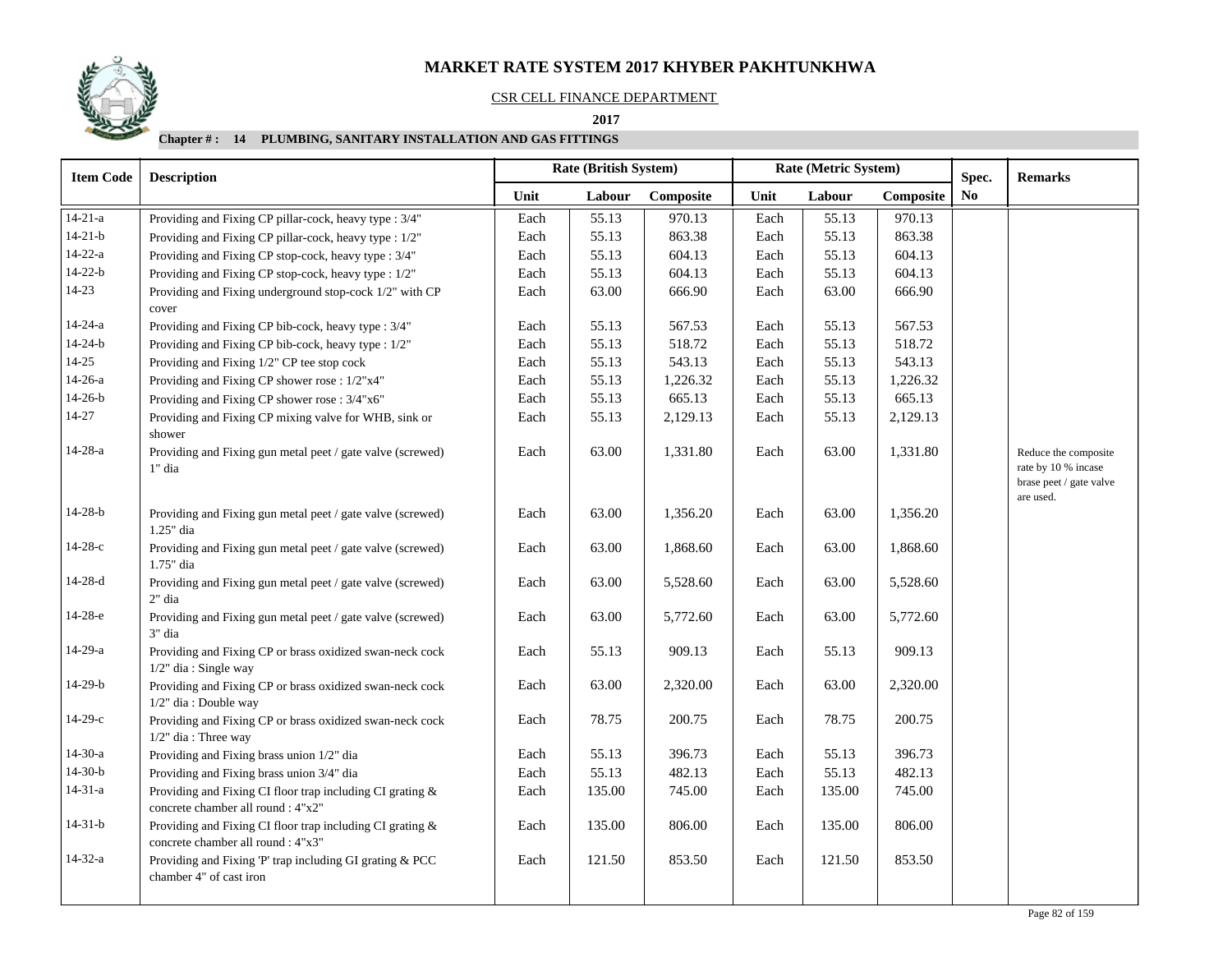

#### CSR CELL FINANCE DEPARTMENT

 **2017** 

| <b>Item Code</b> | <b>Description</b>                                                                                    |      | Rate (British System) |           | Rate (Metric System) |        |           | Spec.                  | <b>Remarks</b>                                                     |
|------------------|-------------------------------------------------------------------------------------------------------|------|-----------------------|-----------|----------------------|--------|-----------|------------------------|--------------------------------------------------------------------|
|                  |                                                                                                       | Unit | Labour                | Composite | Unit                 | Labour | Composite | $\mathbf{N}\mathbf{o}$ |                                                                    |
| $14-32-b$        | Providing and Fixing 'P' trap including GI grating & PCC<br>chamber 4" glazed                         | Each | 121.50                | 524.10    | Each                 | 121.50 | 524.10    |                        |                                                                    |
| 14-33            | Providing and Fixing 4" gully trap with PCC, including<br>masonry chamber 1'x1' and PVC grating 6"x6" | Each | 202.50                | 934.50    | Each                 | 202.50 | 934.50    |                        |                                                                    |
| 14-34-a-01       | Providing and fitting CI soil pipe with : Lead & yarn<br>caulked joint : 4" dia.                      | Rft  | 41.16                 | 846.36    | m                    | 135.03 | 2,776.77  |                        |                                                                    |
| 14-34-a-02       | Providing and fitting CI soil pipe with : Lead & yarn<br>caulked joint : 2" dia.                      | Rft  | 20.58                 | 435.38    | m                    | 67.52  | 1,428.41  |                        |                                                                    |
| 14-34-b-01       | Providing and fitting CI soil pipe with : Cement caulked<br>joint : 4" dia                            | Rft  | 41.16                 | 821.96    | m                    | 135.03 | 2,696.71  |                        |                                                                    |
| 14-34-b-02       | Providing and fitting CI soil pipe with : Cement caulked<br>joint : 2" dia                            | Rft  | 20.58                 | 374.38    | m                    | 67.52  | 1,228.28  |                        |                                                                    |
| $14 - 35 - a$    | Providing and Fixing AC soil pipe with cement caulked<br>joint including all specials : $1\neg$ i/d   | Rft  | 10.29                 | 146.42    | m                    | 33.76  | 480.39    |                        |                                                                    |
| $14 - 35 - b$    | Providing and Fixing AC soil pipe with cement caulked<br>joint including all specials : 3-" i/d       | Rft  | 12.35                 | 243.70    | ${\bf m}$            | 40.51  | 799.54    |                        |                                                                    |
| $14 - 35 - c$    | Providing and Fixing AC soil pipe with cement caulked<br>joint including all specials : 4" i/d        | Rft  | 20.58                 | 255.65    | m                    | 67.52  | 838.75    |                        |                                                                    |
| $14-35-d$        | Providing and Fixing AC soil pipe with cement caulked<br>joint including all specials : 6" i/d        | Rft  | 32.93                 | 268.00    | ${\bf m}$            | 108.03 | 879.27    |                        |                                                                    |
| $14-36-a$        | Providing and Fixing CI specials, such as tees, bends etc<br>Lead caulked joint                       | Each | 168.75                | 959.31    | Each                 | 168.75 | 959.31    |                        | Increase the<br>composite rate by 3<br>%, in case of plug<br>type. |
| $14-36-b$        | Providing and Fixing CI specials, such as tees, bends etc<br>Cement caulked joint                     | Each | 168.75                | 729.95    | Each                 | 168.75 | 729.95    |                        |                                                                    |
| 14-37-a          | Supply and Fixing CI manhole cover with frame etc<br>complete 12" dia                                 | Each | 86.06                 | 1,489.06  | Each                 | 86.06  | 1,489.06  |                        |                                                                    |
| $14-37-b$        | Supply and Fixing CI manhole cover with frame etc<br>complete 18" dia                                 | Each | 86.06                 | 1,909.96  | Each                 | 86.06  | 1,909.96  |                        |                                                                    |
| $14-37-c$        | Supply and Fixing CI manhole cover with frame etc<br>complete 24" dia                                 | Each | 86.06                 | 2,574.86  | Each                 | 86.06  | 2,574.86  |                        |                                                                    |
| $14-37-d$        | Providing & Fixing Steel manhole cover with frame<br>18"x18" full heavy duty                          | Each | 393.75                | 3,870.75  | Each                 | 393.75 | 3,870.75  |                        |                                                                    |
| 14-38            | Providing and Fixing RCC pipe 4" dia, including laying &<br>jointing in trenches                      | Rft  | 137.88                | 438.82    | ${\bf m}$            | 452.37 | 1,439.69  |                        |                                                                    |
| $14-39-a$        | Providing and Fixing brass stop/bib cock: 1/2" dia                                                    | Each | 55.13                 | 201.52    | Each                 | 55.13  | 201.52    |                        |                                                                    |
| $14-39-b$        | Providing and Fixing brass stop/bib cock: 3/4" dia                                                    | Each | 55.13                 | 299.13    | Each                 | 55.13  | 299.13    |                        |                                                                    |
| $14 - 40$        | Hoisting & Placing in position precast RC latrine seat                                                | Each | 421.88                | 421.88    | Each                 | 421.88 | 421.88    |                        |                                                                    |
| $14-41-a$        | Providing and Fixing CP waste coupling : 1.25"                                                        | Each | 63.00                 | 355.80    | Each                 | 63.00  | 355.80    |                        |                                                                    |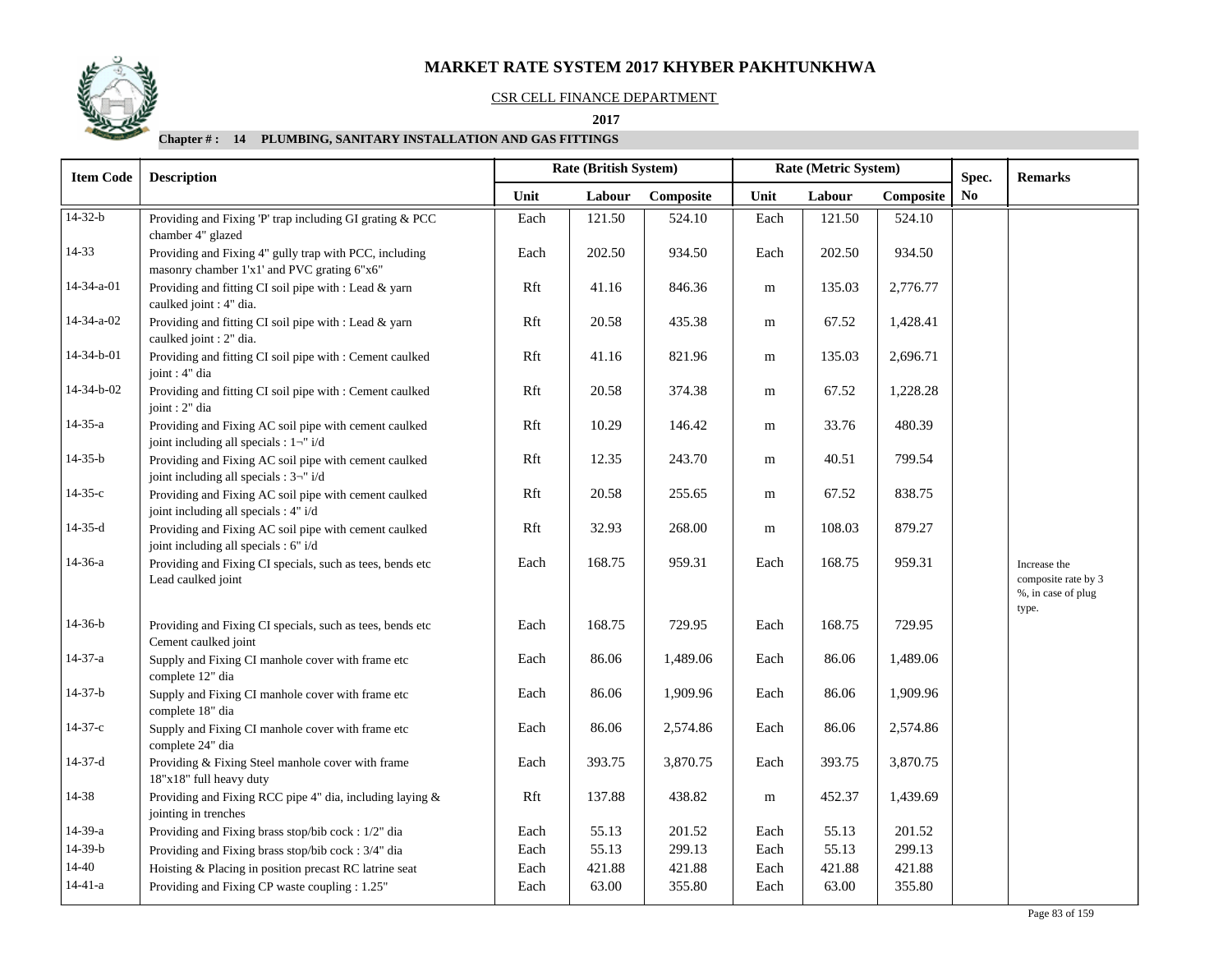#### CSR CELL FINANCE DEPARTMENT

 **As on Jan-Mar (QTR-1) 2017 2017**

| <b>Item Code</b> | <b>Description</b>                                                                             | <b>Rate (British System)</b><br>Rate (Metric System) |        |           | Spec.     | <b>Remarks</b> |           |                |  |
|------------------|------------------------------------------------------------------------------------------------|------------------------------------------------------|--------|-----------|-----------|----------------|-----------|----------------|--|
|                  |                                                                                                | Unit                                                 | Labour | Composite | Unit      | Labour         | Composite | N <sub>0</sub> |  |
| $14-41-b$        | Providing and Fixing CP waste coupling : 1.5"                                                  | Each                                                 | 63.00  | 520.50    | Each      | 63.00          | 520.50    |                |  |
| $14 - 42 - a$    | Providing and Fixing rubber plug with chain: 1.25"                                             | Each                                                 | 2.36   | 32.86     | Each      | 2.36           | 32.86     |                |  |
| $14 - 42 - b$    | Providing and Fixing rubber plug with chain: 1.5"                                              | Each                                                 | 2.36   | 45.06     | Each      | 2.36           | 45.06     |                |  |
| $14 - 43 - a$    | Providing and Fixing waste pipe of PVC : 1.25"                                                 | Each                                                 | 55.13  | 317.42    | Each      | 55.13          | 317.42    |                |  |
| $14 - 43 - b$    | Providing and Fixing waste pipe of PVC : 1.5"                                                  | Each                                                 | 55.13  | 341.83    | Each      | 55.13          | 341.83    |                |  |
| $14 - 44 - a$    | Providing and Fixing flushing bend of PVC : 1.25"                                              | Each                                                 | 39.38  | 112.57    | Each      | 39.38          | 112.57    |                |  |
| $14 - 44 - b$    | Providing and Fixing flushing bend of PVC : 1.5"                                               | Each                                                 | 39.38  | 136.98    | Each      | 39.38          | 136.98    |                |  |
| $14 - 45 - a$    | Providing and Fixing CP bottle trough with waste pipe :<br>1.25" i/d                           | Each                                                 | 63.00  | 1,283.00  | Each      | 63.00          | 1,283.00  |                |  |
| $14 - 45 - b$    | Providing and Fixing CP bottle trough with waste pipe :<br>1.5" i/d                            | Each                                                 | 63.00  | 1,588.00  | Each      | 63.00          | 1,588.00  |                |  |
| 14-46-a          | Providing and Fixing angle iron brackets for : WHB and<br>cistern                              | Each                                                 | 63.00  | 246.00    | Each      | 63.00          | 246.00    |                |  |
| $14-46-b$        | Providing and Fixing angle iron brackets for : Sink                                            | Each                                                 | 63.00  | 233.80    | Each      | 63.00          | 233.80    |                |  |
| $14 - 47 - a$    | Providing and Fixing 1/2" dia connection including check<br>nuts etc Plastic rubber connection | Each                                                 | 23.63  | 170.02    | Each      | 23.63          | 170.02    |                |  |
| $14 - 47 - b$    | Providing and Fixing 1/2" dia connection including check<br>nuts etc Copper connection         | Each                                                 | 23.63  | 389.63    | Each      | 23.63          | 389.63    |                |  |
| $14 - 47 - c$    | Providing and Fixing 1/2" dia connection including check<br>nuts etc CP connection             | Each                                                 | 23.63  | 194.43    | Each      | 23.63          | 194.43    |                |  |
| $14 - 48 - a$    | Providing and Fixing brass ball float valve 1/2" dia                                           | Each                                                 | 55.13  | 372.33    | Each      | 55.13          | 372.33    |                |  |
| $14 - 48 - b$    | Providing and Fixing brass ball float valve 3/4" dia                                           | Each                                                 | 55.13  | 384.52    | Each      | 55.13          | 384.52    |                |  |
| $14 - 48 - c$    | Providing and Fixing brass ball float valve 1" dia                                             | Each                                                 | 55.13  | 585.83    | Each      | 55.13          | 585.83    |                |  |
| $14 - 48 - d$    | Providing and Fixing brass ball float valve 1.25" dia                                          | Each                                                 | 55.13  | 848.13    | Each      | 55.13          | 848.13    |                |  |
| 14-48-е          | Providing and Fixing brass ball float valve 1.5" dia                                           | Each                                                 | 55.13  | 1,360.53  | Each      | 55.13          | 1,360.53  |                |  |
| $14 - 48 - f$    | Providing and Fixing brass ball float valve 2" dia                                             | Each                                                 | 55.13  | 2,043.72  | Each      | 55.13          | 2,043.72  |                |  |
| $14-49-a$        | Providing and Fixing 4" dia MS high pressure seamwelded<br>pipe & specials complete : 2" dia   | Rft                                                  | 154.73 | 435.33    | ${\bf m}$ | 507.65         | 1,428.26  |                |  |
| 14-49-b          | Providing and Fixing 4" dia MS high pressure seamwelded<br>pipe & specials complete : 1" dia   | Rft                                                  | 123.79 | 367.79    | m         | 406.13         | 1,206.65  |                |  |
| $14-50-a$        | Providing and Fixing Audco type valve : 4" dia                                                 | Each                                                 | 618.75 | 1,960.75  | Each      | 618.75         | 1,960.75  |                |  |
| $14-50-b$        | Providing and Fixing Audco type valve : 2" dia                                                 | Each                                                 | 247.50 | 5,127.50  | Each      | 247.50         | 5,127.50  |                |  |
| $14-50-c$        | Providing and Fixing Audco type valve : 1" dia                                                 | Each                                                 | 185.63 | 3,235.63  | Each      | 185.63         | 3,235.63  |                |  |
| $14 - 51 - a$    | Providing and Fixing pressure regulator : No. 103                                              | Each                                                 | 168.75 | 1,632.75  | Each      | 168.75         | 1,632.75  |                |  |
| $14-51-b$        | Providing and Fixing pressure regulator : No. 043                                              | Each                                                 | 168.75 | 1,388.75  | Each      | 168.75         | 1,388.75  |                |  |
| $14 - 51 - c$    | Providing and Fixing pressure regulator: People type                                           | Each                                                 | 168.75 | 534.75    | Each      | 168.75         | 534.75    |                |  |
| $14-52-a$        | Providing and Fixing high pressure flange type valve : 4"<br>dia                               | Each                                                 | 618.75 | 15,868.75 | Each      | 618.75         | 15,868.75 |                |  |
|                  |                                                                                                |                                                      |        |           |           |                |           |                |  |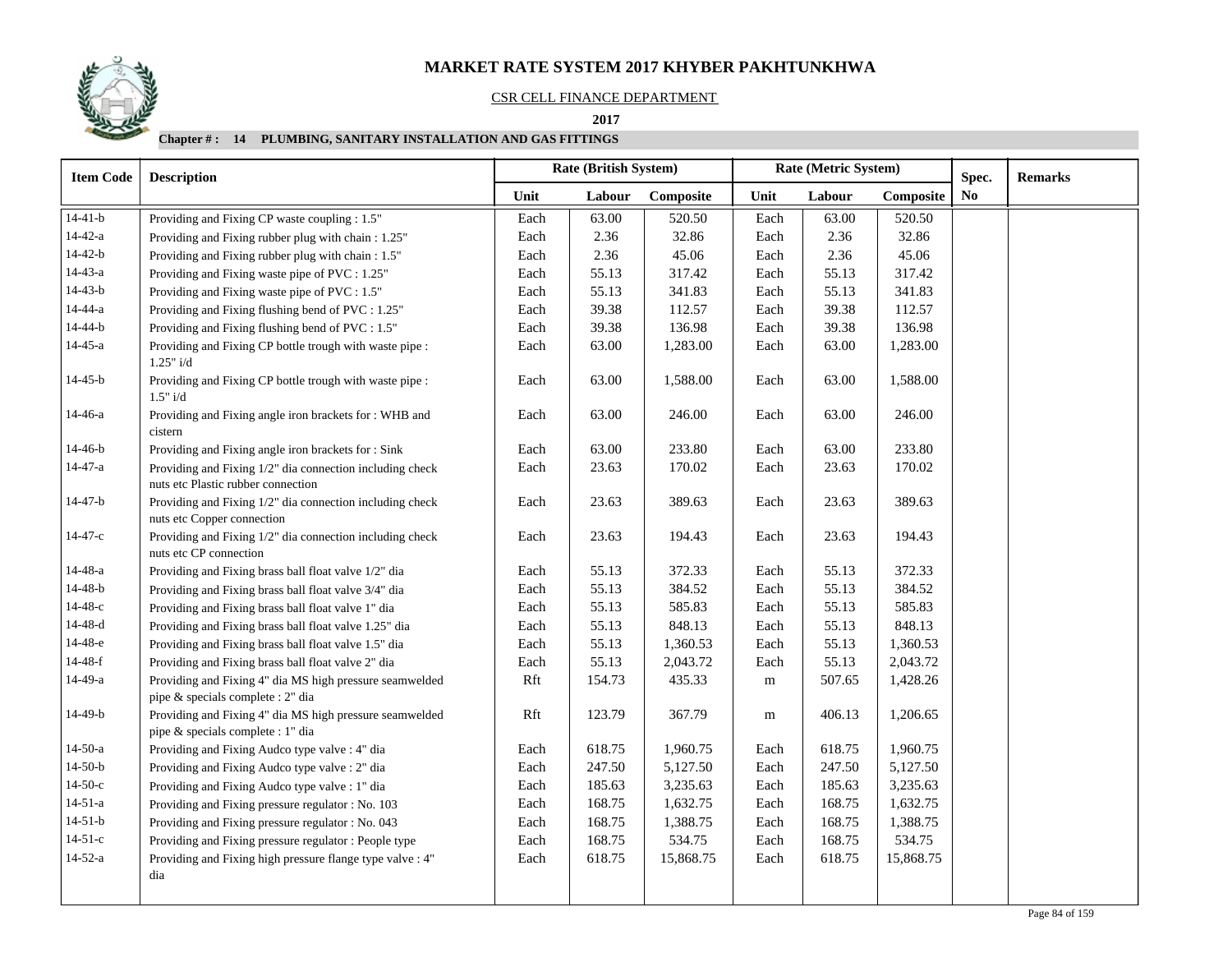### CSR CELL FINANCE DEPARTMENT

 **As on Jan-Mar (QTR-1) 2017 2017**

| <b>Item Code</b> | <b>Description</b>                                                              |      | <b>Rate (British System)</b> |           |           | Rate (Metric System) | Spec.     | <b>Remarks</b> |  |
|------------------|---------------------------------------------------------------------------------|------|------------------------------|-----------|-----------|----------------------|-----------|----------------|--|
|                  |                                                                                 | Unit | Labour                       | Composite | Unit      | Labour               | Composite | N <sub>0</sub> |  |
| $14-52-b$        | Providing and Fixing high pressure flange type valve : 2"<br>dia                | Each | 247.50                       | 8,177.50  | Each      | 247.50               | 8,177.50  |                |  |
| $14-52-c$        | Providing and Fixing high pressure flange type valve : 1"<br>dia                | Each | 123.75                       | 4,027.75  | Each      | 123.75               | 4,027.75  |                |  |
| 14-53            | Providing and Fixing nipple or bush 1/4" to 3/8" i/d                            | Each | 23.63                        | 66.32     | Each      | 23.63                | 66.32     |                |  |
| $14 - 54 - a$    | Providing and Fixing eclipse cock: 1" dia                                       | Each | 123.75                       | 1,160.75  | Each      | 123.75               | 1,160.75  |                |  |
| $14 - 54 - b$    | Providing and Fixing eclipse cock: 3/4" dia                                     | Each | 123.75                       | 1,099.75  | Each      | 123.75               | 1,099.75  |                |  |
| $14 - 55 - a$    | Providing and Fixing GI pipe & including specials<br>complete 2" dia (light)    | Rft  | 58.24                        | 266.51    | ${\rm m}$ | 191.07               | 874.36    |                |  |
| $14 - 55 - b$    | Providing and Fixing GI pipe & including specials<br>complete 1.5" dia (light)  | Rft  | 58.24                        | 221.99    | ${\rm m}$ | 191.07               | 728.31    |                |  |
| $14 - 55 - c$    | Providing and Fixing GI pipe & including specials<br>complete 1.25" dia (light) | Rft  | 58.24                        | 186.31    | m         | 191.07               | 611.27    |                |  |
| $14 - 55 - d$    | Providing and Fixing GI pipe & including specials<br>complete 1" dia (light)    | Rft  | 33.13                        | 130.03    | ${\bf m}$ | 108.70               | 426.59    |                |  |
| $14-55-e$        | Providing and Fixing GI pipe & including specials<br>complete 3/4" dia (light)  | Rft  | 32.96                        | 101.92    | m         | 108.14               | 334.37    |                |  |
| $14-55-f$        | Providing and Fixing GI pipe & including specials<br>complete 1/2" dia (light)  | Rft  | 29.12                        | 77.92     | ${\rm m}$ | 95.54                | 255.64    |                |  |
| 14-56-a          | Providing and Fixing oxidized gas cock : 1" dia.                                | Each | 16.88                        | 626.88    | Each      | 16.88                | 626.88    |                |  |
| $14-56-b$        | Providing and Fixing oxidized gas cock: 3/4" dia.                               | Each | 16.88                        | 443.88    | Each      | 16.88                | 443.88    |                |  |
| $14 - 56 - c$    | Providing and Fixing oxidized gas cock : 1/2" dia.                              | Each | 16.88                        | 382.88    | Each      | 16.88                | 382.88    |                |  |
| $14 - 57 - a$    | Providing and Fixing brass gas cock : 1/2" dia                                  | Each | 3.38                         | 308.38    | Each      | 3.38                 | 308.38    |                |  |
| $14-57-b$        | Providing and Fixing brass gas cock: 3/4" dia                                   | Each | 3.38                         | 326.67    | Each      | 3.38                 | 326.67    |                |  |
| $14 - 58 - a$    | Providing and Fixing 1/4" CP or oxidized gas cock Single<br>way                 | Each | 20.25                        | 81.25     | Each      | 20.25                | 81.25     |                |  |
| $14 - 58 - b$    | Providing and Fixing 1/4" CP or oxidized gas cock Two<br>way                    | Each | 33.75                        | 186.25    | Each      | 33.75                | 186.25    |                |  |
| 14-58-с          | Providing and Fixing 1/4" CP or oxidized gas cock Three<br>way                  | Each | 54.00                        | 243.10    | Each      | 54.00                | 243.10    |                |  |
| 14-59-a          | Providing and Fixing approved best quality light burners<br>Single              | Each | 675.00                       | 1,224.00  | Each      | 675.00               | 1,224.00  |                |  |
| $14-59-b$        | Providing and Fixing approved best quality light burners<br>Double              | Each | 675.00                       | 2,529.40  | Each      | 675.00               | 2,529.40  |                |  |
| $14-60-a$        | Providing and Fixing approved best quality gas room<br>heaters Single pannel    | Each | 675.00                       | 1,797.40  | Each      | 675.00               | 1,797.40  |                |  |
| $14-60-b$        | Providing and Fixing approved best quality gas room<br>heaters Double pannel    | Each | 675.00                       | 3,359.00  | Each      | 675.00               | 3,359.00  |                |  |

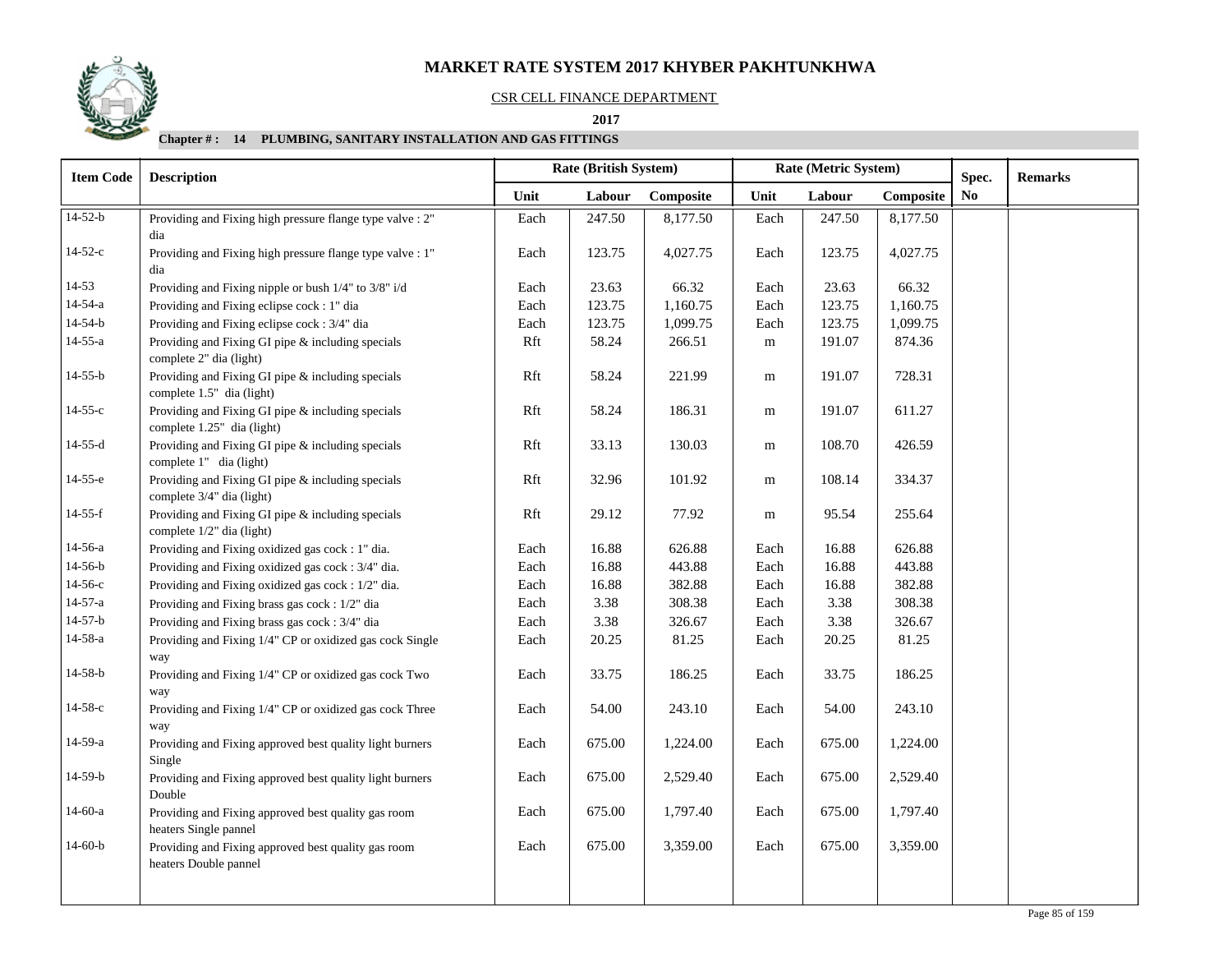#### CSR CELL FINANCE DEPARTMENT

#### **2017**

| <b>Item Code</b> | <b>Description</b>                                                                                    | <b>Rate (British System)</b> |          |           |                          | Rate (Metric System) |           | Spec.          | <b>Remarks</b> |
|------------------|-------------------------------------------------------------------------------------------------------|------------------------------|----------|-----------|--------------------------|----------------------|-----------|----------------|----------------|
|                  |                                                                                                       | Unit                         | Labour   | Composite | Unit                     | Labour               | Composite | N <sub>0</sub> |                |
| $14-61-a$        | Providing and Fixing approved best quality cooking range<br>with 2 burners & oven                     |                              |          |           |                          |                      |           |                | <b>DELETED</b> |
| $14-61-b$        | Providing and Fixing approved best quality cooking range<br>with 2 burners, oven & rostary            | $\overline{\phantom{a}}$     |          |           | $\overline{\phantom{a}}$ |                      |           |                | <b>DELETED</b> |
| $14-61-c$        | Providing and Fixing approved best quality cooking range<br>with 3 burners, oven & hot case           | Each                         | 675.00   | 20,805.00 | Each                     | 675.00               | 20,805.00 |                |                |
| $14-61-d$        | Providing and Fixing approved best quality cooking range<br>with 3 burners, oven, hot case & roastary | Each                         | 675.00   | 22,879.00 | Each                     | 675.00               | 22,879.00 |                |                |
| $14-61-e$        | Providing and Fixing approved best quality cooking range<br>with 5 burners, oven, hot case & roastary | Each                         | 675.00   | 30,321.00 | Each                     | 675.00               | 30,321.00 |                |                |
| $14-62-a$        | Providing and Fixing approved best quality gas water<br>heaters 20 gallons capacity                   | Each                         | 675.00   | 15,925.00 | Each                     | 675.00               | 15,925.00 |                |                |
| $14-62-b$        | Providing and Fixing approved best quality gas water<br>heaters 30 gallons capacity                   | Each                         | 675.00   | 23,245.00 | Each                     | 675.00               | 23,245.00 |                |                |
| $14-62-c$        | Providing and Fixing approved best quality gas water<br>heaters 50 gallons capacity                   | Each                         | 675.00   | 31,785.00 | Each                     | 675.00               | 31,785.00 |                |                |
| $14-63-a$        | Providing and Fixing gas cross burners : 6" Size                                                      | Each                         | 84.38    | 604.91    | Each                     | 84.38                | 604.91    |                |                |
| $14-63-b$        | Providing and Fixing gas cross burners : 9" Size                                                      | Each                         | 84.38    | 1,068.51  | Each                     | 84.38                | 1,068.51  |                |                |
| $14-63-c$        | Providing and Fixing gas cross burners : 12" Size                                                     | Each                         | 84.38    | 1,162.04  | Each                     | 84.38                | 1,162.04  |                |                |
| 14-64-a          | Providing and Fixing gas nozzle star burner with injector<br>12" nozzle                               | Each                         | 202.50   | 857.23    | Each                     | 202.50               | 857.23    |                |                |
| $14-64-b$        | Providing and Fixing gas nozzle star burner with injector<br>18" nozzle                               | Each                         | 202.50   | 1,040.23  | Each                     | 202.50               | 1,040.23  |                |                |
| $14-64-c$        | Providing and Fixing gas nozzle star burner with injector<br>24" nozzle                               | Each                         | 202.50   | 1,369.63  | Each                     | 202.50               | 1,369.63  |                |                |
| $14-64-d$        | Providing and Fixing gas nozzle star burner with injector<br>32" nozzle                               | Each                         | 202.50   | 1,833.23  | Each                     | 202.50               | 1,833.23  |                |                |
| $14 - 65$        | Providing and Fixing flue pipe for gas room heater any<br>type/make                                   | Each                         | 67.50    | 909.30    | Each                     | 67.50                | 909.30    |                |                |
| 14-66            | Providing and Fixing gas twin burners with stand complete<br>Imperial make                            | Each                         | 202.50   | 2,073.17  | Each                     | 202.50               | 2,073.17  |                |                |
| 14-67            | Providing and Fixing angle iron frame wall type brackets<br>for gas room heater                       | Pair                         | 84.38    | 453.09    | Pair                     | 84.38                | 453.09    |                |                |
| 14-68-a          | Providing and Fixing gas tandoor complete : 24" nozzle                                                | Each                         | 618.75   | 4,246.22  | Each                     | 618.75               | 4,246.22  |                |                |
| $14-68-b$        | Providing and Fixing gas tandoor complete : 32" nozzle                                                | Each                         | 928.13   | 4,291.26  | Each                     | 928.13               | 4,291.26  |                |                |
| $14-68-c$        | Providing and Fixing gas tandoor complete : 48" nozzle                                                | Each                         | 928.13   | 3,307.13  | Each                     | 928.13               | 3,307.13  |                |                |
| 14-69-a-01       | P/F Fibre Glass Water Tank 300 gallons                                                                | Each                         | 1,350.00 | 8,128.51  | Each                     | 1,350.00             | 8,128.51  |                |                |
| 14-69-a-02       | P/F Fibre Glass Water Tank 400 gallons                                                                | Each                         | 1,350.00 | 10,355.42 | Each                     | 1,350.00             | 10,355.42 |                |                |
| 14-69-b-01       | P/F Polyethylene Water Tank 200 gallons (Horizontal)                                                  | Each                         | 1,350.00 | 6,908.51  | Each                     | 1,350.00             | 6,908.51  |                |                |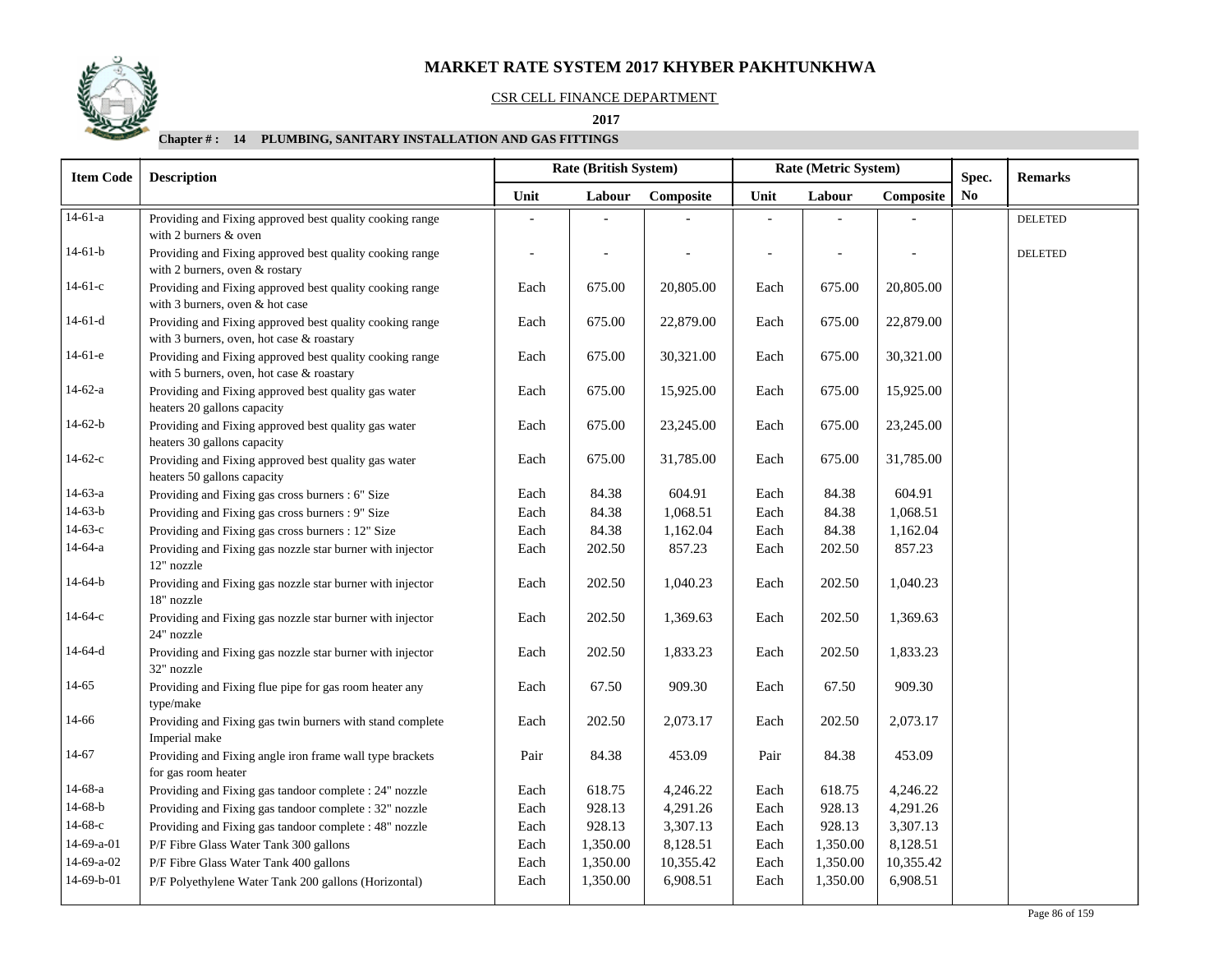#### CSR CELL FINANCE DEPARTMENT

 **2017** 

| <b>Item Code</b> | <b>Description</b>                                                                                                                                                   | Rate (British System)<br>Rate (Metric System) |          |           |           |          |           |                |  | Spec. | <b>Remarks</b> |
|------------------|----------------------------------------------------------------------------------------------------------------------------------------------------------------------|-----------------------------------------------|----------|-----------|-----------|----------|-----------|----------------|--|-------|----------------|
|                  |                                                                                                                                                                      | Unit                                          | Labour   | Composite | Unit      | Labour   | Composite | N <sub>0</sub> |  |       |                |
| 14-69-b-02       | Supplying and Fixing Polyethylene Water Tank 400<br>gallons (Vertical)                                                                                               | Each                                          | 2,868.75 | 11,075.60 | Each      | 2,868.75 | 11,075.60 |                |  |       |                |
| 14-69-b-03       | P/F Polyethylene Water Tank 500 gallons (Vertical)                                                                                                                   | Each                                          | 2,868.75 | 13,851.79 | Each      | 2,868.75 | 13,851.79 |                |  |       |                |
| 14-69-b-04       | P/F Polyethylene Water Tank 1000 gallons (Vertical)                                                                                                                  | Each                                          | 3,825.00 | 21,299.65 | Each      | 3,825.00 | 21,299.65 |                |  |       |                |
| 14-69-b-05       | P/F Polyethylene Water Tank 1500 gallons (Vertical)                                                                                                                  | Each                                          | 5,737.50 | 35,437.76 | Each      | 5,737.50 | 35,437.76 |                |  |       |                |
| $14 - 70 - a$    | Providing and Fixing of pipe type B nikasi system<br>including testing in all respect 110 mm (using dadex, or eq)                                                    | Rft                                           | 41.16    | 354.34    | ${\bf m}$ | 135.03   | 1,162.54  |                |  |       |                |
| $14 - 70 - b$    | Providing and Fixing of pipe type B nikasi system<br>including testing in all respect 75 mm (using dadex, or eq)                                                     | Rft                                           | 41.16    | 262.54    | ${\bf m}$ | 135.03   | 861.36    |                |  |       |                |
| $14 - 71 - a$    | Providing and Fixing of poly dex high pressure PPR(green<br>including testing ect complete 25 mm(including all special<br>etc)                                       | Rft                                           | 29.12    | 130.35    | m         | 95.54    | 427.66    |                |  |       |                |
| $14 - 71 - b$    | Providing and Fixing of poly dex high pressure PPR(green<br>including testing ect complete 20 mm(including all special<br>etc)                                       | Rft                                           | 29.12    | 121.81    | m         | 95.54    | 399.64    |                |  |       |                |
| $14 - 72 - a$    | Providing of plumbing tape insulation on G.I pipe<br>complete 1/2" dia                                                                                               | 20 Rft                                        | 25.72    | 37.35     | m         | 4.22     | 6.13      |                |  |       |                |
| $14 - 72 - b$    | Providing of plumbing tape insulation on G.I pipe<br>complete 3/4" dia                                                                                               | 20 Rft                                        | 25.72    | 43.16     | m         | 4.22     | 7.08      |                |  |       |                |
| $14 - 72 - c$    | Providing of plumbing tape insulation on G.I pipe<br>complete 1" dia                                                                                                 | 20 Rft                                        | 25.72    | 48.97     | ${\rm m}$ | 4.22     | 8.03      |                |  |       |                |
| $14 - 72 - d$    | Providing of plumbing tape insulation on G.I pipe<br>complete 1.5" dia                                                                                               | 20 Rft                                        | 25.72    | 54.78     | m         | 4.22     | 8.99      |                |  |       |                |
| $14-72-e$        | Providing of plumbing tape insulation on G.I pipe<br>complete 2" dia                                                                                                 | 20 Rft                                        | 25.72    | 60.59     | m         | 4.22     | 9.94      |                |  |       |                |
| 14-72-f          | Providing of plumbing tape insulation on G.I pipe<br>complete 2.5" dia                                                                                               | 20 Rft                                        | 25.72    | 66.41     | m         | 4.22     | 10.89     |                |  |       |                |
| 14-73-a          | Providing of thermal insulation of high density (64kg/m3)<br>fiber glass pipe insulation faced with aluminium foil for<br>chilled/hot water piping complete 1/2" dia | 20 Rft                                        | 67.50    | 128.50    | m         | 11.07    | 21.08     |                |  |       |                |
| $14 - 73 - b$    | Providing of thermal insulation of high density (64kg/m3)<br>fiber glass pipe insulation faced with aluminium foil for<br>chilled/hot water piping complete 3/4" dia | 20 Rft                                        | 67.50    | 132.77    | m         | 11.07    | 21.78     |                |  |       |                |
| $14 - 73 - c$    | Providing of thermal insulation of high density (64kg/m3)<br>fiber glass pipe insulation faced with aluminium foil for<br>chilled/hot water piping complete 1" dia   | 20 Rft                                        | 67.50    | 146.80    | m         | 11.07    | 24.08     |                |  |       |                |
| $14 - 73 - d$    | Providing of thermal insulation of high density (64kg/m3)<br>fiber glass pipe insulation faced with aluminium foil for<br>chilled/hot water piping complete 1.5" dia | 20 Rft                                        | 67.50    | 154.73    | m         | 11.07    | 25.38     |                |  |       |                |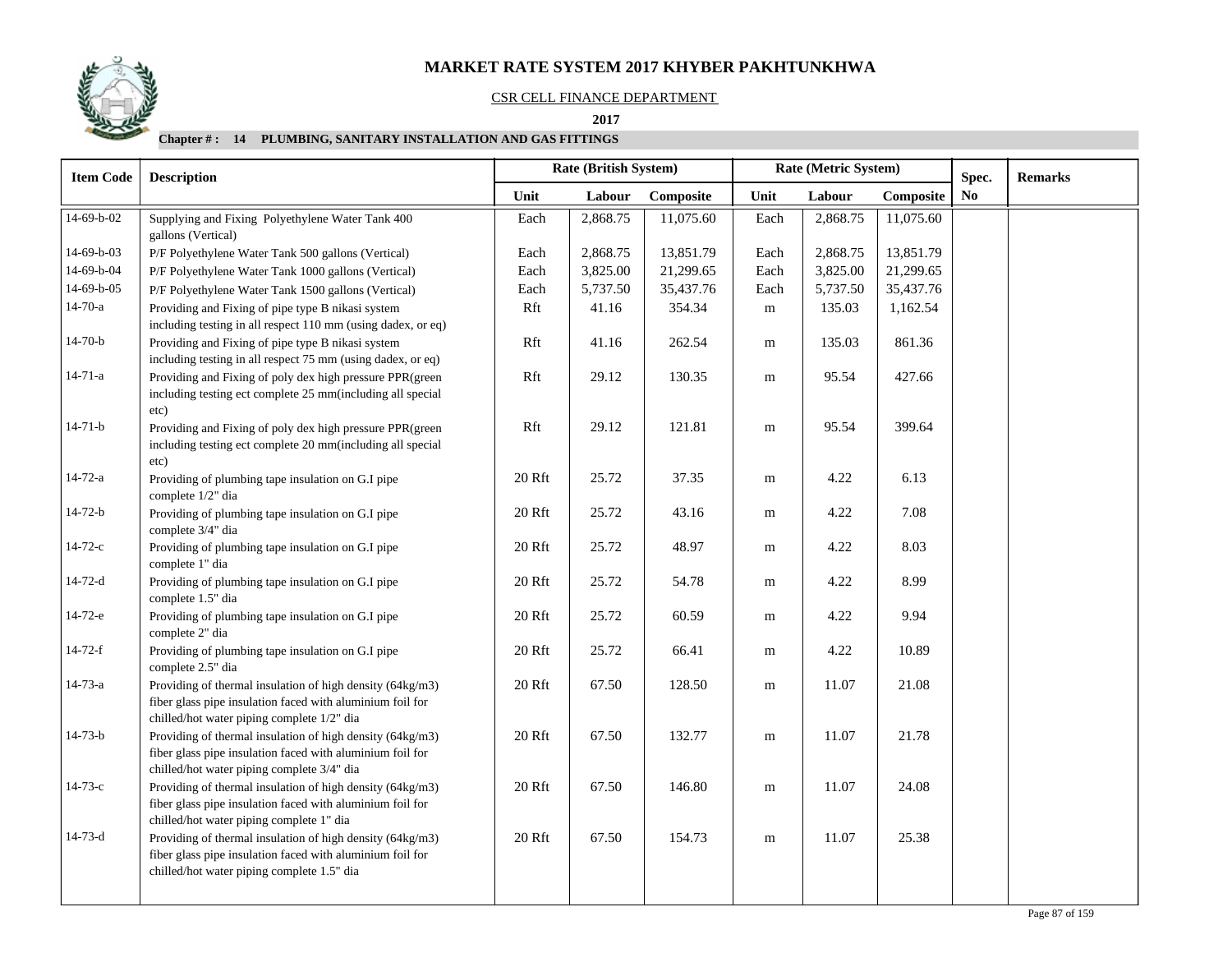### CSR CELL FINANCE DEPARTMENT

 **As on Jan-Mar (QTR-1) 2017 2017**

| <b>Item Code</b><br><b>Description</b>                                                                                                                               |                                             | Rate (British System) |           |           | Rate (Metric System) | Spec.     | <b>Remarks</b> |  |
|----------------------------------------------------------------------------------------------------------------------------------------------------------------------|---------------------------------------------|-----------------------|-----------|-----------|----------------------|-----------|----------------|--|
|                                                                                                                                                                      | Unit                                        | Labour                | Composite | Unit      | Labour               | Composite | N <sub>0</sub> |  |
| Providing of thermal insulation of high density (64kg/m3)<br>fiber glass pipe insulation faced with aluminium foil for<br>chilled/hot water piping complete 2" dia   | 20 Rft                                      | 67.50                 | 157.78    | ${\bf m}$ | 11.07                | 25.88     |                |  |
| Providing of thermal insulation of high density (64kg/m3)<br>fiber glass pipe insulation faced with aluminium foil for<br>chilled/hot water piping complete 2.5" dia | 20 Rft                                      | 67.50                 | 172.42    | ${\bf m}$ | 11.07                | 28.28     |                |  |
| Providing of thermal insulation of high density (64kg/m3)<br>fiber glass pipe insulation faced with aluminium foil for<br>chilled/hot water piping complete 3" dia   | 20 Rft                                      | 67.50                 | 188.28    | m         | 11.07                | 30.89     |                |  |
| Providing and Fixing Gas water Geyser 30 gallons SG 35<br>DLX with imported Thermostat                                                                               | Each                                        | 675.00                | 28,613.00 | Each      | 675.00               | 28,613.00 |                |  |
| Providing and Fixing Gas water Geyser 35 gallons SG 35<br>DLX with imported Thermostat                                                                               | Each                                        | 675.00                | 31,175.00 | Each      | 675.00               | 31,175.00 |                |  |
| Providing & Fixing "Singer" Cooking Range Model 307 (3<br>Burners Black), Bigger size                                                                                | Each                                        | 168.75                | 29,082.75 | Each      | 168.75               | 29,082.75 |                |  |
| Providing & Fixing "Singer" Cooking Range Model 308 (3<br>Burners Black), Smaller size                                                                               | Each                                        | 168.75                | 24,568.75 | Each      | 168.75               | 24,568.75 |                |  |
| Providing & Fixing "Singer" Cooking Range Model 310 (3<br>Burners White)                                                                                             | Each                                        | 168.75                | 26,398.75 | Each      | 168.75               | 26,398.75 |                |  |
| Providing & Fixing "Singer" Cooking Range Model 312 (5<br>Burners), (Automatic)                                                                                      | Each                                        | 168.75                | 28,167.75 | Each      | 168.75               | 28,167.75 |                |  |
| Supply and Fixing low level plastic flushing cistern.                                                                                                                | Each                                        | 135.00                | 1,111.00  | Each      | 135.00               | 1,111.00  |                |  |
| Supply and fixing of 0.5 HP Monoblock water pump<br>1.25"x1" single phase upto 72 ft head (Type SE) i/c all<br>accessories.                                          | Each                                        | 495.00                | 13,503.49 | Each      | 495.00               | 13,503.49 |                |  |
| Supply and fixing of 1.0 HP Monoblock water pump<br>1.25"x1" single phase upto 90 ft head (Type SE) i/c all<br>accessories.                                          | Each                                        | 495.00                | 18,383.49 | Each      | 495.00               | 18,383.49 |                |  |
| Supply and fixing of 1.0 HP Monoblock water pump<br>1.25"x1" single phase upto 88 ft head (Type DE-S2) i/c all<br>accessories.                                       | Each                                        | 495.00                | 18,383.49 | Each      | 495.00               | 18,383.49 |                |  |
| Supply and fixing of 1.5 HP Monoblock water pump<br>1.25"x1" single phase upto 130 ft head (Type DE-S2) i/c<br>all accessories.                                      | Each                                        | 495.00                | 19,603.49 | Each      | 495.00               | 19,603.49 |                |  |
| Supply and fixing of 2.0 HP Monoblock water pump<br>1.5"x1.25" 3 stage model DE-S3 (Deen Pump) single                                                                | Each                                        | 495.00                | 24,947.58 | Each      | 495.00               | 24,947.58 |                |  |
| Supply and fixing of 2.0 HP Monoblock water pump<br>1.5"x1.5" 4 stage model DE-S4 single phase for 190 ft<br>head with all accessories.                              | Each                                        | 495.00                | 24,215.58 | Each      | 495.00               | 24,215.58 |                |  |
|                                                                                                                                                                      | phase for 150 ft head with all accessories. |                       |           |           |                      |           |                |  |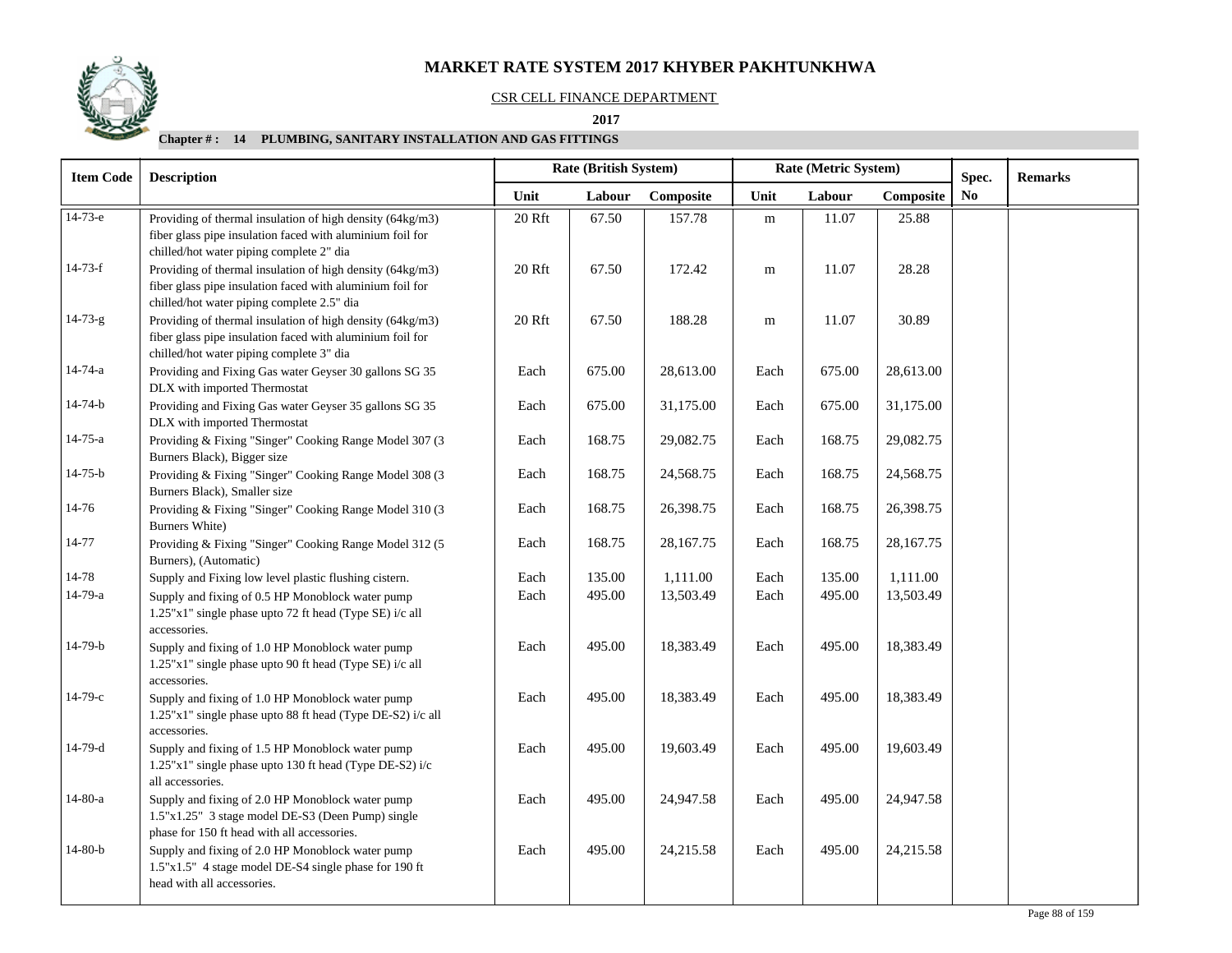#### CSR CELL FINANCE DEPARTMENT

#### **As on Jan-Mar (QTR-1) 2017 2017**

| <b>Item Code</b> | <b>Description</b>                                                                                                                                                |      | Rate (British System) |           |      | Rate (Metric System) | Spec.     | <b>Remarks</b> |  |
|------------------|-------------------------------------------------------------------------------------------------------------------------------------------------------------------|------|-----------------------|-----------|------|----------------------|-----------|----------------|--|
|                  |                                                                                                                                                                   | Unit | Labour                | Composite | Unit | Labour               | Composite | N <sub>0</sub> |  |
| $14-80-c$        | Supply and fixing of 2.0 HP Monoblock water pump<br>2"x2" size 1 stage SE model single phase for 65 ft head<br>with all accessories and fittings.                 | Each | 495.00                | 27,576.26 | Each | 495.00               | 27,576.26 |                |  |
| $14 - 81 - a$    | Supply and fixing of 3.0 HP Monoblock water pump<br>1.5"x1.5" size 5 stage DE-S5 model single phase for 220 ft<br>head with all accessories                       | Each | 495.00                | 28,116.41 | Each | 495.00               | 28,116.41 |                |  |
| $14 - 81 - b$    | Supply and fixing of 3.0 HP Monoblock water pump<br>1.5"x1.25" size 6 stage DE-S6 model single phase for 260<br>ft head with all accessories                      | Each | 495.00                | 28,028.08 | Each | 495.00               | 28,028.08 |                |  |
| $14 - 81 - c$    | Supply and fixing of 4.0 HP Monoblock water pump<br>1.5"x1.25" size 7 stage DN-S7 model single phase for 300<br>ft head with all accessories                      | Each | 495.00                | 43,046.28 | Each | 495.00               | 43,046.28 |                |  |
| 14-81-d          | Supply and fixing of 3.0 HP Monoblock water pump<br>2.5"x2" size 2 stage DE-S2 model single phase for 100 ft<br>head with all accessories                         | Each | 900.00                | 39,996.06 | Each | 900.00               | 39,996.06 |                |  |
| $14-81-e$        | Supply and fixing of 4.0 HP Monoblock water pump<br>1.5"x2" size 3 stage DN-S3 model single phase for 130 ft<br>head with all accessories                         | Each | 495.00                | 44,230.05 | Each | 495.00               | 44,230.05 |                |  |
| $14-81-f$        | Supply and fixing of 4.0 HP Monoblock water pump<br>1.5"x2" size 4 stage DN-S4 model single phase for 160 ft<br>head with all accessories                         | Each | 900.00                | 45,367.05 | Each | 900.00               | 45,367.05 |                |  |
| $14 - 81 - g$    | Supply and fixing of 3.0 HP Monoblock water pump<br>3"x3" size 1 stage P.P model single phase for 60 ft head<br>with all accessories                              | Each | 495.00                | 43,480.60 | Each | 495.00               | 43,480.60 |                |  |
| 14-81-h          | Supply and fixing of 4.0 HP Monoblock water pump<br>3"x2.5" size 1stage P.P model single phase for 60 ft head<br>with all accessories                             | Each | 495.00                | 43,569.79 | Each | 495.00               | 43,569.79 |                |  |
| $14 - 82 - a$    | Supply and fixing of 1.0 HP Deep well water pump 1"x1"<br>size 1stage Jet S-1 model single phase for 60 ft suction<br>and upto 60 ft head with all accessories    | Each | 1,968.75              | 19,781.36 | Each | 1,968.75             | 19,781.36 |                |  |
| $14 - 82 - b$    | Supply and fixing of 2.0 HP Deep well water pump 1"x1"<br>size 2 stage Jet S-2 model single phase for 80 ft suction<br>and upto 80 ft head with all accessories   | Each | 1,968.75              | 22,953.36 | Each | 1,968.75             | 22,953.36 |                |  |
| $14 - 82 - c$    | Supply and fixing of 3.0 HP Deep well water pump 1"x1"<br>size 3 stage Jet S-3 model single phase for 120 ft suction<br>and upto 120 ft head with all accessories | Each | 1,968.75              | 29,541.36 | Each | 1,968.75             | 29,541.36 |                |  |
| $14 - 82 - d$    | Supply and fixing of 4.0 HP Deep well water pump 1"x1"<br>size 4 stage Jet S-4 model single phase for 160 ft suction<br>and upto 160 ft head with all accessories | Each | 1,968.75              | 33,933.36 | Each | 1,968.75             | 33,933.36 |                |  |

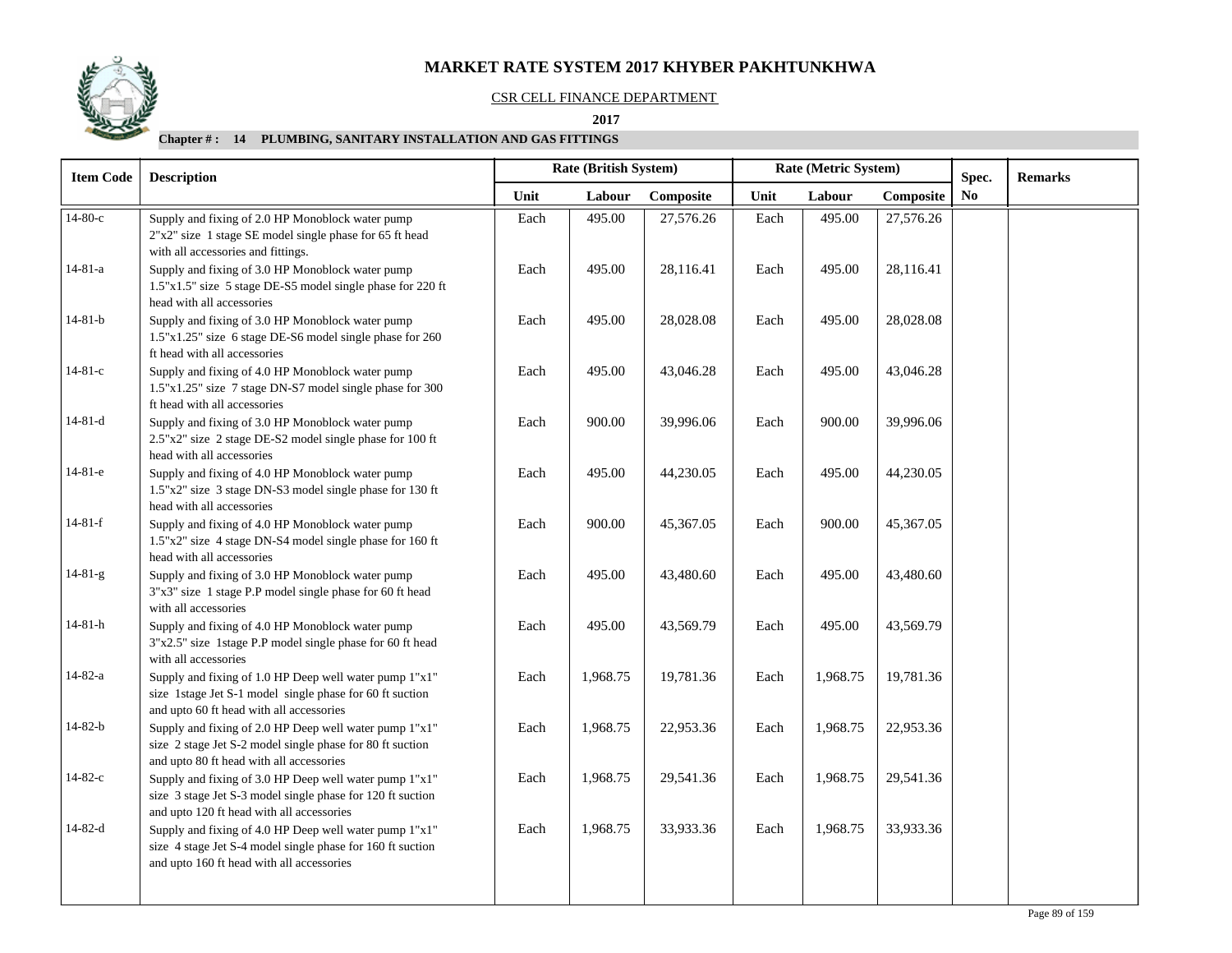

#### CSR CELL FINANCE DEPARTMENT

#### **2017**

| Item Code 1 | <b>Description</b>                                                                                                               | <b>Rate (British System)</b> |          |           |      | <b>Rate (Metric System)</b> |           | Spec.          | <b>Remarks</b> |
|-------------|----------------------------------------------------------------------------------------------------------------------------------|------------------------------|----------|-----------|------|-----------------------------|-----------|----------------|----------------|
|             |                                                                                                                                  | Unit                         | Labour   | Composite | Unit | Labour                      | Composite | N <sub>0</sub> |                |
| 14-83       | Providing & Fixing Solar Geysers 35 gallons capacity (a<br>product of Enercon, National Energy Conservation Centre<br>Islamabad) | Each                         | 1,462.50 | 35,622.50 | Each | 1,462.50                    | 35,622.50 |                |                |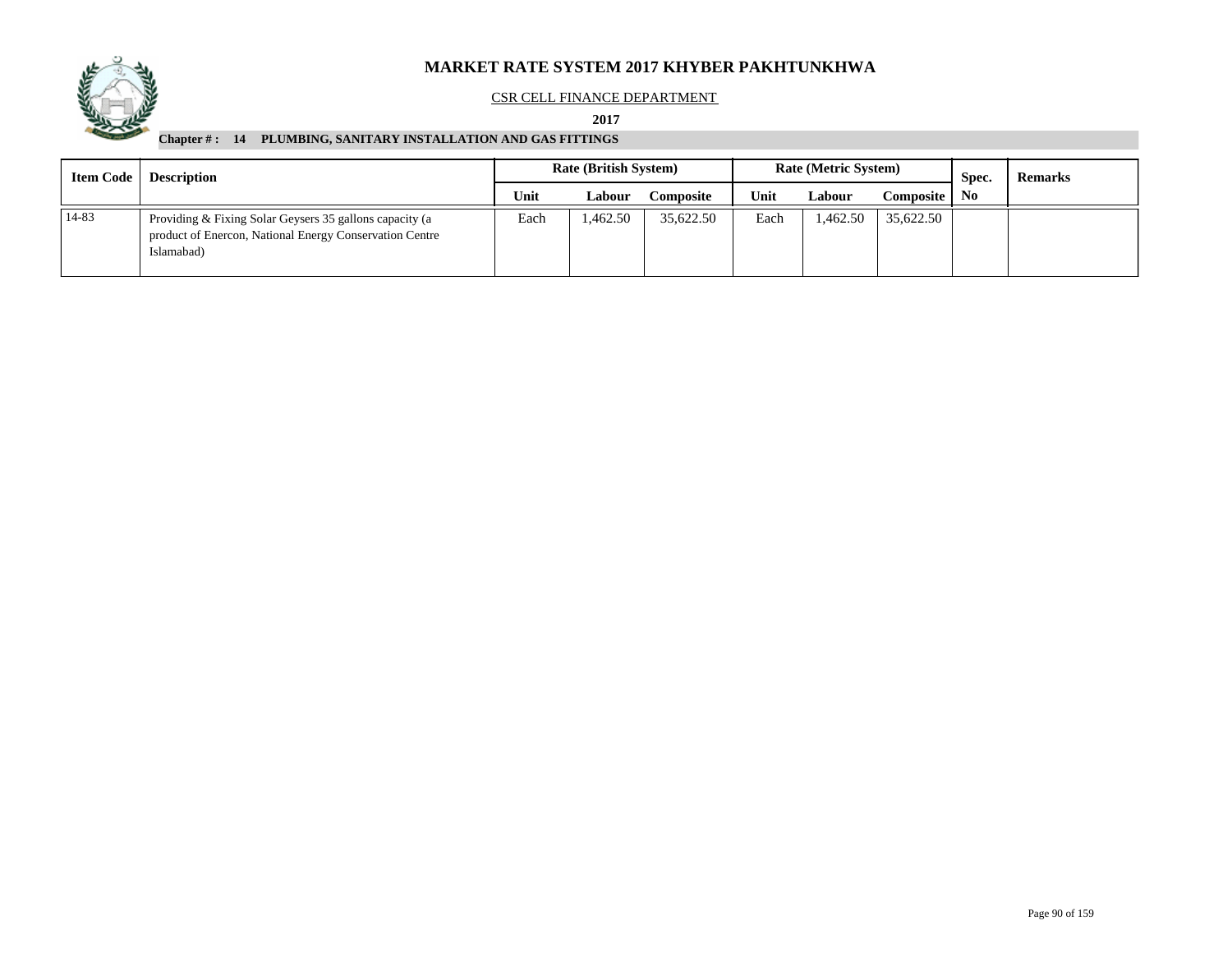### CSR CELL FINANCE DEPARTMENT

#### **2017**

| <b>Item Code</b> | <b>Description</b>                                                                                                | <b>Rate (British System)</b> |        |           |           | Rate (Metric System) |           |                |  |  | Spec. | <b>Remarks</b> |
|------------------|-------------------------------------------------------------------------------------------------------------------|------------------------------|--------|-----------|-----------|----------------------|-----------|----------------|--|--|-------|----------------|
|                  |                                                                                                                   | Unit                         | Labour | Composite | Unit      | Labour               | Composite | N <sub>0</sub> |  |  |       |                |
| $15-01-a-01$     | Supply and Erection MS conduit pipe for wiring purpose<br>comp. On surface including clamps etc: 1/2" i/d         | Rft                          | 12.35  | 40.47     | m         | 40.51                | 132.77    |                |  |  |       |                |
| $15-01-a-02$     | Supply and Erection MS conduit pipe for wiring purpose<br>comp. On surface including clamps etc: 3/4" i/d         | Rft                          | 12.35  | 47.68     | m         | 40.51                | 156.44    |                |  |  |       |                |
| $15-01-a-03$     | Supply and Erection MS conduit pipe for wiring purpose<br>comp. On surface including clamps etc: 1" i/d           | Rft                          | 12.35  | 59.88     | m         | 40.51                | 196.47    |                |  |  |       |                |
| 15-01-a-04       | Supply and Erection MS conduit pipe for wiring purpose<br>comp. On surface including clamps etc: 1.25" i/d        | Rft                          | 12.35  | 65.98     | ${\bf m}$ | 40.51                | 216.48    |                |  |  |       |                |
| $15-01-a-05$     | Supply and Erection MS conduit pipe for wiring purpose<br>comp. On surface including clamps etc: 1.5" i/d         | Rft                          | 12.35  | 72.08     | m         | 40.51                | 236.49    |                |  |  |       |                |
| $15-01-a-06$     | Supply and Erection MS conduit pipe for wiring purpose<br>comp. On surface including clamps etc: 2" i/d           | Rft                          | 12.35  | 29.03     | ${\bf m}$ | 40.51                | 95.24     |                |  |  |       |                |
| 15-01-b-01       | Supply and Erection MS conduit pipe for wiring purpose<br>comp. Recessed in walls including chase etc : 1/2" i/d  | Rft                          | 30.87  | 111.06    | ${\bf m}$ | 101.28               | 364.38    |                |  |  |       |                |
| $15-01-b-02$     | Supply and Erection MS conduit pipe for wiring purpose<br>comp. Recessed in walls including chase etc : 3/4" i/d  | Rft                          | 30.87  | 118.28    | m         | 101.28               | 388.05    |                |  |  |       |                |
| $15-01-b-03$     | Supply and Erection MS conduit pipe for wiring purpose<br>comp. Recessed in walls including chase etc : 1" i/d    | Rft                          | 30.87  | 130.48    | m         | 101.28               | 428.08    |                |  |  |       |                |
| $15-01-b-04$     | Supply and Erection MS conduit pipe for wiring purpose<br>comp. Recessed in walls including chase etc : 1.25" i/d | Rft                          | 30.87  | 136.58    | m         | 101.28               | 448.09    |                |  |  |       |                |
| $15-01-b-05$     | Supply and Erection MS conduit pipe for wiring purpose<br>comp. Recessed in walls including chase etc : 1.5" i/d  | Rft                          | 30.87  | 142.68    | ${\bf m}$ | 101.28               | 468.10    |                |  |  |       |                |
| $15-01-b-06$     | Supply and Erection MS conduit pipe for wiring purpose<br>comp. Recessed in walls including chase etc : 2" i/d    | Rft                          | 30.87  | 94.54     | m         | 101.28               | 310.17    |                |  |  |       |                |
| 15-02-a-01       | Supply and Erection PVC pipe for wiring purpose<br>complete On surface including clamps etc: 1/2" i/d             | Rft                          | 6.17   | 18.31     | m         | 20.26                | 60.07     |                |  |  |       |                |
| 15-02-a-02       | Supply and Erection PVC pipe for wiring purpose<br>complete On surface including clamps etc: 3/4" i/d             | Rft                          | 6.17   | 30.89     | m         | 20.26                | 101.34    |                |  |  |       |                |
| $15-02-a-03$     | Supply and Erection PVC pipe for wiring purpose<br>complete On surface including clamps etc: 1" i/d               | Rft                          | 6.17   | 23.16     | m         | 20.26                | 75.99     |                |  |  |       |                |
| 15-02-a-04       | Supply and Erection PVC pipe for wiring purpose<br>complete On surface including clamps etc: 1.25" i/d            | Rft                          | 9.11   | 40.49     | ${\bf m}$ | 29.90                | 132.83    |                |  |  |       |                |
| $15-02-a-05$     | Supply and Erection PVC pipe for wiring purpose<br>complete On surface including clamps etc: 1.5" i/d             | Rft                          | 12.35  | 47.45     | m         | 40.51                | 155.69    |                |  |  |       |                |
| $15-02-a-06$     | Supply and Erection PVC pipe for wiring purpose<br>complete On surface including clamps etc: 2" i/d               | Rft                          | 7.87   | 42.39     | m         | 25.83                | 139.07    |                |  |  |       |                |
| 15-02-a-07       | Supply and Erection PVC pipe for wiring purpose<br>complete On surface including clamps etc: 3" i/d               | Rft                          | 9.42   | 56.40     | m         | 30.89                | 185.06    |                |  |  |       |                |
| $15-02-a-08$     | Supply and Erection PVC pipe for wiring purpose<br>complete On surface including clamps etc: 4" i/d               | Rft                          | 12.15  | 79.51     | ${\bf m}$ | 39.86                | 260.85    |                |  |  |       |                |

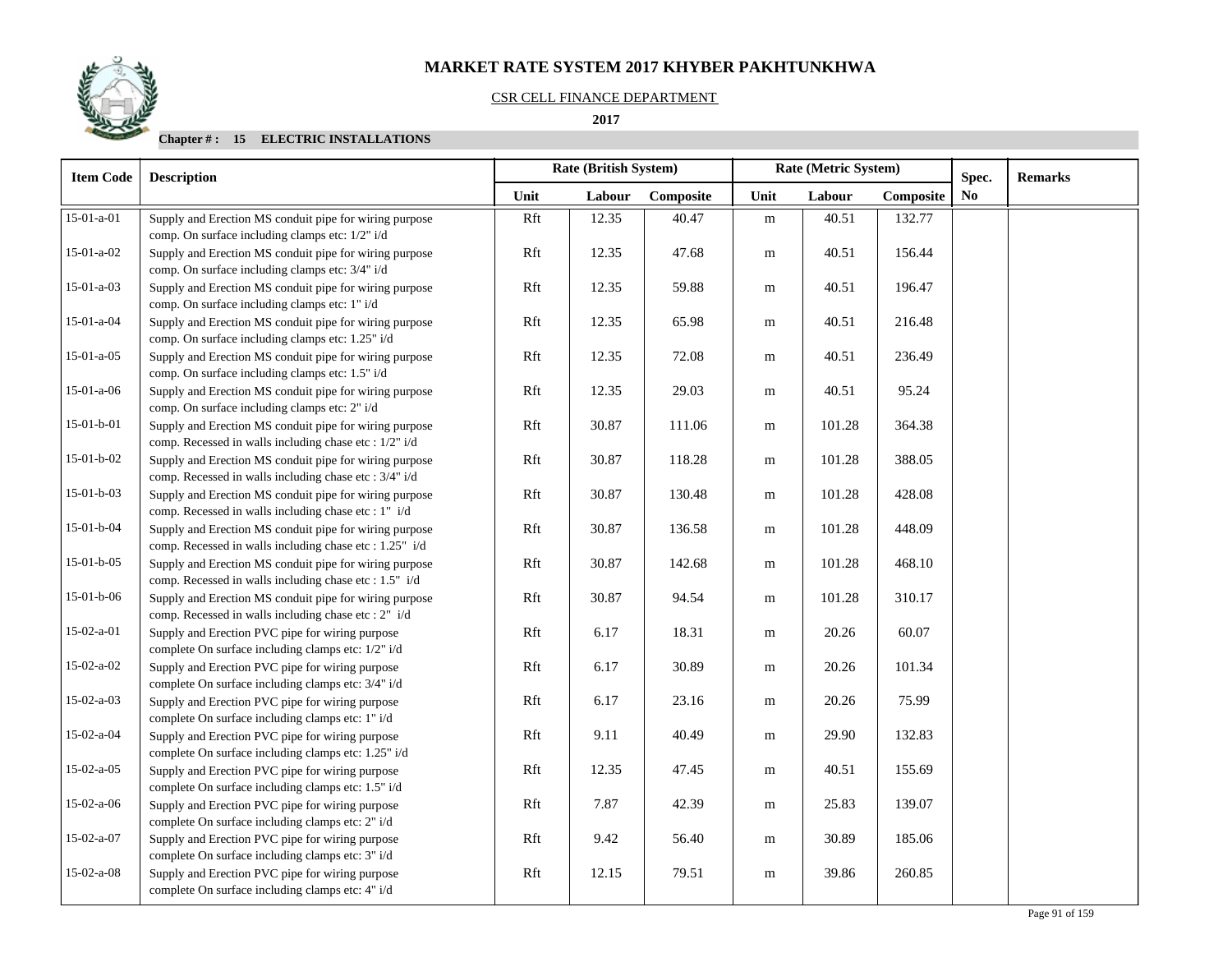## CSR CELL FINANCE DEPARTMENT

## **2017**

| <b>Remarks</b>                                                                                                  |
|-----------------------------------------------------------------------------------------------------------------|
|                                                                                                                 |
|                                                                                                                 |
|                                                                                                                 |
|                                                                                                                 |
|                                                                                                                 |
|                                                                                                                 |
|                                                                                                                 |
|                                                                                                                 |
|                                                                                                                 |
|                                                                                                                 |
|                                                                                                                 |
|                                                                                                                 |
|                                                                                                                 |
|                                                                                                                 |
|                                                                                                                 |
|                                                                                                                 |
| Additional width<br>required to<br>accommodate wire<br>will be provided by<br>erection of additional<br>strips. |
|                                                                                                                 |
|                                                                                                                 |
|                                                                                                                 |

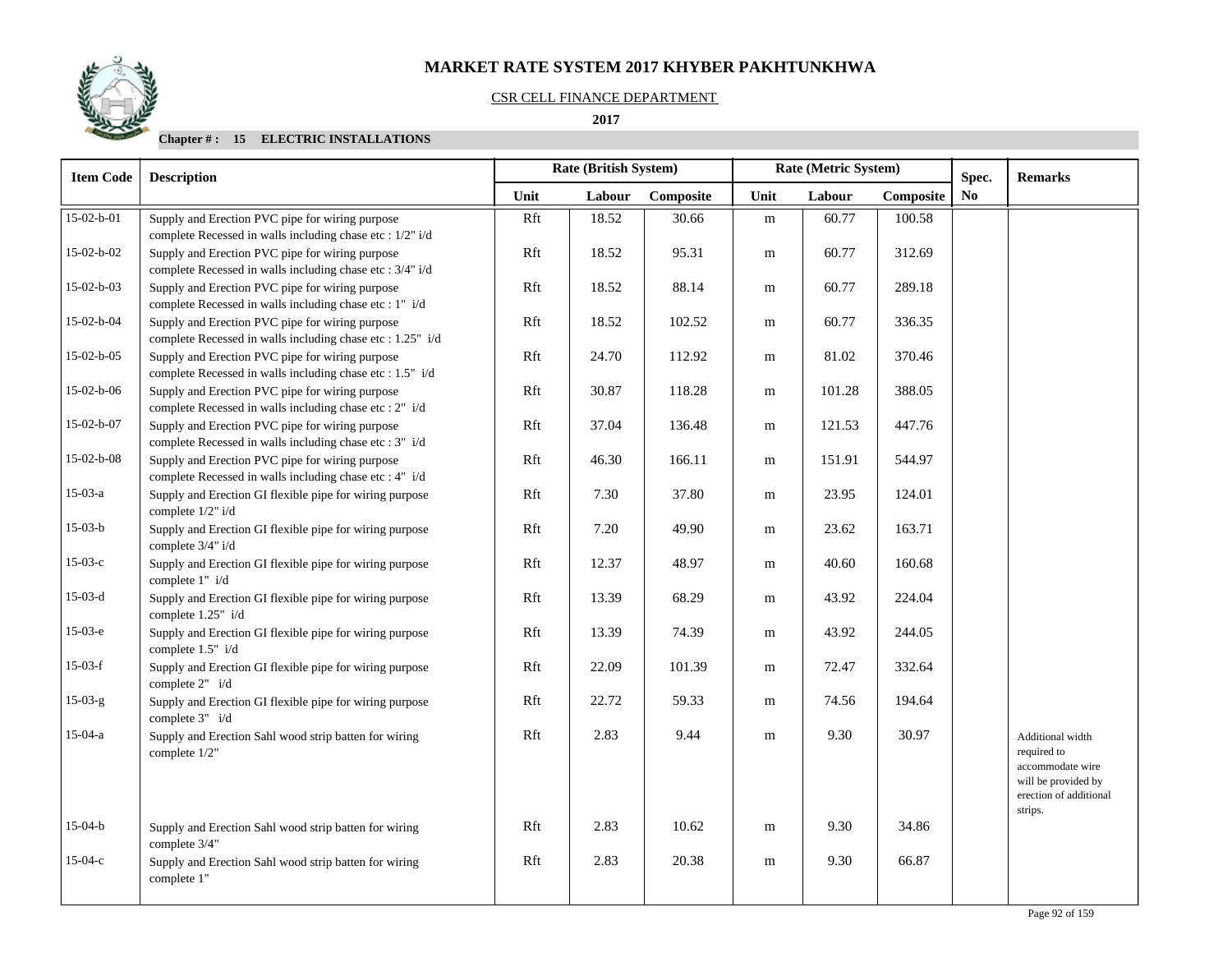## CSR CELL FINANCE DEPARTMENT

#### **2017**

| <b>Item Code</b> | <b>Description</b>                                                                                          | <b>Rate (British System)</b> |        |           |           | Rate (Metric System) |           | Spec. | <b>Remarks</b> |
|------------------|-------------------------------------------------------------------------------------------------------------|------------------------------|--------|-----------|-----------|----------------------|-----------|-------|----------------|
|                  |                                                                                                             | Unit                         | Labour | Composite | Unit      | Labour               | Composite | No.   |                |
| $15-05-a$        | Supply and Erection single core PVC insulated copper<br>conductor 250/440 V grade cable : 3/0.029"          | Rft                          | 4.30   | 12.03     | ${\bf m}$ | 14.12                | 39.47     |       |                |
| $15-05-b$        | Supply and Erection single core PVC insulated copper<br>conductor 250/440 V grade cable : 3/0.036"          | Rft                          | 4.32   | 15.71     | m         | 14.18                | 51.54     |       |                |
| $15-05-c$        | Supply and Erection single core PVC insulated copper<br>conductor 250/440 V grade cable : 7/0.029"          | Rft                          | 4.05   | 20.32     | m         | 13.29                | 66.66     |       |                |
| $15-05-d$        | Supply and Erection single core PVC insulated copper<br>conductor 250/440 V grade cable : 7/0.036"          | Rft                          | 4.05   | 30.78     | m         | 13.29                | 100.97    |       |                |
| $15-05-e$        | Supply and Erection single core PVC insulated copper<br>conductor 250/440 V grade cable : 7/0.044"          | Rft                          | 10.13  | 50.24     | m         | 33.23                | 164.83    |       |                |
| $15-05-f$        | Supply and Erection single core PVC insulated copper<br>conductor 250/440 V grade cable : 7/0.064"          | Rft                          | 15.19  | 102.98    | m         | 49.83                | 337.86    |       |                |
| $15-05-g$        | Supply and Erection single core PVC insulated copper<br>conductor 250/440 V grade cable : 19/0.064"         | Rft                          | 25.32  | 179.04    | m         | 83.07                | 587.40    |       |                |
| 15-06-a          | Supply and Erection single core PVC insulated+sheathed<br>copper conductor 250/440 V grade cable : 3/0.029" | Rft                          | 7.09   | 16.85     | ${\bf m}$ | 23.25                | 55.27     |       |                |
| $15-06-b$        | Supply and Erection single core PVC insulated+sheathed<br>copper conductor 250/440 V grade cable : 3/0.036" | Rft                          | 7.09   | 18.47     | ${\bf m}$ | 23.25                | 60.61     |       |                |
| $15-06-c$        | Supply and Erection single core PVC insulated+sheathed<br>copper conductor 250/440 V grade cable : 7/0.029" | Rft                          | 8.10   | 23.55     | m         | 26.57                | 77.27     |       |                |
| $15-06-d$        | Supply and Erection single core PVC insulated+sheathed<br>copper conductor 250/440 V grade cable : 7/0.036" | Rft                          | 8.10   | 31.69     | m         | 26.57                | 103.96    |       |                |
| 15-06-е          | Supply and Erection single core PVC insulated+sheathed<br>copper conductor 250/440 V grade cable : 7/0.044" | Rft                          | 13.16  | 44.88     | m         | 43.18                | 147.25    |       |                |
| $15-06-f$        | Supply and Erection single core PVC insulated+sheathed<br>copper conductor 250/440 V grade cable : 7/0.064" | Rft                          | 20.26  | 104.44    | ${\bf m}$ | 66.46                | 342.64    |       |                |
| $15-07-a$        | Supply and Erection single core PVC insulated & sheathed<br>copper conductor, 660/1100V cable : 7/0.064"    | Rft                          | 20.26  | 92.78     | m         | 66.46                | 304.39    |       |                |
| $15-07-b$        | Supply and Erection single core PVC insulated & sheathed<br>copper conductor, 660/1100V cable : 19/0.052"   | Rft                          | 34.43  | 144.46    | m         | 112.94               | 473.97    |       |                |
| $15-07-c$        | Supply and Erection single core PVC insulated & sheathed<br>copper conductor, 660/1100V cable : 19/0.064"   | Rft                          | 34.43  | 174.73    | m         | 112.94               | 573.24    |       |                |
| $15-07-d$        | Supply and Erection single core PVC insulated & sheathed<br>copper conductor, 660/1100V cable : 19/0.083"   | Rft                          | 50.64  | 476.83    | m         | 166.14               | 1,564.39  |       |                |
| $15-07-e$        | Supply and Erection single core PVC insulated & sheathed<br>copper conductor, 660/1100V cable : 37/0.072"   | Rft                          | 126.60 | 683.74    | m         | 415.36               | 2,243.23  |       |                |
| $15-07-f$        | Supply and Erection single core PVC insulated & sheathed<br>copper conductor, 660/1100V cable : 37/0.083"   | Rft                          | 126.60 | 789.47    | m         | 415.36               | 2,590.12  |       |                |
| $15-07-g$        | Supply and Erection single core PVC insulated & sheathed<br>copper conductor, 660/1100V cable : 37/0.103"   | Rft                          | 126.60 | 1,042.42  | m         | 415.36               | 3,420.00  |       |                |

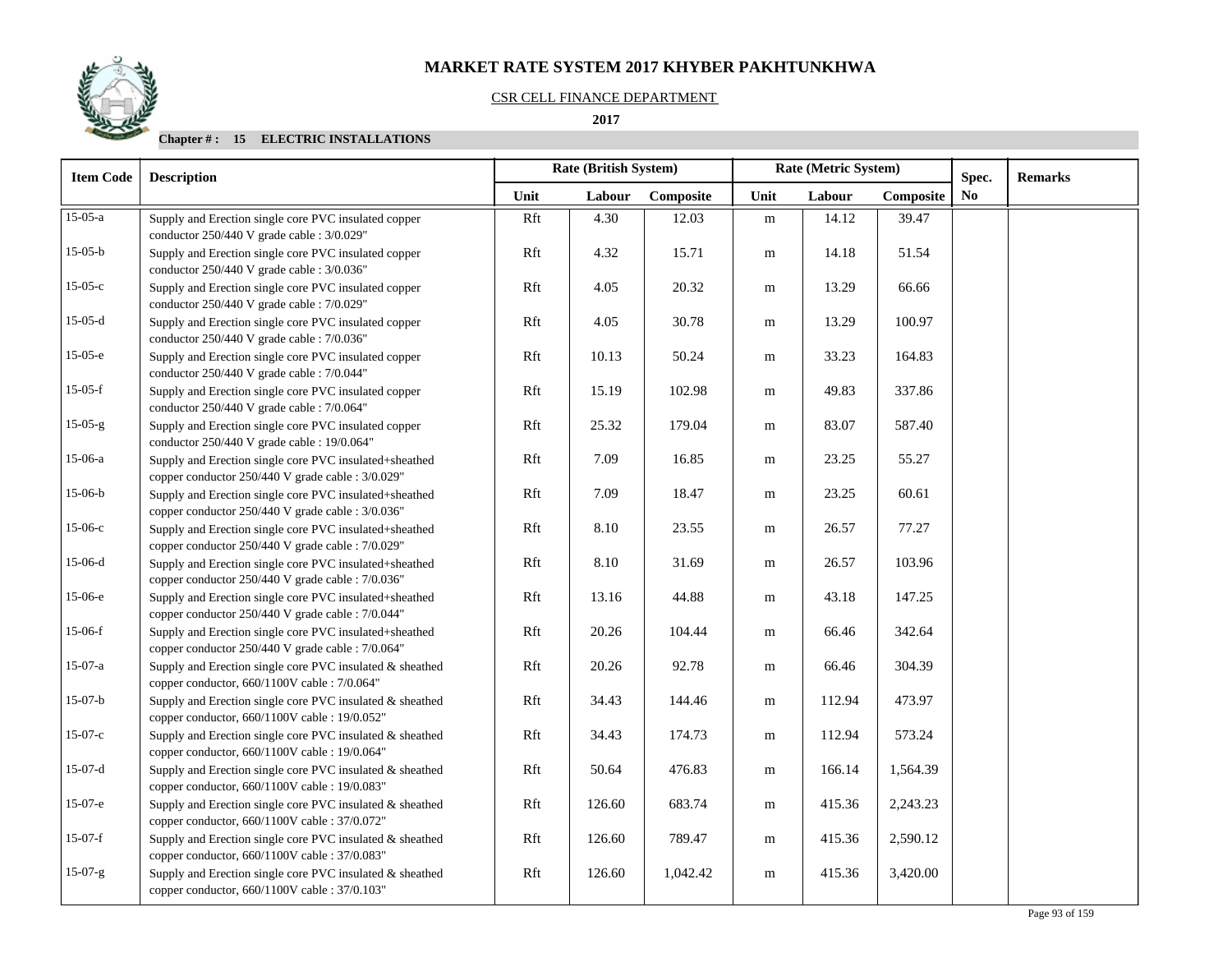## CSR CELL FINANCE DEPARTMENT

## **2017**

| <b>Item Code</b>   | <b>Description</b>                                                                                                | <b>Rate (British System)</b> |                |           |      | Rate (Metric System) |           | Spec.          | <b>Remarks</b>                                                                        |  |
|--------------------|-------------------------------------------------------------------------------------------------------------------|------------------------------|----------------|-----------|------|----------------------|-----------|----------------|---------------------------------------------------------------------------------------|--|
|                    |                                                                                                                   | Unit                         | Labour         | Composite | Unit | Labour               | Composite | N <sub>0</sub> |                                                                                       |  |
| 15-08-a            | Supply and Erection twin core PVC insulated & sheathed<br>copper conductor 250/440 V grade cable : 3/0.029"       | Rft                          | 5.06           | 24.18     | m    | 16.61                | 79.32     |                |                                                                                       |  |
| $15-08-b$          | Supply and Erection twin core PVC insulated & sheathed<br>copper conductor 250/440 V grade cable : 3/0.036"       | Rft                          | 5.06           | 26.21     | m    | 16.61                | 85.99     |                |                                                                                       |  |
| $15-08-c$          | Supply and Erection twin core PVC insulated & sheathed<br>copper conductor 250/440 V grade cable : 7/0.029"       | Rft                          | 7.09           | 37.59     | m    | 23.25                | 123.32    |                |                                                                                       |  |
| $15-08-d$          | Supply and Erection twin core PVC insulated & sheathed<br>copper conductor 250/440 V grade cable : 7/0.036"       | Rft                          | 7.09           | 56.29     | m    | 23.25                | 184.69    |                |                                                                                       |  |
| 15-08-е            | Supply and Erection twin core PVC insulated & sheathed<br>copper conductor 250/440 V grade cable : 7/0.044"       | Rft                          | 7.09           | 79.07     | m    | 23.25                | 259.41    |                |                                                                                       |  |
| $15-08-f$          | Supply and Erection twin core PVC insulated & sheathed<br>copper conductor 250/440 V grade cable : 7/0.064"       | Rft                          | 7.09           | 191.71    | m    | 23.25                | 628.98    |                |                                                                                       |  |
| 15-09-a            | Supply and Erection MS sheet box of 16 SWG, 4"deep<br>with 3/16" thick bakelite sheet top etc. complete : 4"x4"   | Each                         | 75.94          | 133.89    | Each | 75.94                | 133.89    |                |                                                                                       |  |
| $15-09-b$          | Supply and Erection MS sheet box of 16 SWG, 4"deep<br>with 3/16" thick bakelite sheet top etc. complete : 7"x4"   | Each                         | 101.25         | 180.55    | Each | 101.25               | 180.55    |                |                                                                                       |  |
| $15-09-c$          | Supply and Erection MS sheet box of 16 SWG, 4"deep<br>with 3/16" thick bakelite sheet top etc. complete : 9"x4"   | Each                         | 126.56         | 218.06    | Each | 126.56               | 218.06    |                |                                                                                       |  |
| $15-09-d$          | Supply and Erection MS sheet box of 16 SWG, 4"deep<br>with 3/16" thick bakelite sheet top etc. complete : 8"x10"  | Each                         | 151.88         | 310.48    | Each | 151.88               | 310.48    |                |                                                                                       |  |
| 15-09-е            | Supply and Erection MS sheet box of 16 SWG, 4"deep<br>with 3/16" thick bakelite sheet top etc. complete : 10"x12" | Each                         | 182.25         | 365.25    | Each | 182.25               | 365.25    |                |                                                                                       |  |
| $15-09-f$          | Supply and Erection MS sheet box of 16 SWG, 4"deep<br>with 3/16" thick bakelite sheet top etc. complete : 12"x14" | Each                         | 212.62         | 395.63    | Each | 212.63               | 395.63    |                |                                                                                       |  |
| $15-10-a$          | Supply and Erection Sahl wood board, 1.75" deep: 3"x3"<br>dia                                                     | $\overline{\phantom{a}}$     | $\overline{a}$ |           |      | $\blacksquare$       |           |                | <b>DELETED</b>                                                                        |  |
| $15-10-b$          | Supply and Erection Sahl wood board, 1.75" deep: 4"x4"                                                            | $\overline{a}$               | $\overline{a}$ |           |      |                      |           |                | <b>DELETED</b>                                                                        |  |
| $15-10-c$          | Supply and Erection Sahl wood board, 1.75" deep: 7"x4"                                                            | $\overline{a}$               |                |           |      |                      |           |                | <b>DELETED</b>                                                                        |  |
| $15-10-d$          | Supply and Erection Sahl wood board, 1.75" deep: 8"x10"                                                           | $\overline{\phantom{a}}$     |                |           |      |                      |           |                | <b>DELETED</b>                                                                        |  |
| $15-10-e$          | Supply and Erection Sahl wood board, 1.75" deep:<br>10"x12"                                                       |                              |                |           |      |                      |           |                | <b>DELETED</b>                                                                        |  |
| $15-10-f$          | Supply and Erection Sahl wood board, 1.75" deep:<br>12"x14"                                                       | Each                         | 50.63          | 243.79    | Each | 50.63                | 243.79    |                |                                                                                       |  |
| $15 - 11 - a - 01$ | Supply and Erection of iron/aluminium clad, 500V main<br>switch Double pole : 15/20 Amp.                          | Each                         | 455.63         | 988.36    | Each | 455.63               | 988.36    |                | Reduce the labour<br>and composite rates<br>by 20 % in case, base<br>frame is already |  |
| $15-11-a-02$       | Supply and Erection of iron/aluminium clad, 500V main<br>switch Double pole : 30/35 Amp.                          | Each                         | 455.63         | 1,268.96  | Each | 455.63               | 1,268.96  |                | installed.                                                                            |  |

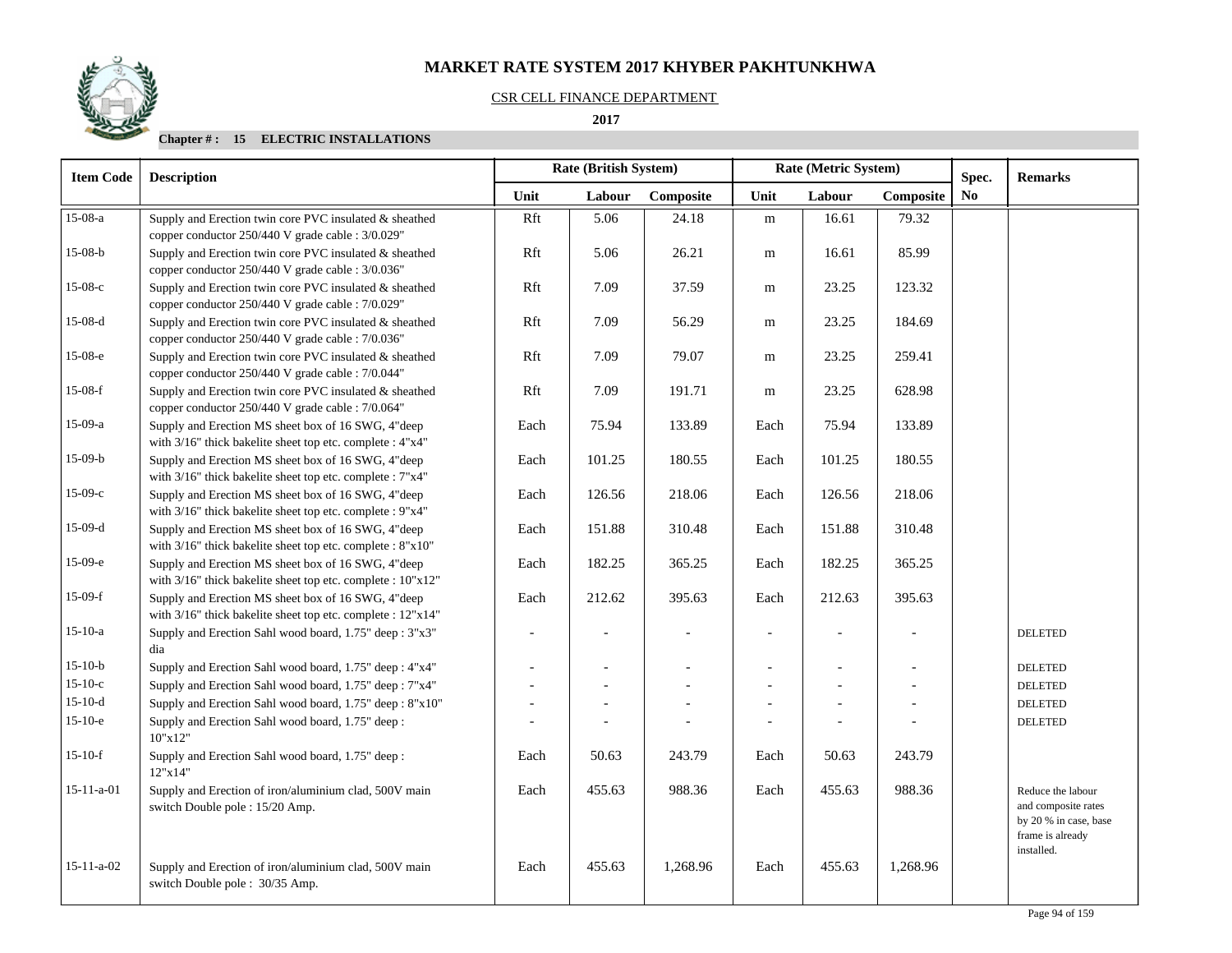### CSR CELL FINANCE DEPARTMENT

## **2017**

| <b>Item Code</b>   | <b>Description</b>                                                                                                  | <b>Rate (British System)</b> |        |           |      | Rate (Metric System) | Spec.     | <b>Remarks</b> |                                                                                                     |
|--------------------|---------------------------------------------------------------------------------------------------------------------|------------------------------|--------|-----------|------|----------------------|-----------|----------------|-----------------------------------------------------------------------------------------------------|
|                    |                                                                                                                     | Unit                         | Labour | Composite | Unit | Labour               | Composite | N <sub>0</sub> |                                                                                                     |
| $15 - 11 - a - 03$ | Supply and Erection iron/aluminium clad 500 volts main<br>switch Double Pole : 60/65 Amp                            | Each                         | 455.63 | 1,756.96  | Each | 455.63               | 1,756.96  |                |                                                                                                     |
| $15 - 11 - a - 04$ | Supply and Erection iron/aluminium clad 500 volts main<br>switch Double Pole: 100 Amp                               | Each                         | 455.63 | 4,278.29  | Each | 455.63               | 4,278.29  |                |                                                                                                     |
| $15-11-b-01$       | Supply and Erection of iron/aluminium clad, 500V main<br>switch Triple pole with neutral link: 15/20 Amp.           | Each                         | 455.63 | 1,268.96  | Each | 455.63               | 1,268.96  |                |                                                                                                     |
| $15 - 11 - b - 02$ | Supply and Erection of iron/aluminium clad, 500V main<br>switch Triple pole with neutral link : 30/35 Amp.          | Each                         | 455.63 | 1,390.96  | Each | 455.63               | 1,390.96  |                |                                                                                                     |
| $15 - 11 - b - 03$ | Supply and Erection of iron/aluminium clad, 500V main<br>switch Triple pole with neutral link: 60/65 Amp.           | Each                         | 607.50 | 2,966.17  | Each | 607.50               | 2,966.17  |                |                                                                                                     |
| $15 - 11 - b - 04$ | Supply and Erection of iron/aluminium clad, 500V main<br>switch Triple pole with neutral link : 100 Amp.            | Each                         | 759.38 | 5,395.38  | Each | 759.38               | 5,395.38  |                |                                                                                                     |
| $15 - 12 - a$      | Supply and Erection or iron/aluminium clad, 500V main<br>switch with triple pole, complete : 60 Amp.                | Each                         | 253.13 | 3,303.13  | Each | 253.13               | 3,303.13  |                | Reduce the labour<br>and composite rates<br>by 20 % in case, base<br>frame is already<br>installed. |
| $15 - 12 - b$      | Supply and Erection or iron/aluminium clad, 500V main<br>switch with triple pole, complete : 100 Amp.               | Each                         | 253.13 | 3,608.13  | Each | 253.13               | 3,608.13  |                |                                                                                                     |
| $15 - 12 - c$      | Supply and Erection or iron/aluminium clad, 500V main<br>switch with triple pole, complete : 200 Amp.               | Each                         | 405.00 | 5,895.00  | Each | 405.00               | 5,895.00  |                |                                                                                                     |
| $15-12-d$          | Supply and Erection or iron/aluminium clad, 500V main<br>switch with triple pole, complete : 300 Amp.               | Each                         | 405.00 | 7,542.00  | Each | 405.00               | 7,542.00  |                |                                                                                                     |
| $15-12-e$          | Supply and Erection or iron/aluminium clad, 500V main<br>switch with triple pole, complete : 500 Amp.               | Each                         | 405.00 | 12,605.00 | Each | 405.00               | 12,605.00 |                |                                                                                                     |
| $15 - 13$          | Supply and Erection plain pendent lamp holder, complete<br>with bakelite lamp holder & flexible twin wire of 2m     | Each                         | 10.12  | 230.38    | Each | 10.13                | 230.38    |                | Reduce the labour<br>and composite rates<br>by 20 % in case, base<br>frame is already<br>installed. |
| $15 - 14$          | Supply and Erection 9" long swan neck plain<br>brass/steel/brass oxidised bracket lamp holder, complete             | Each                         | 18.98  | 67.78     | Each | 18.98                | 67.78     |                |                                                                                                     |
| $15 - 15$          | Supply and Erection wall/pole type bracket with double<br>cover water tight reflector, flexible wire & brass holder | Each                         | 40.50  | 260.10    | Each | 40.50                | 260.10    |                |                                                                                                     |
| $15 - 16$          | Supply and Erection call bell 220/250V, fixed on Sahl<br>wood board 7"x4"                                           | Each                         | 25.31  | 135.79    | Each | 25.31                | 135.79    |                |                                                                                                     |
| $15 - 17$          | Supply and Erection bell push or bed switch, with 5m. twin<br>flexible wire 23/0.0076"                              | Each                         | 7.59   | 257.15    | Each | 7.59                 | 257.15    |                |                                                                                                     |
| $15 - 18 - a$      | Supply and Erection switches 10/15 Amp: Open type                                                                   | Each                         | 15.19  | 49.75     | Each | 15.19                | 49.75     |                |                                                                                                     |
| $15 - 18 - b$      | Supply and Erection switches 10/15 Amp: Recessed type                                                               | Each                         | 15.19  | 112.79    | Each | 15.19                | 112.79    |                |                                                                                                     |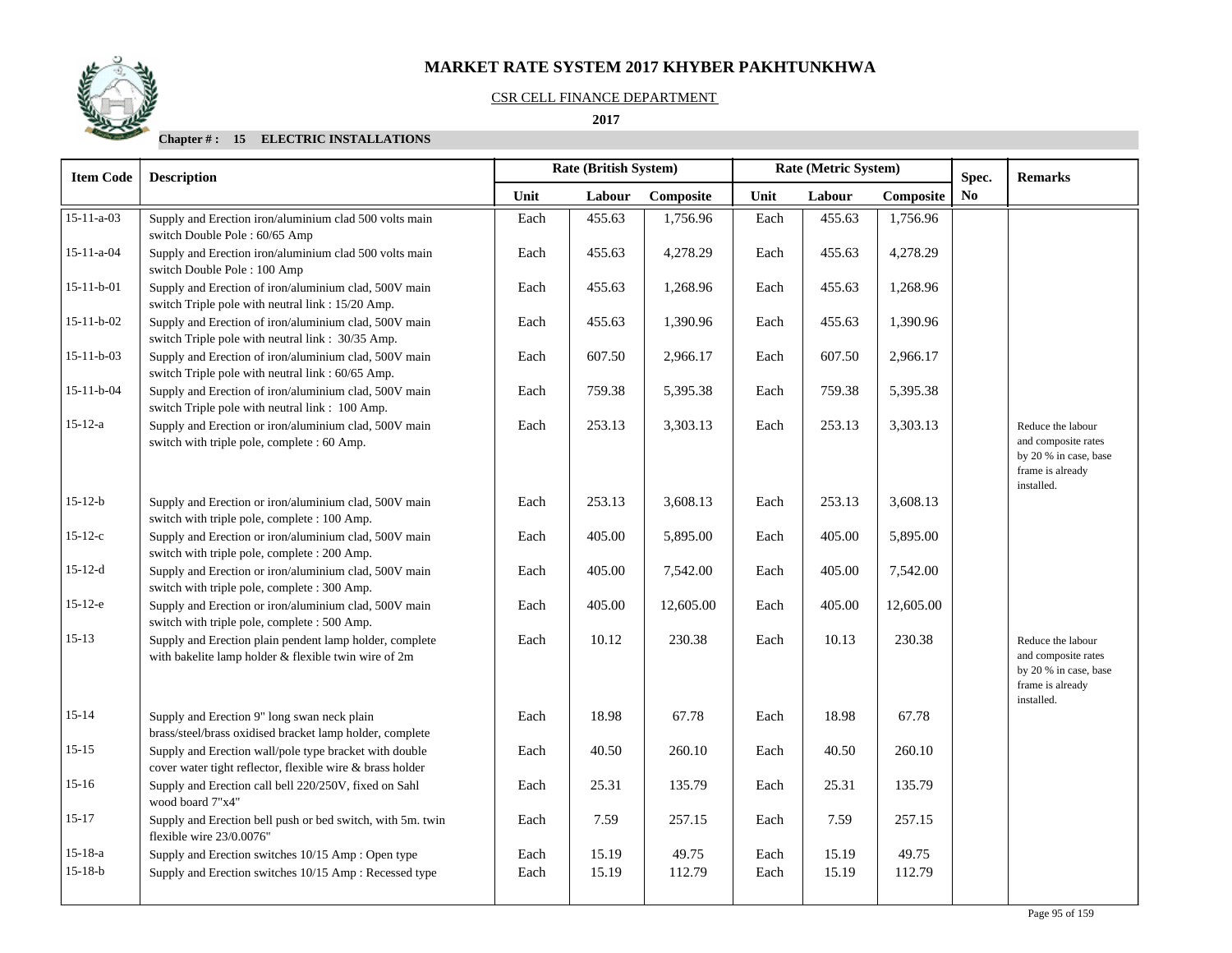## CSR CELL FINANCE DEPARTMENT

#### **2017**

| <b>Item Code</b> | <b>Description</b>                                                                                                           |      | <b>Rate (British System)</b> |           |      | Rate (Metric System) |           | Spec. | <b>Remarks</b> |
|------------------|------------------------------------------------------------------------------------------------------------------------------|------|------------------------------|-----------|------|----------------------|-----------|-------|----------------|
|                  |                                                                                                                              | Unit | Labour                       | Composite | Unit | Labour               | Composite | No.   |                |
| $15-19-a$        | Supply and Erection 3 pin 10/15 Amp. wall socket: Open<br>type                                                               | Each | 25.31                        | 63.95     | Each | 25.31                | 63.95     |       |                |
| $15-19-b$        | Supply and Erection 3 pin 10/15 Amp. wall socket :<br>Recessed                                                               | Each | 25.31                        | 126.30    | Each | 25.31                | 126.30    |       |                |
| $15-20-a$        | Supply and Erection 3 pin switch & plug combined<br>recessed type: 5 Amp                                                     | Each | 25.31                        | 122.91    | Each | 25.31                | 122.91    |       |                |
| $15-20-b$        | Supply and Erection 3 pin switch & plug combined<br>recessed type: 10/15 Amp                                                 | Each | 25.31                        | 141.21    | Each | 25.31                | 141.21    |       |                |
| $15 - 21$        | Supply and Erection 3 pin 10/15 Amp. wall socket with<br>shoe open type                                                      | Each | 25.31                        | 139.99    | Each | 25.31                | 139.99    |       |                |
| $15 - 22 - a$    | Supply and Erection button holder/angle holder Bakelite<br>large size                                                        | Each | 12.66                        | 60.44     | Each | 12.66                | 60.44     |       |                |
| $15 - 22 - b$    | Supply and Erection button holder/angle holder Brass                                                                         | Each | 12.66                        | 116.36    | Each | 12.66                | 116.36    |       |                |
| $15 - 23 - a$    | Supply and Erection porcelain fuses (china made) with<br>plastic sheet base on angle iron board : 10/15 Amp.                 | Each | 25.31                        | 139.18    | Each | 25.31                | 139.18    |       |                |
| $15 - 23 - b$    | Supply and Erection porcelain fuses (china made) with<br>plastic sheet base on angle iron board : 30 Amp.                    | Each | 25.31                        | 212.38    | Each | 25.31                | 212.38    |       |                |
| $15-23-c$        | Supply and Erection porcelain fuses (china made) with<br>plastic sheet base on angle iron board : 60 Amp.                    | Each | 25.31                        | 375.05    | Each | 25.31                | 375.05    |       |                |
| $15-23-d$        | Supply and Erection porcelain fuses (china made) with<br>plastic sheet base on angle iron baord : 100 Amp.                   | Each | 25.31                        | 688.18    | Each | 25.31                | 688.18    |       |                |
| $15-23-e$        | Supply and Erection porcelain fuses (china made) with<br>plastic sheet base on angle iron board : 200 Amp.                   | Each | 25.31                        | 1,090.78  | Each | 25.31                | 1,090.78  |       |                |
| $15 - 24 - a$    | Supply and Erection tube light, including rod, choke etc<br>complete Double rod (2x40 watts) with 2 chokes & 2<br>starters   | Set  | 101.25                       | 975.58    | Set  | 101.25               | 975.58    |       |                |
| $15 - 24 - b$    | Supply and Erection tube light, including rod, choke etc<br>complete Single rod (40 watts) with 1 choke & 1 starter          | Set  | 75.94                        | 454.14    | Set  | 75.94                | 454.14    |       |                |
| $15 - 24 - c$    | Supply and Erection tube light, including rod, choke etc<br>complete Round tube (10 watt) 1 choke $+$ 1 starter w/o<br>cover | Each | 55.69                        | 153.29    | Each | 55.69                | 153.29    |       |                |
| $15 - 25$        | Supply and Erection girder clamp hook, 5/8" dia.for<br>hanging ceiling fans                                                  | Each | 25.31                        | 318.11    | Each | 25.31                | 318.11    |       |                |
| $15-26-a$        | Supply and Erection circuit breaker (imported) on sahl<br>wood board complete: 2/5/15 Amp.                                   | Each | 75.94                        | 655.84    | Each | 75.94                | 655.84    |       |                |
| $15-26-b$        | Supply and Erection circuit breaker (imported) on sahl<br>wood board complete : 20/25/30 Amp.                                | Each | 75.94                        | 1,644.65  | Each | 75.94                | 1,644.65  |       |                |
| $15 - 27$        | Supply and Erection stay for house service pipe, erected<br>with straining screws and 7/14 SWG stay wire                     | Rft  | 9.11                         | 326.93    | m    | 29.90                | 1,072.59  |       |                |

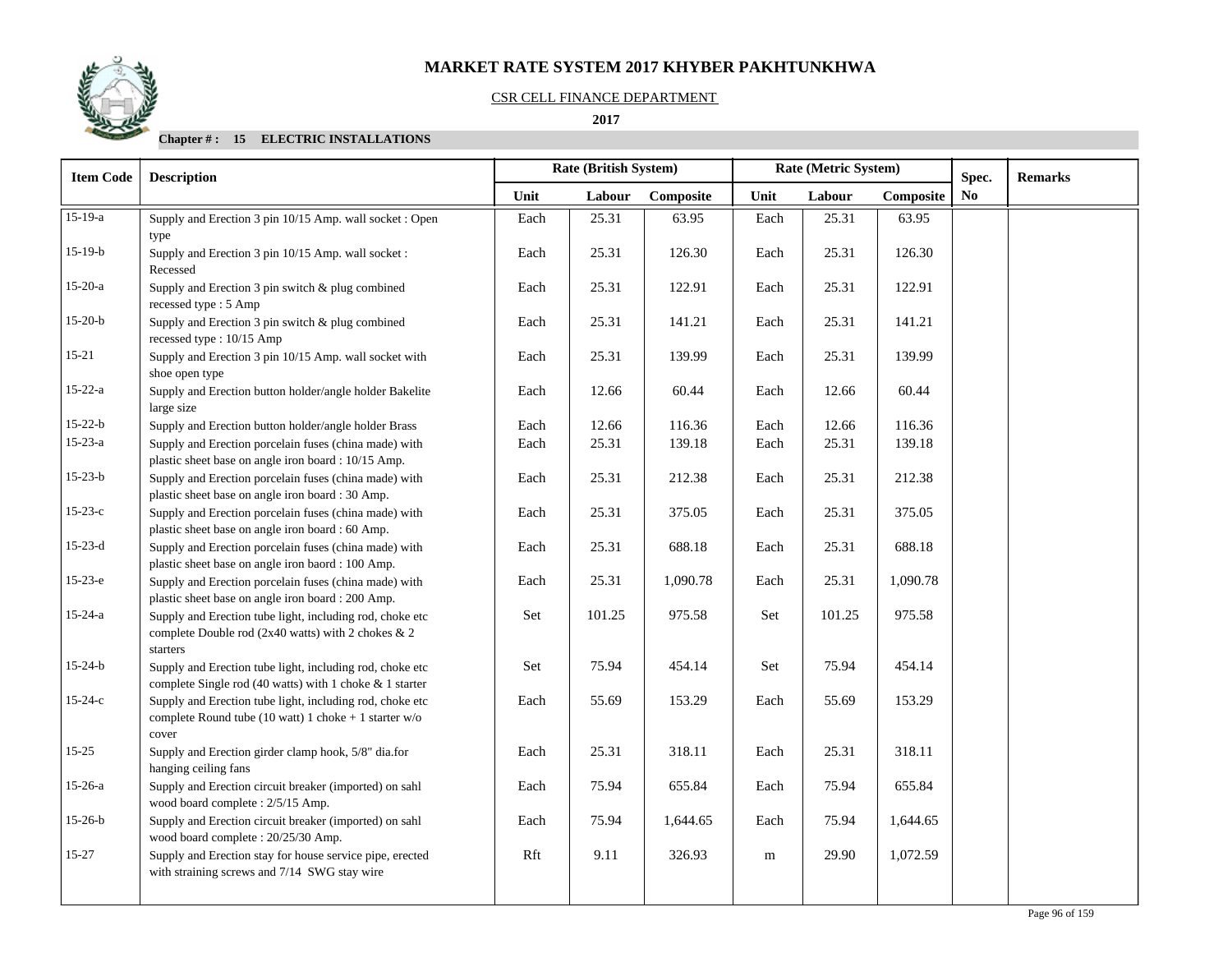## CSR CELL FINANCE DEPARTMENT

#### **2017**

| <b>Item Code</b> | <b>Description</b>                                                                                                  |      |          | <b>Rate (British System)</b> |           |          | Rate (Metric System) |                         |                                                                                                                                                               |  |
|------------------|---------------------------------------------------------------------------------------------------------------------|------|----------|------------------------------|-----------|----------|----------------------|-------------------------|---------------------------------------------------------------------------------------------------------------------------------------------------------------|--|
|                  |                                                                                                                     | Unit | Labour   | Composite                    | Unit      | Labour   | Composite            | Spec.<br>N <sub>0</sub> | <b>Remarks</b>                                                                                                                                                |  |
| 15-28            | Supply and Erection of house service pipe Henley or pole,<br>type 2" dia. erected to install insulated wire etc     | Rft  | 12.15    | 235.04                       | ${\rm m}$ | 39.86    | 771.12               |                         |                                                                                                                                                               |  |
| $15-29$          | Supply and Erection shackle/pin insulator, medium size                                                              | Each | 25.31    | 354.71                       | Each      | 25.31    | 354.71               |                         |                                                                                                                                                               |  |
| 15-30            | Supply and Erection bare copper conductor wire, No. 2 to<br>16 SWG, including GI binding wire No. 16 SWG            | kg   | 12.66    | 973.34                       | kg        | 12.66    | 973.34               |                         |                                                                                                                                                               |  |
| 15-31            | Supply and Erection GI wire of sizes, including binding<br>wire No. 16 SWG for support of rubber wire, pole to pole | kg   | 12.66    | 195.66                       | kg        | 12.66    | 195.66               |                         |                                                                                                                                                               |  |
| $15 - 32 - a$    | Wiring overhead line in 2 single core, PVC insulated cable<br>with GI wire #8 SWG: 3/0.029"                         | Rft  | 7.09     | 67.17                        | ${\bf m}$ | 23.25    | 220.39               |                         |                                                                                                                                                               |  |
| $15 - 32 - b$    | Wiring overhead line in 2 single core, PVC insulated cable<br>with GI wire #8 SWG: 7/0.029"                         | Rft  | 7.09     | 84.25                        | m         | 23.25    | 276.43               |                         |                                                                                                                                                               |  |
| $15 - 32 - c$    | Wiring overhead line in 2 single core, PVC insulated cable<br>with GI wire #8 SWG: 7/0.036"                         | Rft  | 7.09     | 105.17                       | m         | 23.25    | 345.06               |                         |                                                                                                                                                               |  |
| $15 - 32 - d$    | Wiring overhead line in 2 single core, PVC insulated cable<br>with GI wire #8 SWG: 7/0.044"                         | Rft  | 12.15    | 137.01                       | m         | 39.86    | 449.51               |                         |                                                                                                                                                               |  |
| $15 - 33$        | Supply and Erection street light pole bracket 1.25" GI pipe<br>2m. long, complete with 2 pole clamps                | Each | 227.81   | 763.09                       | Each      | 227.81   | 763.09               |                         |                                                                                                                                                               |  |
| 15-34            | Supply and Fixing dust & weather proof street light fitting<br>with reflector, 400W mercury vapour lamp etc comp.   | Each | 405.00   | 2,357.00                     | Each      | 405.00   | 2,357.00             |                         |                                                                                                                                                               |  |
| $15 - 35 - a$    | Supply and Erection pole mounted street light complete for<br>fitting 125/250 W mercury lamp: GEC make              | Each | 405.00   | 2,144.72                     | Each      | 405.00   | 2,144.72             |                         |                                                                                                                                                               |  |
| $15 - 35 - b$    | Supply and Erection pole mounted street light complete for<br>fitting 125/250 W mercury lamp : Philips make         | Each | 405.00   | 4,309.00                     | Each      | 405.00   | 4,309.00             |                         |                                                                                                                                                               |  |
| 15-36-a          | Supply and Fixing 125 W mercury vapour lamp with choke                                                              | Each | 101.25   | 1,117.92                     | Each      | 101.25   | 1,117.92             |                         |                                                                                                                                                               |  |
| $15 - 36 - b$    | Supply and Fixing 250 W mercury vapour lamp with choke                                                              | Each | 101.25   | 2,541.25                     | Each      | 101.25   | 2,541.25             |                         |                                                                                                                                                               |  |
| $15 - 36 - c$    | Supply and Fixing 400 W mercury vapour lamp with choke                                                              | Each | 101.25   | 4,005.25                     | Each      | 101.25   | 4,005.25             |                         |                                                                                                                                                               |  |
| 15-37            | Supply and Fixing mercury sodium lamp 360 Sunlux 400<br>W complete with choke                                       | Each | 101.25   | 650.25                       | Each      | 101.25   | 650.25               |                         |                                                                                                                                                               |  |
| 15-38            | Supply and Fixing mercury blended lamp 160 W                                                                        | Each | 101.25   | 467.25                       | Each      | 101.25   | 467.25               |                         |                                                                                                                                                               |  |
| 15-39            | Supply and Erection MS angle lattice structure pole 36'<br>long 14"sq at base & 8"sq. at top for elec. distribution | Each | 6,075.00 | 18,275.00                    | Each      | 6,075.00 | 18,275.00            |                         | a) Increase/Reduce<br>composite rate of<br>addition/reduction in<br>height of pole above<br>ground level b) The<br>item does not cover<br>cost of excavation, |  |
|                  |                                                                                                                     |      |          |                              |           |          |                      |                         | which is payable<br>separately.                                                                                                                               |  |

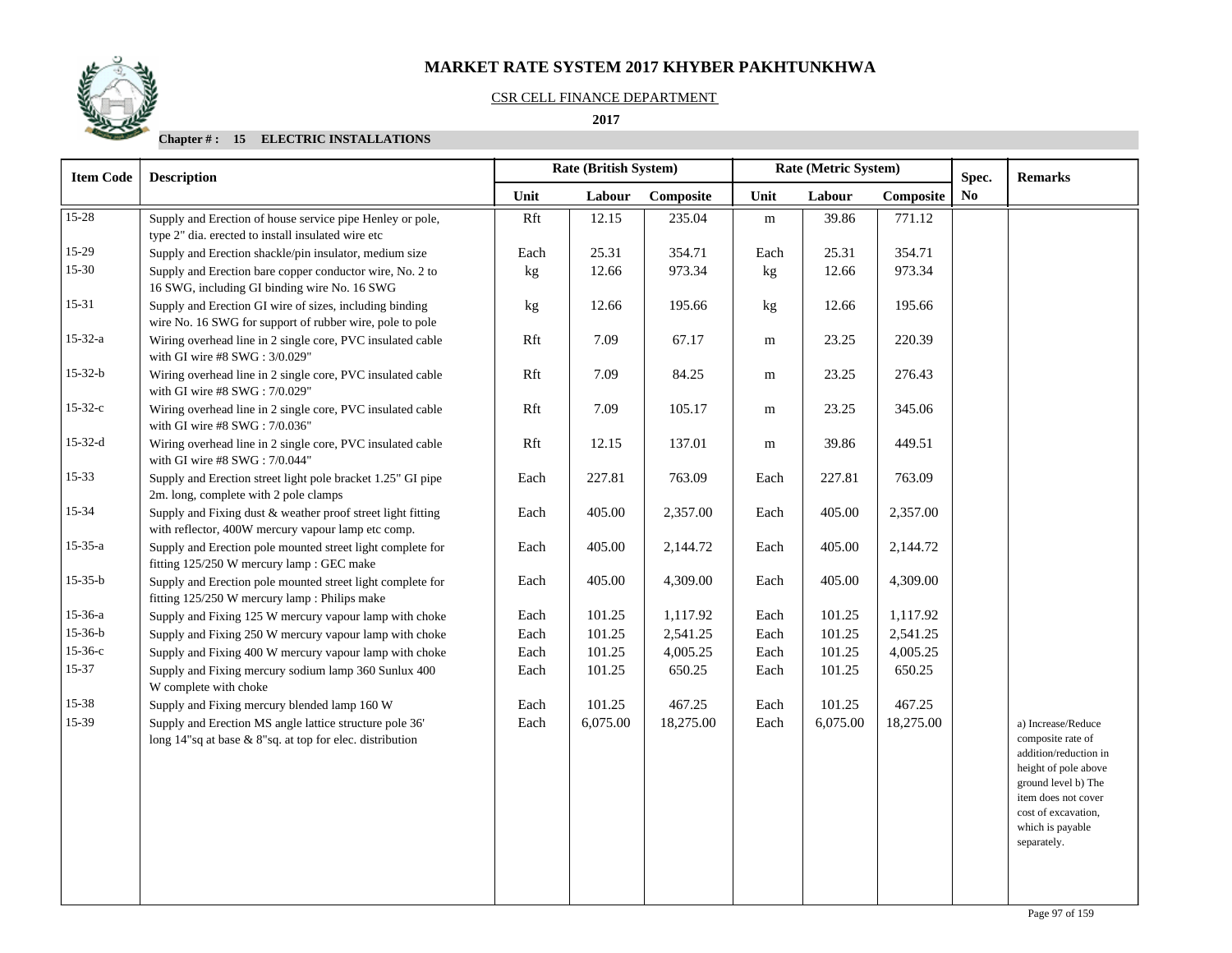### CSR CELL FINANCE DEPARTMENT

#### **2017**

| <b>Item Code</b> | <b>Description</b>                                                                                                                | <b>Rate (British System)</b><br>Rate (Metric System) |          |           |      |          | Spec.     | <b>Remarks</b> |                                                                                   |
|------------------|-----------------------------------------------------------------------------------------------------------------------------------|------------------------------------------------------|----------|-----------|------|----------|-----------|----------------|-----------------------------------------------------------------------------------|
|                  |                                                                                                                                   | Unit                                                 | Labour   | Composite | Unit | Labour   | Composite | N <sub>0</sub> |                                                                                   |
| 15-40-a-01       | Supply and Fixing GI tubular street light pole, 8' of 5" dia,<br>7' 4" dia, 5' of 3" dia, Single arm of 5' of 1.5" dia            | Each                                                 | 1,518.75 | 14,450.75 | Each | 1,518.75 | 14,450.75 |                | The item does not<br>cover cost of<br>excavation, which is<br>payable separately. |
| 15-40-a-02       | Supply and Fixing GI tubular street light pole, 8' of 5" dia,<br>7' 4" dia, 5' of 3" dia, Double arm of 5' of 1.5" dia            | Each                                                 | 1,518.75 | 38,078.09 | Each | 1,518.75 | 38,078.09 |                |                                                                                   |
| 15-40-b-01       | Supply and Fixing GI tubular street light pole, 8' of 4" dia,<br>7' 3" dia, 5' of 2" dia, Single arm of 5' of 1.5" dia            | Each                                                 | 1,518.75 | 44,584.75 | Each | 1,518.75 | 44,584.75 |                |                                                                                   |
| 15-40-b-02       | Supply and Fixing GI tubular street light pole, 8' of 4" dia,<br>7' 3" dia, 5' of 2" dia, Double arm of 5' of 1.5" dia            | Each                                                 | 1,518.75 | 22,014.75 | Each | 1,518.75 | 22,014.75 |                |                                                                                   |
| 15-40-b-03       | Providing street light poles of 40 ft height without arms<br>including fixing complete.                                           | Each                                                 | 270.00   | 34,566.64 | each | 270.00   | 34,566.64 |                |                                                                                   |
| $15 - 41$        | Earthing of iron clad/aluminium switches etc with GI wire<br>#8 SWG in GI pipe 0.5" dia                                           | Job                                                  | 2,025.00 | 5,822.66  | Job  | 2,025.00 | 5,822.66  |                | The item does not<br>cover cost of<br>excavation, which is<br>payable separately. |
| 15-42            | Supply and Erection 2'x2'x1/8" copper plate including<br>rivetting to copper tape & placing in mixture of salt and<br>charcol etc | Each                                                 | 506.25   | 9,231.69  | Each | 506.25   | 9,231.69  |                |                                                                                   |
| $15 - 43 - a$    | Supply and Erection copper tape, including copper stapple<br>& copper nails/Screw etc: Size 1.5"x1/8"                             | Rft                                                  | 7.09     | 373.12    | m    | 23.25    | 1,224.16  |                |                                                                                   |
| $15-43-b$        | Supply and Erection copper tape, including copper stapple<br>& copper nails etc : Size 2"x1/8"                                    | Rft                                                  | 7.09     | 348.76    | m    | 23.25    | 1,144.23  |                |                                                                                   |
| 15-44            | Supply and Erection 1" dia $&$ 1m long lightening<br>conductor copper rod with 5 spikes ball & base etc.                          | Job                                                  | 1,265.63 | 4,315.63  | Job  | 1,265.63 | 4,315.63  |                |                                                                                   |
| $15 - 45$        | Wiring of light/fan/call-bell point in 3/0.029 PVC insulated<br>& sheathed cable on sahl wood strip                               | Each                                                 | 30.38    | 882.55    | Each | 30.38    | 882.55    |                |                                                                                   |
| 15-46            | Wiring of 2/3-pin 5-Amp plug point in 3/0.029 PVC<br>insulated & sheathed cable on sahl wood                                      | Each                                                 | 30.38    | 731.11    | Each | 30.38    | 731.11    |                |                                                                                   |
| $15 - 47 - a$    | Wiring of main & sub-main in 2 single core PVC insulated<br>& sheathed cable : 3/0.029                                            | Rft                                                  | 6.33     | 50.79     | m    | 20.77    | 166.63    |                |                                                                                   |
| $15-47-b$        | Wiring of main & sub-main in 2 single core PVC insulated<br>& sheathed cable : $7/0.029$                                          | Rft                                                  | 6.33     | 73.56     | m    | 20.77    | 241.34    |                |                                                                                   |
| $15 - 47 - c$    | Wiring of main & sub-main in 2 single core PVC insulated<br>& sheathed cable : $7/0.044$                                          | Rft                                                  | 10.12    | 161.67    | m    | 33.22    | 530.40    |                |                                                                                   |
| $15-47-d$        | Wiring of main $&$ sub-main in 2 single core PVC insulated<br>& sheathed cable : 7/0.064                                          | Rft                                                  | 18.22    | 395.06    | m    | 59.79    | 1,296.12  |                |                                                                                   |
| $15 - 48 - a$    | Wiring of sub main/earthing in 1 single core PVC insulated<br>& sheathed cable : 3/0.029                                          | Rft                                                  | 4.30     | 18.39     | m    | 14.12    | 60.34     |                |                                                                                   |
| $15-48-b$        | Wiring of sub main/earthing in 1 single core PVC insulated<br>& sheathed cable: 7/0.029                                           | Rft                                                  | 4.05     | 26.68     | m    | 13.29    | 87.52     |                |                                                                                   |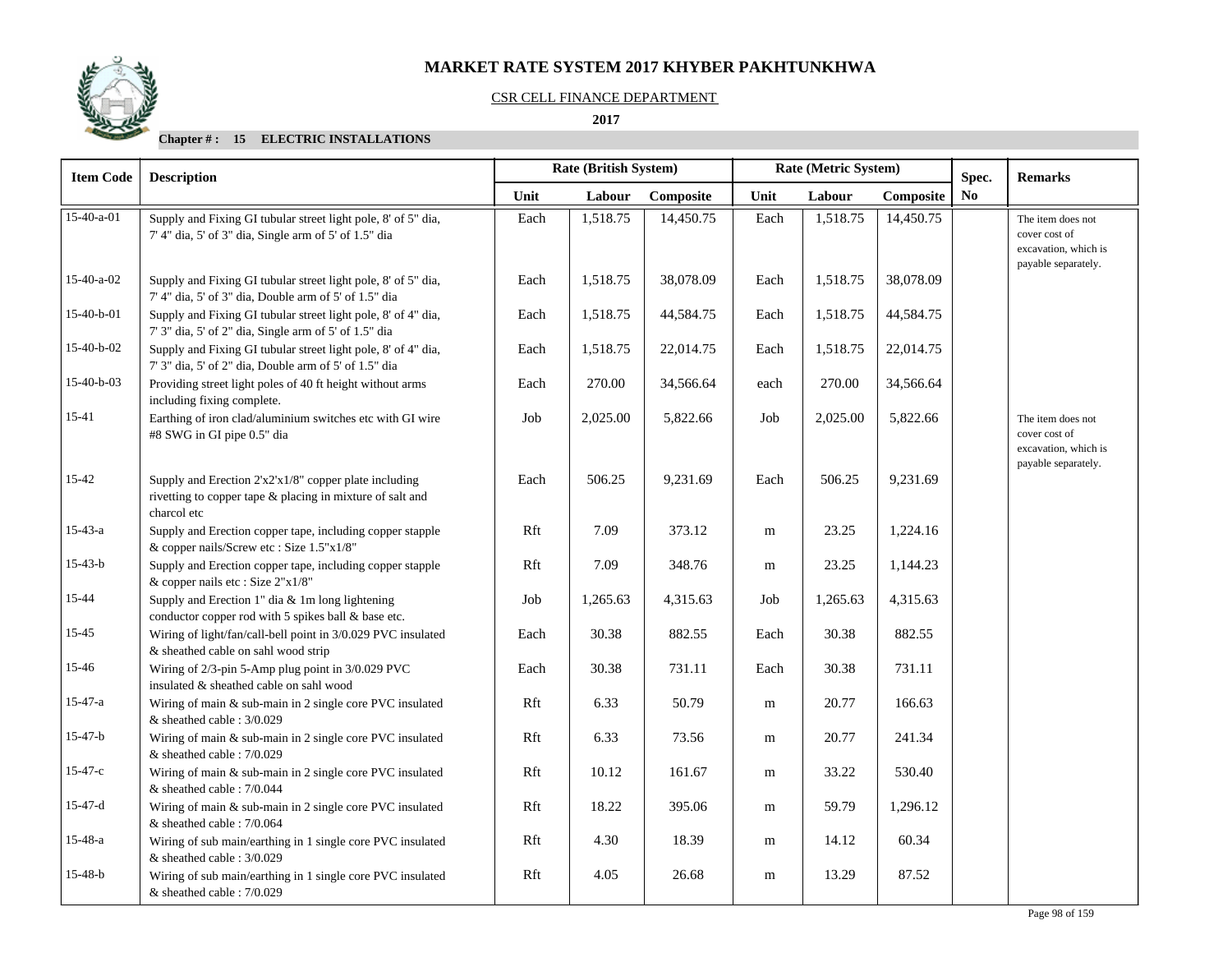## CSR CELL FINANCE DEPARTMENT

#### **2017**

| <b>Item Code</b> | <b>Description</b>                                                                                                 |      | Rate (British System) |           | Rate (Metric System) |        |           | Spec. | <b>Remarks</b> |
|------------------|--------------------------------------------------------------------------------------------------------------------|------|-----------------------|-----------|----------------------|--------|-----------|-------|----------------|
|                  |                                                                                                                    | Unit | Labour                | Composite | Unit                 | Labour | Composite | No.   |                |
| $15 - 48 - c$    | Wiring of sub main/earthing in 1 single core PVC insulated<br>& sheathed cable : 7/0.044                           | Rft  | 4.05                  | 51.74     | m                    | 13.29  | 169.76    |       |                |
| $15-48-d$        | Wiring of sub main/earthing in 1 single core PVC insulated<br>& sheathed cable: 7/0.064                            | Rft  | 7.09                  | 102.46    | m                    | 23.25  | 336.15    |       |                |
| 15-49            | Wiring of light point in 3/0.029 PVC insulated sheathed<br>cable on sahl wood strip batten                         | Each | 48.60                 | 1,504.88  | Each                 | 48.60  | 1,504.88  |       |                |
| $15 - 50$        | Wiring of light/fan/call-bell point in 3/0.029 PVC insulated<br>bare cable in PVC pipe recessed                    | Each | 45.56                 | 906.65    | Each                 | 45.56  | 906.65    |       |                |
| 15-51            | Wiring of 2/3-pin 5-Amp. plug point in 3/0.029 PVC<br>insulated bare cable in PVC pipe recessed                    | Each | 22.27                 | 439.49    | Each                 | 22.27  | 439.49    |       |                |
| $15 - 52$        | Wiring of light point in 3/0.029 PVC insulated bare cable<br>in PVC pipe recessed in wall comp.                    | Each | 68.85                 | 1,746.32  | Each                 | 68.85  | 1,746.32  |       |                |
| $15 - 53$        | Special earthing of iron/metal clad switches etc with copper<br>wire No. 8 SWG in GI pipe 1/2" dia                 | Each | 810.00                | 15,650.82 | Each                 | 810.00 | 15,650.82 |       |                |
| 15-54            | Supply and Erection enclosed switch of bakelite DP<br>(China) 15/30 Amp. fixed on wooden board complete            | Each | 50.63                 | 313.94    | Each                 | 50.63  | 313.94    |       |                |
| $15 - 55 - a$    | Supply and erection of fancy wall type bracket with brass<br>holder & fancy shade: Single                          | Each | 40.50                 | 223.50    | Each                 | 40.50  | 223.50    |       |                |
| $15 - 55 - b$    | Supply and erection of fancy wall type bracket with brass<br>holder & fancy shade: Double                          | Each | 40.50                 | 333.30    | Each                 | 40.50  | 333.30    |       |                |
| 15-56-a          | Supply and Erection white round globe with holder, gallery<br>& 100 Watt bulb complete : 6" dia.                   | Each | 50.63                 | 189.71    | Each                 | 50.63  | 189.71    |       |                |
| $15-56-b$        | Supply and Erection white round globe with holder, gallery<br>& 100 Watt bulb complete : 8" dia.                   | Each | 50.63                 | 214.10    | Each                 | 50.63  | 214.10    |       |                |
| $15-56-c$        | Supply and Erection white round globe with holder, gallery<br>& 100 Watt bulb complete : 10" dia.                  | Each | 50.63                 | 238.51    | Each                 | 50.63  | 238.51    |       |                |
| $15 - 57 - a$    | Supply and Erection white flat globe with holder, gallery &<br>100 W bulb complete : 8" dia                        | Each | 50.63                 | 214.10    | Each                 | 50.63  | 214.10    |       |                |
| $15-57-b$        | Supply and Erection white flat globe with holder, gallery &<br>100 W bulb complete : 10" dia                       | Each | 50.63                 | 238.51    | Each                 | 50.63  | 238.51    |       |                |
| $15 - 57 - c$    | Supply and Erection white flat globe with holder, gallery &<br>100 W bulb complete : 12" dia                       | Each | 50.63                 | 262.90    | Each                 | 50.63  | 262.90    |       |                |
| 15-58            | Supply and Erection white round globe 6" dia with angle<br>type bakelite gallery, holder & 60-W bulb complete      | Each | 50.63                 | 319.02    | Each                 | 50.63  | 319.02    |       |                |
| 15-59            | Supply and Erection 1' long strip light fitting comp. with<br>cover of opalescent perspex in plain finish 10-Watt  | Each | 101.25                | 406.25    | Each                 | 101.25 | 406.25    |       |                |
| 15-60            | Supply and Erection double fluorescent tube light fitting 2<br>No. 4' long, 40-W with 2 chokes & starters complete | Each | 126.56                | 950.06    | Each                 | 126.56 | 950.06    |       |                |
| $15-61-a$        | Supply and Erection fluorescent tube light fitting including<br>4' rod, choke, starter, flexible wire etc : Single | Each | 101.25                | 487.58    | Each                 | 101.25 | 487.58    |       |                |

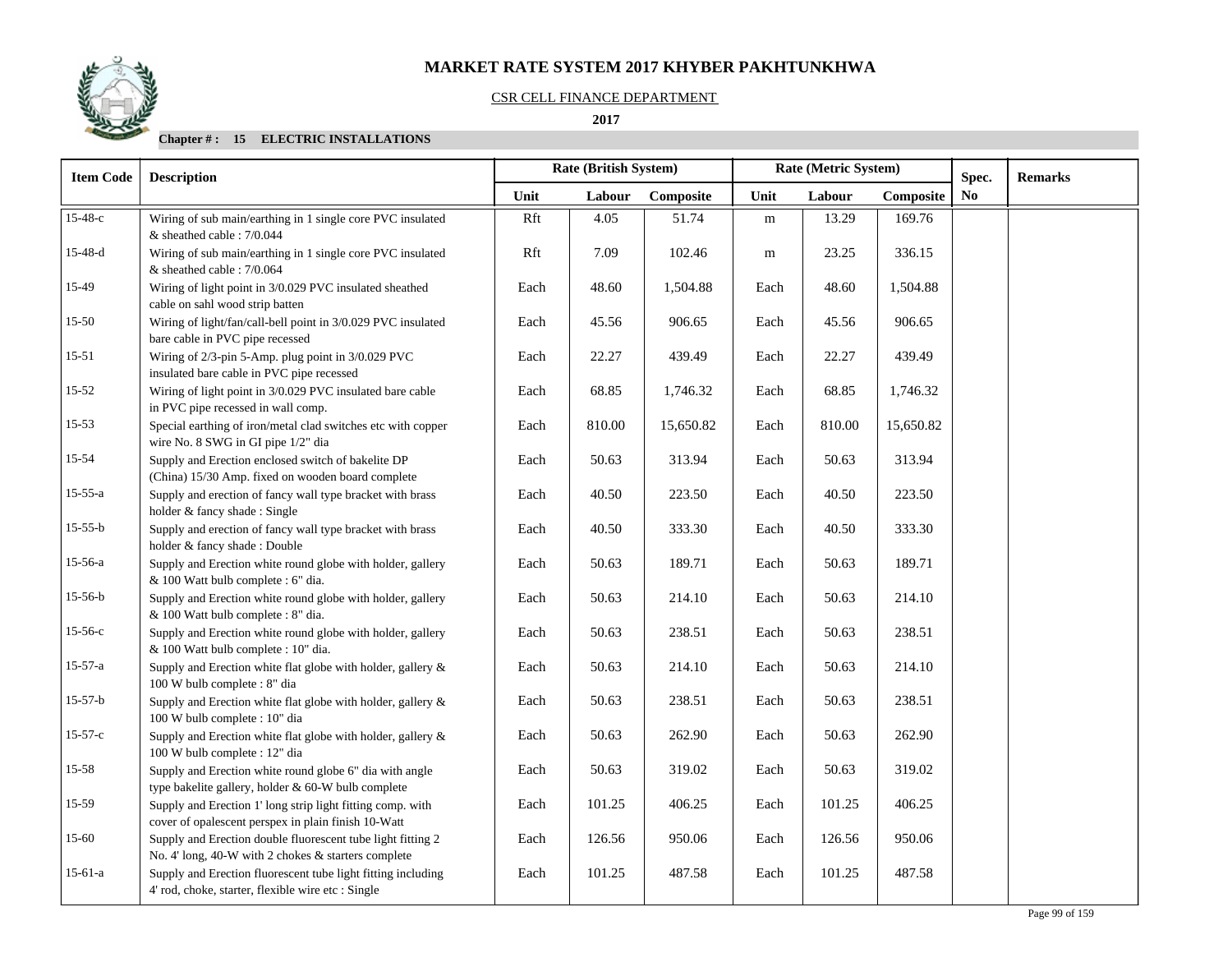## CSR CELL FINANCE DEPARTMENT

#### **2017**

| <b>Item Code</b> | <b>Description</b>                                                                                                 |      | <b>Rate (British System)</b> |           | Rate (Metric System) |        |           | Spec.          | <b>Remarks</b>                                                                                       |
|------------------|--------------------------------------------------------------------------------------------------------------------|------|------------------------------|-----------|----------------------|--------|-----------|----------------|------------------------------------------------------------------------------------------------------|
|                  |                                                                                                                    | Unit | Labour                       | Composite | Unit                 | Labour | Composite | N <sub>0</sub> |                                                                                                      |
| $15-61-b$        | Supply and Erection fluorescent tube light fitting including<br>4' rod, choke, starter, flexible wire etc : Double | Each | 101.25                       | 1,321.25  | Each                 | 101.25 | 1,321.25  |                |                                                                                                      |
| $15 - 62$        | Supply and Erection porch-light fitting round/square type<br>with gallery, holder & 40 W bulb                      | Each | 75.94                        | 746.94    | Each                 | 75.94  | 746.94    |                |                                                                                                      |
| 15-63-a          | Supply and Erection gate-light fitting complete with holder<br>& 160-Watt mercury blended lamp: Small              | Each | 101.25                       | 796.65    | Each                 | 101.25 | 796.65    |                |                                                                                                      |
| 15-63-b          | Supply and Erection gate-light fitting complete with holder<br>& 160-Watt mercury blended lamp: Medium             | Each | 101.25                       | 1,223.65  | Each                 | 101.25 | 1,223.65  |                |                                                                                                      |
| $15-63-c$        | Supply and Erection gate-light fitting complete with holder<br>& 160-Watt mercury blended lamp: Large              | Each | 101.25                       | 796.65    | Each                 | 101.25 | 796.65    |                |                                                                                                      |
| $15-64-a$        | Supply and Erection garden-light fitting with holder and<br>160 W mercury blended lamp & choke : 18" dia           | Each | 253.13                       | 826.53    | Each                 | 253.13 | 826.53    |                | The rate does not<br>include cost of GI<br>pipe and excavation<br>and are to be paid<br>separatively |
| 15-64-b          | Supply and Erection garden-light fitting with holder and<br>160 W mercury blended lamp & choke : 19" dia           | Each | 253.13                       | 582.53    | Each                 | 253.13 | 582.53    |                |                                                                                                      |
| $15-64-c$        | Supply and Erection garden-light fitting with holder and<br>160 W mercury blended lamp & choke : 22" dia           | Each | 253.13                       | 704.53    | Each                 | 253.13 | 704.53    |                |                                                                                                      |
| $15-65-a$        | Supply and Erection garden-light fitting with porcelain<br>holder 125 W mercury vapour lamp & choke : 18" dia      | Each | 253.13                       | 1,851.32  | Each                 | 253.13 | 1,851.32  |                | The rate does not<br>include cost of GI<br>pipe and excavation<br>and are to be paid<br>separatively |
| $15-65-b$        | Supply and Erection garden-light fitting with porcelain<br>holder 125 W mercury vapour lamp & choke : 19" dia      | Each | 253.13                       | 1.107.13  | Each                 | 253.13 | 1,107.13  |                |                                                                                                      |
| $15-65-c$        | Supply and Erection garden-light fitting with porcelain<br>holder 125 W mercury vapour lamp & choke : 22" dia      | Each | 253.13                       | 4,108.33  | Each                 | 253.13 | 4,108.33  |                |                                                                                                      |
| 15-66-a          | Supply and Erection flood-light fitting with holder,<br>complete 14" dia with 500-W lamp                           | Each | 253.13                       | 1,375.53  | Each                 | 253.13 | 1,375.53  |                |                                                                                                      |
| 15-66-b          | Supply and Erection flood-light fitting with holder,<br>complete 19«" dia with 1000-W lamp                         | Each | 253.13                       | 2,351.52  | Each                 | 253.13 | 2,351.52  |                |                                                                                                      |
| 15-67            | Making hole in wall with necessary masonry work for<br>exhaust fan any size complete                               | Each | 151.88                       | 231.18    | Each                 | 151.88 | 231.18    |                |                                                                                                      |
| 15-68-a          | Supply and Erection best quality AC ceiling fan complete<br>with GI rod, canopy, blades & regulator : 36" sweep    | Each | 126.56                       | 3,469.36  | Each                 | 126.56 | 3,469.36  |                | Asia, Breeze, Climax,<br>Millat, National &<br>Pak fans are the                                      |
| $15-68-b$        | Supply and Erection best quality AC ceiling fan complete<br>with GI rod, canopy, blades & regulator : 48" sweep    | Each | 126.56                       | 3,728.82  | Each                 | 126.56 | 3,728.82  |                | approved makes.                                                                                      |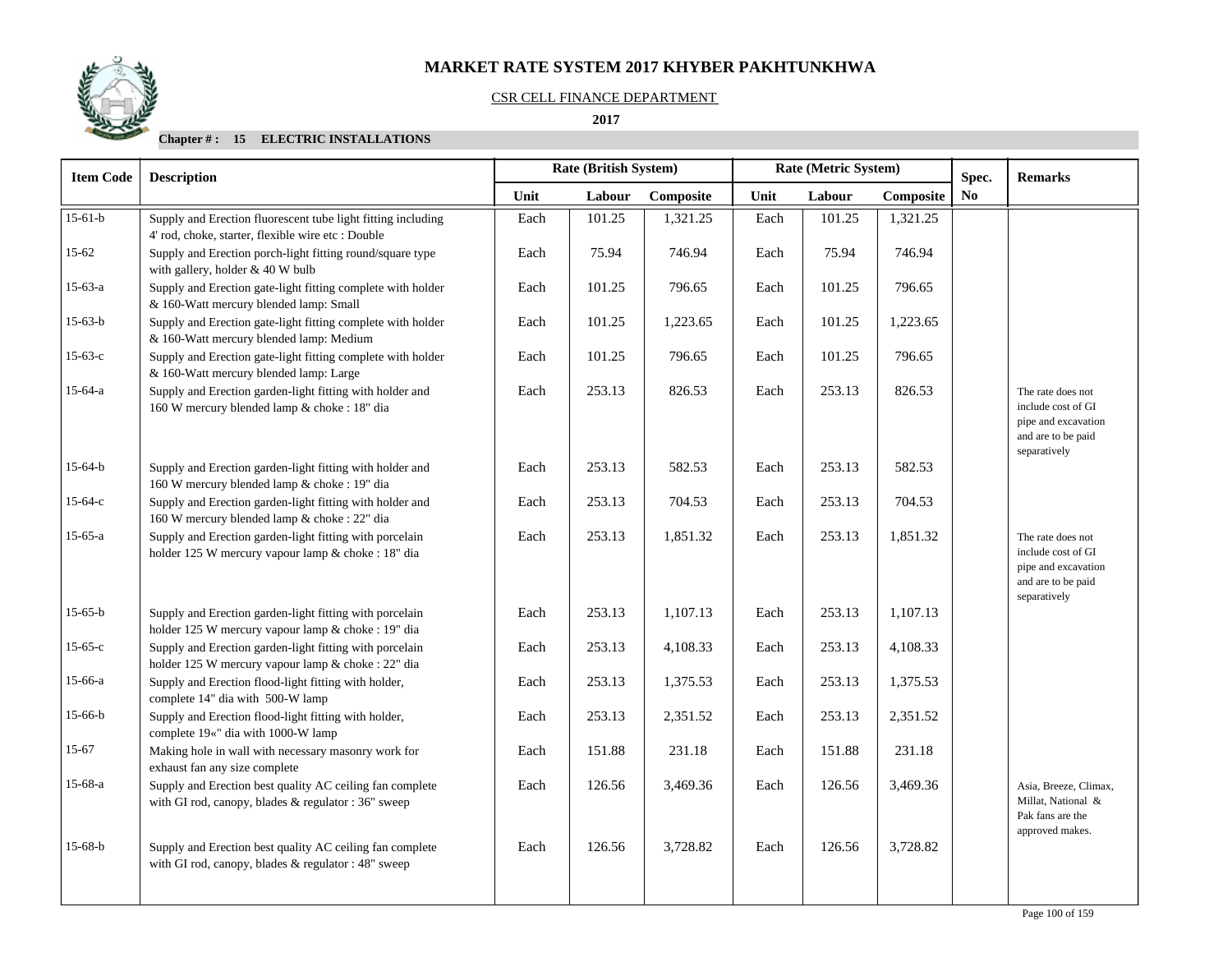#### CSR CELL FINANCE DEPARTMENT

 **2017** 

| <b>Item Code</b> | <b>Description</b>                                                                                                          | Rate (British System) |          |           | Rate (Metric System) |          |           |                |                                                                                    |  | Spec. | <b>Remarks</b> |
|------------------|-----------------------------------------------------------------------------------------------------------------------------|-----------------------|----------|-----------|----------------------|----------|-----------|----------------|------------------------------------------------------------------------------------|--|-------|----------------|
|                  |                                                                                                                             | Unit                  | Labour   | Composite | Unit                 | Labour   | Composite | N <sub>0</sub> |                                                                                    |  |       |                |
| 15-68-с          | Supply and Erection best quality AC ceiling fan complete<br>with GI rod, canopy, blades & regulator : 56" sweep             | Each                  | 126.56   | 3,926.86  | Each                 | 126.56   | 3,926.86  |                |                                                                                    |  |       |                |
| $15-69-a$        | Supply and Erection best quality exhaust fan complete with<br>shutter & regulator : 12"sweep                                | Each                  | 101.25   | 2,419.25  | Each                 | 101.25   | 2,419.25  |                | Asia, Breeze, Climax,<br>Millat, National &<br>Pak fans are the<br>approved makes. |  |       |                |
| $15-69-b$        | Supply and Erection best quality exhaust fan complete with<br>shutter & regulator : 16"sweep                                | Each                  | 101.25   | 3,232.58  | Each                 | 101.25   | 3,232.58  |                |                                                                                    |  |       |                |
| $15-69-c$        | Supply and Erection best quality exhaust fan complete with<br>shutter & regulator : 18"sweep                                | Each                  | 101.25   | 3,476.58  | Each                 | 101.25   | 3,476.58  |                |                                                                                    |  |       |                |
| $15 - 70 - a$    | Supply and Erection transpower auto circuit breaker<br>3-phase, 400V fungus moisture proofing : 30 Amp.                     | Each                  | 405.00   | 2,302.10  | Each                 | 405.00   | 2,302.10  |                |                                                                                    |  |       |                |
| $15 - 70 - b$    | Supply and Erection transpower auto circuit breaker<br>3-phase, 400V fungus moisture proofing : 60 Amp.                     | Each                  | 405.00   | 3,320.80  | Each                 | 405.00   | 3,320.80  |                |                                                                                    |  |       |                |
| $15 - 70 - c$    | Supply and Erection transpower auto circuit breaker<br>3-phase, 400V fungus moisture proofing : 100 Amp.                    | Each                  | 480.94   | 5,482.94  | Each                 | 480.94   | 5,482.94  |                |                                                                                    |  |       |                |
| $15 - 71 - a$    | Supply and Erection single phase imported auto circuit<br>breaker 6 Amp.                                                    | Each                  | 75.94    | 482.60    | Each                 | 75.94    | 482.60    |                |                                                                                    |  |       |                |
| $15 - 71 - b$    | Supply and Erection single phase imported auto circuit<br>breaker 15 Amp.                                                   | Each                  | 75.94    | 507.00    | Each                 | 75.94    | 507.00    |                |                                                                                    |  |       |                |
| $15 - 71 - c$    | Supply and Erection single phase imported auto circuit<br>breaker 20 Amp.                                                   | Each                  | 75.94    | 539.54    | Each                 | 75.94    | 539.54    |                |                                                                                    |  |       |                |
| $15 - 71 - d$    | Supply and Erection single phase imported auto circuit<br>breaker 30 Amp.                                                   | Each                  | 75.94    | 588.34    | Each                 | 75.94    | 588.34    |                |                                                                                    |  |       |                |
| $15 - 72 - a$    | Supply and Erection of bus bars for 500 volts 3 phase AC<br>S/W 4 copper bars 40 Amp with bar size 1 1/2" X 1/8"            | Each                  | 787.50   | 8,229.50  | Each                 | 787.50   | 8,229.50  |                |                                                                                    |  |       |                |
| $15-72-b$        | Supply and Erection of bus bars 500 volts 3 phase AC<br>supply with 4 copper bars - 100 Amp with bar size1 1 1/2"<br>X 1/8" | Each                  | 787.50   | 8,260.00  | Each                 | 787.50   | 8,260.00  |                |                                                                                    |  |       |                |
| $15 - 72 - c$    | Supply and Erection of bus bars 500 volts 3 phase AC<br>supply with 4 copper bars - 200 Amp with bar size 2"X<br>1/8"       | Each                  | 1,406.25 | 8,909.25  | Each                 | 1,406.25 | 8,909.25  |                |                                                                                    |  |       |                |
| $15 - 72 - d$    | Supply and Erection of bus bars 500 volts 3 phase AC<br>supply with 4 copper bars - 300 Amp with bar zise 2" X<br>3/16"     | Each                  | 1,715.63 | 9,249.13  | Each                 | 1,715.63 | 9,249.13  |                |                                                                                    |  |       |                |
| $15 - 72 - e$    | Supply and Erection of bus bars 500 volts 3 phase AC<br>supply with 4 copper bars - 500 Amp with zise 2" X 1/4"             | Each                  | 1,912.50 | 10,208.50 | Each                 | 1,912.50 | 10,208.50 |                |                                                                                    |  |       |                |
| $15 - 73 - a$    | Supply and Erection of bracket of channel $3'' X 1 1/2'' X$<br>1/4" section 2' long for 2 lines                             | Each                  | 192.38   | 502.87    | Each                 | 192.38   | 502.86    |                |                                                                                    |  |       |                |
|                  |                                                                                                                             |                       |          |           |                      |          |           |                |                                                                                    |  |       |                |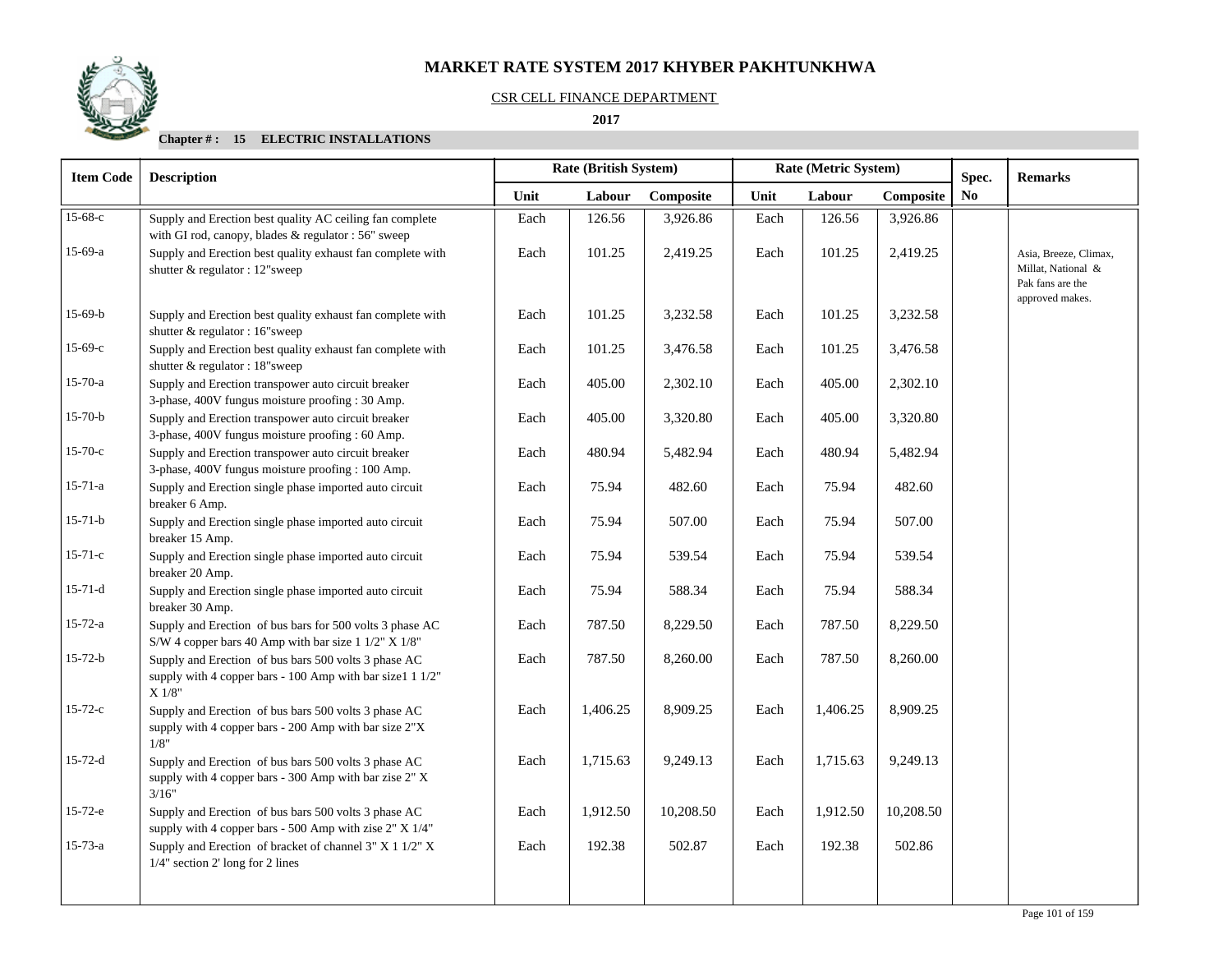## CSR CELL FINANCE DEPARTMENT

#### **2017**

| <b>Item Code</b>   | <b>Description</b>                                                                                                                                                                                                                    |             | Rate (British System) |                   | Rate (Metric System) |                 |                   | Spec.          | <b>Remarks</b> |
|--------------------|---------------------------------------------------------------------------------------------------------------------------------------------------------------------------------------------------------------------------------------|-------------|-----------------------|-------------------|----------------------|-----------------|-------------------|----------------|----------------|
|                    |                                                                                                                                                                                                                                       | Unit        | Labour                | Composite         | Unit                 | Labour          | Composite         | N <sub>0</sub> |                |
| $15 - 73 - b$      | Supply and Erection of bracket of MS channel 3" X 1 1/2"<br>$X$ 1/4" Section:-4' long for 4 lines                                                                                                                                     | Each        | 243.00                | 888.99            | Each                 | 243.00          | 888.99            |                |                |
| 15-74              | Supply and Erection of anchor rod honley type for poles<br>i/e clamps & 7/13 SWG stay wire straning screws PCC<br>1:3:6                                                                                                               | Rft         | 8.23                  | 117.77            | ${\bf m}$            | 27.01           | 386.39            |                |                |
| $15 - 75 - a$      | Supply and Erection cubical type factory fabricated<br>floor/wall mounting steel main board comp. : On surface                                                                                                                        | <b>SFT</b>  | 2,531.25              | 5,011.92          | m2                   | 27,236.25       | 53,928.23         |                |                |
| $15 - 75 - b$      | Supply and Erection cubical type factory fabricated<br>floor/wall mounting steel main board comp. : Recessed                                                                                                                          | <b>SFT</b>  | 2,936.25              | 5,416.92          | m2                   | 31,594.05       | 58,286.03         |                |                |
| 15-76-a            | Flouresent tube lights fitting 2.5x2.5 feet square type<br>suitable for fixing in recess or direct on complete with 4<br>Nos 2 ft 20 watts tubes, chokes, starters, holders complete<br>in all respect in steel body.                 | Each        | 168.75                | 4,682.75          | Each                 | 168.75          | 4,682.75          |                |                |
| 15-76-b            | Supply and Fixing of fluoresent tube fitting rectanglular<br>box types housing made of 22 SWG stave enamelled steel<br>sheet having spring load inner frame attachement with<br>acrylic or polythene complete with 2 No 4 ft 40 watts | each        | 168.75                | 2,852.75          | Each                 | 168.75          | 2,852.75          |                |                |
| $15 - 77 - a$      | Supply and Fixing electric AC exhuast/fresh air<br>circulation(double way) 220/230 single phase plastic frame<br>body and blade complete 8"x8"                                                                                        | each        | 292.50                | 2,986.87          | Each                 | 292.50          | 2,986.87          |                |                |
| 15-77-b            | Supply and Fixing electric AC exhuast/fresh air<br>circulation(double way) 220/230 single phase plastic frame<br>body and blade complete 10"x10"                                                                                      | each        | 292.50                | 3,216.23          | Each                 | 292.50          | 3,216.23          |                |                |
| $15 - 77 - c$      | Supply and fixing electric AC exhaust/fresh air<br>circulation(Double way) 220/230 single phase plastic frame<br>body and blade complete 12"x12"                                                                                      | each        | 110.25                | 3,288.23          | Each                 | 110.25          | 3,288.23          |                |                |
| 15-78<br>$15-79-a$ | Supply and Fixing bracket fan pak made complete<br>Supply and Fixing PVC conduit for surface wiring (dura                                                                                                                             | each<br>Rft | 135.00<br>6.17        | 3,307.00<br>15.93 | Each<br>m            | 135.00<br>20.26 | 3,307.00<br>52.28 |                |                |
| $15-79-b$          | duct) 1/2" including all charges for nail screws etc                                                                                                                                                                                  |             | 6.17                  |                   |                      | 20.26           | 80.29             |                |                |
|                    | PVC conduit for surface wiring (dura duct) 1" including all<br>charges for nail screws etc complete                                                                                                                                   | Rft         |                       | 24.47             | m                    |                 |                   |                |                |
| $15-79-c$          | PVC conduit for surface wiring (dura duct) 1.5" including<br>all charges for nail screws etc complete                                                                                                                                 | Rft         | 6.17                  | 36.67             | m                    | 20.26           | 120.32            |                |                |
| 15-79-d            | PVC conduit for surface wiring (dura duct) 2" including all<br>charges for nail screws etc complete                                                                                                                                   | Rft         | 6.17                  | 67.17             | m                    | 20.26           | 220.39            |                |                |
| 15-80              | Supply and Fixing dimmer switch complete                                                                                                                                                                                              | each        | 67.50                 | 250.50            | Each                 | 67.50           | 250.50            |                |                |
| 15-81              | Supply and Fixing 20 Amp power plug                                                                                                                                                                                                   | each        | 67.50                 | 162.66            | Each                 | 67.50           | 162.66            |                |                |
| 15-82              | Supply and Fixing Asia porcelin power plug 30 Amp                                                                                                                                                                                     | each        | 67.50                 | 187.06            | Each                 | 67.50           | 187.06            |                |                |
| 15-83              | Supply and fixing light plug 10 Amp                                                                                                                                                                                                   | each        | 67.50                 | 124.84            | Each                 | 67.50           | 124.84            |                |                |
| 15-84              | Supply and fitting of capacitor 2.2 uf for ceiling fans                                                                                                                                                                               | each        | 50.63                 | 118.94            | Each                 | 50.63           | 118.94            |                |                |

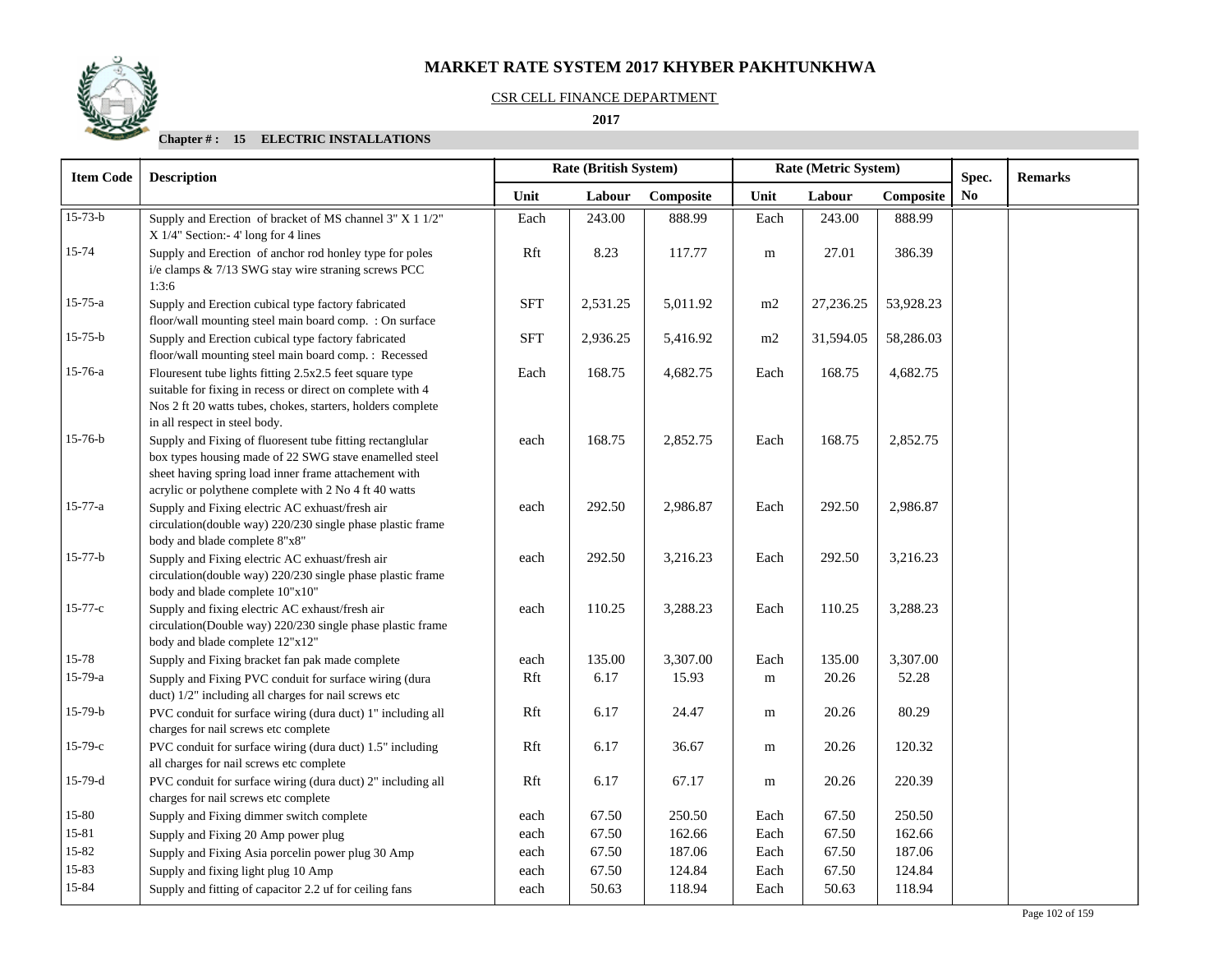

#### CSR CELL FINANCE DEPARTMENT

#### **2017**

| <b>Item Code</b> | <b>Description</b>                                                                |      | <b>Rate (British System)</b> |           |      | Rate (Metric System) |                          | Spec. | <b>Remarks</b> |
|------------------|-----------------------------------------------------------------------------------|------|------------------------------|-----------|------|----------------------|--------------------------|-------|----------------|
|                  |                                                                                   | Unit | Labour                       | Composite | Unit | Labour               | Composite                | No.   |                |
| 15-85            | Supply and fitting of ball bearing of size 6201, 6202 or<br>6203 for ceiling fans | each | 63.28                        | 331.68    | Each | 63.28                | 331.68                   |       |                |
| 15-86            | Supply and erection of cut out, bakelite open type                                | each | 11.14                        | 161.81    | Each | 11.14                | 161.81                   |       |                |
| 15-87            | Supply and erection of cut out bakelite Recessed type cut<br><b>out</b>           | each | 11.14                        | 162.42    | Each | 11.14                | 162.42                   |       |                |
| 15-88            | Supply and erection of kit kat 500 volts 15/20 Amp                                |      | $\overline{\phantom{a}}$     |           |      |                      |                          |       | <b>DELETED</b> |
| 15-89            | Supply and erection of kit kat 500 volts 30/35 Amp                                |      | $\overline{\phantom{a}}$     |           |      |                      |                          |       | <b>DELETED</b> |
| 15-90            | Supply and erection of kit kat 500 volts 60/65 Amp                                |      | $\overline{\phantom{a}}$     |           |      |                      |                          |       | <b>DELETED</b> |
| 15-91            | Supply and erection of kit kat 500 volts 100 Amp                                  |      | $\overline{\phantom{a}}$     |           |      |                      |                          |       | <b>DELETED</b> |
| 15-92            | Supply and erection of kit kat 500 volts 200 Amp                                  |      | $\overline{\phantom{a}}$     |           |      |                      |                          |       | <b>DELETED</b> |
| 15-93            | Supply and erection of kit kat 500 volts 300 Amp                                  |      | $\overline{\phantom{a}}$     |           |      |                      | $\overline{\phantom{a}}$ |       | <b>DELETED</b> |
| 15-94            | Supply and erection of kit kat 500 volts 400 Amp                                  |      |                              |           |      |                      |                          |       | <b>DELETED</b> |
| $15-95-a$        | Providing & Fixing Honda Generator EP 2500ex, 2.2 KVA<br>Petrol driven.           |      |                              |           |      |                      |                          |       | <b>DELETED</b> |
| $15-95-b$        | Providing & Fixing Honda Generator EP 2500ex, 2.2 KVA<br>Petrol-cum-Gas driven    |      |                              |           |      |                      |                          |       | <b>DELETED</b> |
| $15-95-c$        | Providing & Fixing Honda Generator EP 2800ex, 3.1 KVA<br>Petrol-cum-Gas driven.   |      | $\overline{\phantom{a}}$     |           |      |                      |                          |       | <b>DELETED</b> |
| $15-95-d$        | Providing & Fixing Honda Generator EP 2800ex, 3.1 KVA<br>Petrol driven.           |      |                              |           |      |                      |                          |       | <b>DELETED</b> |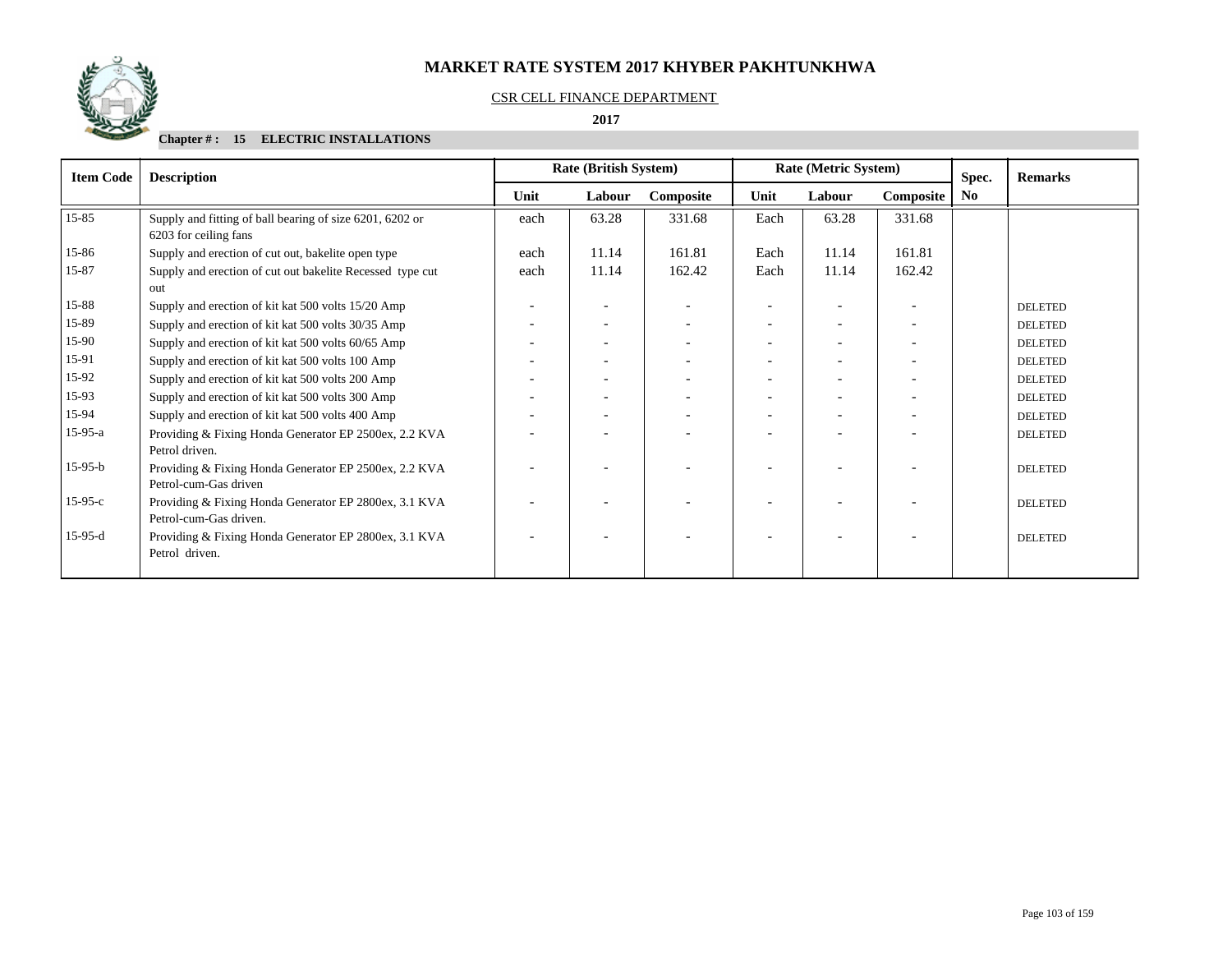#### CSR CELL FINANCE DEPARTMENT

 **2017** 

| <b>Item Code</b> | <b>Description</b>                                                                                                      | <b>Rate (British System)</b>                  |          |           |                | Rate (Metric System) | Spec.     | <b>Remarks</b> |                                                                                                                                                                                                                     |
|------------------|-------------------------------------------------------------------------------------------------------------------------|-----------------------------------------------|----------|-----------|----------------|----------------------|-----------|----------------|---------------------------------------------------------------------------------------------------------------------------------------------------------------------------------------------------------------------|
|                  |                                                                                                                         | Unit<br>Labour<br>Composite<br>Labour<br>Unit |          | Composite | No             |                      |           |                |                                                                                                                                                                                                                     |
| 16-01            | Providing and Laying sub-base course of brick on edge<br>4.5" thick including compaction to required camber &<br>grade  | 100 Cft                                       | 4,172.63 | 19,559.27 | m <sub>3</sub> | 1,473.55             | 6,907.30  |                | The Item has been<br>Deleted                                                                                                                                                                                        |
| 16-02            | Providing and Laying sub-base course of brick aggregate,<br>including compaction to required camber, grade $\&$ density | 100 Cft                                       | 1,687.50 | 4,697.44  | m <sub>3</sub> | 595.94               | 1,658.89  |                |                                                                                                                                                                                                                     |
| $16-03-a$        | Granular Sub Base Course using Pit Run Gravel                                                                           | 100 Cft                                       | 906.19   | 3,621.06  | m <sub>3</sub> | 320.02               | 1,278.77  |                |                                                                                                                                                                                                                     |
| $16-03-b$        | Granular Sub Base Using Crushed Stone Aggregate                                                                         | 100 Cft                                       | 546.19   | 6,246.39  | m <sub>3</sub> | 192.88               | 2,205.90  |                |                                                                                                                                                                                                                     |
| $16-04-a$        | <b>Aggregate Base Course</b>                                                                                            | 100 Cft                                       | 546.19   | 7,064.72  | m <sub>3</sub> | 192.88               | 2,494.88  |                |                                                                                                                                                                                                                     |
| $16-04-b$        | Water Bound Macadam Base Course                                                                                         | 100 Cft                                       | 546.19   | 7,129.84  | m <sub>3</sub> | 192.88               | 2,517.88  |                |                                                                                                                                                                                                                     |
| 16-05            | Providing and Laying road edging of 3" wide & 9" deep<br>brick on end, complete                                         | 100 Rft                                       | 1,631.25 | 6,023.25  | m              | 53.52                | 197.61    |                |                                                                                                                                                                                                                     |
| 16-06            | <b>Bitumenous Prime Coat</b>                                                                                            | $100$ Sft                                     | 15.68    | 1,105.87  | m <sub>2</sub> | 1.69                 | 118.99    |                |                                                                                                                                                                                                                     |
| 16-07            | <b>Bitumenous Tack Coat</b>                                                                                             | $100$ Sft                                     | 41.80    | 425.16    | m2             | 4.50                 | 45.75     |                |                                                                                                                                                                                                                     |
| $16-08-a$        | Single bitumenous Surface Treatment                                                                                     | 100 Sft                                       | 28.38    | 1,683.95  | m2             | 3.05                 | 181.19    |                |                                                                                                                                                                                                                     |
| $16-08-b$        | Double bitumenous Surface Treatment                                                                                     | 100 Sft                                       | 43.20    | 3,483.95  | m2             | 4.65                 | 374.87    |                |                                                                                                                                                                                                                     |
| $16-08-c$        | Triple bitumenous Surface Treatment                                                                                     | 100 Sft                                       | 71.44    | 4,261.88  | m2             | 7.69                 | 458.58    |                |                                                                                                                                                                                                                     |
| $16-09-a$        | Resurfacing of road complete with per 100sft : 22 Ibs.<br>bitumen, 2.5" cft bajri/crush aggregate                       | 100 Sft                                       | 70.88    | 1,084.77  | m2             | 7.63                 | 116.72    |                |                                                                                                                                                                                                                     |
| $16-09-b$        | Resurfacing of road complete with per 100sft : 20 Ibs.<br>bitumen, 2"cft bajri/crush aggregate                          | 100 Sft                                       | 101.36   | 1,024.33  | m2             | 10.91                | 110.22    |                |                                                                                                                                                                                                                     |
| $16-10$          | Scarifying/Dismantling old road surface, including removal<br>of debris within one chain (NHA specified)                | $100$ Sft                                     | 281.25   | 281.25    | m2             | 30.26                | 30.26     |                |                                                                                                                                                                                                                     |
| $16 - 11 - a$    | Dense Graded Hot Bitmac (Mobile Asphalt Mixer) 1"<br>Thick                                                              | 100 Sft                                       | 317.25   | 2,703.22  | m2             | 34.14                | 290.87    |                |                                                                                                                                                                                                                     |
| $16-11-b$        | Dense Graded Hot Bitmac (Mobile Asphalt Mixer) 1.5"<br>Thick                                                            | 100 Sft                                       | 455.06   | 3,935.71  | m2             | 48.96                | 423.48    |                |                                                                                                                                                                                                                     |
| $16-11-c$        | Dense Graded Hot Bitmac (Mobile Asphalt Mixer) 2"<br>Thick                                                              | 100 Sft                                       | 592.88   | 5,203.77  | m2             | 63.79                | 559.93    |                |                                                                                                                                                                                                                     |
| $16-12-a$        | Asphaltic Base Course (Asphalt Batch Plant Hot Mixed)                                                                   | 100 Cft                                       | 700.82   | 46,775.86 | m <sub>3</sub> | 247.49               | 16,518.75 |                | The Rate of Item No<br>16-12-a and b include<br>a Lead of 10 Km. The<br>Lead More than 10<br>Km is to be paid<br>separately for the<br>loaded trip from the<br>nearest asphalt plant<br>under item no<br>$16-12-c.$ |
| $16-12-b$        | Asphaltic Wearing Course (Asphalt Batch Plant Hot<br>Mixed)                                                             | 100 Cft                                       | 700.82   | 53.117.63 | m <sub>3</sub> | 247.49               | 18,758.33 |                |                                                                                                                                                                                                                     |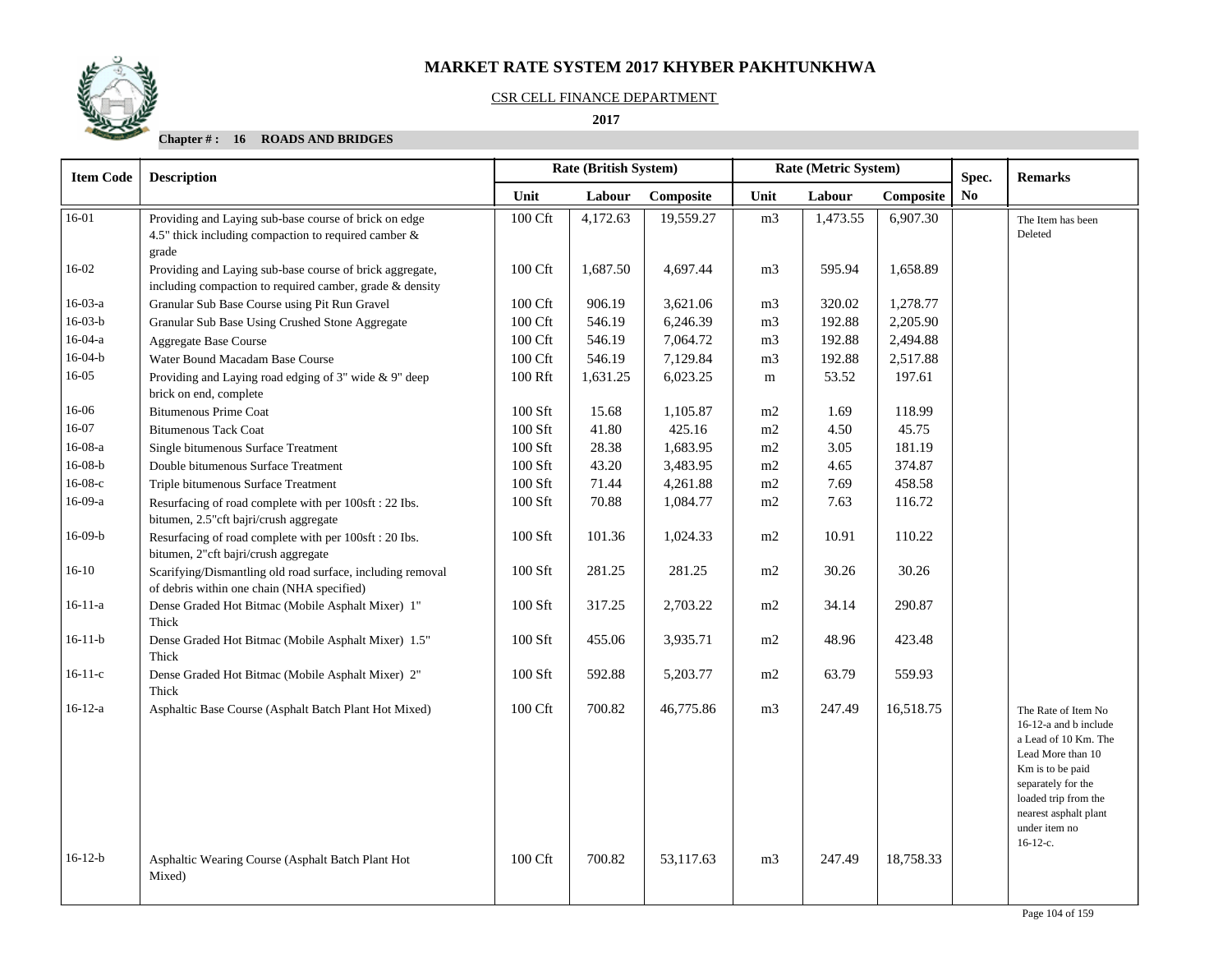

#### CSR CELL FINANCE DEPARTMENT

 **2017** 

| <b>Item Code</b> | <b>Description</b>                                                                                                                                          | Rate (British System) |           |            |            | Rate (Metric System) |           | Spec.          | <b>Remarks</b>                                                                                                                                               |
|------------------|-------------------------------------------------------------------------------------------------------------------------------------------------------------|-----------------------|-----------|------------|------------|----------------------|-----------|----------------|--------------------------------------------------------------------------------------------------------------------------------------------------------------|
|                  |                                                                                                                                                             | Unit                  | Labour    | Composite  | Unit       | Labour               | Composite | N <sub>0</sub> |                                                                                                                                                              |
| $16-12-c$        | Carriage of asphalt concrete from asphalt batch plant to the<br>site of work by dump trucks.                                                                | Mile/Ton              | $0.00\,$  | 10.02      | km/ Ton    | 0.00                 | 6.22      |                |                                                                                                                                                              |
| $16-13$          | Providing RCC railing on bridges (3 feet high)                                                                                                              |                       |           |            |            |                      |           |                | <b>DELETED</b>                                                                                                                                               |
| $16 - 14$        | Providing and fixing GI pipe railing (3 feet high)                                                                                                          | 100 Rft/3ro           | 7,901.44  | 84,760.36  | $m/3$ rows | 259.17               | 2,780.14  |                |                                                                                                                                                              |
| $16 - 15 - a$    | P&E at site: RCC km stone                                                                                                                                   | Each                  | 1,839.38  | 3,686.94   | Each       | 1,839.38             | 3,686.94  |                | The rate is for<br>complete item of<br>work according to<br>standard design<br>including cement<br>concrete foundation<br>block and painting<br>letters etc. |
| $16-15-b$        | P&E at site: RCC 1/10th km stone.                                                                                                                           | Each                  | 442.13    | 695.90     | Each       | 442.13               | 695.90    |                |                                                                                                                                                              |
| $16-15-c$        | P&E at site : RCC boundry pillar.                                                                                                                           | Each                  | 258.75    | 1,003.74   | Each       | 258.75               | 1,003.74  |                |                                                                                                                                                              |
| $16-16-a$        | Road signs (not exceeding 1 m2) without reflection sheet $\&$<br>lettering: Supply and Fixing at site with PCC 1:3:6 upto<br>max 3' depth                   | 100 Sft               | 12,463.76 | 68,568.74  | m2         | 1,341.10             | 7,378.00  |                | The cost of pedestal,<br>PCC and excavation<br>is included in the rate.                                                                                      |
| $16-16-b$        | Road signs (not exceeding 1 m2) without reflection sheet $\&$<br>lettering: Supply to the C&W store/site of work                                            | 100 Sft               | 10,110.31 | 57,866.82  | m2         | 1,087.87             | 6,226.47  |                |                                                                                                                                                              |
| $16-17-a$        | Road sign (any size) double pedestal 4"x2"x0.25" 11' long<br>without reflection sheet & lettering: Supply and Fixing at<br>site with PCC 1:3:6 max 3' depth | 100 Sft               | 18,288.80 | 103,782.73 | m2         | 1,967.87             | 11,167.02 |                | The cost of pedestal,<br>PCC and excavation<br>is included in the rate.                                                                                      |
| $16-17-b$        | Road sign (any size) double pedestal 4"x2"x0.25" 11' long<br>without reflection sheet & lettering: Supply to the C&W<br>store/site of work                  | 100 Sft               | 15,256.19 | 83,994.20  | m2         | 1,641.57             | 9,037.78  |                |                                                                                                                                                              |
| $16-18-a$        | Supply and Fixing reflective sheet on MS/aluminium road<br>signs etc including lettering : Diamond grade                                                    | 100 Sft               | 1,672.25  | 60,232.25  | m2         | 179.93               | 6,480.99  |                |                                                                                                                                                              |
| $16-18-b$        | Supply and Fixing reflective sheet on MS/aluminium road<br>signs etc including lettering : High intensity grade                                             | 100 Sft               | 1,672.25  | 48,032.25  | m2         | 179.93               | 5,168.27  |                |                                                                                                                                                              |
| $16-18-c$        | Supply and Fixing reflective sheet on MS/aluminium road<br>signs etc including lettering : Engineering grade                                                | 100 Sft               | 1,672.25  | 7,772.25   | m2         | 179.93               | 836.29    |                |                                                                                                                                                              |
| 16-19-a-01       | Supply and Fixing aluminium alloy road studs as per specs<br>Large, strip 146x30mm, 171 beads: Uni-direction                                                | Each                  | 50.63     | 660.63     | Each       | 50.63                | 660.63    |                |                                                                                                                                                              |
| $16-19-a-02$     | Supply and Fixing aluminium alloy road studs as per specs<br>Large, strip 146x30mm, 171 beads: Bi-direction                                                 | Each                  | 50.63     | 843.63     | Each       | 50.63                | 843.63    |                |                                                                                                                                                              |
| 16-19-b-01       | Supply and Fixing aluminium alloy road studs as per specs<br>Medium, strip 114x18mm, 74 beads: Uni-direction                                                | Each                  | 50.63     | 477.63     | Each       | 50.63                | 477.63    |                |                                                                                                                                                              |
| 16-19-b-02       | Supply and Fixing aluminium alloy road studs as per specs<br>Medium, strip 114x18mm, 74 beads: Bi-direction                                                 | Each                  | 50.63     | 563.03     | Each       | 50.63                | 563.03    |                |                                                                                                                                                              |
| $16-19-c-01$     | Supply and Fixing aluminium alloy road studs as per specs<br>Small, strip 75x14mm, 43 beads: Uni-directional                                                | Each                  | 50.63     | 319.02     | Each       | 50.63                | 319.02    |                |                                                                                                                                                              |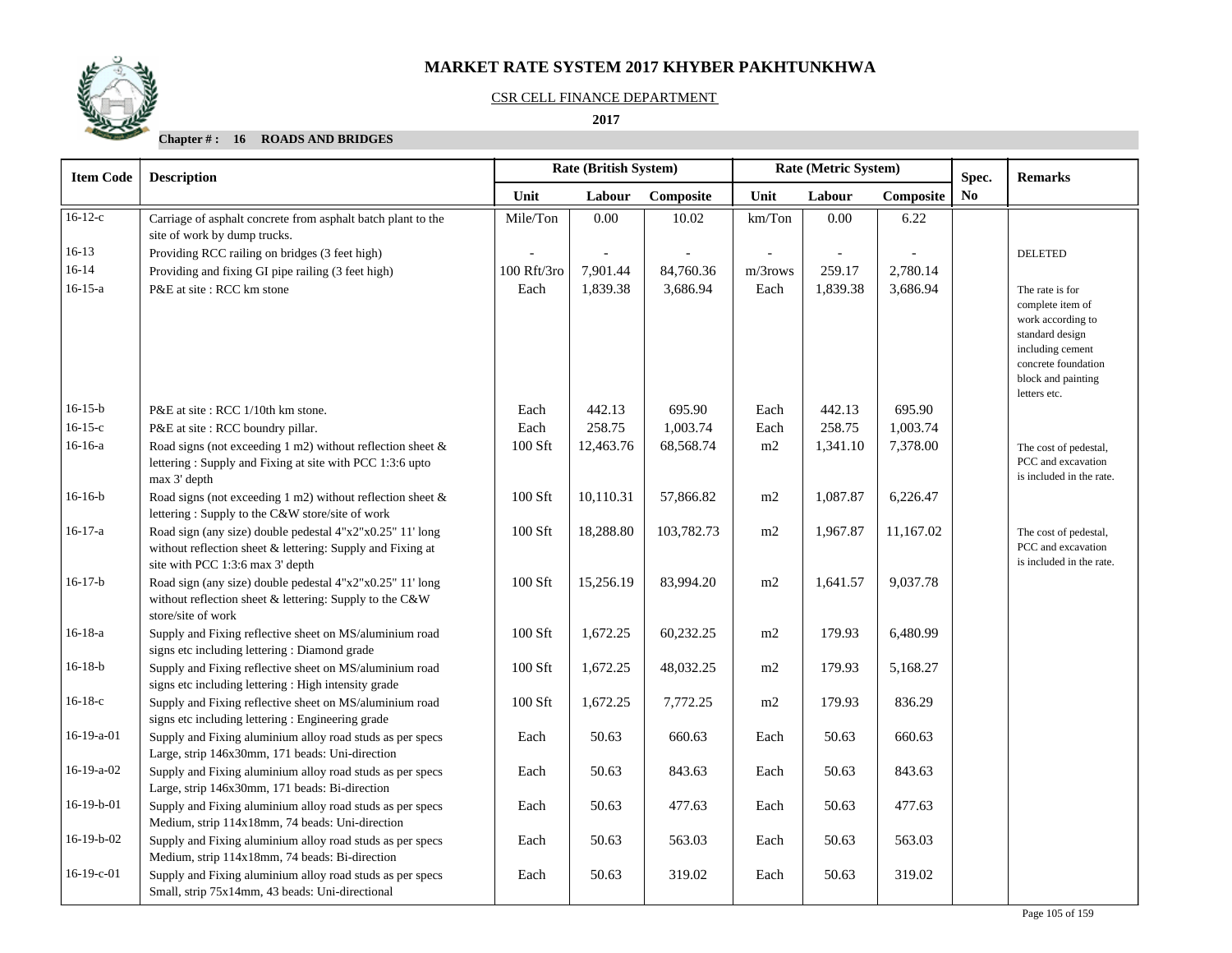

#### CSR CELL FINANCE DEPARTMENT

#### **2017**

| <b>Item Code</b> | <b>Description</b>                                                                                                 | Rate (British System)<br>Rate (Metric System) |            |            | Spec.          | <b>Remarks</b> |           |                |                                                                                                                                                                                                 |
|------------------|--------------------------------------------------------------------------------------------------------------------|-----------------------------------------------|------------|------------|----------------|----------------|-----------|----------------|-------------------------------------------------------------------------------------------------------------------------------------------------------------------------------------------------|
|                  |                                                                                                                    | Unit                                          | Labour     | Composite  | Unit           | Labour         | Composite | N <sub>0</sub> |                                                                                                                                                                                                 |
| 16-19-c-02       | Supply and Fixing aluminium alloy road studs as per specs<br>Small, strip 75x14mm, 43 beads: Bi-directional        | Each                                          | 50.63      | 367.83     | Each           | 50.63          | 367.83    |                |                                                                                                                                                                                                 |
| $16-19-c-03$     | Supply & Fixing Cat Eye single as specified                                                                        | Each                                          | 50.63      | 331.23     | Each           | 50.63          | 331.23    |                |                                                                                                                                                                                                 |
| $16 - 20$        | Providing and Fixing gantry of structural steel sections as<br>per design / drawings including foundation complete | Cwt                                           | 1,914.53   | 7,326.58   | kg             | 37.52          | 143.60    |                | The cost of RCC base<br>for the foundation is<br>not included in the<br>rate which is payable<br>separately.                                                                                    |
| $16 - 21$        | Providing and Laying dry brick pavement/soling in streets<br>etc including prep, water, compaction & sand cushion  | 100 Cft                                       | 2,137.50   | 18,277.99  | m <sub>3</sub> | 754.85         | 6,454.82  |                | The nominal<br>thickness of bricks<br>shall be taken for the<br>purpose of<br>measurement and<br>payment.                                                                                       |
| $16-22$          | Supply & spreading 1"-1.5" guage shingle on road surface<br>including compaction                                   | 100 Cft                                       | 8.44       | 2,563.59   | m <sub>3</sub> | 2.98           | 905.32    |                | For different<br>thicknesses, rate is to<br>be calculated on<br>pro-rate basis.                                                                                                                 |
| $16-23-a$        | Reinforced Concrete Pipe Culvert (AASHTO M-170) Dia:<br>460mm                                                      | 100 Rft                                       | 16,454.25  | 86,050.52  | ${\rm m}$      | 539.84         | 2,823.18  |                |                                                                                                                                                                                                 |
| $16 - 23 - b$    | Reinforced Concrete Pipe Culvert (AASHTO M-170) Dia:<br>610mm                                                      | 100 Rft                                       | 20,573.34  | 118,923.49 | m              | 674.98         | 3,901.69  |                |                                                                                                                                                                                                 |
| $16 - 23 - c$    | Reinforced Concrete Pipe Culvert (AASHTO M-170) Dia:<br>760mm                                                      | 100 Rft                                       | 24,688.70  | 173,754.17 | m              | 810.00         | 5,700.60  |                |                                                                                                                                                                                                 |
| $16-23-d$        | Reinforced Concrete Pipe Culvert (AASHTO M-170) Dia:<br>910mm                                                      | 100 Rft                                       | 28,800.34  | 259,142.39 | m              | 944.89         | 8,502.05  |                |                                                                                                                                                                                                 |
| $16-23-e$        | Reinforced Concrete Pipe Culvert (AASHTO M-170) Dia:<br>1070mm                                                     | 100 Rft                                       | 32,916.32  | 311,161.34 | m              | 1,079.93       | 10,208.70 |                |                                                                                                                                                                                                 |
| $16-23-f$        | Reinforced Concrete Pipe Culvert (AASHTO M-170) Dia:<br>1220mm                                                     | 100 Rft                                       | 37,037.25  | 358,298.63 | m              | 1,215.13       | 11,755.20 |                |                                                                                                                                                                                                 |
| $16-23-g$        | Reinforced Concrete Pipe Culvert (AASHTO M-170) Dia:<br>1520mm                                                     | 100 Rft                                       | 41,147.34  | 700,400.38 | m              | 1,349.98       | 22,979.02 |                |                                                                                                                                                                                                 |
| $16-24$          | Granular Material in Bed to RCC Pipe Culvert                                                                       | 100 Cft                                       | 525.60     | 3,800.04   | m <sub>3</sub> | 185.61         | 1,341.97  |                |                                                                                                                                                                                                 |
| $16 - 25 - a$    | Confirmatory Boring including SPT's, samples, lab test<br>bore-hole logs & Report : Alluvial Soils                 | 100 Rft                                       | 101,250.00 | 256,800.00 | ${\rm m}$      | 3,321.85       | 8,425.20  |                | a) The bore hole dia<br>shall not be less than<br>200mm and the<br>method of execution<br>of pre-construction<br>boring shall be done<br>with casing and<br>appropriate to soil<br>encountered. |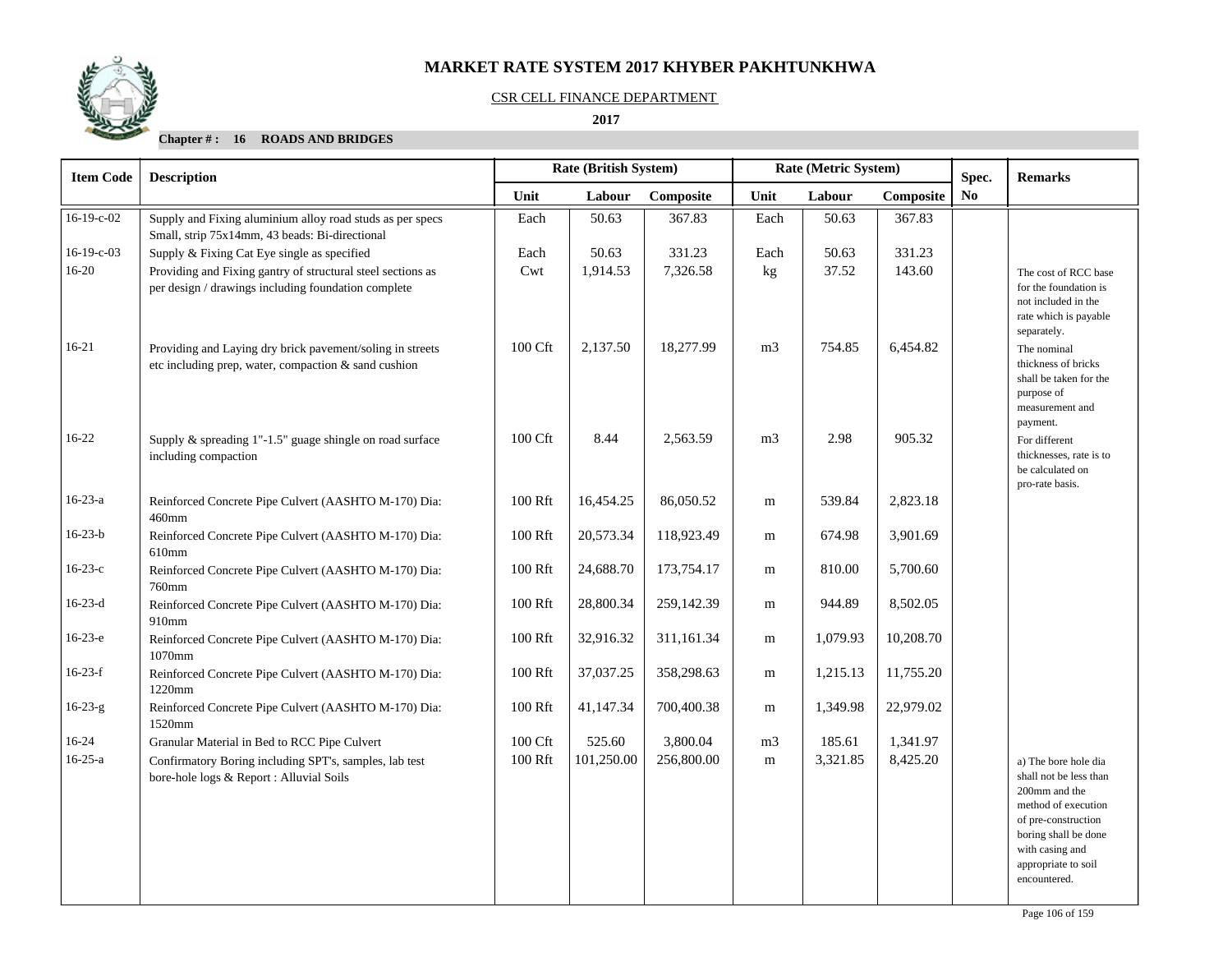

#### CSR CELL FINANCE DEPARTMENT

#### **2017**

| <b>Item Code</b> | <b>Description</b>                                                                                           |            | <b>Rate (British System)</b> |            | Rate (Metric System) |          |            | Spec.          | <b>Remarks</b>                                                                                                                                                                                                                                     |
|------------------|--------------------------------------------------------------------------------------------------------------|------------|------------------------------|------------|----------------------|----------|------------|----------------|----------------------------------------------------------------------------------------------------------------------------------------------------------------------------------------------------------------------------------------------------|
|                  |                                                                                                              | Unit       | Labour                       | Composite  | Unit                 | Labour   | Composite  | N <sub>0</sub> |                                                                                                                                                                                                                                                    |
| $16-25-b$        | Confirmatory Boring including SPT's, samples, lab test,<br>bore-hole logs, report : in Gravelly Soil         | 100 Rft    | 101,250.00                   | 246,430.00 | ${\bf m}$            | 3,321.85 | 8,084.97   |                | b) Preparation and<br>submission of<br>bore-logs based on<br>soil classification<br>with SPT's values as<br>per BS-1377 is<br>included in the rate.                                                                                                |
| $16-26-a$        | Pile Load Testing: Max Load up to 240 tonne                                                                  | Job        | 0.00                         | 388,485.47 | Job                  | 0.00     | 388,485.50 |                | Rates includes all<br>material, equipment,<br>instruments and<br>temporary work<br>required to construct<br>anchor pile, load test<br>and load settlement<br>readings and<br>preparation of graphs<br>of the test pile, Less<br>Cost of Test Pile. |
| $16-26-b$        | Pile Load Testing: Max Load 240 - 300 tonne                                                                  | Job        | $0.00\,$                     | 419,595.47 | Job                  | 0.00     | 419,595.50 |                |                                                                                                                                                                                                                                                    |
| $16-26-c$        | Pile Load Testing: Max Load 300 - 360 tonne                                                                  | Job        | 0.00                         | 450,705.47 | Job                  | 0.00     | 450,705.50 |                |                                                                                                                                                                                                                                                    |
| $16-26-d$        | Pile Load Testing: Max Load 360 - 600 tonne                                                                  | Job        | 0.00                         | 471,445.47 | Job                  | 0.00     | 471,445.50 |                |                                                                                                                                                                                                                                                    |
| $16-27-a$        | Boring for Cast-in-place RCC Piles in Alluvial Soils : Dia<br>up to 760mm                                    | 100 Rft    | 0.00                         | 155,550.00 | m                    | 0.00     | 5,103.35   |                |                                                                                                                                                                                                                                                    |
| $16-27-b$        | Boring for Cast-in-place RCC Piles in Alluvial Soils : Dia<br>760 - 1220 mm                                  | 100 Rft    | $0.00\,$                     | 186,660.00 | m                    | $0.00\,$ | 6,124.02   |                |                                                                                                                                                                                                                                                    |
| $16-27-c$        | Boring for Cast-in-place RCC Piles in Alluvial Soils : Dia<br>1220 - 2000 mm                                 | 100 Cft    | 0.00                         | 207,400.00 | m                    | 0.00     | 6,804.46   |                |                                                                                                                                                                                                                                                    |
| $16-28-a$        | Boring for Cast-in-place RCC Piles in Gravelly Soils : Dia<br>up to 660mm                                    | 100 Rft    | 0.00                         | 145,180.00 | m                    | 0.00     | 4,763.12   |                |                                                                                                                                                                                                                                                    |
| $16 - 28 - b$    | Boring for Cast-in-place RCC Piles in Gravelly Soils : Dia<br>660 - 910 mm                                   | 100 Rft    | 0.00                         | 186,660.00 | m                    | 0.00     | 6,124.02   |                |                                                                                                                                                                                                                                                    |
| 16-29            | Supply fabricate & install welded MS lining in piles of<br>thickness as per specs/drwg                       | Cwt        | 725.63                       | 8.057.66   | kg                   | 14.22    | 157.93     |                |                                                                                                                                                                                                                                                    |
| $16-30-a$        | Supply and Fixing Neoprene Bearing Pad as per specs &<br>design                                              | Cubic Inch | 4.49                         | 26.45      | cm <sub>3</sub>      | 0.27     | 1.61       |                |                                                                                                                                                                                                                                                    |
| $16-30-b$        | Supply and Fixing Steel Bearing Pads as per specs &<br>design                                                | Cwt        | 1,485.90                     | 8,303.53   | kg                   | 29.12    | 162.75     |                |                                                                                                                                                                                                                                                    |
| 16-34            | Supply and Fixing spirally wound sheath of 50mm dia. for<br>pre-stressing of cables in precast conc. girders | 100 Rft    | 925.82                       | 4,280.82   | m                    | 30.37    | 140.45     |                |                                                                                                                                                                                                                                                    |
| $16 - 35$        | Supply and Fixing stressing anchorages for high tensile<br>steel wire cables in precast girders              | Set        | 151.88                       | 944.88     | Set                  | 151.88   | 944.88     |                |                                                                                                                                                                                                                                                    |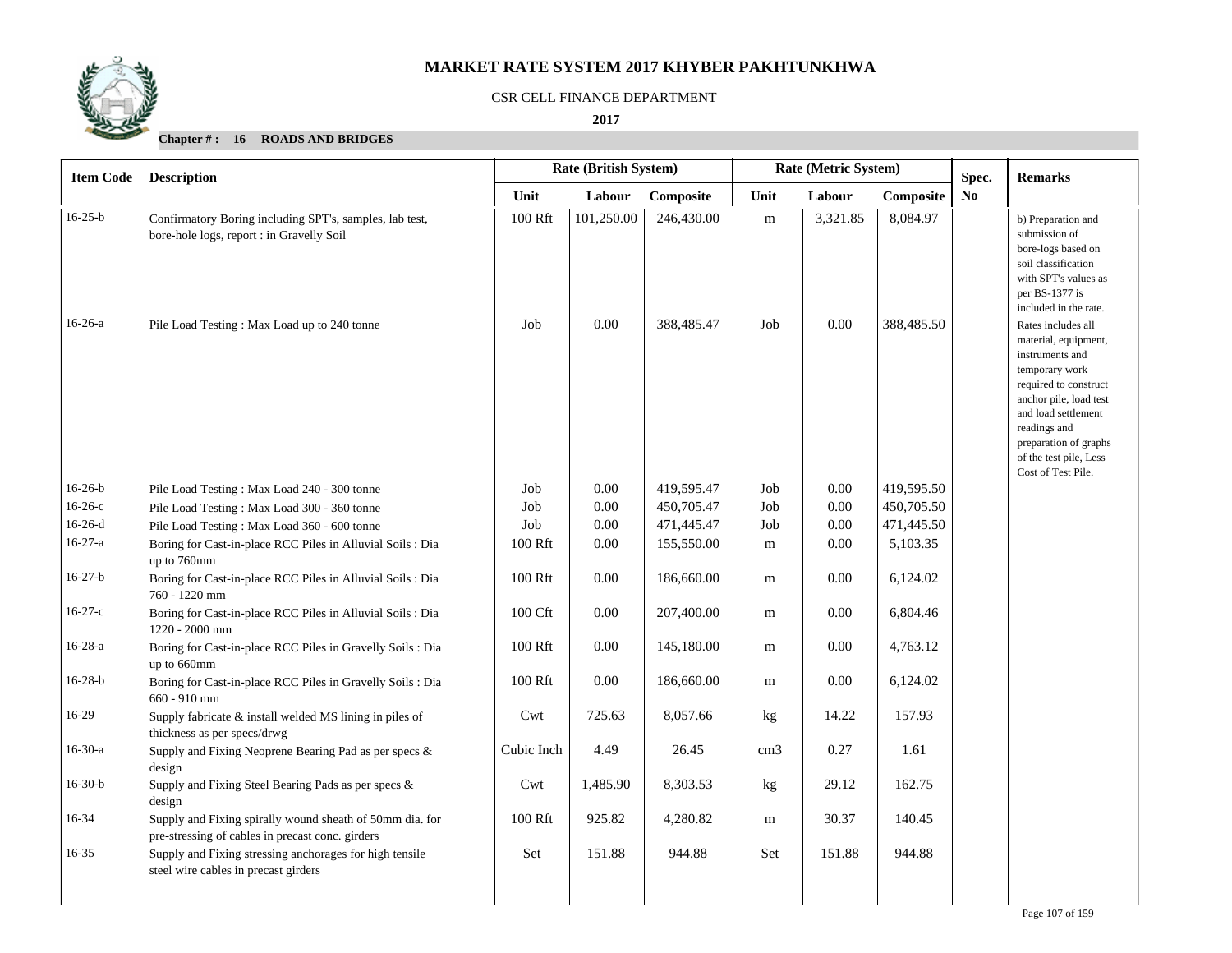### CSR CELL FINANCE DEPARTMENT

## **2017**

| <b>Item Code</b> | <b>Description</b>                                                                                                                                                                                                                       |         | Rate (British System) |           |                | Rate (Metric System) | Spec.     | <b>Remarks</b> |  |
|------------------|------------------------------------------------------------------------------------------------------------------------------------------------------------------------------------------------------------------------------------------|---------|-----------------------|-----------|----------------|----------------------|-----------|----------------|--|
|                  |                                                                                                                                                                                                                                          | Unit    | Labour                | Composite | Unit           | Labour               | Composite | N <sub>0</sub> |  |
| 16-36            | Launching girders in place, including lifting & handli any<br>number of time including temporary works comp                                                                                                                              | Ft      | 463.02                | 589.43    | ${\rm m}$      | 1,519.10             | 1,933.84  |                |  |
| 16-37            | Stressing Cable of High Tensile Steel Wire Strands                                                                                                                                                                                       | Each    | 945.00                | 1,555.00  | Each           | 945.00               | 1,555.00  |                |  |
| 16-38            | Inject Cement Grout in Sheath Pipe after stressing                                                                                                                                                                                       | 100 Rft | 685.78                | 3,273.70  | m              | 22.50                | 107.40    |                |  |
| 16-39            | Cut off projecting wire ends of cables & make good<br>anchorage recess with 1:2:4 cem. conc.                                                                                                                                             | Each    | 155.36                | 255.72    | Each           | 155.36               | 255.72    |                |  |
| 16-40            | Supply and place in position MS expansion joint<br>assemblies as specified & as per drawing                                                                                                                                              | Cwt     | 1,600.20              | 7,012.25  | kg             | 31.36                | 137.44    |                |  |
| 16-41            | Supply and place in position galvanised steel 3" dia drain<br>scuppers in deck slab as per specs/drwg                                                                                                                                    | Each    | 157.50                | 596.70    | Each           | 157.50               | 596.70    |                |  |
| 16-42            | Providing and Fixing rain water outlet of AC pipe                                                                                                                                                                                        | Each    | 78.75                 | 678.99    | Each           | 78.75                | 678.99    |                |  |
| 16-43            | Supply and Fixing polystrene fill in expansion joints &<br>under diaphragms at transoms.                                                                                                                                                 | 100 Cft | 3,828.38              | 3,974.78  | m <sub>3</sub> | 1,351.98             | 1,403.68  |                |  |
| 16-44            | Providing and Laying expansion joint of neoprene strip<br>4"x1/4" and plastic bitumen                                                                                                                                                    | 100 Rft | 6,790.50              | 19,600.50 | m              | 222.79               | 643.06    |                |  |
| 16-46            | Repair to cracks to reinforced or plain cement concrete<br>work by grouting with cement gun in (1:2) cement sand                                                                                                                         | 100 Rft | 2,503.13              | 3,586.49  | m              | 82.12                | 117.67    |                |  |
| 16-47            | mortar including cutting the chase of required size.<br>Dismantling bitumen carpet of any description from<br>existing roads surface including its removal and disposal<br>within 3 chains lead as desired.                              | 100 Sft | 562.50                | 562.50    | m2             | 60.53                | 60.53     |                |  |
| 16-48            | Removing the existing worn out bitumanious surface<br>having pot holes and ruts in patches of regular shape<br>brushing and re-carpeting with 1" thick (consolidated)<br>asphalt macadam as per specifications.                          | 100 Sft | 1,279.97              | 5,749.07  | m2             | 137.72               | 618.60    |                |  |
| 16-49            | Providing and Laying 1" thick(consolidated) asphalt<br>macadam with liquid asphalt (cut backs) of any approved<br>grade with premixed sand seal coat, as specified.                                                                      | 100 Sft | 858.09                | 5,327.20  | m2             | 92.33                | 573.21    |                |  |
| 16-50            | Removing the existing worn out bitumanious surface pot<br>holes and ruts in patches of regular shape brushing and<br>re-carpeting with 2" thick(consolidated) asphalt macadam<br>as per specificaiton complete                           | 100 Sft | 1,355.57              | 7,649.18  | m2             | 145.86               | 823.05    |                |  |
| 16-51            | Providing and Laying 2" thick (consolidated) asphalt<br>macadam with liquid asphalt(cut backs) of approved grade<br>with precoated bajri seal coat as specified.                                                                         | 100 Sft | 933.69                | 7,227.31  | m2             | 100.47               | 777.66    |                |  |
| $16 - 52$        | Removing of existing worn out bitumanious surface pot<br>holes and ruts in patches and re-carpeting with 3"<br>thick(consolidated) asphalt macadam as per<br>specifiedcomplete including disposal of excavated stuff<br>within one chain | 100 Sft | 1,717.88              | 11,004.91 | m2             | 184.84               | 1,184.13  |                |  |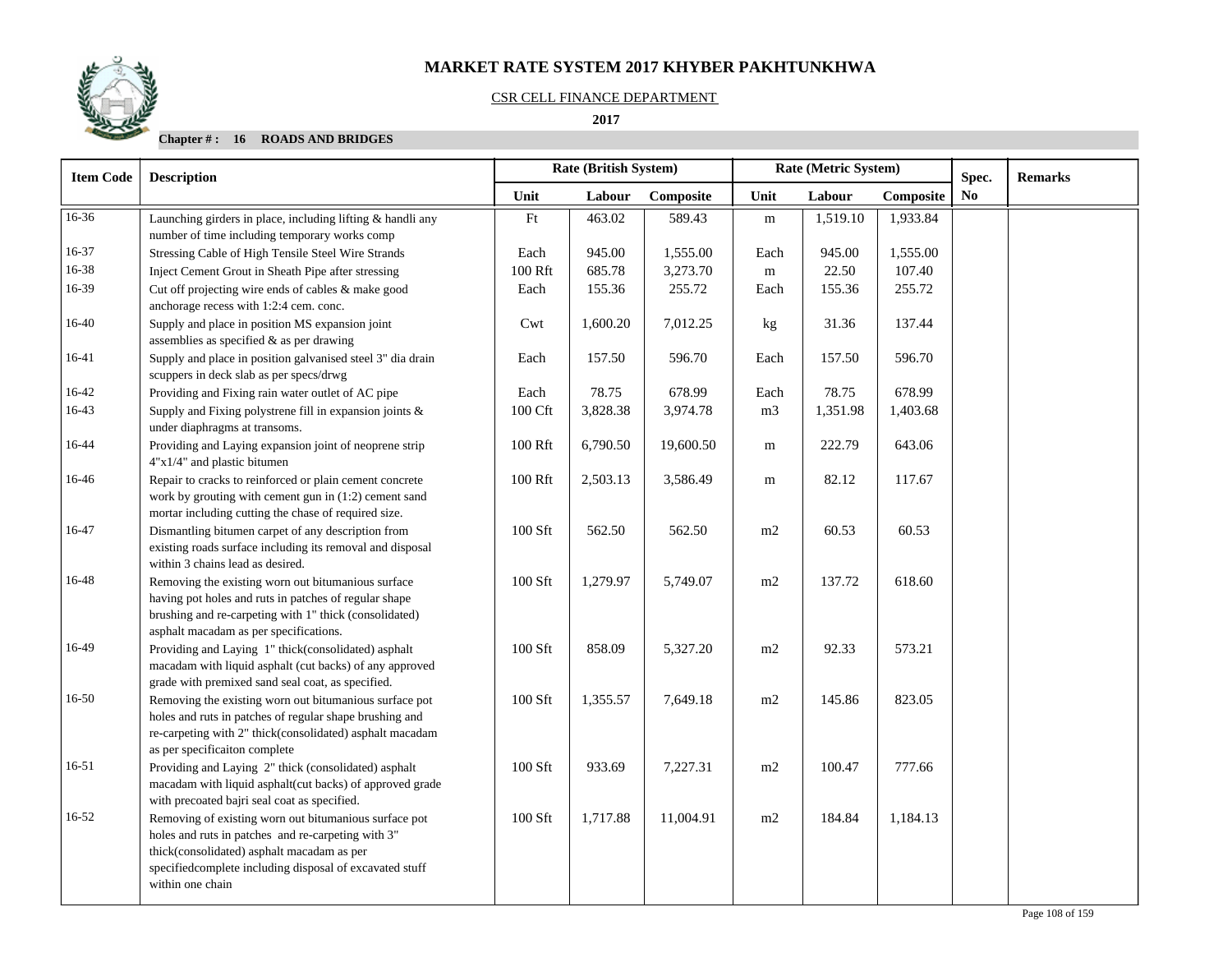#### CSR CELL FINANCE DEPARTMENT

 **2017** 

## **Chapter # : 16 ROADS AND BRIDGES**

| <b>Item Code</b> | <b>Description</b>                                                                                                                                                                                                                                                       | <b>Rate (British System)</b> |          |           | Rate (Metric System) |          |           | Spec. | <b>Remarks</b> |
|------------------|--------------------------------------------------------------------------------------------------------------------------------------------------------------------------------------------------------------------------------------------------------------------------|------------------------------|----------|-----------|----------------------|----------|-----------|-------|----------------|
|                  |                                                                                                                                                                                                                                                                          | Unit                         | Labour   | Composite | Unit                 | Labour   | Composite | No.   |                |
| $16 - 53$        | Providing and Laying 3" thick (consolidated) asphalt<br>macadam with liquid asphalt(cut backs) of approved grade<br>with precoated bajri seal coat as specified.                                                                                                         | $100$ Sft                    | 1,296.00 | 10,583.03 | m2                   | 139.45   | 1,138.73  |       |                |
| 16-54            | Surface dressing with bituman 80/100 or any other<br>approved grade on a primary coat of liquid asphalt (cut<br>backs) of any approved grade primer at 22lbs&bituman at<br>35lbs with 5cft of 1/2 standard size bajri per %sft of road<br>surface complete with rolling. | 100 Sft                      | 38.19    | 3,200.07  | m2                   | 4.11     | 344.33    |       |                |
| 16-55            | Providing and Laying PVC pipe (b) 8" dia in foot path of<br>bridge for utilities.                                                                                                                                                                                        | 10 Rft                       | 67.50    | 3,742.14  | m                    | 22.15    | 1,227.74  |       |                |
| 16-56            | Providing and filling sand behind abutment of bridges,<br>culverts.                                                                                                                                                                                                      | 100 Cft                      | 1,341.00 | 3,903.00  | m <sub>3</sub>       | 473.57   | 1,378.33  |       |                |
| 16-57            | Formation of shoulder with permeable material Passing less<br>than 7 % from 200 seive and P.I less than 4 as specified.                                                                                                                                                  | 1000 Cft                     | 1,903.50 | 32,260.15 | m <sub>3</sub>       | 67.22    | 1,139.26  |       |                |
| $16 - 58 - a$    | Cold Milling of asphalt concrete 0-70 mm                                                                                                                                                                                                                                 | $100$ Sft                    | 84.38    | 1,595.22  | m2                   | 9.08     | 171.65    |       |                |
| $16 - 58 - b$    | Cold Milling of asphalt concrete 0-50 mm                                                                                                                                                                                                                                 | $100$ Sft                    | 56.25    | 1,106.91  | m2                   | 6.05     | 119.10    |       |                |
| $16-58-c$        | Cold Milling of asphalt concrete 0-30 mm                                                                                                                                                                                                                                 | 100 Sft                      | 33.75    | 624.23    | m2                   | 3.63     | 67.17     |       |                |
| 16-59            | Seal Coat / Pad Coat                                                                                                                                                                                                                                                     | 100 Sft                      | 222.75   | 1,034.72  | m2                   | 23.97    | 111.34    |       |                |
| 16-60            | Providing and Laying Asphalt concrete in pot holes/deep<br>patching upto 30 cm including ramming completel                                                                                                                                                               | 100 Cft                      | 3,487.50 | 16,870.90 | m <sub>3</sub>       | 1,231.60 | 5,957.91  |       |                |
| 16-61            | Grooving in existing BT road of size 4x4 cm @ 2 meter<br>$c/c$ .                                                                                                                                                                                                         | 100 Sft                      | 348.75   | 348.75    | m2                   | 37.53    | 37.53     |       |                |
| 16-62            | Leveling dressing and compaction with power roller of<br>existing base coarse layer after asphalt scarification.                                                                                                                                                         | $100$ Sft                    | 720.00   | 1,258.32  | m2                   | 77.47    | 135.40    |       |                |
| $16-63-a$        | Providing and fixing kerb stone (12"x18"x6") in cement<br>sand mortar 1:3 in center media or round about as<br>specified.                                                                                                                                                | 100 Rft                      | 2,137.50 | 20,479.22 | m                    | 70.13    | 671.89    |       |                |
| $16-63-b$        | Providing and fixing kerb stone (12"x14"x6") in cement<br>sand mortar 1:3 in center media or round about as<br>specified.                                                                                                                                                | 100 Rft                      | 2,137.50 | 17,429.22 | m                    | 70.13    | 571.82    |       |                |
| $16-63-c$        | Providing and fixing kerb stone (12"x12"x6") in cement<br>sand mortar 1:3 in center media or round about as<br>specified.                                                                                                                                                | 100 Rft                      | 2,137.50 | 17,429.22 | m                    | 70.13    | 571.82    |       |                |
| 16-64            | Bailing out water by Mechanical mean.                                                                                                                                                                                                                                    | 100 Cft                      | 11.81    | 50.70     | m <sub>3</sub>       | 4.17     | 17.90     |       |                |
| $16-65-a$        | Pavement marking in reflective thermoplast paint with<br>glass beads for line 15 cm width.                                                                                                                                                                               | 100 Rft                      | 309.38   | 4,579.38  | m                    | 10.15    | 150.24    |       |                |
| $16-65-b$        | Pavement marking in reflective thermoplast paint with<br>glass beads for line 20 cm width.                                                                                                                                                                               | 100 Rft                      | 309.38   | 6,031.17  | m                    | 10.15    | 197.87    |       |                |
| 16-66-a          | Pavement marking in non-reflective thermoplast paint for<br>line 15 cm width.                                                                                                                                                                                            | 100 Rft                      | 309.38   | 4,884.38  | m                    | 10.15    | 160.25    |       |                |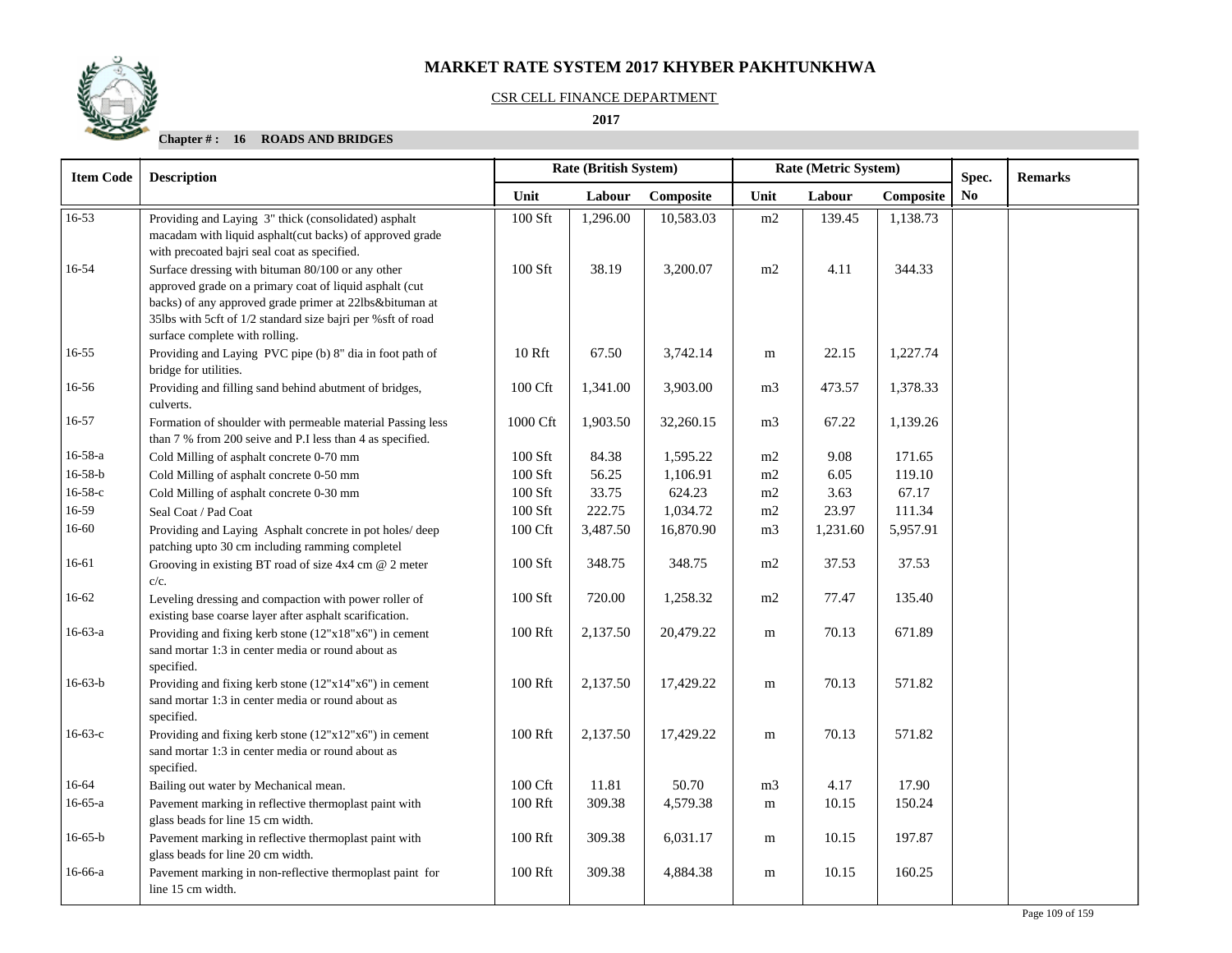#### CSR CELL FINANCE DEPARTMENT

#### **2017**

## **Chapter # : 16 ROADS AND BRIDGES**

| <b>Item Code</b> | <b>Description</b>                                                                                           | Rate (British System) |          |           |                | Rate (Metric System) |           | Spec.          | <b>Remarks</b> |
|------------------|--------------------------------------------------------------------------------------------------------------|-----------------------|----------|-----------|----------------|----------------------|-----------|----------------|----------------|
|                  |                                                                                                              | Unit                  | Labour   | Composite | Unit           | Labour               | Composite | N <sub>0</sub> |                |
| $16 - 66 - b$    | Pavement marking in non-reflective thermoplast paint for<br>line 20 cm width.                                | 100 Rft               | 309.38   | 6,439.88  | ${\bf m}$      | 10.15                | 211.28    |                |                |
| 16-67-a          | Pavement marking in reflective chlorinated rubber paint<br>with glass beads for line 15 cm width.            | 100 Rft               | 309.38   | 30,809.38 | m              | 10.15                | 1,010.81  |                |                |
| $16-67-b$        | Pavement marking in reflective chlorinated rubber paint<br>with glass beads for line 20 cm width.            | 100 Rft               | 309.38   | 41,179.38 | m              | 10.15                | 1,351.03  |                |                |
| 16-68-a          | Pavement marking in reflective chlorinated rubber paint for<br>line 15 cm width.                             | 100 Rft               | 309.38   | 30,809.38 | $\mathbf m$    | 10.15                | 1,010.81  |                |                |
| 16-68-b          | Pavement marking in reflective chlorinated rubber paint<br>for line 20 cm width.                             | 100 Rft               | 309.38   | 41,179.38 | m              | 10.15                | 1,351.03  |                |                |
| 16-69            | Providing & laying stone soling in water logged area<br>including granular filling & compaction complete.    | 100 Cft               | 1,096.88 | 5,769.48  | m <sub>3</sub> | 387.36               | 2,037.47  |                |                |
| 16-70            | Tucking and chipping of road surface before hot surface<br>dressing over existing road.                      | $100$ Sft             | 281.25   | 281.25    | m2             | 30.26                | 30.26     |                |                |
| 16-71            | Leveling course on existing surface of road.                                                                 | 100 Cft               | 610.65   | 35,127.99 | m <sub>3</sub> | 215.65               | 12,405.34 |                |                |
| $16 - 72 - a$    | Jack Anchorage For 20 to 24 Wires 0.5" Strand<br>(Comprising Trumpet, Stressing Block & Wedges<br>Complete)  | Each                  | 151.88   | 14,059.88 | Each           | 151.88               | 14,059.88 |                |                |
| $16-72-b$        | Jack Anchorage For 16 to 19 Wires 0.5" Strand<br>(Comprising Trumpet, Stressing Block & Wedges)<br>Complete) | Each                  | 151.88   | 11,278.28 | Each           | 151.88               | 11,278.28 |                |                |
| $16-72-c$        | Jack Anchorage For 10 to 12 Wires 0.5" Strand<br>(Comprising Trumpet, Stressing Block & Wedges)<br>Complete) | Each                  | 151.88   | 8,691.88  | Each           | 151.88               | 8,691.88  |                |                |
| $16-72-d$        | Jack Anchorage For 13 to 15 Wires 0.5" Strand<br>(Comprising Trumpet, Stressing Block & Wedges<br>Complete)  | Each                  | 151.88   | 9,667.88  | Each           | 151.88               | 9,667.88  |                |                |
| $16-72-e$        | Jack Anchorage For 8 to 9 Wires 0.5" Strand (Comprising<br>Trumpet, Stressing Block & Wedges Complete)       | Each                  | 151.88   | 6,251.88  | Each           | 151.88               | 6,251.88  |                |                |
| $16-72-f$        | Jack Anchorage For 5 to 7 Wires 0.5" Strand (Comprising<br>Trumpet, Stressing Block & Wedges Complete)       | Each                  | 151.88   | 5,641.88  | Each           | 151.88               | 5,641.88  |                |                |
| $16 - 72 - g$    | Jack Anchorage For upto 4 Wires 0.5" Strand (Comprising<br>Trumpet, Stressing Block & Wedges Complete)       | Each                  | 151.88   | 4,055.88  | Each           | 151.88               | 4,055.88  |                |                |
| $16 - 73 - a$    | Un-galvanized Sheath for 20 to 24 Wires 0.5" Strand Cable                                                    | Rft                   | 9.25     | 100.75    | m              | 30.36                | 330.56    |                |                |
| $16 - 73 - b$    | Un-galvanized Sheath for 16 to 19 Wires 0.5" Strand Cable                                                    | Rft                   | 9.25     | 88.55     | m              | 30.36                | 290.53    |                |                |
| $16 - 73 - c$    | Un-galvanized Sheath for 13 to 15 Wires 0.5" Strand Cable                                                    | Rft                   | 9.25     | 51.95     | m              | 30.36                | 170.45    |                |                |
| $16 - 73 - d$    | Un-galvanized Sheath for 10 to 12 Wires 0.5" Strand Cable                                                    | Rft                   | 9.25     | 48.29     | m              | 30.36                | 158.45    |                |                |
| $16-73-e$        | Un-galvanized Sheath for 8 to 9 Wires 0.5" Strand Cable                                                      | Rft                   | 9.25     | 45.85     | m              | 30.36                | 150.44    |                |                |
| $16 - 73 - f$    | Un-galvanized Sheath for 5 to 7 Wires 0.5" Strand Cable                                                      | Rft                   | 9.25     | 44.63     | m              | 30.36                | 146.44    |                |                |
| $16 - 73 - g$    | Un-galvanized Sheath for upto 4 Wires 0.5" Strand Cable                                                      | Rft                   | 9.25     | 40.97     | $\mathbf m$    | 30.36                | 134.43    |                |                |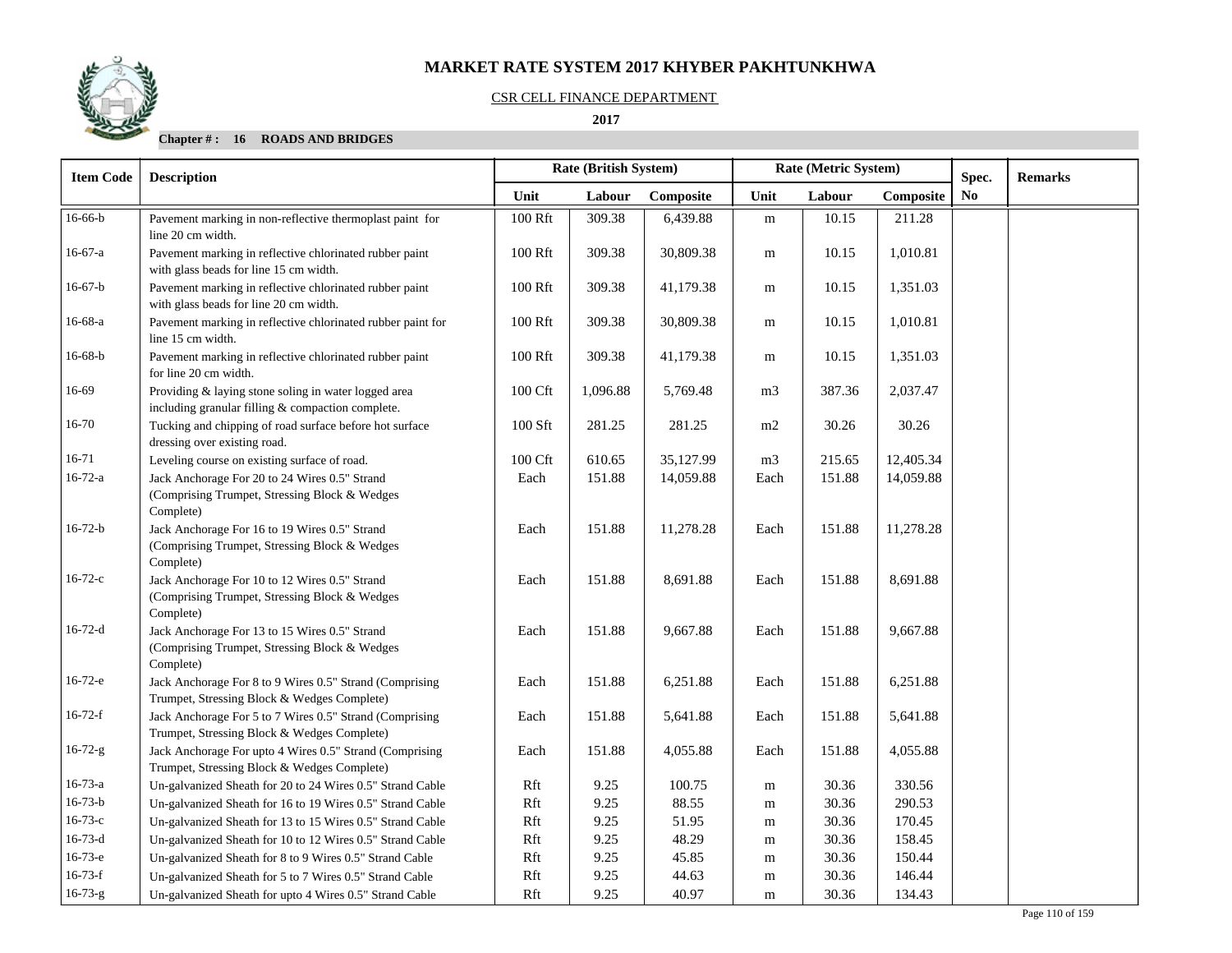

#### CSR CELL FINANCE DEPARTMENT

#### **2017**

## **Chapter # : 16 ROADS AND BRIDGES**

| <b>Item Code</b> | <b>Rate (British System)</b><br>Rate (Metric System)<br><b>Description</b>                                                                                                                                                  |         |          |            |           | Spec.  | <b>Remarks</b> |                |  |
|------------------|-----------------------------------------------------------------------------------------------------------------------------------------------------------------------------------------------------------------------------|---------|----------|------------|-----------|--------|----------------|----------------|--|
|                  |                                                                                                                                                                                                                             | Unit    | Labour   | Composite  | Unit      | Labour | Composite      | No             |  |
| $16 - 73 - h$    | Stressing and Grouting for Cables upto 24/0.5" (Single End<br>Stressing).                                                                                                                                                   | Each    | 877.50   | 2,951.50   | Each      | 877.50 | 2,951.50       |                |  |
| $16-73-i$        | Stressing and Grouting for Cables ranging from 13/0.5" to<br>24/.05" (Single End Stressing).                                                                                                                                | Each    | 585.00   | 2,659.00   | Each      | 585.00 | 2,659.00       |                |  |
| $16 - 73 - j$    | Stressing and Grouting for Cable below 13/0.5" (Single<br>End Stressing).                                                                                                                                                   | Each    | 405.00   | 2,479.00   | Each      | 405.00 | 2,479.00       |                |  |
| $16-74-a$        | Supply of High Tensile Pre-stressed concrete steel wire<br>strand Grade 270K 0.5" dia. Packed in standard<br>reeless/weldless coils of two 2000 kgs approximately<br>binded and wraped in Hessian Cloth.                    | Tonne   | 0.00     | 163,480.00 | ton       | 0.00   | 166,103.36     |                |  |
| $16 - 74 - b$    | Supply of P.C Steel wire Dia 7 mm and 8 mm. Packed in<br>reeless coils of 600 kgs to 800 kgs properly binded.                                                                                                               | tonne   | 0.00     | 134,200.00 | ton       | 0.00   | 136,353.50     |                |  |
| $16 - 74 - c$    | Supply of P.C Steel wire Dia 4 mm and 5 mm. Packed in<br>reeless coils of 600 kgs to 800 kgs properly binded.                                                                                                               | Tonne   | 0.00     | 134,200.00 | ton       | 0.00   | 136,353.50     |                |  |
| $16 - 75 - a$    | Galvanized Sheath for 20 to 24 Wires 0.5" Strand Cable                                                                                                                                                                      | Rft     | 9.25     | 212.75     | m         | 30.36  | 698.00         |                |  |
| $16 - 75 - b$    | Galvanized Sheath for 16 to 19 Wires 0.5" Strand Cable                                                                                                                                                                      | Rft     | 9.25     | 184.93     | m         | 30.36  | 606.74         |                |  |
| $16 - 75 - c$    | Galvanized Sheath for 13 to 15 Wires 0.5" Strand Cable                                                                                                                                                                      | Rft     | 9.25     | 160.05     | m         | 30.36  | 525.09         |                |  |
| $16-75-d$        | Galvanized Sheath for 10 to 12 Wires 0.5" Strand Cable                                                                                                                                                                      | Rft     | 9.25     | 139.55     | m         | 30.36  | 457.84         |                |  |
| $16-75-e$        | Galvanized Sheath for 8 to 9 Wires 0.5" Strand Cable                                                                                                                                                                        | Rft     | 9.25     | 128.81     | m         | 30.36  | 422.62         |                |  |
| $16-75-f$        | Galvanized Sheath for 5 to 7 Wires 0.5" Strand Cable                                                                                                                                                                        | Rft     | 9.25     | 116.61     | m         | 30.36  | 382.59         |                |  |
| $16 - 75 - g$    | Galvanized Sheath for upto 4 Wires 0.5" Strand Cable                                                                                                                                                                        | Rft     | 9.25     | 99.53      | m         | 30.36  | 326.56         |                |  |
| 16-76-a          | Precast Reinfored Concrete Kerb New Jersy Barrier for<br>Median (Double Face)                                                                                                                                               | 8 Rft   | 0.00     | 17,771.71  | m         | 0.00   | 7,288.27       |                |  |
| $16-76-b$        | Precast Reinforced Concrete Kerb New Jersy Barrier for<br>Bridge (Single Face)                                                                                                                                              | 8 Rft   | 0.00     | 5,072.66   | m         | 0.00   | 2,080.32       |                |  |
| 16-77            | Repair to pot holes including cleaning, brushing, removal<br>of loose material and filling of the same with clean stone of<br>size 0.75" to 1.5" with hot bitumen manual compaction<br>with rammer (water bound 3% biutmen) | 100 Sft | 1,850.63 | 4,352.02   | m2        | 199.13 | 468.28         |                |  |
| $16 - 78 - a$    | Metal Guard Rail as per NHA (604a)                                                                                                                                                                                          | Rft     | 42.53    | 1,079.53   | ${\bf m}$ | 139.52 | 3,541.75       | $\overline{0}$ |  |
| $16-78-b$        | Metal Guard Rail End Pieces as per NHA (604b)                                                                                                                                                                               | Each    | 54.00    | 2,250.00   | Each      | 54.00  | 2,250.00       | $\overline{0}$ |  |
| $16-78-c$        | Steel Post of Metal Guard Rail as per NHA (604d)                                                                                                                                                                            | Each    | 180.00   | 8,720.00   | Each      | 180.00 | 8,720.00       | $\Omega$       |  |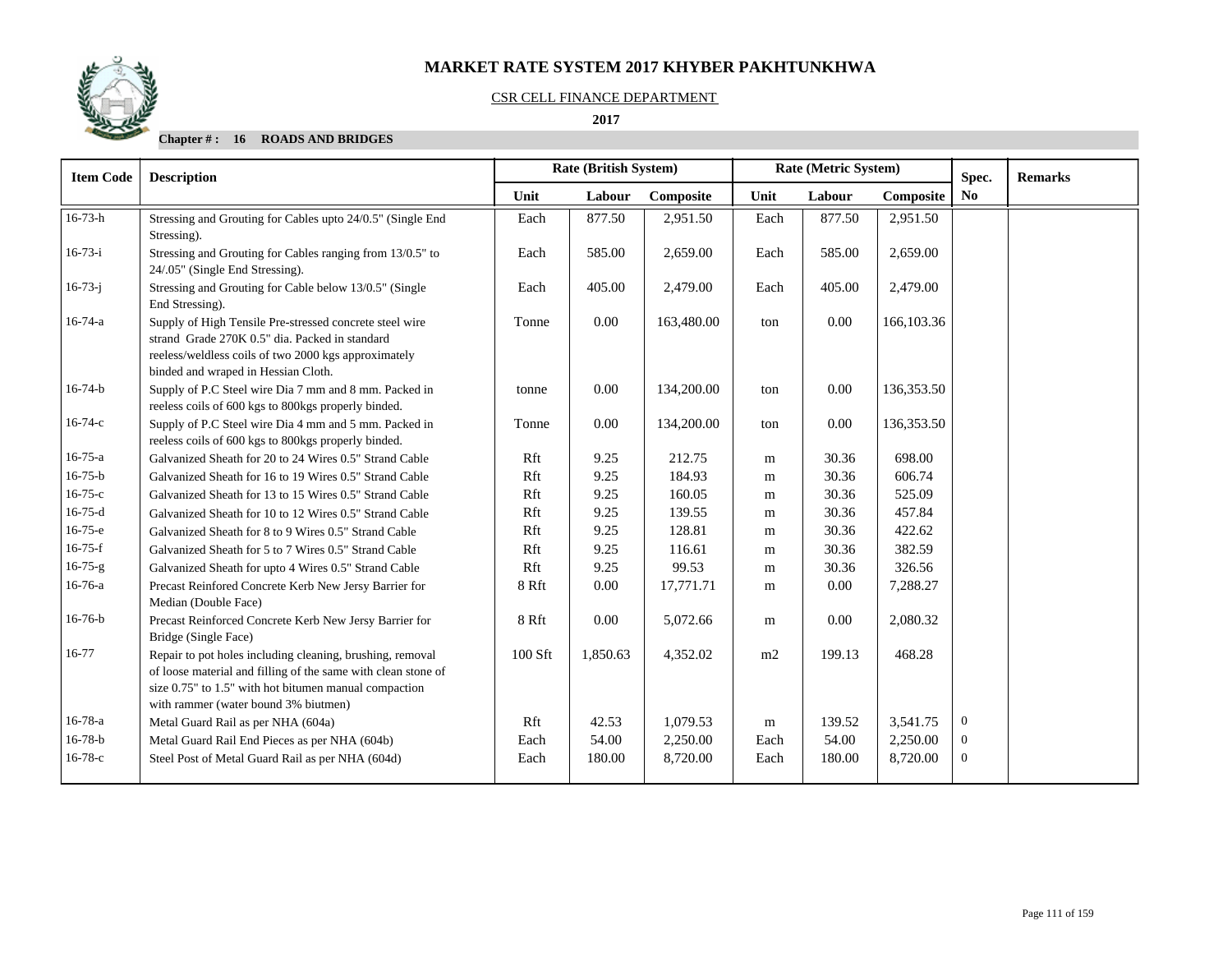# CSR CELL FINANCE DEPARTMENT

 **2017** 

# **Chapter # : 17 LINING OF CANALS**

| <b>Item Code</b> | <b>Description</b>                                                                                                      | <b>Rate (British System)</b> |          |           |                | Rate (Metric System) |           |                         | <b>Remarks</b>                                                                                         |
|------------------|-------------------------------------------------------------------------------------------------------------------------|------------------------------|----------|-----------|----------------|----------------------|-----------|-------------------------|--------------------------------------------------------------------------------------------------------|
|                  |                                                                                                                         | Unit                         | Labour   | Composite | Unit           | Labour               | Composite | Spec.<br>N <sub>0</sub> |                                                                                                        |
| $17-01-a$        | Formation, dressing and preparing sub-grade in bed                                                                      | 100 Sft                      | 644.63   | 644.63    | m2             | 69.36                | 69.36     |                         |                                                                                                        |
| $17-01-b$        | Formation, dressing and preparing sub-grade On slope                                                                    | $100$ Sft                    | 900.00   | 900.00    | m2             | 96.84                | 96.84     |                         |                                                                                                        |
| 17-02            | Stabilized layer of cement, sand mortar 1:30 2" thick on<br>slope                                                       | 100 Sft                      | 1,631.25 | 2,409.61  | m2             | 175.52               | 259.27    |                         |                                                                                                        |
| $17-03-a$        | 1/2" thick plaster of cement, sand motar 1:10 in bed                                                                    | 100 Sft                      | 1,177.88 | 1,501.18  | m2             | 126.74               | 161.53    |                         |                                                                                                        |
| $17-03-b$        | 1/2" thick plaster of cement, sand motar 1:10 On slope                                                                  | 100 Sft                      | 1,490.63 | 1,813.93  | m2             | 160.39               | 195.18    |                         |                                                                                                        |
| $17-04-a$        | 1«" thick plaster of cement, sand mortar 1:6 in bed                                                                     | 100 Sft                      | 1,490.63 | 2,837.14  | m2             | 160.39               | 305.28    |                         |                                                                                                        |
| $17-04-b$        | 1«" thick plaster of cement, sand mortar 1:6 On slope                                                                   | 100 Sft                      | 1,884.38 | 3,230.89  | m2             | 202.76               | 347.64    |                         |                                                                                                        |
| $17-05-a$        | 3/8" thick plaster of cement, sand mortar 1:3 in bed                                                                    | 100 Sft                      | 1,177.88 | 1,692.35  | m2             | 126.74               | 182.10    |                         |                                                                                                        |
| $17-05-b$        | 3/8" thick plaster of cement, sand mortar 1:3 On slope                                                                  | 100 Sft                      | 1,490.63 | 2,005.10  | m2             | 160.39               | 215.75    |                         |                                                                                                        |
| $17-06-a$        | Lining with Brick tiles 12"x6"x2", in c/s mortar 1:6 over a<br>layer of $1/8$ " thick c/s mortar 1:6 (in bed)           | 100 Cft                      | 5,765.63 | 33,494.39 | m <sub>3</sub> | 2,036.11             | 11,828.44 |                         | The rates covers<br>laying tiles including<br>mortar item 17.01 to<br>17.05 are payable<br>separately. |
| $17-06-b$        | Lining with Brick tiles $12"x6"x2"$ , in c/s mortar 1:6 over a<br>layer of $1/8$ " thick c/s mortar 1:6 (On slope)      | 100 Cft                      | 6,581.25 | 34,310.02 | m <sub>3</sub> | 2,324.15             | 12,116.48 |                         |                                                                                                        |
| $17-07-a$        | Lining with Brick tiles 12"x6"x2", in c/s mortar 1:3 over a<br>layer of $1/8$ " thick c/s mortar 1:3 (in bed)           | 100 Cft                      | 5,765.63 | 35,036.48 | m <sub>3</sub> | 2,036.11             | 12,373.03 |                         | ditto                                                                                                  |
| $17-07-b$        | Lining with Brick tiles 12"x6"x2", in c/s mortar 1:3 over a<br>layer of 1/8" thick c/s mortar 1:3 (On slope)            | 100 Cft                      | 6,581.25 | 35,852.10 | m <sub>3</sub> | 2,324.15             | 12,661.06 |                         |                                                                                                        |
| $17-08-a$        | Lining with bricks $9"x4.5"x3"$ (First Class) in c/s mort. 1:6<br>ove a layer of 1/8" thick c/s mortar 1:6 (in bed)     | 100 Cft                      | 5,765.63 | 23,429.39 | m <sub>3</sub> | 2,036.11             | 8,274.02  |                         | ditto                                                                                                  |
| $17-08-b$        | Lining with bricks $9"x4.5"x3"$ (First Class), in c/s mort. 1:6<br>over a layer of 1/8" thick c/s mortar 1:6 (On slope) | 100 Cft                      | 6,581.25 | 24,245.02 | m <sub>3</sub> | 2,324.15             | 8,562.06  |                         |                                                                                                        |
| $17-09-a$        | Lining with bricks 9"x4.5"x3" (First Class), in c/s mort. 1:3<br>over a layer of $1/8$ " thick c/s mortar 1:3 (in bed)  | 100 Cft                      | 5,765.63 | 24,971.47 | m <sub>3</sub> | 2,036.11             | 8,818.60  |                         | ditto                                                                                                  |
| $17-09-b$        | Lining with bricks 9"x4.5"x3" (First Class), in c/s mort. 1:3<br>over a layer of 1/8" thick c/s mortar 1:3 (On slope)   | 100 Cft                      | 6,581.25 | 25,787.10 | m <sub>3</sub> | 2,324.15             | 9,106.64  |                         |                                                                                                        |
| $17-10-a-01$     | 4" thick PCC lining, using washed screened &<br>graded/curshed stone aggregate : in bed : Ratio 1:2:4                   | 100 Cft                      | 4,668.75 | 20,517.04 | m <sub>3</sub> | 1,648.76             | 7,245.53  |                         |                                                                                                        |
| $17-10-a-02$     | 4" thick PCC lining, using washed screened $\&$<br>graded/curshed stone aggregate : in bed : Ratio 1:3:6                | 100 Cft                      | 4,668.75 | 17,798.39 | m <sub>3</sub> | 1,648.76             | 6,285.45  |                         |                                                                                                        |
| $17-10-a-03$     | 4" thick PCC lining, using washed screened $\&$<br>graded/curshed stone aggregate : in bed : Ratio 1:4:8                | 100 Cft                      | 4,668.75 | 15,473.07 | m <sub>3</sub> | 1,648.76             | 5,464.27  |                         |                                                                                                        |
| $17-10-b-01$     | 4" thick PCC lining, using washed screened $\&$<br>graded/curshed stone aggregate : On slope : Ratio 1:2:4              | 100 Cft                      | 5,484.38 | 21,332.66 | m <sub>3</sub> | 1,936.79             | 7,533.56  |                         |                                                                                                        |
| 17-10-b-02       | 4" thick PCC lining, using washed screened &<br>graded/curshed stone aggregate : On slope : Ratio 1:3:6                 | 100 Cft                      | 5,484.38 | 18,614.02 | m <sub>3</sub> | 1,936.79             | 6,573.49  |                         |                                                                                                        |
|                  |                                                                                                                         |                              |          |           |                |                      |           |                         |                                                                                                        |

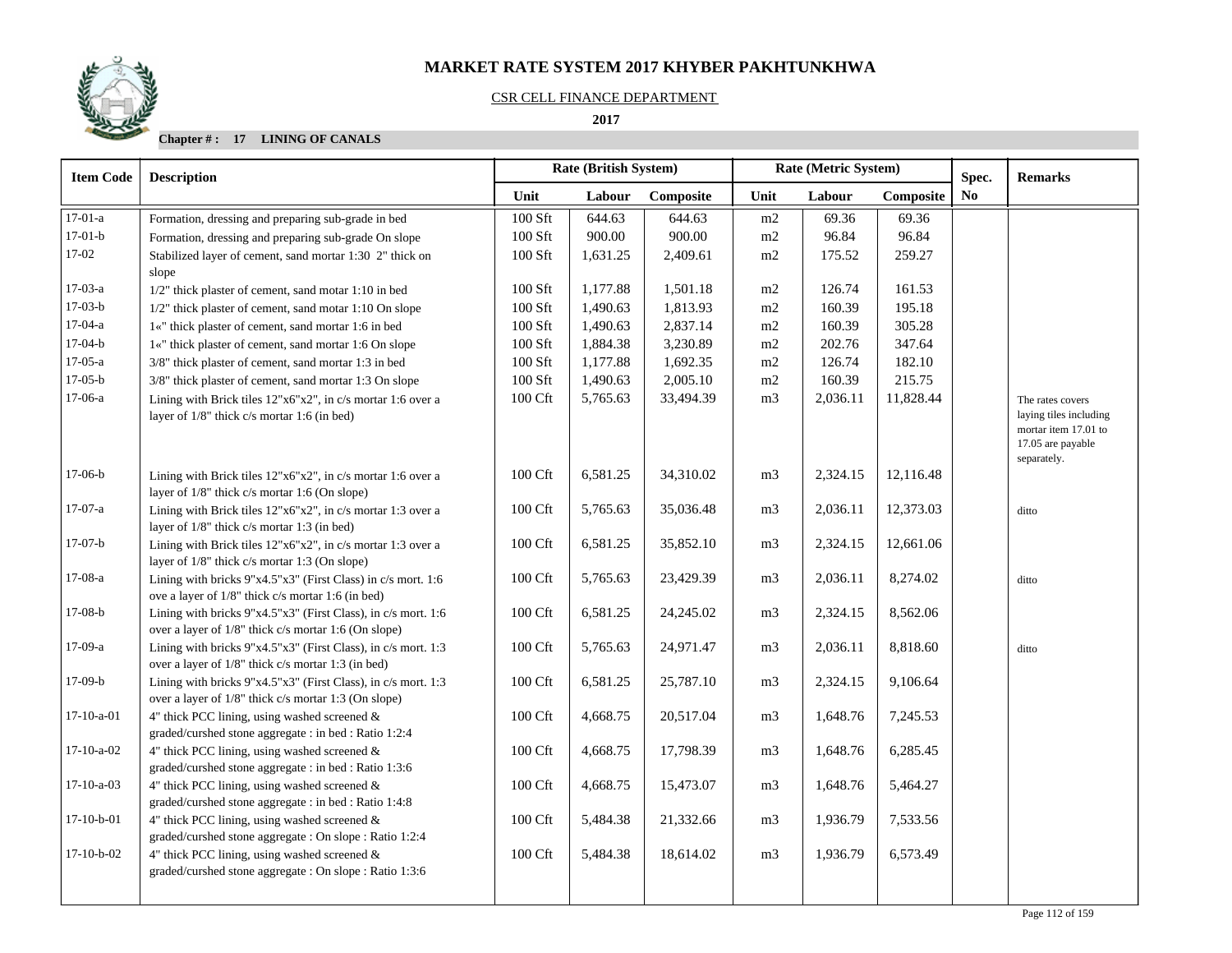

#### CSR CELL FINANCE DEPARTMENT

#### **2017**

## **Chapter # : 17 LINING OF CANALS**

| <b>Item Code</b> | <b>Description</b>                                                                                         | <b>Rate (British System)</b> |          |           |                | <b>Rate (Metric System)</b> |                  | Spec.          | <b>Remarks</b> |
|------------------|------------------------------------------------------------------------------------------------------------|------------------------------|----------|-----------|----------------|-----------------------------|------------------|----------------|----------------|
|                  |                                                                                                            | Unit                         | Labour   | Composite | Unit           | Labour                      | <b>Composite</b> | N <sub>0</sub> |                |
| $17-10-b-03$     | 4" thick PCC lining, using washed screened $\&$<br>graded/curshed stone aggregate : On slope : Ratio 1:4:8 | 100 Cft                      | 5,484.38 | 16,288.70 | m <sub>3</sub> | 1,936.79                    | 5,752.31         |                |                |
| $17-11-a$        | Providing and Laying segments in Precast lining (Parabola<br>type) Type A                                  | Rft                          | 233.44   | 775.39    | m              | 765.87                      | 2,543.92         |                |                |
| $17-11-b$        | Providing and Laying segments in Precast lining (Parabola)<br>type) Type B                                 | Rft                          | 155.63   | 389.23    | m              | 510.58                      | 1,277.00         |                |                |
| $17-11-c$        | Providing and Laying PCC segments in Precast lining<br>(Parabola type) Type C                              | Rft                          | 125.63   | 288.70    | m              | 412.16                      | 947.17           |                |                |
| $17-11-d$        | Providing and Laying PCC segments in Precast lining<br>(Parabola type) Type D                              | Rft                          | 125.63   | 253.22    | m              | 412.16                      | 830.78           |                |                |
| $17-11-e$        | Providing and Laying PCC segments in Precast lining<br>(Parabola type) Type SPL D                          | Rft                          | 114.38   | 213.60    | m              | 375.25                      | 700.79           |                |                |
| $17-11-f$        | Providing and Laying PCC segments in Precast lining<br>(Parabola type) Type E                              | Rft                          | 114.38   | 194.61    | m              | 375.25                      | 638.49           |                |                |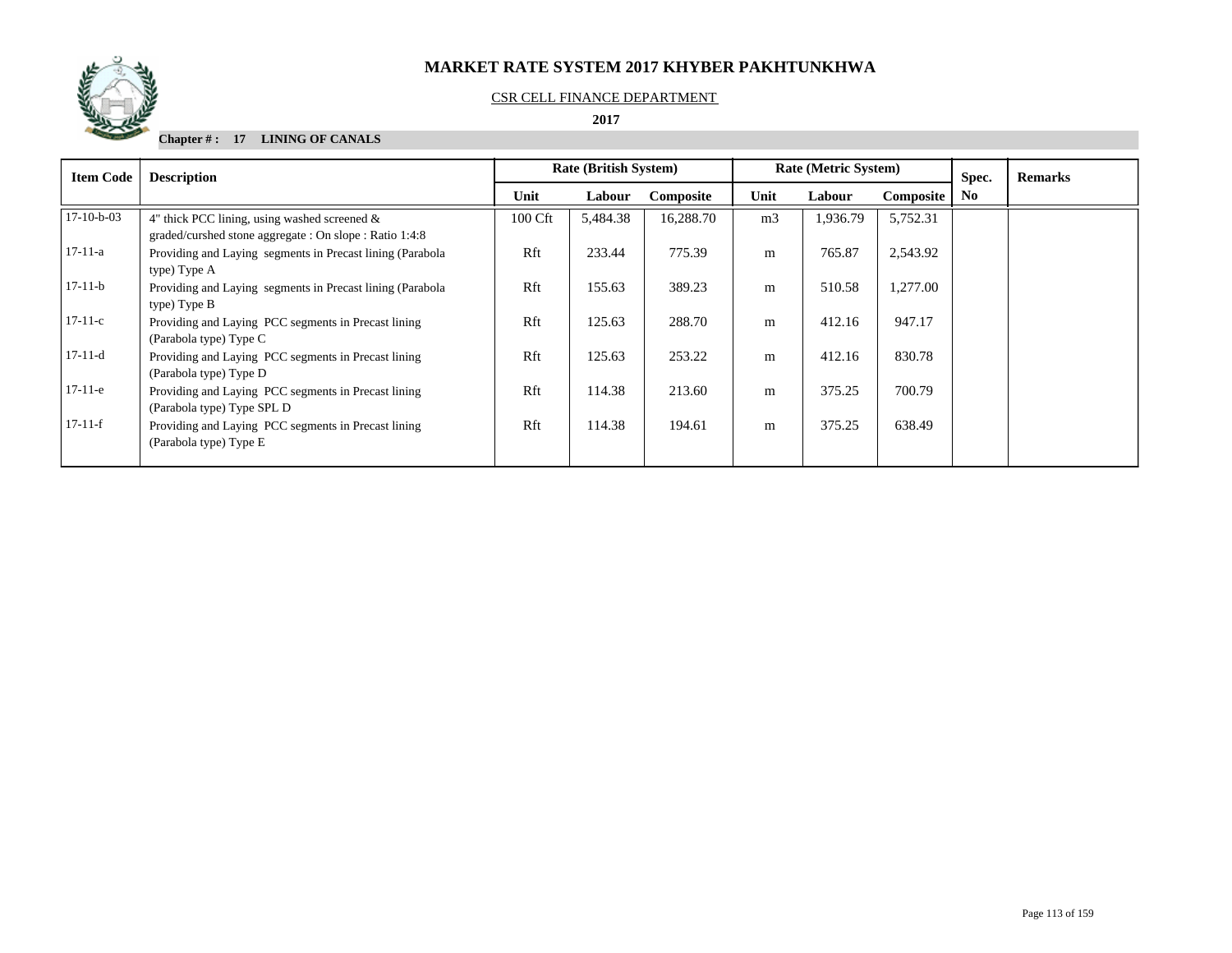

#### CSR CELL FINANCE DEPARTMENT

 **2017** 

**Chapter # : 18 SHEET PILING**

| <b>Item Code</b> | <b>Description</b>                                    | <b>Rate (British System)</b><br>Rate (Metric System)<br>Spec. |           |           |                 | <b>Remarks</b> |           |    |                                                                                                                                                     |
|------------------|-------------------------------------------------------|---------------------------------------------------------------|-----------|-----------|-----------------|----------------|-----------|----|-----------------------------------------------------------------------------------------------------------------------------------------------------|
|                  |                                                       | Unit                                                          | Labour    | Composite | Unit            | Labour         | Composite | No |                                                                                                                                                     |
| 18-01            | Cutting Ransome & Larson piles.                       | Each                                                          | 253.13    | 253.13    | Cut             | 253.13         | 253.13    |    |                                                                                                                                                     |
| 18-02            | Cutting universal piles                               | Each                                                          | 273.38    | 273.38    | Cut             | 273.38         | 273.38    |    |                                                                                                                                                     |
| $18-03-a$        | Driving steel piles to depth of: Upto 15'             | Rft                                                           | 92.44     | 92.44     | m               | 303.27         | 303.27    |    | a) The rates includes<br>laying and removing<br>of track and also<br>carriage way of piles<br>to machine, average<br>distance of 100 ft.            |
| $18-03-b$        | Driving steel piles to depth of: More than 15' to 25' | Rft                                                           | 125.36    | 125.36    | m               | 411.29         | 411.29    |    | b) The rates are for<br>the trackle ganges<br>only supplied by the<br>contractor. Mechincal<br>staff on machine will<br>be supplied by the<br>Govt: |
| $18-03-c$        | Driving steel piles to depth of: More than 25' to 30' | Rft                                                           | 130.92    | 130.92    | m               | 429.52         | 429.52    |    | c) T-piles and<br>adjustable junction<br>piles will be counted<br>as two piles.                                                                     |
| 18-04            | Dolleying piles upto 5'                               | Each                                                          | 247.50    | 247.50    | Each            | 247.50         | 247.50    |    |                                                                                                                                                     |
| 18-05            | Drilling holes in piles by hand                       | Each                                                          | 30.38     | 30.38     | Each            | 30.38          | 30.38     |    |                                                                                                                                                     |
| 18-06            | Raising and lowering machine                          | Each                                                          | 9,848.25  | 9,848.25  | Each            | 9,848.25       | 9,848.25  |    |                                                                                                                                                     |
| 18-07-a          | Turning Machine: 90                                   | Job                                                           | 5,737.50  | 5,737.50  | Job             | 5,737.50       | 5,737.50  |    |                                                                                                                                                     |
| $18-07-b$        | Turning Machine: 135                                  | Job                                                           | 7,200.00  | 7,200.00  | Job             | 7,200.00       | 7,200.00  |    |                                                                                                                                                     |
| $18-07-c$        | Turning Machine: 180                                  | Job                                                           | 9,337.50  | 9,337.50  | Job             | 9,337.50       | 9,337.50  |    |                                                                                                                                                     |
| 18-08            | Travelling machine (light)                            | 50 meter                                                      | 9,090.00  | 9,090.00  | 50 <sub>m</sub> | 9,090.00       | 9,090.00  |    |                                                                                                                                                     |
| 18-09            | Loading and unloading piles                           | tonne                                                         | 208.13    | 208.13    | tonne           | 208.13         | 208.13    |    | To be done by hand<br>carts or ramps,<br>including cost of<br>ropes.                                                                                |
| $18-10$          | Carriage of piling machine under different conditions | 50 meter                                                      | 4,471.88  | 4,471.88  | 50 <sub>m</sub> | 4,471.88       | 4,471.88  |    |                                                                                                                                                     |
| $18 - 11$        | Erecting piling machines                              | Each                                                          | 23,715.00 | 23,715.00 | Each            | 23,715.00      | 23,715.00 |    |                                                                                                                                                     |
| 18-12            | Dismantling piling machine                            | Each                                                          | 23,715.00 | 23,715.00 | Each            | 23,715.00      | 23,715.00 |    |                                                                                                                                                     |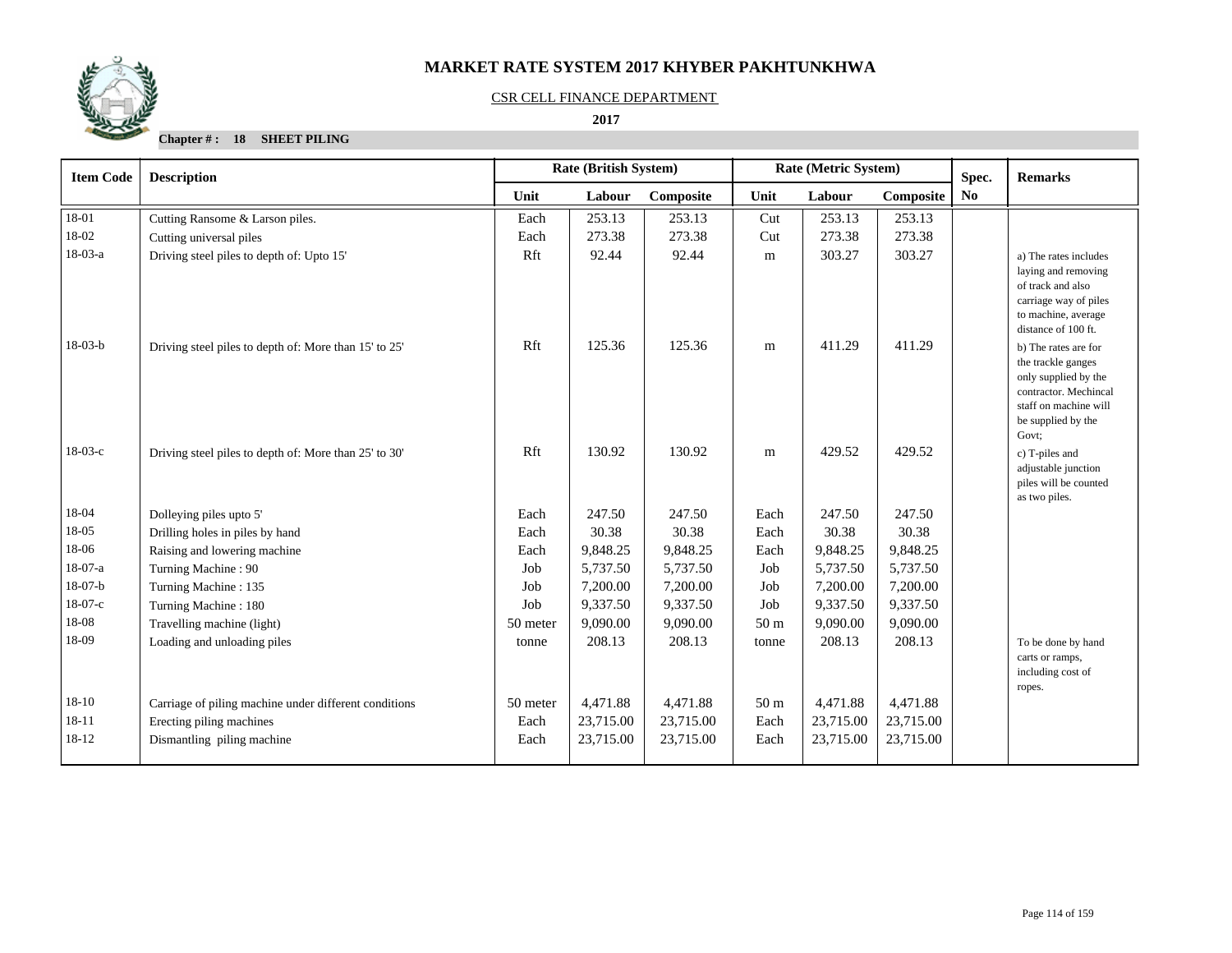#### CSR CELL FINANCE DEPARTMENT

 **2017** 

| <b>Item Code</b> | <b>Description</b>                                                                                                            |           | Rate (British System) |           | Rate (Metric System) |        |           | Spec. | <b>Remarks</b>                                                                                                 |
|------------------|-------------------------------------------------------------------------------------------------------------------------------|-----------|-----------------------|-----------|----------------------|--------|-----------|-------|----------------------------------------------------------------------------------------------------------------|
|                  |                                                                                                                               | Unit      | Labour                | Composite | Unit                 | Labour | Composite | No    |                                                                                                                |
| 19-01            | Cutting pilchi, frash or sarkanda including carriage within<br>$1.5$ km.                                                      | 100 Cft   | 1,068.75              | 1,068.75  | m <sub>3</sub>       | 377.43 | 377.43    |       |                                                                                                                |
| 19-02            | Weaving matresses                                                                                                             | 100 Sft   | 2,025.00              | 2,025.00  | m2                   | 217.89 | 217.89    |       |                                                                                                                |
| 19-03-a          | Supply & fill used synthetic fibre/plastic bags 1.25cft<br>capacity with sand or earth, sewing & stacking : in dry            | Each      | 45.56                 | 55.32     | Each                 | 45.56  | 55.32     |       | The rate dones not<br>include supply of<br>sand or earth for<br>filling of bags, which<br>shall be paid extra. |
| $19-03-b$        | Supply $\&$ fill used synthetic fibre/plastic bags 1.25cft<br>capacity with sand or earth, sewing & stacking : Under<br>water | Each      | 56.81                 | 66.57     | Each                 | 56.81  | 66.57     |       |                                                                                                                |
| $19-03-c$        | Supply & fill used cotton bags 1.25 cft capacity with sand<br>or earth, sewing & stacking : in dry                            | Each      | 45.56                 | 118.76    | each                 | 45.56  | 118.76    |       |                                                                                                                |
| $19-03-d$        | Supply & fill used cotton bags 1.25 cft capacity with sand<br>or earth, sewing & stacking: Under Water                        | Each      | 56.81                 | 130.01    | each                 | 56.81  | 130.01    |       |                                                                                                                |
| $19-04-a$        | Supply & fill new synthetic fibre/plastic bags 4-5cft<br>capacity with sand or earth, sewing, stacking : in dry               | Each      | 182.25                | 218.85    | Each                 | 182.25 | 218.85    |       | ditto                                                                                                          |
| $19-04-b$        | Supply & fill new synthetic fibre/plastic bags 4-5cft<br>capacity with sand or earth, sewing, stacking: Under water           | Each      | 227.25                | 263.85    | Each                 | 227.25 | 263.85    |       |                                                                                                                |
| $19-04-c$        | Supply & fill used cotton bags 4-5 cft capacity with sand or<br>earth, sewing & stacking : in dry                             | Each      | 182.25                | 365.25    | Each                 | 182.25 | 365.25    |       |                                                                                                                |
| $19-04-d$        | Supply & fill used cotton bags 4-5 cft capacity with sand or<br>earth, sewing & stacking: Under Water                         | Each      | 227.25                | 410.25    | Each                 | 227.25 | 410.25    |       |                                                                                                                |
| $19-05-a$        | Carriage of synthetic fibre/plastic bags 1.25 cft capacity<br>filled with sand / earth : 1st 50 m                             | 100 No.   | 230.63                | 230.63    | 100 No.              | 230.63 | 230.63    |       |                                                                                                                |
| $19-05-b$        | Carriage of synthetic fibre/plastic bags 1.25 cft capacity<br>filled with sand / earth : 2nd & 3rd 50 m                       | 100No/50m | 174.38                | 174.38    | 100No/50             | 174.38 | 174.38    |       |                                                                                                                |
| $19-05-c$        | Carriage of synthetic fibre/plastic bags 1.25 cft capacity<br>filled with sand / earth : 4th and subsequent 50 m              | 100No/50m | 19.13                 | 19.13     | 100No/50             | 19.13  | 19.13     |       |                                                                                                                |
| 19-06-a          | Carriage of new synthetic fibre/plastic bags 4-5 cft capacity<br>filled with sand/earth : 1st 50 m                            | 100 No.   | 922.50                | 922.50    | 100 No.              | 922.50 | 922.50    |       |                                                                                                                |
| $19-06-b$        | Carriage of new synthetic fibre/plastic bags 4-5 cft capacity<br>filled with sand/earth : 2nd & 3rd 50 m                      | 100No/50m | 697.50                | 697.50    | 100No/50             | 697.50 | 697.50    |       |                                                                                                                |
| $19-06-c$        | Carriage of new synthetic fibre/plastic bags 4-5 cft capacity<br>filled with sand/earth : 4th & subsequent 50 m               | 100No/50m | 76.50                 | 76.50     | 100No/50             | 76.50  | 76.50     |       |                                                                                                                |
| 19-07-a          | Rolling matresses to river edge $&$ floating, after unrolling<br>with area: Upto 200 m2                                       | 100 Sft   | 618.75                | 618.75    | m2                   | 66.58  | 66.58     |       |                                                                                                                |
| $19-07-b$        | Rolling matresses to river edge & floating, after unrolling<br>with area: Over 200 to 250 m2                                  | 100 Sft   | 984.38                | 984.38    | m2                   | 105.92 | 105.92    |       |                                                                                                                |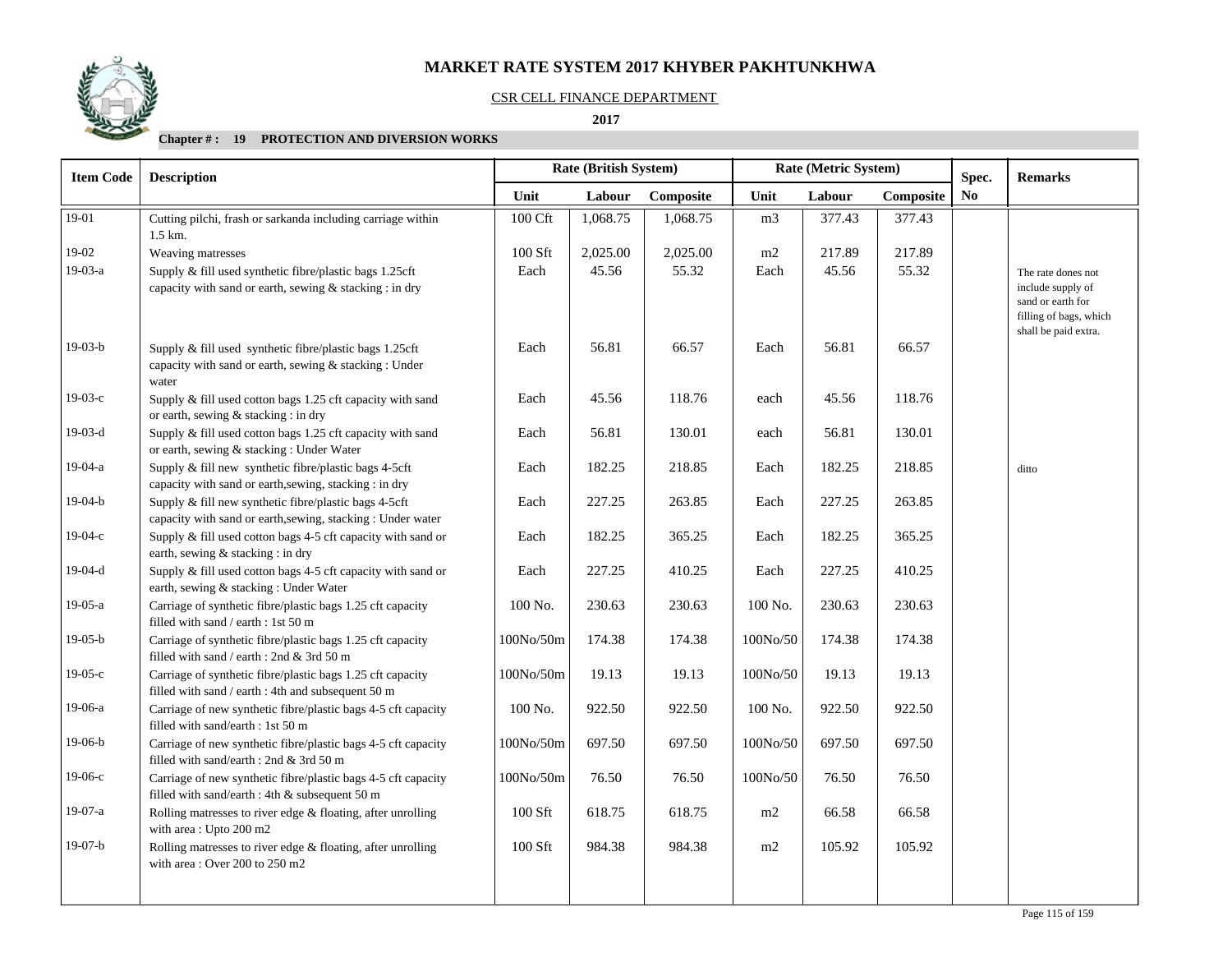

#### CSR CELL FINANCE DEPARTMENT

 **2017** 

| <b>Item Code</b> | <b>Description</b>                                                                             |           | Rate (British System) | Rate (Metric System)<br>Spec. |                |                     |          |  | <b>Remarks</b>                                                                                                           |
|------------------|------------------------------------------------------------------------------------------------|-----------|-----------------------|-------------------------------|----------------|---------------------|----------|--|--------------------------------------------------------------------------------------------------------------------------|
|                  |                                                                                                | Unit      | Labour                | Composite                     | Unit           | Labour<br>Composite |          |  |                                                                                                                          |
| $19-07-c$        | Rolling matresses to river edge & floating, after unrolling<br>with area: Over 250 m2          | 100 Sft   | 1,175.62              | 1,175.62                      | m2             | 126.50              | 126.50   |  |                                                                                                                          |
| 19-08            | Sewing empty cement bags in sheets                                                             | 100 No.   | 815.63                | 1,231.95                      | 100 No.        | 815.63              | 1,231.95 |  |                                                                                                                          |
| 19-09            | Making compact round pilchi, frash or sarkanda round<br>bundles of specified size for the work | 100 Cft   | 1,096.88              | 1,096.88                      | m <sub>3</sub> | 387.36              | 387.36   |  | Measured in the<br>shape of compact<br>round bundles and of<br>size specified for the<br>work before filling at<br>site. |
| $19-10$          | Launching the bundles mentioned in Item 19-09 above $\&$<br>placing in position                | 100 Cft   | 675.00                | 675.00                        | m <sub>3</sub> | 238.37              | 238.37   |  |                                                                                                                          |
| $19-11-a$        | Supply within 150m (500 feet): Boulders 9" and above                                           | 100 Cft   | 2,036.25              | 2,036.25                      | m <sub>3</sub> | 719.10              | 719.10   |  |                                                                                                                          |
| $19-11-b$        | Supply within 150m (500 feet): Over size shingle 3" to 9"                                      | 100 Cft   | 1,361.25              | 1,361.25                      | m <sub>3</sub> | 480.72              | 480.72   |  |                                                                                                                          |
| $19-11-c$        | Supply within 150m (500 feet): Mixed graded shingle                                            | 100 Cft   | 1,608.75              | 1,608.75                      | m <sub>3</sub> | 568.13              | 568.13   |  |                                                                                                                          |
| $19-12$          | Supplying munj or patha trungers (6" mesh to hold 3 cft)<br>stones/boulders                    | Each      | 140.63                | 195.83                        | Each           | 140.63              | 195.83   |  |                                                                                                                          |
| 19-13-a-01       | Provide & weave GI wire netting for wire crates 6"x9"<br>mesh: 15 SWG wire                     | $100$ Sft | 1,181.25              | 1,791.25                      | m2             | 127.10              | 192.74   |  |                                                                                                                          |
| 19-13-a-02       | Provide & weave GI wire netting for wire crates 6"x9"<br>mesh: 10 SWG wire                     | $100$ Sft | 1,181.25              | 3,159.18                      | m2             | 127.10              | 339.93   |  |                                                                                                                          |
| $19-13-a-03$     | Provide & weave GI wire netting for wire crates 6"x9"<br>mesh: 8 SWG wire                      | 100 Sft   | 1,181.25              | 3,434.22                      | m2             | 127.10              | 369.52   |  |                                                                                                                          |
| 19-13-b-01       | Provide & weave GI wire netting for wire crates 6"x6"<br>mesh: 15 SWG wire                     | 100 Sft   | 1,417.50              | 1,887.20                      | m2             | 152.52              | 203.06   |  |                                                                                                                          |
| 19-13-b-02       | Provide & weave GI wire netting for wire crates 6"x6"<br>mesh: 10 SWG wire                     | 100 Sft   | 1,417.50              | 2,781.17                      | m2             | 152.52              | 299.25   |  |                                                                                                                          |
| 19-13-b-03       | Provide & weave GI wire netting for wire crates 6"x6"<br>mesh: 8 SWG wire                      | 100 Sft   | 1,417.50              | 4,357.16                      | m2             | 152.52              | 468.83   |  |                                                                                                                          |
| 19-13-c-01       | Provide & weave GI wire netting for wire crates 4"x4"<br>mesh: 15 SWG wire                     | $100$ Sft | 1,575.00              | 2,281.07                      | m2             | 169.47              | 245.44   |  |                                                                                                                          |
| 19-13-c-02       | Provide & weave GI wire netting for wire crates 4"x4"<br>mesh: 10 SWG wire                     | 100 Sft   | 1,575.00              | 3,620.50                      | m2             | 169.47              | 389.57   |  |                                                                                                                          |
| $19-13-c-03$     | Provide & weave GI wire netting for wire crates 4"x4"<br>mesh: 8 SWG wire                      | 100 Sft   | 1,575.00              | 4,953.74                      | m2             | 169.47              | 533.02   |  |                                                                                                                          |
| 19-14            | Providing and Laying shingle on top of bund, including<br>handling of materials within 100 m.  | 100 Cft   | 562.50                | 2,545.00                      | m <sub>3</sub> | 198.65              | 898.76   |  |                                                                                                                          |
| $19-15-a$        | Supply & dump at site, without boat, including handling<br>within 100m : Stone                 | 100 Cft   | 1,125.00              | 3,565.00                      | m <sub>3</sub> | 397.29              | 1,258.97 |  |                                                                                                                          |
| 19-15-a-01       | Supply & dump at site, without boat, including handling<br>within 100m : boulders              | 100 Cft   | 1,125.00              | 3,687.00                      | m <sub>3</sub> | 397.29              | 1,302.05 |  |                                                                                                                          |
|                  |                                                                                                |           |                       |                               |                |                     |          |  |                                                                                                                          |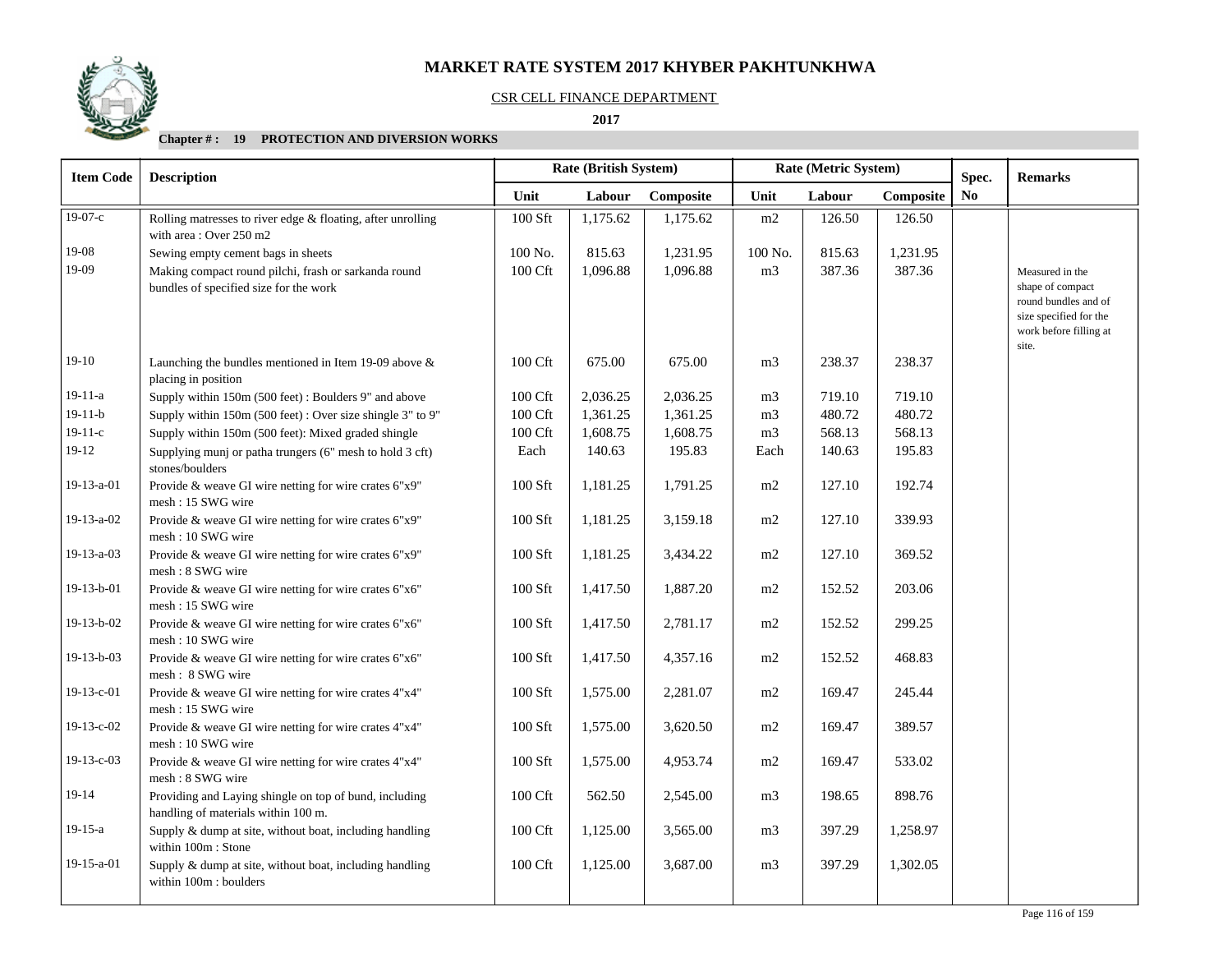### CSR CELL FINANCE DEPARTMENT

 **2017** 

| <b>Item Code</b> | <b>Description</b>                                                                                      | <b>Rate (British System)</b> |          |           |                | Rate (Metric System)     |           | Spec. | <b>Remarks</b> |
|------------------|---------------------------------------------------------------------------------------------------------|------------------------------|----------|-----------|----------------|--------------------------|-----------|-------|----------------|
|                  |                                                                                                         | Unit                         | Labour   | Composite | Unit           | Labour                   | Composite | No    |                |
| $19-15-b$        | Supply & dump at site, without boat, including handling<br>within 100m : Shingle or spawls              | 100 Cft                      | 1,125.00 | 3,107.50  | m <sub>3</sub> | 397.29                   | 1,097.40  |       |                |
| $19-15-c$        | Supply & dump at site, without boat, including handling<br>within 100m : Brick bats                     | 100 Cft                      | 843.75   | 4,503.75  | m <sub>3</sub> | 297.97                   | 1,590.49  |       |                |
| 19-16-a          | Supplying and dumping by boat, including loading within<br>100m lead : Stone or boulder                 | 100 Cft                      | 6,187.50 | 8,749.50  | m <sub>3</sub> | 2,185.10                 | 3,089.86  |       |                |
| $19-16-b$        | Supplying and dumping by boat, including loading within<br>100m lead : Shingle or spawls                | 100 Cft                      | 6,187.50 | 8,170.00  | m <sub>3</sub> | 2,185.10                 | 2,885.21  |       |                |
| $19-16-c$        | Supplying and dumping by boat, including loading within<br>100m lead: Brick bats                        |                              |          |           |                |                          |           |       | <b>DELETED</b> |
| 19-17-a          | Provide & fill brick bats in crates, excluding cost of crates :<br>without hand packing.                |                              |          |           |                |                          |           |       | <b>DELETED</b> |
| $19-17-b$        | Provide & fill brick bats in crates, excluding cost of crates :<br>with hand packing.                   |                              |          |           |                |                          |           |       | <b>DELETED</b> |
| 19-18-a          | Supply & fill bricks in wire crates including sewing crates,<br>excl cost of crates : Stone or boulder  | 100 Cft                      | 1,215.00 | 3,777.00  | m <sub>3</sub> | 429.07                   | 1,333.84  |       |                |
| $19-18-b$        | Supply & fill bricks in wire crates including sewing crates,<br>excl cost of crates : Shingle or spawls |                              |          |           |                | $\overline{\phantom{a}}$ |           |       | <b>DELETED</b> |
| 19-19            | Extra for anchoring boat for dumping by boats or tipping<br>crates                                      | 100 Cft                      | 112.50   | 112.50    | m <sub>3</sub> | 39.73                    | 39.73     |       |                |
| 19-20            | Extra for tipping crates (in addition to achoring boats)                                                | 100 Cft                      | 1,125.00 | 1,125.00  | m <sub>3</sub> | 397.29                   | 397.29    |       |                |
| 19-21            | Pilchi revetment, including carriage upto 1.5 km                                                        | 100 Sft                      | 562.50   | 2,599.90  | $\rm m2$       | 60.53                    | 279.75    |       |                |
| 19-22            | Surface protection with pilchi matresses including carriage<br>upto $1.5$ km.                           | 100 Sft                      | 0.00     | 195.20    | m2             | 0.00                     | 21.00     |       |                |
| 19-23            | Pilchi, sarkanda or frash pitching on slopes, incl supply<br>within 1.5 km, pegging & tying with wire   | $100$ Sft                    | 1,125.00 | 3,965.16  | m2             | 121.05                   | 426.65    |       |                |
| 19-24-a          | P&E groynes, vertical wooden stakes 7"-12" dia Upto 1.5<br>m high, single row of stakes at 0.3m         | 100 Sft                      | 1,237.50 | 6,223.03  | m2             | 133.15                   | 669.60    |       |                |
| $19-24-b$        | P&E groynes, vertical wooden stakes 7"-12" dia Upto 3 m<br>high, double row of stakes at 0.6m           | $100$ Sft                    | 2,193.75 | 7,862.48  | m2             | 236.05                   | 846.00    |       |                |
| $19-25$          | Providing and Laying stone pithcing/filling, dry hand<br>packed in pitching & aprons                    | 100 Cft                      | 1,575.00 | 4,625.00  | m <sub>3</sub> | 556.21                   | 1,633.30  |       |                |
| 19-26            | Supplying stone and stone filling in GI wire crate and its<br>sewing, excluding cost of crates          | 100 Cft                      | 1,687.50 | 4,737.50  | m <sub>3</sub> | 595.94                   | 1,673.03  |       |                |
| 19-27            | Providing and Laying stone pitching with hammer dressed<br>stones on surface, laid in courses           | 100 Cft                      | 3,712.50 | 7,372.50  | m <sub>3</sub> | 1,311.06                 | 2,603.58  |       |                |
| 19-28-a          | Providing and Laying stone pitching for top layer only: On<br>slope                                     | 100 Cft                      | 4,837.50 | 8,497.50  | m <sub>3</sub> | 1,708.35                 | 3,000.87  |       |                |
| $19-28-b$        | Providing and Laying stone pitching for top layer only: On<br>level                                     | 100 Cft                      | 3,712.50 | 7,372.50  | m <sub>3</sub> | 1,311.06                 | 2,603.58  |       |                |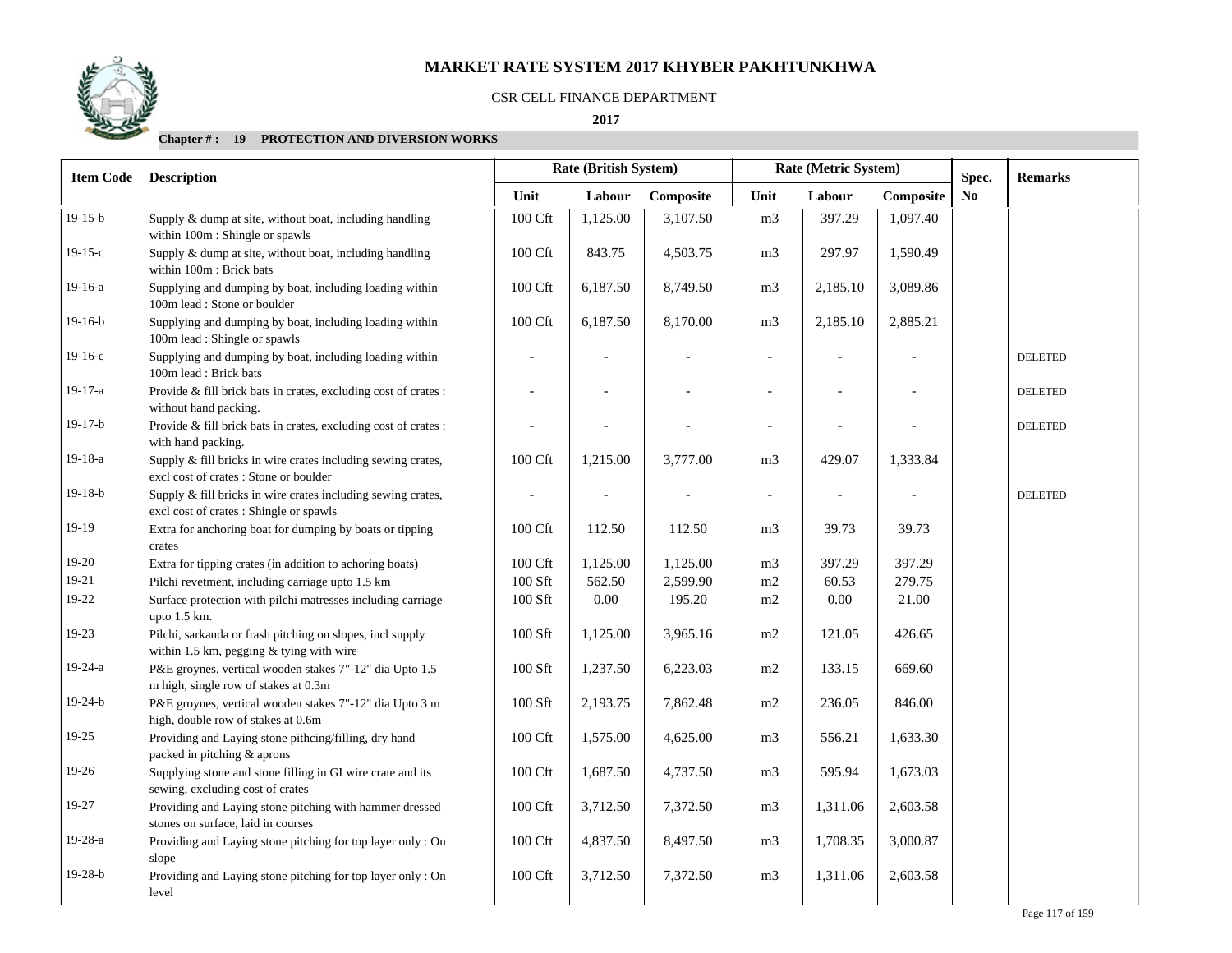#### CSR CELL FINANCE DEPARTMENT

 **2017** 

| <b>Item Code</b> | <b>Description</b>                                                                                                                                                                                                                      | <b>Rate (British System)</b> |                |           |                          | Rate (Metric System) |           | Spec.          | <b>Remarks</b> |
|------------------|-----------------------------------------------------------------------------------------------------------------------------------------------------------------------------------------------------------------------------------------|------------------------------|----------------|-----------|--------------------------|----------------------|-----------|----------------|----------------|
|                  |                                                                                                                                                                                                                                         | Unit                         | Labour         | Composite | Unit                     | Labour               | Composite | N <sub>0</sub> |                |
| 19-29-a          | Providing and Laying stone or spawl filling : On slope                                                                                                                                                                                  | 100 Cft                      | 815.63         | 4,170.63  | m <sub>3</sub>           | 288.04               | 1,472.84  |                |                |
| $19-29-b$        | Providing and Laying stone or spawl filling : On level                                                                                                                                                                                  | 100 Cft                      | 675.00         | 4,030.00  | m <sub>3</sub>           | 238.37               | 1,423.18  |                |                |
| 19-30-a          | Providing and Laying grouted stone pitching, in 1:8 c/s<br>mortar Top layer on slope                                                                                                                                                    | 100 Cft                      | 5,906.25       | 11,989.78 | m <sub>3</sub>           | 2,085.77             | 4,234.15  |                |                |
| $19-30-b$        | Providing and Laying grouted stone pitching, in 1:8 c/s<br>mortar Top layer on level                                                                                                                                                    | 100 Cft                      | 4,837.50       | 10,921.03 | m <sub>3</sub>           | 1,708.35             | 3,856.73  |                |                |
| $19-30-c$        | Providing and Laying grouted stone pitching, in 1:8 c/s<br>mortar Stone pitching/filling on slope or on level                                                                                                                           | 100 Cft                      | 4,021.88       | 10,105.41 | m <sub>3</sub>           | 1,420.31             | 3,568.70  |                |                |
| $19-31-a$        | Grouting stone pitching or apron etc, in: Cement, sand<br>mortar $(1:3)$                                                                                                                                                                | 100 Sft                      | 2,306.25       | 6,689.10  | m2                       | 248.15               | 719.75    |                |                |
| $19-31-b$        | Grouting stone pitching or apron etc, in: Cement, sand<br>mortar $(1:8)$                                                                                                                                                                | 100 Sft                      | 2,306.25       | 4,676.78  | m2                       | 248.15               | 503.22    |                |                |
| 19-32            | Sand grouting in stone apron, with high pressure hose                                                                                                                                                                                   | 100 Sft                      | 815.63         | 1,864.21  | m2                       | 87.76                | 200.59    |                |                |
| 19-33            | Grouting stone filling or pitching with bajri                                                                                                                                                                                           | 100 Cft                      | 703.13         | 1,910.93  | m <sub>3</sub>           | 248.31               | 674.84    |                |                |
| 19-34            | Remove stone & repitching hand packed, on slopes or<br>level, making good damaged portion                                                                                                                                               | 100 Cft                      | 4,050.00       | 4,050.00  | m <sub>3</sub>           | 1,430.25             | 1,430.25  |                |                |
| 19-35            | Collect & stack boulders from nullah beds or loose shale<br>etc within 100m lead                                                                                                                                                        | 100 Cft                      | 1,687.50       | 1,687.50  | m <sub>3</sub>           | 595.94               | 595.94    |                |                |
| 19-36            | Levelling and dressing stone filling under blocks and<br>grouting with shingle                                                                                                                                                          | 100 Cft                      | 815.63         | 1,410.38  | m <sub>3</sub>           | 288.04               | 498.07    |                |                |
| 19-37            | Grouting jharies between blocks with bajri                                                                                                                                                                                              | 100 Cft                      | 1,350.00       | 2,557.80  | m <sub>3</sub>           | 476.75               | 903.28    |                |                |
| 19-38-a          | Breaking stone into spawls and stacking                                                                                                                                                                                                 | 100 Cft                      | 843.75         | 843.75    | m <sub>3</sub>           | 297.97               | 297.97    |                |                |
| $19-38-b$        | Stone pitching with hammer dressed stone on surface laid<br>in courses including carriage of material with in 91.50 (300)<br>feet) meters.                                                                                              | 100 Cft                      | 5,090.63       | 8,750.63  | m <sub>3</sub>           | 1,797.74             | 3,090.26  |                |                |
| $19-38-c$        | Stone pitching hand packed with surface levelled off to the<br>correct section with hammer dressed stone and voids filled<br>in 1:8 cement mortar in floors of bridges and along banks<br>and in aprons etc including 91.50 meter lead. | 100 Cft                      | 5,906.25       | 11,955.50 | m <sub>3</sub>           | 2,085.77             | 4,222.05  |                |                |
| $19-38-d$        | Removing stone and repitching, hand packed on slopes<br>after making good damage slope.                                                                                                                                                 | 100 Cft                      | 2,193.75       | 2,193.75  | m <sub>3</sub>           | 774.72               | 774.72    |                |                |
| 19-38-е          | Collecting and stacking boulders from nullah beds or loose<br>shale from any other site, within 91.50 (300 feet) meter<br>lead                                                                                                          | 100 Cft                      | 1,125.00       | 1,125.00  | m <sub>3</sub>           | 397.29               | 397.29    |                |                |
| 19-38-f-01       | Stone pitching for top layer only on slop                                                                                                                                                                                               |                              |                |           |                          |                      |           |                | <b>DELETED</b> |
| 19-38-f-02       | Stone pitching for top layer only on Bed                                                                                                                                                                                                |                              | $\overline{a}$ |           | $\overline{\phantom{a}}$ |                      |           |                | <b>DELETED</b> |
| 19-38-g-01       | Laying stone or spawl filling. a) on level                                                                                                                                                                                              | 100 Cft                      | 675.00         | 4,030.00  | m <sub>3</sub>           | 238.37               | 1,423.18  |                |                |
| 19-38-g-02       | Laying stone or spawl filling. a) on slop                                                                                                                                                                                               | 100 Cft                      | 815.63         | 4,170.63  | m <sub>3</sub>           | 288.04               | 1,472.84  |                |                |
| 19-39-a          | Fix floating spurs, with material from canal plantation<br>within 1 km : Upto 2' FS depth                                                                                                                                               | Each                         | 27.56          | 27.56     | Each                     | 27.56                | 27.56     |                |                |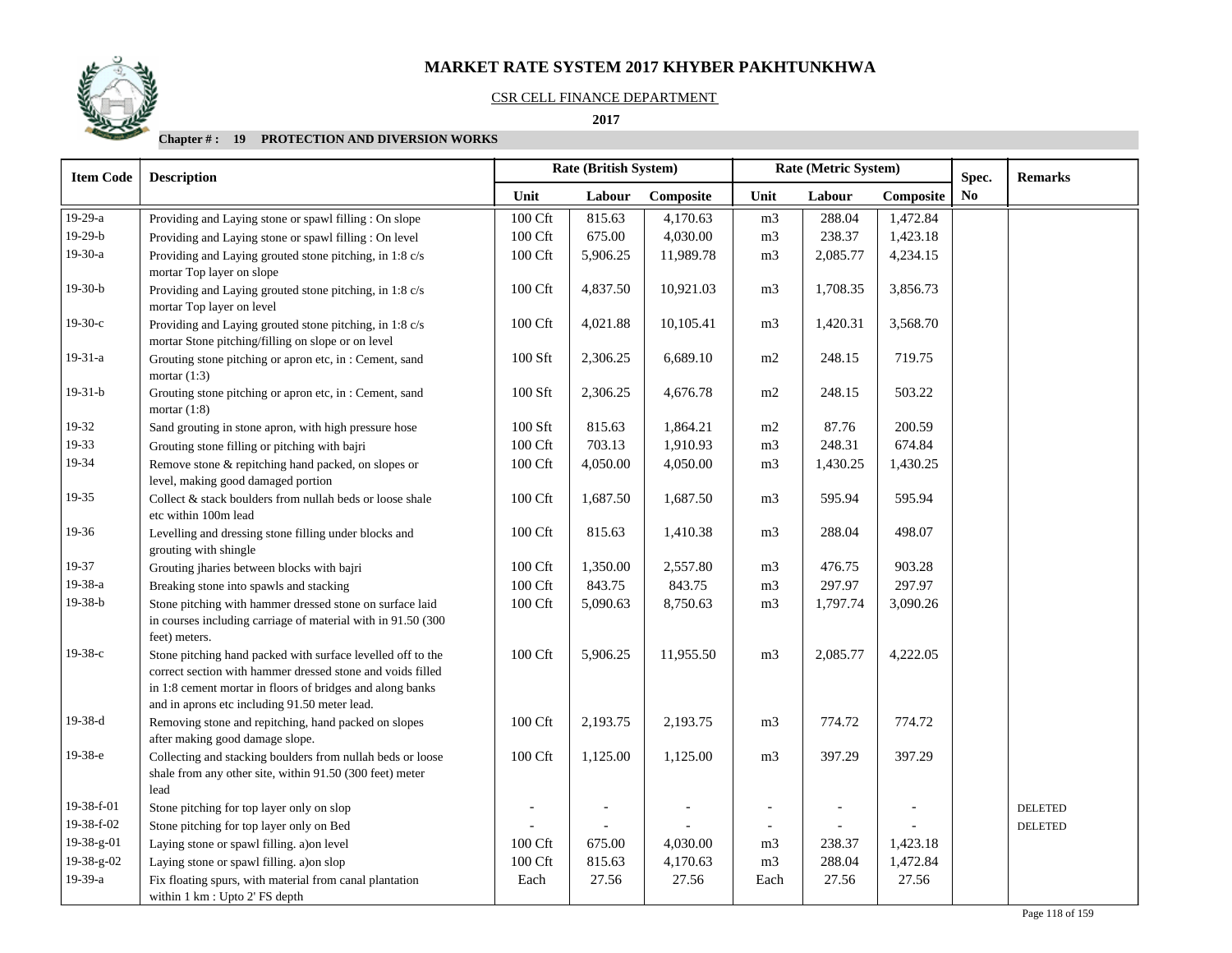## CSR CELL FINANCE DEPARTMENT

 **2017** 

| <b>Item Code</b> | <b>Description</b>                                                                                 |         |          | Rate (British System)<br>Spec. |         | Rate (Metric System) |           |                        | <b>Remarks</b>                                                                                                                     |
|------------------|----------------------------------------------------------------------------------------------------|---------|----------|--------------------------------|---------|----------------------|-----------|------------------------|------------------------------------------------------------------------------------------------------------------------------------|
|                  |                                                                                                    | Unit    | Labour   | Composite                      | Unit    | Labour               | Composite | $\mathbf{N}\mathbf{o}$ |                                                                                                                                    |
| $19-39-b$        | Fix floating spurs, with material from canal plantation<br>within 1 km : Over 2' to 3' FS depth    | Each    | 39.15    | 39.15                          | Each    | 39.15                | 39.15     |                        |                                                                                                                                    |
| $19-39-c$        | Fix floating spurs, with material from canal plantation<br>within 1 km : Over 3' to 4' FS depth    | Each    | 55.13    | 55.13                          | Each    | 55.13                | 55.13     |                        |                                                                                                                                    |
| 19-39-d          | Fix floating spurs, with material from canal plantation<br>within 1 km : Exceeding 4' depth        | Each    | 110.25   | 110.25                         | Each    | 110.25               | 110.25    |                        |                                                                                                                                    |
| 19-40-a-01       | Stake & bush from canal plantation etc : Pegs 3.5' long,<br>3"-6" dia: Unsharpened within 1km      | 100 No. | 1,692.00 | 1,984.80                       | 100 No. | 1,692.00             | 1,984.80  |                        | Royalty to be paid to<br>the forest Department<br>or cost to the private<br>owner, as the case<br>may be, if and when<br>required. |
| 19-40-a-02       | Stake & bush from canal plantation etc : Pegs 3.5' long,<br>3"-6" dia: Sharpening one end          | 100 No. | 675.00   | 675.00                         | 100 No. | 675.00               | 675.00    |                        |                                                                                                                                    |
| 19-40-a-03       | Stake & bush from canal plantation etc : Pegs 3.5' long,<br>3"-6" dia: Driving 1' below ground     | 100 No. | 703.13   | 703.13                         | 100 No. | 703.13               | 703.13    |                        |                                                                                                                                    |
| 19-40-a-04       | Stake & bush from canal plantation etc : Pegs 3.5' long,<br>3"-6" dia: Tying with munj, patha ban  | 100 Rft | 281.25   | 311.75                         | 100 Rft | 281.25               | 311.75    |                        |                                                                                                                                    |
| 19-40-a-05       | Stake & bush from canal plantation etc : Pegs 3.5' long,<br>3"-6" dia: Wattle+intertwine brushwood | 100 Rft | 1,968.75 | 3,188.75                       | 100 Rft | 1,968.75             | 3,188.75  |                        |                                                                                                                                    |
| 19-40-b-01       | Stake & bush from canal plantation etc : Pegs 4' long, 3"-6"<br>dia: Unsharpened within 1km        | 100 No. | 1,973.25 | 3,193.25                       | 100 No. | 1,973.25             | 3,193.25  |                        |                                                                                                                                    |
| 19-40-b-02       | Stake & bush from canal plantation etc : Pegs 4' long, 3"-6"<br>dia: Sharpening one end            | 100 No. | 675.00   | 675.00                         | 100 No. | 675.00               | 675.00    |                        |                                                                                                                                    |
| 19-40-b-03       | Stake & bush from canal plantation etc : Pegs 4' long, 3"-6"<br>dia: Driving 1.25' below ground    | 100 No. | 984.38   | 984.38                         | 100 No. | 984.38               | 984.38    |                        |                                                                                                                                    |
| 19-40-b-04       | Stake & bush from canal plantation etc : Pegs 4' long, 3"-6"<br>dia: Tying with munj, patha ban    | 100 Rft | 281.25   | 311.75                         | 100 Rft | 281.25               | 311.75    |                        |                                                                                                                                    |
| 19-40-b-05       | Stake & bush from canal plantation etc : Pegs 4' long, 3"-6"<br>dia: Wattle+intertwine brushwood   | 100 Rft | 2,390.63 | 3,610.63                       | 100 Rft | 2,390.63             | 3,610.63  |                        | ditto                                                                                                                              |
| 19-40-c-01       | Stake & bush from canal plantation etc : Pegs 5' long, 3"-6"<br>dia: Unsharpened within 1km        | 100 No. | 2,306.25 | 2,599.05                       | 100 No. | 2,306.25             | 2,599.05  |                        |                                                                                                                                    |
| 19-40-c-02       | Stake & bush from canal plantation etc : Pegs 5' long, 3"-6"<br>dia: Sharpening one end            | 100 No. | 720.00   | 720.00                         | 100 No. | 720.00               | 720.00    |                        |                                                                                                                                    |
| 19-40-c-03       | Stake & bush from canal plantation etc : Pegs 5' long, 3"-6"<br>dia: Driving 1.5' below ground     | 100 No. | 897.75   | 897.75                         | 100 No. | 897.75               | 897.75    |                        |                                                                                                                                    |
| 19-40-c-04       | Stake & bush from canal plantation etc : Pegs 5' long, 3"-6"<br>dia: Tying with munj, patha ban    | 100 Rft | 281.25   | 311.75                         | 100 Rft | 281.25               | 311.75    |                        |                                                                                                                                    |
|                  |                                                                                                    |         |          |                                |         |                      |           |                        |                                                                                                                                    |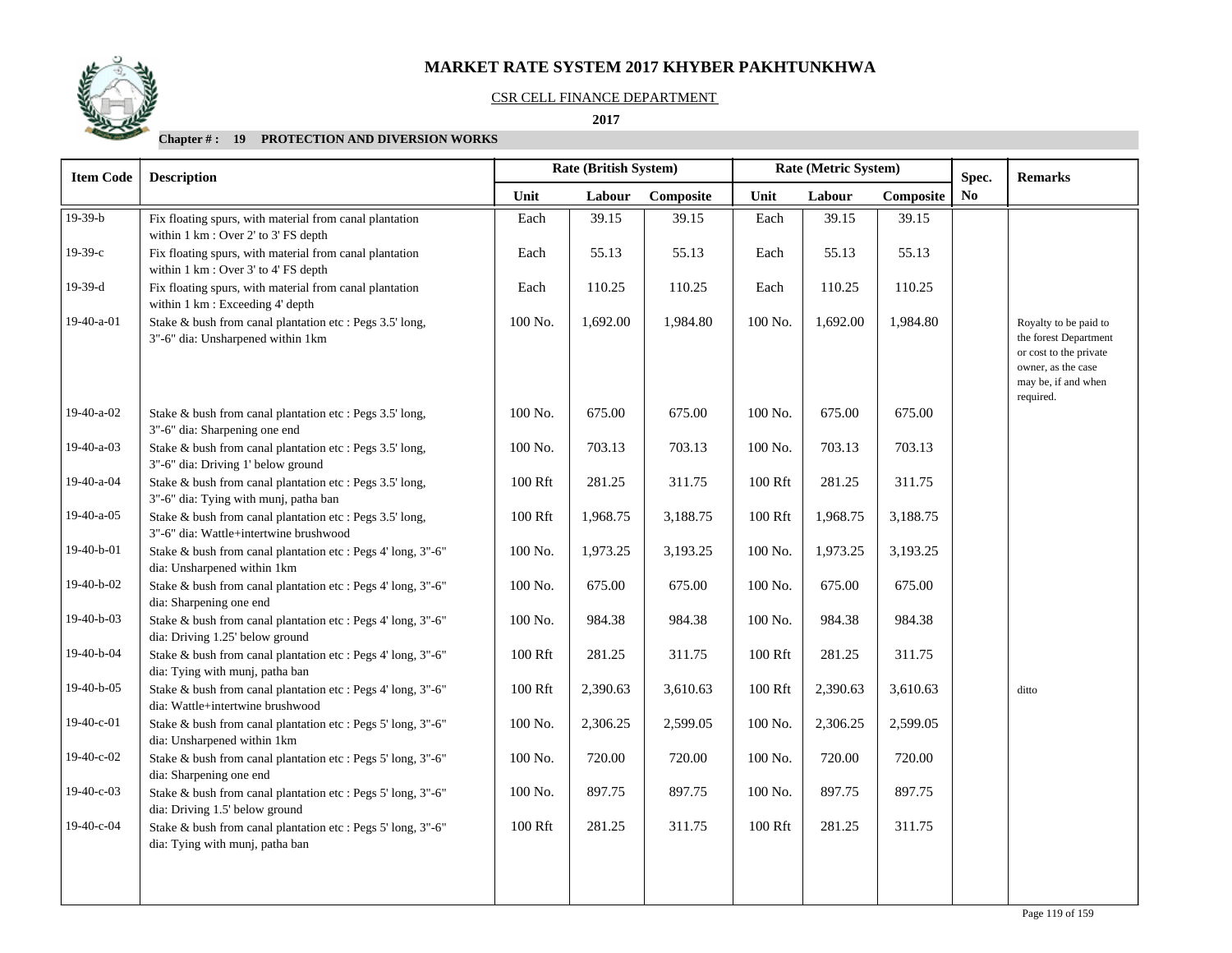# CSR CELL FINANCE DEPARTMENT

### **2017**

| <b>Item Code</b> | <b>Description</b>                                                                               |                     | <b>Rate (British System)</b> |           | Rate (Metric System) |          |           | Spec. | <b>Remarks</b>                                                                                                                     |
|------------------|--------------------------------------------------------------------------------------------------|---------------------|------------------------------|-----------|----------------------|----------|-----------|-------|------------------------------------------------------------------------------------------------------------------------------------|
|                  |                                                                                                  | Unit                | Labour                       | Composite | Unit                 | Labour   | Composite | No    |                                                                                                                                    |
| $19-40-c-05$     | Stake & bush from canal plantation etc : Pegs 5' long, 3"-6"<br>dia: Wattle+intertwine brushwood | 100 Rft             | 2,925.00                     | 4,145.00  | 100 Rft              | 2,925.00 | 4,145.00  |       | Royalty to be paid to<br>the forest Department<br>or cost to the private<br>owner, as the case<br>may be, if and when<br>required. |
| 19-40-d-01       | Stake & bush from canal plantation etc : Pegs 6' long, 3"-6"<br>dia: Unsharpened within 1km      | 100 No.             | 2,812.50                     | 3,105.30  | 100 No.              | 2,812.50 | 3,105.30  |       |                                                                                                                                    |
| 19-40-d-02       | Stake & bush from canal plantation etc : Pegs 6' long, 3"-6"<br>dia: Sharpening one end          | 100 No.             | 837.00                       | 837.00    | 100 No.              | 837.00   | 837.00    |       |                                                                                                                                    |
| 19-40-d-03       | Stake & bush from canal plantation etc : Pegs 6' long, 3"-6"<br>dia: Driving 1.75' below ground  | 100 No.             | 1,057.72                     | 1,057.72  | 100 No.              | 1,057.72 | 1,057.72  |       |                                                                                                                                    |
| 19-40-d-04       | Stake & bush from canal plantation etc : Pegs 6' long, 3"-6"<br>dia: Tying with munj, patha ban  | 100 Rft             | 281.25                       | 311.75    | 100 Rft              | 281.25   | 311.75    |       |                                                                                                                                    |
| 19-40-d-05       | Stake & bush from canal plantation etc : Pegs 6' long, 3"-6"<br>dia: Wattle+intertwine brushwood | 100 Rft             | 3,656.25                     | 4,876.25  | 100 Rft              | 3,656.25 | 4,876.25  |       | ditto                                                                                                                              |
| 19-40-e-01       | Stake & bush from canal plantation etc : Pegs 8' long, 4"-8"<br>dia: Unsharpened within 1km      | 100 No.             | 5,906.25                     | 6,199.05  | 100 No.              | 5,906.25 | 6,199.05  |       |                                                                                                                                    |
| 19-40-e-02       | Stake & bush from canal plantation etc : Pegs 8' long, 4"-8"<br>dia: Sharpening one end          | 100 No.             | 1,053.00                     | 1,053.00  | 100 No.              | 1,053.00 | 1,053.00  |       |                                                                                                                                    |
| 19-40-e-03       | Stake & bush from canal plantation etc : Pegs 8' long, 4"-8"<br>dia: Driving 2' below ground     | 100 No.             | 1,169.78                     | 1,169.78  | 100 No.              | 1,169.78 | 1,169.78  |       |                                                                                                                                    |
| 19-40-e-04       | Stake & bush from canal plantation etc : Pegs 8' long, 4"-8"<br>dia: Tying with munj, patha ban  | 100 Rft             | 281.25                       | 317.85    | 100 Rft              | 281.25   | 317.85    |       |                                                                                                                                    |
| 19-40-e-05       | Stake & bush from canal plantation etc : Pegs 8' long, 4"-8"<br>dia: Wattle+intertwine brushwood | $100\;\mathrm{Rft}$ | 4,218.75                     | 5,438.75  | $100\ \mathrm{Rft}$  | 4,218.75 | 5,438.75  |       | ditto                                                                                                                              |
| 19-41-a-01       | Stake, market bamboo, bush from any source 8'-10' long,<br>2.5"-5" dia: Supply bamboo            | 100 No.             | 0.00                         | 21,960.00 | 100 No.              | 0.00     | 21,960.00 |       | ditto                                                                                                                              |
| 19-41-a-02       | Stake, market bamboo, bush from any source 8'-10' long,<br>2.5"-5" dia: Sharpen one end          | 100 No.             | 900.00                       | 900.00    | 100 No.              | 900.00   | 900.00    |       |                                                                                                                                    |
| 19-41-a-03       | Stake, market bamboo, bush from any source 8'-10' long,<br>2.5"-5" dia: Driving bamboo 2.5'      | 100 No.             | 1,350.00                     | 1,350.00  | 100 No.              | 1,350.00 | 1,350.00  |       |                                                                                                                                    |
| 19-41-a-04       | Stake, market bamboo, bush from any source 8'-10' long,<br>2.5"-5" dia: Tying bamboo with wire   | 100 Rft             | 562.50                       | 599.10    | 100 Rft              | 562.50   | 599.10    |       |                                                                                                                                    |
| 19-41-a-05       | Stake, market bamboo, bush from any source 8'-10' long,<br>2.5"-5" dia: Wattle & intertwine      | 100 Rft             | 5,343.75                     | 7,295.75  | 100 Rft              | 5,343.75 | 7,295.75  |       | Royalty to be paid to<br>the forest Department<br>or cost to the private<br>owner, as the case<br>may be, if and when<br>required. |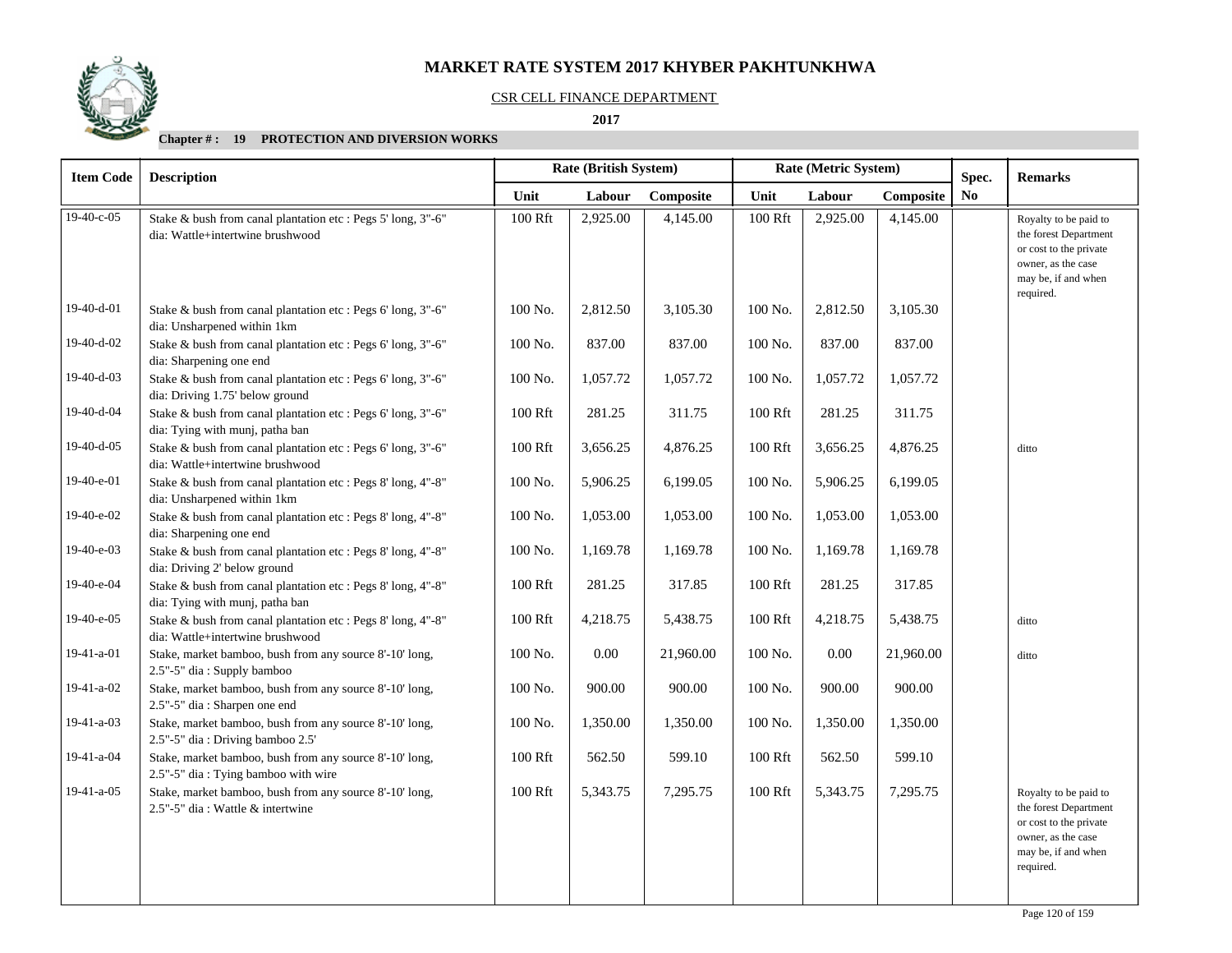### CSR CELL FINANCE DEPARTMENT

 **2017** 

| <b>Remarks</b>                                                                                                                     |  | Rate (Metric System) |          |         | Rate (British System)<br>Spec. |          |         | <b>Description</b>                                                                              | <b>Item Code</b>                                                                                                             |
|------------------------------------------------------------------------------------------------------------------------------------|--|----------------------|----------|---------|--------------------------------|----------|---------|-------------------------------------------------------------------------------------------------|------------------------------------------------------------------------------------------------------------------------------|
| $\mathbf{N}\mathbf{o}$                                                                                                             |  | Composite            | Labour   | Unit    | Composite                      | Labour   | Unit    |                                                                                                 |                                                                                                                              |
|                                                                                                                                    |  | 28,060.00            | 0.00     | 100 No. | 28,060.00                      | 0.00     | 100 No. | Stake, market bamboo, bush from any source 10'-12' long,<br>2.5"-5" dia: Supply bamboo          | $19-41-b-01$                                                                                                                 |
|                                                                                                                                    |  | 1,053.00             | 1,053.00 | 100 No. | 1,053.00                       | 1,053.00 | 100 No. | Stake, market bamboo, bush from any source 10'-12' long,<br>2.5"-5" dia: Sharpen one end        | 19-41-b-02                                                                                                                   |
|                                                                                                                                    |  | 1,417.50             | 1,417.50 | 100 No. | 1,417.50                       | 1,417.50 | 100 No. | Stake, market bamboo, bush from any source 10'-12' long,<br>2.5"-5" dia: Driving bamboo 2.75'   | 19-41-b-03                                                                                                                   |
|                                                                                                                                    |  | 2,706.00             | 281.25   | 100 Rft | 2,706.00                       | 281.25   | 100 Rft | Stake, market bamboo, bush from any source 10'-12' long,<br>2.5"-5" dia: Tying bamboo with wire | 19-41-b-04                                                                                                                   |
| ditto                                                                                                                              |  | 9,077.50             | 6,637.50 | 100 Rft | 9,077.50                       | 6,637.50 | 100 Rft | Stake, market bamboo, bush from any source 10'-12' long,<br>2.5"-5" dia : Wattle & intertwine   | 19-41-b-05                                                                                                                   |
|                                                                                                                                    |  | 33,550.00            | $0.00\,$ | 100 No. | 33,550.00                      | 0.00     | 100 No. | Stake, market bamboo, bush from any source 12'-14' long,<br>2.5"-5" dia: Supply bamboo          | 19-41-c-01                                                                                                                   |
|                                                                                                                                    |  | 1,188.00             | 1,188.00 | 100 No. | 1,188.00                       | 1,188.00 | 100 No. | Stake, market bamboo, bush from any source 12'-14' long,<br>2.5"-5" dia: Sharpen one end        | 19-41-c-02                                                                                                                   |
|                                                                                                                                    |  | 1,574.78             | 1,574.78 | 100 No. | 1,574.77                       | 1,574.77 | 100 No. | Stake, market bamboo, bush from any source 12'-14' long,<br>2.5"-5" dia: Driving bamboo 3.5'    | $19-41-c-03$                                                                                                                 |
|                                                                                                                                    |  | 2,706.00             | 281.25   | 100 Rft | 2,706.00                       | 281.25   | 100 Rft | Stake, market bamboo, bush from any source 12'-14' long,<br>2.5"-5" dia: Tying bamboo with wire | 19-41-c-04                                                                                                                   |
| ditto                                                                                                                              |  | 11,161.63            | 7,745.63 | 100 Rft | 11,161.63                      | 7,745.63 | 100 Rft | Stake, market bamboo, bush from any source 12'-14' long,<br>2.5"-5" dia: Wattle & intertwine    |                                                                                                                              |
|                                                                                                                                    |  | 39,650.00            | 0.00     | 100 No. | 39,650.00                      | 0.00     | 100 No. | Stake, market bamboo, bush from any source 14'-16' long,<br>2.5"-5" dia: Supply bamboo          |                                                                                                                              |
|                                                                                                                                    |  | 1,350.00             | 1,350.00 | 100 No. | 1,350.00                       | 1,350.00 | 100 No. | Stake, market bamboo, bush from any source 14'-16' long,<br>2.5"-5" dia: Sharpen one end        |                                                                                                                              |
|                                                                                                                                    |  | 1,755.00             | 1,755.00 | 100 No. | 1,755.00                       | 1,755.00 | 100 No. | Stake, market bamboo, bush from any source 14'-16' long,<br>2.5"-5" dia: Driving bamboo 4'      |                                                                                                                              |
|                                                                                                                                    |  | 2,706.00             | 281.25   | 100 Rft | 2,706.00                       | 281.25   | 100 Rft | Stake, market bamboo, bush from any source 14'-16' long,<br>2.5"-5" dia: Tying bamboo with wire |                                                                                                                              |
| Royalty to be paid to<br>the forest Department<br>or cost to the private<br>owner, as the case<br>may be, if and when<br>required. |  | 11,779.00            | 7,875.00 | 100 Rft | 11,779.00                      | 7,875.00 | 100 Rft | Stake, market bamboo, bush from any source 14'-16' long,<br>2.5"-5" dia : Wattle & intertwine   |                                                                                                                              |
|                                                                                                                                    |  | 45,750.00            | 0.00     | 100 No. | 45,750.00                      | 0.00     | 100 No. | Stake, market bamboo, bush from any source 16'-20' long,<br>2.5"-5" dia: Supply bamboo          |                                                                                                                              |
|                                                                                                                                    |  | 1,584.00             | 1,584.00 | 100 No. | 1,584.00                       | 1,584.00 | 100 No. | Stake, market bamboo, bush from any source 16'-20' long,<br>2.5"-5" dia: Sharpen one end        |                                                                                                                              |
|                                                                                                                                    |  | 2,114.77             | 2,114.77 | 100 No. | 2,114.77                       | 2,114.77 | 100 No. | Stake, market bamboo, bush from any source 16'-20' long,<br>2.5"-5" dia: Driving bamboo 4'      |                                                                                                                              |
|                                                                                                                                    |  |                      |          |         |                                |          |         |                                                                                                 | $19-41-c-05$<br>19-41-d-01<br>19-41-d-02<br>19-41-d-03<br>19-41-d-04<br>19-41-d-05<br>19-41-e-01<br>19-41-e-02<br>19-41-e-03 |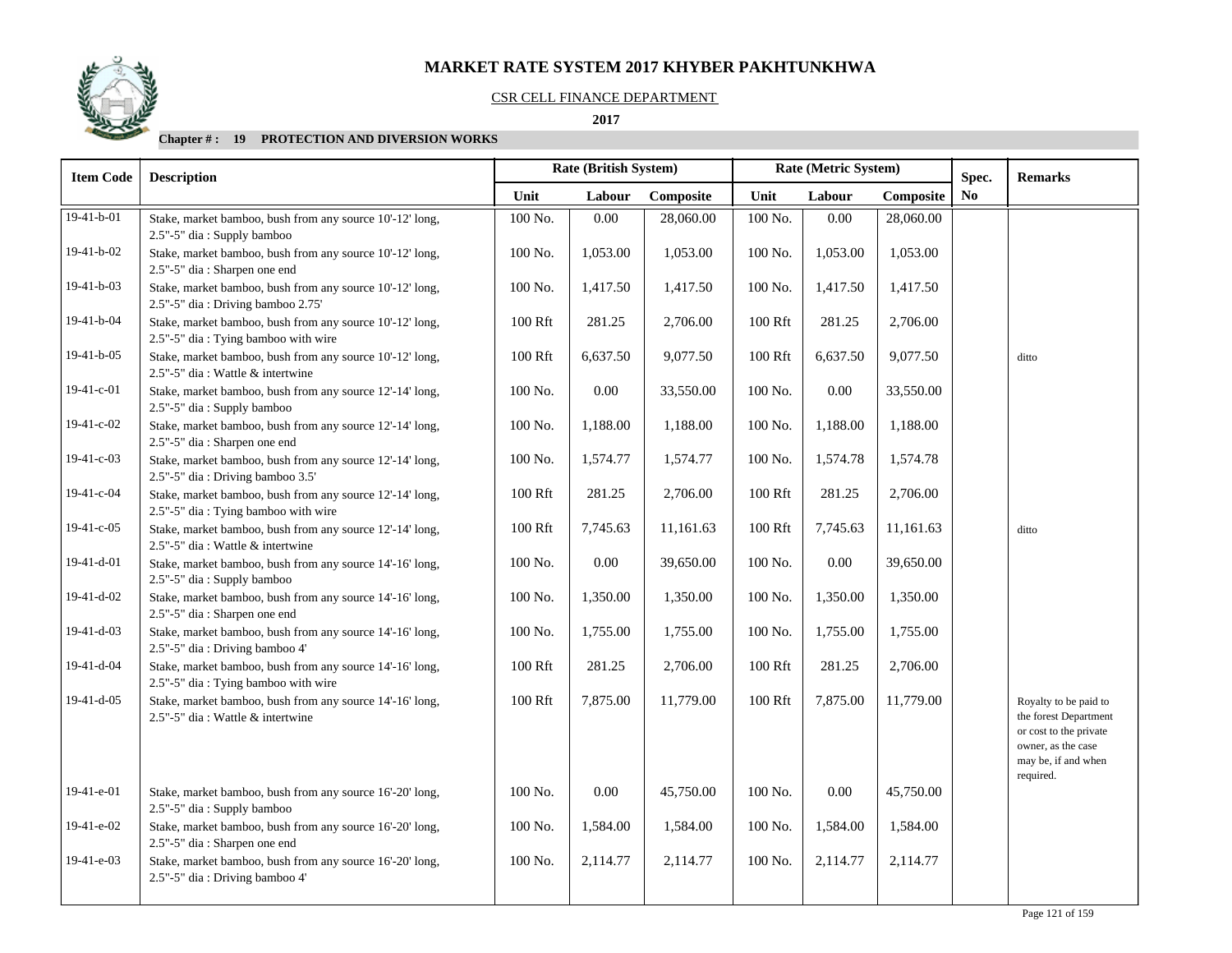

#### CSR CELL FINANCE DEPARTMENT

 **2017** 

| <b>Item Code</b> | <b>Description</b>                                                                                                         |         | <b>Rate (British System)</b> |           | <b>Rate (Metric System)</b> |          |           |                |                                                                 |  | Spec. | <b>Remarks</b> |
|------------------|----------------------------------------------------------------------------------------------------------------------------|---------|------------------------------|-----------|-----------------------------|----------|-----------|----------------|-----------------------------------------------------------------|--|-------|----------------|
|                  |                                                                                                                            | Unit    | Labour                       | Composite | Unit                        | Labour   | Composite | N <sub>0</sub> |                                                                 |  |       |                |
| $19-41-e-04$     | Stake, market bamboo, bush from any source 16'-20' long,<br>2.5"-5" dia: Tying bamboo with wire                            | 100 Rft | 281.25                       | 2,706.00  | 100 Rft                     | 281.25   | 2,706.00  |                |                                                                 |  |       |                |
| $19-41-e-05$     | Stake, market bamboo, bush from any source 16'-20' long,<br>2.5"-5" dia : Wattle & intertwine                              | 100 Rft | 8,437.50                     | 12,829.50 | 100 Rft                     | 8,437.50 | 12,829.50 |                | ditto                                                           |  |       |                |
| 19-42            | Cut & supply brushwood from canal plantation or from any<br>other source, within 1.5 km.                                   | 100 Cft | 562.58                       | 1,417.44  | m <sub>3</sub>              | 198.67   | 500.56    |                | ditto                                                           |  |       |                |
| 19-43            | Filling brush wood only, thoroughly packed                                                                                 | 100 Cft | 280.34                       | 280.34    | m <sub>3</sub>              | 99.00    | 99.00     |                | Measured in<br>compacted and<br>packed shape before<br>filling. |  |       |                |
| 19-44            | Covering road 10' to 12' wide, with 3" sarkanda or jungle,<br>upto 50m lead                                                | 100 Rft | 336.38                       | 336.38    | 50 <sub>m</sub>             | 551.65   | 551.65    |                |                                                                 |  |       |                |
| 19-45            | Gachi pitching 1' thick                                                                                                    | 100 Sft | 3,659.39                     | 3,659.39  | m2                          | 393.75   | 393.75    |                |                                                                 |  |       |                |
| 19-46            | Gachi pitching done with silt clearance and berm dressing                                                                  | 100 Sft | 3,094.80                     | 3,094.80  | m2                          | 333.00   | 333.00    |                |                                                                 |  |       |                |
| 19-47            | Filter granular backfill behind retaining wall (stone/boulder<br>filling upto one meter to prevent choking of weep holes). | 100 Cft | 1,237.50                     | 3,804.20  | m <sub>3</sub>              | 437.02   | 1,343.44  |                |                                                                 |  |       |                |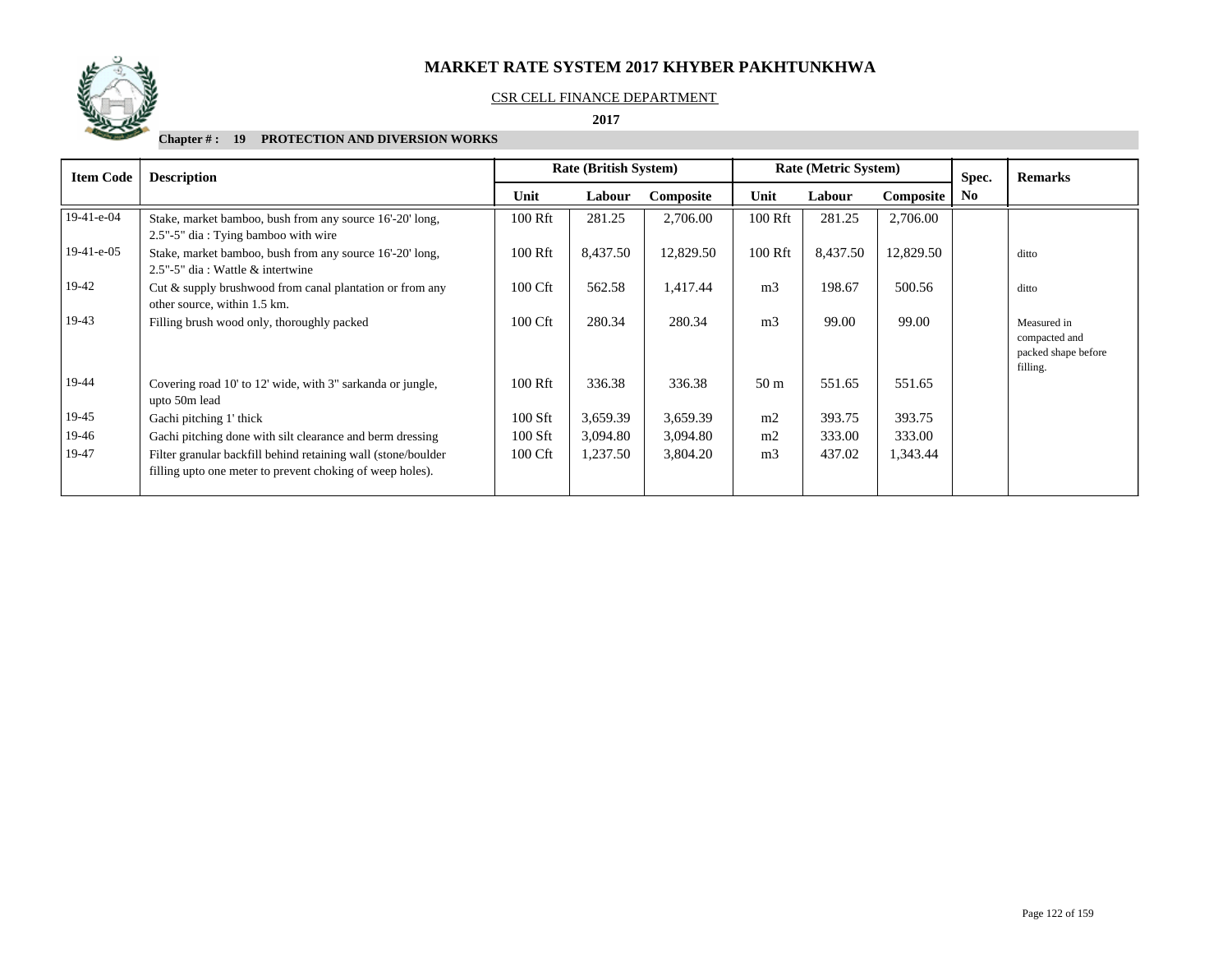## CSR CELL FINANCE DEPARTMENT

## **2017**

**Chapter # : 20 OUTLETS**

| <b>Item Code</b> | <b>Description</b>                                                                               |      | Rate (British System)<br>Rate (Metric System)<br>Spec. |           |      |          |           |                | <b>Remarks</b>                                                                                                                                                            |
|------------------|--------------------------------------------------------------------------------------------------|------|--------------------------------------------------------|-----------|------|----------|-----------|----------------|---------------------------------------------------------------------------------------------------------------------------------------------------------------------------|
|                  |                                                                                                  | Unit | Labour                                                 | Composite | Unit | Labour   | Composite | N <sub>0</sub> |                                                                                                                                                                           |
| $20-01-a$        | Earthwork for Outlets : Exc/Refill/Ram/Puddle Upto 50<br>cusecs channel discharge                | Job  | 1,406.25                                               | 1,406.25  | Job  | 1,406.25 | 1,406.25  |                | Includes<br>consolidation of earth<br>after refilling                                                                                                                     |
| $20-01-b$        | Earthwork for outlets: Exc/Refill/Ram/Puddle 51-100<br>cusecs channel discharge                  | Job  | 1,856.25                                               | 1,856.25  | Job  | 1,856.25 | 1,856.25  |                |                                                                                                                                                                           |
| $20-01-c$        | Earthwork for outlets: Exc/Refill/Ram/Puddle 101-200<br>cusecs channel discharge                 | Job  | 2,812.50                                               | 2,812.50  | Job  | 2,812.50 | 2,812.50  |                |                                                                                                                                                                           |
| $20-01-d$        | Earthwork for outlets: Exc/Refill/Ram/Puddle 201-350<br>cusecs channel discharge                 | Job  | 3,796.88                                               | 3,796.88  | Job  | 3,796.88 | 3,796.88  |                |                                                                                                                                                                           |
| $20-01-e$        | Earthwork for Outlets : Ex/Refill/Ram/Puddle Over 350<br>cusecs channel discharge                | Job  | 5,625.00                                               | 5,625.00  | Job  | 5,625.00 | 5,625.00  |                |                                                                                                                                                                           |
| $20-02-a$        | Dismantling outlets: Old types such as KGO's orfices, etc.                                       | Each | 1,406.25                                               | 1,406.25  | Each | 1,406.25 | 1,406.25  |                | The rates are for total<br>dismantlement and<br>remaoval of material.<br>The rates do not<br>include earthwork for<br>which rates are given<br>in item No 20-01<br>above. |
| $20-02-b$        | Dismantling outlets: APM or OF, 'H' upto 2.0 ft.                                                 | Each | 2,109.38                                               | 2,109.38  | Each | 2,109.38 | 2,109.38  |                |                                                                                                                                                                           |
| $20-02-c$        | Dismantling outlets: APM or OF, 'H' from 2.1-3.0ft                                               | Each | 2,812.50                                               | 2,812.50  | Each | 2,812.50 | 2,812.50  |                |                                                                                                                                                                           |
| $20-02-d$        | Dismantling outlets: APM or OF, 'H' above 3.0 ft                                                 | Each | 3,515.63                                               | 3,515.63  | Each | 3,515.63 | 3,515.63  |                |                                                                                                                                                                           |
| $20-02-e$        | Dismantling outlets: Tail cluster bifurcation                                                    | Each | 2,109.38                                               | 2,109.38  | Each | 2,109.38 | 2,109.38  |                |                                                                                                                                                                           |
| $20-02-f$        | Dismantling outlets: Tail cluster trifurcation                                                   | Each | 2,812.50                                               | 2,812.50  | Each | 2,812.50 | 2,812.50  |                |                                                                                                                                                                           |
| $20-02-g$        | Dismantling outlets: Tail cluster quardification                                                 | Each | 3,515.63                                               | 3,515.63  | Each | 3,515.63 | 3,515.63  |                |                                                                                                                                                                           |
| $20 - 03$        | Making temporary APM brick block & fixing at site                                                | Each | 519.75                                                 | 923.57    | Each | 519.75   | 923.57    |                |                                                                                                                                                                           |
| $20 - 04$        | Dismantling walls, taking out temporary APM brick block,<br>fixing iron block & rebuilding walls | Job  | 1,321.88                                               | 1,321.88  | Job  | 1,321.88 | 1,321.88  |                |                                                                                                                                                                           |
| $20 - 05$        | Dismantling walls & fitting iron block of OF outlet                                              | Each | 1,321.88                                               | 1,321.88  | Each | 1,321.88 | 1,321.88  |                |                                                                                                                                                                           |
| 20-06-a          | Constructing, watching & removing bund for outlet built in<br>running water: Upto 3' depth       | Each | 2,812.50                                               | 2,812.50  | Each | 2,812.50 | 2,812.50  |                |                                                                                                                                                                           |
| $20-06-b$        | Constructing, watching & removing bund for outlet built in<br>running water: Over 3' depth       | Each | 3,796.88                                               | 3,796.88  | Each | 3,796.88 | 3,796.88  |                |                                                                                                                                                                           |
| $20 - 07$        | Adjusting "B" of tail cluster by dismantling and rebuilding<br>throat walls                      | Each | 826.88                                                 | 1,397.83  | Each | 826.88   | 1,397.83  |                |                                                                                                                                                                           |
| 20-08            | Adjusting "Y" of an APM outlet, including dismantling and<br>rebuilding                          | Each | 1,603.13                                               | 2,520.56  | Each | 1,603.13 | 2,520.56  |                |                                                                                                                                                                           |
| $20-09-a$        | Extra labour in fixing APM and OF outlet blocks Depth<br>exceeding 5.0'                          | Each | 1,575.00                                               | 1,727.50  | Each | 1,575.00 | 1,727.50  |                |                                                                                                                                                                           |
| $20-09-b$        | Extra labour in fixing APM and OF outlet blocks Depth<br>more than 4.0' to 5.0'                  | Each | 1,181.25                                               | 1,333.75  | Each | 1,181.25 | 1,333.75  |                |                                                                                                                                                                           |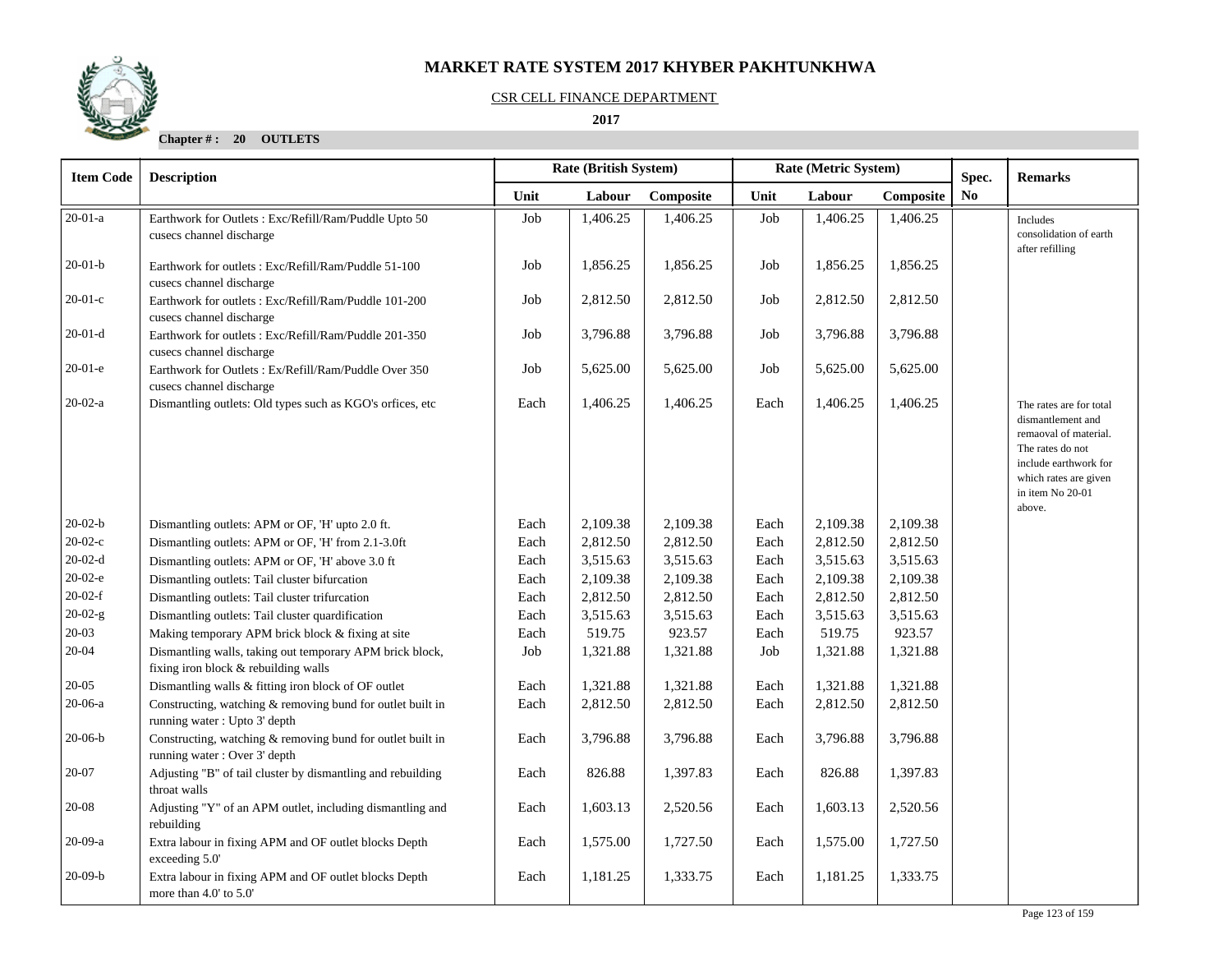

#### CSR CELL FINANCE DEPARTMENT

## **2017**

**Chapter # : 20 OUTLETS**

| <b>Item Code</b> | <b>Description</b>                                                                                |      | Rate (British System)<br>Rate (Metric System) |           |           |        | Spec.     | <b>Remarks</b> |                                                                                                                  |
|------------------|---------------------------------------------------------------------------------------------------|------|-----------------------------------------------|-----------|-----------|--------|-----------|----------------|------------------------------------------------------------------------------------------------------------------|
|                  |                                                                                                   | Unit | Labour                                        | Composite | Unit      | Labour | Composite | No             |                                                                                                                  |
| $20-09-c$        | Extra labour in fixing APM and OF outlet blocks Depth<br>more than 3.0' to 4.0'                   | Each | 945.00                                        | 1,097.50  | Each      | 945.00 | 1,097.50  |                |                                                                                                                  |
| $20-09-d$        | Extra labour in fixing APM and OF outlet blocks Depth<br>more than 2.0' to 3.0'                   | Each | 787.50                                        | 908.28    | Each      | 787.50 | 908.28    |                |                                                                                                                  |
| $20-09-e$        | Extra labour in fixing APM and OF outlet blocks Depth<br>upto $2.0'$                              | Each | 630.00                                        | 719.06    | Each      | 630.00 | 719.06    |                |                                                                                                                  |
| $20-10$          | Repairing damaged reducing collar of hume pipe outlets                                            | Each | 519.75                                        | 723.80    | Each      | 519.75 | 723.79    |                |                                                                                                                  |
| $20 - 11$        | Laying iron pipes for outlets.                                                                    | Rft  | 42.87                                         | 42.87     | m         | 140.66 | 140.66    |                |                                                                                                                  |
| $20-12$          | Water allowance for constructing outlets or culverts, when<br>canal water not flowing             | Each | 703.13                                        | 703.13    | Each      | 703.13 | 703.13    |                | At the discretion of<br>the<br>Engineer-in-Charge<br>depending upon the<br>distance and the<br>source of supply. |
| $20-13$          | Hoisting and placing RC slab or stone in position on<br>outlets or WC culverts                    | Each | 568.13                                        | 568.13    | Each      | 568.13 | 568.13    |                |                                                                                                                  |
| $20-14-a$        | Fixing pipe outlet, including backfilling of earth $\&$<br>puddling: Portion under bank           | Rft  | 114.80                                        | 127.54    | ${\rm m}$ | 376.63 | 418.45    |                |                                                                                                                  |
| $20-14-b$        | Fixing pipe outlet, including backfilling of earth &<br>puddling: Portion under road, beyond bank | Rft  | 52.13                                         | 64.88     | m         | 171.04 | 212.86    |                |                                                                                                                  |
| $20-15-a$        | Removing pipe outlet, refilling earth & puddling Portion<br>under bank                            | Rft  | 93.81                                         | 93.81     | m         | 307.77 | 307.77    |                |                                                                                                                  |
| $20-15-b$        | Removing pipe outlet, refilling earth & puddling Portion<br>under road, beyond                    | Rft  | 35.16                                         | 35.16     | m         | 115.34 | 115.34    |                |                                                                                                                  |
| $20-16-a$        | Changing pipe outlets by removing one pipe & replacing :<br>Portion under bank                    | Rft  | 134.28                                        | 147.03    | m         | 440.55 | 482.37    |                |                                                                                                                  |
| $20-16-b$        | Changing pipe outlets by removing one pipe & replacing :<br>Portion under road, beyond            | Rft  | 66.99                                         | 79.73     | m         | 219.77 | 261.59    |                |                                                                                                                  |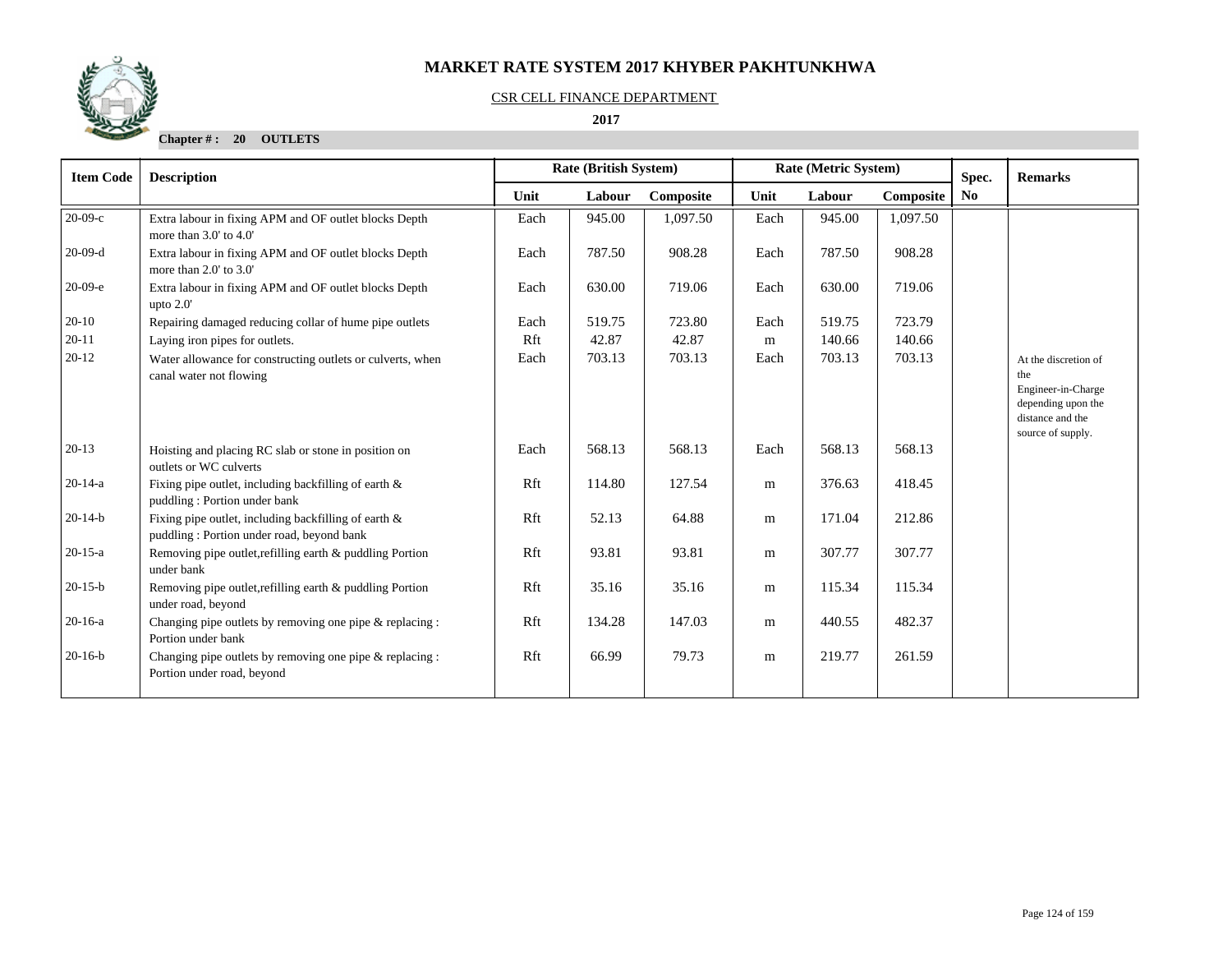#### CSR CELL FINANCE DEPARTMENT

 **2017** 

| <b>Item Code</b>   | <b>Description</b>                                                                                  |                     | <b>Rate (British System)</b> |           | Rate (Metric System) |          |           | Spec.          | <b>Remarks</b> |
|--------------------|-----------------------------------------------------------------------------------------------------|---------------------|------------------------------|-----------|----------------------|----------|-----------|----------------|----------------|
|                    |                                                                                                     | Unit                | Labour                       | Composite | Unit                 | Labour   | Composite | N <sub>0</sub> |                |
| $21 - 01 - a - 01$ | Excavate well in dry & dispose of soil within 50m in<br>ordinary soil or sand : Upto 1.5 m depth    | 100 Cft             | 417.32                       | 417.32    | m <sub>3</sub>       | 147.38   | 147.38    |                |                |
| $21-01-a-02$       | Excavate well in dry & dispose of soil within 50m in<br>ordinary soil or sand : 1.5 to 3 m depth    | 100 Cft             | 436.43                       | 436.43    | m <sub>3</sub>       | 154.13   | 154.13    |                |                |
| $21-01-a-03$       | Excavate well in dry & dispose of soil within 50m in<br>ordinary soil or sand: 3 to 4.5 m depth     | 100 Cft             | 492.18                       | 492.18    | m <sub>3</sub>       | 173.81   | 173.81    |                |                |
| 21-01-a-04         | Excavate well in dry & dispose of soil within 50m in<br>ordinary soil or sand : 4.5 to 6 m depth    | 100 Cft             | 562.27                       | 562.27    | m <sub>3</sub>       | 198.56   | 198.56    |                |                |
| $21-01-b-01$       | Excavate well in dry & dispose of soil within 50m in hard<br>soil: Upto 1.5 m depth                 | 100 Cft             | 509.70                       | 509.70    | m <sub>3</sub>       | 180.00   | 180.00    |                |                |
| $21-01-b-02$       | Excavate well in dry & dispose of soil within 50m in hard<br>soil: Above 1.5 to 3 m depth           | 100 Cft             | 532.00                       | 532.00    | m <sub>3</sub>       | 187.88   | 187.88    |                |                |
| $21 - 01 - b - 03$ | Excavate well in dry & dispose of soil within 50m in hard<br>soil: Above 3 to 4.5 m depth           | 100 Cft             | 581.38                       | 581.38    | m <sub>3</sub>       | 205.31   | 205.31    |                |                |
| $21-01-b-04$       | Excavate well in dry & dispose of soil within 50m in hard<br>soil: Above 4.5 to 6 m depth           | 100 Cft             | 654.65                       | 654.65    | m <sub>3</sub>       | 231.19   | 231.19    |                |                |
| $21-01-c-01$       | Excavate well in dry & dispose of soil within 50m in hard<br>strata like shingle : Upto 1.5 m depth | 100 Cft             | 1,097.45                     | 1,097.45  | m <sub>3</sub>       | 387.56   | 387.56    |                |                |
| $21-01-c-02$       | Excavate well in dry & dispose of soil within 50m in hard<br>strata like shingle :1.5 to 3 m depth  | 100 Cft             | 1,137.27                     | 1,137.27  | m <sub>3</sub>       | 401.62   | 401.62    |                |                |
| $21-01-c-03$       | Excavate well in dry & dispose of soil within 50m in hard<br>strata like shingle : 3 to 4.5 m depth | 100 Cft             | 1,185.06                     | 1,185.06  | m <sub>3</sub>       | 418.50   | 418.50    |                |                |
| 21-01-c-04         | Excavate well in dry & dispose of soil within 50m in hard<br>strata like shingle : 4.5 to 6 m depth | 100 Cft             | 1,272.66                     | 1,272.66  | m <sub>3</sub>       | 449.44   | 449.44    |                |                |
| $21-02-a-01$       | Dry sinking of well & disposal of soil within 50m in<br>ordinary soil: 3 to 4.5 m depth             | 100 Cft             | 2,250.66                     | 2,250.66  | m <sub>3</sub>       | 794.81   | 794.81    |                |                |
| $21-02-a-02$       | Dry sinking of well & disposal of soil within 50m in<br>ordinary soil: 4.5 to 6 m depth             | 100 Cft             | 2,812.92                     | 2,812.92  | m <sub>3</sub>       | 993.37   | 993.37    |                |                |
| $21-02-a-03$       | Dry sinking of well & disposal of soil within 50m in<br>ordinary soil: 6 to 7.5 m depth             | 100 Cft             | 3,375.19                     | 3,375.19  | m <sub>3</sub>       | 1,191.94 | 1,191.94  |                |                |
| $21-02-a-04$       | Dry sinking of well & disposal of soil within 50m in<br>ordinary soil: 7.5 to 9 m depth             | 100 Cft             | 3,937.45                     | 3,937.45  | m <sub>3</sub>       | 1,390.50 | 1,390.50  |                |                |
| $21-02-a-05$       | Dry sinking of well & disposal of soil within 50m in<br>ordinary soil: 9 to 10.5 m depth            | 100 Cft             | 4,499.72                     | 4,499.72  | m <sub>3</sub>       | 1,589.06 | 1,589.06  |                |                |
| $21-02-a-06$       | Dry sinking of well & disposal of soil within 50m in<br>ordinary soil: 10.5 to 12 m depth           | 100 Cft             | 5,061.99                     | 5,061.99  | m <sub>3</sub>       | 1,787.62 | 1,787.62  |                |                |
| $21-02-a-07$       | Dry sinking of well & disposal of soil within 50m in<br>ordinary soil: 12 to 13.5 m depth           | 100 Cft             | 5,625.84                     | 5,625.84  | m <sub>3</sub>       | 1,986.75 | 1,986.75  |                |                |
| $21-02-a-08$       | Dry sinking of well & disposal of soil within 50m in<br>ordinary soil: Exceeding 13.5 m depth       | $100\ \mathrm{Cft}$ | 6,188.11                     | 6,188.11  | m <sub>3</sub>       | 2,185.31 | 2,185.31  |                |                |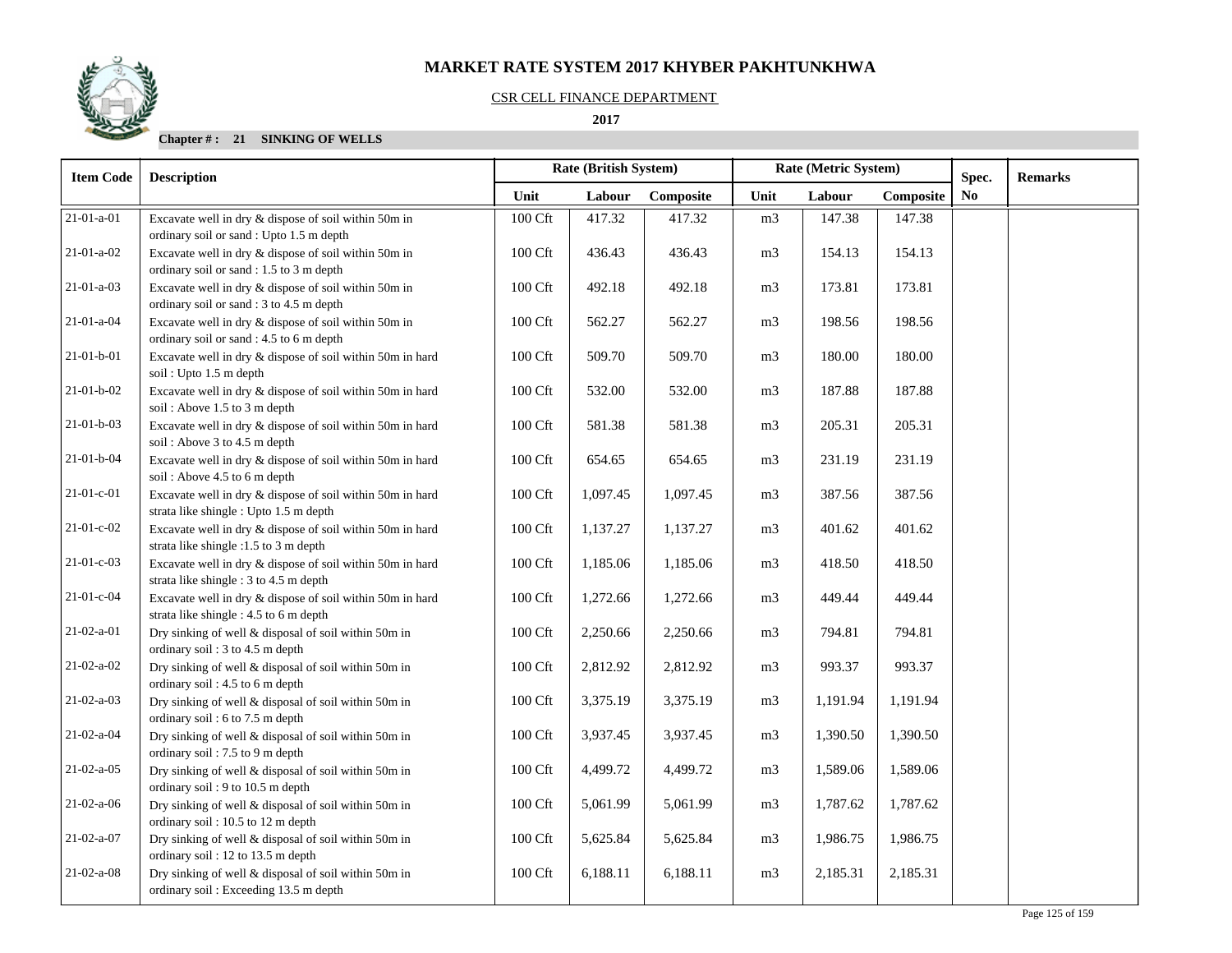

#### CSR CELL FINANCE DEPARTMENT

## **2017**

| <b>Item Code</b>   | <b>Description</b>                                                                                    |         | <b>Rate (British System)</b> |           | Rate (Metric System) |          |           | Spec. | <b>Remarks</b>                                 |
|--------------------|-------------------------------------------------------------------------------------------------------|---------|------------------------------|-----------|----------------------|----------|-----------|-------|------------------------------------------------|
|                    |                                                                                                       | Unit    | Labour                       | Composite | Unit                 | Labour   | Composite | No    |                                                |
| $21-02-b-01$       | Dry sinking of well & disposal of soil within 50m in hard<br>soil: $3$ to $4.5$ m depth               | 100 Cft | 3,093.26                     | 3,093.26  | m <sub>3</sub>       | 1,092.38 | 1,092.38  |       |                                                |
| $21-02-b-02$       | Dry sinking of well & disposal of soil within 50m in hard<br>soil: $4.5$ to 6 m depth                 | 100 Cft | 3,655.52                     | 3,655.52  | m <sub>3</sub>       | 1,290.94 | 1,290.94  |       |                                                |
| $21 - 02 - b - 03$ | Dry sinking of well & disposal of soil within 50m in hard<br>soil: 6 to 7.5 m depth                   | 100 Cft | 4,219.38                     | 4,219.38  | m <sub>3</sub>       | 1,490.06 | 1,490.06  |       |                                                |
| $21 - 02 - b - 04$ | Dry sinking of well & disposal of soil within 50m in hard<br>soil: 7.5 to 9 m depth                   | 100 Cft | 4,781.65                     | 4,781.65  | m <sub>3</sub>       | 1,688.63 | 1,688.63  |       |                                                |
| $21 - 02 - b - 05$ | Dry sinking of well & disposal of soil within 50m in hard<br>soil: 9 to 10.5 m depth                  | 100 Cft | 5,343.92                     | 5,343.92  | m <sub>3</sub>       | 1,887.19 | 1,887.19  |       |                                                |
| $21-02-b-06$       | Dry sinking of well & disposal of soil within 50m in hard<br>soil: 10.5 to 12 m depth                 | 100 Cft | 5,906.18                     | 5,906.18  | m <sub>3</sub>       | 2,085.75 | 2,085.75  |       |                                                |
| $21 - 02 - b - 07$ | Dry sinking of well & disposal of soil within 50m in hard<br>soil: 12 to 13.5 m depth                 | 100 Cft | 6,468.45                     | 6,468.45  | m <sub>3</sub>       | 2,284.31 | 2,284.31  |       |                                                |
| $21-02-b-08$       | Dry sinking of well & disposal of soil within 50m in hard<br>soil: Exceeding 13.5 m depth             | 100 Cft | 7,030.71                     | 7,030.71  | m <sub>3</sub>       | 2,482.87 | 2,482.87  |       |                                                |
| 21-02-c-01         | Dry sinking of well & disposal of soil within 50m in hard<br>strata like shingle : 3 to 4.5 m depth   | 100 Cft | 4,217.79                     | 4,217.79  | m <sub>3</sub>       | 1,489.50 | 1,489.50  |       |                                                |
| $21-02-c-02$       | Dry sinking of well & disposal of soil within 50m in hard<br>strata like shingle : 4.5 to 6 m depth   | 100 Cft | 4,781.65                     | 4,781.65  | m <sub>3</sub>       | 1,688.63 | 1,688.63  |       |                                                |
| $21-02-c-03$       | Dry sinking of well & disposal of soil within 50m in hard<br>strata like shingle : 6 to 7.5 m depth   | 100 Cft | 5,343.92                     | 5,343.92  | m <sub>3</sub>       | 1,887.19 | 1,887.19  |       |                                                |
| $21-02-c-04$       | Dry sinking of well & disposal of soil within 50m in hard<br>strata like shingle : 7.5 to 9 m depth   | 100 Cft | 5,906.18                     | 5,906.18  | m <sub>3</sub>       | 2,085.75 | 2,085.75  |       |                                                |
| $21-02-c-05$       | Dry sinking of well & disposal of soil within 50m in hard<br>strata like shingle : 9 to 10.5 m depth  | 100 Cft | 6,468.45                     | 6,468.45  | m <sub>3</sub>       | 2,284.31 | 2,284.31  |       |                                                |
| 21-02-c-06         | Dry sinking of well & disposal of soil within 50m in hard<br>strata like shingle : 10.5 to 12 m depth | 100 Cft | 7,030.71                     | 7,030.71  | m <sub>3</sub>       | 2,482.87 | 2,482.87  |       |                                                |
| 21-02-c-07         | Dry sinking of well & disposal of soil within 50m in hard<br>strata like shingle : 12 to 13.5 m depth | 100 Cft | 7,594.57                     | 7,594.57  | m <sub>3</sub>       | 2,682.00 | 2,682.00  |       |                                                |
| $21-02-c-08$       | Dry sinking of well & disposal of soil within 50m in hard<br>strata like shingle: Over 13.5 m depth   | 100 Cft | 8,156.84                     | 8,156.84  | m <sub>3</sub>       | 2,880.56 | 2,880.56  |       |                                                |
| $21-03-a-01$       | Wet sinking of well for depths below spring level Upto 1.5<br>m depth                                 | 100 Cft | 2,311.82                     | 2,311.82  | m <sub>3</sub>       | 816.41   | 816.41    |       | The outer dimensions<br>of the curb shall from |
| $21-03-a-02$       | Wet sinking of well for depths below spring level Above<br>$1.5$ to $3 \text{ m}$ depth               | 100 Cft | 4,724.63                     | 4,724.63  | m <sub>3</sub>       | 1,668.49 | 1,668.49  |       | basis of payment.                              |
| $21-03-a-03$       | Wet sinking of well for depths below spring level Above 3<br>to 4.5 m depth                           | 100 Cft | 7,270.27                     | 7,270.27  | m <sub>3</sub>       | 2,567.48 | 2,567.48  |       |                                                |
|                    |                                                                                                       |         |                              |           |                      |          |           |       |                                                |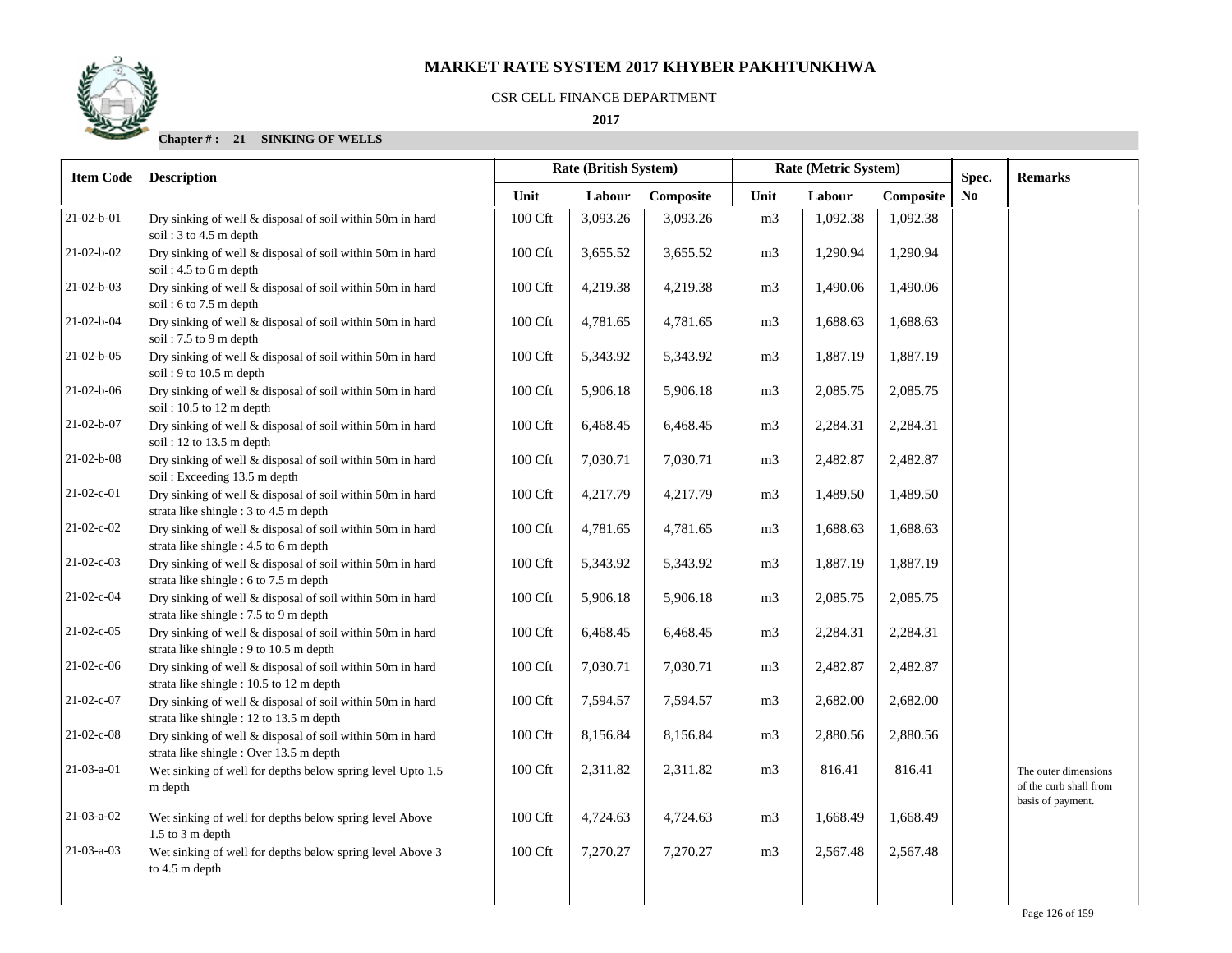

#### CSR CELL FINANCE DEPARTMENT

 **2017** 

| <b>Item Code</b>   | <b>Description</b>                                                                              | <b>Rate (British System)</b><br>Rate (Metric System) |           |           |                |           | Spec.     | <b>Remarks</b> |  |
|--------------------|-------------------------------------------------------------------------------------------------|------------------------------------------------------|-----------|-----------|----------------|-----------|-----------|----------------|--|
|                    |                                                                                                 | Unit                                                 | Labour    | Composite | Unit           | Labour    | Composite | No.            |  |
| $21 - 03 - a - 04$ | Wet sinking of well for depths below spring level Above<br>4.5 to 6 m depth                     | 100 Cft                                              | 9,842.36  | 9,842.36  | m <sub>3</sub> | 3,475.80  | 3,475.80  |                |  |
| $21-03-a-05$       | Wet sinking of well for depths below spring level Above 6<br>to 7.5 m depth                     | 100 Cft                                              | 12,983.08 | 12,983.08 | m <sub>3</sub> | 4,584.94  | 4,584.94  |                |  |
| $21-03-a-06$       | Wet sinking of well for depths below spring level Above<br>7.5 to 9 m depth                     | 100 Cft                                              | 16,579.04 | 16,579.04 | m <sub>3</sub> | 5,854.84  | 5,854.84  |                |  |
| 21-03-a-07         | Wet sinking of well for depths below spring level Above 9<br>to 10.5 m depth                    | 100 Cft                                              | 20,108.09 | 20,108.09 | m <sub>3</sub> | 7,101.11  | 7,101.11  |                |  |
| $21-03-a-08$       | Wet sinking of well for depths below spring level Above<br>10.5 to 12 m depth                   | $100 \mathrm{Cft}$                                   | 24,864.57 | 24,864.57 | m <sub>3</sub> | 8,780.85  | 8,780.85  |                |  |
| $21-03-a-09$       | Wet sinking of well for depths below spring level Above<br>12 to 13.5 m depth                   | 100 Cft                                              | 29,525.81 | 29,525.81 | m <sub>3</sub> | 10,426.95 | 10,426.95 |                |  |
| $21-03-a-10$       | Wet sinking of well for depths below spring level<br>Exceeding 13.5 m depth                     | 100 Cft                                              | 35,525.01 | 35,525.01 | m <sub>3</sub> | 12,545.55 | 12,545.55 |                |  |
| $21-03-b-01$       | Wet sinking of well for depths below spring level in<br>cohesive soil : Upto 1.5 m depth        | 100 Cft                                              | 2,973.80  | 2,973.80  | m <sub>3</sub> | 1,050.19  | 1,050.19  |                |  |
| $21 - 03 - b - 02$ | Wet sinking of well for depths below spring level in<br>cohesive soil: 1.5 to 3 m depth         | $100\,\mathrm{Cft}$                                  | 5,907.14  | 5,907.14  | m <sub>3</sub> | 2,086.09  | 2,086.09  |                |  |
| $21-03-b-03$       | Wet sinking of well for depths below spring level in<br>cohesive soil: Above 3 to 4.5 m depth   | 100 Cft                                              | 8,915.98  | 8,915.98  | m <sub>3</sub> | 3,148.65  | 3,148.65  |                |  |
| 21-03-b-04         | Wet sinking of well for depths below spring level in<br>cohesive soil: Above 4.5 to 6 m depth   | 100 Cft                                              | 11,812.68 | 11,812.68 | m <sub>3</sub> | 4,171.61  | 4,171.61  |                |  |
| $21 - 03 - b - 05$ | Wet sinking of well for depths below spring level in<br>cohesive soil: Above 6 to 7.5 m depth   | $100 \mathrm{Cft}$                                   | 16,292.97 | 16,292.97 | m <sub>3</sub> | 5,753.81  | 5,753.81  |                |  |
| $21 - 03 - b - 06$ | Wet sinking of well for depths below spring level in<br>cohesive soil: Above 7.5 to 9 m depth   | 100 Cft                                              | 20,544.53 | 20,544.53 | m <sub>3</sub> | 7,255.24  | 7,255.24  |                |  |
| 21-03-b-07         | Wet sinking of well for depths below spring level in<br>cohesive soil: Above 9 to 10.5 m depth  | 100 Cft                                              | 25,199.07 | 25,199.07 | m <sub>3</sub> | 8,898.98  | 8,898.98  |                |  |
| $21-03-b-08$       | Wet sinking of well for depths below spring level in<br>cohesive soil: Above 10.5 to 12 m depth | 100 Cft                                              | 31,505.37 | 31,505.37 | m <sub>3</sub> | 11,126.03 | 11,126.03 |                |  |
| $21-03-b-09$       | Wet sinking of well for depths below spring level in<br>cohesive soil: Above 12 to 13.5 m depth | 100 Cft                                              | 36,908.21 | 36,908.21 | m <sub>3</sub> | 13,034.02 | 13,034.02 |                |  |
| $21-03-b-10$       | Wet sinking of well for depths below spring level in<br>cohesive soil: Exceeding 13.5 m depth   | 100 Cft                                              | 44,154.91 | 44,154.91 | m <sub>3</sub> | 15,593.17 | 15,593.17 |                |  |
| 21-03-c-01         | Wet sinking of well for depths below spring level in<br>shingle/gravel etc: Upto 1.5 m depth    | 100 Cft                                              | 5,759.64  | 5,759.64  | m <sub>3</sub> | 2,034.00  | 2,034.00  |                |  |
| 21-03-c-02         | Wet sinking of well for depths below spring level in<br>shingle/gravel etc: 1.5 to 3 m depth    | $100 \mathrm{Cft}$                                   | 13,714.51 | 13,714.51 | m <sub>3</sub> | 4,843.24  | 4,843.24  |                |  |
| $21-03-c-03$       | Wet sinking of well for depths below spring level in<br>shingle/gravel etc: 3 to 4.5 m depth    | 100 Cft                                              | 18,700.99 | 18,700.99 | m <sub>3</sub> | 6,604.20  | 6,604.20  |                |  |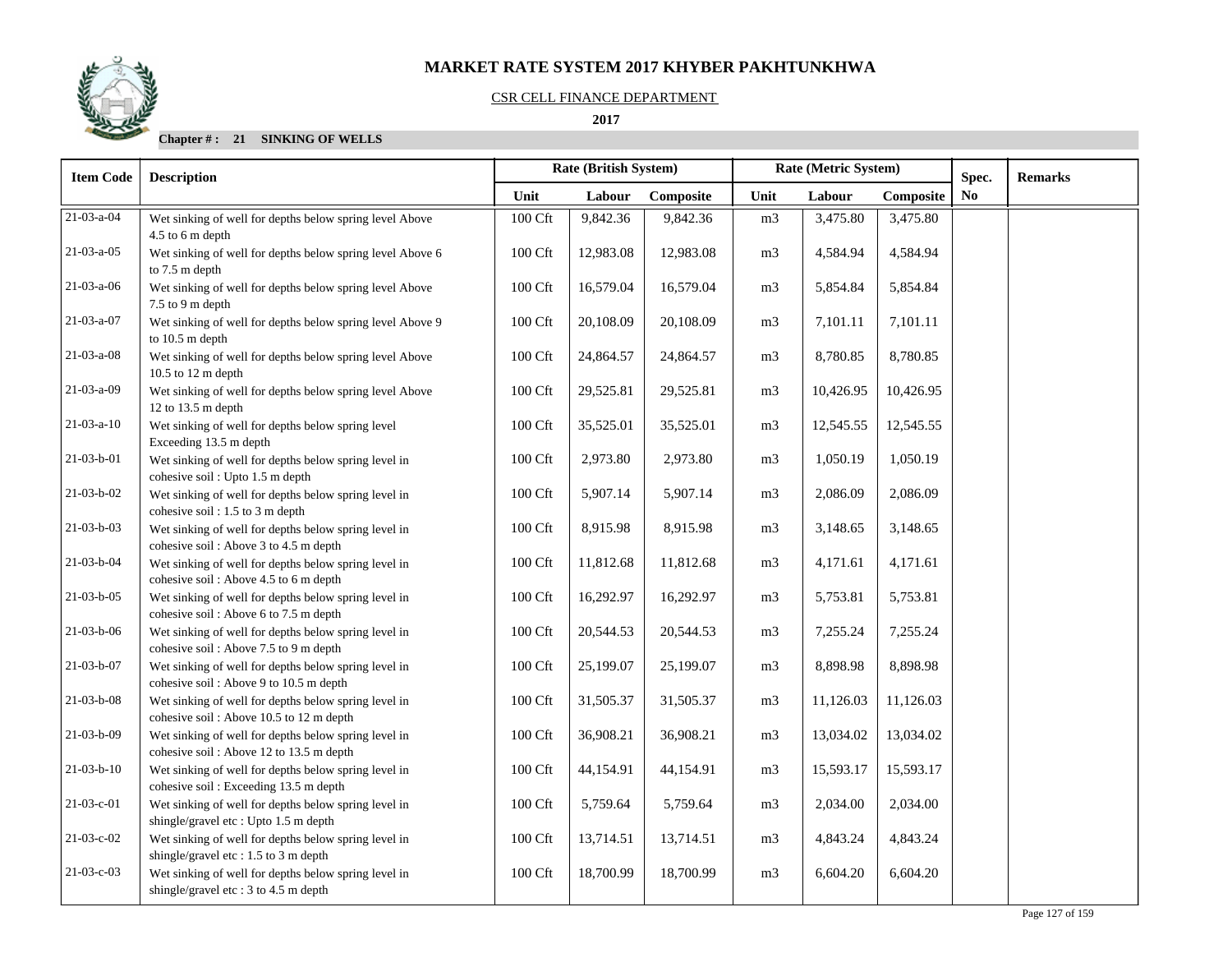#### CSR CELL FINANCE DEPARTMENT

 **2017** 

| <b>Item Code</b> | <b>Description</b>                                                                                 |         | Rate (Metric System)<br><b>Rate (British System)</b> |            |                |           |            |                         |                                                                                                                                             |  |  | <b>Remarks</b> |
|------------------|----------------------------------------------------------------------------------------------------|---------|------------------------------------------------------|------------|----------------|-----------|------------|-------------------------|---------------------------------------------------------------------------------------------------------------------------------------------|--|--|----------------|
|                  |                                                                                                    | Unit    | Labour                                               | Composite  | Unit           | Labour    | Composite  | Spec.<br>N <sub>0</sub> |                                                                                                                                             |  |  |                |
| 21-03-c-04       | Wet sinking of well for depths below spring level in<br>shingle/gravel etc: $4.5$ to 6 m depth     | 100 Cft | 25,894.81                                            | 25,894.81  | m <sub>3</sub> | 9,144.67  | 9,144.67   |                         |                                                                                                                                             |  |  |                |
| $21-03-c-05$     | Wet sinking of well for depths below spring level in<br>shingle/gravel etc: 6 to 7.5 m depth       | 100 Cft | 38,917.72                                            | 38,917.72  | m <sub>3</sub> | 13,743.68 | 13,743.68  |                         |                                                                                                                                             |  |  |                |
| $21-03-c-06$     | Wet sinking of well for depths below spring level in<br>shingle/gravel etc: 7.5 to 9 m depth       | 100 Cft | 50,354.81                                            | 50,354.81  | m <sub>3</sub> | 17,782.65 | 17,782.65  |                         |                                                                                                                                             |  |  |                |
| 21-03-c-07       | Wet sinking of well for depths below spring level in<br>shingle/gravel etc: 9 to 10.5 m depth      | 100 Cft | 63,152.18                                            | 63,152.18  | m <sub>3</sub> | 22,302.00 | 22,302.00  |                         |                                                                                                                                             |  |  |                |
| $21-03-c-08$     | Wet sinking of well for depths below spring level in<br>shingle/gravel etc: 10.5 to 12 m depth     | 100 Cft | 81,807.29                                            | 81,807.29  | m <sub>3</sub> | 28,890.00 | 28,890.00  |                         |                                                                                                                                             |  |  |                |
| $21-03-c-09$     | Wet sinking of well for depths below spring level in<br>shingle/gravel etc: 12 to 13.5 m depth     | 100 Cft | 102,858.03                                           | 102,858.02 | m <sub>3</sub> | 36,323.99 | 36,323.99  |                         |                                                                                                                                             |  |  |                |
| $21-03-c-10$     | Wet sinking of well for depths below spring level in<br>shingle/gravel etc: Exceeding 13.5 m depth | 100 Cft | 130,888.48                                           | 130,888.48 | m <sub>3</sub> | 46,222.88 | 46,222.88  |                         |                                                                                                                                             |  |  |                |
| $21-04$          | Making & fixing in position, kikar wood well curb                                                  | 100 Cft | 173,013.14                                           | 356,013.16 | m <sub>3</sub> | 61,099.06 | 125,724.99 |                         |                                                                                                                                             |  |  |                |
| 21-05            | Laying well curb in position only                                                                  | Each    | 1,096.88                                             | 1,096.88   | Each           | 1,096.88  | 1,096.88   |                         |                                                                                                                                             |  |  |                |
| $21-06-a$        | Providing & laying RCC well curb in position, using<br>coarse sand: Ratio 1:1.5:3                  | 100 Cft | 14,443.07                                            | 33,577.97  | m <sub>3</sub> | 5,100.53  | 11,857.96  |                         | a) If concrete mixer is<br>supplied by<br>government, all<br>charges including<br>depreciation will be<br>recoverd from the<br>contractor.  |  |  |                |
| $21-06-b$        | Providing & laying RCC well curb in position, using<br>coarse sand: Ratio 1:2:4                    | 100 Cft | 14,443.07                                            | 31,050.23  | m <sub>3</sub> | 5,100.53  | 10,965.30  |                         | b) The rate does not<br>include cost of steel<br>reinforcement and its<br>labour for<br>bending/binding,<br>which is payable<br>separately. |  |  |                |
| 21-07            | Providing and fixing structural steel for cutting edge                                             | Ton     | 28,125.00                                            | 148,358.44 | tonne          | 27,680.63 | 146,014.34 |                         |                                                                                                                                             |  |  |                |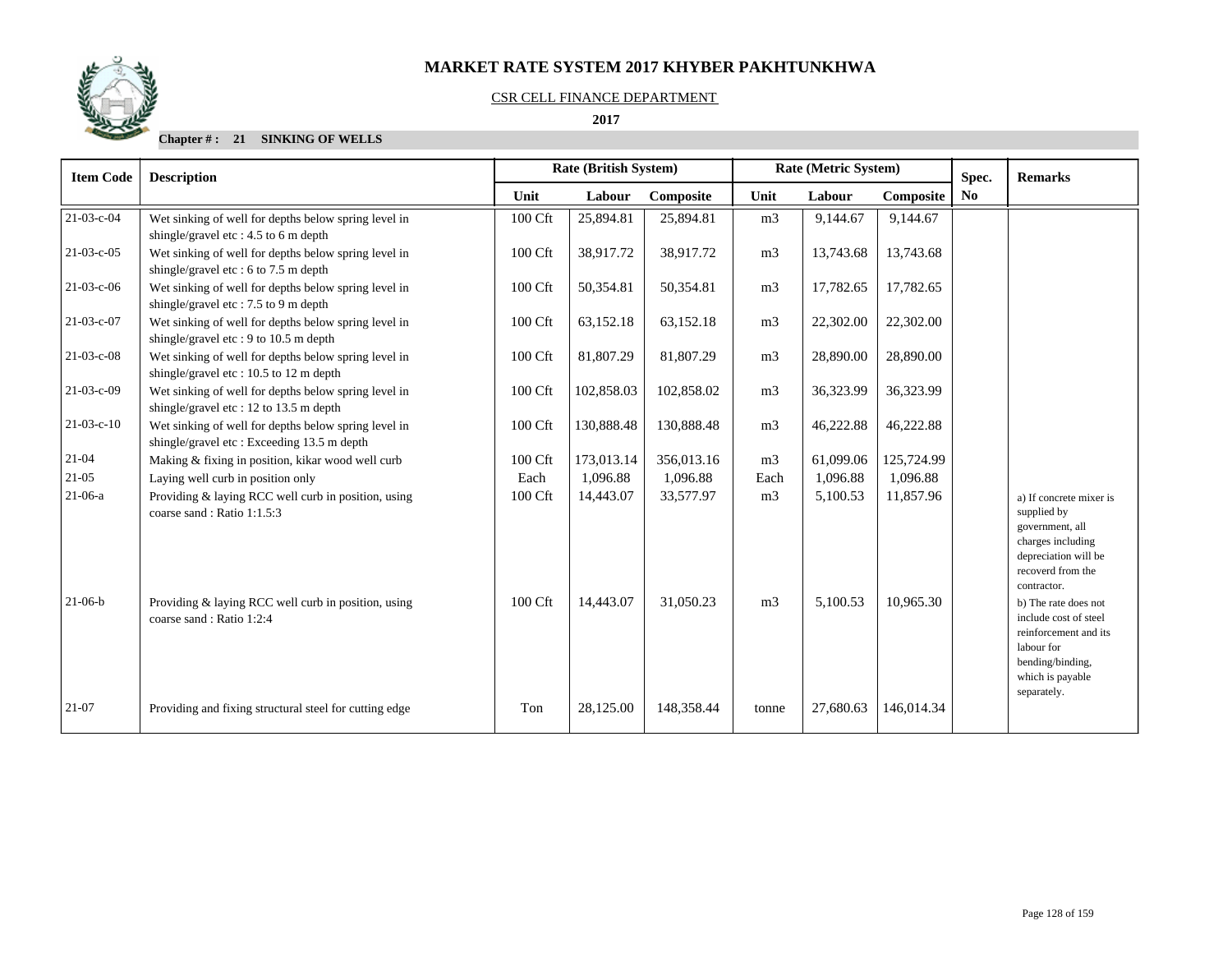#### CSR CELL FINANCE DEPARTMENT

## **2017**

## **Chapter # : 22 SURFACE DRAINAGE**

| <b>Item Code</b> | <b>Description</b>                                                                                     | <b>Rate (British System)</b><br>Rate (Metric System)<br>Spec. |          |           |           |        |           | <b>Remarks</b> |                                                              |
|------------------|--------------------------------------------------------------------------------------------------------|---------------------------------------------------------------|----------|-----------|-----------|--------|-----------|----------------|--------------------------------------------------------------|
|                  |                                                                                                        | Unit                                                          | Labour   | Composite | Unit      | Labour | Composite | N <sub>0</sub> |                                                              |
| $22-01-a-01$     | Tega formed of pacca bricks on end, laid in and over c/s<br>mortar: 3" thick: Ratio 1:3                | 100 Rft                                                       | 1,097.53 | 4,055.99  | ${\bf m}$ | 36.01  | 133.07    |                |                                                              |
| $22-01-a-02$     | Tega formed of pacca bricks on end, laid in and over c/s<br>mortar: 3" thick: Ratio 1:5                | 100 Rft                                                       | 1,097.53 | 3,753.17  | m         | 36.01  | 123.14    |                |                                                              |
| 22-01-b-01       | Tega formed of pacca bricks on end, laid in and over c/s<br>mortar: 4.5" thick: Ratio 1:3              | 100 Rft                                                       | 1,198.47 | 4,754.84  | m         | 39.32  | 156.00    |                |                                                              |
| $22-01-b-02$     | Tega formed of pacca bricks on end, laid in and over c/s<br>mortar: 4.5" thick: Ratio 1:5              | 100 Rft                                                       | 1,198.47 | 4,580.31  | m         | 39.32  | 150.27    |                |                                                              |
| $22-02-a$        | Pacca flat brick 3" thick, laid in reimbursement, in c/s<br>mortar, on sides of drains etc: Ratio 1:3  | 100 Sft                                                       | 1,463.04 | 6,270.24  | m2        | 157.42 | 674.68    |                |                                                              |
| $22-02-b$        | Pacca flat brick 3" thick, laid in reimbursement, in c/s<br>mortar, on sides of drains etc : Ratio 1:5 | 100 Sft                                                       | 1,463.04 | 5,961.35  | m2        | 157.42 | 641.44    |                |                                                              |
| $22-02-c$        | Pacca flat brick 3" thick, laid in reimbursement, in c/s<br>mortar, on sides of drains etc : Ratio 1:6 | $100$ Sft                                                     | 1,463.04 | 5,872.50  | m2        | 157.42 | 631.88    |                |                                                              |
| $22-03-a$        | Pacca brick on edge, laid in reimbursement, in c/s mortar,<br>on sides of drains etc: Ratio 1:3        | 100 Sft                                                       | 1,648.45 | 8,844.86  | m2        | 177.37 | 951.71    |                |                                                              |
| $22-03-b$        | Pacca brick on edge, laid in reimbursement, in c/s mortar,<br>on sides of drains etc: Ratio 1:5        | 100 Sft                                                       | 1,648.45 | 8,390.69  | m2        | 177.37 | 902.84    |                |                                                              |
| $22-03-c$        | Pacca brick on edge, laid in reimbursement, in c/s mortar,<br>on sides of drains etc: Ratio 1:6        | 100 Sft                                                       | 1,648.45 | 8,255.44  | m2        | 177.37 | 888.29    |                |                                                              |
| $22-04-a$        | Pacca flat brick, Herring bond pitching in c/s mortar laid to<br>line, grade, slope etc : Ratio 1:3    | 100 Sft                                                       | 1,378.68 | 6,790.89  | m2        | 148.35 | 730.70    |                |                                                              |
| $22-04-b$        | Pacca flat brick, Herring bond pitching in c/s mortar laid to<br>line, grade, slope etc : Ratio 1:5    | 100 Sft                                                       | 1,378.68 | 6,442.79  | m2        | 148.35 | 693.24    |                |                                                              |
| $22-04-c$        | Pacca flat brick, Herring bond pitching in c/s mortar laid to<br>line, grade, slope etc : Ratio 1:6    | 100 Sft                                                       | 1,378.68 | 6,365.95  | m2        | 148.35 | 684.98    |                |                                                              |
| $22-05-a$        | Construct Punjab standard drains, of cement concrete<br>$1:1.5:3$ , complete : Type I                  | 100 Rft                                                       | 1,413.79 | 7,615.20  | m         | 46.38  | 249.84    |                | The rate does not<br>include cost of<br>excavation, which is |
| $22-05-b$        | Construct Punjab standard drains, of cement concrete<br>1:1.5:3, complete : Type II                    | 100 Rft                                                       | 3,597.19 | 17,962.93 | m         | 118.02 | 589.34    |                | to be paid separately.                                       |
| $22-05-c$        | Construct Punjab standard drains, of cement concrete<br>1:1.5:3, complete : Type III                   | 100 Rft                                                       | 4,571.66 | 22,771.17 | m         | 149.99 | 747.09    |                |                                                              |
| $22-05-d$        | Construct Punjab standard drains, of cement concrete<br>1:1.5:3, complete : Type IV                    | 100 Rft                                                       | 4,925.27 | 27,927.84 | m         | 161.59 | 916.27    |                |                                                              |
| $22-05-e$        | Construct Punjab standard drains, of cement concrete<br>$1:1.5:3$ , complete : Type V                  | 100 Rft                                                       | 6,604.99 | 37,358.61 | m         | 216.70 | 1,225.68  |                |                                                              |
| $22-05-f$        | Construct Punjab standard drains, of cement concrete<br>$1:1.5:3$ , complete : Type VI                 | 100 Rft                                                       | 7,463.20 | 42,702.39 | m         | 244.86 | 1,401.00  |                |                                                              |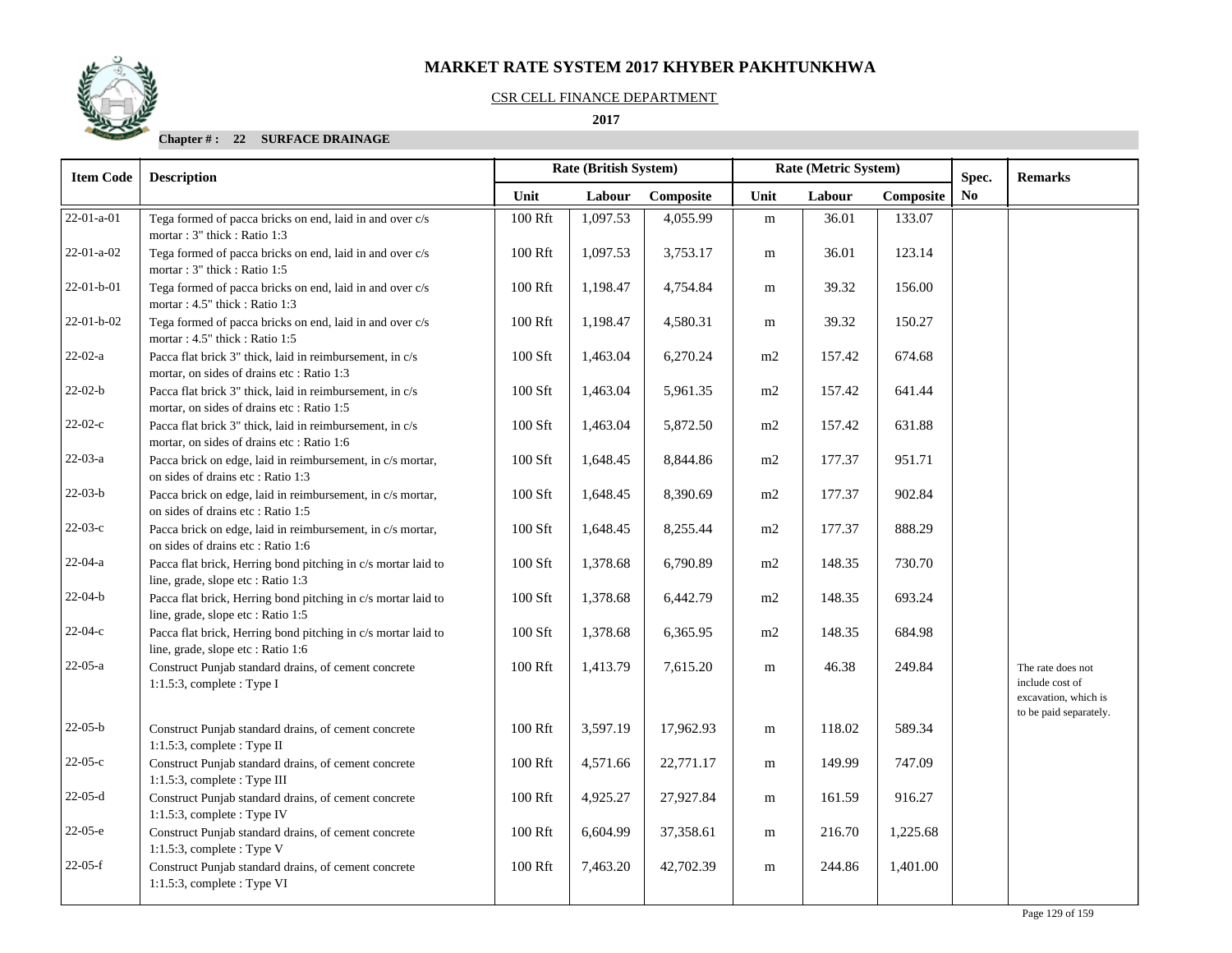

#### CSR CELL FINANCE DEPARTMENT

 **2017** 

## **Chapter # : 22 SURFACE DRAINAGE**

| <b>Item Code</b> | <b>Description</b>                                                                      | <b>Rate (British System)</b> |           |           | Rate (Metric System) |        |           |     |  |  | Spec. | <b>Remarks</b> |
|------------------|-----------------------------------------------------------------------------------------|------------------------------|-----------|-----------|----------------------|--------|-----------|-----|--|--|-------|----------------|
|                  |                                                                                         | Unit                         | Labour    | Composite | Unit                 | Labour | Composite | No. |  |  |       |                |
| $22-05-g$        | Construct Punjab standard drains, of cement concrete<br>$1:1.5:3$ , complete : Type VII | 100 Rft                      | 7,578.45  | 45,085.86 | m                    | 248.64 | 1,479.19  |     |  |  |       |                |
| $22-05-h$        | Construct Punjab standard drains, of cement concrete<br>$1:1.5:3$ , complete: Type VIII | 100 Rft                      | 11,413.18 | 67,304.30 | m                    | 374.45 | 2,208.15  |     |  |  |       |                |
| $22-05-i$        | Construct Punjab standard drains, of cement concrete<br>$1:1.5:3$ , complete : Type IX  | 100 Rft                      | 13,014.44 | 75,122.93 | m                    | 426.98 | 2,464.66  |     |  |  |       |                |
| $22-05-i$        | Construct Punjab standard drains, of cement concrete<br>$1:1.5:3$ , complete : Type X   | 100 Rft                      | 14,038.73 | 91,737.32 | m                    | 460.59 | 3,009.75  |     |  |  |       |                |
| $22-05-k$        | Construct Punjab standard drains, of cement concrete<br>$1:1.5:3$ , complete : Type XI  | 100 Rft                      | 15,346.87 | 96,771.21 | m                    | 503.51 | 3,174.91  |     |  |  |       |                |
| $22-05-1$        | Construct Punjab standard drains, of cement concrete<br>$1:1.5:3$ , complete : Type XII | 100 Rft                      | 15,687.66 | 99,244.75 | m                    | 514.69 | 3,256.06  |     |  |  |       |                |
| $22-06-a$        | Laying RC hume pipes in position including jointing 6" to<br>$12"$ dia                  | 100 Rft                      | 8,158.89  | 8,625.84  | m                    | 267.68 | 283.00    |     |  |  |       |                |
| $22-06-b$        | Laying RC hume pipes in position including jointing 12" to<br>24" dia                   | 100 Rft                      | 12,385.87 | 13,332.78 | m                    | 406.36 | 437.43    |     |  |  |       |                |
| $22-06-c$        | Laying RC hume pipes in position including jointing 24" to<br>36" dia                   | 100 Rft                      | 16,347.79 | 17,777.56 | m                    | 536.34 | 583.25    |     |  |  |       |                |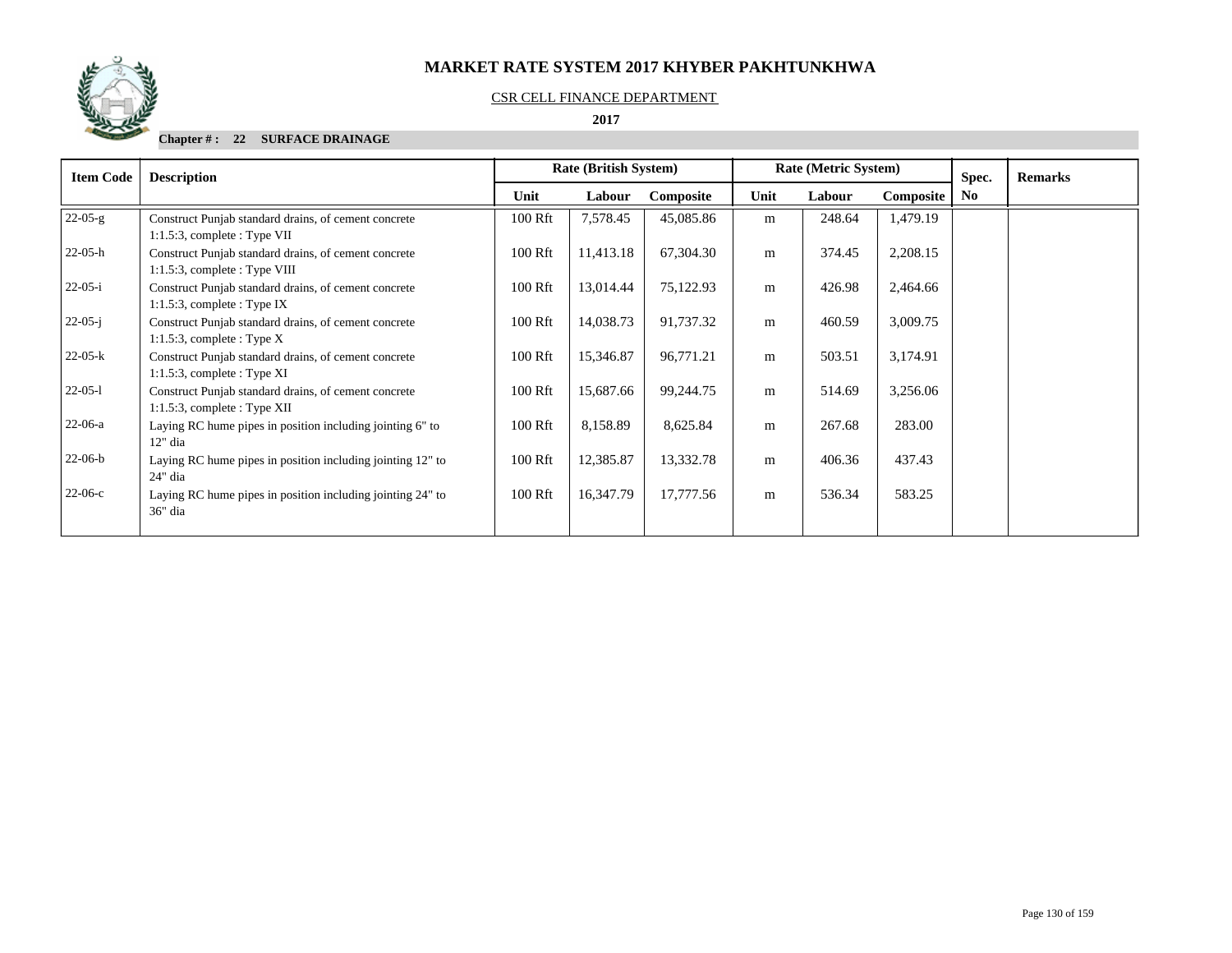#### CSR CELL FINANCE DEPARTMENT

 **2017** 

| <b>Item Code</b> | <b>Description</b>                                                                                                                 |      | <b>Rate (British System)</b><br>Rate (Metric System)<br>Spec. |           |           |          |           |                | <b>Remarks</b> |
|------------------|------------------------------------------------------------------------------------------------------------------------------------|------|---------------------------------------------------------------|-----------|-----------|----------|-----------|----------------|----------------|
|                  |                                                                                                                                    | Unit | Labour                                                        | Composite | Unit      | Labour   | Composite | N <sub>0</sub> |                |
| $23-01-a$        | Providing and Laying RCC pipe, moulded with cement<br>concrete 1:1.5:3, including cost of reinforcement, testing<br>$etc: 4"$ dia: | Rft  | 81.46                                                         | 273.00    | ${\bf m}$ | 267.26   | 895.67    |                |                |
| $23-01-b$        | Providing and Laying RCC pipe, moulded with cement<br>concrete 1:1.5:3, including cost of reinforcement, testing<br>etc : 6" dia:  | Rft  | 89.18                                                         | 310.40    | m         | 292.57   | 1,018.38  |                |                |
| $23-01-c$        | Providing and Laying RCC pipe, moulded with cement<br>concrete 1:1.5:3, including cost of reinforcement, testing<br>$etc: 9"$ dia: | Rft  | 107.18                                                        | 385.34    | m         | 351.65   | 1,264.25  |                |                |
| $23-02-a$        | Providing and Laying non-reinforced concrete pipe,<br>moulded with cement concrete 1:1.5:3 complete : 4"<br>internal diameter      | Rft  | 68.60                                                         | 264.20    | m         | 225.06   | 866.81    |                |                |
| $23-02-b$        | Providing and Laying non-reinforced concrete pipe,<br>moulded with cement concrete 1:1.5:3 complete : 6" i/d                       | Rft  | 89.18                                                         | 302.68    | m         | 292.57   | 993.03    |                |                |
| $23-02-c$        | Providing and Laying non-reinforced concrete pipe,<br>moulded with cement concrete : 9" i/d wall thickness 1".                     | Rft  | 130.34                                                        | 404.84    | ${\bf m}$ | 427.61   | 1,328.20  |                |                |
| 23-03-a-01       | Providing and Laying RCC pipe sewers complete As per<br>ASTM C-76-79, Class II : 12" i/d, Wall B                                   | Rft  | 222.94                                                        | 664.18    | m         | 731.44   | 2,179.05  |                |                |
| 23-03-a-02       | Providing and Laying RCC pipe sewers complete As per<br>ASTM C-76-79, Class II : 15" i/d, Wall B                                   | Rft  | 274.39                                                        | 833.56    | m         | 900.23   | 2,734.77  |                |                |
| 23-03-a-03       | Providing and Laying RCC pipe sewers complete As per<br>ASTM C-76-79, Class II : 18" i/d, Wall B                                   | Rft  | 334.41                                                        | 958.65    | m         | 1,097.16 | 3,145.17  |                |                |
| 23-03-a-04       | Providing and Laying RCC pipe sewers complete As per<br>ASTM C-76-79, Class II : 21" i/d, Wall B                                   | Rft  | 401.68                                                        | 1,088.95  | m         | 1,317.85 | 3,572.66  |                |                |
| $23-03-a-05$     | Providing and Laying RCC pipe sewers complete As per<br>ASTM C-76-79, Class II : 24" i/d, Wall B                                   | Rft  | 445.88                                                        | 1,312.08  | m         | 1,462.87 | 4,304.74  |                |                |
| 23-03-a-06       | Providing and Laying RCC pipe sewers complete As per<br>ASTM C-76-79, Class II : 27" i/d, Wall B                                   | Rft  | 600.06                                                        | 1,708.22  | m         | 1,968.69 | 5,604.41  |                |                |
| 23-03-a-07       | Providing and Laying RCC pipe sewers complete As per<br>ASTM C-76-79, Class II : 30" i/d, Wall B                                   | Rft  | 668.83                                                        | 2,035.23  | m         | 2,194.31 | 6,677.25  |                |                |
| 23-03-a-08       | Providing and Laying RCC pipe sewers complete As per<br>ASTM C-76-79, Class II : 33" i/d, Wall B                                   | Rft  | 728.85                                                        | 2,373.82  | ${\bf m}$ | 2,391.24 | 7,788.11  |                |                |
| 23-03-a-09       | Providing and Laying RCC pipe sewers complete As per<br>ASTM C-76-79, Class II : 36" i/d, Wall B                                   | Rft  | 796.76                                                        | 2,931.76  | m         | 2,614.05 | 9,618.64  |                |                |
| $23-03-a-10$     | Providing and Laying RCC pipe sewers complete As per<br>ASTM C-76-79, Class II : 42" i/d, Wall B                                   | Rft  | 1,028.96                                                      | 3,615.36  | m         | 3,375.86 | 11,861.43 |                |                |
| $23-03-a-11$     | Providing and Laying RCC pipe sewers complete As per<br>ASTM C-76-79, Class II : 48" i/d, Wall B                                   | Rft  | 1,183.31                                                      | 4,172.31  | m         | 3,882.26 | 13,688.69 |                |                |
| 23-03-a-12       | Providing and Laying RCC pipe sewers complete As per<br>ASTM C-76-79, Class II : 54" i/d, Wall B                                   | Rft  | 1,543.45                                                      | 6,053.38  | m         | 5,063.80 | 19,860.17 |                |                |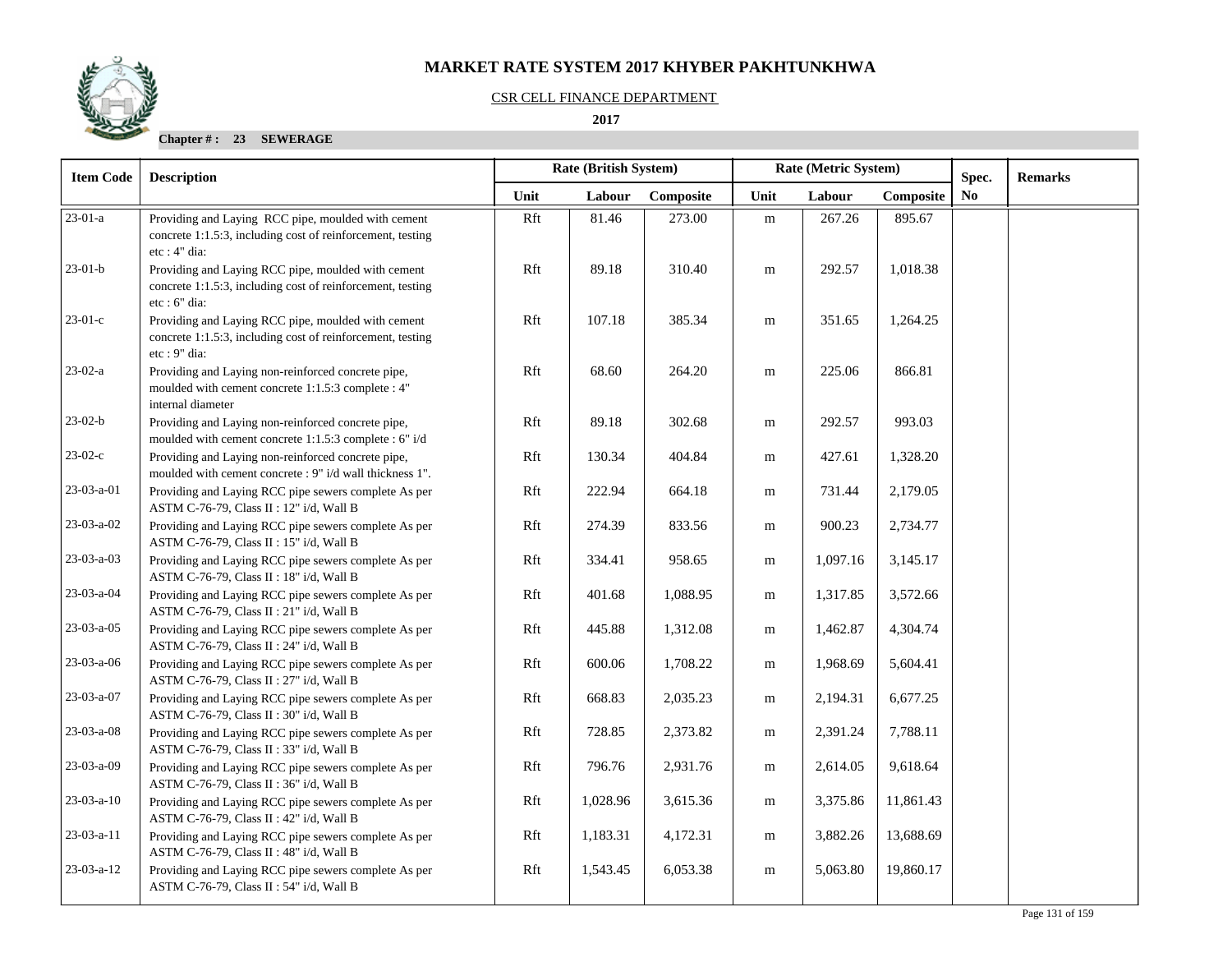#### CSR CELL FINANCE DEPARTMENT

 **2017** 

| <b>Item Code</b>   | <b>Description</b>                                                                                | Rate (British System) |          |           | Rate (Metric System) |           |           | Spec.          | <b>Remarks</b> |
|--------------------|---------------------------------------------------------------------------------------------------|-----------------------|----------|-----------|----------------------|-----------|-----------|----------------|----------------|
|                    |                                                                                                   | Unit                  | Labour   | Composite | Unit                 | Labour    | Composite | N <sub>0</sub> |                |
| 23-03-a-13         | Providing and Laying RCC pipe sewers complete As per<br>ASTM C-76-79, Class II : 60" i/d, Wall B  | Rft                   | 2,126.52 | 8,470.52  | ${\bf m}$            | 6,976.79  | 27,790.43 |                |                |
| 23-03-a-14         | Providing and Laying RCC pipe sewers complete As per<br>ASTM C-76-79, Class II : 66" i/d, Wall B  | Rft                   | 2,922.26 | 10,363.44 | m                    | 9,587.46  | 34,000.79 |                |                |
| $23-03-a-15$       | Providing and Laying RCC pipe sewers complete As per<br>ASTM C-76-79, Class II : 72" i/d, Wall B  | Rft                   | 3,970.08 | 13,730.08 | ${\bf m}$            | 13,025.21 | 45,046.20 |                |                |
| 23-03-b-01         | Providing and Laying RCC pipe sewers complete As per<br>ASTM C-76-79, Class III : 12" i/d, Wall B | Rft                   | 222.94   | 706.47    | m                    | 731.44    | 2,317.81  |                |                |
| 23-03-b-02         | Providing and Laying RCC pipe sewers complete As per<br>ASTM C-76-79, Class III : 15" i/d, Wall B | Rft                   | 274.39   | 796.96    | m                    | 900.23    | 2,614.69  |                |                |
| $23-03-b-03$       | Providing and Laying RCC pipe sewers complete As per<br>ASTM C-76-79, Class III : 18" i/d, Wall B | Rft                   | 334.41   | 917.98    | m                    | 1,097.16  | 3,011.75  |                |                |
| 23-03-b-04         | Providing and Laying RCC pipe sewers complete As per<br>ASTM C-76-79, Class III : 21" i/d, Wall B | Rft                   | 401.30   | 1,100.76  | m                    | 1,316.59  | 3,611.43  |                |                |
| 23-03-b-05         | Providing and Laying RCC pipe sewers complete As per<br>ASTM C-76-79, Class III : 24" i/d, Wall B | Rft                   | 445.88   | 1,238.88  | m                    | 1,462.87  | 4,064.58  |                |                |
| 23-03-b-06         | Providing and Laying RCC pipe sewers complete As per<br>ASTM C-76-79, Class III : 27" i/d, Wall B | Rft                   | 600.28   | 1,627.11  | m                    | 1,969.42  | 5,338.30  |                |                |
| 23-03-b-07         | Providing and Laying RCC pipe sewers complete As per<br>ASTM C-76-79, Class III : 30" i/d, Wall B | Rft                   | 668.83   | 1,978.29  | m                    | 2,194.31  | 6,490.46  |                |                |
| 23-03-b-08         | Providing and Laying RCC pipe sewers complete As per<br>ASTM C-76-79, Class III : 33" i/d, Wall B | Rft                   | 728.85   | 2,386.02  | m                    | 2,391.24  | 7,828.14  |                |                |
| 23-03-b-09         | Providing and Laying RCC pipe sewers complete As per<br>ASTM C-76-79, Class III : 36" i/d, Wall B | Rft                   | 797.38   | 2,769.71  | m                    | 2,616.07  | 9,086.98  |                |                |
| $23-03-b-10$       | Providing and Laying RCC pipe sewers complete As per<br>ASTM C-76-79, Class III : 42" i/d, Wall B | Rft                   | 1,028.96 | 3,656.03  | m                    | 3,375.86  | 11,994.85 |                |                |
| 23-03-b-11         | Providing and Laying RCC pipe sewers complete As per<br>ASTM C-76-79, Class III : 48" i/d, Wall B | Rft                   | 1,183.73 | 4,298.79  | ${\rm m}$            | 3,883.62  | 14,103.65 |                |                |
| $23 - 03 - b - 12$ | Providing and Laying RCC pipe sewers complete As per<br>ASTM C-76-79, Class III : 54" i/d, Wall B | Rft                   | 1,543.45 | 6,439.31  | m                    | 5,063.80  | 21,126.33 |                |                |
| $23-03-b-13$       | Providing and Laying RCC pipe sewers complete As per<br>ASTM C-76-79, Class III : 60" i/d, Wall B | Rft                   | 2,126.52 | 9,202.52  | m                    | 6,976.79  | 30,192.01 |                |                |
| 23-03-b-14         | Providing and Laying RCC pipe sewers complete As per<br>ASTM C-76-79, Class III : 66" i/d, Wall B | Rft                   | 2,906.82 | 11,263.82 | m                    | 9,536.82  | 36,954.79 |                |                |
| 23-03-b-15         | Providing and Laying RCC pipe sewers complete As per<br>ASTM C-76-79, Class III : 72" i/d, Wall B | Rft                   | 3,970.08 | 15,118.85 | ${\bf m}$            | 13,025.21 | 49,602.53 |                |                |
| $23-03-c-01$       | Providing and Laying RCC pipe sewers complete As per<br>ASTM C-76-79, Class IV : 12" i/d, Wall B  | Rft                   | 222.94   | 698.74    | m                    | 731.44    | 2,292.46  |                |                |
| $23-03-c-02$       | Providing and Laying RCC pipe sewers complete As per<br>ASTM C-76-79, Class IV : 15" i/d, Wall B  | Rft                   | 274.39   | 892.52    | m                    | 900.23    | 2,928.23  |                |                |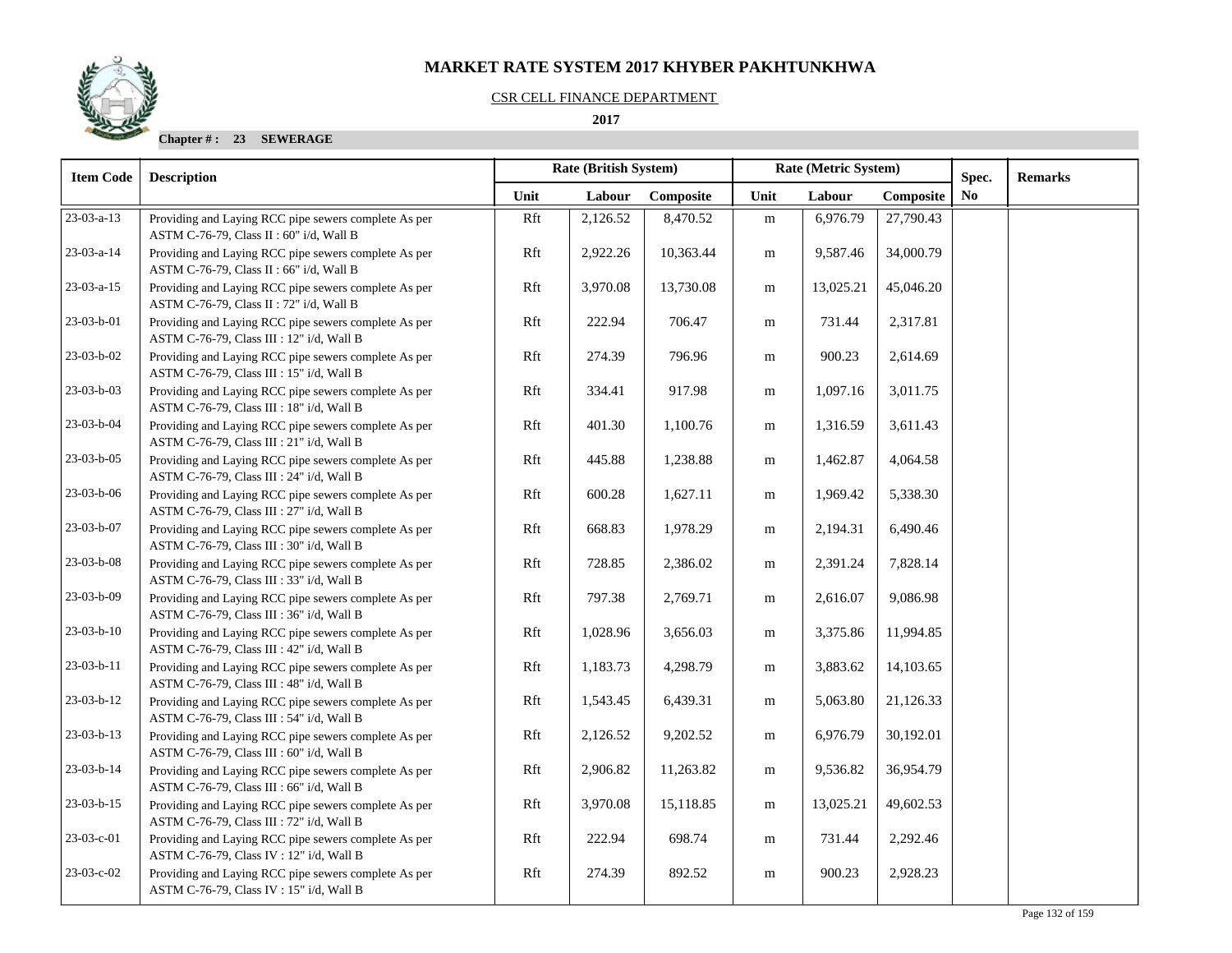## CSR CELL FINANCE DEPARTMENT

 **2017** 

| <b>Item Code</b> | <b>Description</b>                                                                               | Rate (British System)<br>Rate (Metric System) |          |           |           | Spec.     |           | <b>Remarks</b> |                                                                                                                                                    |
|------------------|--------------------------------------------------------------------------------------------------|-----------------------------------------------|----------|-----------|-----------|-----------|-----------|----------------|----------------------------------------------------------------------------------------------------------------------------------------------------|
|                  |                                                                                                  | Unit                                          | Labour   | Composite | Unit      | Labour    | Composite | N <sub>o</sub> |                                                                                                                                                    |
| 23-03-c-03       | Providing and Laying RCC pipe sewers complete As per<br>ASTM C-76-79, Class IV: 18" i/d, Wall B  | Rft                                           | 334.41   | 1,130.26  | ${\bf m}$ | 1,097.16  | 3,708.21  |                |                                                                                                                                                    |
| 23-03-c-04       | Providing and Laying RCC pipe sewers complete As per<br>ASTM C-76-79, Class IV : 21" i/d, Wall B | Rft                                           | 401.30   | 1,361.03  | m         | 1,316.59  | 4,465.32  |                |                                                                                                                                                    |
| 23-03-c-05       | Providing and Laying RCC pipe sewers complete As per<br>ASTM C-76-79, Class IV : 24" i/d, Wall B | Rft                                           | 445.88   | 1,647.58  | m         | 1,462.87  | 5,405.46  |                |                                                                                                                                                    |
| 23-03-c-06       | Providing and Laying RCC pipe sewers complete As per<br>ASTM C-76-79, Class IV: 27" i/d, Wall B  | Rft                                           | 600.07   | 1,980.71  | m         | 1,968.75  | 6,498.39  |                |                                                                                                                                                    |
| 23-03-c-07       | Providing and Laying RCC pipe sewers complete As per<br>ASTM C-76-79, Class IV: 30" i/d, Wall B  | Rft                                           | 668.83   | 2,362.59  | m         | 2,194.31  | 7,751.29  |                |                                                                                                                                                    |
| 23-03-c-08       | Providing and Laying RCC pipe sewers complete As per<br>ASTM C-76-79, Class IV: 33" i/d, Wall B  | Rft                                           | 728.85   | 2,833.35  | m         | 2,391.24  | 9,295.77  |                |                                                                                                                                                    |
| 23-03-c-09       | Providing and Laying RCC pipe sewers complete As per<br>ASTM C-76-79, Class IV: 36" i/d, Wall B  | Rft                                           | 796.35   | 3,512.88  | m         | 2,612.69  | 11,525.21 |                |                                                                                                                                                    |
| $23-03-c-10$     | Providing and Laying RCC pipe sewers complete As per<br>ASTM C-76-79, Class IV: 42" i/d, Wall B  | Rft                                           | 1,028.96 | 4,810.96  | ${\bf m}$ | 3,375.86  | 15,784.00 |                |                                                                                                                                                    |
| $23-03-c-11$     | Providing and Laying RCC pipe sewers complete As per<br>ASTM C-76-79, Class IV: 48" i/d, Wall B  | Rft                                           | 1,183.73 | 5,697.73  | ${\bf m}$ | 3,883.62  | 18,693.33 |                |                                                                                                                                                    |
| 23-03-c-12       | Providing and Laying RCC pipe sewers complete As per<br>ASTM C-76-79, Class IV: 54" i/d, Wall B  | Rft                                           | 1,543.45 | 9,270.11  | m         | 5,063.80  | 30,413.75 |                |                                                                                                                                                    |
| $23-03-c-13$     | Providing and Laying RCC pipe sewers complete As per<br>ASTM C-76-79, Class IV: 60" i/d, Wall B  | Rft                                           | 2,126.52 | 10,764.12 | m         | 6,976.79  | 35,315.36 |                |                                                                                                                                                    |
| $23-03-c-14$     | Providing and Laying RCC pipe sewers complete As per<br>ASTM C-76-79, Class IV: 66" i/d, Wall B  | Rft                                           | 2,906.82 | 13,236.16 | m         | 9,536.82  | 43,425.72 |                |                                                                                                                                                    |
| $23-03-c-15$     | Providing and Laying RCC pipe sewers complete As per<br>ASTM C-76-79, Class IV: 72" i/d, Wall B  | Rft                                           | 3,970.08 | 12,337.25 | ${\bf m}$ | 13,025.21 | 40,476.54 |                |                                                                                                                                                    |
| $23-04-a$        | Lowering of sub-soil water table by tubewells Upto 1 ft<br>below SSWL                            | Rft                                           | 0.00     | 158.08    | m         | 0.00      | 518.63    |                | a) This rate shall be<br>payable, in addition<br>to the item of<br>excavation below<br>SSWL for sewer and<br>manholes under<br>chapter 3 earthwork |
| $23-04-b$        | Lowering of sub-soil water table by tubewells 0 - 2 ft<br>below SSWL                             | Rft                                           | 0.00     | 335.92    | ${\rm m}$ | 0.00      | 1,102.09  |                | b) The grant of these<br>rates shall be subject<br>to Superintending<br>Engineer's approval.                                                       |
| $23-04-c$        | Lowering of sub-soil water table by tubewell 0 - 3 ft below<br>SSWL                              | Rft                                           | 0.00     | 529.57    | m         | 0.00      | 1,737.42  |                | c) The rate includes<br>cost of providing<br>pumps, POL and all<br>operation charges at<br>the site of work, etc                                   |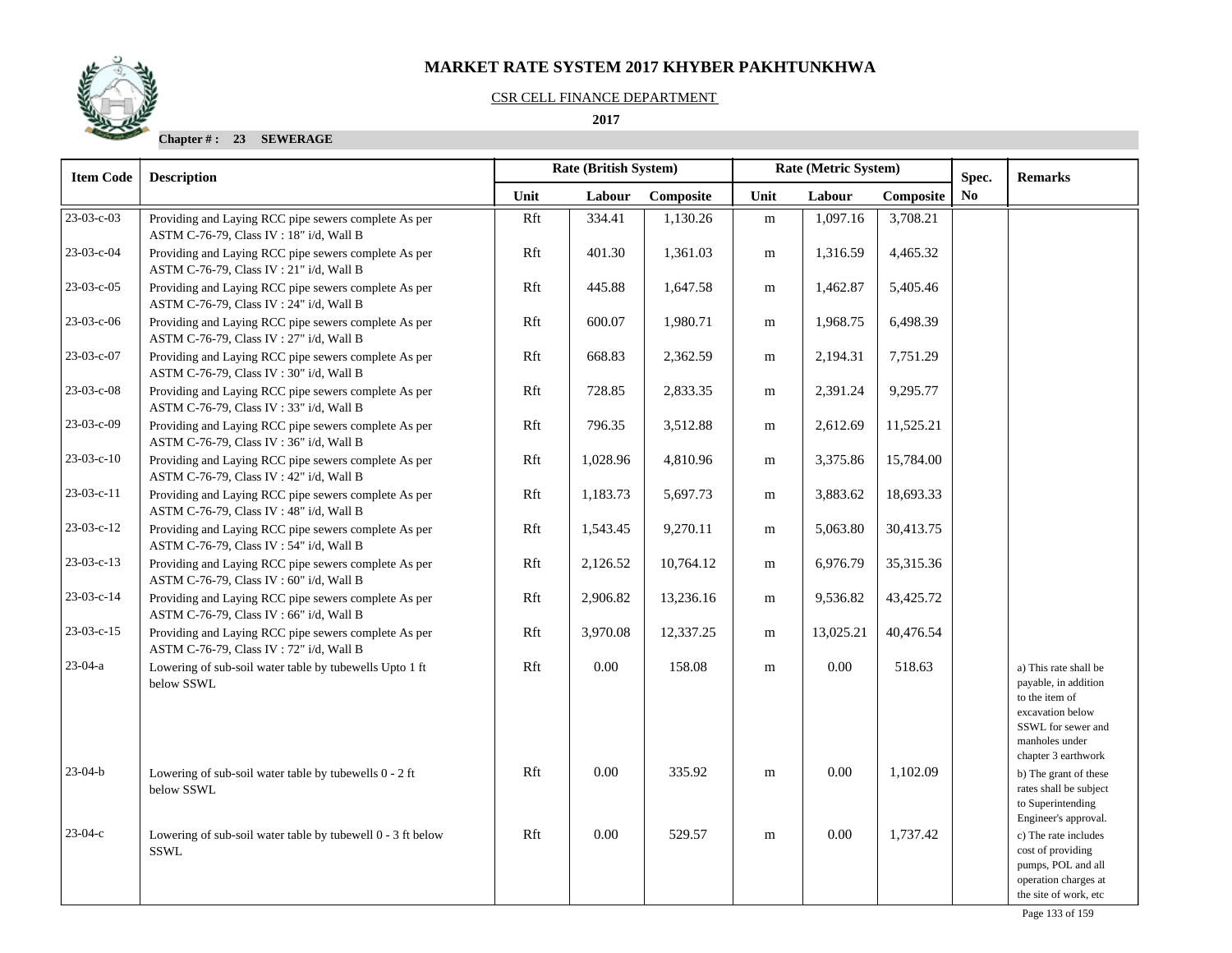#### CSR CELL FINANCE DEPARTMENT

## **2017**

| <b>Item Code</b> | <b>Description</b>                                                                                             |          | <b>Rate (British System)</b> |           | Rate (Metric System) |          | Spec.     | <b>Remarks</b> |                                           |
|------------------|----------------------------------------------------------------------------------------------------------------|----------|------------------------------|-----------|----------------------|----------|-----------|----------------|-------------------------------------------|
|                  |                                                                                                                | Unit     | Labour                       | Composite | Unit                 | Labour   | Composite | N <sub>0</sub> |                                           |
| $23-04-d$        | Lowering of sub-soil water table by tubewells 0 - 4 ft<br>below SSWL                                           | Rft      | 0.00                         | 735.07    | ${\rm m}$            | 0.00     | 2,411.64  |                |                                           |
| $23-04-e$        | Lowering of sub-soil water table by tubewells 0 - 5 ft<br>below SSWL                                           | Rft      | 0.00                         | 964.28    | m                    | 0.00     | 3,163.66  |                |                                           |
| $23-04-f$        | Lowering of sub-soil water table by tubewells 0 - 6 ft<br>below SSWL                                           | Rft      | 0.00                         | 1,201.40  | m                    | 0.00     | 3,941.61  |                |                                           |
| $23-04-g$        | Lowering of sub-soil water table by tubewells 0 - 7 ft<br>below SSWL                                           | Rft      | 0.00                         | 1,422.71  | m                    | $0.00\,$ | 4,667.70  |                |                                           |
| $23-04-h$        | Lowering of sub-soil water table by tubewells 0 - 8 ft<br>below SSWL                                           | Rft      | 0.00                         | 1,628.22  | m                    | $0.00\,$ | 5,341.92  |                |                                           |
| $23-04-i$        | Lowering of sub-soil water table by tubewells 0 - 9 ft<br>below SSWL                                           | Rft      | 0.00                         | 1,849.53  | m                    | 0.00     | 6,068.00  |                |                                           |
| $23-04-j$        | Lowering of sub-soil water table by tubewells 0 - 10 ft<br>below SSWL                                          | Rft      | 0.00                         | 2,181.49  | m                    | 0.00     | 7,157.13  |                |                                           |
| 23-04-k          | Lowering of sub-soil water table by tubewells 0 - 11 ft<br>below SSWL                                          | Rft      | 0.00                         | 2,307.96  | m                    | 0.00     | 7,572.04  |                |                                           |
| $23-04-1$        | Lowering of sub-soil water table by tubewells 0 - 12 ft<br>below SSWL                                          | Rft      | 0.00                         | 2,529.27  | m                    | 0.00     | 8,298.13  |                |                                           |
| $23-05-a$        | Constructing gully grating chamber complete With CI<br>gully trap, weighing 81 lbs. frame hinged               | Each     | 1,537.19                     | 7,594.19  | Each                 | 1,537.19 | 7,594.19  |                | Pipe connection to be<br>paid separately. |
| $23-05-b$        | Constructing gully grating chamber complete Concrete<br>gully trap                                             | Each     | 1,537.19                     | 4,813.50  | Each                 | 1,537.19 | 4,813.50  |                |                                           |
| $23 - 06$        | Fixing manhole frame and cover in RCC slab, including<br>carriage to site                                      | Set      | 1,153.13                     | 1,153.13  | Set                  | 1,153.13 | 1,153.13  |                |                                           |
| 23-07            | Providing and Fixing 3" thick RCC manhole cover, 22" dia<br>with tee shaped CI frame of 20" clear i/d complete | Set      | 2,696.33                     | 6,175.76  | Set                  | 2,696.33 | 6,175.76  |                |                                           |
| 23-08-a          | RCC manhole cover 22" dia with: Tee shaped CI frame,<br>22" i/d complete                                       | Set      | 3,755.50                     | 16,921.43 | Set                  | 3,755.50 | 16,921.43 |                |                                           |
| $23-08-b$        | RCC manhole cover 22" dia with: 3"x3"x1/4" angle iron<br>frame, 22" i/d complete                               | Set      | 3,751.13                     | 15,267.50 | Set                  | 3,751.13 | 15,267.50 |                |                                           |
| 23-09-a          | Providing and Fixing CI ventilating shaft of 9" i/d, painted<br>with bitumenous paint complete : 18 ft. long   | $100$ Kg | 270.00                       | 15,154.00 | $100$ Kg             | 270.00   | 15,154.00 |                |                                           |
| $23-09-b$        | Providing and Fixing CI ventilating shaft of 9" i/d, painted<br>with bitumenous paint complete : 24 ft. long   | 100 Kg   | 360.00                       | 15,244.00 | $100$ Kg             | 360.00   | 15,244.00 |                |                                           |
| $23-09-c$        | Providing and Fixing CI ventilating shaft of 9" i/d, painted<br>with bitumenous paint complete : 30 ft. long   | 100 Kg   | 450.00                       | 15,334.00 | $100$ Kg             | 450.00   | 15,334.00 |                |                                           |
| $23-09-d$        | Providing and Fixing CI ventilating shaft of 9" i/d, painted<br>with bitumenous paint complete : 36 ft. long   | 100 Kg   | 540.00                       | 15,424.00 | 100 Kg               | 540.00   | 15,424.00 |                |                                           |
| $23 - 10$        | Septic Tank (int.Size: 7'x2'x5') complete                                                                      | Each     | 2,587.50                     | 16,984.53 | Each                 | 2,587.50 | 16,984.53 |                |                                           |
| $23-11$          | Soakage Pit (6'dia x 15' deep) complete                                                                        | Each     | 2,587.50                     | 17,487.41 | Each                 | 2,587.50 | 17,487.41 |                |                                           |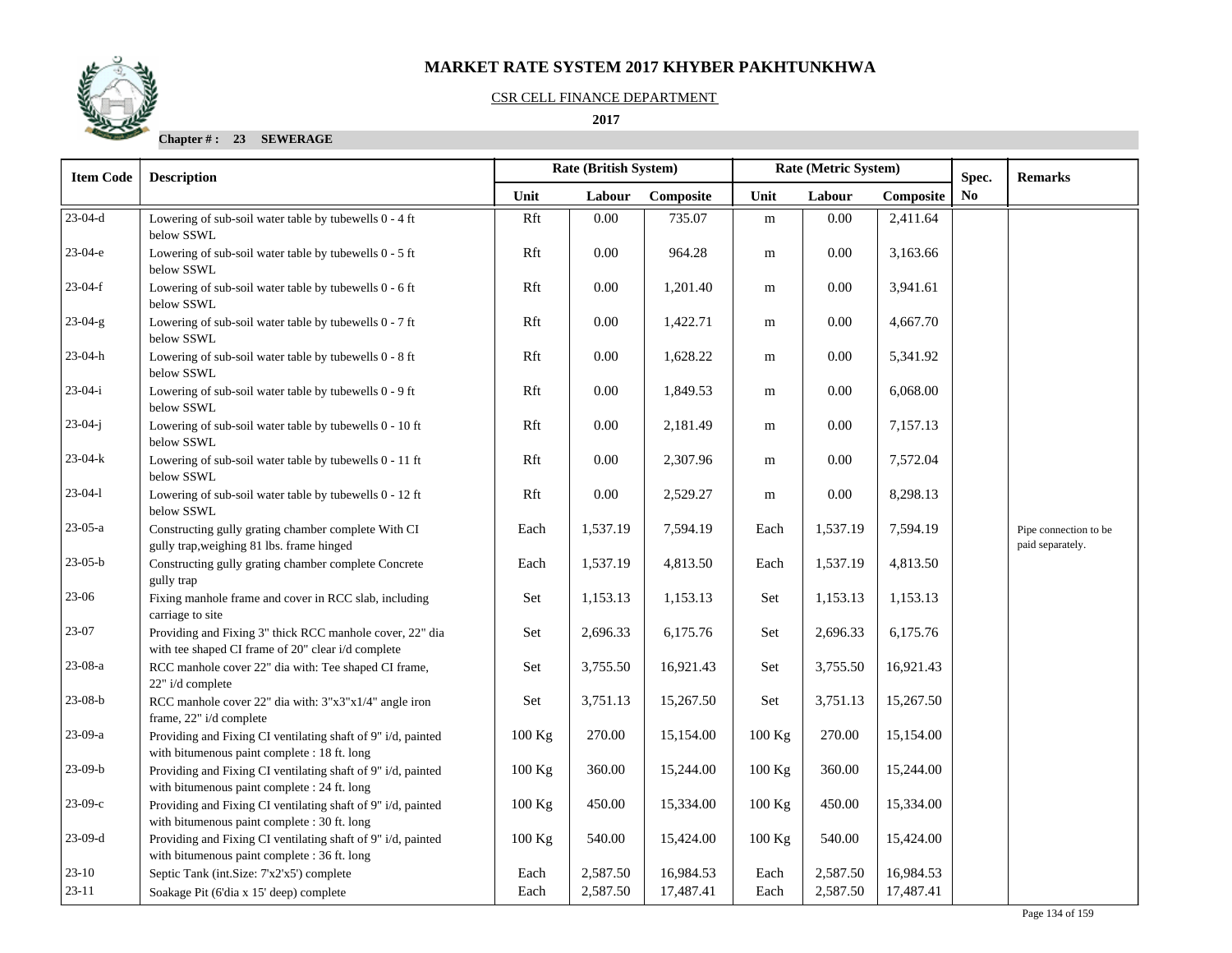

#### CSR CELL FINANCE DEPARTMENT

 **2017** 

| <b>Item Code</b> | <b>Description</b> | <b>Rate (British System)</b> |        |                  |      | <b>Rate (Metric System)</b> |                  | Spec. | <b>Remarks</b> |
|------------------|--------------------|------------------------------|--------|------------------|------|-----------------------------|------------------|-------|----------------|
|                  |                    | Unit                         | Labour | <b>\omposite</b> | Unit | Labour                      | <b>Composite</b> | No.   |                |
|                  |                    |                              |        |                  |      |                             |                  |       |                |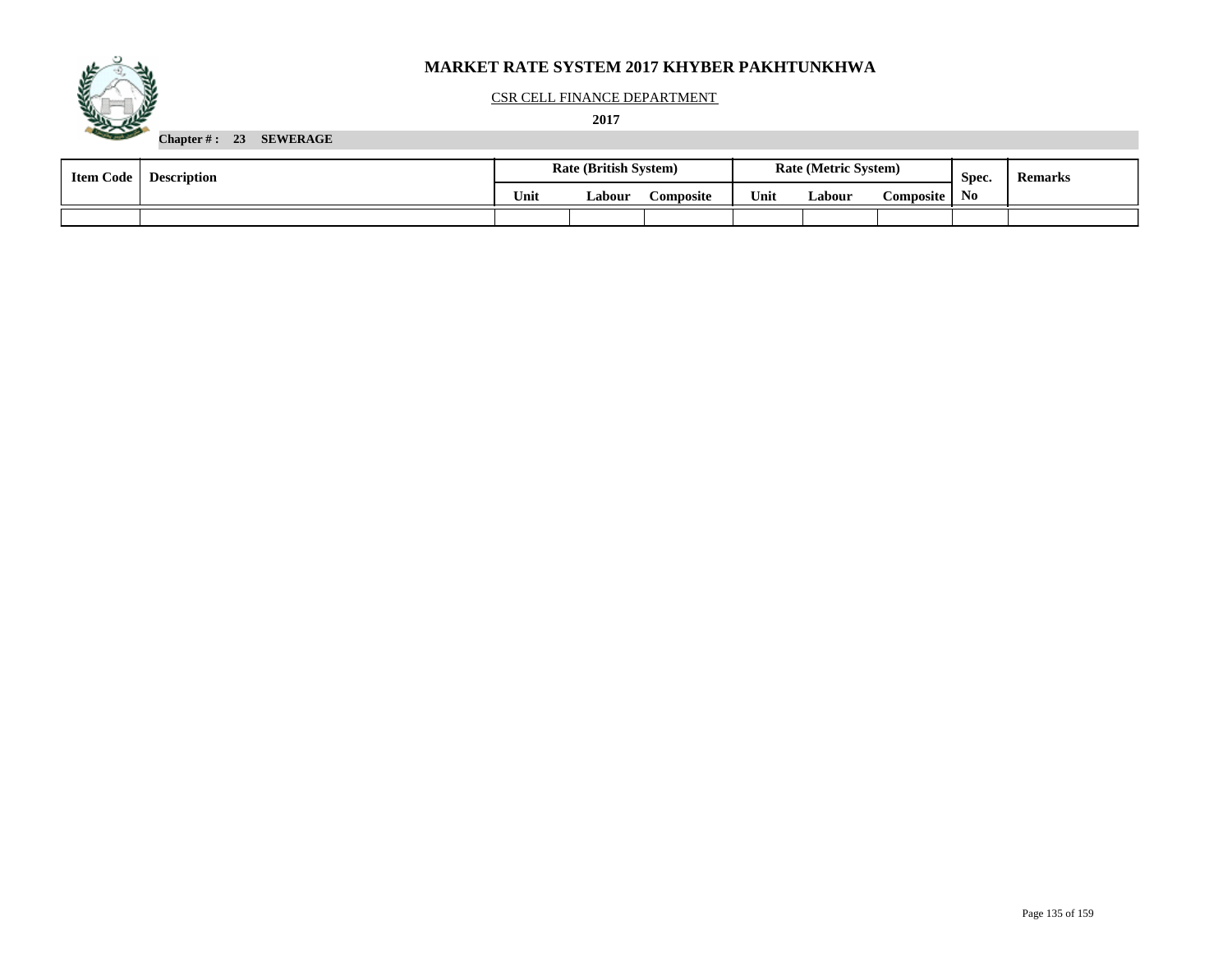### CSR CELL FINANCE DEPARTMENT

## **2017**

| <b>Item Code</b><br><b>Description</b> |                                                                                                    | Rate (British System) |          |           |           | Rate (Metric System) | Spec.     | <b>Remarks</b> |  |
|----------------------------------------|----------------------------------------------------------------------------------------------------|-----------------------|----------|-----------|-----------|----------------------|-----------|----------------|--|
|                                        |                                                                                                    | Unit                  | Labour   | Composite | Unit      | Labour               | Composite | No             |  |
| 24-01                                  | Mobilization of plant, equipment and camping<br>arrangements etc & demobilization after completion | Job                   | 0.00     | 30,256.00 | Job       | 0.00                 | 30,256.00 |                |  |
| 24-02-a-01                             | Tubewell boring in all soils except shingle/rock From<br>ground upto 100' below ground : 3" i/d    | Rft                   | 90.31    | 133.01    | ${\bf m}$ | 296.28               | 436.38    |                |  |
| 24-02-a-02                             | Tubewell boring in all soils except shingle/rock From<br>ground upto 100' below ground : 4" i/d    | Rft                   | 134.44   | 198.49    | m         | 441.08               | 651.22    |                |  |
| 24-02-a-03                             | Tubewell boring in all soils except shingle/rock From<br>ground upto 100' below ground : 5" i/d    | Rft                   | 202.71   | 295.58    | m         | 665.06               | 969.76    |                |  |
| 24-02-a-04                             | Tubewell boring in all soils except shingle/rock From<br>ground upto 100' below ground : 6" i/d    | Rft                   | 304.79   | 434.81    | m         | 999.97               | 1,426.55  |                |  |
| $24-02-a-05$                           | Tubewell boring in all soils except shingle/rock From<br>ground upto 100' below ground : 8" i/d    | Rft                   | 457.19   | 632.72    | ${\bf m}$ | 1,499.97             | 2,075.85  |                |  |
| 24-02-a-06                             | Tubewell boring in all soils except shingle/rock From<br>ground upto 100' below ground : 10" i/d   | Rft                   | 685.78   | 905.19    | m         | 2,249.94             | 2,969.80  |                |  |
| 24-02-a-07                             | Tubewell boring in all soils except shingle/rock From<br>ground upto 100' below ground : 12" i/d   | Rft                   | 857.23   | 1,120.52  | ${\bf m}$ | 2,812.43             | 3,676.26  |                |  |
| 24-02-a-08                             | Tubewell boring in all soils except shingle/rock From<br>ground upto 100' below ground : 15" i/d   | Rft                   | 1,071.56 | 1,374.34  | m         | 3,515.61             | 4,509.01  |                |  |
| 24-02-a-09                             | Tubewell boring in all soils except shingle/rock From<br>ground upto 100' below ground : 18" i/d   | Rft                   | 1,339.45 | 1,672.52  | m         | 4,394.52             | 5,487.26  |                |  |
| 24-02-b-01                             | Tubewell boring in all soils except shingle/rock From 100'<br>to 200' below ground : 5" i/d        | Rft                   | 345.43   | 503.32    | ${\bf m}$ | 1,133.32             | 1,651.31  |                |  |
| 24-02-b-02                             | Tubewell boring in all soils except shingle/rock From 100'<br>to 200' below ground : 6" i/d        | Rft                   | 487.67   | 781.10    | ${\bf m}$ | 1,599.97             | 2,562.68  |                |  |
| 24-02-b-03                             | Tubewell boring in all soils except shingle/rock From 100'<br>to 200' below ground : 8" i/d        | Rft                   | 594.35   | 822.53    | m         | 1,949.96             | 2,698.60  |                |  |
| 24-02-b-04                             | Tubewell boring in all soils except shingle/rock From 100'<br>to 200' below ground : 10" i/d       | Rft                   | 658.30   | 921.60    | m         | 2,159.79             | 3,023.62  |                |  |
| 24-02-b-05                             | Tubewell boring in all soils except shingle/rock From 100'<br>to 200' below ground : 12" i/d       | Rft                   | 902.09   | 1,204.88  | m         | 2,959.61             | 3,953.01  |                |  |
| 24-02-b-06                             | Tubewell boring in all soils except shingle/rock From 100'<br>to 200' below ground : 15" i/d       | Rft                   | 1,232.26 | 1,580.47  | ${\bf m}$ | 4,042.86             | 5,185.27  |                |  |
| 24-02-b-07                             | Tubewell boring in all soils except shingle/rock From 100'<br>to 200' below ground : 18" i/d       | Rft                   | 1,540.33 | 1,923.36  | m         | 5,053.57             | 6,310.22  |                |  |
| 24-02-c-01                             | Tubewell boring in all soils except shingle/rock From 200'<br>to 300' below ground : $5"$ i/d      | Rft                   | 466.41   | 679.56    | m         | 1,530.23             | 2,229.51  |                |  |
| 24-02-c-02                             | Tubewell boring in all soils except shingle/rock From 200'<br>to 300' below ground : 6" i/d        | Rft                   | 609.69   | 869.73    | m         | 2,000.29             | 2,853.45  |                |  |
| 24-02-c-03                             | Tubewell boring in all soils except shingle/rock From 200'<br>to 300' below ground : $8"$ i/d      | Rft                   | 571.64   | 856.88    | m         | 1,875.47             | 2,811.28  |                |  |

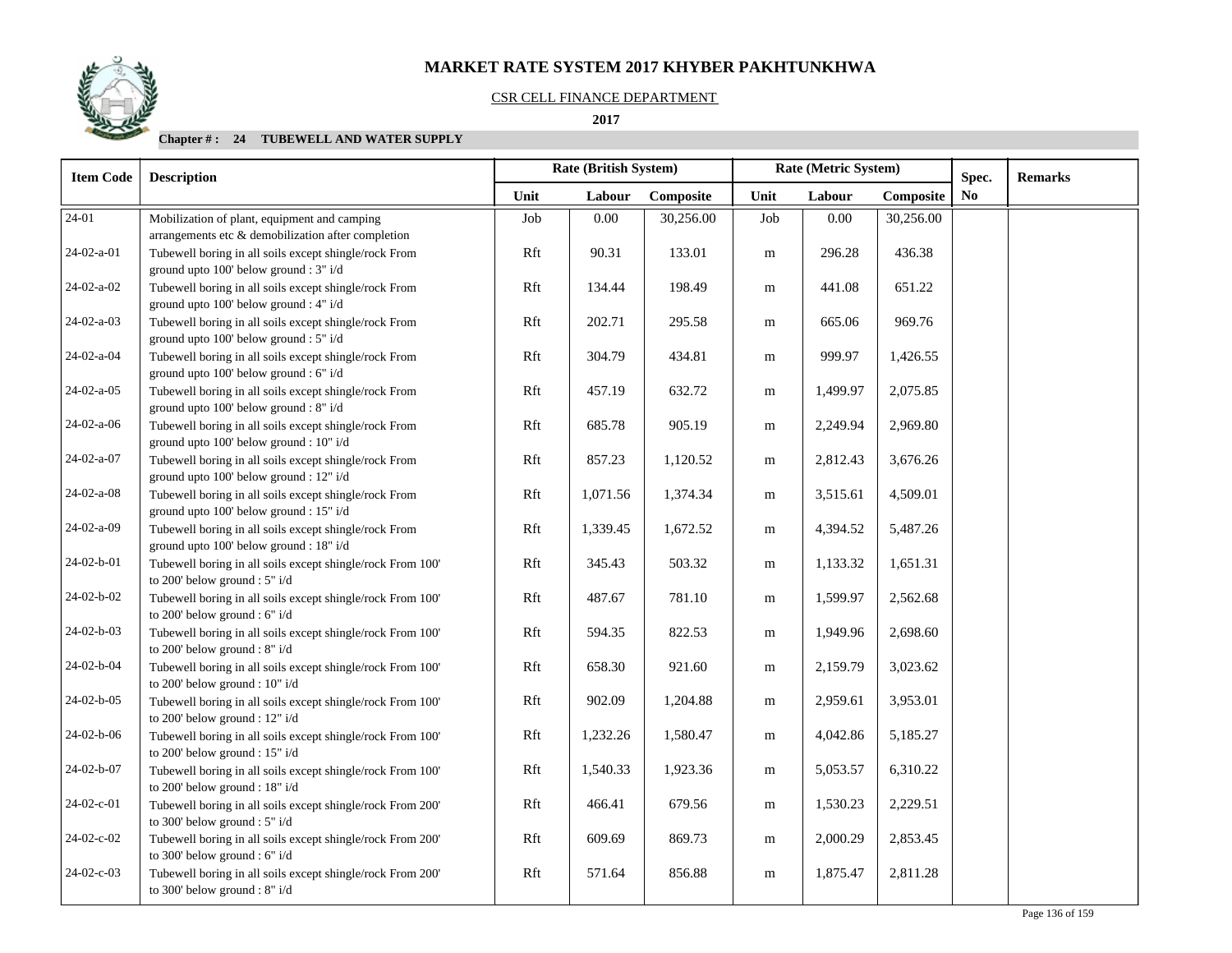#### CSR CELL FINANCE DEPARTMENT

 **2017** 

| <b>Item Code</b> | <b>Description</b>                                                                                 |         | Rate (British System) |           | Rate (Metric System) |          | Spec.     | <b>Remarks</b> |                                                                                                  |
|------------------|----------------------------------------------------------------------------------------------------|---------|-----------------------|-----------|----------------------|----------|-----------|----------------|--------------------------------------------------------------------------------------------------|
|                  |                                                                                                    | Unit    | Labour                | Composite | Unit                 | Labour   | Composite | N <sub>0</sub> |                                                                                                  |
| 24-02-c-04       | Tubewell boring in all soils except shingle/rock From 200'<br>to 300' below ground : 10" i/d       | Rft     | 987.53                | 1,303.48  | ${\bf m}$            | 3,239.92 | 4,276.51  |                |                                                                                                  |
| 24-02-c-05       | Tubewell boring in all soils except shingle/rock From 200'<br>to 300' below ground : 12" i/d       | Rft     | 1,182.97              | 1,546.32  | m                    | 3,881.15 | 5,073.22  |                |                                                                                                  |
| 24-02-c-06       | Tubewell boring in all soils except shingle/rock From 200'<br>to 300' below ground : 15" i/d       | Rft     | 1,355.49              | 1,738.52  | m                    | 4,447.15 | 5,703.79  |                |                                                                                                  |
| 24-02-c-07       | Tubewell boring in all soils except shingle/rock From 200'<br>to 300' below ground : $18"$ i/d     | Rft     | 1,696.70              | 2,118.03  | m                    | 5,566.60 | 6,948.91  |                |                                                                                                  |
| 24-02-d-01       | Tubewell boring in all soils except shingle/rock From 300'<br>to 400' below ground : 8" i/d        | Rft     | 891.52                | 1,233.80  | m                    | 2,924.92 | 4,047.89  |                |                                                                                                  |
| 24-02-d-02       | Tubewell boring in all soils except shingle/rock From 300'<br>to 400' below ground : 10" i/d       | Rft     | 1,185.03              | 1,564.17  | m                    | 3,887.90 | 5,131.80  |                |                                                                                                  |
| 24-02-d-03       | Tubewell boring in all soils except shingle/rock From 300'<br>to 400' below ground : 12" i/d       | Rft     | 1,419.57              | 1,855.58  | m                    | 4,657.38 | 6,087.87  |                |                                                                                                  |
| 24-02-d-04       | Tubewell boring in all soils except shingle/rock From 300'<br>to 400' below ground : $15"$ i/d     | Rft     | 1,627.38              | 2,087.01  | m                    | 5,339.18 | 6,847.15  |                |                                                                                                  |
| 24-02-d-05       | Tubewell boring in all soils except shingle/rock From 300'<br>to 400' below ground : 18" i/d       | Rft     | 2,033.24              | 2,538.83  | m                    | 6,670.72 | 8,329.50  |                |                                                                                                  |
| 24-03-a-01       | Rotary drilling except in shingle, gravel & rock From<br>ground to 250' below ground : 5"-18" i/d  | Rft     | $0.00\,$              | 1,098.00  | m                    | $0.00\,$ | 3,602.36  |                |                                                                                                  |
| 24-03-a-02       | Rotary drilling except in shingle, gravel & rock From<br>ground to 250' below ground : 20"-26" i/d | Rft     | $0.00\,$              | 1,098.00  | m                    | $0.00\,$ | 3,602.36  |                |                                                                                                  |
| 24-03-b-01       | Rotary drilling except in shingle, gravel & rock Exceeding<br>250' below ground : 5"-18" i/d       | Rft     | $0.00\,$              | 1,372.50  | m                    | $0.00\,$ | 4,502.95  |                |                                                                                                  |
| 24-03-b-02       | Rotary drilling except in shingle, gravel & rock Exceeding<br>250' below ground : 20"-26" i/d      | Rft     | $0.00\,$              | 1,372.50  | m                    | $0.00\,$ | 4,502.95  |                |                                                                                                  |
| 24-04-a-01       | Boring for tubewell in shingle, gravel & rock From ground<br>to 200' below ground : 12"-18" i/d    | Rft     | $0.00\,$              | 2,745.00  | m                    | $0.00\,$ | 9,005.91  |                | Location and depth of<br>shingle, gravel or<br>rock is to be<br>determined from the<br>bore log. |
| 24-04-a-02       | Boring for tubewell in shingle, gravel & rock From ground<br>to 200' below ground : $20"$ -26" i/d | Rft     | $0.00\,$              | 2,745.00  | m                    | $0.00\,$ | 9,005.91  |                |                                                                                                  |
| 24-04-b-01       | Boring for tubewell in shingle, gravel & rock Over 200'<br>depth below ground : 12"-18" i/d        | Rft     | $0.00\,$              | 3,436.74  | m                    | 0.00     | 11,275.39 |                |                                                                                                  |
| 24-04-b-02       | Boring for tubewell in shingle, gravel & rock Over 200'<br>depth below ground : 20"-26" i/d        | Rft     | 0.00                  | 3,436.74  | m                    | 0.00     | 11,275.39 |                |                                                                                                  |
| $24-05$          | Providing strong substantially built box of deodar<br>4'x2«'x9", with compartments & lock          | Job     | 1,040.63              | 14,273.96 | Job                  | 1,040.63 | 14,273.96 |                |                                                                                                  |
| 24-06            | Furnishing sample of water from bore hole                                                          | Per set | 2,250.00              | 2,542.80  | Per set              | 2,250.00 | 2,542.80  |                |                                                                                                  |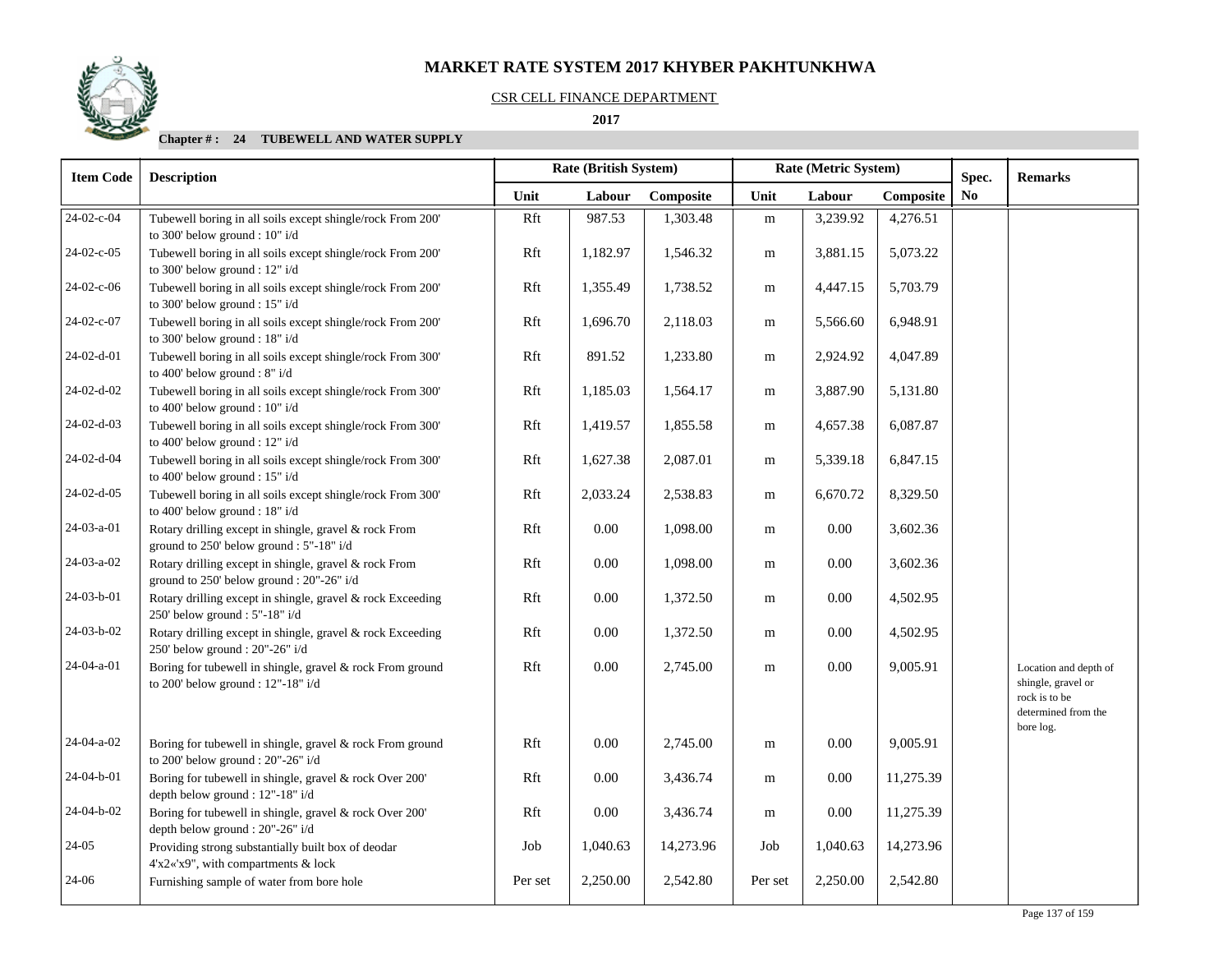

### CSR CELL FINANCE DEPARTMENT

 **2017** 

| <b>Item Code</b>     | <b>Description</b>                                                                                            |      | Rate (British System) |           | Rate (Metric System) |          | Spec.     | <b>Remarks</b> |                                                                  |
|----------------------|---------------------------------------------------------------------------------------------------------------|------|-----------------------|-----------|----------------------|----------|-----------|----------------|------------------------------------------------------------------|
|                      |                                                                                                               | Unit | Labour                | Composite | Unit                 | Labour   | Composite | N <sub>0</sub> |                                                                  |
| $\overline{24-07-a}$ | Providing and installing brass strainer in tubewell bore<br>hole $6"$ i/d, $3/16"$ thick                      | Rft  | 342.99                | 3,636.99  | m                    | 1,125.29 | 11,932.38 |                | Cost/labour of<br>jointing both ends is<br>included in the rate. |
| $24-07-b$            | Providing and installing brass strainer in tubewell bore<br>hole $8"$ i/d, $3/16"$ thick                      | Rft  | 501.62                | 4,771.62  | m                    | 1,645.73 | 15,654.92 |                |                                                                  |
| 24-07-с              | Providing and installing brass strainer in tubewell bore<br>hole $10"$ i/d $3/16"$ thick                      | Rft  | 514.48                | 5,394.48  | m                    | 1,687.93 | 17,698.43 |                |                                                                  |
| $24-07-d$            | Providing and installing brass strainer in tubewell bore<br>hole $10"$ i/d, $1/4"$ thick                      | Rft  | 514.48                | 6,736.48  | m                    | 1,687.93 | 22,101.32 |                |                                                                  |
| $24-07-e$            | Providing and installing brass strainer in tubewell bore<br>hole $12"$ i/d, $1/4"$ thick                      | Rft  | 548.78                | 8,112.78  | m                    | 1,800.46 | 26,616.73 |                |                                                                  |
| $24-08-a$            | Providing and installing MS bail plug in tubewell bore<br>hole 6" i/d, 2 ft. long                             | Rft  | 216.77                | 3,510.77  | m                    | 711.18   | 11,518.27 |                |                                                                  |
| $24-08-b$            | Providing and installing MS bail plug in tubewell bore<br>hole 8" i/d, 2 ft. long                             | Rft  | 236.66                | 4,750.66  | m                    | 776.45   | 15,586.16 |                |                                                                  |
| $24-08-c$            | Providing and installing MS bail plug in tubewell bore<br>hole 10" i/d, 2 ft. long                            | Rft  | 236.66                | 5,848.66  | m                    | 776.45   | 19,188.52 |                |                                                                  |
| $24-08-d$            | Providing and installing MS bail plug in tubewell bore<br>hole 12" i/d, 2 ft. long                            | Rft  | 249.01                | 7,569.01  | m                    | 816.96   | 24,832.71 |                |                                                                  |
| 24-09-a-01           | Providing and installing PVC strainer, in tubewell<br>borehole comp. BSS Class 'B' working pressure : 6" i/d  | Rft  | 329.27                | 573.27    | m                    | 1,080.28 | 1,880.80  |                |                                                                  |
| 24-09-a-02           | Providing and installing PVC strainer, in tubewell<br>borehole comp. BSS Class 'B' working pressure : 8" i/d  | Rft  | 411.59                | 770.27    | m                    | 1,350.35 | 2,527.12  |                |                                                                  |
| 24-09-a-03           | Providing and installing PVC strainer, in tubewell<br>borehole comp. BSS Class 'B' working pressure : 10" i/d | Rft  | 439.02                | 977.04    | m                    | 1,440.37 | 3,205.53  |                |                                                                  |
| 24-09-a-04           | Providing and installing PVC strainer, in tubewell<br>borehole comp. BSS Class 'B' working pressure : 12" i/d | Rft  | 493.90                | 1,264.94  | m                    | 1,620.42 | 4,150.08  |                |                                                                  |
| 24-09-b-01           | Providing and installing PVC strainer, in tubewell<br>borehole comp. BSS Class 'C' working pressure : 6" i/d  | Rft  | 329.27                | 673.31    | m                    | 1,080.28 | 2,209.02  |                |                                                                  |
| 24-09-b-02           | Providing and installing PVC strainer, in tubewell<br>borehole comp. BSS Class 'C' working pressure : 8" i/d  | Rft  | 411.59                | 928.87    | m                    | 1,350.35 | 3,047.46  |                |                                                                  |
| 24-09-b-03           | Providing and installing PVC strainer, in tubewell<br>borehole comp. BSS Class 'C' working pressure : 10" i/d | Rft  | 439.02                | 1,202.74  | m                    | 1,440.37 | 3,946.01  |                |                                                                  |
| 24-09-b-04           | Providing and installing PVC strainer, in tubewell<br>borehole comp. BSS Class 'C' working pressure : 12" i/d | Rft  | 493.90                | 1,605.32  | m                    | 1,620.42 | 5,266.81  |                |                                                                  |
| 24-09-c-01           | Providing and installing PVC strainer, in tubewell<br>borehole comp. BSS Class 'D' working pressure : 6" i/d  | Rft  | 329.27                | 766.03    | m                    | 1,080.28 | 2,513.22  |                |                                                                  |
| 24-09-c-02           | Providing and installing PVC strainer, in tubewell<br>borehole comp. BSS Class 'D' working pressure : 8" i/d  | Rft  | 411.59                | 1,059.41  | m                    | 1,350.35 | 3,475.74  |                |                                                                  |
|                      |                                                                                                               |      |                       |           |                      |          |           |                |                                                                  |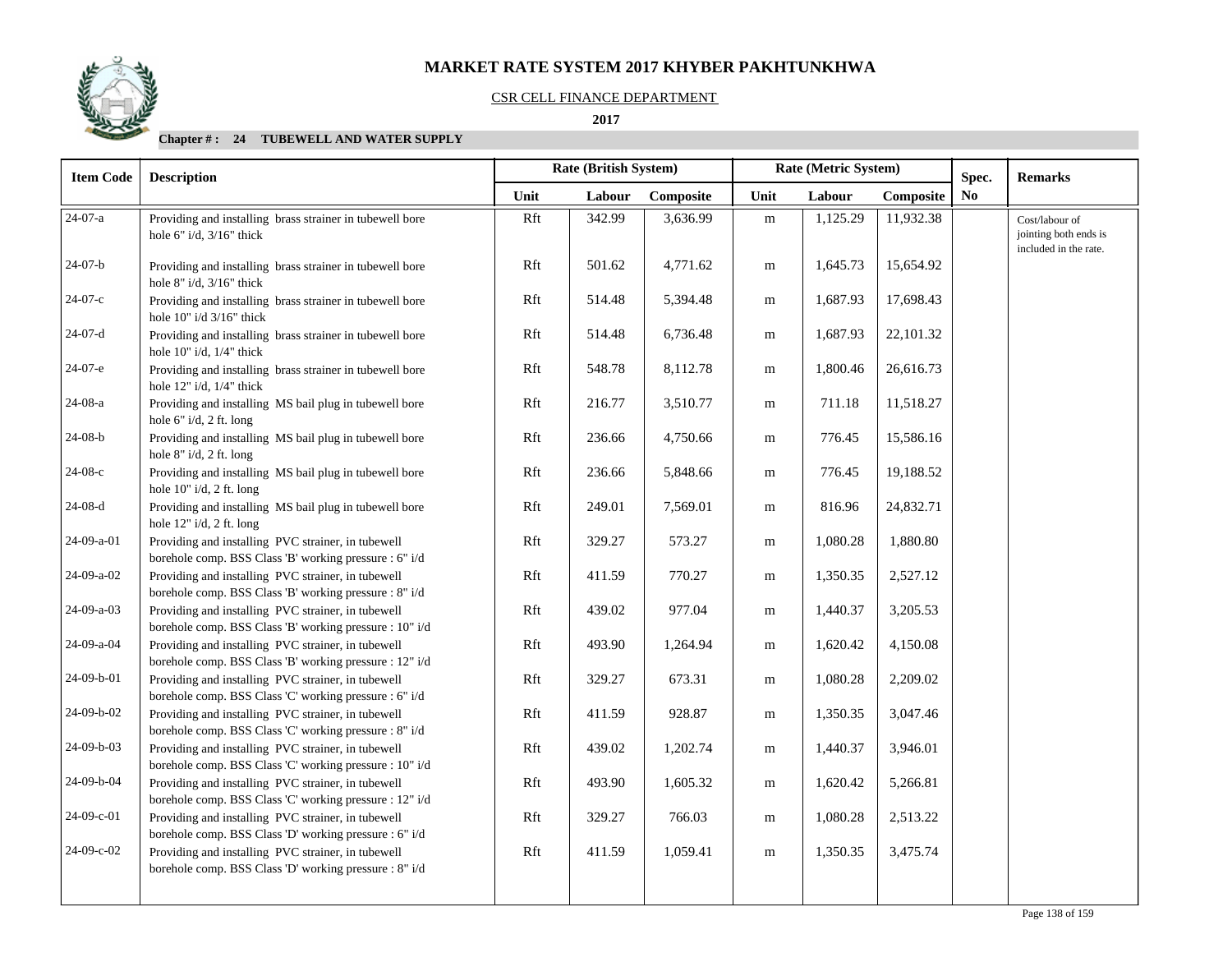## CSR CELL FINANCE DEPARTMENT

#### **2017**

| <b>Item Code</b> | <b>Description</b>                                                                                                                   |      | <b>Rate (British System)</b> |           | Rate (Metric System) |          | Spec.     | <b>Remarks</b> |  |
|------------------|--------------------------------------------------------------------------------------------------------------------------------------|------|------------------------------|-----------|----------------------|----------|-----------|----------------|--|
|                  |                                                                                                                                      | Unit | Labour                       | Composite | Unit                 | Labour   | Composite | N <sub>0</sub> |  |
| 24-09-c-03       | Providing and installing PVC strainer, in tubewell<br>borehole comp. BSS Class 'D' working pressure : 10" i/d                        | Rft  | 439.02                       | 1,413.80  | m                    | 1,440.37 | 4,638.46  |                |  |
| 24-09-с-04       | Providing and installing PVC strainer, in tubewell<br>borehole comp. BSS Class 'D' working pressure : 12" i/d                        | Rft  | 493.90                       | 1,906.66  | m                    | 1,620.42 | 6,255.45  |                |  |
| $24-10-a-01$     | Providing and installing PVC pipe with wooden bail plug<br>in tubewell BSS Class 'B' working pressure : 6" i/d : 2' long             | Each | 360.00                       | 853.06    | Each                 | 360.00   | 853.06    |                |  |
| $24-10-a-02$     | Providing and installing PVC pipe with wooden bail plug<br>in tubewell BSS Class 'B' working pressure : 8" i/d : 2' long             | Each | 450.00                       | 1,173.17  | Each                 | 450.00   | 1,173.17  |                |  |
| 24-10-a-03       | Providing and installing PVC pipe with wooden bail plug<br>in tubewell BSS Class 'B' working pressure : 10" i/d : 2'<br>long         | Each | 450.00                       | 1,592.86  | Each                 | 450.00   | 1,592.86  |                |  |
| $24-10-a-04$     | Providing and installing PVC pipe with wooden bail plug<br>in tubewell BSS Class 'B' working pressure : $12$ " $i/d$ : $2$ "<br>long | Each | 540.00                       | 2,128.80  | Each                 | 540.00   | 2,128.79  |                |  |
| $24-10-b-01$     | Providing and installing PVC pipe with wooden bail plug<br>in tubewell BSS Class 'C' working pressure : 6" i/d : 2' long             | Each | 360.00                       | 1,070.68  | Each                 | 360.00   | 1,070.68  |                |  |
| $24-10-b-02$     | Providing and installing PVC pipe with wooden bail plug<br>in tubewell BSS Class 'C' working pressure : 8" i/d : 2' long             | Each | 450.00                       | 1,553.32  | Each                 | 450.00   | 1,553.32  |                |  |
| 24-10-b-03       | Providing and installing PVC pipe with wooden bail plug<br>in tubewell BSS Class 'C' working pressure : 10" i/d : 2"<br>long         | Each | 450.00                       | 2,063.13  | Each                 | 450.00   | 2,063.13  |                |  |
| 24-10-b-04       | Providing and installing PVC pipe with wooden bail plug<br>in tubewell BSS Class 'C' working pressure : 12" i/d : 2'<br>long         | Each | 540.00                       | 2,988.50  | Each                 | 540.00   | 2,988.50  |                |  |
| $24-10-c-01$     | Providing and installing PVC pipe with wooden bail plug<br>in tubewell BSS Class 'D' working pressure : $6" i/d : 2'$ long           | Each | 360.00                       | 1,293.48  | Each                 | 360.00   | 1,293.48  |                |  |
| 24-10-c-02       | Providing and installing PVC pipe with wooden bail plug<br>in tubewell BSS Class 'D' working pressure : 8" i/d : 2' long             | Each | 450.00                       | 1,905.62  | Each                 | 450.00   | 1,905.62  |                |  |
| $24-10-c-03$     | Providing and installing PVC pipe with wooden bail plug<br>in tubewell BSS Class 'D' working pressure : 10" i/d : 2'<br>long         | Each | 450.00                       | 2,715.88  | Each                 | 450.00   | 2,715.88  |                |  |
| $24-10-c-04$     | Providing and installing PVC pipe with wooden bail plug<br>in tubewell BSS Class 'D' working pressure : $12$ " $i/d$ : $2$ "<br>long | Each | 540.00                       | 3,722.55  | Each                 | 540.00   | 3,722.55  |                |  |
| $24-11-a$        | Providing and installing MS blind pipe socket/welded<br>joint MS reducer in tubewell borehole : 6" i/d, 3/16" thick                  | Rft  | 617.38                       | 1,654.38  | ${\bf m}$            | 2,025.52 | 5,427.75  |                |  |
| $24 - 11 - b$    | Providing and installing MS blind pipe socket/welded<br>joint MS reducer in tubewell borehole : 8" i/d, 3/16" thick                  | Rft  | 720.27                       | 1,818.27  | m                    | 2,363.10 | 5,965.47  |                |  |
| $24-11-c$        | Providing and installing MS blind pipe socket/welded<br>joint MS reducer in tubewell borehole : 10" i/d 3/16" thick                  | Rft  | 857.47                       | 2,016.47  | m                    | 2,813.22 | 6,615.71  |                |  |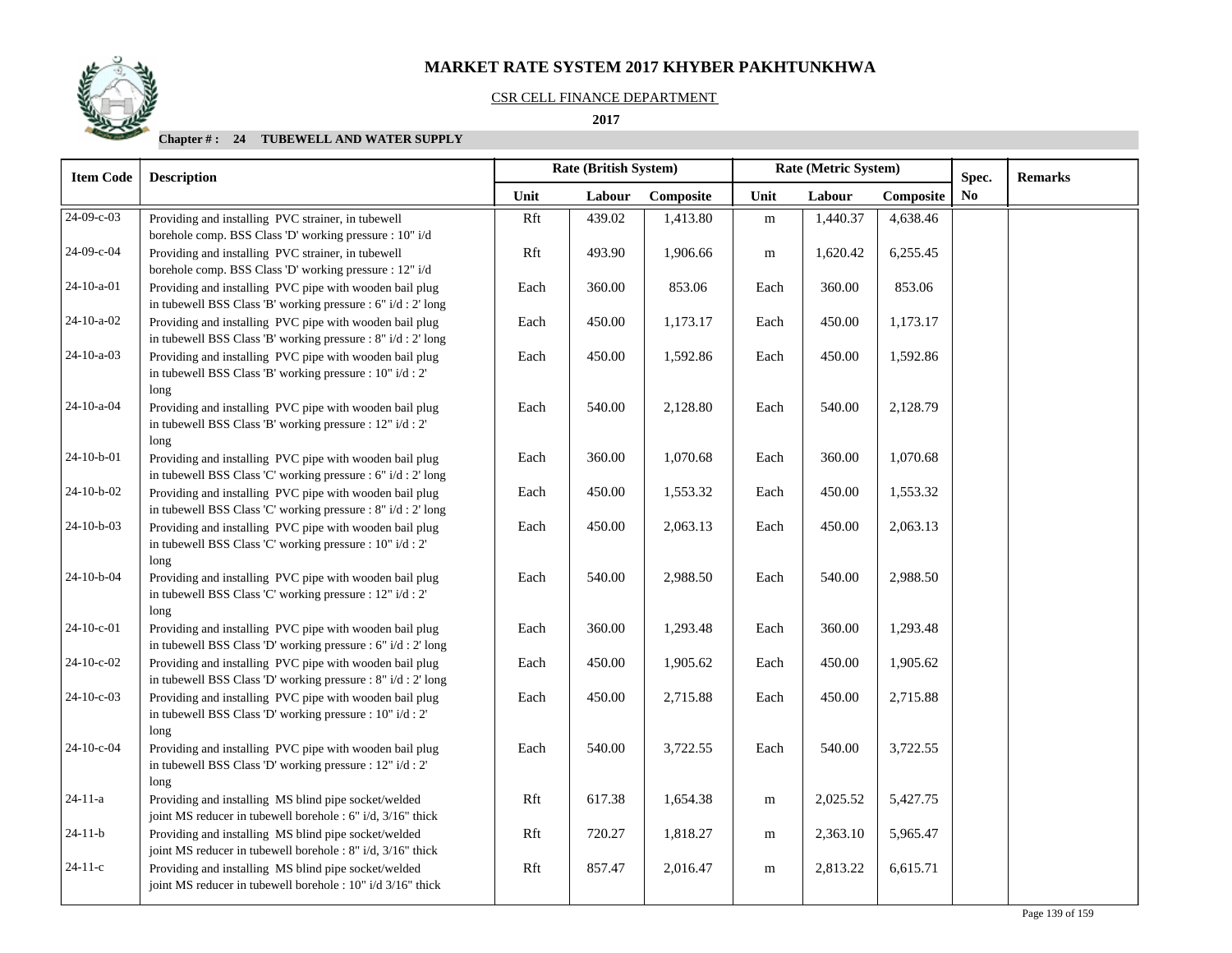### CSR CELL FINANCE DEPARTMENT

#### **2017**

| <b>Item Code</b>   | <b>Description</b>                                                                                                  |      |          | Rate (Metric System)<br><b>Rate (British System)</b> |           | Spec.    | <b>Remarks</b> |                |                                                                                                                       |
|--------------------|---------------------------------------------------------------------------------------------------------------------|------|----------|------------------------------------------------------|-----------|----------|----------------|----------------|-----------------------------------------------------------------------------------------------------------------------|
|                    |                                                                                                                     | Unit | Labour   | Composite                                            | Unit      | Labour   | Composite      | N <sub>0</sub> |                                                                                                                       |
| $\sqrt{24-11-d}$   | Providing and installing MS blind pipe socket/welded<br>joint MS reducer in tubewell borehole : 12" i/d, 1/4" thick | Rft  | 987.80   | 2,939.80                                             | m         | 3,240.83 | 9,645.03       |                |                                                                                                                       |
| 24-12-a-01         | Providing and installing PVC blind pipe in tubewell with<br>strainer BSS Class 'B' working pressure : 6" i/d        | Rft  | 576.22   | 826.76                                               | m         | 1,890.48 | 2,712.46       |                |                                                                                                                       |
| 24-12-a-02         | Providing and installing PVC blind pipe in tubewell with<br>strainer BSS Class 'B' working pressure : 8" i/d        | Rft  | 685.98   | 1,053.44                                             | m         | 2,250.58 | 3,456.17       |                |                                                                                                                       |
| $24-12-a-03$       | Providing and installing PVC blind pipe in tubewell with<br>strainer BSS Class 'B' working pressure : 10" i/d       | Rft  | 964.65   | 1,545.37                                             | ${\bf m}$ | 3,164.87 | 5,070.12       |                |                                                                                                                       |
| $24 - 12 - a - 04$ | Providing and installing PVC blind pipe in tubewell with<br>strainer BSS Class 'B' working pressure : 12" i/d       | Rft  | 926.07   | 1,733.38                                             | m         | 3,038.28 | 5,686.95       |                |                                                                                                                       |
| 24-12-b-01         | Providing and installing PVC blind pipe in tubewell with<br>strainer BSS Class 'C' working pressure : 6" i/d        | Rft  | 583.08   | 944.20                                               | ${\bf m}$ | 1,912.99 | 3,097.77       |                |                                                                                                                       |
| $24 - 12 - b - 02$ | Providing and installing PVC blind pipe in tubewell with<br>strainer BSS Class 'C' working pressure : 8" i/d        | Rft  | 685.98   | 1,246.61                                             | m         | 2,250.58 | 4,089.91       |                |                                                                                                                       |
| 24-12-b-03         | Providing and installing PVC blind pipe in tubewell with<br>strainer BSS Class 'C' working pressure : 10" i/d       | Rft  | 754.57   | 1,574.25                                             | m         | 2,475.63 | 5,164.86       |                |                                                                                                                       |
| 24-12-b-04         | Providing and installing PVC blind pipe in tubewell with<br>strainer BSS Class 'C' working pressure : 12" i/d       | Rft  | 926.07   | 2,170.22                                             | m         | 3,038.28 | 7,120.15       |                |                                                                                                                       |
| 24-12-c-01         | Providing and installing PVC blind pipe in tubewell with<br>strainer BSS Class 'D' working pressure : 6" i/d        | Rft  | 583.08   | 1,057.41                                             | m         | 1,912.99 | 3,469.18       |                |                                                                                                                       |
| 24-12-c-02         | Providing and installing PVC blind pipe in tubewell with<br>strainer BSS Class 'D' working pressure : 8" i/d        | Rft  | 685.98   | 1,425.62                                             | m         | 2,250.58 | 4,677.23       |                |                                                                                                                       |
| 24-12-c-03         | Providing and installing PVC blind pipe in tubewell with<br>strainer BSS Class 'D' working pressure : 10" i/d       | Rft  | 754.57   | 1,905.94                                             | m         | 2,475.63 | 6,253.07       |                |                                                                                                                       |
| 24-12-c-04         | Providing and installing PVC blind pipe in tubewell with<br>strainer BSS Class 'D' working pressure : 12" i/d       | Rft  | 926.07   | 2,543.22                                             | m         | 3,038.28 | 8,343.89       |                |                                                                                                                       |
| $24-13-a$          | Test & develop tubewell of size 6" i/d & above<br>continuously: Upto 1.5 cusecs discharge                           | Hour | 0.00     | 725.90                                               | Hour      | $0.00\,$ | 725.90         |                |                                                                                                                       |
| $24 - 13 - b$      | Test & develop tubewell of size 6" i/d & above<br>continuously: Over 1.5 cusecs discharge with DNT unit             | Hour | $0.00\,$ | 850.34                                               | Hour      | 0.00     | 850.34         |                |                                                                                                                       |
| $24 - 14$          | Shrouding with graded pack grave 3/8" to 1/8" around<br>tubewell in bore hole                                       | Rft  | 214.37   | 463.84                                               | m         | 703.31   | 1,521.77       |                | The rate includes<br>wastage etc.                                                                                     |
| $24 - 15 - a$      | Providing and Laying cut, joint, test & disinfect, CI<br>pipeline in trenches, complete : 3" i/d                    | Rft  | 51.45    | 478.45                                               | m         | 168.79   | 1,569.71       |                | a) Pipes to be<br>supplied by Govt;                                                                                   |
| $24 - 15 - b$      | Providing and Laying cut, joint, test & disinfect, CI<br>pipeline in trenches, complete : 4" i/d                    | Rft  | 68.60    | 617.60                                               | m         | 225.06   | 2,026.24       |                | b) Providing and<br>installing specials and<br>valves is not included<br>in the rate, which is<br>payable separately. |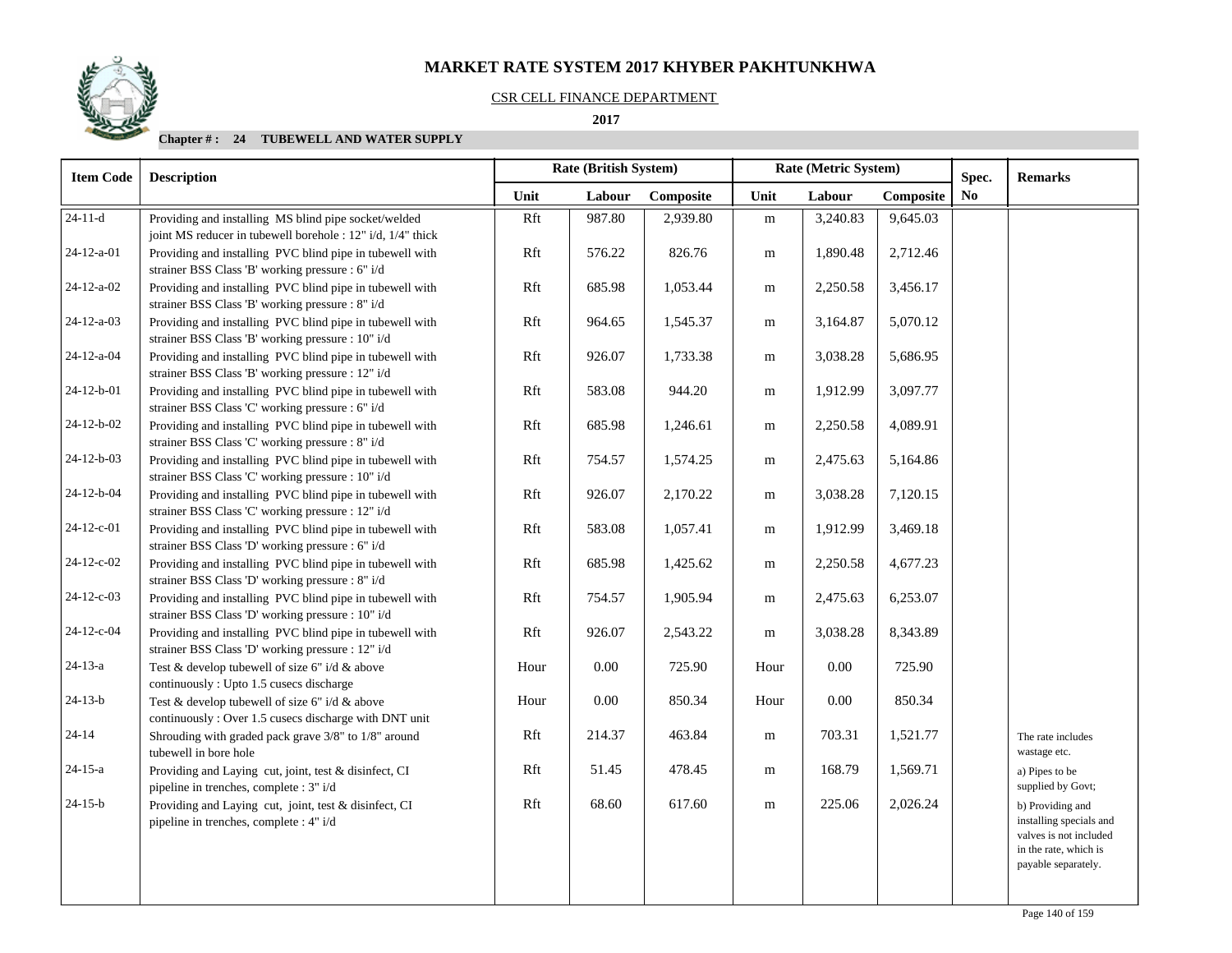### CSR CELL FINANCE DEPARTMENT

## **2017**

| <b>Item Code</b> | <b>Description</b>                                                                                        |      | Rate (British System) |           |           | Rate (Metric System) |           | Spec. | <b>Remarks</b>                                                                           |
|------------------|-----------------------------------------------------------------------------------------------------------|------|-----------------------|-----------|-----------|----------------------|-----------|-------|------------------------------------------------------------------------------------------|
|                  |                                                                                                           | Unit | Labour                | Composite | Unit      | Labour               | Composite | No    |                                                                                          |
| $\sqrt{24-15-c}$ | Providing and Laying cut, joint, test & disinfect, CI<br>pipeline in trenches, complete : 6" i/d          | Rft  | 102.90                | 1,078.90  | ${\rm m}$ | 337.59               | 3,539.69  |       |                                                                                          |
| $24-15-d$        | Providing and Laying cut, joint, test & disinfect, CI<br>pipeline in trenches. complete : 8" i/d          | Rft  | 171.49                | 2,611.49  | m         | 562.64               | 8,567.89  |       |                                                                                          |
| $24-15-e$        | Providing and Laying cut, joint, test & disinfect, CI<br>pipeline in trenches, complete : 10" i/d         | Rft  | 222.94                | 2,845.94  | ${\bf m}$ | 731.44               | 9,337.08  |       |                                                                                          |
| $24-15-f$        | Providing and Laying cut, joint, test & disinfect, CI<br>pipeline in trenches, complete : 12" i/d         | Rft  | 222.94                | 3,211.94  | ${\bf m}$ | 731.44               | 10,537.87 |       |                                                                                          |
| 24-16-a-01       | Providing and Laying cut, joint, test & disinfect GI pipe<br>line Using heavy quality GI Pipe : 4" Dia    | Rft  | 65.17                 | 766.67    | m         | 213.80               | 2,515.31  |       |                                                                                          |
| $24-16-a-02$     | Providing and Laying cut, joint, test & disinfect GI pipe<br>line Using heavy quality GI Pipe : 6" Dia    | Rft  | 92.61                 | 1,129.61  | m         | 303.83               | 3,706.06  |       |                                                                                          |
| 24-16-a-03       | Providing and Laying cut, joint, test & disinfect GI pipe<br>line Using heavy quality GI Pipe : 8" Dia    | Rft  | 120.05                | 1,462.05  | m         | 393.85               | 4,796.74  |       |                                                                                          |
| 24-16-b-01       | Providing and Laying cut, joint, test & disinfect GI pipe<br>line Using medium quality GI Pipe : 4" Dia   | Rft  | 65.17                 | 640.59    | ${\bf m}$ | 213.80               | 2,101.68  |       |                                                                                          |
| 24-16-b-02       | Providing and Laying cut, joint, test & disinfect GI pipe<br>line Using medium quality GI Pipe : 6" Dia   | Rft  | 92.61                 | 997.85    | m         | 303.83               | 3,273.78  |       |                                                                                          |
| $24-16-b-03$     | Providing and Laying cut, joint, test & disinfect GI pipe<br>line Using medium quality GI Pipe : 8" Dia   | Rft  | 120.05                | 1,748.45  | m         | 393.85               | 5,736.39  |       |                                                                                          |
| 24-16-c-01       | Providing and Laying cut, joint, test & disinfect GI pipe<br>line Using light quality GI Pipe : 1/2" i/d  | Rft  | 17.15                 | 65.95     | ${\bf m}$ | 56.26                | 216.37    |       | Cost of sockets, tees,<br>elbows, bends,<br>crosses, unions and<br>plugs etc is included |
| $24-16-c-02$     | Providing and Laying cut, joint, test & disinfect GI pipe<br>line Using light quality GI Pipe : 3/4" i/d  | Rft  | 20.58                 | 89.53     | ${\bf m}$ | 67.52                | 293.75    |       | in the rates.                                                                            |
| 24-16-c-03       | Providing and Laying cut, joint, test & disinfect GI pipe<br>line Using light quality GI Pipe : 1" i/d    | Rft  | 22.72                 | 119.62    | m         | 74.55                | 392.44    |       |                                                                                          |
| 24-16-c-04       | Providing and Laying cut, joint, test & disinfect GI pipe<br>line Using light quality GI Pipe : 1.25" i/d | Rft  | 27.44                 | 155.51    | m         | 90.02                | 510.22    |       |                                                                                          |
| $24-16-c-05$     | Providing and Laying cut, joint, test & disinfect GI pipe<br>line Using light quality GI Pipe : 1.5" i/d  | Rft  | 30.87                 | 194.62    | m         | 101.28               | 638.51    |       |                                                                                          |
| 24-16-c-06       | Providing and Laying cut, joint, test & disinfect GI pipe<br>line Using light quality GI Pipe : 2" i/d    | Rft  | 34.35                 | 242.62    | ${\bf m}$ | 112.70               | 795.99    |       |                                                                                          |
| 24-16-c-07       | Providing and Laying cut, joint, test & disinfect GI pipe<br>line Using light quality GI Pipe : 2.5" i/d  | Rft  | 37.73                 | 327.34    | m         | 123.78               | 1,073.96  |       |                                                                                          |
| $24-16-c-08$     | Providing and Laying cut, joint, test & disinfect GI pipe<br>line Using light quality GI Pipe : 3" i/d    | Rft  | 51.45                 | 399.17    | m         | 168.79               | 1,309.62  |       |                                                                                          |
|                  |                                                                                                           |      |                       |           |           |                      |           |       |                                                                                          |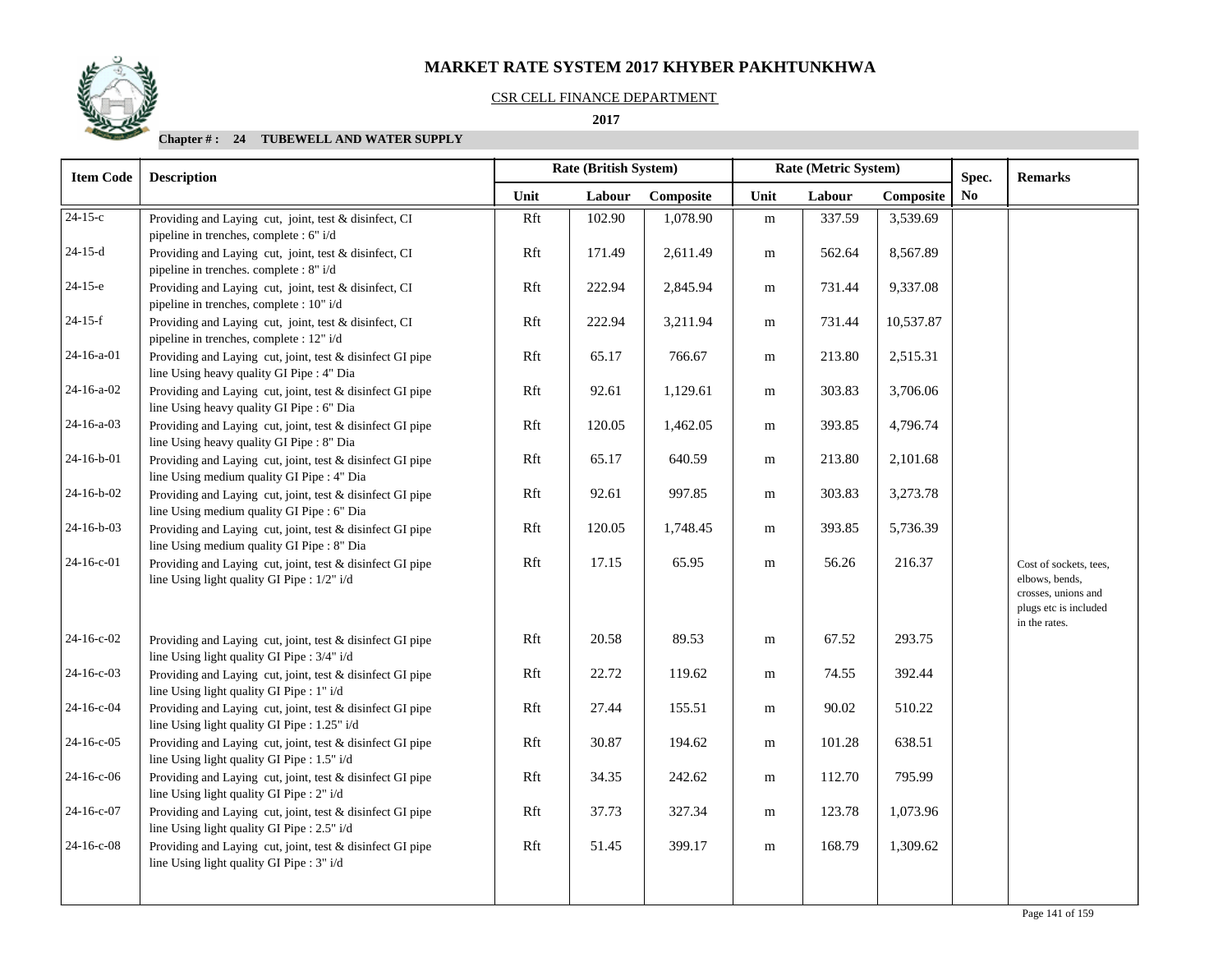#### CSR CELL FINANCE DEPARTMENT

 **2017** 

| <b>Item Code</b>   | <b>Description</b>                                                                                        |      | <b>Rate (British System)</b> |           | Rate (Metric System) |        | Spec.     | <b>Remarks</b> |                                                                                                                    |
|--------------------|-----------------------------------------------------------------------------------------------------------|------|------------------------------|-----------|----------------------|--------|-----------|----------------|--------------------------------------------------------------------------------------------------------------------|
|                    |                                                                                                           | Unit | Labour                       | Composite | Unit                 | Labour | Composite | No.            |                                                                                                                    |
| 24-16-c-09         | Providing and Laying cut, joint, test & disinfect GI pipe<br>line Using light quality GI Pipe : 4" i/d    | Rft  | 65.17                        | 550.86    | ${\bf m}$            | 213.80 | 1,807.29  |                |                                                                                                                    |
| 24-17-a-01         | Providing and Laying cut, joint, test & disinfect AC pipe<br>line BSS Class 'B'working pressure : 3" i/d  | Rft  | 27.44                        | 210.44    | ${\bf m}$            | 90.02  | 690.42    |                | Providing and<br>installing specials and<br>valves is not included<br>in the rate, which is<br>payable separately. |
| 24-17-a-02         | Providing and Laying cut, joint, test & disinfect AC pipe<br>line BSS Class 'B'working pressure : 4" i/d  | Rft  | 30.87                        | 213.87    | m                    | 101.28 | 701.67    |                |                                                                                                                    |
| 24-17-a-03         | Providing and Laying cut, joint, test & disinfect AC pipe<br>line BSS Class 'B'working pressure : 6" i/d  | Rft  | 44.59                        | 227.59    | m                    | 146.29 | 746.68    |                |                                                                                                                    |
| 24-17-a-04         | Providing and Laying cut, joint, test & disinfect AC pipe<br>line BSS Class 'B'working pressure : 8" i/d  | Rft  | 61.74                        | 244.74    | m                    | 202.55 | 802.95    |                |                                                                                                                    |
| $24-17-a-05$       | Providing and Laying cut, joint, test & disinfect AC pipe<br>line BSS Class 'B'working pressure : 10" i/d | Rft  | 74.77                        | 257.77    | m                    | 245.31 | 845.71    |                |                                                                                                                    |
| 24-17-a-06         | Providing and Laying cut, joint, test & disinfect AC pipe<br>line BSS Class 'B'working pressure : 12" i/d | Rft  | 102.90                       | 285.90    | m                    | 337.59 | 937.98    |                |                                                                                                                    |
| 24-17-a-07         | Providing and Laying cut, joint, test & disinfect AC pipe<br>line BSS Class 'B'working pressure : 14" i/d | Rft  | 120.05                       | 303.05    | m                    | 393.85 | 994.24    |                |                                                                                                                    |
| 24-17-a-08         | Providing and Laying cut, joint, test & disinfect AC pipe<br>line BSS Class 'B'working pressure : 16" i/d | Rft  | 137.20                       | 320.20    | m                    | 450.12 | 1,050.51  |                |                                                                                                                    |
| 24-17-a-09         | Providing and Laying cut, joint, test & disinfect AC pipe<br>line BSS Class 'B'working pressure : 18" i/d | Rft  | 157.77                       | 340.77    | m                    | 517.63 | 1,118.03  |                |                                                                                                                    |
| $24 - 17 - a - 10$ | Providing and Laying cut, joint, test & disinfect AC pipe<br>line BSS Class 'B'working pressure : 20" i/d | Rft  | 185.21                       | 368.21    | m                    | 607.66 | 1,208.05  |                |                                                                                                                    |
| 24-17-a-11         | Providing and Laying cut, joint, test & disinfect AC pipe<br>line BSS Class 'B'working pressure : 24" i/d | Rft  | 219.51                       | 402.51    | m                    | 720.18 | 1,320.58  |                |                                                                                                                    |
| 24-17-b-01         | Providing and Laying cut, joint, test & disinfect AC pipe<br>line BSS Class 'C'working pressure : 3" i/d  | Rft  | 27.44                        | 210.44    | m                    | 90.02  | 690.42    |                |                                                                                                                    |
| 24-17-b-02         | Providing and Laying cut, joint, test & disinfect AC pipe<br>line BSS Class 'C'working pressure : 4" i/d  | Rft  | 30.87                        | 213.87    | ${\bf m}$            | 101.28 | 701.67    |                |                                                                                                                    |
| $24-17-b-03$       | Providing and Laying cut, joint, test & disinfect AC pipe<br>line BSS Class 'C'working pressure : 6" i/d  | Rft  | 44.59                        | 227.59    | m                    | 146.29 | 746.68    |                |                                                                                                                    |
| 24-17-b-04         | Providing and Laying cut, joint, test & disinfect AC pipe<br>line BSS Class 'C'working pressure : 8" i/d  | Rft  | 61.74                        | 244.74    | m                    | 202.55 | 802.95    |                |                                                                                                                    |
| $24-17-b-05$       | Providing and Laying cut, joint, test & disinfect AC pipe<br>line BSS Class 'C'working pressure : 10" i/d | Rft  | 78.89                        | 261.89    | m                    | 258.82 | 859.21    |                |                                                                                                                    |
| $24-17-b-06$       | Providing and Laying cut, joint, test & disinfect AC pipe<br>line BSS Class 'C'working pressure : 12" i/d | Rft  | 122.19                       | 305.19    | m                    | 400.88 | 1,001.28  |                |                                                                                                                    |
|                    |                                                                                                           |      |                              |           |                      |        |           |                |                                                                                                                    |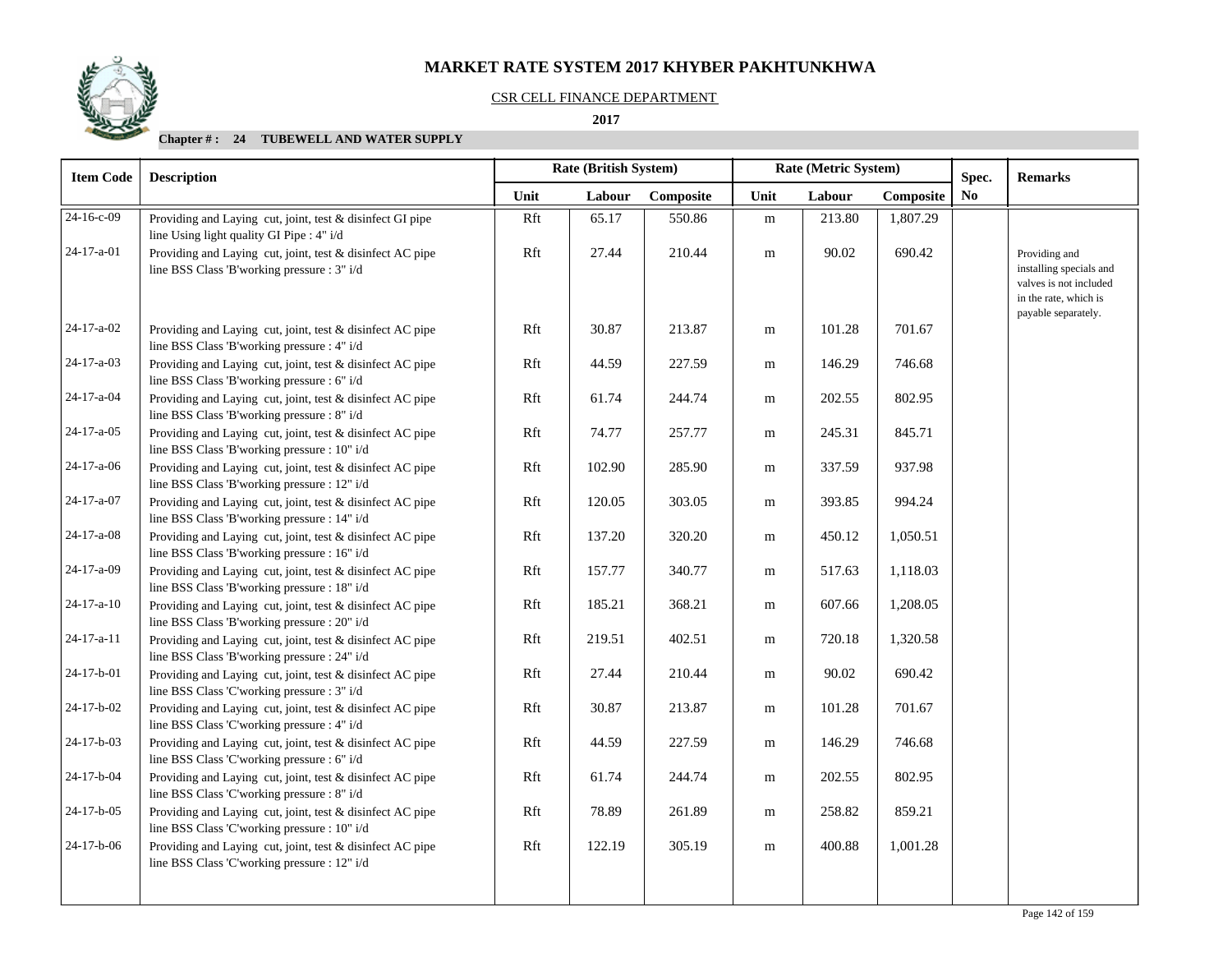#### CSR CELL FINANCE DEPARTMENT

#### **2017**

| <b>Item Code</b> | <b>Description</b>                                                                                        |      | Rate (British System) |           | Rate (Metric System) |        | Spec.     | <b>Remarks</b> |                                                                                                                       |
|------------------|-----------------------------------------------------------------------------------------------------------|------|-----------------------|-----------|----------------------|--------|-----------|----------------|-----------------------------------------------------------------------------------------------------------------------|
|                  |                                                                                                           | Unit | Labour                | Composite | Unit                 | Labour | Composite | N <sub>0</sub> |                                                                                                                       |
| $24-17-b-07$     | Providing and Laying cut, joint, test & disinfect AC pipe<br>line BSS Class 'C'working pressure : 14" i/d | Rft  | 120.05                | 303.05    | ${\bf m}$            | 393.85 | 994.24    |                |                                                                                                                       |
| 24-17-b-08       | Providing and Laying cut, joint, test & disinfect AC pipe<br>line BSS Class 'C'working pressure : 16" i/d | Rft  | 137.20                | 320.20    | m                    | 450.12 | 1,050.51  |                |                                                                                                                       |
| 24-17-b-09       | Providing and Laying cut, joint, test & disinfect AC pipe<br>line BSS Class 'C'working pressure : 18" i/d | Rft  | 157.77                | 340.77    | ${\bf m}$            | 517.63 | 1,118.03  |                |                                                                                                                       |
| $24-17-b-10$     | Providing and Laying cut, joint, test & disinfect AC pipe<br>line BSS Class 'C'working pressure : 20" i/d | Rft  | 185.21                | 368.21    | ${\bf m}$            | 607.66 | 1,208.05  |                |                                                                                                                       |
| 24-17-b-11       | Providing and Laying cut, joint, test & disinfect AC pipe<br>line BSS Class 'C'working pressure : 24" i/d | Rft  | 219.51                | 402.51    | m                    | 720.18 | 1,320.58  |                |                                                                                                                       |
| 24-17-c-01       | Providing and Laying cut, joint, test & disinfect AC pipe<br>line BSS Class 'D'working pressure : 3" i/d  | Rft  | 27.44                 | 210.44    | m                    | 90.02  | 690.42    |                |                                                                                                                       |
| 24-17-c-02       | Providing and Laying cut, joint, test & disinfect AC pipe<br>line BSS Class 'D'working pressure : 4" i/d  | Rft  | 36.66                 | 219.66    | m                    | 120.27 | 720.66    |                |                                                                                                                       |
| 24-17-c-03       | Providing and Laying cut, joint, test & disinfect AC pipe<br>line BSS Class 'D'working pressure : 6" i/d  | Rft  | 52.95                 | 235.95    | m                    | 173.72 | 774.11    |                |                                                                                                                       |
| 24-17-c-04       | Providing and Laying cut, joint, test & disinfect AC pipe<br>line BSS Class 'D'working pressure : 8" i/d  | Rft  | 73.31                 | 256.31    | m                    | 240.53 | 840.92    |                |                                                                                                                       |
| 24-17-c-05       | Providing and Laying cut, joint, test & disinfect AC pipe<br>line BSS Class 'D'working pressure : 10" i/d | Rft  | 102.94                | 285.94    | ${\bf m}$            | 337.73 | 938.12    |                |                                                                                                                       |
| 24-17-c-06       | Providing and Laying cut, joint, test & disinfect AC pipe<br>line BSS Class 'D'working pressure : 12" i/d | Rft  | 122.19                | 305.19    | m                    | 400.88 | 1,001.28  |                |                                                                                                                       |
| 24-17-c-07       | Providing and Laying cut, joint, test & disinfect AC pipe<br>line BSS Class 'D'working pressure : 14" i/d | Rft  | 142.55                | 325.55    | m                    | 467.70 | 1,068.09  |                |                                                                                                                       |
| 24-17-c-08       | Providing and Laying cut, joint, test & disinfect AC pipe<br>line BSS Class 'D'working pressure : 16" i/d | Rft  | 162.92                | 345.92    | m                    | 534.51 | 1,134.91  |                |                                                                                                                       |
| 24-17-c-09       | Providing and Laying cut, joint, test & disinfect AC pipe<br>line BSS Class 'D'working pressure : 18" i/d | Rft  | 187.36                | 370.36    | m                    | 614.69 | 1,215.08  |                |                                                                                                                       |
| $24-17-c-10$     | Providing and Laying cut, joint, test & disinfect AC pipe<br>line BSS Class 'D'working pressure : 20" i/d | Rft  | 219.94                | 402.94    | m                    | 721.59 | 1,321.98  |                |                                                                                                                       |
| 24-17-c-11       | Providing and Laying cut, joint, test & disinfect AC pipe<br>line BSS Class 'D'working pressure : 24" i/d | Rft  | 260.67                | 443.67    | m                    | 855.22 | 1,455.61  |                |                                                                                                                       |
| 24-18-a-01       | Providing and Laying cut, joint, test, disinfect PVC pipe<br>line BSS Class 'B'working pressure : 3" i/d  | Rft  | 32.58                 | 124.08    | ${\bf m}$            | 106.90 | 407.10    |                | a) Providing and<br>installing specials and<br>valves is not included<br>in the rate, which is<br>payable separately. |
|                  |                                                                                                           |      |                       |           |                      |        |           |                |                                                                                                                       |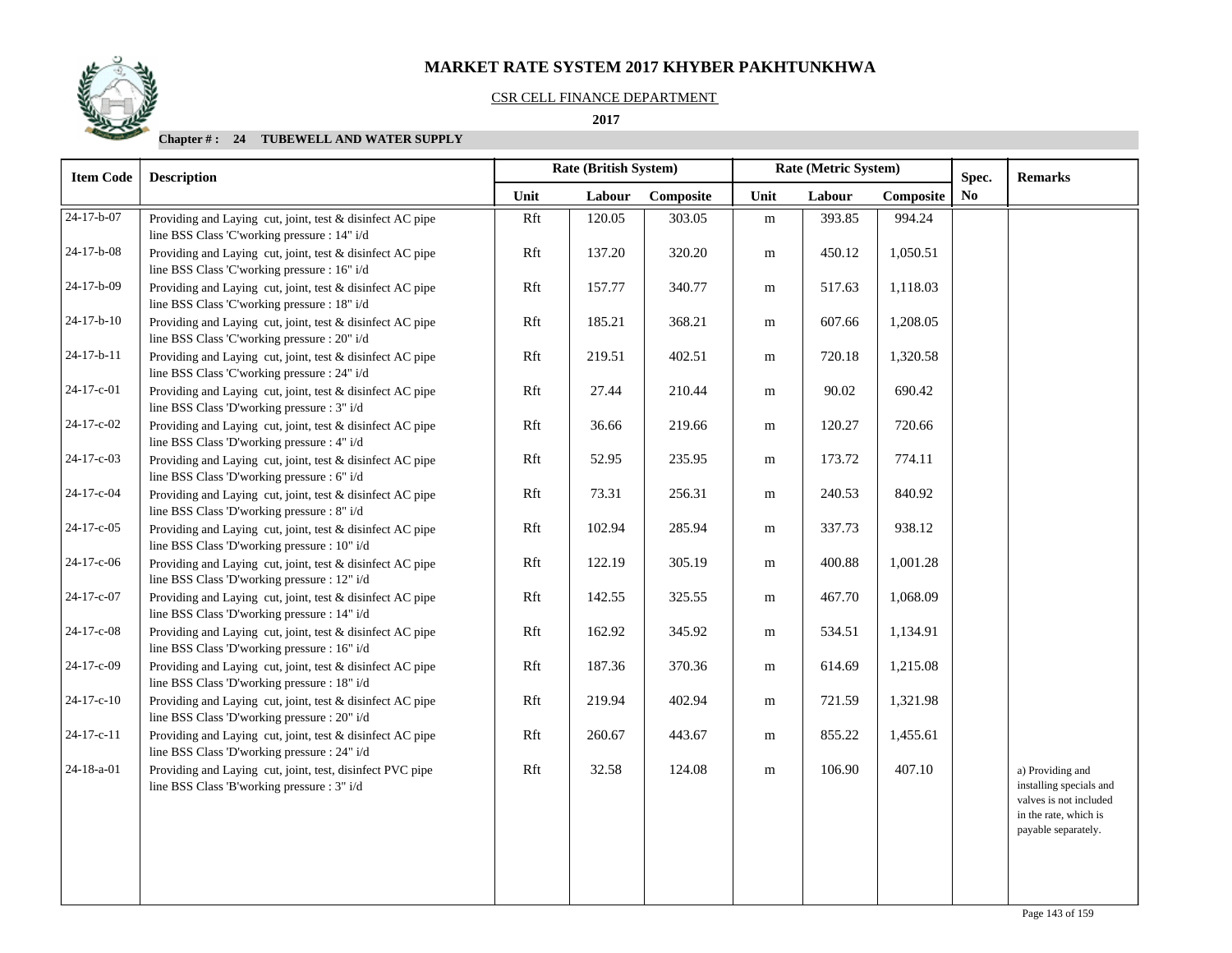## CSR CELL FINANCE DEPARTMENT

 **2017** 

| <b>Item Code</b>   | <b>Description</b>                                                                                           |      | <b>Rate (British System)</b> |           |           | Rate (Metric System) |           |                         | <b>Remarks</b>                                                                                                                           |
|--------------------|--------------------------------------------------------------------------------------------------------------|------|------------------------------|-----------|-----------|----------------------|-----------|-------------------------|------------------------------------------------------------------------------------------------------------------------------------------|
|                    |                                                                                                              | Unit | Labour                       | Composite | Unit      | Labour               | Composite | Spec.<br>N <sub>0</sub> |                                                                                                                                          |
| 24-18-a-02         | Providing and Laying cut, joint, test, disinfect PVC pipe<br>line BSS Class 'B'working pressure : 4" i/d     | Rft  | 36.66                        | 179.48    | ${\rm m}$ | 120.27               | 588.84    |                         | b) When sockets are<br>used for jointing of<br>pipes instead of by<br>overlap pipe. Its<br>providing installation<br>will be paid extra. |
| $24 - 18 - a - 03$ | Providing and Laying cut, joint, test, disinfect PVC pipe<br>line BSS Class 'B'working pressure : 6" i/d     | Rft  | 52.95                        | 303.49    | m         | 173.72               | 995.69    |                         |                                                                                                                                          |
| 24-18-a-04         | Providing and Laying cut, joint, test, disinfect PVC pipe<br>line BSS Class 'B'working pressure : 8" i/d     | Rft  | 73.31                        | 440.78    | m         | 240.53               | 1,446.12  |                         |                                                                                                                                          |
| 24-18-a-05         | Providing and Laying cut, joint, test, disinfect PVC pipe<br>line BSS Class 'B'working pressure : 10" i/d    | Rft  | 93.68                        | 674.40    | m         | 307.34               | 2,212.59  |                         |                                                                                                                                          |
| 24-18-a-06         | Providing and Laying cut, joint, test, disinfect PVC pipe<br>line BSS Class 'B'working pressure : 12" i/d    | Rft  | 122.19                       | 929.50    | m         | 400.88               | 3,049.55  |                         |                                                                                                                                          |
| 24-18-b-01         | Providing and Laying cut, joint, test, disinfect PVC pipe<br>line BSS Class 'C'working pressure : 2.5" i/d   | Rft  | 32.58                        | 87.08     | m         | 106.90               | 285.69    |                         |                                                                                                                                          |
| 24-18-b-02         | Providing and Laying cut, joint, test, disinfect PVC pipe<br>line BSS Class 'C'working pressure : 3" i/d     | Rft  | 32.58                        | 137.18    | m         | 106.90               | 450.06    |                         |                                                                                                                                          |
| 24-18-b-03         | Providing and Laying cut, joint, test, disinfect PVC pipe<br>line BSS Class 'C'working pressure : 4" i/d     | Rft  | 36.66                        | 201.11    | m         | 120.27               | 659.82    |                         |                                                                                                                                          |
| 24-18-b-04         | Providing and Laying cut, joint, test, disinfect PVC pipe<br>line BSS Class 'C'working pressure : 6" i/d     | Rft  | 52.95                        | 414.07    | m         | 173.72               | 1,358.49  |                         |                                                                                                                                          |
| $24-18-b-05$       | Providing and Laying cut, joint, test, disinfect PVC pipe<br>line BSS Class 'C'working pressure : 8" i/d     | Rft  | 73.31                        | 633.94    | m         | 240.53               | 2,079.87  |                         |                                                                                                                                          |
| 24-18-b-06         | Providing and Laying cut, joint, test, disinfect PVC pipe<br>line BSS Class 'C'working pressure : 10" i/d    | Rft  | 93.68                        | 913.36    | m         | 307.34               | 2,996.57  |                         |                                                                                                                                          |
| 24-18-b-07         | Providing and Laying cut, joint, test, disinfect PVC pipe<br>line BSS Class 'C'working pressure : 12" i/d    | Rft  | 122.19                       | 1,366.35  | m         | 400.88               | 4,482.76  |                         |                                                                                                                                          |
| 24-18-c-01         | Providing and Laying cut, joint, test, disinfect PVC pipe<br>line BSS Class 'D' working pressure : 1.25" i/d | Rft  | 26.07                        | 60.23     | m         | 85.52                | 197.60    |                         |                                                                                                                                          |
| 24-18-c-02         | Providing and Laying cut, joint, test, disinfect PVC pipe<br>line BSS Class 'D' working pressure : 1.5" i/d  | Rft  | 30.25                        | 77.99     | m         | 99.25                | 255.87    |                         |                                                                                                                                          |
| 24-18-c-03         | Providing and Laying cut, joint, test, disinfect PVC pipe<br>line BSS Class 'D' working pressure : 2" i/d    | Rft  | 30.25                        | 95.25     | m         | 99.25                | 312.51    |                         |                                                                                                                                          |
| 24-18-c-04         | Providing and Laying cut, joint, test, disinfect PVC pipe<br>line BSS Class 'D' working pressure : 2.5" i/d  | Rft  | 32.58                        | 134.49    | m         | 106.90               | 441.25    |                         |                                                                                                                                          |
| 24-18-c-05         | Providing and Laying cut, joint, test, disinfect PVC pipe<br>line BSS Class 'D' working pressure : 3" i/d    | Rft  | 32.58                        | 161.90    | m         | 106.90               | 531.18    |                         |                                                                                                                                          |
| 24-18-c-06         | Providing and Laying cut, joint, test, disinfect PVC pipe<br>line BSS Class 'D' working pressure : 4" i/d    | Rft  | 36.66                        | 248.37    | m         | 120.27               | 814.85    |                         |                                                                                                                                          |
|                    |                                                                                                              |      |                              |           |           |                      |           |                         |                                                                                                                                          |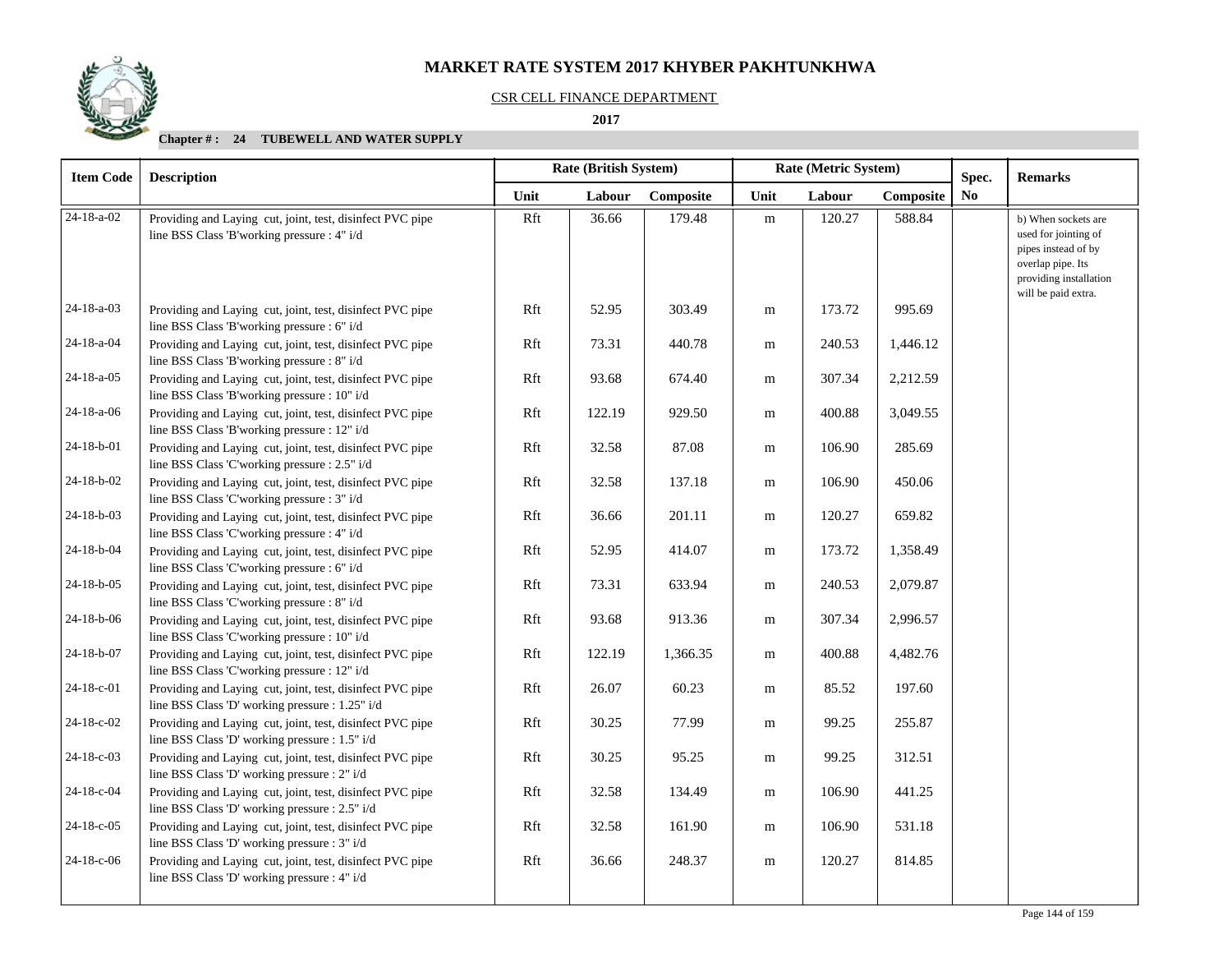## CSR CELL FINANCE DEPARTMENT

#### **2017**

| <b>Item Code</b> | <b>Description</b>                                                                                                 |      | <b>Rate (British System)</b> |           | Rate (Metric System) |        |           | Spec.          | <b>Remarks</b>                                                                                                                                                                                                                           |
|------------------|--------------------------------------------------------------------------------------------------------------------|------|------------------------------|-----------|----------------------|--------|-----------|----------------|------------------------------------------------------------------------------------------------------------------------------------------------------------------------------------------------------------------------------------------|
|                  |                                                                                                                    | Unit | Labour                       | Composite | Unit                 | Labour | Composite | N <sub>0</sub> |                                                                                                                                                                                                                                          |
| 24-18-c-07       | Providing and Laying cut, joint, test, disinfect PVC pipe<br>line BSS Class 'D' working pressure : 6" i/d          | Rft  | 52.95                        | 527.28    | ${\rm m}$            | 173.72 | 1,729.91  |                |                                                                                                                                                                                                                                          |
| 24-18-c-08       | Providing and Laying cut, joint, test, disinfect PVC pipe<br>line BSS Class 'D' working pressure : 8" i/d          | Rft  | 73.31                        | 812.96    | ${\rm m}$            | 240.53 | 2,667.19  |                |                                                                                                                                                                                                                                          |
| 24-18-c-09       | Providing and Laying cut, joint, test, disinfect PVC pipe<br>line BSS Class 'D' working pressure : 10" i/d         | Rft  | 93.68                        | 1,245.04  | ${\bf m}$            | 307.34 | 4,084.78  |                |                                                                                                                                                                                                                                          |
| $24-18-c-10$     | Providing and Laying cut, joint, test, disinfect PVC pipe<br>line BSS Class 'D' working pressure : 12" i/d         | Rft  | 122.19                       | 1,739.34  | m                    | 400.88 | 5,706.50  |                |                                                                                                                                                                                                                                          |
| 24-18-d-01       | Providing and Laying cut, joint, test, disinfect PVC pipe<br>line BSS Class 'E' working pressure : 3/4" i/d        | Rft  | 27.92                        | 58.18     | m                    | 91.60  | 190.86    |                |                                                                                                                                                                                                                                          |
| 24-18-d-02       | Providing and Laying cut, joint, test, disinfect PVC pipe<br>line BSS Class 'E' working pressure : 1" i/d          | Rft  | 14.20                        | 46.35     | m                    | 46.59  | 152.07    |                |                                                                                                                                                                                                                                          |
| 24-19-a-01       | Providing and Fixing CI specials of BSS class 'B', 'C' & 'D'<br>CISS specials, with spigot $&$ socket : 3"-6" i/d  | kg   | 53.44                        | 254.74    | kg                   | 53.44  | 254.74    |                | a) Labour rates<br>include the cost of<br>jointing material and<br>labour b) The internal<br>dia of the pipe, from<br>which the branch is<br>taken out, will be<br>considered internal<br>dia for the purpose of                         |
| 24-19-a-02       | Providing and Fixing CI specials of BSS class 'B', 'C' & 'D'<br>CISS specials, with spigot & socket : 8"-12" i/d   | kg   | 63.56                        | 264.86    | kg                   | 63.56  | 264.86    |                | payment of specials.                                                                                                                                                                                                                     |
| 24-19-b-01       | Providing and Fixing CI specials of BSS class 'B', 'C' & 'D'<br>CI flanged specials with flanged joint : 3"-6" i/d | kg   | 26.72                        | 228.02    | kg                   | 26.72  | 228.02    |                |                                                                                                                                                                                                                                          |
| 24-19-b-02       | Providing and Fixing CI specials of BSS class 'B', 'C' & 'D'<br>CI flanged specials with flanged joint : 8"-12" i/ | kg   | 42.75                        | 244.05    | kg                   | 42.75  | 244.05    |                |                                                                                                                                                                                                                                          |
| 24-19-c-01       | Providing and Fixing CI specials of BSS class 'B', 'C' & 'D'<br>CI specials with tyton joints : 3"-6" i/d          | kg   | 12.35                        | 213.65    | kg                   | 12.35  | 213.65    |                |                                                                                                                                                                                                                                          |
| 24-19-c-02       | Providing and Fixing CI specials of BSS class 'B', 'C' & 'D'<br>CI specials with tyton joints : 8"-12" i/d         | kg   | 22.67                        | 223.97    | kg                   | 22.67  | 223.97    |                |                                                                                                                                                                                                                                          |
| $24-20-a$        | Providing and Fixing CI specials of BSS Class 'B', 'C' & 'D'<br>working pressure for AC pipe line : 3" to 6" i/d   | kg   | 68.82                        | 270.12    | kg                   | 68.82  | 270.12    |                | a) Labour rates<br>include the cost of<br>jointing material and<br>labour b) The internal<br>dia of the pipe, from<br>which the branch is<br>taken out, will be<br>considered internal<br>dia for the purpose of<br>payment of specials. |

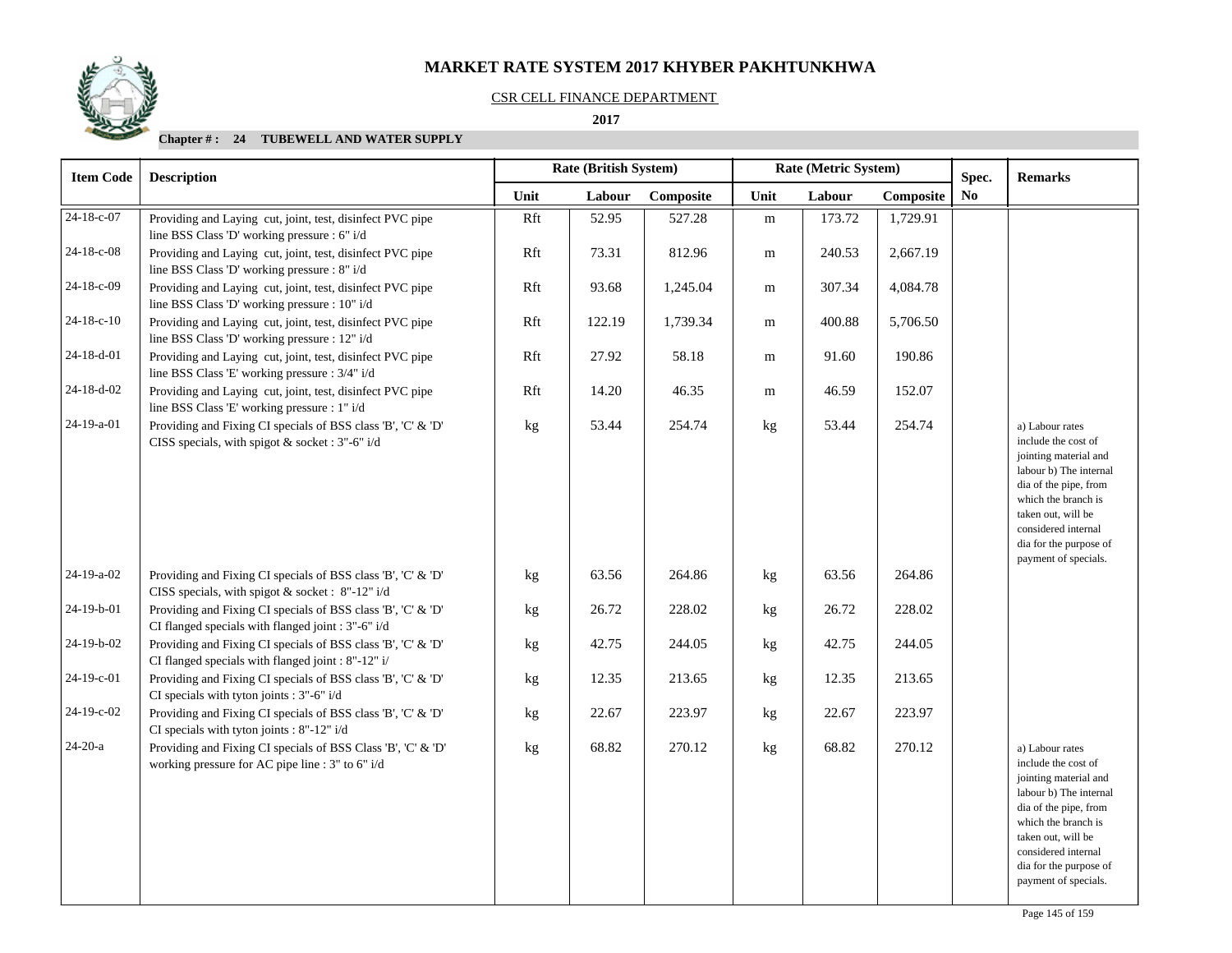#### CSR CELL FINANCE DEPARTMENT

#### **2017**

| <b>Item Code</b> | <b>Description</b>                                                                                                      |      | Rate (British System) |            | Rate (Metric System) |          |            | Spec.          | <b>Remarks</b>                                                                                                                     |
|------------------|-------------------------------------------------------------------------------------------------------------------------|------|-----------------------|------------|----------------------|----------|------------|----------------|------------------------------------------------------------------------------------------------------------------------------------|
|                  |                                                                                                                         | Unit | Labour                | Composite  | Unit                 | Labour   | Composite  | N <sub>0</sub> |                                                                                                                                    |
| $24-20-b$        | Providing and Fixing CI specials of BSS Class 'B', 'C' & 'D'<br>working pressure for AC pipe line : 8" to 18" i/d       | kg   | 106.88                | 308.17     | kg                   | 106.88   | 308.17     |                |                                                                                                                                    |
| $24 - 21 - a$    | Providing and Fixing sluice valve, BSS quality/weight,<br>Class 'B' working pressure for CI & AC pipe line : 3" i/d     | Each | 1,656.56              | 8,366.56   | Each                 | 1,656.56 | 8,366.56   |                | Labour rates include<br>the cost of jointing<br>material and labour                                                                |
| $24 - 21 - b$    | Providing and Fixing sluice valve, BSS quality/weight,<br>Class 'B' working pressure for CI & AC pipe line : $4" i/d$   | Each | 427.50                | 8,357.50   | Each                 | 427.50   | 8,357.50   |                |                                                                                                                                    |
| $24-21-c$        | Providing and Fixing sluice valve, BSS quality/weight,<br>Class 'B' working pressure for CI & AC pipe line : 6" i/d     | Each | 1,732.50              | 13,932.50  | Each                 | 1,732.50 | 13,932.50  |                |                                                                                                                                    |
| $24-21-d$        | Providing and Fixing sluice valve, BSS quality/weight,<br>Class 'B' working pressure for CI & AC pipe line : 8" i/d     | Each | 1,732.50              | 24,912.50  | Each                 | 1,732.50 | 24,912.50  |                |                                                                                                                                    |
| $24-21-e$        | Providing and Fixing sluice valve, BSS quality/weight,<br>Class 'B' working pressure for CI & AC pipe line : 10" i/d    | Each | 2,137.50              | 32,637.50  | Each                 | 2,137.50 | 32,637.50  |                |                                                                                                                                    |
| $24 - 21 - f$    | Providing and Fixing sluice valve, BSS quality/weight,<br>Class 'B' working pressure for CI & AC pipe line : 12" i/d    | Each | 3,206.25              | 21,506.25  | Each                 | 3,206.25 | 21,506.25  |                |                                                                                                                                    |
| $24 - 22 - a$    | Providing and Fixing sluice valve of BSS quality weight<br>for GI & PVC pipe line including jointing material : 3" i/d  | Each | 1,757.81              | 9,138.81   | Each                 | 1,757.81 | 9,138.81   |                | ditto                                                                                                                              |
| $24 - 22 - b$    | Providing and Fixing sluice valve of BSS quality weight<br>for GI & PVC pipe line including jointing material : 4" i/d  | Each | 1,757.81              | 10,480.81  | Each                 | 1,757.81 | 10,480.81  |                |                                                                                                                                    |
| $24-22-c$        | Providing and Fixing sluice valve of BSS quality weight<br>for GI & PVC pipe line including jointing material : 6" i/d  | Each | 2,137.50              | 15,557.50  | Each                 | 2,137.50 | 15,557.50  |                |                                                                                                                                    |
| $24 - 22 - d$    | Providing and Fixing sluice valve of BSS quality weight<br>for GI & PVC pipe line including jointing material : 8" i/d  | Each | 2,671.88              | 28,169.88  | Each                 | 2,671.88 | 28,169.88  |                |                                                                                                                                    |
| $24-22-e$        | Providing and Fixing sluice valve of BSS quality weight<br>for GI & PVC pipe line including jointing material : 10" i/d | Each | 3,459.38              | 37,009.38  | Each                 | 3,459.38 | 37,009.38  |                |                                                                                                                                    |
| $24-22-f$        | Providing and Fixing sluice valve of BSS quality weight<br>for GI & PVC pipe line including jointing material : 12" i/d | Each | 4,275.00              | 24,405.00  | Each                 | 4,275.00 | 24,405.00  |                |                                                                                                                                    |
| $24 - 22 - g$    | Providing and Fixing sluice valve of BSS quality weight<br>for GI & PVC pipe line including jointing material : 15" i/d | Each | 4,275.00              | 128,715.00 | Each                 | 4,275.00 | 128,715.00 |                |                                                                                                                                    |
| $24 - 22 - h$    | Providing and Fixing sluice valve of BSS quality weight<br>for GI & PVC pipe line including jointing material : 18" i/d | Each | 4,275.00              | 184,103.00 | Each                 | 4,275.00 | 184,103.00 |                |                                                                                                                                    |
| $24 - 23$        | Providing and Fixing fire hydrants BSS quality and weight<br>of 2.5" dia (including cost of jointing material)          | Each | 3,206.25              | 10,648.25  | Each                 | 3,206.25 | 10,648.25  |                | a) Labour rates<br>include cost of<br>jointing material and<br>labour b) Connecting<br>pipes and specials, if<br>used will be paid |
| $24 - 24 - a$    | Providing and Fixing air valve 2«" i/d of BSS quality and<br>weight complete with jointing material : Single            | Each | 2,137.50              | 5,492.50   | Each                 | 2,137.50 | 5,492.50   |                | extra.                                                                                                                             |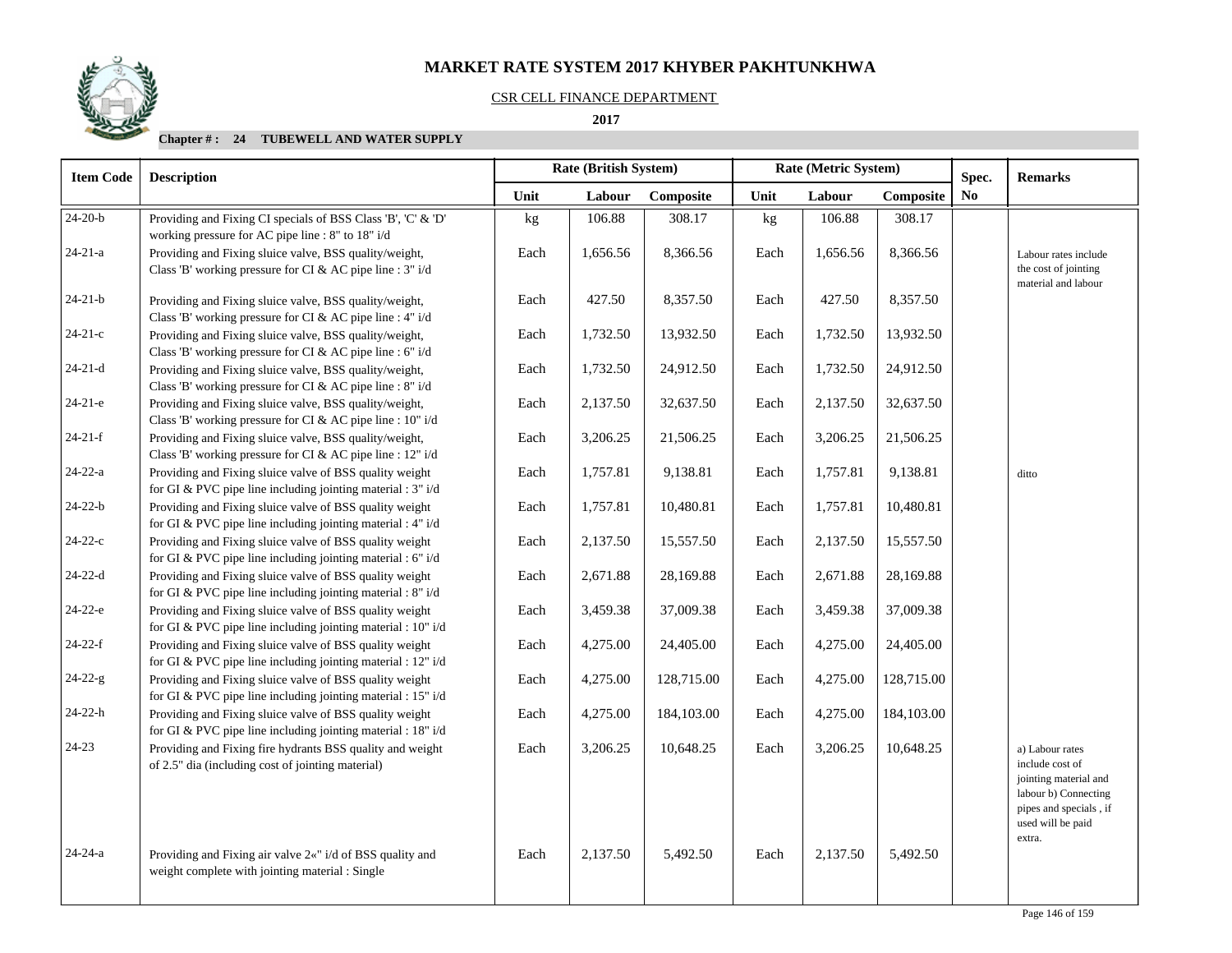### CSR CELL FINANCE DEPARTMENT

 **2017** 

| <b>Item Code</b>   | <b>Description</b>                                                                                                         |      | Rate (British System) |           | Rate (Metric System) |          |           | Spec.          | <b>Remarks</b> |
|--------------------|----------------------------------------------------------------------------------------------------------------------------|------|-----------------------|-----------|----------------------|----------|-----------|----------------|----------------|
|                    |                                                                                                                            | Unit | Labour                | Composite | Unit                 | Labour   | Composite | N <sub>0</sub> |                |
| $24 - 24 - b$      | Providing and Fixing air valve 2«" i/d of BSS quality and<br>weight complete with jointing material : Double               | Each | 3,206.25              | 8,330.25  | Each                 | 3,206.25 | 8,330.25  |                |                |
| $24 - 25 - a$      | Providing and Fixing CI flanges 5/8" thick on pipes<br>including turning, facing & fitting etc complete : 3" to 6"<br>i/d  | Each | 1,307.81              | 4,235.81  | Each                 | 1,307.81 | 4,235.81  |                |                |
| $24 - 25 - b$      | Providing and Fixing CI flanges 5/8" thick on pipes<br>including turning, facing & fitting etc complete : 8" to 12"<br>i/d | Each | 1,920.94              | 6,434.94  | Each                 | 1,920.94 | 6,434.94  |                |                |
| 24-26-a-01         | Providing and installing PVC bends BSS Class 'B'working<br>pressure : $2" i/d$                                             | Each | 183.09                | 248.09    | Each                 | 183.09   | 248.09    |                |                |
| $24 - 26 - a - 02$ | Providing and installing PVC bends BSS Class 'B'working<br>pressure : 3" i/d                                               | Each | 200.39                | 338.08    | Each                 | 200.39   | 338.08    |                |                |
| $24 - 26 - a - 03$ | Providing and installing PVC bends BSS Class 'B'working<br>pressure : $4" i/d$                                             | Each | 267.19                | 477.52    | Each                 | 267.19   | 477.52    |                |                |
| $24 - 26 - a - 04$ | Providing and installing PVC bends BSS Class 'B'working<br>pressure : 6" i/d                                               | Each | 387.42                | 960.32    | Each                 | 387.42   | 960.32    |                |                |
| $24 - 26 - a - 05$ | Providing and installing PVC bends BSS Class 'B'working<br>pressure : $8" i/d$                                             | Each | 534.38                | 3,889.38  | Each                 | 534.38   | 3,889.38  |                |                |
| 24-26-a-06         | Providing and installing PVC bends BSS Class 'B'working<br>pressure : $10" i/d$                                            | Each | 562.50                | 5,930.50  | Each                 | 562.50   | 5,930.50  |                |                |
| 24-26-a-07         | Providing and installing PVC bends BSS Class 'B'working<br>pressure : $12" i/d$                                            | Each | 675.00                | 7,385.00  | Each                 | 675.00   | 7,385.00  |                |                |
| 24-26-b-01         | Providing and installing PVC bends BSS Class 'C'working<br>pressure : $2" i/d$                                             | Each | 154.41                | 223.88    | Each                 | 154.41   | 223.88    |                |                |
| 24-26-b-02         | Providing and installing PVC bends BSS Class 'C'working<br>pressure : $3" i/d$                                             | Each | 168.75                | 305.99    | Each                 | 168.75   | 305.99    |                |                |
| 24-26-b-03         | Providing and installing PVC bends BSS Class 'C'working<br>pressure : $4" i/d$                                             | Each | 225.00                | 430.86    | Each                 | 225.00   | 430.86    |                |                |
| 24-26-b-04         | Providing and installing PVC bends BSS Class 'C'working<br>pressure : $6" i/d$                                             | Each | 326.25                | 903.62    | Each                 | 326.25   | 903.62    |                |                |
| 24-26-b-05         | Providing and installing PVC bends BSS Class 'C'working<br>pressure : 8" i/d                                               | Each | 450.00                | 4,811.50  | Each                 | 450.00   | 4,811.50  |                |                |
| $24 - 26 - b - 06$ | Providing and installing PVC bends BSS Class 'C'working<br>pressure: 10" i/d                                               | Each | 562.50                | 7,272.50  | Each                 | 562.50   | 7,272.50  |                |                |
| 24-26-b-07         | Providing and installing PVC bends BSS Class 'C'working<br>pressure: 12" i/d                                               | Each | 675.00                | 7,787.60  | Each                 | 675.00   | 7,787.60  |                |                |
| $24-26-c-01$       | Providing and installing PVC bends BSS Class 'D'working<br>pressure: 2" i/d                                                | Each | 154.41                | 225.22    | Each                 | 154.41   | 225.22    |                |                |
| 24-26-c-02         | Providing and installing PVC bends BSS Class 'D'working<br>pressure : $3" i/d$                                             | Each | 168.75                | 308.68    | Each                 | 168.75   | 308.68    |                |                |

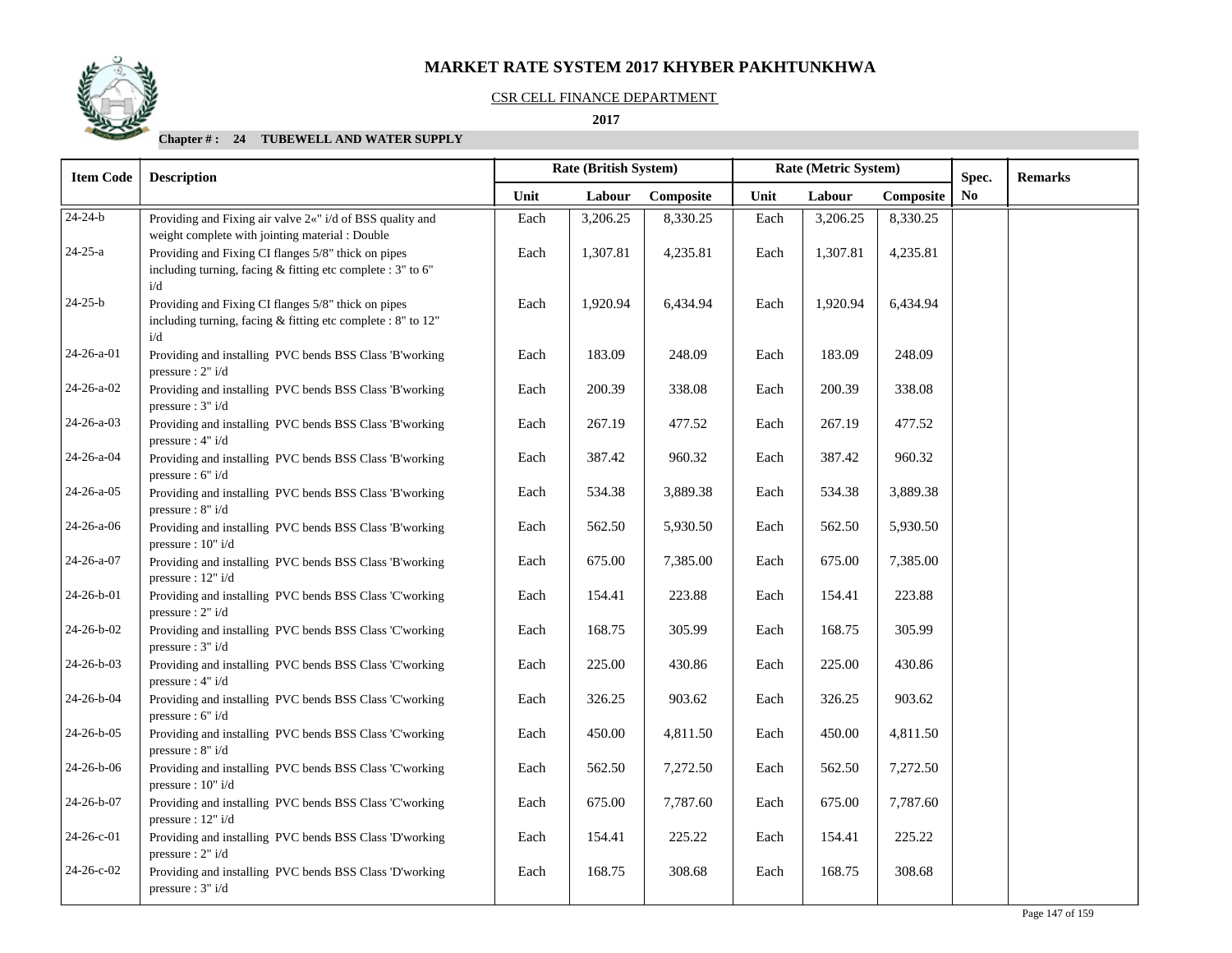## CSR CELL FINANCE DEPARTMENT

## **2017**

| <b>Item Code</b>   | <b>Description</b>                                                              |      | Rate (British System) |           | Rate (Metric System) |          | Spec.     | <b>Remarks</b> |  |
|--------------------|---------------------------------------------------------------------------------|------|-----------------------|-----------|----------------------|----------|-----------|----------------|--|
|                    |                                                                                 | Unit | Labour                | Composite | Unit                 | Labour   | Composite | N <sub>0</sub> |  |
| 24-26-c-03         | Providing and installing PVC bends BSS Class 'D'working<br>pressure : $4" i/d$  | Each | 267.19                | 465.89    | Each                 | 267.19   | 465.89    |                |  |
| 24-26-c-04         | Providing and installing PVC bends BSS Class 'D'working<br>pressure : $6" i/d$  | Each | 387.42                | 955.85    | Each                 | 387.42   | 955.85    |                |  |
| 24-26-c-05         | Providing and installing PVC bends BSS Class 'D'working<br>pressure : $8" i/d$  | Each | 534.38                | 6,304.98  | Each                 | 534.38   | 6,304.98  |                |  |
| 24-26-c-06         | Providing and installing PVC bends BSS Class 'D'working<br>pressure : $10" i/d$ | Each | 667.97                | 8,719.97  | Each                 | 667.97   | 8,719.97  |                |  |
| 24-26-c-07         | Providing and installing PVC bends BSS Class 'D'working<br>pressure : $12" i/d$ | Each | 801.56                | 9,524.56  | Each                 | 801.56   | 9,524.56  |                |  |
| 24-27-a-01         | Providing and installing PVC tees BSS Class 'B'working<br>pressure : $2" i/d$   | Each | 267.19                | 361.11    | Each                 | 267.19   | 361.11    |                |  |
| 24-27-a-02         | Providing and installing PVC tees BSS Class 'B'working<br>pressure : $3" i/d$   | Each | 320.63                | 537.63    | Each                 | 320.63   | 537.63    |                |  |
| 24-27-a-03         | Providing and installing PVC tees BSS Class 'B'working<br>pressure : $4" i/d$   | Each | 427.50                | 708.47    | Each                 | 427.50   | 708.47    |                |  |
| 24-27-a-04         | Providing and installing PVC tees BSS Class 'B'working<br>pressure : $6" i/d$   | Each | 587.81                | 1,534.57  | Each                 | 587.81   | 1,534.57  |                |  |
| 24-27-a-05         | Providing and installing PVC tees BSS Class 'B'working<br>pressure : $8" i/d$   | Each | 868.36                | 4,357.56  | Each                 | 868.36   | 4,357.56  |                |  |
| $24 - 27 - a - 06$ | Providing and installing PVC tees BSS Class 'B'working<br>pressure : $10" i/d$  | Each | 1,001.95              | 4,558.25  | Each                 | 1,001.95 | 4,558.25  |                |  |
| 24-27-a-07         | Providing and installing PVC tees BSS Class 'B'working<br>pressure : 12" i/d    | Each | 1,202.34              | 5,228.34  | Each                 | 1,202.34 | 5,228.34  |                |  |
| 24-27-b-01         | Providing and installing PVC tees BSS Class 'C'working<br>pressure : $2" i/d$   | Each | 267.19                | 356.18    | Each                 | 267.19   | 356.18    |                |  |
| 24-27-b-02         | Providing and installing PVC tees BSS Class 'C'working<br>pressure : $3" i/d$   | Each | 320.63                | 535.39    | Each                 | 320.63   | 535.39    |                |  |
| 24-27-b-03         | Providing and installing PVC tees BSS Class 'C'working<br>pressure : $4" i/d$   | Each | 427.50                | 704.89    | Each                 | 427.50   | 704.89    |                |  |
| 24-27-b-04         | Providing and installing PVC tees BSS Class 'C'working<br>pressure : $6" i/d$   | Each | 587.81                | 1,538.60  | Each                 | 587.81   | 1,538.60  |                |  |
| 24-27-b-05         | Providing and installing PVC tees BSS Class 'C'working<br>pressure : $8" i/d$   | Each | 868.36                | 9,993.96  | Each                 | 868.36   | 9,993.96  |                |  |
| 24-27-b-06         | Providing and installing PVC tees BSS Class 'C'working<br>pressure : $10" i/d$  | Each | 996.89                | 9,250.19  | Each                 | 996.89   | 9,250.19  |                |  |
| 24-27-b-07         | Providing and installing PVC tees BSS Class 'C'working<br>pressure : $12" i/d$  | Each | 1,202.34              | 12,273.84 | Each                 | 1,202.34 | 12,273.84 |                |  |
| 24-27-c-01         | Providing and installing PVC tees BSS Class 'D'working<br>pressure : $2" i/d$   | Each | 267.19                | 343.66    | Each                 | 267.19   | 343.66    |                |  |

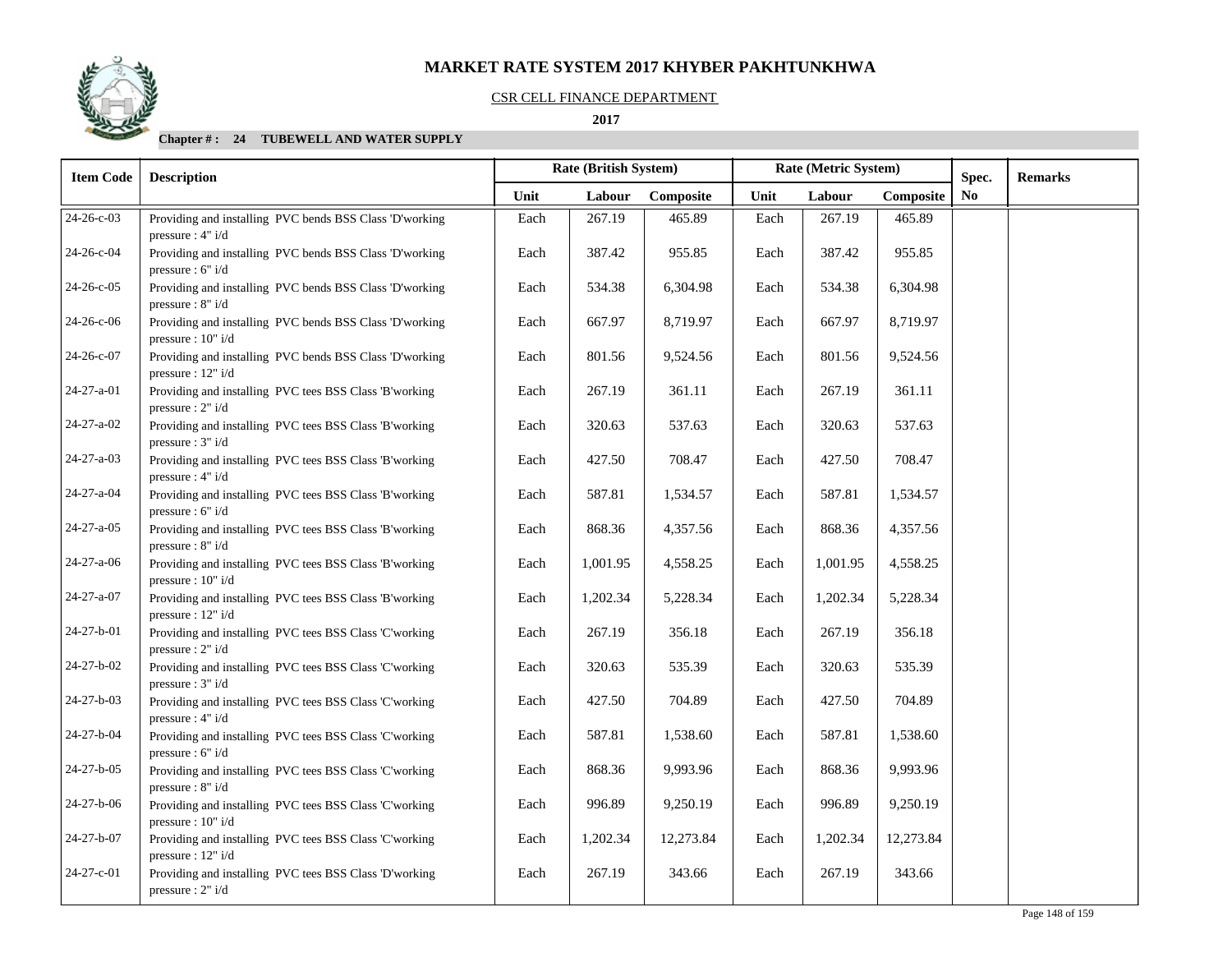#### CSR CELL FINANCE DEPARTMENT

 **2017** 

| <b>Item Code</b> | <b>Description</b>                                                              |      | Rate (British System) |           | Rate (Metric System) |          |           | Spec. | <b>Remarks</b> |
|------------------|---------------------------------------------------------------------------------|------|-----------------------|-----------|----------------------|----------|-----------|-------|----------------|
|                  |                                                                                 | Unit | Labour                | Composite | Unit                 | Labour   | Composite | No.   |                |
| 24-27-c-02       | Providing and installing PVC tees BSS Class 'D'working<br>pressure : $3" i/d$   | Each | 320.63                | 523.31    | Each                 | 320.63   | 523.31    |       |                |
| 24-27-c-03       | Providing and installing PVC tees BSS Class 'D'working<br>pressure : $4" i/d$   | Each | 427.50                | 703.10    | Each                 | 427.50   | 703.10    |       |                |
| 24-27-c-04       | Providing and installing PVC tees BSS Class 'D'working<br>pressure : 6" i/d     | Each | 587.81                | 1,531.89  | Each                 | 587.81   | 1,531.89  |       |                |
| 24-27-c-05       | Providing and installing PVC tees BSS Class 'D'working<br>pressure : 8" i/d     | Each | 868.36                | 6,035.06  | Each                 | 868.36   | 6,035.06  |       |                |
| 24-27-c-06       | Providing and installing PVC tees BSS Class 'D'working<br>pressure : $10" i/d$  | Each | 1,001.95              | 9,389.45  | Each                 | 1,001.95 | 9,389.45  |       |                |
| 24-27-c-07       | Providing and installing PVC tees BSS Class 'D'working<br>pressure : $12" i/d$  | Each | 1,202.34              | 10,596.34 | Each                 | 1,202.34 | 10,596.34 |       |                |
| 24-28-a-01       | Providing and installing PVC sockets BSS Class<br>'B'working pressure : 2" i/d  | Each | 89.44                 | 156.07    | Each                 | 89.44    | 156.07    |       |                |
| 24-28-a-02       | Providing and installing PVC sockets BSS Class<br>'B'working pressure : 3" i/d  | Each | 93.52                 | 192.26    | Each                 | 93.52    | 192.26    |       |                |
| 24-28-a-03       | Providing and installing PVC sockets BSS Class<br>'B'working pressure : 4" i/d  | Each | 133.59                | 252.07    | Each                 | 133.59   | 252.07    |       |                |
| 24-28-a-04       | Providing and installing PVC sockets BSS Class<br>'B'working pressure : 6" i/d  | Each | 984.54                | 1,389.38  | Each                 | 984.54   | 1,389.38  |       |                |
| 24-28-a-05       | Providing and installing PVC sockets BSS Class<br>'B'working pressure : 8" i/d  | Each | 267.19                | 1,649.85  | Each                 | 267.19   | 1,649.85  |       |                |
| 24-28-a-06       | Providing and installing PVC sockets BSS Class<br>'B'working pressure : 10" i/d | Each | 333.73                | 1,944.13  | Each                 | 333.73   | 1,944.13  |       |                |
| 24-28-a-07       | Providing and installing PVC sockets BSS Class<br>'B'working pressure : 12" i/d | Each | 400.78                | 2,480.88  | Each                 | 400.78   | 2,480.88  |       |                |
| 24-28-b-01       | Providing and installing PVC sockets BSS Class<br>'C'working pressure : 2" i/d  | Each | 89.44                 | 154.73    | Each                 | 89.44    | 154.73    |       |                |
| 24-28-b-02       | Providing and installing PVC sockets BSS Class<br>'C'working pressure : 3" i/d  | Each | 492.19                | 596.30    | Each                 | 492.19   | 596.30    |       |                |
| 24-28-b-03       | Providing and installing PVC sockets BSS Class<br>'C'working pressure : 4" i/d  | Each | 133.59                | 253.86    | Each                 | 133.59   | 253.86    |       |                |
| 24-28-b-04       | Providing and installing PVC sockets BSS Class<br>'C'working pressure : 6" i/d  | Each | 187.03                | 598.58    | Each                 | 187.03   | 598.58    |       |                |
| 24-28-b-05       | Providing and installing PVC sockets BSS Class<br>'C'working pressure : 8" i/d  | Each | 267.19                | 1,648.96  | Each                 | 267.19   | 1,648.95  |       |                |
| 24-28-b-06       | Providing and installing PVC sockets BSS Class<br>'C'working pressure : 10" i/d | Each | 333.98                | 2,615.38  | Each                 | 333.98   | 2,615.38  |       |                |
| 24-28-b-07       | Providing and installing PVC sockets BSS Class<br>'C'working pressure : 12" i/d | Each | 400.78                | 3,688.68  | Each                 | 400.78   | 3,688.68  |       |                |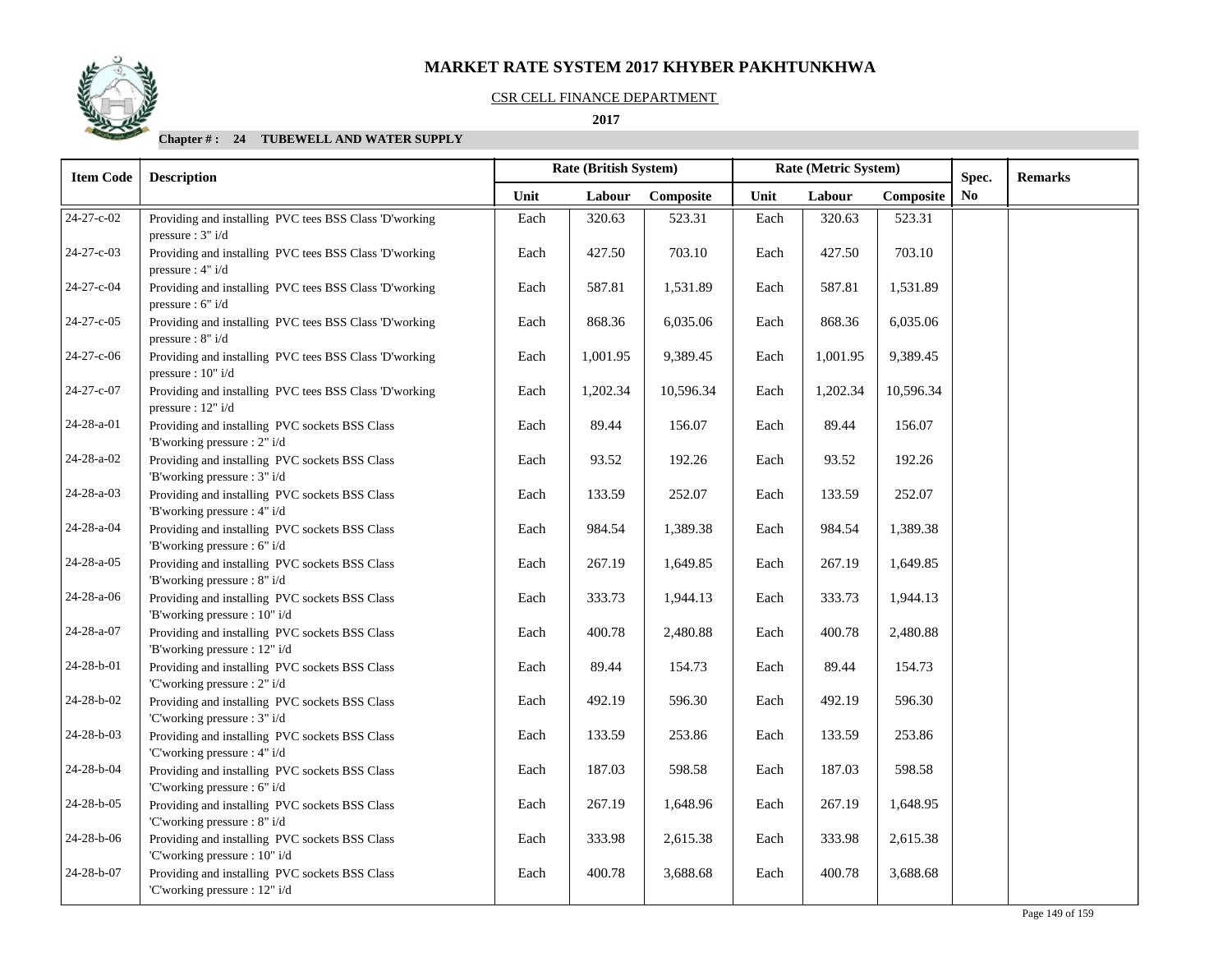#### CSR CELL FINANCE DEPARTMENT

 **2017** 

| <b>Item Code</b> | <b>Description</b>                                                                   |      | Rate (British System) |           | Rate (Metric System) |        |           | Spec.          | <b>Remarks</b> |
|------------------|--------------------------------------------------------------------------------------|------|-----------------------|-----------|----------------------|--------|-----------|----------------|----------------|
|                  |                                                                                      | Unit | Labour                | Composite | Unit                 | Labour | Composite | N <sub>0</sub> |                |
| 24-28-c-01       | Providing and installing PVC sockets BSS Class<br>'D'working pressure : 2" i/d       | Each | 89.44                 | 154.73    | Each                 | 89.44  | 154.73    |                |                |
| 24-28-c-02       | Providing and installing PVC sockets BSS Class<br>'D'working pressure : 3" i/d       | Each | 93.52                 | 194.05    | Each                 | 93.52  | 194.05    |                |                |
| 24-28-c-03       | Providing and installing PVC sockets BSS Class<br>'D'working pressure : 4" i/d       | Each | 133.59                | 253.41    | Each                 | 133.59 | 253.41    |                |                |
| 24-28-c-04       | Providing and installing PVC sockets BSS Class<br>'D'working pressure : 6" i/d       | Each | 187.03                | 595.00    | Each                 | 187.03 | 595.00    |                |                |
| 24-28-c-05       | Providing and installing PVC sockets BSS Class<br>'D'working pressure : 8" i/d       | Each | 267.19                | 1,658.80  | Each                 | 267.19 | 1,658.80  |                |                |
| 24-28-c-06       | Providing and installing PVC sockets BSS Class<br>'D'working pressure : 10" i/d      | Each | 333.98                | 3,152.18  | Each                 | 333.98 | 3,152.18  |                |                |
| 24-28-c-07       | Providing and installing PVC sockets BSS Class<br>'D'working pressure : 12" i/d      | Each | 400.78                | 4,091.28  | Each                 | 400.78 | 4,091.28  |                |                |
| 24-29-a-01       | Providing and installing PVC Tapered core BSS Class<br>'B'working pressure : 2" i/d  | Each | 183.09                | 283.74    | Each                 | 183.09 | 283.74    |                |                |
| 24-29-a-02       | Providing and installing PVC Tapered core BSS Class<br>'B'working pressure : 3" i/d  | Each | 200.39                | 321.17    | Each                 | 200.39 | 321.17    |                |                |
| 24-29-a-03       | Providing and installing PVC Tapered core BSS Class<br>'B'working pressure : 4" i/d  | Each | 267.19                | 408.10    | Each                 | 267.19 | 408.10    |                |                |
| 24-29-a-04       | Providing and installing PVC Tapered core BSS Class<br>'B'working pressure : 6" i/d  | Each | 387.42                | 575.30    | Each                 | 387.42 | 575.30    |                |                |
| 24-29-a-05       | Providing and installing PVC Tapered core BSS Class<br>'B'working pressure : 8" i/d  | Each | 534.38                | 856.46    | Each                 | 534.38 | 856.46    |                |                |
| 24-29-a-06       | Providing and installing PVC Tapered core BSS Class<br>'B'working pressure : 10" i/d | Each | 667.97                | 1,204.77  | Each                 | 667.97 | 1,204.77  |                |                |
| 24-29-a-07       | Providing and installing PVC Tapered core BSS Class<br>'B'working pressure : 12" i/d | Each | 790.31                | 1,380.79  | Each                 | 790.31 | 1,380.79  |                |                |
| 24-29-b-01       | Providing and installing PVC Tapered core BSS Class<br>'C'working pressure : 2" i/d  | Each | 183.09                | 290.45    | Each                 | 183.09 | 290.45    |                |                |
| 24-29-b-02       | Providing and installing PVC Tapered core BSS Class<br>'C'working pressure : 3" i/d  | Each | 200.39                | 327.88    | Each                 | 200.39 | 327.88    |                |                |
| 24-29-b-03       | Providing and installing PVC Tapered core BSS Class<br>'C'working pressure : 4" i/d  | Each | 267.19                | 421.52    | Each                 | 267.19 | 421.52    |                |                |
| 24-29-b-04       | Providing and installing PVC Tapered core BSS Class<br>'C'working pressure : 6" i/d  | Each | 387.93                | 589.23    | Each                 | 387.93 | 589.23    |                |                |
| 24-29-b-05       | Providing and installing PVC Tapered core BSS Class<br>'C'working pressure : 8" i/d  | Each | 534.38                | 869.88    | Each                 | 534.38 | 869.88    |                |                |
| 24-29-b-06       | Providing and installing PVC Tapered core BSS Class<br>'C'working pressure : 10" i/d | Each | 667.97                | 1,231.61  | Each                 | 667.97 | 1,231.61  |                |                |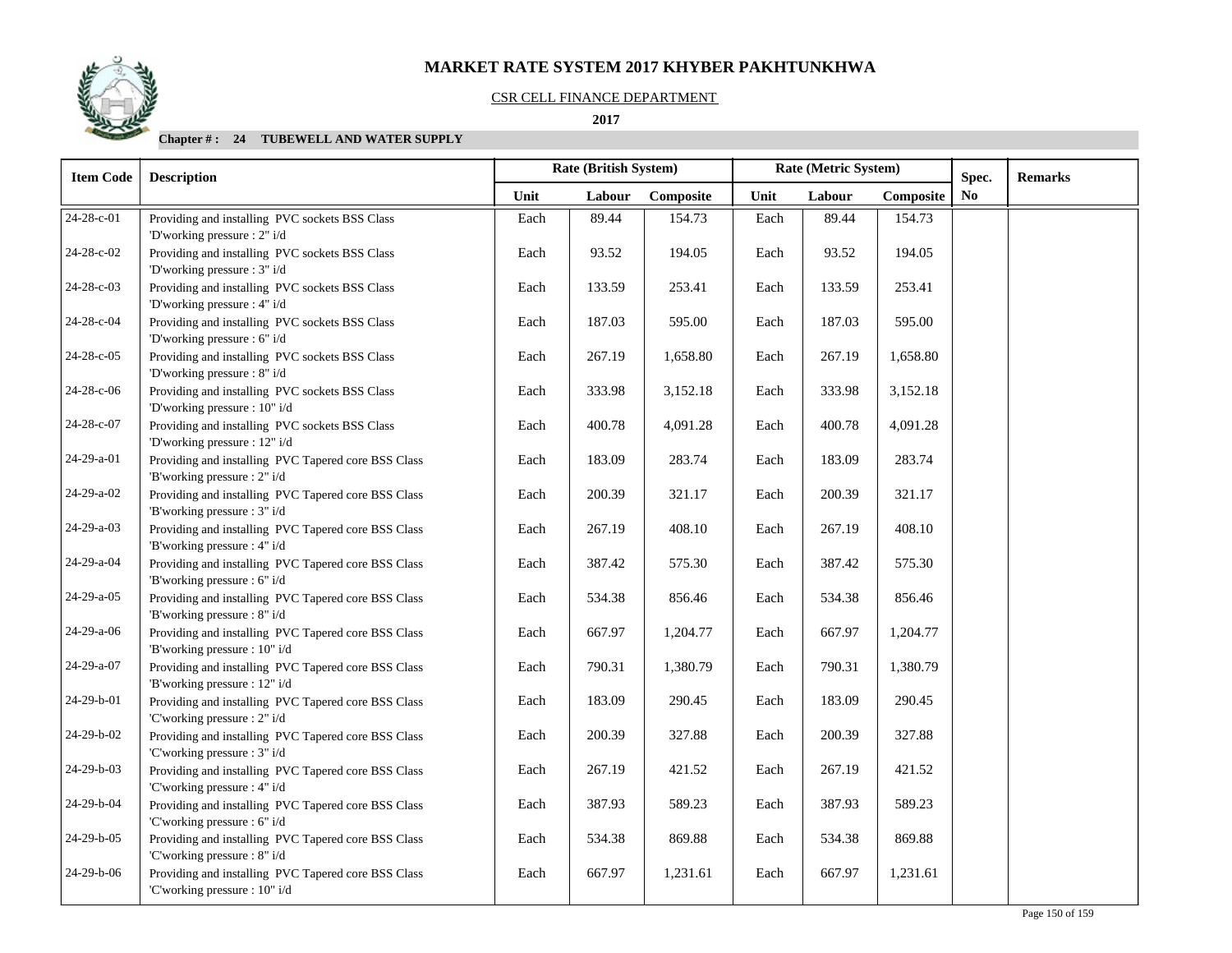

#### CSR CELL FINANCE DEPARTMENT

 **2017** 

| <b>Item Code</b>   | <b>Description</b>                                                                                                 |      | <b>Rate (British System)</b> |           | Rate (Metric System) |        | Spec.     | <b>Remarks</b> |  |
|--------------------|--------------------------------------------------------------------------------------------------------------------|------|------------------------------|-----------|----------------------|--------|-----------|----------------|--|
|                    |                                                                                                                    | Unit | Labour                       | Composite | Unit                 | Labour | Composite | N <sub>0</sub> |  |
| 24-29-b-07         | Providing and installing PVC Tapered core BSS Class<br>'C'working pressure : 12" i/d                               | Each | 803.25                       | 1,474.25  | Each                 | 803.25 | 1,474.25  |                |  |
| 24-29-c-01         | Providing and installing PVC Tapered core BSS Class<br>'D'working pressure : 2" i/d                                | Each | 183.09                       | 283.74    | Each                 | 183.09 | 283.74    |                |  |
| 24-29-c-02         | Providing and installing PVC Tapered core BSS Class<br>'D'working pressure : 3" i/d                                | Each | 200.39                       | 321.17    | Each                 | 200.39 | 321.17    |                |  |
| 24-29-c-03         | Providing and installing PVC Tapered core BSS Class<br>'D'working pressure : 4" i/d                                | Each | 267.19                       | 455.07    | Each                 | 267.19 | 455.07    |                |  |
| 24-29-c-04         | Providing and installing PVC Tapered core BSS Class<br>'D'working pressure : 6" i/d                                | Each | 387.42                       | 655.82    | Each                 | 387.42 | 655.82    |                |  |
| 24-29-c-05         | Providing and installing PVC Tapered core BSS Class<br>'D'working pressure : 8" i/d                                | Each | 534.38                       | 990.66    | Each                 | 534.38 | 990.66    |                |  |
| 24-29-c-06         | Providing and installing PVC Tapered core BSS Class<br>'D'working pressure : 10" i/d                               | Each | 667.97                       | 1,500.01  | Each                 | 667.97 | 1,500.01  |                |  |
| 24-29-c-07         | Providing and installing PVC Tapered core BSS Class<br>'D'working pressure : 12" i/d                               | Each | 801.56                       | 1,761.09  | Each                 | 801.56 | 1,761.09  |                |  |
| 24-30-a-01         | Providing and Laying HDPE pipe Din-/Din-/ISO-4427<br>incl testing & disinfect complete (20mm dia)                  | Rft  | 24.35                        | 34.11     | m                    | 79.90  | 111.92    |                |  |
| 24-30-a-02         | Providing and Laying HDPE pipe<br>Din-8074/Din-8075/ISO-4427 including testing & disinfect<br>complete (25mm dia)  | Rft  | 24.35                        | 37.77     | ${\bf m}$            | 79.90  | 123.92    |                |  |
| $24 - 30 - a - 03$ | Providing and Laying HDPE pipe<br>Din-8074/Din-8075/ISO-4427 incl testing & disinfect<br>complete (32mm dia)       | Rft  | 24.35                        | 45.09     | m                    | 79.90  | 147.94    |                |  |
| 24-30-a-04         | Providing and Laying HDPE pipe<br>Din-8074/Din-8075/ISO-4427 including testing & disinfect<br>complete (40mm dia)  | Rft  | 32.58                        | 65.52     | m                    | 106.90 | 214.97    |                |  |
| $24-30-a-05$       | Providing and Laying HDPE pipe<br>Din-8074/Din-8075/ISO-4427 including testing & disinfect<br>complete (50mm dia)  | Rft  | 32.58                        | 82.60     | ${\rm m}$            | 106.90 | 271.01    |                |  |
| 24-30-a-06         | Providing and Laying HDPE pipe<br>Din-8074/Din-8075/ISO-4427 incl testing & disinfect<br>complete (75mm dia)       | Rft  | 32.58                        | 111.88    | m                    | 106.90 | 367.07    |                |  |
| 24-30-a-07         | Providing and Laying HDPE pipe<br>Din-8074/Din-8075/ISO-4427 including testing & disinfect<br>complete (110mm dia) | Rft  | 36.66                        | 200.14    | m                    | 120.27 | 656.62    |                |  |
| 24-30-b-01         | Providing and installing HDPE Socket 20mm dia                                                                      | Each | 64.13                        | 149.52    | Each                 | 64.13  | 149.52    |                |  |
| 24-30-b-02         | Providing and installing HDPE Socket 25mm dia                                                                      | Each | 64.13                        | 198.32    | Each                 | 64.13  | 198.32    |                |  |
| $24-30-b-03$       | Providing and installing HDPE Socket 32mm dia                                                                      | Each | 64.13                        | 259.33    | Each                 | 64.13  | 259.33    |                |  |
| 24-30-b-04         | Providing and installing HDPE Socket 40mm dia                                                                      | Each | 89.44                        | 455.44    | Each                 | 89.44  | 455.44    |                |  |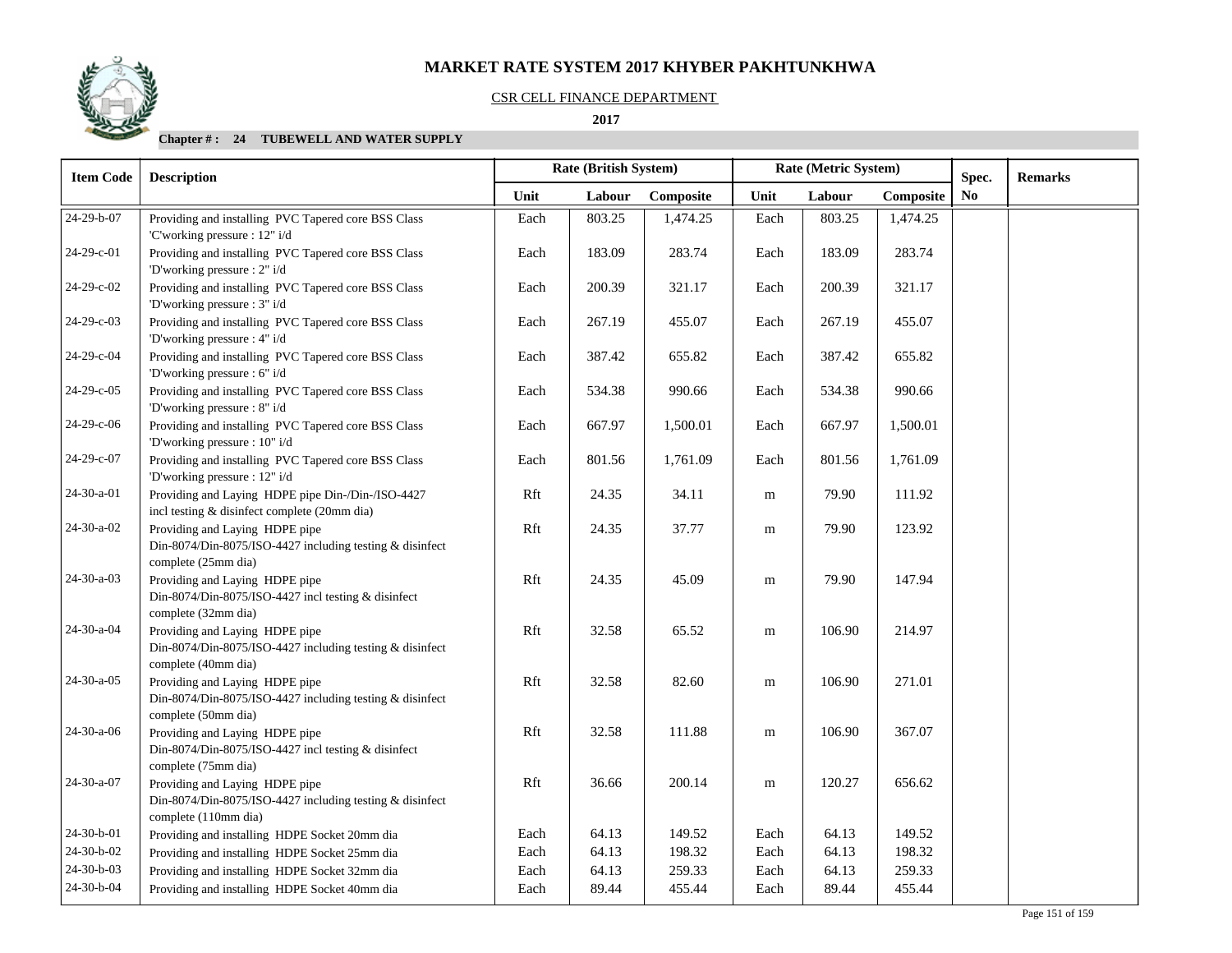#### CSR CELL FINANCE DEPARTMENT

 **2017** 

| <b>Item Code</b> | <b>Description</b>                             |      | <b>Rate (British System)</b> |           | Rate (Metric System) |          |           | Spec. | <b>Remarks</b> |
|------------------|------------------------------------------------|------|------------------------------|-----------|----------------------|----------|-----------|-------|----------------|
|                  |                                                | Unit | Labour                       | Composite | Unit                 | Labour   | Composite | No.   |                |
| 24-30-b-05       | Providing and installing HDPE Socket 50mm dia  | Each | 507.09                       | 1,117.09  | Each                 | 507.09   | 1,117.09  |       |                |
| 24-30-b-06       | Providing and installing HDPE Socket 75mm dia  | Each | 93.52                        | 1,496.52  | Each                 | 93.52    | 1,496.52  |       |                |
| 24-30-b-07       | Providing and installing HDPE Socket 110mm dia | Each | 133.59                       | 5,013.59  | Each                 | 133.59   | 5,013.59  |       |                |
| 24-30-c-01       | Providing and installing HDPE Tee 20mm dia     | Each | 213.75                       | 354.05    | Each                 | 213.75   | 354.05    |       |                |
| 24-30-c-02       | Providing and installing HDPE Tee 25mm dia     | Each | 213.75                       | 439.45    | Each                 | 213.75   | 439.45    |       |                |
| 24-30-с-03       | Providing and installing HDPE Tee 32mm dia     | Each | 213.75                       | 549.25    | Each                 | 213.75   | 549.25    |       |                |
| 24-30-с-04       | Providing and installing HDPE Tee 40mm dia     | Each | 267.19                       | 907.69    | Each                 | 267.19   | 907.69    |       |                |
| 24-30-с-05       | Providing and installing HDPE Tee 50mm dia     | Each | 267.19                       | 1,365.19  | Each                 | 267.19   | 1,365.19  |       |                |
| 24-30-c-06       | Providing and installing HDPE Tee 75mm dia     | Each | 320.63                       | 2,699.63  | Each                 | 320.63   | 2,699.63  |       |                |
| 24-30-с-07       | Providing and installing HDPE Tee 110mm dia    | Each | 427.50                       | 8,113.50  | Each                 | 427.50   | 8,113.50  |       |                |
| 24-30-d-01       | Providing and installing HDPE bend 20mm dia    | Each | 135.00                       | 226.50    | Each                 | 135.00   | 226.50    |       |                |
| 24-30-d-02       | Providing and installing HDPE bend 25mm dia    | Each | 135.00                       | 281.40    | Each                 | 135.00   | 281.40    |       |                |
| 24-30-d-03       | Providing and installing HDPE bend 32mm dia    | Each | 135.00                       | 342.40    | Each                 | 135.00   | 342.40    |       |                |
| 24-30-d-04       | Providing and installing HDPE bend 40mm dia    | Each | 173.53                       | 478.53    | Each                 | 173.53   | 478.53    |       |                |
| 24-30-d-05       | Providing and installing HDPE bend 50mm dia    | Each | 173.53                       | 844.53    | Each                 | 173.53   | 844.53    |       |                |
| 24-30-d-06       | Providing and installing HDPE bend 75mm dia    | Each | 200.39                       | 2,030.39  | Each                 | 200.39   | 2,030.39  |       |                |
| 24-30-d-07       | Providing and installing HDPE bend 110mm dia   | Each | 253.13                       | 5,377.13  | Each                 | 253.13   | 5,377.13  |       |                |
| 24-30-e-01       | Providing and installing HDPE adaptor 20mm     | Each | 70.88                        | 137.98    | Each                 | 70.88    | 137.98    |       |                |
| 24-30-e-02       | Providing and installing HDPE adaptor 25mm     | Each | 70.88                        | 168.48    | Each                 | 70.88    | 168.48    |       |                |
| 24-30-e-03       | Providing and installing HDPE adaptor 32mm     | Each | 70.88                        | 211.18    | Each                 | 70.88    | 211.18    |       |                |
| 24-30-e-04       | Providing and installing HDPE adaptor 40mm     | Each | 84.66                        | 328.66    | Each                 | 84.66    | 328.66    |       |                |
| 24-30-e-05       | Providing and installing HDPE adaptor 50mm     | Each | 84.66                        | 511.66    | Each                 | 84.66    | 511.66    |       |                |
| 24-30-e-06       | Providing and installing HDPE adaptor 75mm     | Each | 88.59                        | 1,132.91  | Each                 | 88.59    | 1,132.91  |       |                |
| 24-30-e-07       | Providing and installing HDPE adaptor 110mm    | Each | 126.56                       | 3,176.56  | Each                 | 126.56   | 3,176.56  |       |                |
| $24 - 31 - a$    | S/H/J G.I. Flanged Pipe 18" i/d 6.35mm thick   | Rft  | 1,111.28                     | 8,126.28  | m                    | 3,645.94 | 26,661.03 |       |                |
| $24 - 31 - b$    | S/H/J G.I. Flanged Pipe 16" i/d 6.35mm thick   | Rft  | 466.46                       | 6,261.46  | m                    | 1,530.39 | 20,542.86 |       |                |
| $24-31-c$        | S/H/J G.I. Flanged Pipe 12" i/d 6.35mm thick   | Rft  | 555.64                       | 6,045.64  | m                    | 1,822.97 | 19,834.78 |       |                |
| $24-31-d$        | S/H/J G.I. Flanged Pipe 10" i/d 6.35mm thick   | Rft  | 463.03                       | 4,733.03  | m                    | 1,519.14 | 15,528.33 |       |                |
| $24-31-e$        | S/H/J G.I. Flanged Pipe 8" i/d 5mm thick       | Rft  | 370.43                       | 4,030.43  | m                    | 1,215.31 | 13,223.19 |       |                |
| $24-31-f$        | S/H/J G.I. Flanged Pipe 6" i/d 5mm thick       | Rft  | 277.82                       | 1,558.82  | m                    | 911.48   | 5,114.24  |       |                |
| $24-31-g$        | S/H/J G.I. Flanged Pipe 4" i/d 5mm thick       | Rft  | 185.21                       | 892.81    | m                    | 607.66   | 2,929.18  |       |                |
| $24 - 32 - a$    | S/H/J MS Flanged Pipe 18" i/d 6.35mm thick     | Rft  | 926.07                       | 7,331.07  | m                    | 3,038.28 | 24,052.06 |       |                |
| $24-32-b$        | S/H/J MS Flanged Pipe 16" i/d 6.35mm thick     | Rft  | 617.38                       | 8,510.78  | m                    | 2,025.52 | 27,922.50 |       |                |
| $24-32-c$        | S/H/J MS Flanged Pipe 12" i/d 6.35mm           | Rft  | 463.03                       | 4,550.03  | m                    | 1,519.14 | 14,927.93 |       |                |
| $24-32-d$        | S/H/J MS Flanged Pipe 10" i/d 6.35mm thick     | Rft  | 370.43                       | 1,590.43  | m                    | 1,215.31 | 5,217.94  |       |                |
| 24-32-е          | S/H/J MS Flanged Pipe 8" i/d 5mm thick         | Rft  | 308.69                       | 1,223.69  | m                    | 1,012.76 | 4,014.73  |       |                |
| $24-32-f$        | S/H/J MS Flanged Pipe 6" i/d 5mm thick         | Rft  | 246.95                       | 978.95    | m                    | 810.21   | 3,211.78  |       |                |
| $24 - 32 - g$    | S/H/J MS Flanged Pipe 4" i/d 5mm thick         | Rft  | 154.34                       | 813.14    | m                    | 506.38   | 2,667.80  |       |                |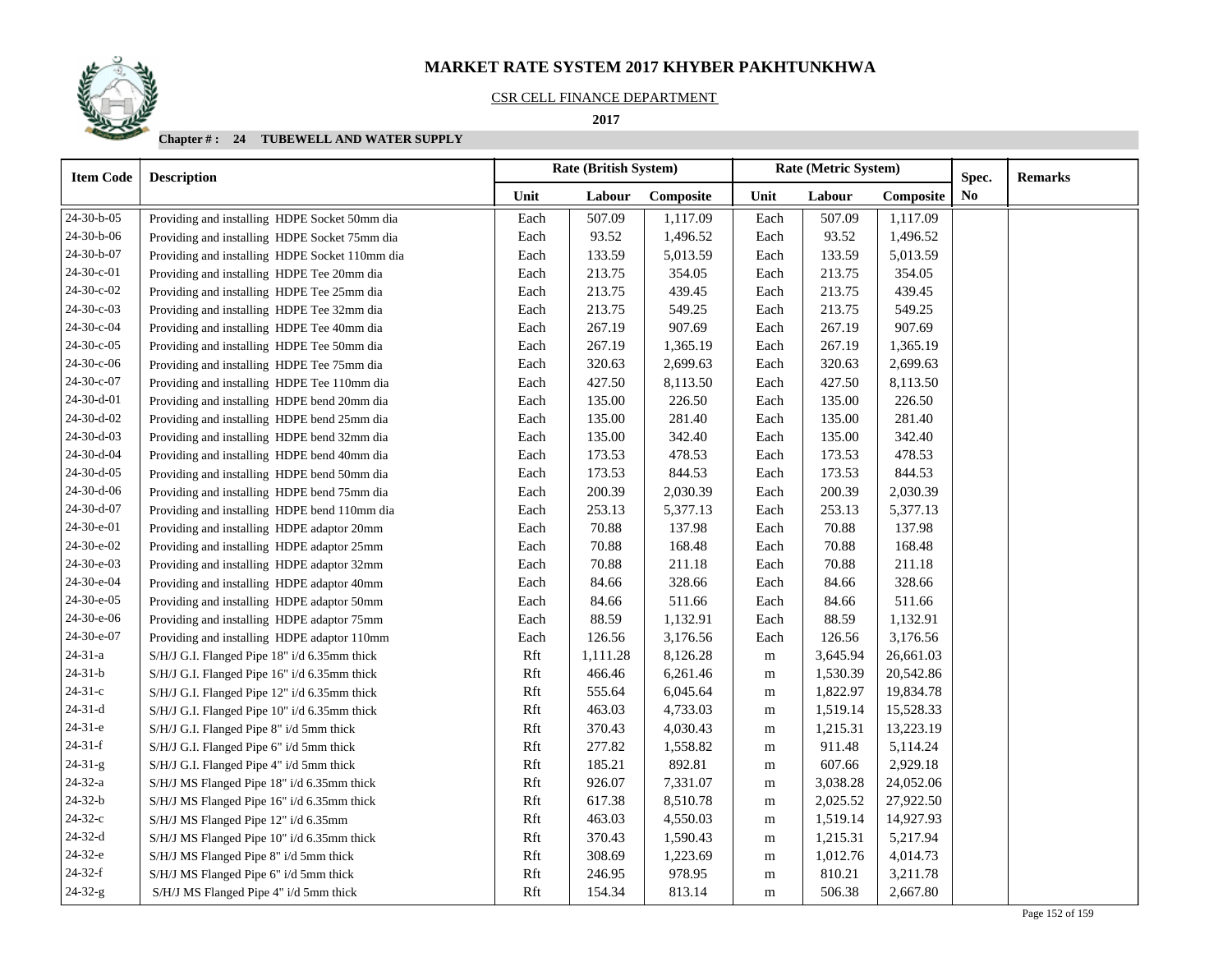### CSR CELL FINANCE DEPARTMENT

## **2017**

| <b>Item Code</b> | <b>Description</b>                                                                  | Rate (British System)<br>Rate (Metric System) |           | Spec.      | <b>Remarks</b> |           |            |                |  |
|------------------|-------------------------------------------------------------------------------------|-----------------------------------------------|-----------|------------|----------------|-----------|------------|----------------|--|
|                  |                                                                                     | Unit                                          | Labour    | Composite  | Unit           | Labour    | Composite  | N <sub>0</sub> |  |
| 24-33            | Supplying and Fixing MS manhole cover of 0.25" thick                                | Sft                                           | 74.23     | 595.20     | m2             | 798.75    | 6,404.34   |                |  |
|                  | sheet & angle iron frame $2"x2"x0.25"$ with lock complete                           |                                               |           |            |                |           |            |                |  |
| 24-34            | Supplying and Fixing flat iron (2"x3/8") ladder for OHR,                            | Rft                                           | 41.84     | 586.61     | m              | 137.29    | 1,924.57   |                |  |
|                  | holes @ 15" c/c, steps of MS bars 5/8" i/d & paint compl                            |                                               |           |            |                |           |            |                |  |
| 24-35            | Supplying and Fixing C.I. vent pipe for storage tanks<br>including jally etc        | Rft                                           | 3.09      | 55.16      | m              | 10.13     | 180.97     |                |  |
| 24-36-a          | Supplying and Fixing MS cap of 3/16" thick sheet : 10" i/d                          | Each                                          | 18.00     | 1,482.00   | Each           | 18.00     | 1,482.00   |                |  |
| 24-36-b          | Supplying and Fixing MS Cap of 3/16" thick sheet : 8" i/d                           | Each                                          | 18.00     | 1,238.00   | Each           | 18.00     | 1,238.00   |                |  |
| 24-36-с          | Supplying and Fixing MS Cap of 3/16" thick sheet : 6" i/d                           | Each                                          | 18.00     | 750.00     | Each           | 18.00     | 750.00     |                |  |
| 24-38-a          | Supplying and Fixing Flanged Expansion Joints BSS<br>2035: 18" i/d                  | Each                                          | 28,350.00 | 107,650.00 | Each           | 28,350.00 | 107,650.00 |                |  |
| 24-38-b          | Supplying and Fixing Flanged Expansion Joint BS-2035:<br>16" i/d                    | Each                                          | 20,250.00 | 81,250.00  | Each           | 20,250.00 | 81,250.00  |                |  |
| $24 - 38 - c$    | Supplying and Fixing Flanged Expansion Joint BS-2035:<br>12" i/d                    | Each                                          | 8,640.00  | 40,360.00  | Each           | 8,640.00  | 40,360.00  |                |  |
| $24 - 38 - d$    | Supplying and Fixing Flanged Expansion Joint BSS-2035<br>: $10"$ i/d                | Each                                          | 6,480.00  | 25,390.00  | Each           | 6,480.00  | 25,390.00  |                |  |
| 24-38-е          | Supplying and Fixing Flanged Expansion Joint BSS 2035<br>: $8"$ i/d                 | Each                                          | 5,265.00  | 19,905.00  | Each           | 5,265.00  | 19,905.00  |                |  |
| 24-38-f          | Supplying and Fixing Flanged Expansion Joints BSS 2035<br>:6"i/d                    | Each                                          | 2,835.00  | 12,595.00  | Each           | 2,835.00  | 12,595.00  |                |  |
| $24 - 38 - g$    | Supplying and Fixing Flanged Expansion Joint BSS-2035<br>:4"i/d                     | Each                                          | 2,430.00  | 10,970.00  | Each           | 2,430.00  | 10,970.00  |                |  |
| 24-39-a          | Supplying and Fixing MS Suspension Clamp 3/8" thick<br>for housing pipe : 18" i/d   | Each                                          | 2,430.00  | 5,785.00   | Each           | 2,430.00  | 5,785.00   |                |  |
| $24-39-b$        | Supplying and Fixing MS Suspension Clamp 3/8" thick<br>for housing pipe : $16" i/d$ | Each                                          | 1,620.00  | 3,755.00   | Each           | 1,620.00  | 3,755.00   |                |  |
| $24-39-c$        | Supplying and Fixing MS Suspension Clamp 3/8" thick<br>for housing pipe : $12" i/d$ | Each                                          | 1,012.50  | 2,232.50   | Each           | 1,012.50  | 2,232.50   |                |  |
| $24-39-d$        | Supplying and Fixing MS Suspension Clamp 3/8" thick<br>for housing pipe : 10" i/d   | Each                                          | 607.50    | 1,583.50   | Each           | 607.50    | 1,583.50   |                |  |
| 24-39-е          | Supplying and Fixing MS Suspension Clamp 3/8" thick<br>for housing pipe : 8" i/d    | Each                                          | 405.00    | 1,063.80   | Each           | 405.00    | 1,063.80   |                |  |
| $24-39-f$        | Supplying and Fixing MS Suspension Clamp 3/8" thick<br>for housing pipe : 6" i/d    | Each                                          | 303.75    | 877.15     | Each           | 303.75    | 877.15     |                |  |
| 24-39-g          | Supplying and Fixing MS Suspension Clamp 3/8" thick<br>for housing pipe : 4" i/d    | Each                                          | 202.50    | 751.50     | Each           | 202.50    | 751.50     |                |  |
| 24-40            | Supplying and Fixing PVC Water Stopper 8" wide 3/8"<br>thick                        | Rft                                           | 12.35     | 134.35     | m              | 40.51     | 440.77     |                |  |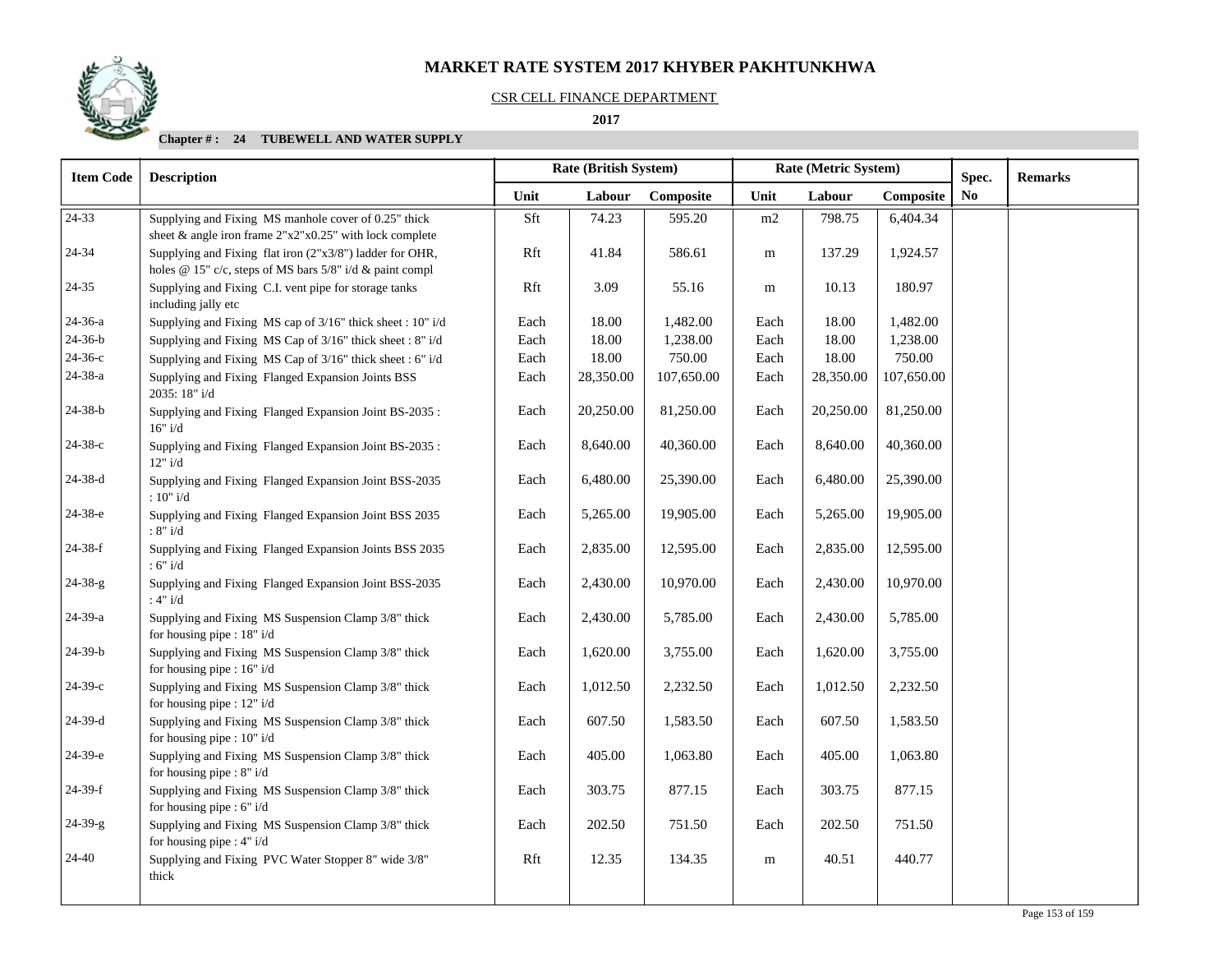

#### CSR CELL FINANCE DEPARTMENT

#### **2017**

| <b>Item Code</b> | <b>Description</b>                                                                                                                            |                | Rate (British System) |            | Rate (Metric System) |          | Spec.      | <b>Remarks</b> |  |
|------------------|-----------------------------------------------------------------------------------------------------------------------------------------------|----------------|-----------------------|------------|----------------------|----------|------------|----------------|--|
|                  |                                                                                                                                               | Unit           | Labour                | Composite  | Unit                 | Labour   | Composite  | N <sub>0</sub> |  |
| $24-41$          | Conducting Elec: Resistivity survey of the area and<br>furnishing its reports.                                                                | N <sub>o</sub> | 1,406.25              | 31,479.25  | $\rm no$             | 1,406.25 | 31,479.25  |                |  |
| 24-42            | Logging of bore hole with electrical equipment and<br>furnishing reports.                                                                     | Job            | 1,687.50              | 22,427.50  | job                  | 1,687.50 | 22,427.50  |                |  |
| $24 - 43$        | Providing and lowering pezu meter 1.25" GI pipe including<br>all accessories.                                                                 | Rft            | 65.13                 | 193.21     | ${\bf m}$            | 213.69   | 633.89     |                |  |
| 24-44            | P&L Reflux valves (C.I) of BSS quality/weight including<br>jointing material 3" i/d-6" i/d.                                                   | Rft            | 548.78                | 2,021.71   | m                    | 1,800.46 | 6,632.90   |                |  |
| 24-45-a          | Laying cut, joint, test & disinfect of 8"i/d of GI pipe line<br>including cost of welding, excavation and filling<br>compaction etc complete. | No             | 213.64                | 1,267.72   | joint                | 213.64   | 1,267.72   |                |  |
| $24 - 45 - b$    | Laying cut, joint, test & disinfect of 6"i/d of GI pipe line<br>including cost of welding, excavation and filling<br>compaction etc complete. | joint          | 213.64                | 1,342.14   | joint                | 213.64   | 1,342.14   |                |  |
| $24 - 45 - c$    | Laying cut, joint, test & disinfect of 4"i/d of GI pipe line<br>including cost of welding, excavation and filling<br>compaction etc complete. | joint          | 213.64                | 799.24     | joint                | 213.64   | 799.24     |                |  |
| 24-45-d          | Laying cut, joint, test & disinfect of 3"i/d of GI pipe line<br>including cost of welding, excavation and filling<br>compaction etc complete. | Joint          | 213.64                | 627.22     | joint                | 213.64   | 627.22     |                |  |
| 24-46            | Testing of soil for bearing capacity & chemical contents<br>upto any depth.                                                                   | Rft            | 685.98                | 5,112.20   | m                    | 2,250.58 | 16,772.29  |                |  |
| 24-47            | Supply and Fixing Affridev type hand pump upto 170 Feet                                                                                       | Each           | 675.00                | 18,914.00  | Each                 | 675.00   | 18,914.00  |                |  |
| 24-48-a          | Supply and Fixing Voltage Regulator 20 KVA                                                                                                    | Each           | 1,012.50              | 54,285.84  | Each                 | 1,012.50 | 54,285.84  |                |  |
| 24-48-b          | Supply and Fixing Voltage Regulator 25 KVA                                                                                                    | Each           | 1,012.50              | 59,979.16  | Each                 | 1,012.50 | 59,979.16  |                |  |
| 24-48-с          | Supply and Fixing Voltage Regulator 30 KVA                                                                                                    | Each           | 1,012.50              | 69,332.50  | Each                 | 1,012.50 | 69,332.50  |                |  |
| $24 - 48 - d$    | Supply and Fixing Voltage Regulator 50 KVA                                                                                                    | Each           | 1,012.50              | 98,612.50  | Each                 | 1,012.50 | 98,612.50  |                |  |
| 24-48-е          | Supply and Fixing Voltage Regulator 75 KVA                                                                                                    | Each           | 1,012.50              | 137,245.88 | Each                 | 1,012.50 | 137,245.91 |                |  |
| 24-48-f          | Supply and Fixing Voltage Regulator 100 KVA                                                                                                   | Each           | 1,012.50              | 179,945.88 | Each                 | 1,012.50 | 179,945.91 |                |  |
| 24-49-a          | Providing and Fixing Brass peet / gate valve 1" dia                                                                                           | Each           | 63.00                 | 1,405.00   | Each                 | 63.00    | 1,405.00   |                |  |
| $24-49-b$        | Providing and Fixing Brass peet / gate valve 1.25" dia                                                                                        | Each           | 63.00                 | 2,198.00   | Each                 | 63.00    | 2,198.00   |                |  |
| 24-49-с          | Providing and Fixing Brass peet / gate valve 1.5" dia                                                                                         | Each           | 63.00                 | 2,625.00   | Each                 | 63.00    | 2,625.00   |                |  |
| 24-49-d          | Providing and Fixing Brass peet / gate valve 2" dia                                                                                           | Each           | 63.00                 | 3,967.00   | Each                 | 63.00    | 3,967.00   |                |  |
| 24-49-е          | Providing and Fixing Brass peet / gate valve 2.5" dia                                                                                         | Each           | 63.00                 | 5,309.00   | Each                 | 63.00    | 5,309.00   |                |  |
| $24-49-f$        | Providing and Fixing Brass peet / gate valve 3" dia                                                                                           | Each           | 63.00                 | 9,213.00   | Each                 | 63.00    | 9,213.00   |                |  |
| $24 - 49 - g$    | Providing and Fixing Brass peet / gate valve 4" dia                                                                                           | Each           | 63.00                 | 13,483.00  | Each                 | 63.00    | 13,483.00  |                |  |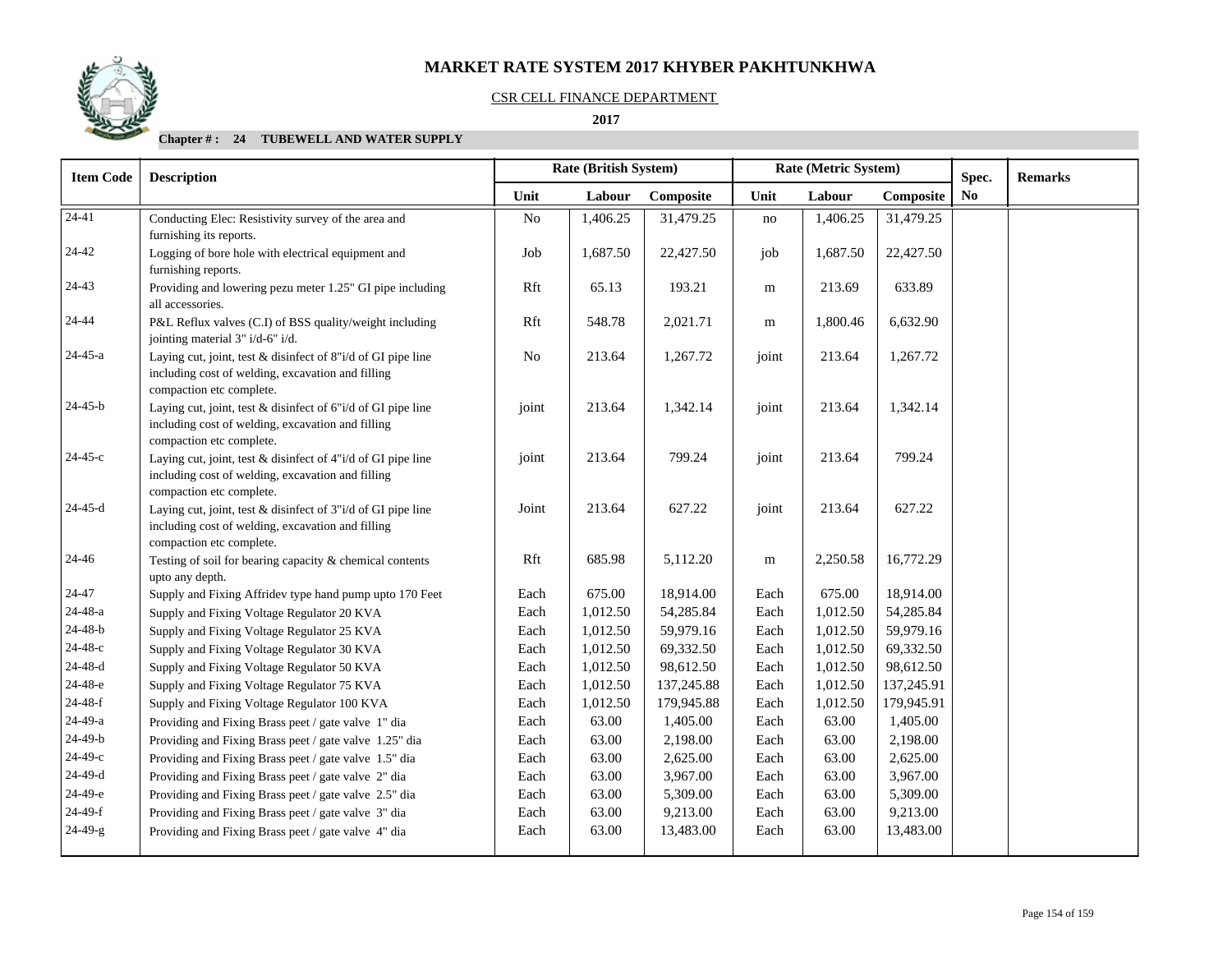## CSR CELL FINANCE DEPARTMENT

 **2017** 

**Chapter # : 25 IRON WORK**

| <b>Item Code</b> | <b>Description</b>                                                                                      |           | Rate (British System) |            | Rate (Metric System) |           |            | Spec. | <b>Remarks</b> |
|------------------|---------------------------------------------------------------------------------------------------------|-----------|-----------------------|------------|----------------------|-----------|------------|-------|----------------|
|                  |                                                                                                         | Unit      | Labour                | Composite  | Unit                 | Labour    | Composite  | No    |                |
| $25-01$          | Laying, linking and packing tramway line                                                                | Rft       | 18.01                 | 18.01      | m                    | 59.08     | 59.08      |       |                |
| $25-02$          | Dismantling tramway track                                                                               | Rft       | 5.91                  | 5.91       | m                    | 19.38     | 19.38      |       |                |
| $25-03$          | Laying, linking of BG track, including packing,<br>straightening and levelling                          | Rft       | 48.39                 | 48.39      | m                    | 158.76    | 158.76     |       |                |
| $25 - 04$        | Linking points and crossings, complete with fastenings                                                  | Each      | 4,725.00              | 4,725.00   | Each                 | 4,725.00  | 4,725.00   |       |                |
| $25-05$          | Bending or straightening BG rail with jim crow                                                          | Each      | 534.38                | 534.38     | Each                 | 534.38    | 534.38     |       |                |
| $25-06$          | Fixing street lamp posts                                                                                | Each      | 1,687.50              | 1,687.50   | Each                 | 1,687.50  | 1,687.50   |       |                |
| 25-07            | Binding ends of sleepers and timbers of all sizes & kinds,<br>including spreading & restacking          | Each      | 59.63                 | 59.63      | Each                 | 59.63     | 59.63      |       |                |
| 25-08            | Opening stacks of sleepers & timber of all kinds and sizes,<br>including spreading for inspection       | Each      | 7.10                  | 7.10       | Each                 | 7.10      | 7.10       |       |                |
| 25-09            | Small iron work, such as gusset plates, knees, bends,<br>stirrups, straps, rings etc excluding erection | tonne     | 53,100.00             | 154,563.33 | tonne                | 53,100.00 | 154,563.30 |       |                |
| $25-10$          | Fabrication of heavy steel work with angle, tees, sheet iron<br>etc for making trusses, girders etc     | tonne     | 37,750.00             | 139,213.33 | tonne                | 37,750.00 | 139,213.30 |       |                |
| $25 - 11$        | Erection and fitting in position iron trusses, staging of<br>water tanks, etc                           | tonne     | 7,856.89              | 7,856.89   | tonne                | 7,856.89  | 7,856.89   |       |                |
| $25 - 12$        | Fixing corrugated iron sheet including rivetting, etc                                                   | Sft       | 12.55                 | 12.55      | m2                   | 135.02    | 135.02     |       |                |
| $25-13$          | Erecting corrugated iron sheet tanks, upto 20' height                                                   | tonne     | 11,790.00             | 11,790.00  | tonne                | 11,790.00 | 11,790.00  |       |                |
| $25 - 14$        | Erecting rolled steel beams or old rails, in roof etc, erection<br>$&$ fixing in position               | tonne     | 693.00                | 693.00     | tonne                | 693.00    | 693.00     |       |                |
| $25 - 15$        | Erecting rolled steel beams or rails, erection for posts etc<br>(other than in roofs)                   | tonne     | 344.25                | 344.25     | tonne                | 344.25    | 344.25     |       |                |
| $25 - 16$        | Making bolts & nuts of iron rods                                                                        | kg        | 121.19                | 196.27     | kg                   | 121.19    | 196.27     |       |                |
| $25 - 17 - a$    | Cutting rails, rolled steel joist & beams, with hacksaw:<br>Upto 6" size                                | Each cut  | 206.24                | 206.24     | Each cut             | 206.24    | 206.24     |       |                |
| $25 - 17 - b$    | Cutting rails, rolled steel joist & beams, with hacksaw:<br>Above 6" size                               | Each cut  | 309.38                | 309.38     | Each cut             | 309.38    | 309.38     |       |                |
| $25 - 18$        | Cutting rails or rolled steel beams of size below 6" with jim                                           | Each cut  | 103.12                | 103.12     | Each cut             | 103.12    | 103.12     |       |                |
| $25-19$          | Bending rolled steel beams or rails                                                                     | Per Bend  | 176.79                | 1,222.50   | Per Bend             | 176.79    | 1,222.50   |       |                |
| $25 - 20$        | Drilling holes, in plates upto 1/2" thick per inch dia. or part<br>thereof                              | Each hole | 48.74                 | 48.74      | Each hole            | 48.74     | 48.74      |       |                |
| $25 - 21$        | Extra for drilling holes in plates over $1/2$ " thick per inch<br>dia, or part thereof                  | Each hole | 24.19                 | 24.19      | Each hole            | 24.19     | 24.19      |       |                |
| $25 - 22$        | Rivetting 1/8" dia                                                                                      | Each      | 6.19                  | 6.19       | Each                 | 6.19      | 6.19       |       |                |
| 25-23            | Cutting out Rivets, all sizes.                                                                          | Each      | 21.51                 | 21.51      | Each                 | 21.51     | 21.51      |       |                |
| $25 - 24$        | Fitting and erection of gutters of sheet iron                                                           | Rft       | 36.58                 | 36.58      | m                    | 120.00    | 120.00     |       |                |
| $25 - 25$        | Cutting and fixing iron bars, for barred windows                                                        | Each      | 44.99                 | 44.99      | Each                 | 44.99     | 44.99      |       |                |
| $25 - 26$        | Cutting GI sheets of 2'-8" wide.                                                                        | Each      | 25.82                 | 25.82      | Each                 | 25.82     | 25.82      |       |                |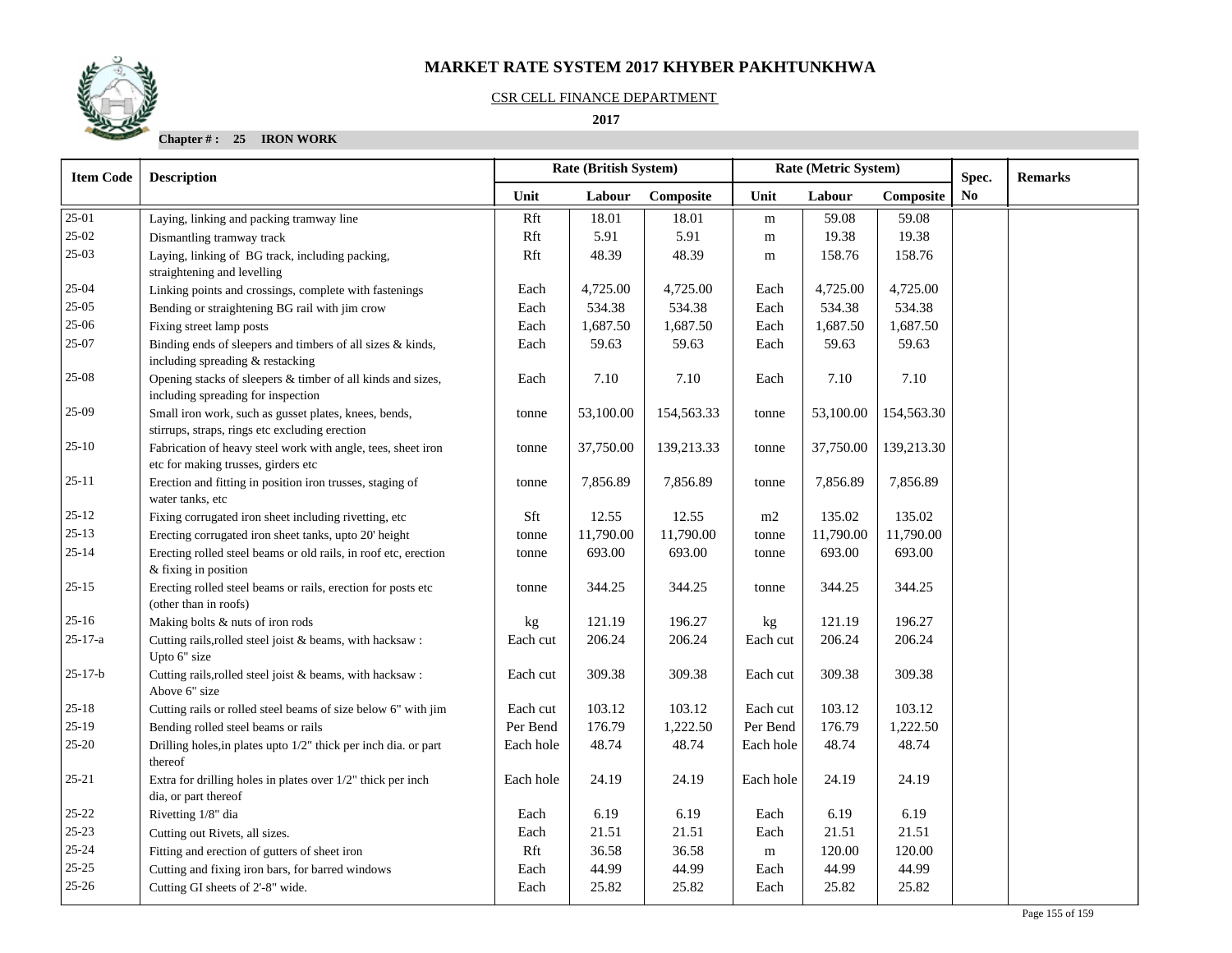#### CSR CELL FINANCE DEPARTMENT

 **2017** 

**Chapter # : 25 IRON WORK**

| <b>Item Code</b> | <b>Description</b>                                                                                                                     |          | Rate (British System) |           | Rate (Metric System) |          |           | Spec. | <b>Remarks</b> |
|------------------|----------------------------------------------------------------------------------------------------------------------------------------|----------|-----------------------|-----------|----------------------|----------|-----------|-------|----------------|
|                  |                                                                                                                                        | Unit     | Labour                | Composite | Unit                 | Labour   | Composite | No    |                |
| 25-27            | Notching web or foot of rail posts for housing rail beams                                                                              | Each cut | 629.16                | 669.83    | Each cut             | 629.16   | 669.83    |       |                |
| $25 - 28$        | Hoop iron netted trellis work fixed with nails                                                                                         | Sft      | 52.45                 | 54.54     | m2                   | 564.36   | 586.88    |       |                |
| 25-29            | Fixing zinc, iron or GI sheet on table tops                                                                                            | Sft      | 19.51                 | 20.29     | m2                   | 209.90   | 218.30    |       |                |
| $25 - 30$        | Making and fixing steel grated doors, complete with                                                                                    | Sft      | 476.30                | 751.70    | m2                   | 5,125.00 | 8,088.33  |       |                |
| 25-31            | locking arrangements & angle iron frame<br>Making and fixing steel grated door, with 1/16" thick                                       | Sft      | 466.89                | 899.57    | m2                   | 5,023.75 | 9,679.42  |       |                |
|                  | sheeting, including angle iron frame & lock                                                                                            |          |                       |           |                      |          |           |       |                |
| $25 - 32$        | Making and fixing grating in opening, including fixing at<br>site with flat iron 2"x3/8" and 3/4" sq. bars                             | Sft      | 128.14                | 217.88    | $\rm m2$             | 1,378.75 | 2,344.44  |       |                |
| $25 - 33$        | Providing and Fixing terrace railing of 2" i/d conduit pipe<br>16 SWG welded with 5/8"x5/8" sq bar 2.75' high complete                 | Sft      | 77.01                 | 313.03    | m2                   | 828.66   | 3,368.16  |       |                |
| 25-34            | Providing and Fixing collapsible gate made of 2"x2"x1/4"<br>tee iron at top & bottom, lock etc complete                                | Sft      | 233.89                | 813.40    | m2                   | 2,516.63 | 8,752.17  |       |                |
| $25 - 35$        | Providing and Fixing 24 SWG GI sheet rolling shutter of<br>steel frame of MS channel 2"x1.25"x1/8" complete                            | Sft      | 29.26                 | 253.76    | m2                   | 314.85   | 2,730.42  |       |                |
| $25 - 36$        | Providing and Fixing MS angle iron 1«"x1«"x1/4" edge<br>protector nozing of steps of stairs, complete                                  | Rft      | 34.04                 | 181.03    | m                    | 111.68   | 593.95    |       |                |
| 25-37            | Providing and Fixing stair railing of 2.5" i/d GI pipe,<br>welded with 5/8"x5/8" MS bars 2'-9" high, fixed in each                     | Rft      | 140.79                | 486.23    | ${\bf m}$            | 461.92   | 1,595.24  |       |                |
|                  | step                                                                                                                                   |          |                       |           |                      |          |           |       |                |
| $25 - 38$        | Providing and Fixing GI wire gauze 24 SWG, 12x12<br>meshes per sq.in., fixed to steel windows or doors etc                             | Sft      | 84.86                 | 165.79    | m2                   | 913.05   | 1,783.85  |       |                |
| 25-39-a-01       | Providing and Fixing steel windows 18 gauge with<br>openable glazed panels Without wire guaze : Glass pane<br>2mm thick                | Sft      | 27.01                 | 687.33    | m2                   | 290.63   | 7,395.64  |       |                |
| 25-39-a-02       | Providing and Fixing steel windows 18 gauge with<br>openable glazed panels Without wire gauze : Glass pane                             | Sft      | 27.01                 | 687.33    | m2                   | 290.63   | 7,395.64  |       |                |
| 25-39-a-03       | 2.5mm thick<br>Providing and Fixing steel windows 18 gauge with<br>openable glazed panels Without wire gauze : Glass pane<br>3mm thick | Sft      | 27.01                 | 699.53    | m2                   | 290.63   | 7,526.91  |       |                |
| 25-39-a-04       | Providing and Fixing steel windows 18 gauge with<br>openable glazed panels Without wire gauze : Glass pane                             | Sft      | 27.01                 | 711.73    | m2                   | 290.63   | 7,658.18  |       |                |
| 25-39-a-05       | 4mm thick<br>Providing and Fixing steel windows 18 gauge with<br>openable glazed panels Without wire gauze : Glass pane<br>5mm thick   | Sft      | 27.01                 | 720.27    | m2                   | 290.63   | 7,750.07  |       |                |
| 25-39-b-01       | Providing and Fixing steel windows 18 gauge with<br>openable glazed panels With 22 SWG wire gauze : Glass<br>pane 2mm                  | Sft      | 29.82                 | 780.93    | m2                   | 320.90   | 8,402.77  |       |                |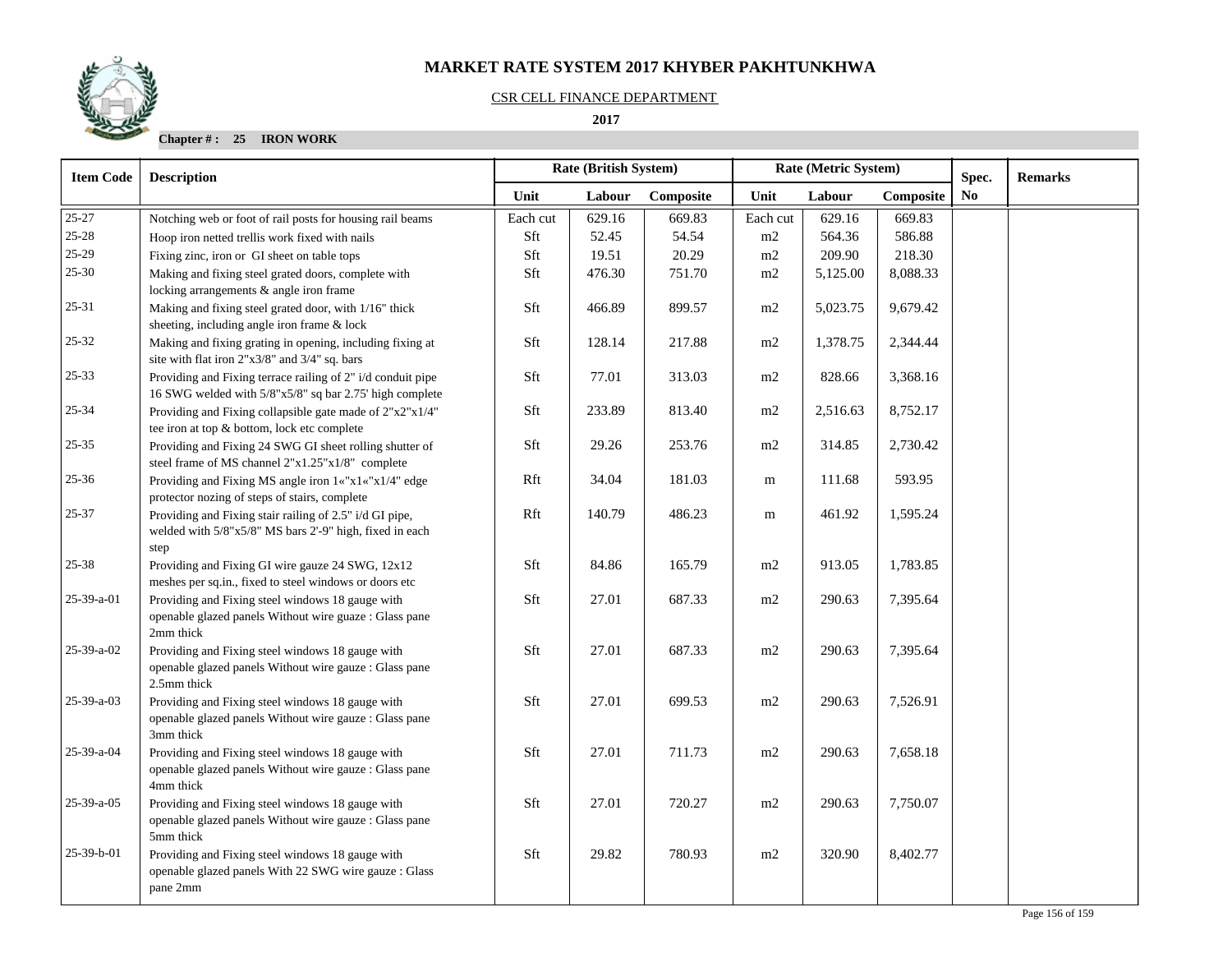#### CSR CELL FINANCE DEPARTMENT

#### **2017**

## **Chapter # : 25 IRON WORK**

| <b>Item Code</b> | <b>Description</b>                                                                                                             | <b>Rate (British System)</b> |        |           | Rate (Metric System) |          |           | Spec.          | <b>Remarks</b> |
|------------------|--------------------------------------------------------------------------------------------------------------------------------|------------------------------|--------|-----------|----------------------|----------|-----------|----------------|----------------|
|                  |                                                                                                                                | Unit                         | Labour | Composite | Unit                 | Labour   | Composite | N <sub>0</sub> |                |
| 25-39-b-02       | Providing and Fixing steel windows 18 gauge with<br>openable glazed panels With 22 SWG wire gauze : Glass<br>pane 2.5mm        | Sft                          | 29.82  | 780.93    | m2                   | 320.90   | 8,402.77  |                |                |
| 25-39-b-03       | Providing and Fixing steel windows 18 gauge with<br>openable glazed panels With 22 SWG wire gauze : Glass<br>pane 3mm          | Sft                          | 29.82  | 793.13    | m2                   | 320.90   | 8,534.04  |                |                |
| 25-39-b-04       | Providing and Fixing steel windows 18 gauge with<br>openable glazed panels With 22 SWG wire gauze : Glass<br>pane 4mm          | Sft                          | 29.82  | 805.33    | m2                   | 320.90   | 8,665.31  |                |                |
| 25-39-b-05       | Providing and Fixing steel windows 18 gauge with<br>openable glazed panels With 22 SWG wire gauze : Glass<br>pane 5mm          | Sft                          | 29.82  | 813.87    | m2                   | 320.90   | 8,757.20  |                |                |
| $25 - 40$        | Supply and Fixing iron grating for fire place                                                                                  | Sft                          | 450.17 | 720.16    | m2                   | 4,843.80 | 7,748.94  |                |                |
| 25-41            | Providing and Fixing angle iron railing, using<br>$2.5"x2.5"x3/8"$ angle iron post 4.5'long, 5'to 6" apart,<br>complete        | Rft                          | 278.55 | 1,161.40  | m                    | 913.88   | 3,810.36  |                |                |
| $25 - 42$        | Providing and Fixing barbed wire fencing of<br>1.5"x1.5"x3/16" angle iron post 3.25' long, 5 to 6 ft. centre<br>to centre      | Rft                          | 57.93  | 178.21    | m                    | 190.05   | 584.67    |                |                |
| $25-43$          | Providing and Fixing barbed wire fencing on compound<br>wall of 1.5"x1.5"x3/16" angle iron post 3' long, 4' apart              | Rft                          | 62.04  | 195.75    | ${\rm m}$            | 203.55   | 642.23    |                |                |
| $25 - 46$        | Supplying and Fixing 18SWG Steel Almirah, 12" max<br>depth including box shelves, back, shelves, lock, spray<br>paint complete | Sft                          | 112.50 | 688.87    | m2                   | 1,210.49 | 7,412.23  |                |                |
| $25 - 47 - a$    | Supplying and Fixing 18 SWG MS Sheet Door with angle<br>iron frame $(1.5"x1.5"x1/8")$ , bolt, hinges, paint etc<br>complete    | Sft                          | 119.53 | 502.99    | m2                   | 1,286.11 | 5,412.20  |                |                |
| $25 - 47 - b$    | Supplying and Fixing 18 SWG MS Sheet Gate with angle<br>iron frame $(2"x2"x3/16")$ with side window, lock, painting<br>etc     | Sft                          | 185.93 | 678.33    | m2                   | 2,000.62 | 7,298.80  |                |                |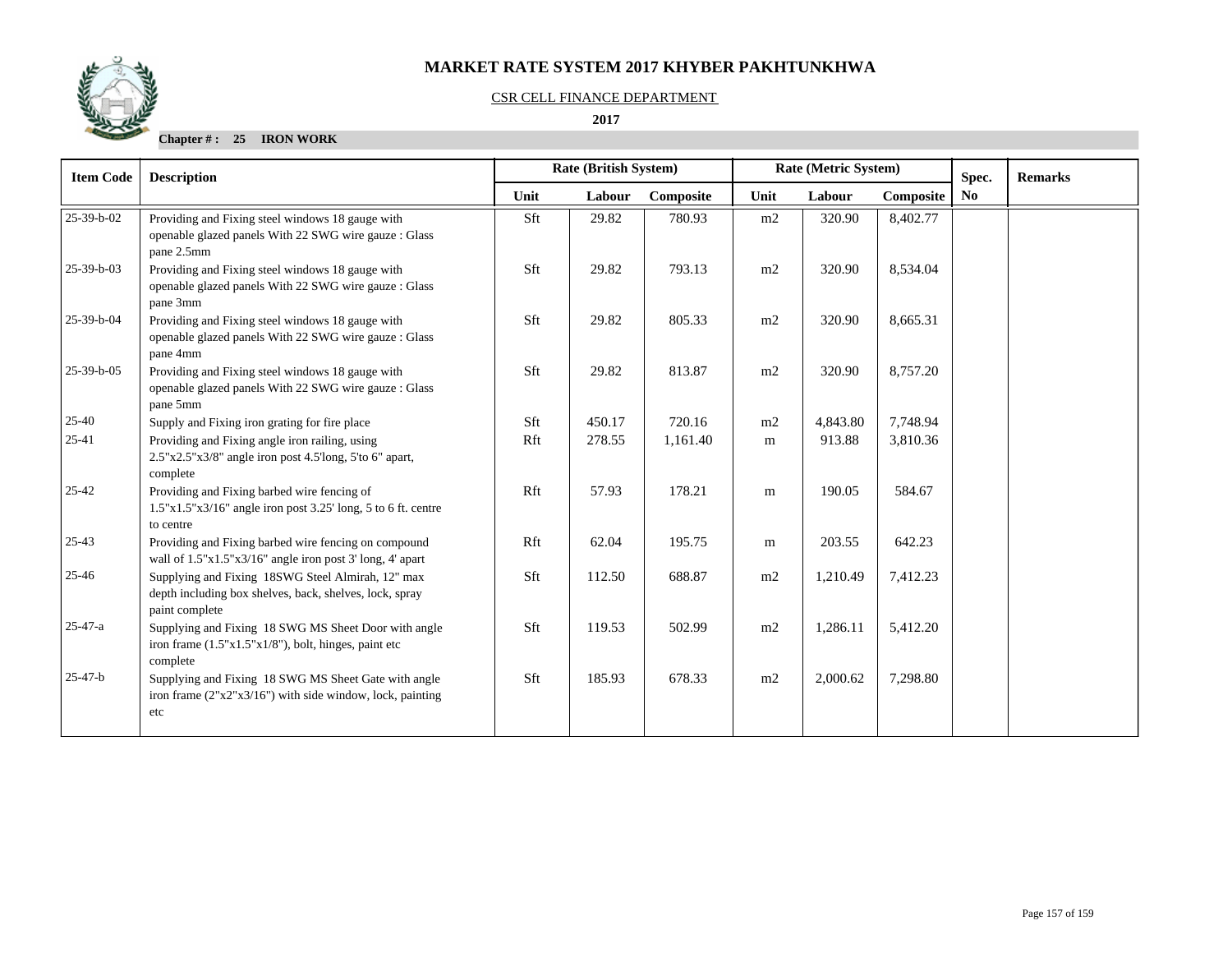

#### CSR CELL FINANCE DEPARTMENT

#### **2017**

## **Chapter # : 26 MISCELLANEOUS**

| <b>Item Code</b> | <b>Description</b>                                                                                              | <b>Rate (British System)</b> |          |           | Rate (Metric System) |          |           | Spec.          | <b>Remarks</b>                                                                                 |
|------------------|-----------------------------------------------------------------------------------------------------------------|------------------------------|----------|-----------|----------------------|----------|-----------|----------------|------------------------------------------------------------------------------------------------|
|                  |                                                                                                                 | Unit                         | Labour   | Composite | Unit                 | Labour   | Composite | N <sub>0</sub> |                                                                                                |
| 26-01            | Supplying bamboo jhandies 10' to 12' with iron shoes and<br>flags 15" square                                    | Each                         | 73.13    | 413.30    | Each                 | 73.13    | 413.30    |                |                                                                                                |
| 26-02            | Supplying wooden pegs for levelling 1.5" square 6" long                                                         | 100 No.                      | 295.31   | 1,246.91  | 100 No.              | 295.31   | 1,246.91  |                |                                                                                                |
| $26-03$          | Supplying wooden pegs for alignment, 2" to 3" square, 9"<br>long                                                | 100 No.                      | 1,040.63 | 2,919.43  | 100 No.              | 1,040.63 | 2,919.43  |                |                                                                                                |
| $26-04$          | Fixing enamelled iron gauges flush with masonry including<br>cost of hooks                                      | Each                         | 1,575.00 | 1,721.40  | Each                 | 1,575.00 | 1,721.40  |                |                                                                                                |
| $26 - 05$        | Supply & fix boundry pillars in position, including digging<br>pits                                             | Each                         | 281.25   | 1,060.79  | Each                 | 281.25   | 1,060.79  |                |                                                                                                |
| 26-06            | Fixing main line type distance mark in position including<br>making 1:3:6 cement concrete base block            | Each                         | 168.75   | 502.38    | Each                 | 168.75   | 502.38    |                | Composite rate does<br>not include cost of<br>iron distance marks.                             |
| $26-07-a$        | Boring and fixing 1.5" dia pressure pipe in ordinary soil                                                       | Rft                          | 80.60    | 80.60     | m                    | 264.44   | 264.44    |                |                                                                                                |
| $26-07-b$        | Boring and fixing 1.5 dia pressure pipe in clay                                                                 | Rft                          | 157.77   | 157.77    | ${\bf m}$            | 517.63   | 517.63    |                |                                                                                                |
| $26 - 07 - c$    | Boring and fixing 1.5" dia pressure pipe in shingle                                                             | Rft                          | 234.95   | 234.95    | m                    | 770.82   | 770.82    |                |                                                                                                |
| $26 - 08$        | Repairs to hand pump, pulling out & refitting                                                                   | Rft                          | 57.38    | 57.38     | m                    | 188.24   | 188.24    |                |                                                                                                |
| $26-09$          | Fixing hand pump (machine only)                                                                                 | Each                         | 270.00   | 270.00    | Each                 | 270.00   | 270.00    |                |                                                                                                |
| $26-10-a$        | Washing of Durries / Synthetic Matting                                                                          | 100 Sft                      | 2,352.84 | 2,352.84  | m2                   | 253.17   | 253.17    |                | Capacity of cart, 20<br>cubic feet                                                             |
| $26-10-b$        | Washing of Bed Sheets                                                                                           | Each                         | 50.83    | 50.83     | Each                 | 50.83    | 50.83     |                |                                                                                                |
| $26-10-c$        | Washing of Table Cloth / Napkins / Dusters etc                                                                  | Each                         | 25.38    | 25.38     | Each                 | 25.38    | 25.38     |                |                                                                                                |
| $26 - 11 - a$    | Recaning of chairs/stools: With plastic cane.                                                                   | kg                           | 168.75   | 534.75    | kg                   | 168.75   | 534.75    |                |                                                                                                |
| $26 - 11 - b$    | Recaning of chairs/stools: With willow cane.                                                                    | kg                           | 236.25   | 1,151.25  | kg                   | 236.25   | 1,151.25  |                |                                                                                                |
| $26-12$          | Sweeping chimneys                                                                                               | Each                         | 140.63   | 260.67    | Each                 | 140.63   | 260.67    |                |                                                                                                |
| $26-13$          | Cleaning of water tanks upto 400 gallons capacity                                                               | Each                         | 141.75   | 141.75    | Each                 | 141.75   | 141.75    |                | For capacity other<br>than 400 gallons, the<br>rate shall be work out<br>on proper rate basis. |
| $26 - 14$        | Supplying manure                                                                                                | Cart load                    | 225.00   | 43,308.93 | Cart load            | 225.00   | 43,308.93 |                | Capacity of cart, 20<br>cubic feet                                                             |
| $26 - 15$        | Spraying anti-termite liquid mixed with water in the ratio<br>of 1:40                                           | 100 Sft/spr                  | 16.88    | 126.26    | m2                   | 1.82     | 13.59     |                |                                                                                                |
| 26-16-a          | Providing and Fixing barbed wire fencing with 4 horizontal<br>& 2 cross wires : Without PCC base                | Rft                          | 8.89     | 172.51    | m                    | 29.17    | 565.99    |                |                                                                                                |
| $26-16-b$        | Providing and Fixing barbed wire fencing with 4 horizontal<br>& 2 cross wires : With PCC 1:4:8 base 12"x12"x21" | Rft                          | 8.89     | 178.63    | m                    | 29.17    | 586.05    |                |                                                                                                |
| $26-17$          | Making notice board 1/2" thick of c/s mortar 1:3 with<br>$2"x1/2"$ beading                                      | 100 Sft                      | 9,243.30 | 10,119.41 | m2                   | 994.58   | 1,088.85  |                |                                                                                                |
| $26 - 18$        | Binding office books/registers.                                                                                 | Each                         | 39.38    | 143.07    | Each                 | 39.38    | 143.07    |                |                                                                                                |
| $26-19$          | Cutting of Pipes upto 2" Dia                                                                                    | Per Cut                      | 111.38   | 111.38    | Per Cut              | 111.38   | 111.38    |                |                                                                                                |